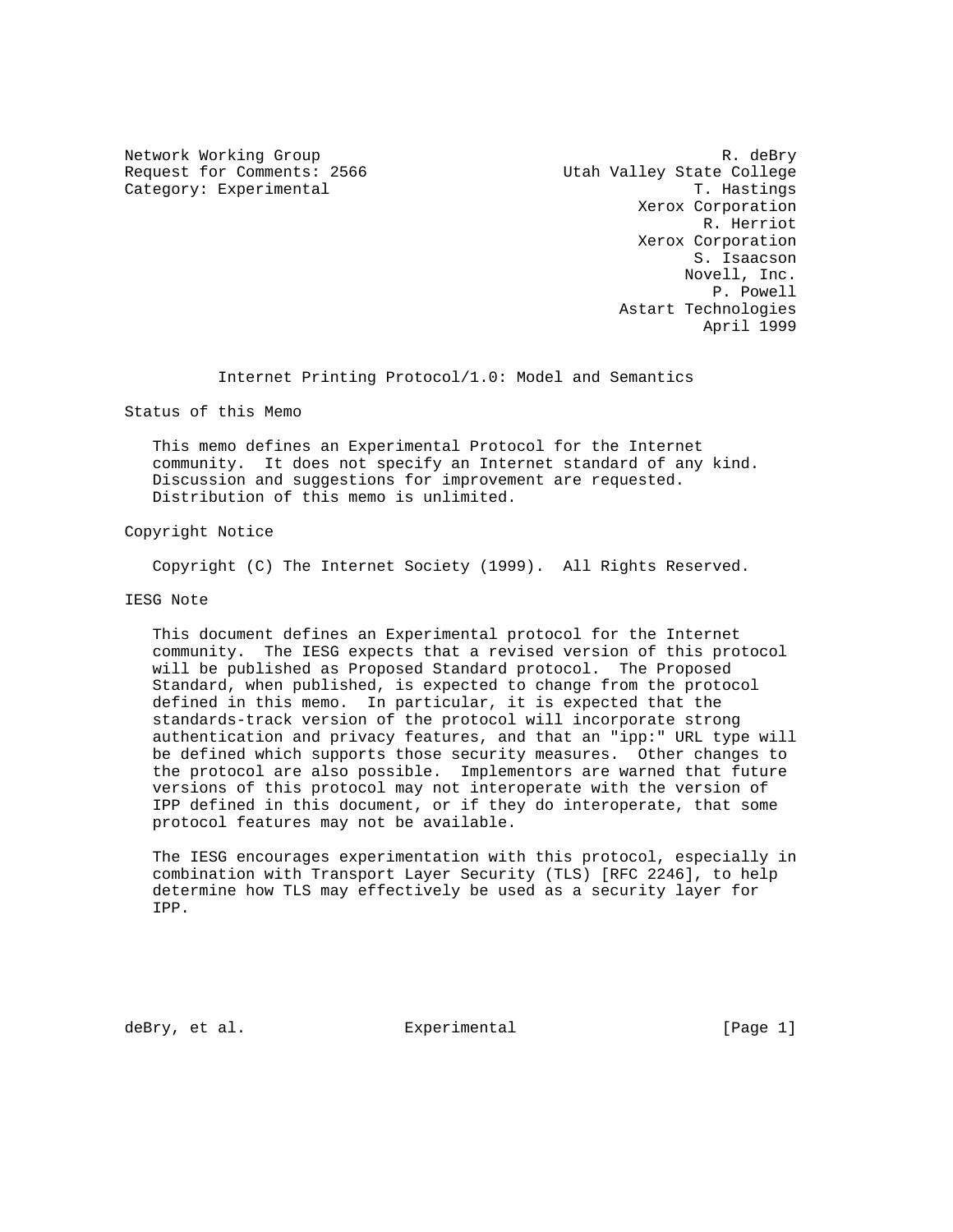#### Abstract

 This document is one of a set of documents, which together describe all aspects of a new Internet Printing Protocol (IPP). IPP is an application level protocol that can be used for distributed printing using Internet tools and technologies. This document describes a simplified model consisting of abstract objects, their attributes, and their operations that is independent of encoding and transport. The model consists of a Printer and a Job object. A Job optionally supports multiple documents. IPP 1.0 semantics allow end-users and operators to query printer capabilities, submit print jobs, inquire about the status of print jobs and printers, and cancel print jobs. This document also addresses security, internationalization, and directory issues.

The full set of IPP documents includes:

 Design Goals for an Internet Printing Protocol [RFC2567] Rationale for the Structure and Model and Protocol for the Internet Printing Protocol [RFC2568] Internet Printing Protocol/1.0: Model and Semantics (this document) Internet Printing Protocol/1.0: Encoding and Transport [RFC2565] Internet Printing Protocol/1.0: Implementer's Guide [ipp-iig] Mapping between LPD and IPP Protocols [RFC2569]

 The "Design Goals for an Internet Printing Protocol" document takes a broad look at distributed printing functionality, and it enumerates real-life scenarios that help to clarify the features that need to be included in a printing protocol for the Internet. It identifies requirements for three types of users: end users, operators, and administrators. It calls out a subset of end user requirements that are satisfied in IPP/1.0. Operator and administrator requirements are out of scope for version 1.0.

 The "Rationale for the Structure and Model and Protocol for the Internet Printing Protocol" document describes IPP from a high level view, defines a roadmap for the various documents that form the suite of IPP specifications, and gives background and rationale for the IETF working group's major decisions.

 The "Internet Printing Protocol/1.0: Encoding and Transport" document is a formal mapping of the abstract operations and attributes defined in the model document onto HTTP/1.1. It defines the encoding rules for a new Internet media type called "application/ipp".

 The "Internet Printing Protocol/1.0: Implementer's Guide" document gives insight and advice to implementers of IPP clients and IPP objects. It is intended to help them understand IPP/1.0 and some of

deBry, et al. Subsection Experimental Contracts [Page 2]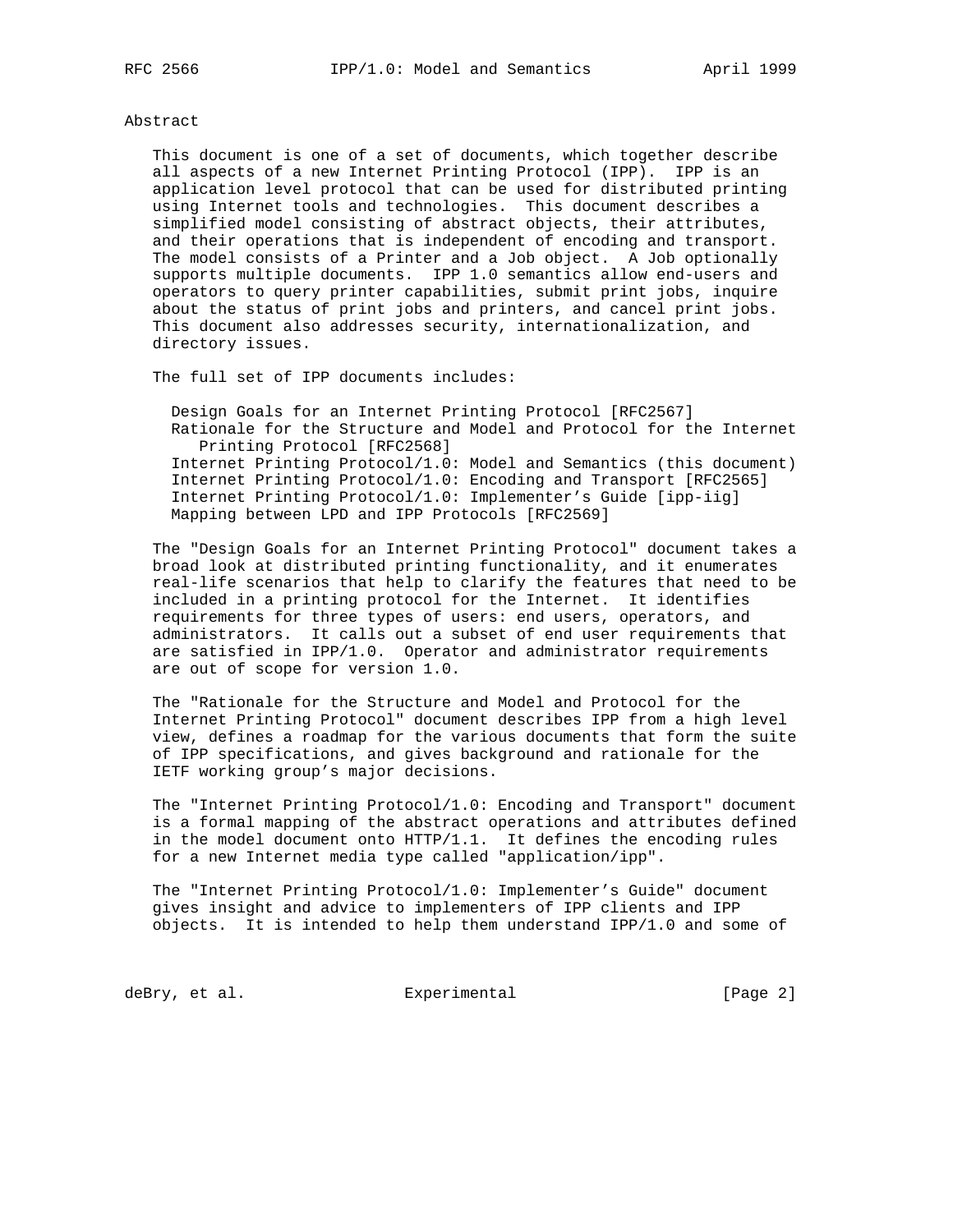the considerations that may assist them in the design of their client and/or IPP object implementations. For example, a typical order of processing requests is given, including error checking. Motivation

for some of the specification decisions is also included.

 The "Mapping between LPD and IPP Protocols" document gives some advice to implementers of gateways between IPP and LPD (Line Printer Daemon) implementations.

# Table of Contents

| 1. Introduction                                               | $\,8\,$        |
|---------------------------------------------------------------|----------------|
| 1.1<br>Simplified Printing Model                              | $\overline{9}$ |
| 2. IPP Objects                                                | 11             |
| 2.1 Printer Object                                            | 12             |
|                                                               | 14             |
| 2.2 Job Object<br>2.3 Object Relationships                    | 14             |
| 2.4 Object Identity                                           | 15             |
| 3. IPP Operations                                             | 18             |
| 3.1<br>Common Semantics                                       | 19             |
| 3.1.1 Required Parameters                                     | 19             |
| 3.1.2 Operation IDs and Request IDs<br>3.1.3 Attributes       | 20             |
|                                                               | 20             |
| 3.1.4 Character Set and Natural Language Operation Attributes | 22             |
| 3.1.4.1 Request Operation Attributes                          | 22             |
| 3.1.4.2 Response Operation Attributes                         | 26             |
| Operation Targets<br>3.1.5                                    | 28             |
| 3.1.6 Operation Status Codes and Messages                     | 29             |
| 3.1.7 Versions                                                | 30             |
| 3.1.8 Job Creation Operations                                 | 32             |
| 3.2 Printer Operations                                        | 34             |
| 3.2.1<br>Print-Job Operation                                  | 34             |
| 3.2.1.1 Print-Job Request                                     | 34             |
| 3.2.1.2 Print-Job Response                                    | 38             |
| 3.2.2 Print-URI Operation                                     | 41             |
| 3.2.3 Validate-Job Operation                                  | 42             |
| 3.2.4 Create-Job Operation                                    | 42             |
| 3.2.5 Get-Printer-Attributes Operation                        | 43             |
| 3.2.5.1 Get-Printer-Attributes Request                        | 44             |
| 3.2.5.2 Get-Printer-Attributes Response                       | 46             |
| Get-Jobs Operation<br>3.2.6                                   | 47             |
| 3.2.6.1 Get-Jobs Request                                      | 47             |
| 3.2.6.2 Get-Jobs Response                                     | 49             |
| Job Operations<br>3.3                                         | 50             |
| 3.3.1 Send-Document Operation                                 | 50             |
| 3.3.1.1 Send-Document Request                                 | 51             |
| 3.3.1.2 Send-Document Response                                | 53             |
| 3.3.2<br>Send-URI Operation                                   | 54             |

deBry, et al. <br>Experimental [Page 3]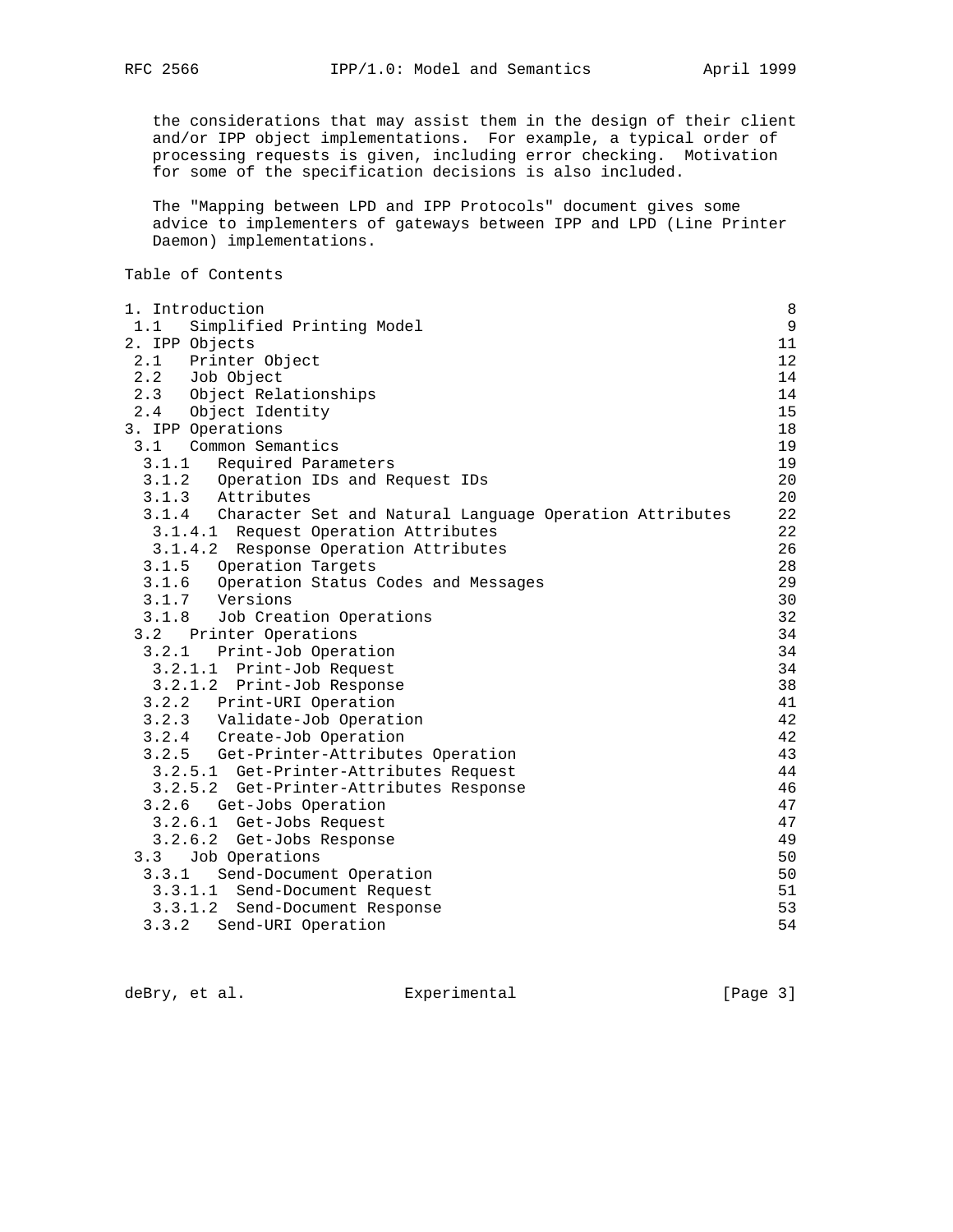|               | 3.3.3 Cancel-Job Operation                  | 54 |
|---------------|---------------------------------------------|----|
|               | 3.3.3.1 Cancel-Job Request                  | 54 |
|               | 3.3.3.2 Cancel-Job Response                 | 55 |
|               | 3.3.4 Get-Job-Attributes Operation          | 56 |
|               | 3.3.4.1 Get-Job-Attributes Request          | 57 |
|               | 3.3.4.2 Get-Job-Attributes Response         | 57 |
|               | 4. Object Attributes                        | 58 |
|               | 4.1 Attribute Syntaxes                      | 59 |
|               | 4.1.1 'text'                                | 60 |
|               | 4.1.1.1 'textWithoutLanguage'               | 61 |
|               | 4.1.1.2 'textWithLanguage'                  | 61 |
|               | $4.1.2$ 'name'                              | 62 |
|               | 4.1.2.1 'nameWithoutLanguage'               | 62 |
|               | 4.1.2.2 'nameWithLanguage'                  | 63 |
|               | 4.1.2.3 Matching 'name' attribute values    | 63 |
| 4.1.3         | 'keyword'                                   | 64 |
|               | $4.1.4$ 'enum'                              | 65 |
| $4.1.5$ 'uri' |                                             | 65 |
|               | 4.1.6 'uriScheme'                           | 65 |
|               | $4.1.7$ 'charset'                           | 66 |
|               | 4.1.8 'naturalLanguage'                     | 67 |
|               | 4.1.9 'mimeMediaType'                       | 67 |
|               | 4.1.10 'octetString'                        | 69 |
|               | 4.1.11 'boolean'                            | 69 |
|               | 4.1.12 'integer'                            | 69 |
|               | 4.1.13 'rangeOfInteger'                     | 69 |
|               | 4.1.14 'dateTime'                           | 69 |
|               | 4.1.15 'resolution'                         | 69 |
|               | 4.1.16 '1setOf X'                           | 70 |
| 4.2           | Job Template Attributes                     | 70 |
|               | 4.2.1 job-priority (integer(1:100))         | 74 |
| 4.2.2         | job-hold-until (type3 keyword   name (MAX)) | 75 |
| 4.2.3         | job-sheets (type3 keyword   name(MAX))      | 75 |
| 4.2.4         | multiple-document-handling (type2 keyword)  | 76 |
| 4.2.5         | copies (integer(1:MAX))                     | 77 |
| 4.2.6         | finishings (1setOf type2 enum)              | 78 |
| 4.2.7         | page-ranges (1setOf rangeOfInteger (1:MAX)) | 79 |
| 4.2.8         | sides (type2 keyword)                       | 80 |
| 4.2.9         | number-up (integer(1:MAX))                  | 80 |
|               | 4.2.10 orientation-requested (type2 enum)   | 81 |
| 4.2.11        | media (type3 keyword   name(MAX))           | 82 |
| 4.2.12        | printer-resolution (resolution)             | 83 |
| 4.2.13        | print-quality (type2 enum)                  | 83 |
| 4.3           | Job Description Attributes                  | 84 |
| 4.3.1         | job-uri (uri)                               | 85 |
| 4.3.2         | job-id (integer(1:MAX))                     | 85 |
| 4.3.3         | job-printer-uri (uri)                       | 86 |
| 4.3.4         | job-more-info (uri)                         | 86 |

deBry, et al. <br>Experimental [Page 4]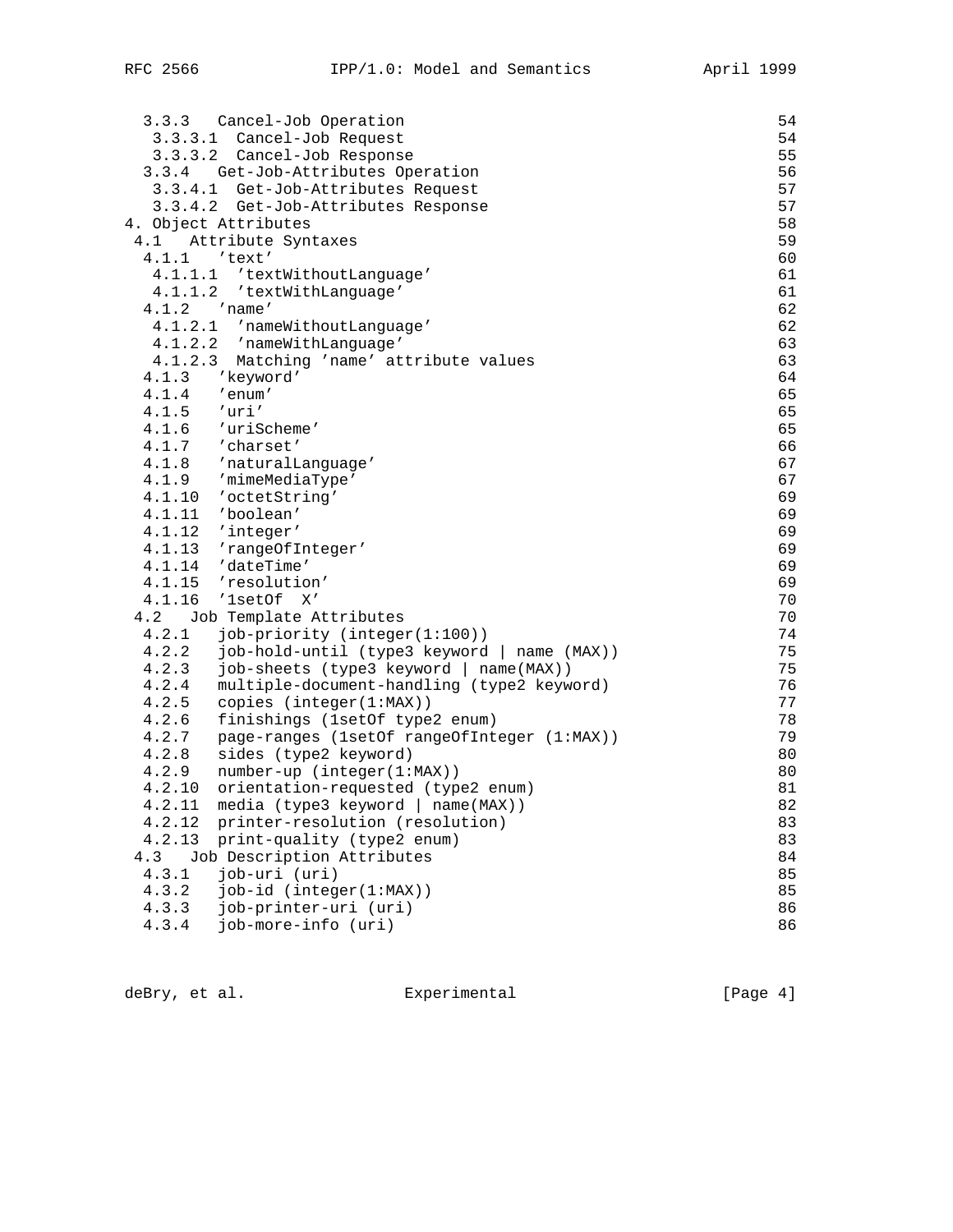| 4.3.5  | $job$ -name $(name(MAX))$                                      | 86  |
|--------|----------------------------------------------------------------|-----|
| 4.3.6  | job-originating-user-name (name(MAX))                          | 86  |
| 4.3.7  | job-state (type1 enum)                                         | 87  |
| 4.3.8  | job-state-reasons (1setOf type2 keyword)                       | 90  |
| 4.3.9  | job-state-message (text(MAX))                                  | 92  |
| 4.3.10 | number-of-documents (integer(0:MAX))                           | 93  |
| 4.3.11 | output-device-assigned (name(127))                             | 93  |
| 4.3.12 | time-at-creation (integer(0:MAX))                              | 93  |
| 4.3.13 | time-at-processing (integer(0:MAX))                            | 93  |
| 4.3.14 | time-at-completed (integer(0:MAX))                             | 94  |
| 4.3.15 | number-of-intervening-jobs (integer(0:MAX))                    | 94  |
| 4.3.16 | job-message-from-operator (text(127))                          | 94  |
| 4.3.17 | job-k-octets (integer(0:MAX))                                  | 94  |
| 4.3.18 | job-impressions (integer(0:MAX))                               | 95  |
| 4.3.19 | job-media-sheets (integer(0:MAX))                              | 95  |
| 4.3.20 | job-k-octets-processed (integer(0:MAX))                        | 96  |
| 4.3.21 | job-impressions-completed (integer(0:MAX))                     | 96  |
| 4.3.22 | job-media-sheets-completed (integer(0:MAX))                    | 96  |
| 4.3.23 | attributes-charset (charset)                                   | 97  |
| 4.3.24 | attributes-natural-language (naturalLanguage)                  | 97  |
| 4.4    | Printer Description Attributes                                 | 97  |
| 4.4.1  | printer-uri-supported (1setOf uri)                             | 99  |
| 4.4.2  | uri-security-supported (1setOf type2 keyword)                  | 100 |
| 4.4.3  | printer-name (name(127))                                       | 101 |
| 4.4.4  | printer-location (text(127))                                   | 101 |
| 4.4.5  | printer-info (text(127))                                       | 101 |
| 4.4.6  | printer-more-info (uri)                                        | 101 |
| 4.4.7  | printer-driver-installer (uri)                                 | 102 |
| 4.4.8  | printer-make-and-model (text(127))                             | 102 |
| 4.4.9  | printer-more-info-manufacturer (uri)                           | 102 |
| 4.4.10 | printer-state (type1 enum)                                     | 102 |
| 4.4.11 | printer-state-reasons (1setOf type2 keyword)                   | 103 |
| 4.4.12 | printer-state-message (text(MAX))                              | 106 |
| 4.4.13 | operations-supported (1setOf type2 enum)                       | 106 |
| 4.4.14 | charset-configured (charset)                                   | 107 |
| 4.4.15 | charset-supported (1setOf charset)                             | 107 |
| 4.4.16 | natural-language-configured (naturalLanguage)                  | 107 |
| 4.4.17 | generated-natural-language-supported(1setOf naturalLanguage108 |     |
| 4.4.18 | document-format-default (mimeMediaType)                        | 108 |
| 4.4.19 | document-format-supported (1setOf mimeMediaType)               | 108 |
| 4.4.20 | printer-is-accepting-jobs (boolean)                            | 109 |
| 4.4.21 | queued-job-count (integer(0:MAX))                              | 109 |
| 4.4.22 | printer-message-from-operator (text(127))                      | 109 |
| 4.4.23 | color-supported (boolean)                                      | 109 |
| 4.4.24 | reference-uri-schemes-supported (1setOf uriScheme)             | 109 |
| 4.4.25 | pdl-override-supported (type2 keyword)                         | 110 |
| 4.4.26 | printer-up-time (integer(1:MAX))                               | 110 |
| 4.4.27 | printer-current-time (dateTime)                                | 111 |

deBry, et al. <br>Experimental [Page 5]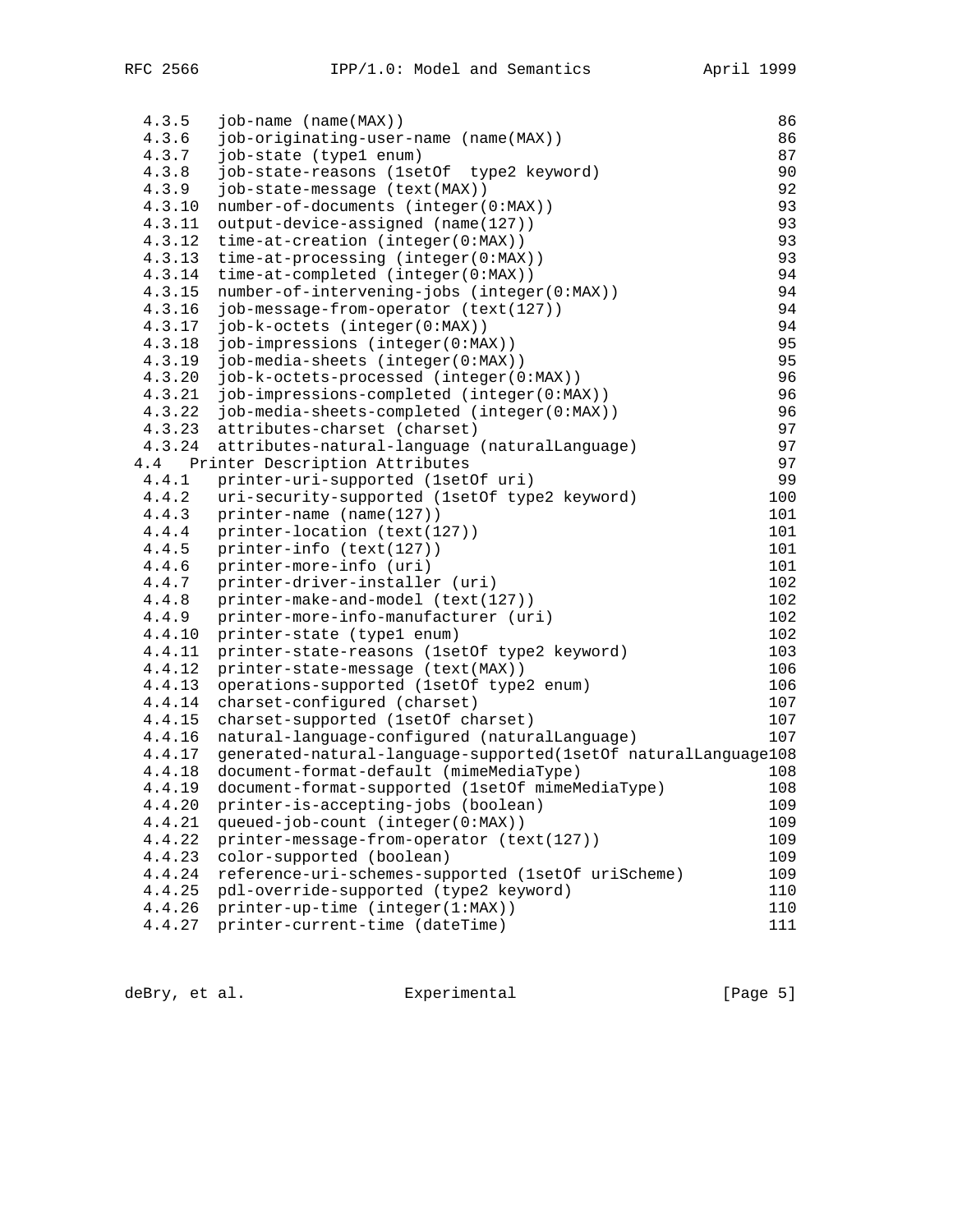| 4.4.28 | multiple-operation-time-out (integer(1:MAX))                      | 111 |
|--------|-------------------------------------------------------------------|-----|
|        | 4.4.29 compression-supported (lsetOf type3 keyword)               | 111 |
| 4.4.30 | job-k-octets-supported (rangeOfInteger(0:MAX))                    | 112 |
|        | 4.4.31 job-impressions-supported (rangeOfInteger(0:MAX))          | 112 |
| 4.4.32 | job-media-sheets-supported (rangeOfInteger(0:MAX))                | 112 |
|        | 5. Conformance                                                    | 112 |
| 5.1    | Client Conformance Requirements                                   | 112 |
| 5.2    | IPP Object Conformance Requirements                               | 113 |
| 5.2.1  | Objects                                                           | 113 |
|        | 5.2.2 Operations                                                  | 113 |
|        | 5.2.3 IPP Object Attributes                                       | 114 |
|        | 5.2.4 Extensions                                                  | 114 |
|        | 5.2.5 Attribute Syntaxes                                          | 115 |
| 5.3    | Charset and Natural Language Requirements                         | 115 |
| 5.4    | Security Conformance Requirements                                 | 115 |
|        | 6. IANA Considerations (registered and private extensions)        | 116 |
| 6.1    | Typed 'keyword' and 'enum' Extensions                             | 116 |
| 6.2    | Attribute Extensibility                                           | 119 |
| 6.3    | Attribute Syntax Extensibility                                    | 119 |
|        | 6.4 Operation Extensibility                                       | 120 |
|        | 6.5 Attribute Groups                                              | 120 |
|        | 6.6 Status Code Extensibility                                     | 120 |
| 6.7    | Registration of MIME types/sub-types for document-formats         | 121 |
| 6.8    | Registration of charsets for use in 'charset' attribute values121 |     |
|        | 7. Internationalization Considerations                            | 121 |
|        | 8. Security Considerations                                        | 125 |
| 8.1    | Security Scenarios                                                | 126 |
|        | 8.1.1 Client and Server in the Same Security Domain               | 126 |
|        | 8.1.2 Client and Server in Different Security Domains             | 126 |
|        | 8.1.3 Print by Reference                                          | 127 |
| 8.2    | URIs for SSL3 and non-SSL3 Access                                 | 127 |
| 8.3    | The "requesting-user-name" (name(MAX)) Operation Attribute        | 127 |
|        | 8.4 Restricted Queries                                            | 129 |
| 8.5    | Queries on jobs submitted using non-IPP protocols                 | 129 |
| 8.6    | IPP Security Application Profile for SSL3                         | 130 |
|        | 9. References                                                     | 131 |
|        | 10. Authors' Addresses                                            | 134 |
|        | 11. Formats for IPP Registration Proposals                        | 136 |
|        | 11.1 Type2 keyword attribute values registration                  | 136 |
|        | 11.2 Type3 keyword attribute values registration                  | 137 |
| 11.3   | Type2 enum attribute values registration                          | 137 |
| 11.4   | Type3 enum attribute values registration                          | 137 |
| 11.5   | Attribute registration                                            | 138 |
| 11.6   | Attribute Syntax registration                                     | 138 |
| 11.7   | Operation registration                                            | 139 |
| 11.8   | Attribute Group registration                                      | 139 |
| 11.9   | Status code registration                                          | 139 |
|        | 12. APPENDIX A: Terminology                                       | 141 |

deBry, et al. <br>Experimental [Page 6]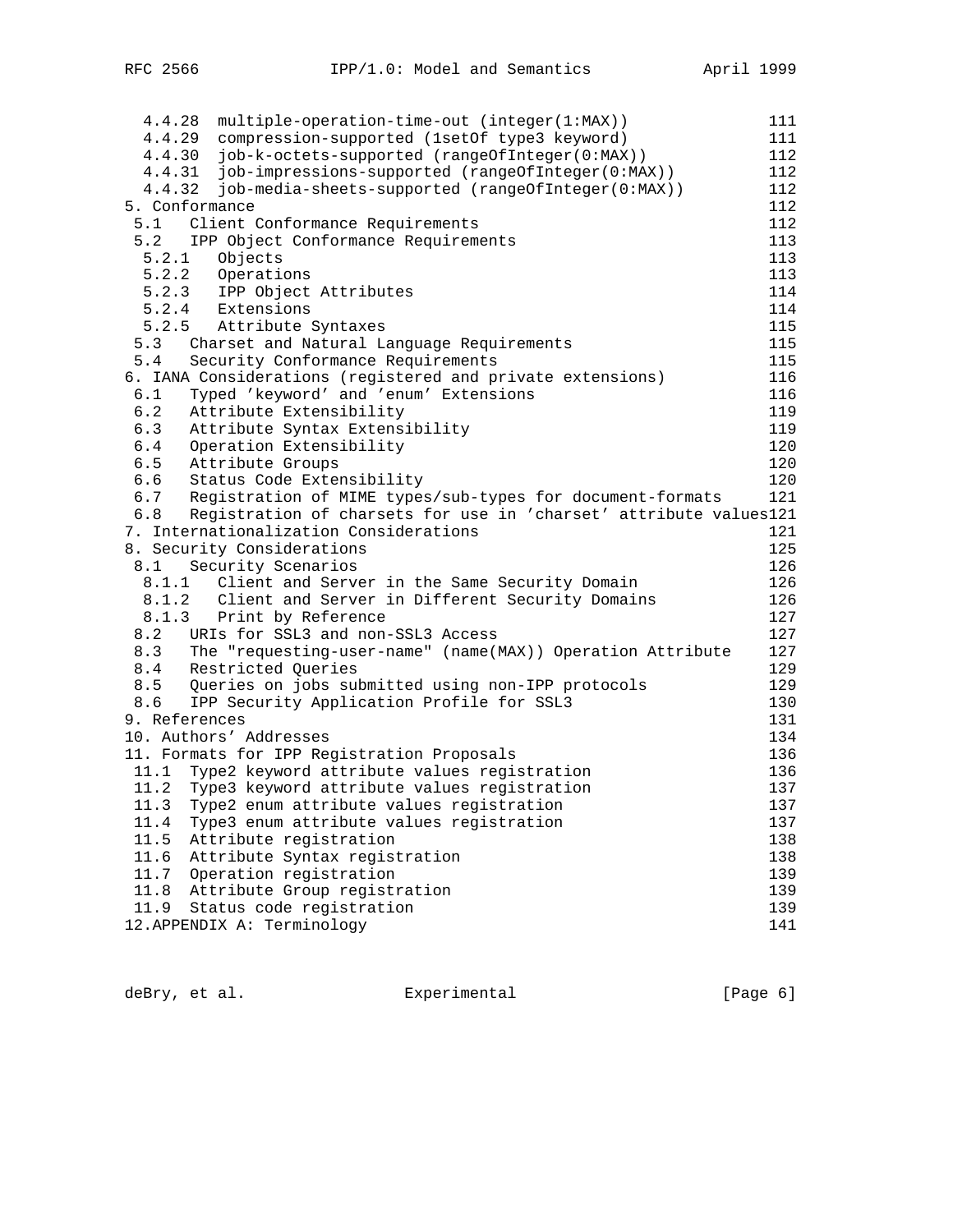| 12.1 Conformance Terminology                                      | 141 |
|-------------------------------------------------------------------|-----|
| 12.1.1 NEED NOT                                                   | 141 |
| 12.2 Model Terminology                                            | 141 |
| 12.2.1 Keyword                                                    | 141 |
| 12.2.2 Attributes                                                 | 141 |
| 12.2.2.1 Attribute Name                                           | 141 |
| 12.2.2.2 Attribute Group Name                                     | 142 |
| 12.2.2.3 Attribute Value                                          | 142 |
| 12.2.2.4 Attribute Syntax                                         | 142 |
| Supports<br>12.2.3                                                | 142 |
| 12.2.4 print-stream page                                          | 144 |
| 12.2.5 impression                                                 | 144 |
| 13. APPENDIX B: Status Codes and Suggested Status Code Messages   | 145 |
| Status Codes<br>13.1                                              | 146 |
| 13.1.1 Informational                                              | 146 |
| 13.1.2 Successful Status Codes                                    | 146 |
| 13.1.2.1 successful-ok (0x0000)                                   | 146 |
| 13.1.2.2 successful-ok-ignored-or-substituted-attributes (0x0001) | 146 |
| 13.1.2.3 successful-ok-conflicting-attributes (0x0002)            | 147 |
| 13.1.3 Redirection Status Codes                                   | 147 |
| 13.1.4 Client Error Status Codes                                  | 147 |
| 13.1.4.1 client-error-bad-request (0x0400)                        | 147 |
| 13.1.4.2 client-error-forbidden (0x0401)                          | 147 |
| 13.1.4.3 client-error-not-authenticated (0x0402)                  | 148 |
| 13.1.4.4 client-error-not-authorized (0x0403)                     | 148 |
| 13.1.4.5 client-error-not-possible (0x0404)                       | 148 |
| 13.1.4.6 client-error-timeout (0x0405)                            | 148 |
| 13.1.4.7 client-error-not-found (0x0406)                          | 149 |
| 13.1.4.8 client-error-gone (0x0407)                               | 149 |
| 13.1.4.9 client-error-request-entity-too-large (0x0408)           | 149 |
| 13.1.4.10client-error-request-value-too-long (0x0409)             | 150 |
| 13.1.4.11client-error-document-format-not-supported (0x040A)      | 150 |
| 13.1.4.12client-error-attributes-or-values-not-supported (0x040B) | 150 |
| 13.1.4.13client-error-uri-scheme-not-supported (0x040C)           | 151 |
| 13.1.4.14client-error-charset-not-supported (0x040D)              | 151 |
| 13.1.4.15client-error-conflicting-attributes (0x040E)             | 151 |
| 13.1.5 Server Error Status Codes                                  | 151 |
| 13.1.5.1 server-error-internal-error (0x0500)                     | 151 |
| 13.1.5.2 server-error-operation-not-supported (0x0501)            | 152 |
| 13.1.5.3 server-error-service-unavailable (0x0502)                | 152 |
| 13.1.5.4 server-error-version-not-supported (0x0503)              | 152 |
| 13.1.5.5 server-error-device-error (0x0504)                       | 152 |
| 13.1.5.6 server-error-temporary-error (0x0505)                    | 153 |
| 13.1.5.7 server-error-not-accepting-jobs (0x0506)                 | 153 |
| 13.1.5.8 server-error-busy (0x0507)                               | 153 |
| 13.1.5.9 server-error-job-canceled (0x0508)                       | 153 |
| Status Codes for IPP Operations<br>13.2                           | 153 |
| "media" keyword values<br>14. APPENDIX C:                         | 155 |

deBry, et al. <br>Experimental [Page 7]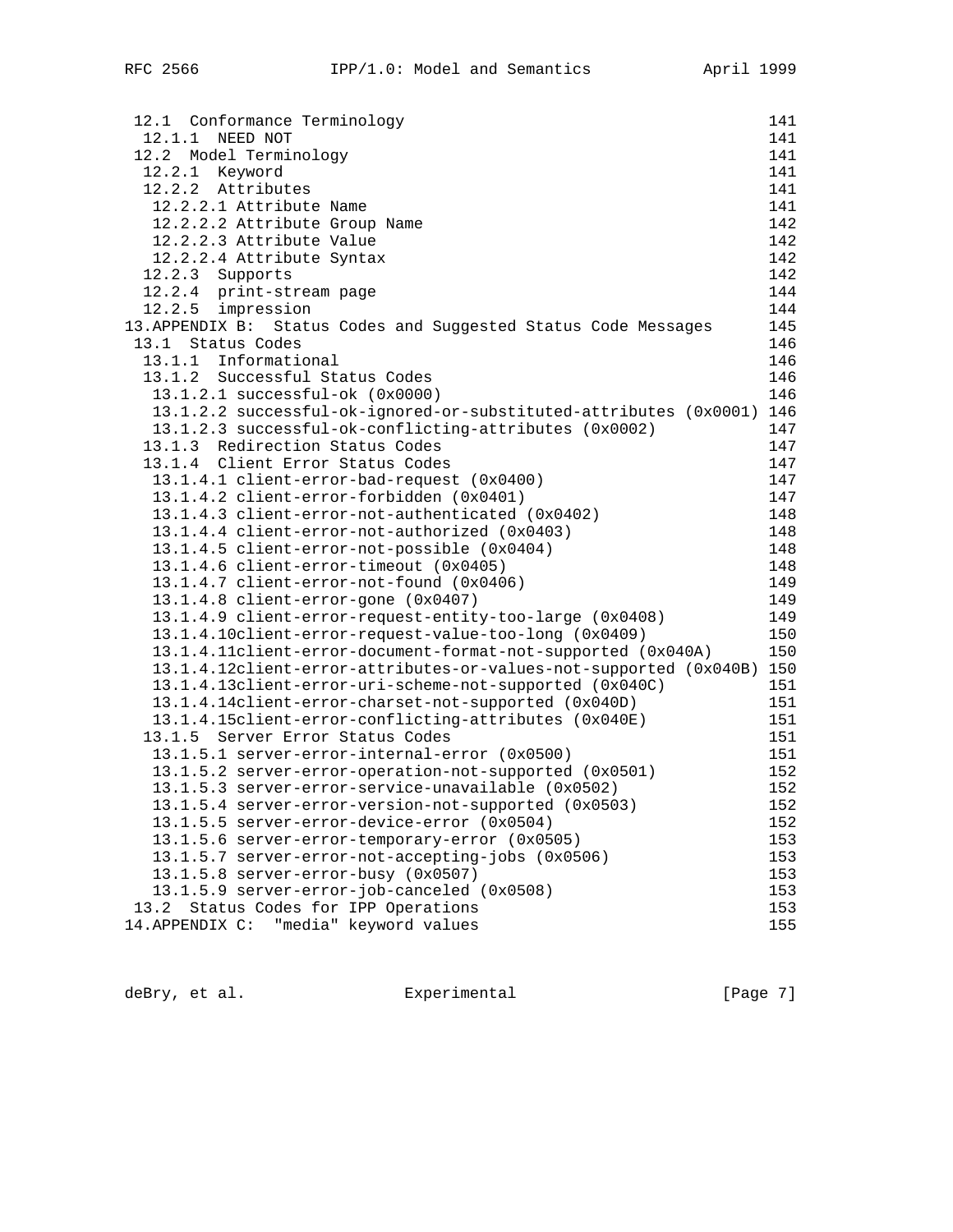15.APPENDIX D: Processing IPP Attributes 160 15.1 Fidelity 160 15.2 Page Description Language (PDL) Override 161 15.3 Using Job Template Attributes During Document Processing. 163 16.APPENDIX E: Generic Directory Schema 166 17.APPENDIX F: Change History for the Model and Semantics document 168 18. FULL COPYRIGHT STATEMENT 173

1. Introduction

 The Internet Printing Protocol (IPP) is an application level protocol that can be used for distributed printing using Internet tools and technologies. IPP version 1.0 (IPP/1.0) focuses only on end user functionality. This document is just one of a suite of documents that fully define IPP. The full set of IPP documents includes:

 Design Goals for an Internet Printing Protocol [RFC2567] Rationale for the Structure and Model and Protocol for the Internet Printing Protocol [RFC2568] Internet Printing Protocol/1.0: Model and Semantics (this document) Internet Printing Protocol/1.0: Encoding and Transport [RFC2565] Internet Printing Protocol/1.0: Implementer's Guide [ipp-iig] Mapping between LPD and IPP Protocols [RFC2569]

 Anyone reading these documents for the first time is strongly encouraged to read the IPP documents in the above order.

This document is laid out as follows:

- The rest of Section 1 is an introduction to the IPP simplified model for distributed printing.
- Section 2 introduces the object types covered in the model with their basic behaviors, attributes, and interactions.
- Section 3 defines the operations included in IPP/1.0. IPP operations are synchronous, therefore, for each operation, there is a both request and a response.
- Section 4 defines the attributes (and their syntaxes) that are used in the model.
- Sections 5 6 summarizes the implementation conformance requirements for objects that support the protocol and IANA considerations, respectively.
- Sections 7 11 cover the Internationalization and Security considerations as well as References, Author contact information, and Formats for Registration Proposals.
- Sections 12 14 are appendices that cover Terminology, Status Codes and Messages, and "media" keyword values.

deBry, et al. Subsection Experimental Contracts [Page 8]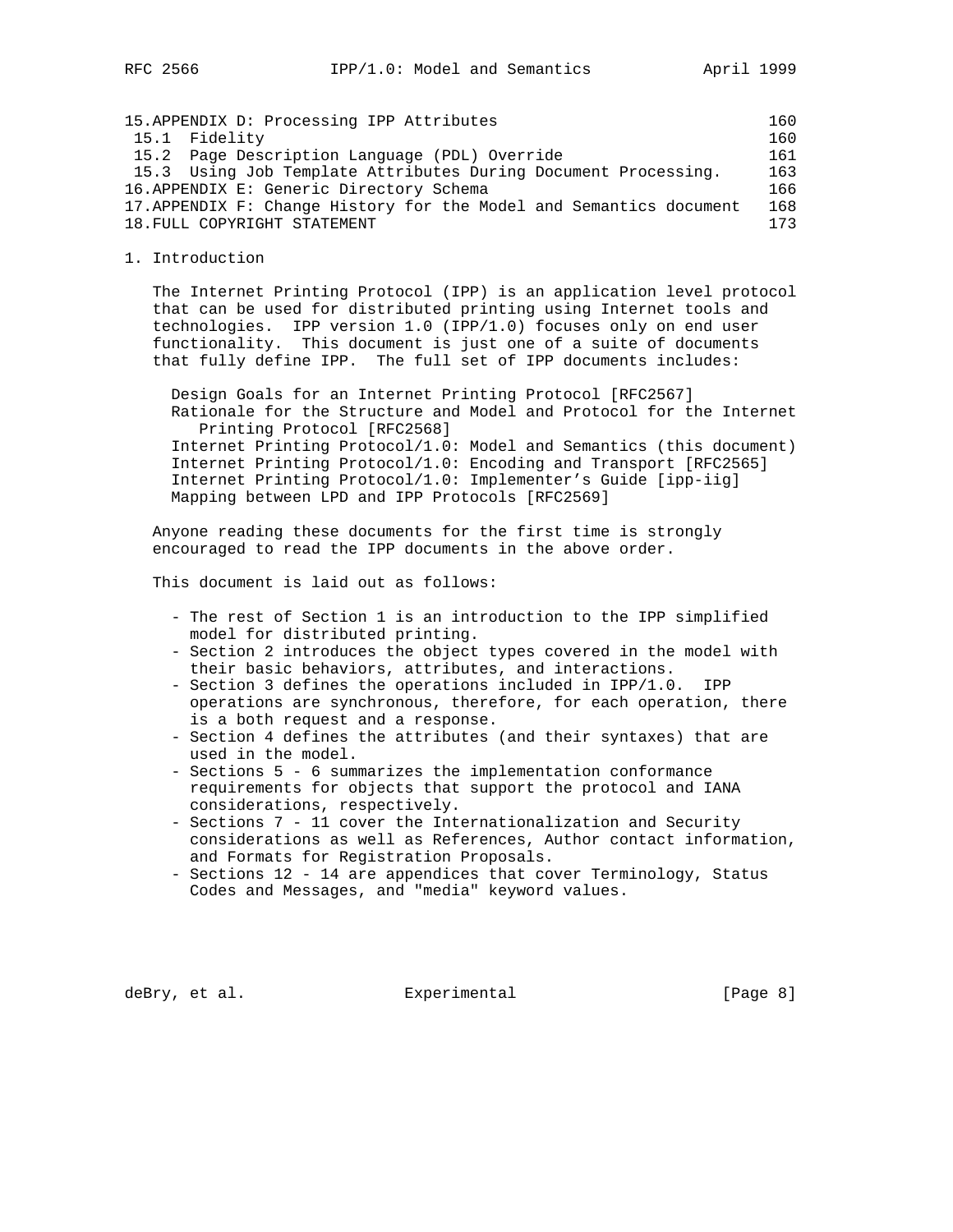Note: This document uses terms such as "attributes", "keywords", and "support". These terms have special meaning and are defined in the model terminology section 12.2. Capitalized terms, such as MUST, MUST NOT, REQUIRED, SHOULD, SHOULD NOT, MAY, NEED NOT, and OPTIONAL, have special meaning relating to conformance. These terms are defined in section 12.1 on conformance terminology, most of which is taken from RFC 2119 [RFC2119].

- Section 15 is an appendix that helps to clarify the effects of interactions between related attributes and their values.
- Section 16 is an appendix that enumerates the subset of Printer attributes that form a generic directory schema. These attributes are useful when registering a Printer so that a client can find the Printer not just by name, but by filtered searches as well.
- Section 17 is an appendix that provides a Change History summarizing the clarification and changes that might affect an implementation since the June 30, 1998 draft.

## 1.1 Simplified Printing Model

 In order to achieve its goal of realizing a workable printing protocol for the Internet, the Internet Printing Protocol (IPP) is based on a simplified printing model that abstracts the many components of real world printing solutions. The Internet is a distributed computing environment where requesters of print services (clients, applications, printer drivers, etc.) cooperate and interact with print service providers. This model and semantics document describes a simple, abstract model for IPP even though the underlying configurations may be complex "n-tier" client/server systems. An important simplifying step in the IPP model is to expose only the key objects and interfaces required for printing. The model described in this model document does not include features, interfaces, and relationships that are beyond the scope of the first version of IPP (IPP/1.0). IPP/1.0 incorporates many of the relevant ideas and lessons learned from other specification and development efforts [HTPP] [ISO10175] [LDPA] [P1387.4] [PSIS] [RFC1179] [SWP]. IPP is heavily influenced by the printing model introduced in the Document Printing Application (DPA) [ISO10175] standard. Although DPA specifies both end user and administrative features, IPP version 1.0 (IPP/1.0) focuses only on end user functionality.

 The IPP/1.0 model encapsulates the important components of distributed printing into two object types:

 - Printer (Section 2.1) - Job (Section 2.2)

deBry, et al. Subsection Experimental Contracts [Page 9]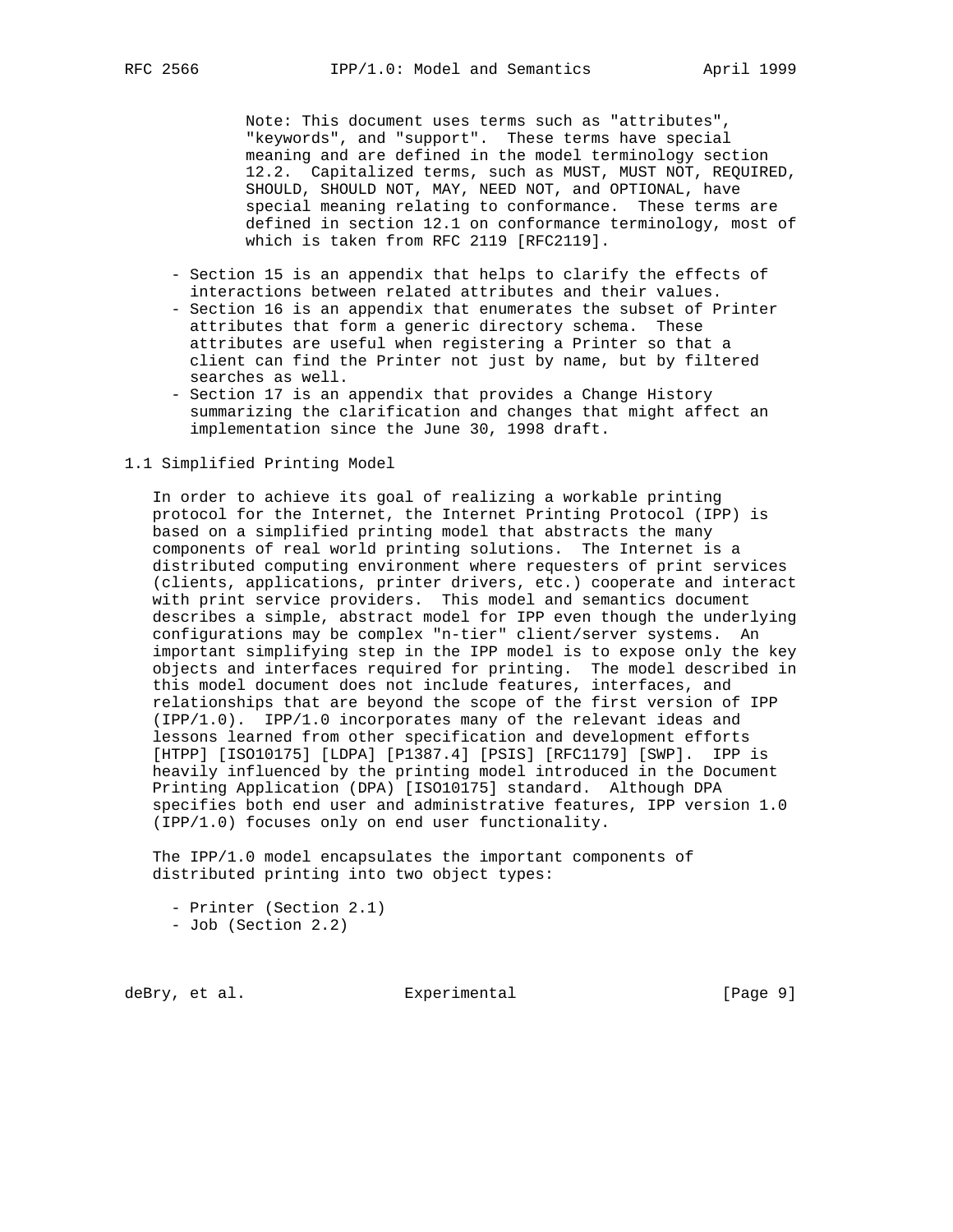Each object type has an associated set of operations (see section 3) and attributes (see section 4).

 It is important, however, to understand that in real system implementations (which lie underneath the abstracted IPP/1.0 model), there are other components of a print service which are not explicitly defined in the IPP/1.0 model. The following figure illustrates where IPP/1.0 fits with respect to these other components.



 An IPP Printer object encapsulates the functions normally associated with physical output devices along with the spooling, scheduling and multiple device management functions often associated with a print server. Printer objects are optionally registered as entries in a directory where end users find and select them based on some sort of filtered and context based searching mechanism (see section 16). The directory is used to store relatively static information about the Printer, allowing end users to search for and find Printers that

deBry, et al. Subsectimental Experimental (Page 10)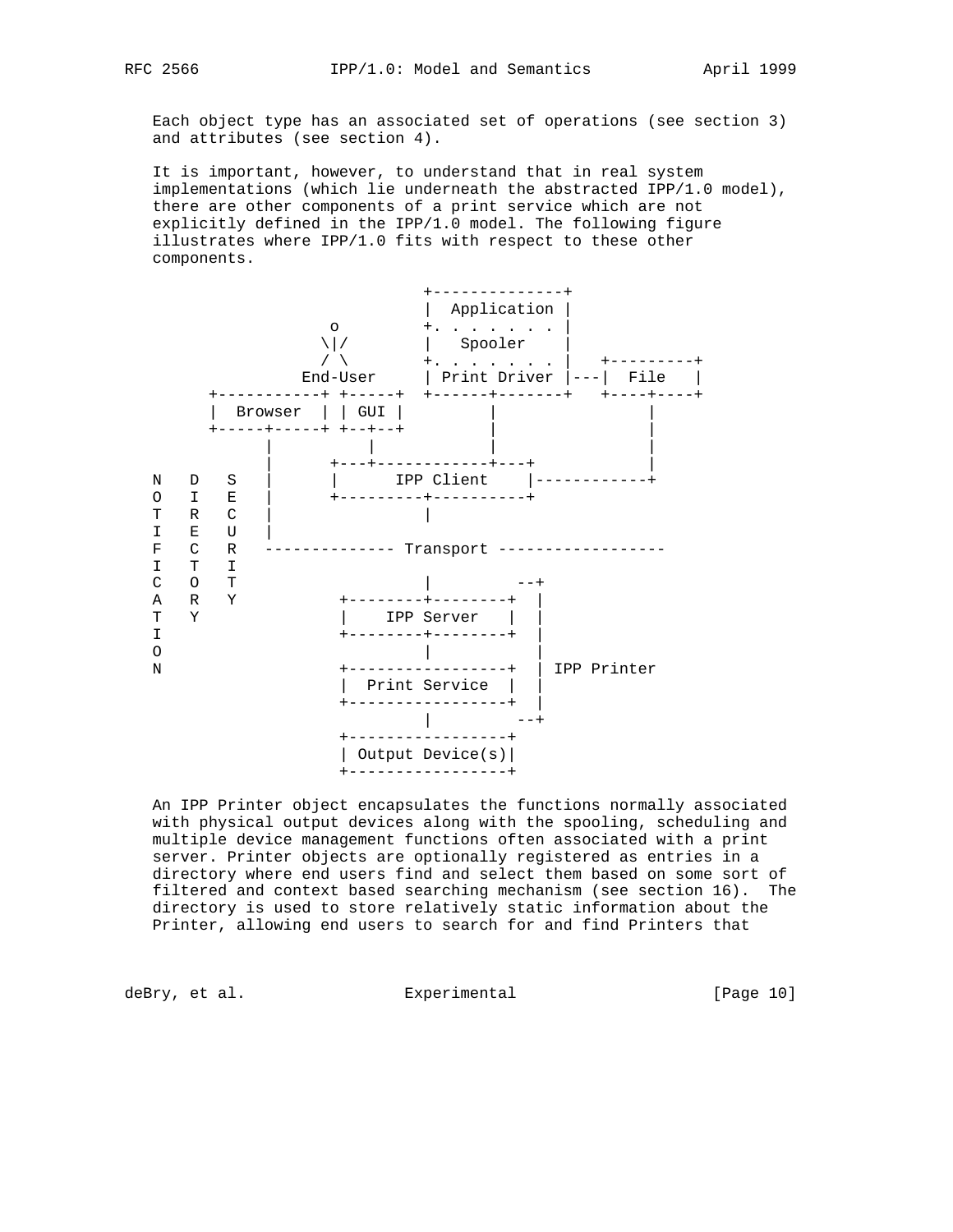match their search criteria, for example: name, context, printer capabilities, etc. The more dynamic information, such as state, currently loaded and ready media, number of jobs at the Printer, errors, warnings, and so forth, is directly associated with the Printer object itself rather than with the entry in the directory which only represents the Printer object.

 IPP clients implement the IPP protocol on the client side and give end users (or programs running on behalf of end users) the ability to query Printer objects and submit and manage print jobs. An IPP server is just that part of the Printer object that implements the server-side protocol. The rest of the Printer object implements (or gateways into) the application semantics of the print service itself. The Printer objects may be embedded in an output device or may be implemented on a host on the network that communicates with an output device.

 When a job is submitted to the Printer object and the Printer object validates the attributes in the submission request, the Printer object creates a new Job object. The end user then interacts with this new Job object to query its status and monitor the progress of the job. End users may also cancel the print job by using the Job object's Cancel-Job operation. The notification service is out of scope for IPP/1.0, but using such a notification service, the end user is able to register for and receive Printer specific and Job specific events. An end user can query the status of Printer objects and can follow the progress of Job objects by polling using the Get- Printer-Attributes, Get-Jobs, and Get-Job-Attributes operations.

#### 2. IPP Objects

 The IPP/1.0 model introduces objects of type Printer and Job. Each type of object models relevant aspects of a real-world entity such as a real printer or real print job. Each object type is defined as a set of possible attributes that may be supported by instances of that object type. For each object (instance), the actual set of supported attributes and values describe a specific implementation. The object's attributes and values describe its state, capabilities, realizable features, job processing functions, and default behaviors and characteristics. For example, the Printer object type is defined as a set of attributes that each Printer object potentially supports. In the same manner, the Job object type is defined as a set of attributes that are potentially supported by each Job object.

 Each attribute included in the set of attributes defining an object type is labeled as:

deBry, et al. <br>Experimental [Page 11]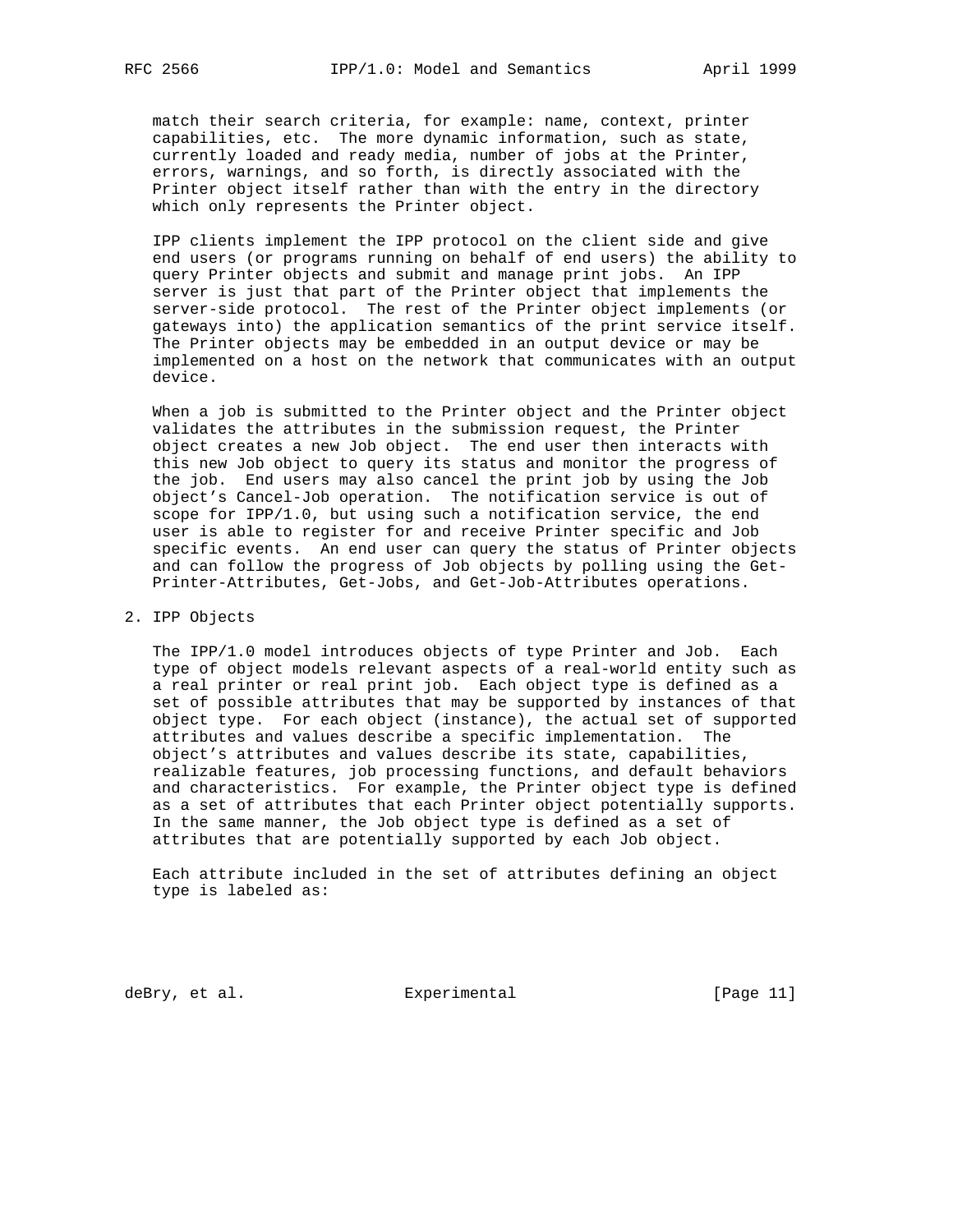- "REQUIRED": each object MUST support the attribute.

- "OPTIONAL": each object MAY support the attribute.

 There is no such similar labeling of attribute values. However, if an implementation supports an attribute, it MUST support at least one of the possible values for that attribute.

2.1 Printer Object

 The major component of the IPP/1.0 model is the Printer object. A Printer object implements the server-side of the IPP/1.0 protocol. Using the protocol, end users may query the attributes of the Printer object and submit print jobs to the Printer object. The actual implementation components behind the Printer abstraction may take on different forms and different configurations. However, the model abstraction allows the details of the configuration of real components to remain opaque to the end user. Section 3 describes each of the Printer operations in detail.

 The capabilities and state of a Printer object are described by its attributes. Printer attributes are divided into two groups:

- "job-template" attributes: These attributes describe supported job processing capabilities and defaults for the Printer object. (See section 4.2)
- "printer-description" attributes: These attributes describe the Printer object's identification, state, location, references to other sources of information about the Printer object, etc. (see section 4.4)

 Since a Printer object is an abstraction of a generic document output device and print service provider, a Printer object could be used to represent any real or virtual device with semantics consistent with the Printer object, such as a fax device, an imager, or even a CD writer.

Some examples of configurations supporting a Printer object include:

- 1) An output device with no spooling capabilities
- 2) An output device with a built-in spooler
- 3) A print server supporting IPP with one or more associated output devices
	- 3a) The associated output devices may or may not be capable of spooling jobs
	- 3b) The associated output devices may or may not support IPP

deBry, et al. Subsection Experimental Fage 12]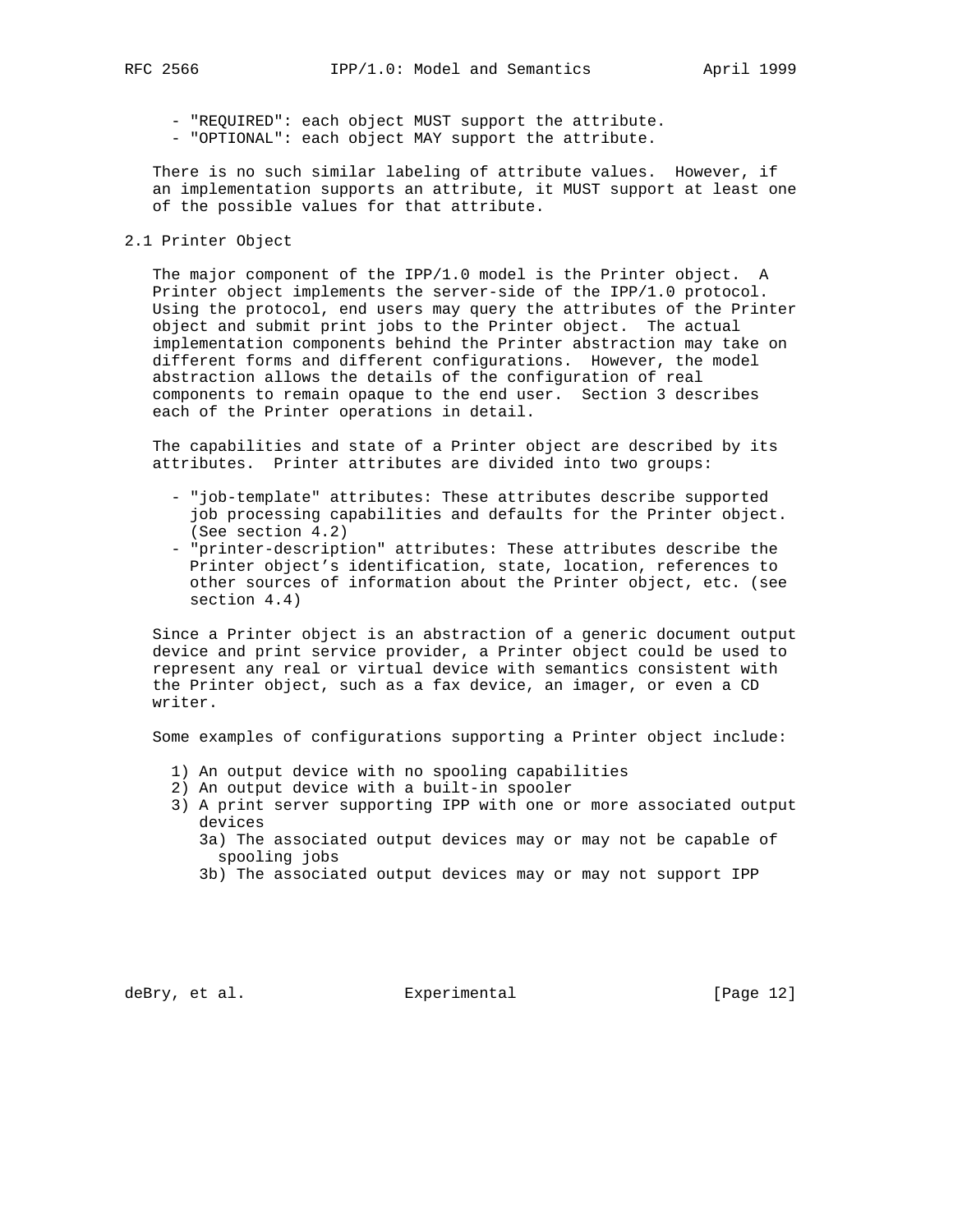The following figures show some examples of how Printer objects can be realized on top of various distributed printing configurations. The embedded case below represents configurations 1 and 2. The hosted and fan-out figures below represent configurations 3a and 3b.

Legend:

- ##### indicates a Printer object which is either embedded in an output device or is hosted in a server. The Printer object might or might not be capable of queuing/spooling.
- any indicates any network protocol or direct connect, including IPP

embedded printer:

| client<br>/   \ | -># Printer #<br># Object #<br>************ |  |
|-----------------|---------------------------------------------|--|

| hosted printer: |                                                              |  |
|-----------------|--------------------------------------------------------------|--|
|                 | client  --IPP--># Printer #-any->  output device<br># Object |  |

 +---------------+  $fan out:$  +-->| output device | any/  $|$  O +--------+ ########### / +---------------+ /|\ | client |-IPP-># Printer #--\* / \ +--------+ # Object # \ +---------------+ ########### any\ | | +-->| output device | | | +---------------+

deBry, et al. Subsectimental Experimental [Page 13]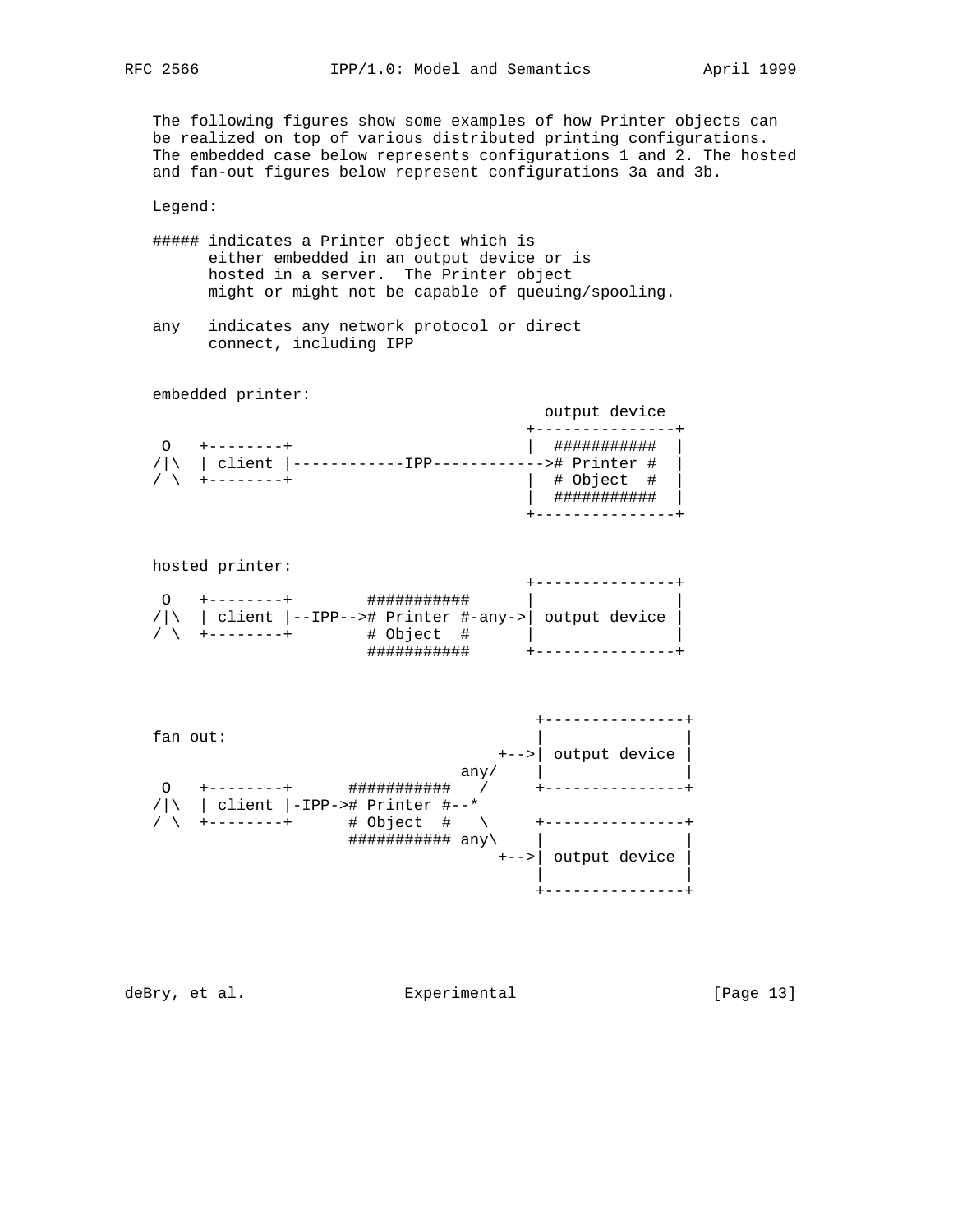#### 2.2 Job Object

 A Job object is used to model a print job. A Job object contains documents. The information required to create a Job object is sent in a create request from the end user via an IPP Client to the Printer object. The Printer object validates the create request, and if the Printer object accepts the request, the Printer object creates the new Job object. Section 3 describes each of the Job operations in detail.

 The characteristics and state of a Job object are described by its attributes. Job attributes are grouped into two groups as follows:

- "job-template" attributes: These attributes can be supplied by the client or end user and include job processing instructions which are intended to override any Printer object defaults and/or instructions embedded within the document data. (See section 4.2)
- "job-description" attributes: These attributes describe the Job object's identification, state, size, etc. The client supplies some of these attributes, and the Printer object generates others. (See section 4.3)

 An implementation MUST support at least one document per Job object. An implementation MAY support multiple documents per Job object. A document is either:

- a stream of document data in a format supported by the Printer object (typically a Page Description Language - PDL), or
- a reference to such a stream of document data

 In IPP/1.0, a document is not modeled as an IPP object, therefore it has no object identifier or associated attributes. All job processing instructions are modeled as Job object attributes. These attributes are called Job Template attributes and they apply equally to all documents within a Job object.

2.3 Object Relationships

 IPP objects have relationships that are maintained persistently along with the persistent storage of the object attributes.

 A Printer object can represent either one or more physical output devices or a logical device which "processes" jobs but never actually uses a physical output device to put marks on paper. Examples of logical devices include a Web page publisher or a gateway into an online document archive or repository. A Printer object contains zero or more Job objects.

deBry, et al. Subsection Experimental Contracts [Page 14]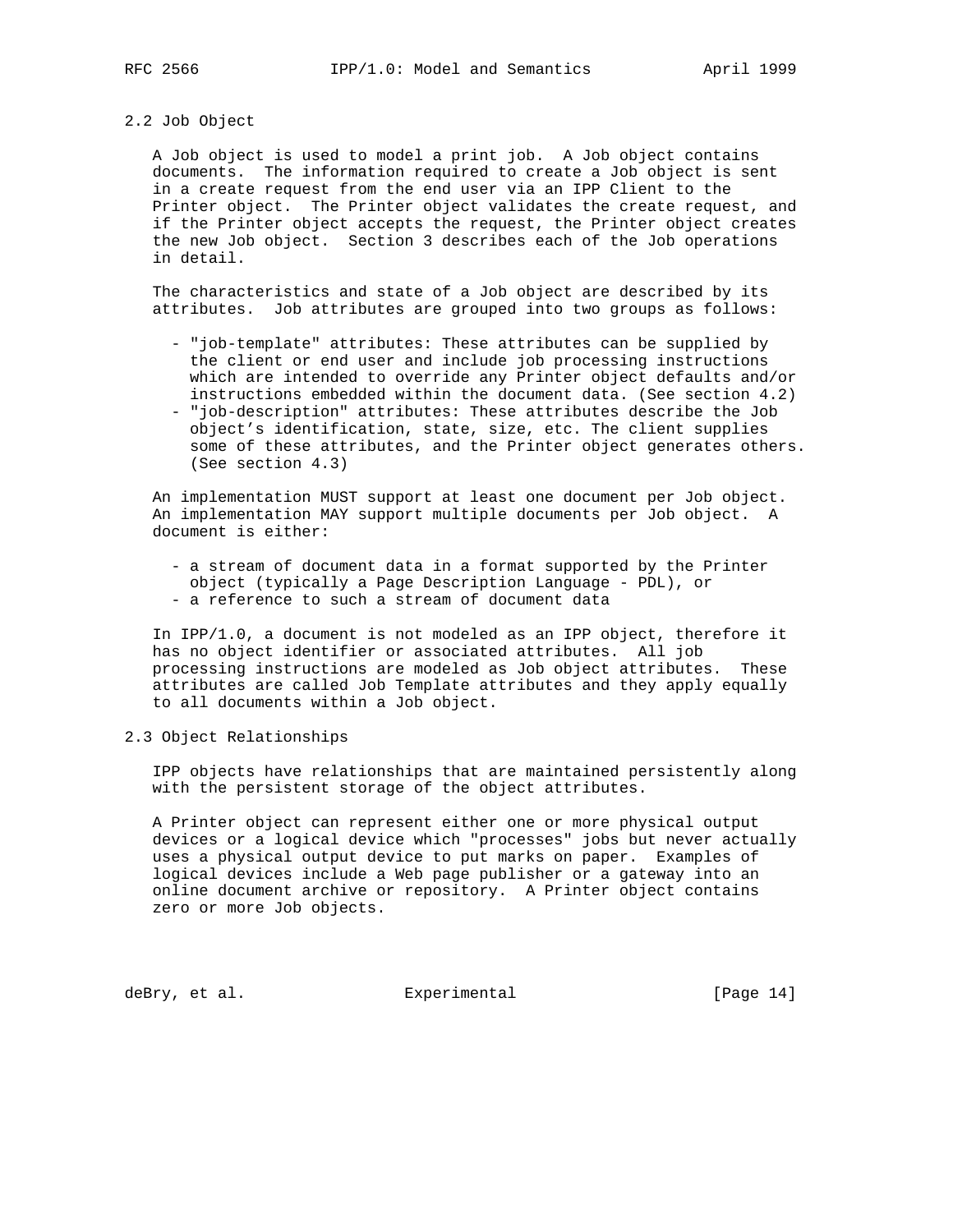A Job object is contained by exactly one Printer object, however the identical document data associated with a Job object could be sent to either the same or a different Printer object. In this case, a second Job object would be created which would be almost identical to the first Job object, however it would have new (different) Job object identifiers (see section 2.4).

 A Job object is either empty (before any documents have been added) or contains one or more documents. If the contained document is a stream of document data, that stream can be contained in only one document. However, there can be identical copies of the stream in other documents in the same or different Job objects. If the contained document is just a reference to a stream of document data, other documents (in the same or different Job object(s)) may contain the same reference.

2.4 Object Identity

 All Printer and Job objects are identified by a Uniform Resource Identifier (URI) [RFC2396] so that they can be persistently and unambiguously referenced. The notion of a URI is a useful concept, however, until the notion of URI is more stable (i.e., defined more completely and deployed more widely), it is expected that the URIs used for IPP objects will actually be URLs [RFC2396]. Since every URL is a specialized form of a URI, even though the more generic term URI is used throughout the rest of this document, its usage is intended to cover the more specific notion of URL as well.

 An administrator configures Printer objects to either support or not support authentication and/or message privacy using SSL3 [SSL] (the mechanism for security configuration is outside the scope of IPP/1.0). In some situations, both types of connections (both authenticated and unauthenticated) can be established using a single communication channel that has some sort of negotiation mechanism. In other situations, multiple communication channels are used, one for each type of security configuration. Section 8 provides a full description of all security considerations and configurations.

 If a Printer object supports more than one communication channel, some or all of those channels might support and/or require different security mechanisms. In such cases, an administrator could expose the simultaneous support for these multiple communication channels as multiple URIs for a single Printer object where each URI represents one of the communication channels to the Printer object. To support this flexibility, the IPP Printer object type defines a multi-valued identification attribute called the "printer-uri-supported" attribute. It MUST contain at least one URI. It MAY contain more than one URI. That is, every Printer object will have at least one

deBry, et al. Subsectimental Experimental [Page 15]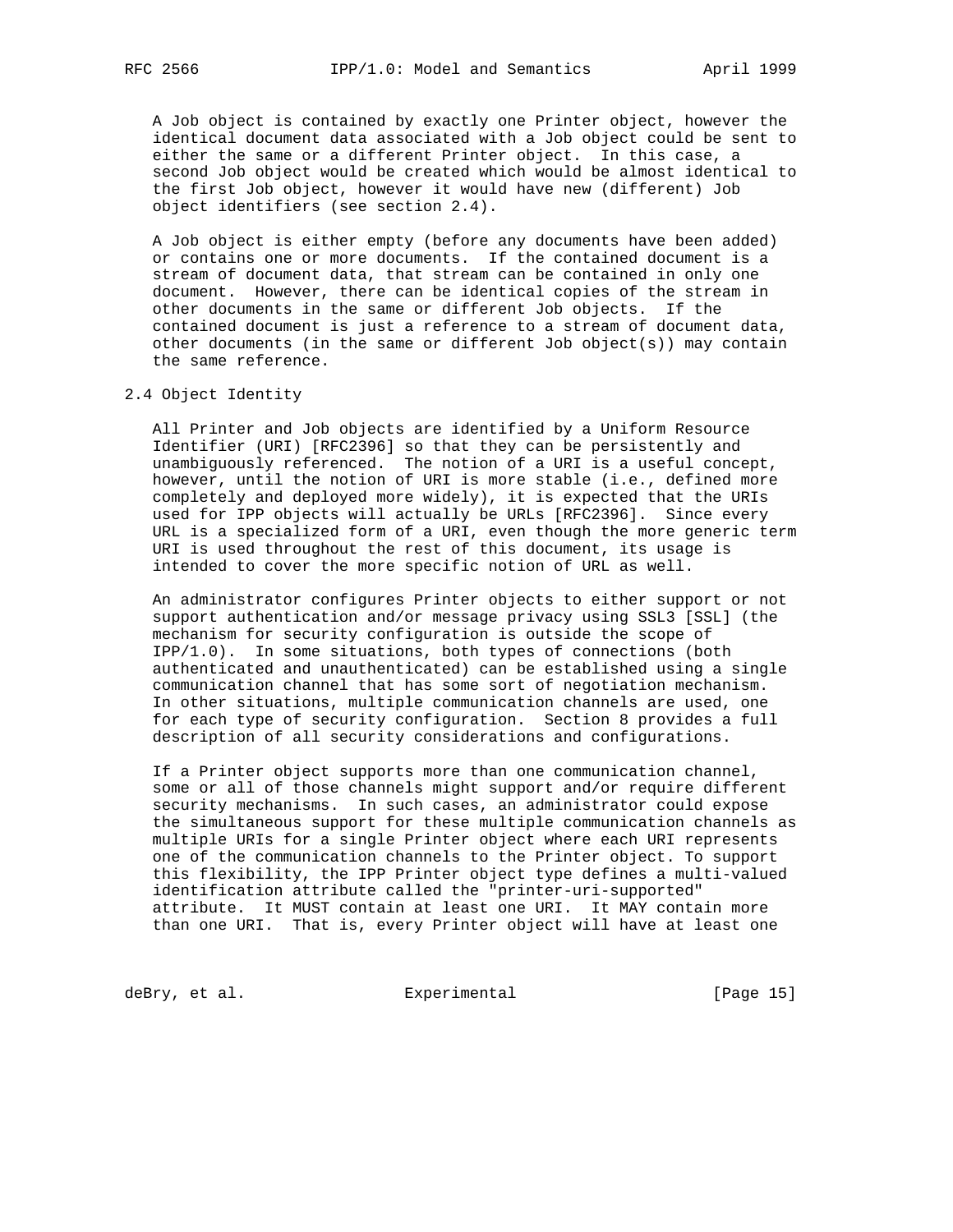URI that identifies at least one communication channel to the Printer object, but it may have more than one URI where each URI identifies a different communication channel to the Printer object. The "printer-uri-supported" attribute has a companion attribute, the "uri-security-supported" attribute, that has the same cardinality as "printer-uri-supported". The purpose of the "uri-security-supported" attribute is to indicate the security mechanisms (if any) used for each URI listed in "printer-uri-supported". These two attributes are fully described in sections 4.4.1 and 4.4.2.

 When a job is submitted to the Printer object via a create request, the client supplies only a single Printer object URI. The client supplied Printer object URI MUST be one of the values in the "printer-uri-supported" Printer attribute.

 Note: IPP/1.0 does not specify how the client obtains the client supplied URI, but it is RECOMMENDED that a Printer object be registered as an entry in a directory service. End-users and programs can then interrogate the directory searching for Printers. Section 16 defines a generic schema for Printer object entries in the directory service and describes how the entry acts as a bridge to the actual IPP Printer object. The entry in the directory that represents the IPP Printer object includes the possibly many URIs for that Printer object as values in one its attributes.

 When a client submits a create request to the Printer object, the Printer object validates the request and creates a new Job object. The Printer object assigns the new Job object a URI which is stored in the "job-uri" Job attribute. This URI is then used by clients as the target for subsequent Job operations. The Printer object generates a Job URI based on its configured security policy and the URI used by the client in the create request.

 For example, consider a Printer object that supports both a communication channel secured by the use of SSL3 (using HTTP over SSL3 with an "https" schemed URI) and another open communication channel that is not secured with SSL3 (using a simple "http" schemed URI). If a client were to submit a job using the secure URI, the Printer object would assign the new Job object a secure URI as well. If a client were to submit a job using the open-channel URI, the Printer would assign the new Job object an open-channel URI.

 In addition, the Printer object also populates the Job object's "job-printer-uri" attribute. This is a reference back to the Printer object that created the Job object. If a client only has access to a Job object's "job-uri" identifier, the client can query the Job's "job-printer-uri" attribute in order to determine which Printer object created the Job object. If the Printer object supports more

deBry, et al. Subsection Experimental CPage 16]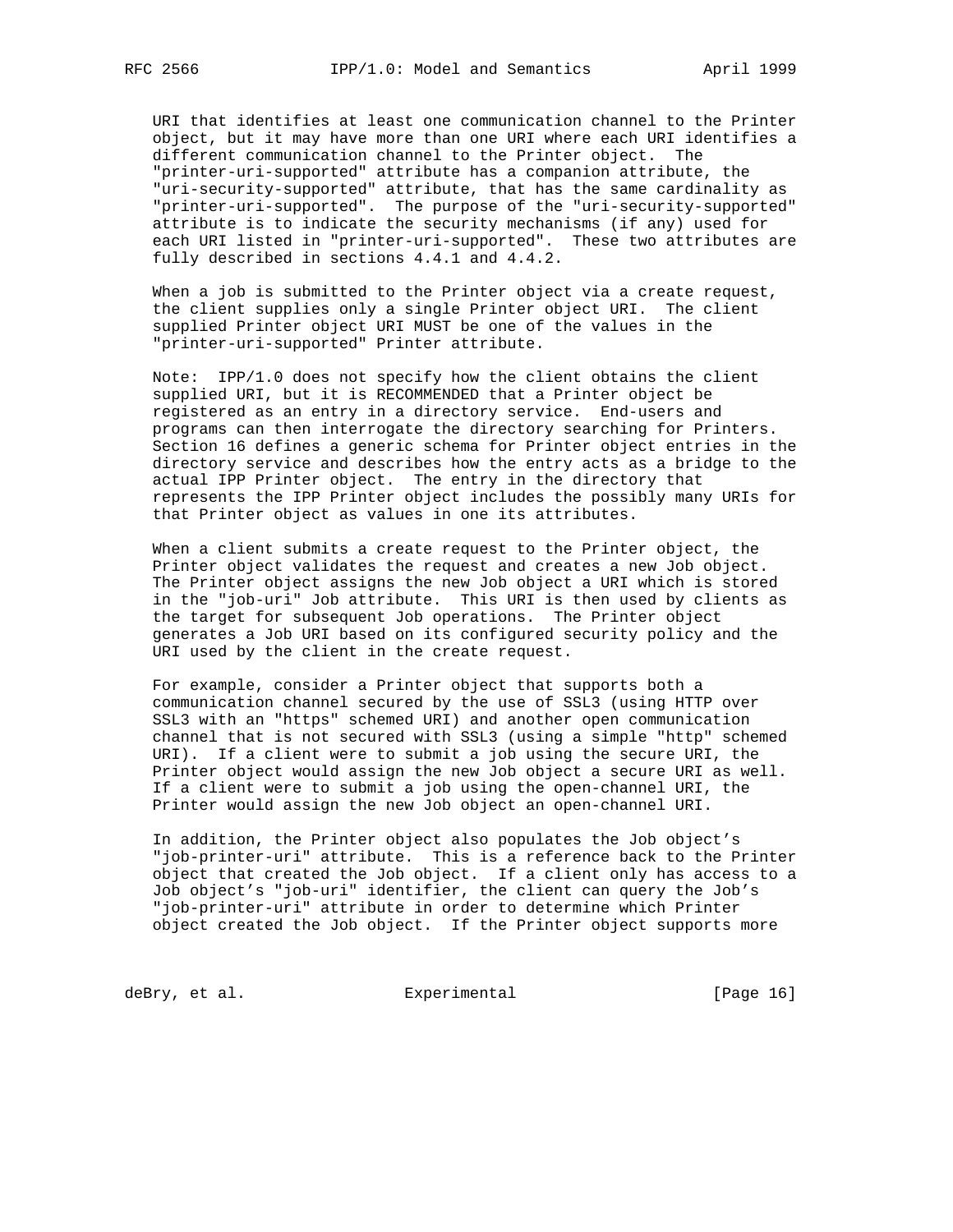than one URI, the Printer object picks the one URI supplied by the client when creating the job to build the value for and to populate the Job's "job-printer-uri" attribute.

 Allowing Job objects to have URIs allows for flexibility and scalability. For example, in some implementations, the Printer object might create Jobs that are processed in the same local environment as the Printer object itself. In this case, the Job URI might just be a composition of the Printer's URI and some unique component for the Job object, such as the unique 32-bit positive integer mentioned later in this paragraph. In other implementations, the Printer object might be a central clearing-house for validating all Job object creation requests, but the Job object itself might be created in some environment that is remote from the Printer object. In this case, the Job object's URI may have no physical-location relationship at all to the Printer object's URI. Again, the fact that Job objects have URIs allows for flexibility and scalability, however, many existing printing systems have local models or interface constraints that force print jobs to be identified using only a 32-bit positive integer rather than an independent URI. This numeric Job ID is only unique within the context of the Printer object to which the create request was originally submitted. Therefore, in order to allow both types of client access to IPP Job objects (either by Job URI or by numeric Job ID), when the Printer object successfully processes a create request and creates a new Job object, the Printer object MUST generate both a Job URI and a Job ID. The Job ID (stored in the "job-id" attribute) only has meaning in the context of the Printer object to which the create request was originally submitted. This requirement to support both Job URIs and Job IDs allows all types of clients to access Printer objects and Job objects no matter the local constraints imposed on the client implementation.

 In addition to identifiers, Printer objects and Job objects have names ("printer-name" and "job-name"). An object name NEED NOT be unique across all instances of all objects. A Printer object's name is chosen and set by an administrator through some mechanism outside the scope of IPP/1.0. A Job object's name is optionally chosen and supplied by the IPP client submitting the job. If the client does not supply a Job object name, the Printer object generates a name for the new Job object. In all cases, the name only has local meaning.

To summarize:

 - Each Printer object is identified with one or more URIs. The Printer's "printer-uri-supported" attribute contains the URI(s).

deBry, et al. Subsectimental Experimental [Page 17]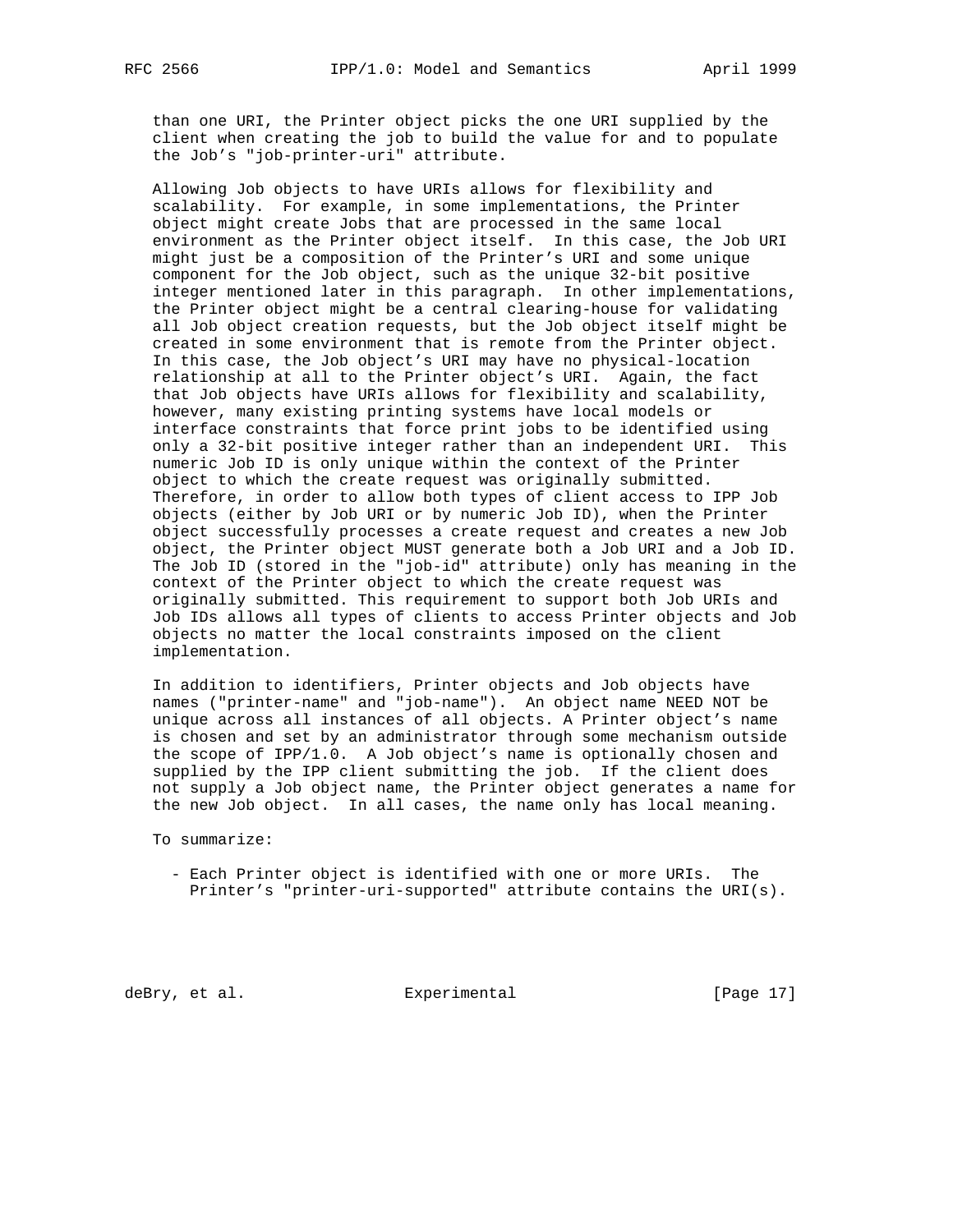- The Printer object's "uri-security-supported" attribute identifies the communication channel security protocols that may or may not have been configured for the various Printer object URIs (e.g., 'ssl3' or 'none').
- Each Job object is identified with a Job URI. The Job's "job-uri" attribute contains the URI.
- Each Job object is also identified with Job ID which is a 32-bit, positive integer. The Job's "job-id" attribute contains the Job ID. The Job ID is only unique within the context of the Printer object which created the Job object.
- Each Job object has a "job-printer-uri" attribute which contains the URI of the Printer object that was used to create the Job object. This attribute is used to determine the Printer object that created a Job object when given only the URI for the Job object. This linkage is necessary to determine the languages, charsets, and operations which are supported on that Job (the basis for such support comes from the creating Printer object).
- Each Printer object has a name (which is not necessarily unique). The administrator chooses and sets this name through some mechanism outside the scope of IPP/1.0 itself. The Printer object's "printer-name" attribute contains the name.
- Each Job object has a name (which is not necessarily unique). The client optionally supplies this name in the create request. If the client does not supply this name, the Printer object generates a name for the Job object. The Job object's "job-name" attribute contains the name.

# 3. IPP Operations

 IPP objects support operations. An operation consists of a request and a response. When a client communicates with an IPP object, the client issues an operation request to the URI for that object. Operation requests and responses have parameters that identify the operation. Operations also have attributes that affect the run-time characteristics of the operation (the intended target, localization information, etc.). These operation-specific attributes are called operation attributes (as compared to object attributes such as Printer object attributes or Job object attributes). Each request carries along with it any operation attributes, object attributes, and/or document data required to perform the operation. Each request requires a response from the object. Each response indicates success or failure of the operation with a status code as a response parameter. The response contains any operation attributes, object attributes, and/or status messages generated during the execution of the operation request.

deBry, et al. Subsection Experimental Contracts [Page 18]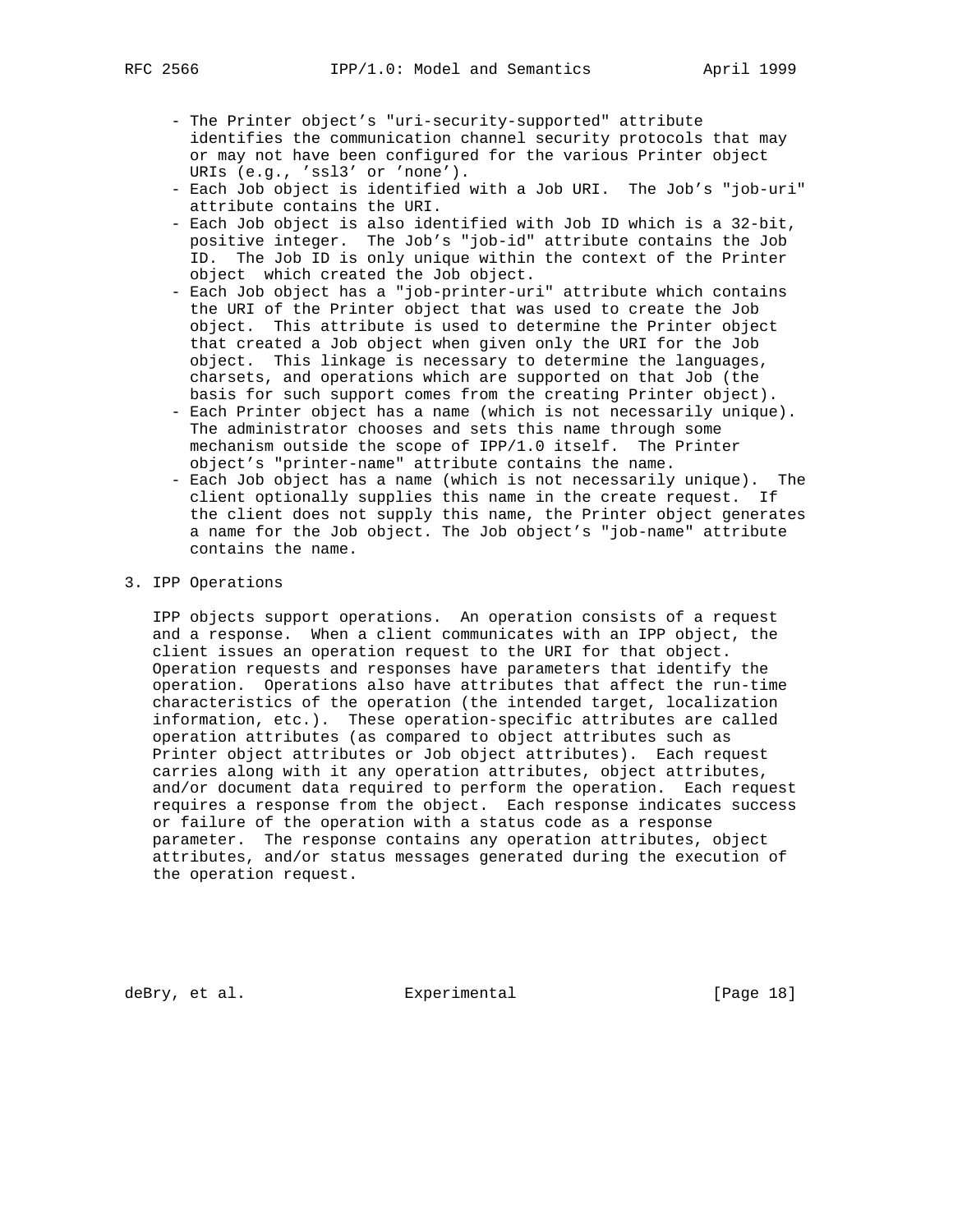This section describes the semantics of the IPP operations, both requests and responses, in terms of the parameters, attributes, and other data associated with each operation.

The IPP/1.0 Printer operations are:

 Print-Job (section 3.2.1) Print-URI (section 3.2.2) Validate-Job (section 3.2.3) Create-Job (section 3.2.4) Get-Printer-Attributes (section 3.2.5) Get-Jobs (section 3.2.6)

The Job operations are:

 Send-Document (section 3.3.1) Send-URI (section 3.3.2) Cancel-Job (section 3.3.3) Get-Job-Attributes (section 3.3.4)

 The Send-Document and Send-URI Job operations are used to add a new document to an existing multi-document Job object created using the Create-Job operation.

3.1 Common Semantics

 All IPP operations require some common parameters and operation attributes. These common elements and their semantic characteristics are defined and described in more detail in the following sections.

## 3.1.1 Required Parameters

Every operation request contains the following REQUIRED parameters:

- a "version-number",
- an "operation-id",
- a "request-id", and
- the attributes that are REQUIRED for that type of request.

Every operation response contains the following REQUIRED parameters:

- a "version-number",
- a "status-code",
- the "request-id" that was supplied in the corresponding request, and
- the attributes that are REQUIRED for that type of response.

deBry, et al. Subsection Experimental (Page 19)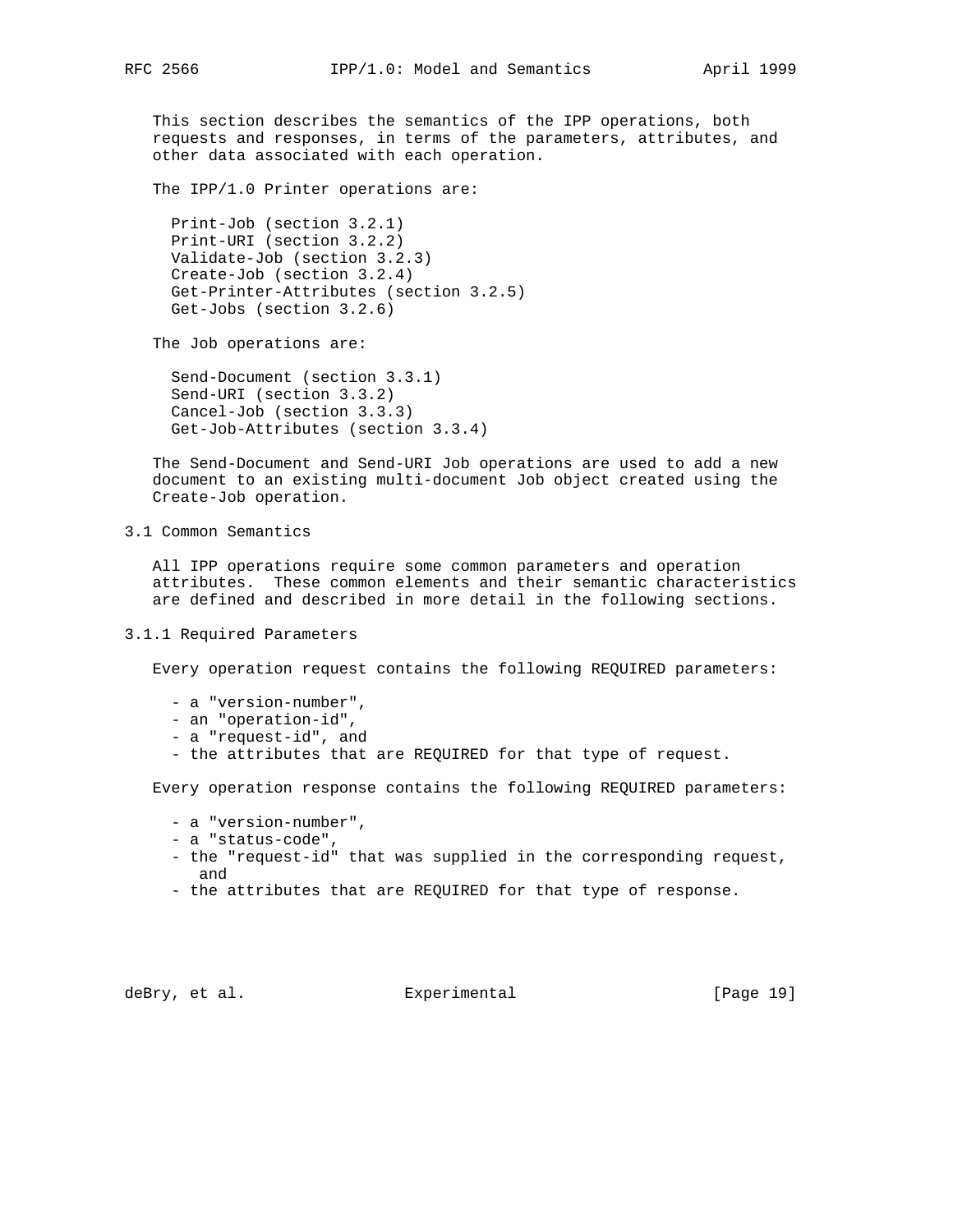The encoding and transport document [RFC2565] defines special rules for the encoding of these parameters. All other operation elements are represented using the more generic encoding rules for attributes and groups of attributes.

## 3.1.2 Operation IDs and Request IDs

 Each IPP operation request includes an identifying "operation-id" value. Valid values are defined in the "operations-supported" Printer attribute section (see section 4.4.13). The client specifies which operation is being requested by supplying the correct "operation-id" value.

 In addition, every invocation of an operation is identified by a "request-id" value. For each request, the client chooses the "request-id" which MUST be an integer (possibly unique depending on client requirements) in the range from 1 to 2\*\*31 - 1 (inclusive). This "request-id" allows clients to manage multiple outstanding requests. The receiving IPP object copies all 32-bits of the client supplied "request-id" attribute into the response so that the client can match the response with the correct outstanding request, even if the "request-id" is out of range. If the request is terminated before the complete "request-id" is received, the IPP object rejects the request and returns a response with a "request-id" of 0.

 Note: In some cases, the transport protocol underneath IPP might be a connection oriented protocol that would make it impossible for a client to receive responses in any order other than the order in which the corresponding requests were sent. In such cases, the "request-id" attribute would not be essential for correct protocol operation. However, in other mappings, the operation responses can come back in any order. In these cases, the "request-id" would be essential.

## 3.1.3 Attributes

 Operation requests and responses are both composed of groups of attributes and/or document data. The attributes groups are:

 - Operation Attributes: These attributes are passed in the operation and affect the IPP object's behavior while processing the operation request and may affect other attributes or groups of attributes. Some operation attributes describe the document data associated with the print job and are associated with new Job objects, however most operation attributes do not persist beyond the life of the operation. The description of each operation attribute includes conformance statements indicating which operation attributes are REQUIRED and which are OPTIONAL

deBry, et al. <br>Experimental [Page 20]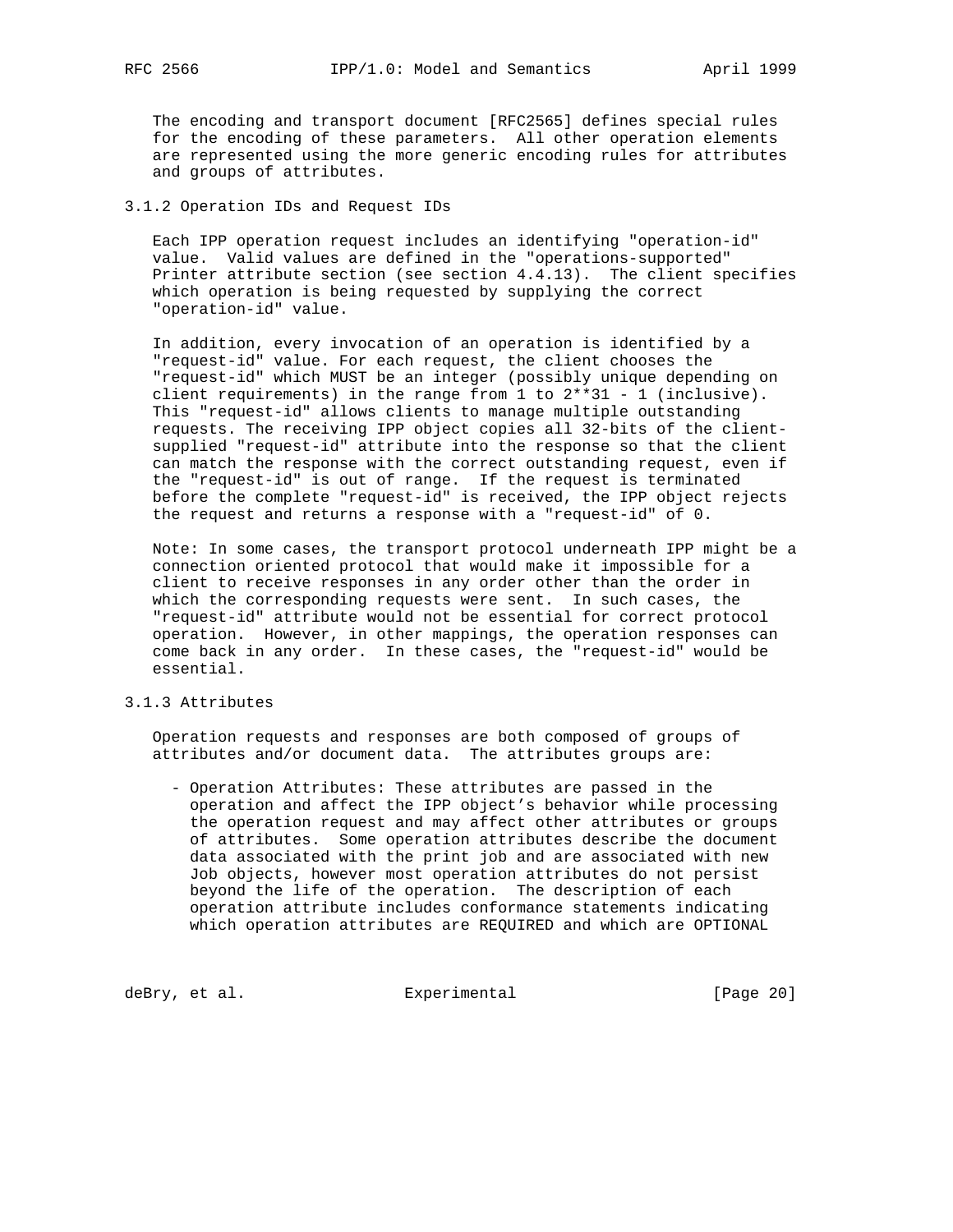for an IPP object to support and which attributes a client MUST supply in a request and an IPP object MUST supply in a response.

- Job Template Attributes: These attributes affect the processing of a job. A client OPTIONALLY supplies Job Template Attributes in a create request, and the receiving object MUST be prepared to receive all supported attributes. The Job object can later be queried to find out what Job Template attributes were originally requested in the create request, and such attributes are returned in the response as Job Object Attributes. The Printer object can be queried about its Job Template attributes to find out what type of job processing capabilities are supported and/or what the default job processing behaviors are, though such attributes are returned in the response as Printer Object Attributes. The "ipp-attribute-fidelity" operation attribute affects processing of all client-supplied Job Template attributes (see section 15 for a full description of "ipp-attribute-fidelity" and its relationship to other attributes).
- Job Object Attributes: These attributes are returned in response to a query operation directed at a Job object.
- Printer Object Attributes: These attributes are returned in response to a query operation directed at a Printer object.
- Unsupported Attributes: In a create request, the client supplies a set of Operation and Job Template attributes. If any of these attributes or their values is unsupported by the Printer object, the Printer object returns the set of unsupported attributes in the response. Section 15 gives a full description of how Job Template attributes supplied by the client in a create request are processed by the Printer object and how unsupported attributes are returned to the client. Because of extensibility, any IPP object might receive a request that contains new or unknown attributes or values for which it has no support. In such cases, the IPP object processes what it can and returns the unsupported attributes in the response.

 Later in this section, each operation is formally defined by identifying the allowed and expected groups of attributes for each request and response. The model identifies a specific order for each group in each request or response, but the attributes within each group may be in any order, unless specified otherwise.

 Each attribute specification includes the attribute's name followed by the name of its attribute syntax(es) in parenthesizes. In addition, each 'integer' attribute is followed by the allowed range in parentheses, (m:n), for values of that attribute. Each 'text' or 'name' attribute is followed by the maximum size in octets in parentheses, (size), for values of that attribute. For more details on attribute syntax notation, see the descriptions of these attributes syntaxes in section 4.1.

deBry, et al. Subsectimental Experimental [Page 21]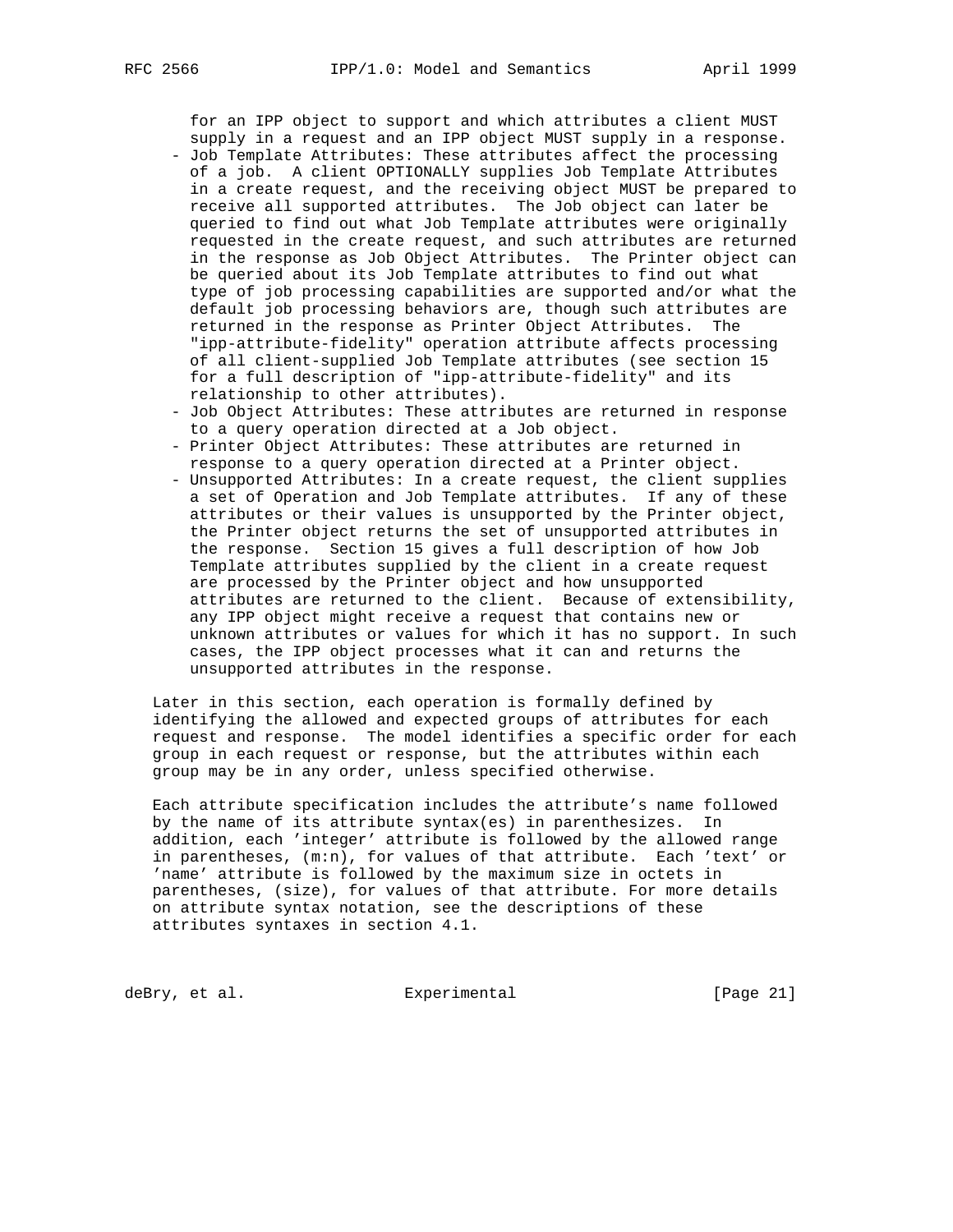Note: Document data included in the operation is not strictly an attribute, but it is treated as a special attribute group for ordering purposes. The only operations that support supplying the document data within an operation request are Print-Job and Send- Document. There are no operation responses that include document data.

 Note: Some operations are REQUIRED for IPP objects to support; the others are OPTIONAL (see section 5.2.2). Therefore, before using an OPTIONAL operation, a client SHOULD first use the REQUIRED Get- Printer-Attributes operation to query the Printer's "operations supported" attribute in order to determine which OPTIONAL Printer and Job operations are actually supported. The client SHOULD NOT use an OPTIONAL operation that is not supported. When an IPP object receives a request to perform an operation it does not support, it returns the 'server-error-operation-not-supported' status code (see section 13.1.5.2). An IPP object is non-conformant if it does not support a REQUIRED operation.

#### 3.1.4 Character Set and Natural Language Operation Attributes

 Some Job and Printer attributes have values that are text strings and names intended for human understanding rather than machine understanding (see the 'text' and 'name' attribute syntax descriptions in section 4.1). The following sections describe two special Operation Attributes called "attributes-charset" and "attributes-natural-language". These attributes are always part of the Operation Attributes group. For most attribute groups, the order of the attributes within the group is not important. However, for these two attributes within the Operation Attributes group, the order is critical. The "attributes-charset" attribute MUST be the first attribute in the group and the "attributes-natural-language" attribute MUST be the second attribute in the group. In other words, these attributes MUST be supplied in every IPP request and response, they MUST come first in the group, and MUST come in the specified order. For job creation operations, the IPP Printer implementation saves these two attributes with the new Job object as Job Description attributes. For the sake of brevity in this document, these operation attribute descriptions are not repeated with every operation request and response, but have a reference back to this section instead.

## 3.1.4.1 Request Operation Attributes

 The client MUST supply and the Printer object MUST support the following REQUIRED operation attributes in every IPP/1.0 operation request:

deBry, et al. Subsection Experimental Contracts [Page 22]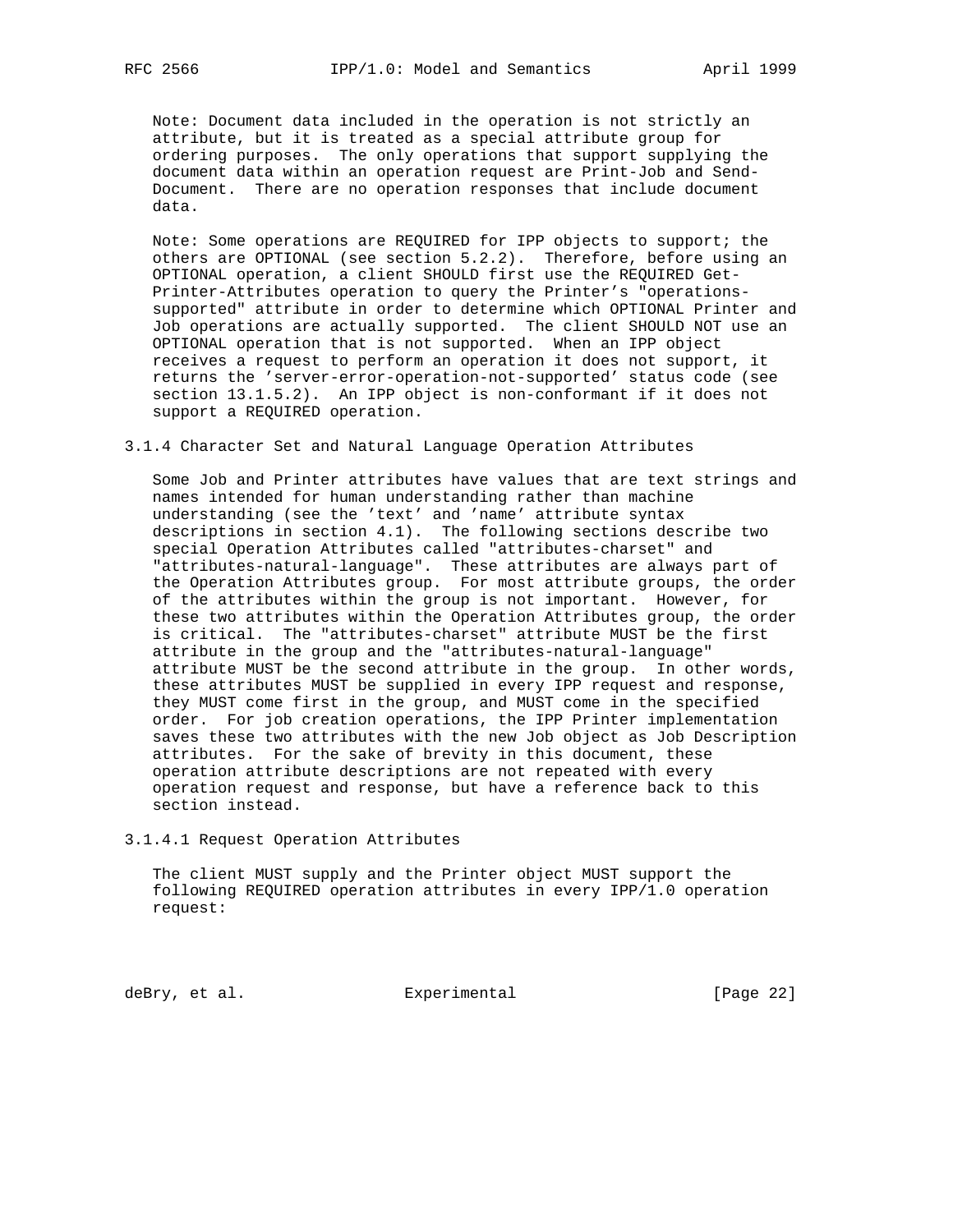### "attributes-charset" (charset):

 This operation attribute identifies the charset (coded character set and encoding method) used by any 'text' and 'name' attributes that the client is supplying in this request. It also identifies the charset that the Printer object MUST use (if supported) for all 'text' and 'name' attributes and status messages that the Printer object returns in the response to this request. See Sections 4.1.1 and 4.1.2 for the specification of the 'text' and 'name' attribute syntaxes.

 All clients and IPP objects MUST support the 'utf-8' charset [RFC2279] and MAY support additional charsets provided that they are registered with IANA [IANA-CS]. If the Printer object does not support the client supplied charset value, the Printer object MUST reject the request, set the "attributes-charset" to 'utf-8' in the response, and return the 'client-error-charset not-supported' status code and any 'text' or 'name' attributes using the 'utf-8' charset. The Printer object MUST indicate the charset(s) supported as the values of the "charset-supported" Printer attribute (see Section 4.4.15), so that the client can query to determine which charset(s) are supported.

 Note to client implementers: Since IPP objects are only required to support the 'utf-8' charset, in order to maximize interoperability with multiple IPP object implementations, a client may want to supply 'utf-8' in the "attributes-charset" operation attribute, even though the client is only passing and able to present a simpler charset, such as US-ASCII or ISO- 8859-1. Then the client will have to filter out (or charset convert) those characters that are returned in the response that it cannot present to its user. On the other hand, if both the client and the IPP objects also support a charset in common besides utf-8, the client may want to use that charset in order to avoid charset conversion or data loss.

> See the 'charset' attribute syntax description in Section 4.1.7 for the syntax and semantic interpretation of the values of this attribute and for example values.

 "attributes-natural-language" (naturalLanguage): This operation attribute identifies the natural language used by any 'text' and 'name' attributes that the client is supplying in this request. This attribute also identifies the natural language that the Printer object SHOULD use for all 'text' and ' name' attributes and status messages that the Printer object returns in the response to this request.

deBry, et al. Subsection Experimental Contracts [Page 23]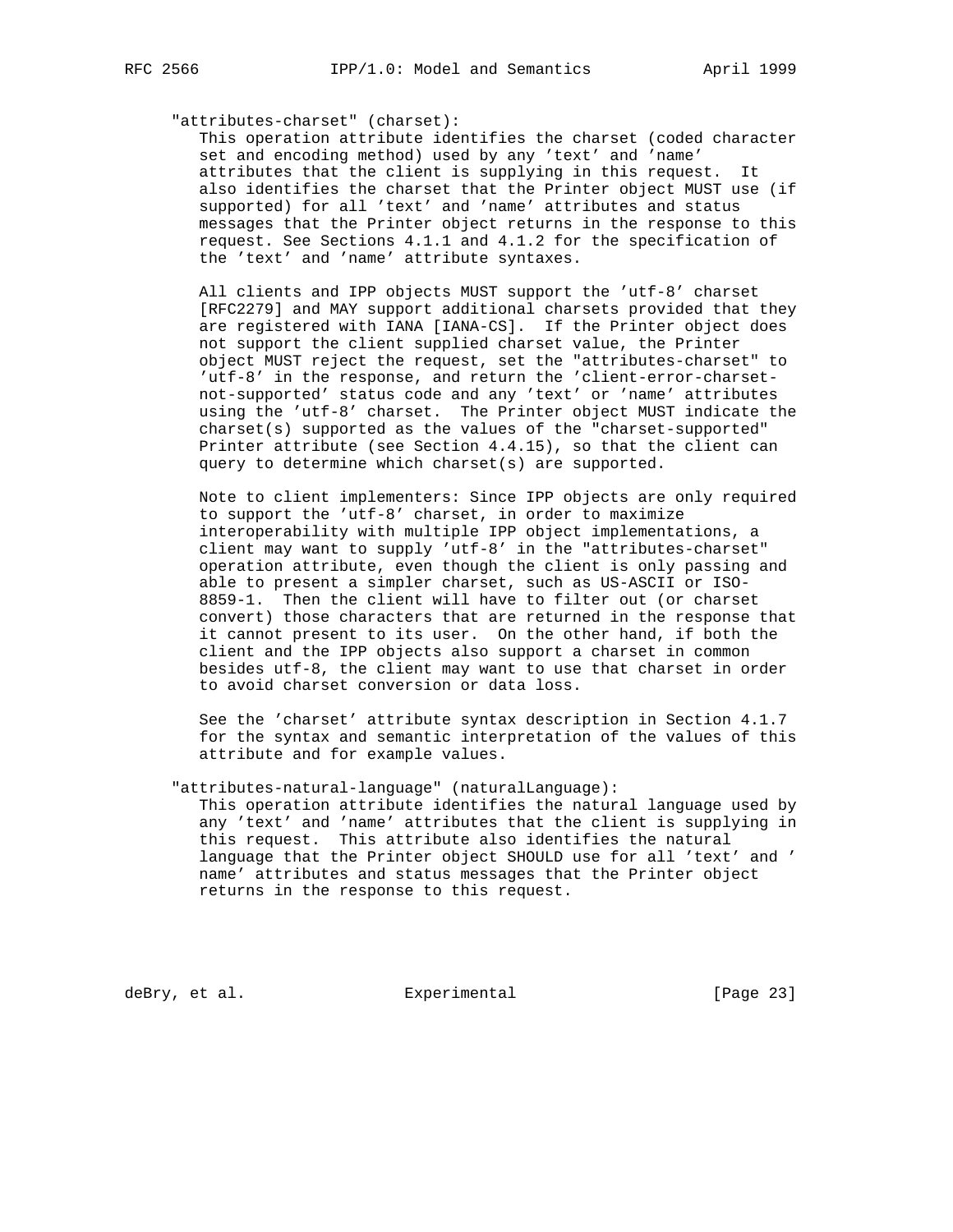There are no REQUIRED natural languages required for the Printer object to support. However, the Printer object's "generated natural-language-supported" attribute identifies the natural languages supported by the Printer object and any contained Job objects for all text strings generated by the IPP object. A client MAY query this attribute to determine which natural language(s) are supported for generated messages.

 For any of the attributes for which the Printer object generates text, i.e., for the "job-state-message", "printer-state message", and status messages (see Section 3.1.6), the Printer object MUST be able to generate these text strings in any of its supported natural languages. If the client requests a natural language that is not supported, the Printer object MUST return these generated messages in the Printer's configured natural language as specified by the Printer's "natural-language configured" attribute" (see Section 4.4.16).

 For other 'text' and 'name' attributes supplied by the client, authentication system, operator, system administrator, or manufacturer (i.e., for "job-originating-user-name", "printer name" (name), "printer-location" (text), "printer-info" (text), and "printer-make-and-model" (text)), the Printer object is only required to support the configured natural language of the Printer identified by the Printer object's "natural-language configured" attribute, though support of additional natural languages for these attributes is permitted.

 For any 'text' or 'name' attribute in the request that is in a different natural language than the value supplied in the "attributes-natural-language" operation attribute, the client MUST use the Natural Language Override mechanism (see sections 4.1.1.2 and 4.1.2.2) for each such attribute value supplied. The client MAY use the Natural Language Override mechanism redundantly, i.e., use it even when the value is in the same natural language as the value supplied in the "attributes natural-language" operation attribute of the request.

 The IPP object MUST accept any natural language and any Natural Language Override, whether the IPP object supports that natural language or not (and independent of the value of the "ipp attribute-fidelity" Operation attribute). That is the IPP object accepts all client supplied values no matter what the values are in the Printer object's "generated-natural-language supported" attribute. That attribute, "generated-natural language-supported", only applies to generated messages,

deBry, et al. Subsectimental Experimental [Page 24]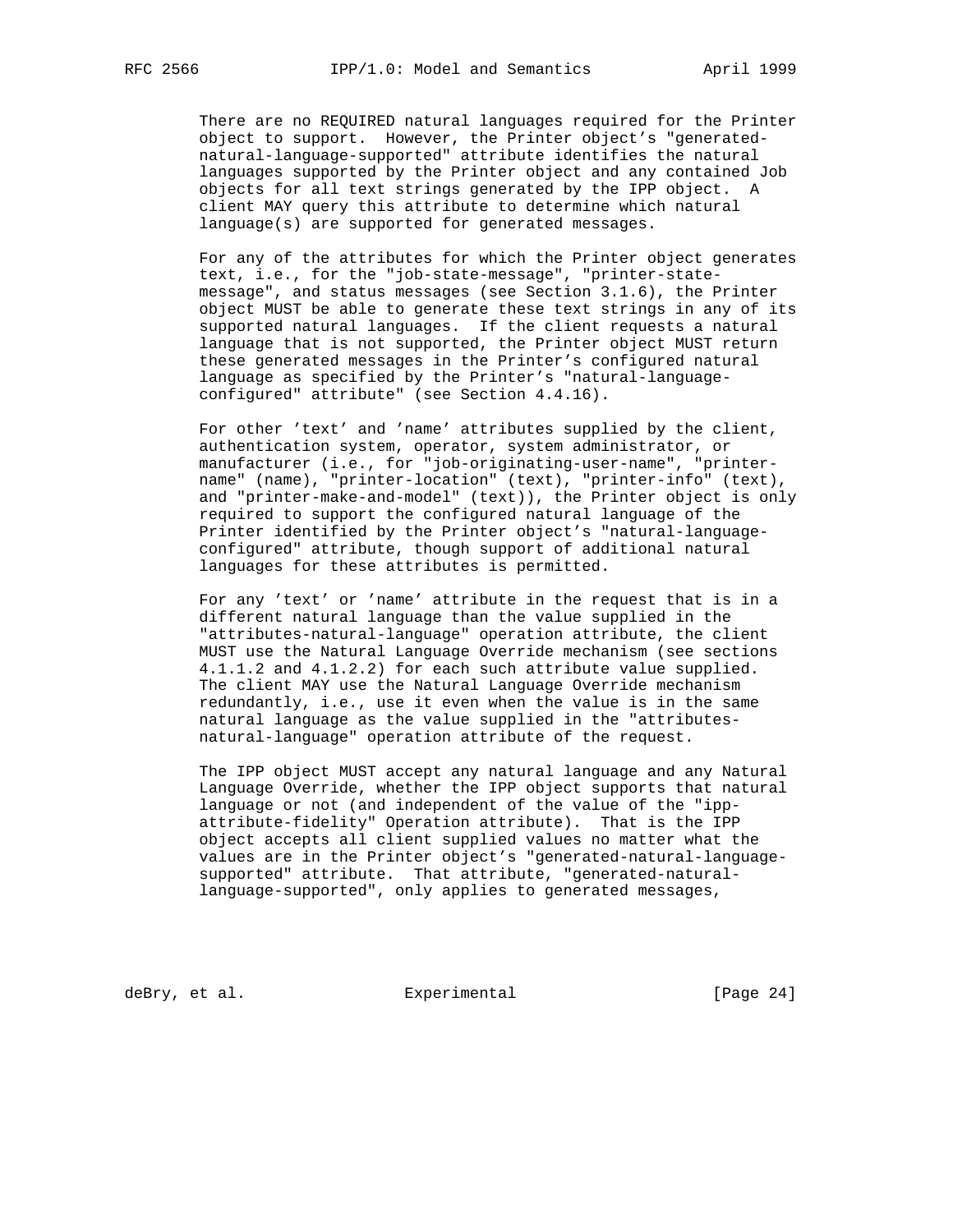not client supplied messages. The IPP object MUST remember that natural language for all client-supplied attributes, and when returning those attributes in response to a query, the IPP object MUST indicate that natural language.

 Each value whose attribute syntax type is 'text' or 'name' (see sections 4.1.1 and 4.1.2) has an Associated Natural-Language. This document does not specify how this association is stored in a Printer or Job object. When such a value is encoded in a request or response, the natural language is either implicit or explicit:

- In the implicit case, the value contains only the text/name value, and the language is specified by the "attributes-natural-language" operation attribute in the request or response (see sections 4.1.1.1 textWithoutLanguage and 4.1.2.1 nameWithoutLanguage).
- In the explicit case (also known as the Natural-Language Override case), the value contains both the language and the text/name value (see sections 4.1.1.2 textWithLanguage and 4.1.2.2 nameWithLanguage).

 For example, the "job-name" attribute MAY be supplied by the client in a create request. The text value for this attribute will be in the natural language identified by the "attribute natural-language" attribute, or if different, as identified by the Natural Language Override mechanism. If supplied, the IPP object will use the value of the "job-name" attribute to populate the Job object's "job-name" attribute. Whenever any client queries the Job object's "job-name" attribute, the IPP object returns the attribute as stored and uses the Natural Language Override mechanism to specify the natural language, if it is different from that reported in the "attributes-natural language" operation attribute of the response. The IPP object MAY use the Natural Language Override mechanism redundantly, i.e., use it even when the value is in the same natural language as the value supplied in the "attributes-natural-language" operation attribute of the response.

 An IPP object MUST NOT reject a request based on a supplied natural language in an "attributes-natural-language" Operation attribute or in any attribute that uses the Natural Language Override.

 See the 'naturalLanguage' attribute syntax description in section 4.1.8 for the syntax and semantic interpretation of the values of this attribute and for example values.

deBry, et al. Subsection Experimental Contracts [Page 25]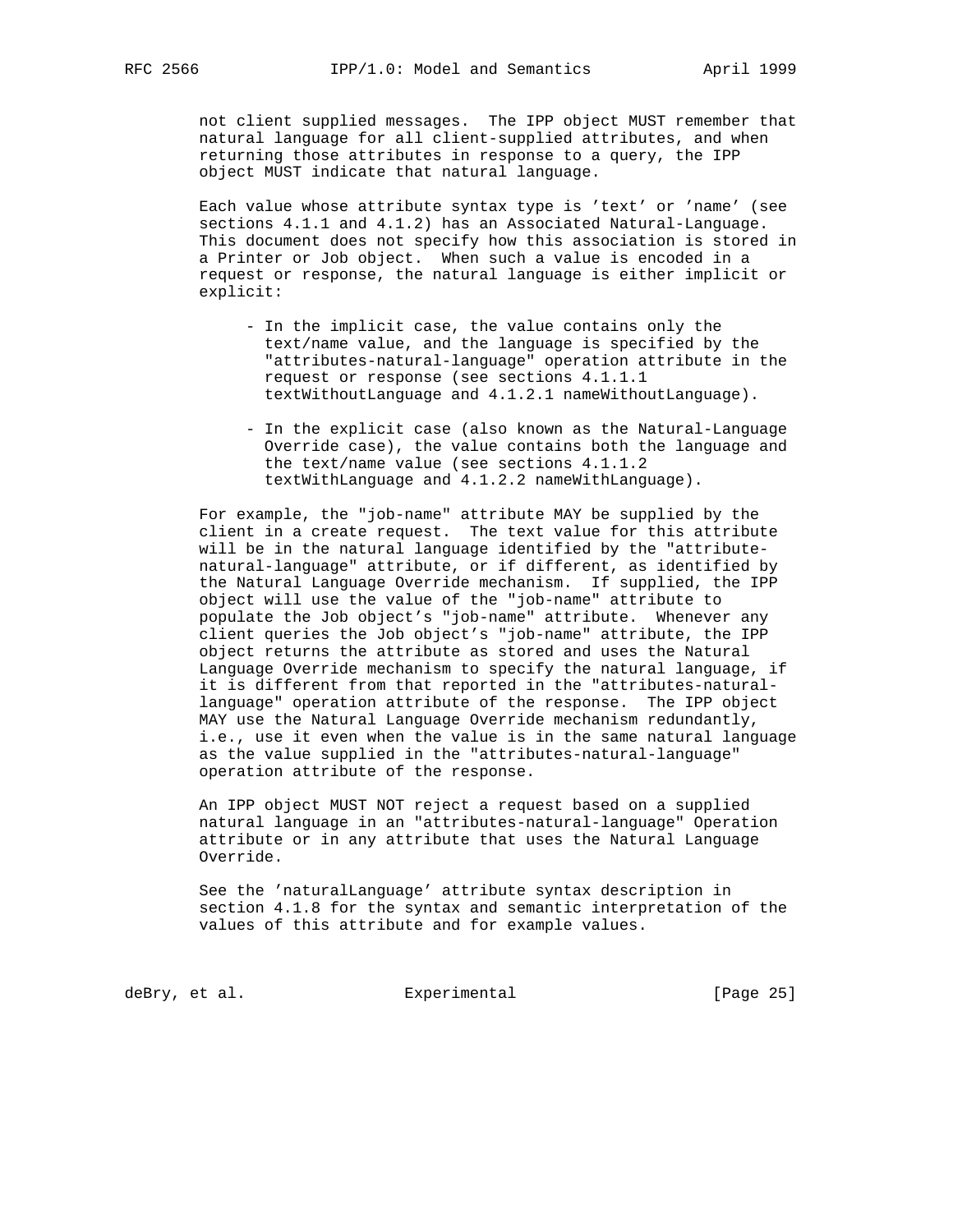Clients SHOULD NOT supply 'text' or 'name' attributes that use an illegal combination of natural language and charset. For example, suppose a Printer object supports charsets 'utf-8', 'iso-8859-1', and 'iso-8859-7'. Suppose also, that it supports natural languages 'en' (English), 'fr' (French), and 'el' (Greek). Although the Printer object supports the charset 'iso-8859-1' and natural language 'el', it probably does not support the combination of Greek text strings using the 'iso-8859-1' charset. The Printer object handles this apparent incompatibility differently depending on the context in which it occurs:

- In a create request: If the client supplies a text or name attribute (for example, the "job-name" operation attribute) that uses an apparently incompatible combination, it is a client choice that does not affect the Printer object or its correct operation. Therefore, the Printer object simply accepts the client supplied value, stores it with the Job object, and responds back with the same combination whenever the client (or any client) queries for that attribute.
- In a query-type operation, like Get-Printer-Attributes: If the client requests an apparently incompatible combination, the Printer object responds (as described in section 3.1.4.2) using the Printer's configured natural language rather than the natural language requested by the client.

 In either case, the Printer object does not reject the request because of the apparent incompatibility. The potential incompatible combination of charset and natural language can occur either at the global operation level or at the Natural Language Override attribute-by-attribute level. In addition, since the response always includes explicit charset and natural language information, there is never any question or ambiguity in how the client interprets the response.

## 3.1.4.2 Response Operation Attributes

 The Printer object MUST supply and the client MUST support the following REQUIRED operation attributes in every IPP/1.0 operation response:

 "attributes-charset" (charset): This operation attribute identifies the charset used by any ' text' and 'name' attributes that the Printer object is returning in this response. The value in this response MUST be the same value as the "attributes-charset" operation attribute supplied by the client in the request. If this is not possible

deBry, et al. Subsectimental Experimental [Page 26]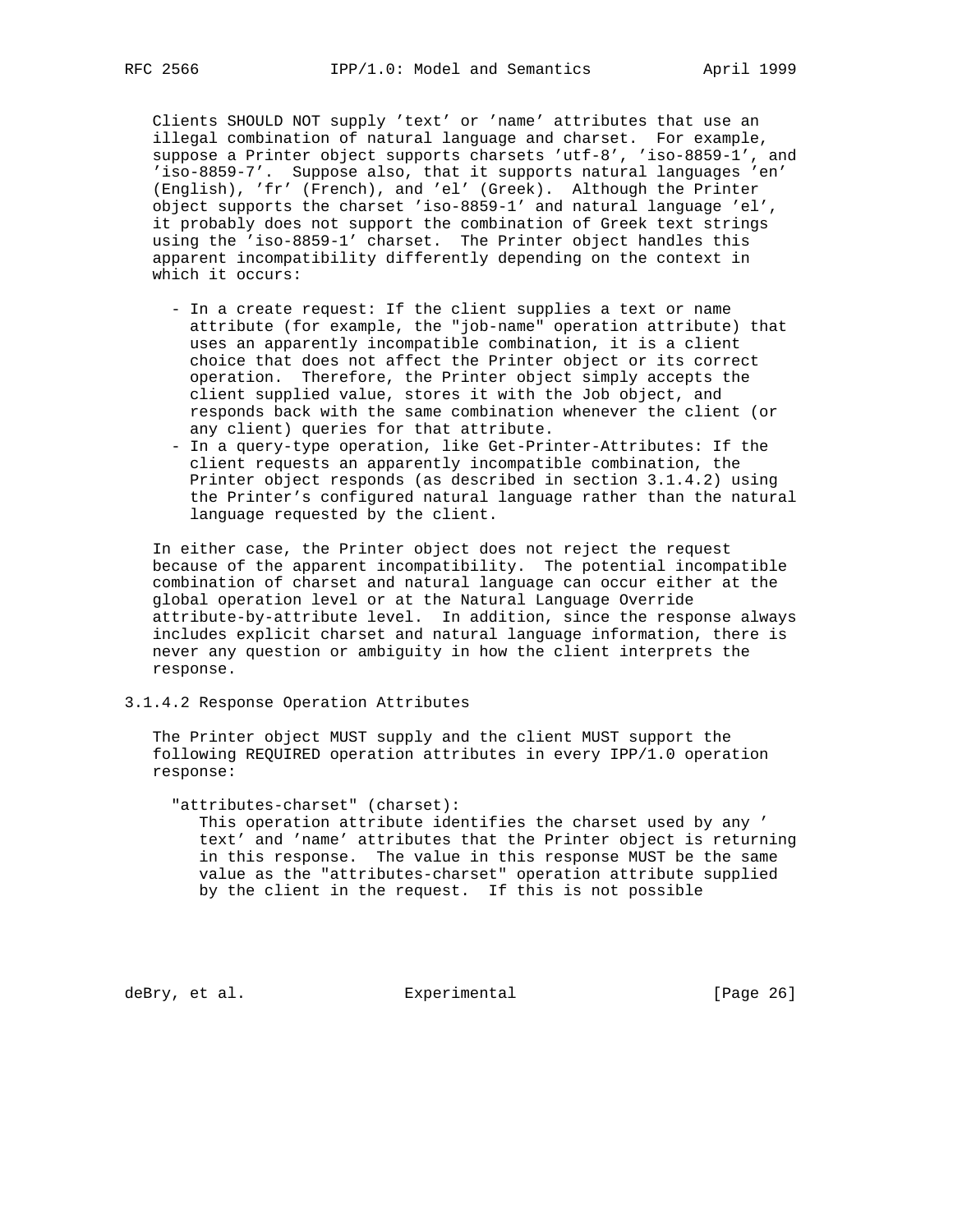(i.e., the charset requested is not supported), the request would have been rejected. See "attributes-charset" described in Section 3.1.4.1 above.

 If the Printer object supports more than just the 'utf-8' charset, the Printer object MUST be able to code convert between each of the charsets supported on a highest fidelity possible basis in order to return the 'text' and 'name' attributes in the charset requested by the client. However, some information loss MAY occur during the charset conversion depending on the charsets involved. For example, the Printer object may convert from a UTF-8 'a' to a US-ASCII 'a' (with no loss of information), from an ISO Latin 1 CAPITAL LETTER A WITH ACUTE ACCENT to US-ASCII 'A' (losing the accent), or from a UTF-8 Japanese Kanji character to some ISO Latin 1 error character indication such as '?', decimal code equivalent, or to the absence of a character, depending on implementation.

 Note: Whether an implementation that supports more than one charset stores the data in the charset supplied by the client or code converts to one of the other supported charsets, depends on implementation. The strategy should try to minimize loss of information during code conversion. On each response, such an implementation converts from its internal charset to that requested.

#### "attributes-natural-language" (naturalLanguage):

 This operation attribute identifies the natural language used by any 'text' and 'name' attributes that the IPP object is returning in this response. Unlike the "attributes-charset" operation attribute, the IPP object NEED NOT return the same value as that supplied by the client in the request. The IPP object MAY return the natural language of the Job object or the Printer's configured natural language as identified by the Printer object's "natural-language-configured" attribute, rather than the natural language supplied by the client. For any ' text' or 'name' attribute or status message in the response that is in a different natural language than the value returned in the "attributes-natural-language" operation attribute, the IPP object MUST use the Natural Language Override mechanism (see sections 4.1.1.2 and 4.1.2.2) on each attribute value returned. The IPP object MAY use the Natural Language Override mechanism redundantly, i.e., use it even when the value is in the same natural language as the value supplied in the "attributes natural-language" operation attribute of the response.

deBry, et al. Subsection Experimental Contracts (Page 27)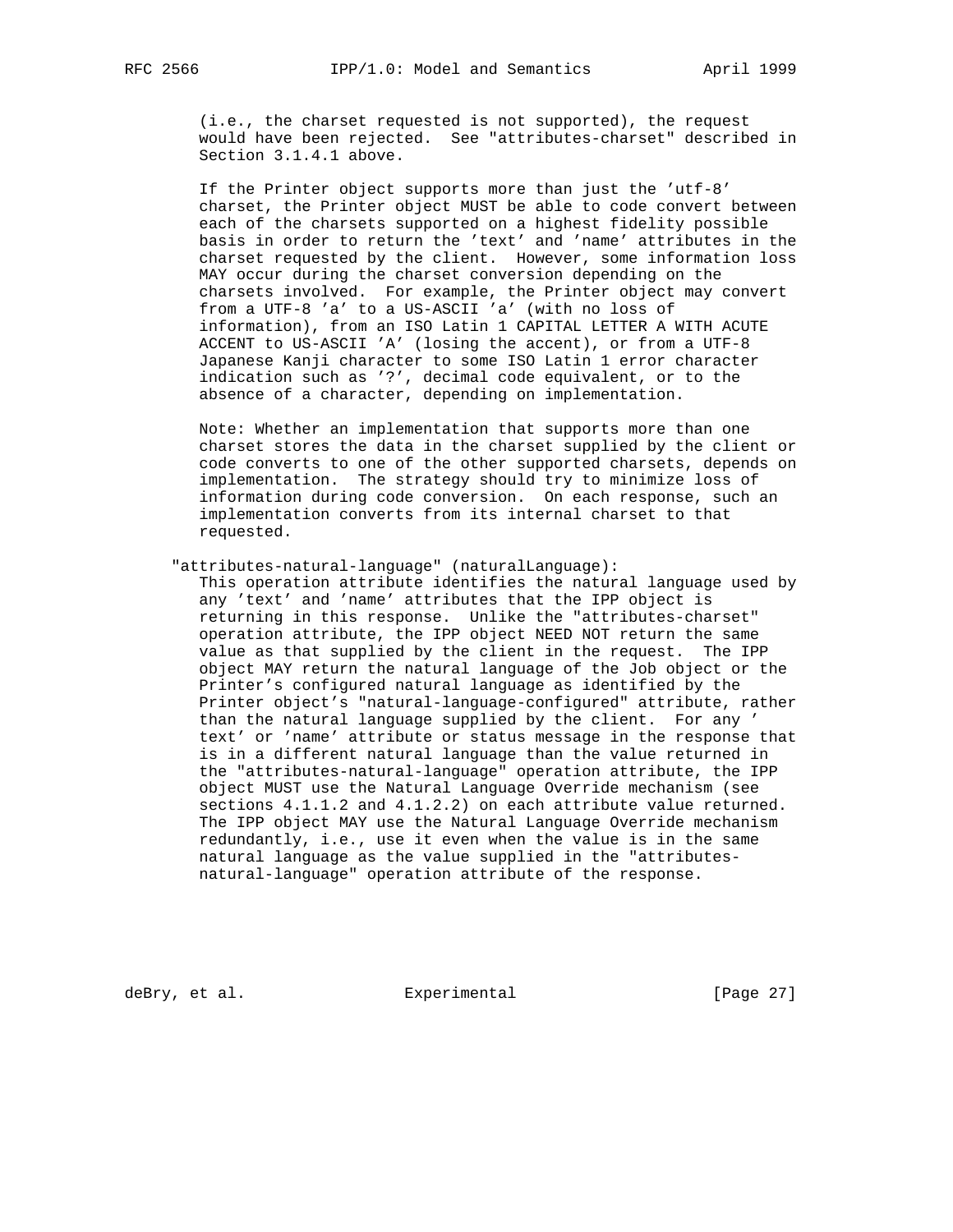#### 3.1.5 Operation Targets

 All IPP operations are directed at IPP objects. For Printer operations, the operation is always directed at a Printer object using one of its URIs (i.e., one of the values in the Printer object's "printer-uri-supported" attribute). Even if the Printer object supports more than one URI, the client supplies only one URI as the target of the operation. The client identifies the target object by supplying the correct URI in the "printer-uri (uri)" operation attribute.

For Job operations, the operation is directed at either:

- The Job object itself using the Job object's URI. In this case, the client identifies the target object by supplying the correct URI in the "job-uri (uri)" operation attribute.
- The Printer object that created the Job object using both the Printer objects URI and the Job object's Job ID. Since the Printer object that created the Job object generated the Job ID, it MUST be able to correctly associate the client supplied Job ID with the correct Job object. The client supplies the Printer object's URI in the "printer-uri (uri)" operation attribute and the Job object's Job ID in the "job-id (integer(1:MAX))" operation attribute.

 If the operation is directed at the Job object directly using the Job object's URI, the client MUST NOT include the redundant "job-id" operation attribute.

 The operation target attributes are REQUIRED operation attributes that MUST be included in every operation request. Like the charset and natural language attributes (see section 3.1.4), the operation target attributes are specially ordered operation attributes. In all cases, the operation target attributes immediately follow the "attributes-charset" and "attributes-natural-language" attributes within the operation attribute group, however the specific ordering rules are:

- In the case where there is only one operation target attribute (i.e., either only the "printer-uri" attribute or only the "job uri" attribute), that attribute MUST be the third attribute in the operation attributes group.
- In the case where Job operations use two operation target attributes (i.e., the "printer-uri" and "job-id" attributes), the "printer-uri" attribute MUST be the third attribute and the "job-id" attribute MUST be the fourth attribute.

deBry, et al. Subsectimental Experimental [Page 28]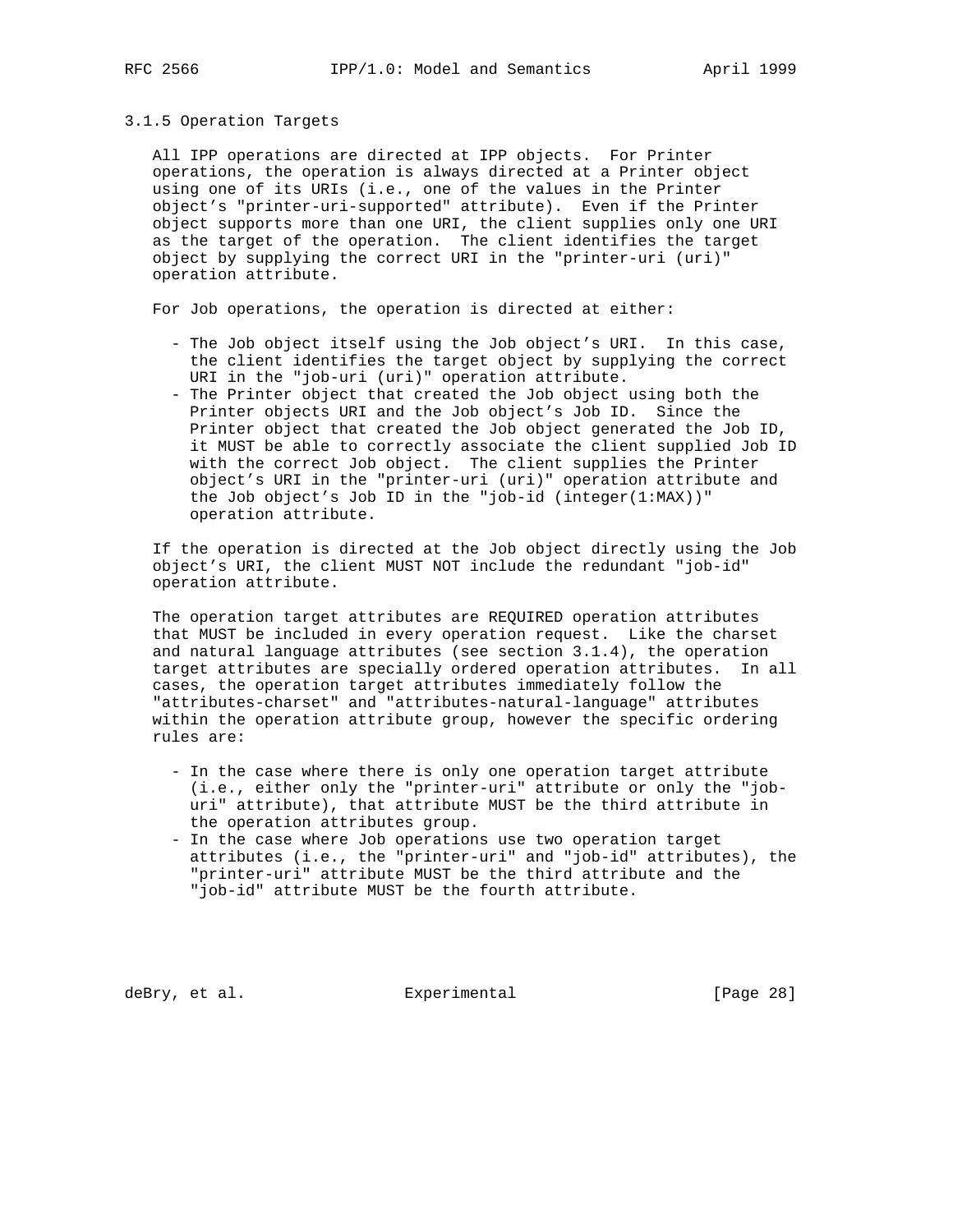In all cases, the target URIs contained within the body of IPP operation requests and responses must be in absolute format rather than relative format (a relative URL identifies a resource with the scope of the HTTP server, but does not include scheme, host or port).

 The following rules apply to the use of port numbers in URIs that identify IPP objects:

- 1. If the URI scheme allows the port number to be explicitly included in the URI string, and a port number is specified within the URI, then that port number MUST be used by the client to contact the IPP object.
- 2. If the URI scheme allows the port number to be explicitly included in the URI string, and a port number is not specified within the URI, then default port number implied by that URI scheme MUST be used by the client to contact the IPP object.
- 3. If the URI scheme does not allow an explicit port number to be specified within the URI, then the default port number implied by that URI MUST be used by the client to contact the IPP object.

 Note: The IPP encoding and transport document [RFC2565] shows a mapping of IPP onto HTTP/1.1 and defines a new default port number for using IPP over HTTP/1.1.

3.1.6 Operation Status Codes and Messages

 Every operation response includes a REQUIRED "status-code" parameter and an OPTIONAL "status-message" operation attribute. The "status code" provides information on the processing of a request. A "status-message" attribute provides a short textual description of the status of the operation. The status code is intended for use by automata, and the status message is intended for the human end user. If a response does include a "status-message" attribute, an IPP client NEED NOT examine or display the message, however it SHOULD do so in some implementation specific manner.

 The "status-code" value is a numeric value that has semantic meaning. The "status-code" syntax is similar to a "type2 enum" (see section 4.1 on "Attribute Syntaxes") except that values can range only from 0x0000 to 0x7FFF. Section 13 describes the status codes, assigns the numeric values, and suggests a corresponding status message for each status code. The "status-message" attribute's syntax is "text(255)". A client implementation of IPP SHOULD convert status code values into any localized message that has semantic meaning to the end user.

deBry, et al. Subsectimental Experimental [Page 29]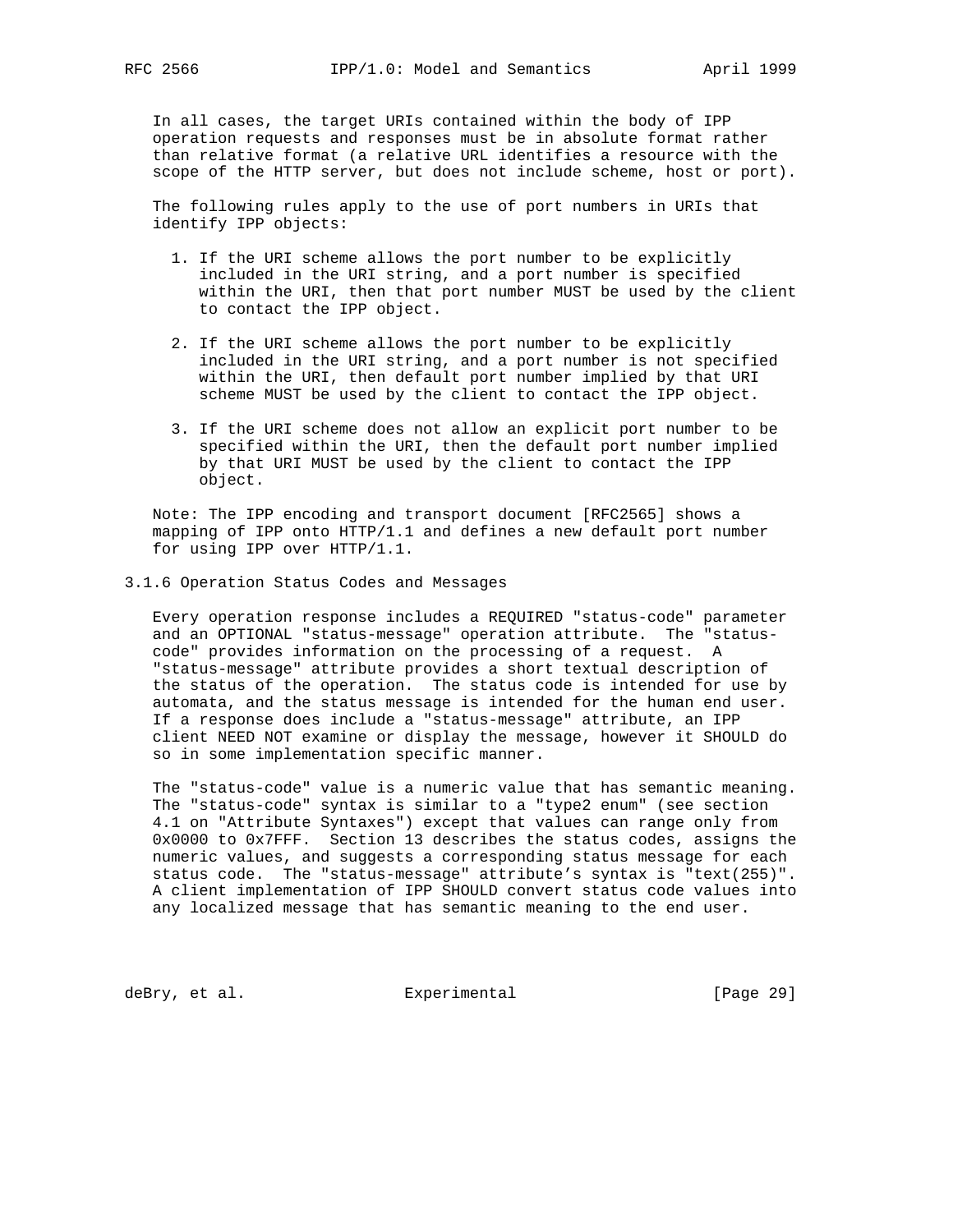If the Printer object supports the "status-message" operation attribute, the Printer object MUST be able to generate this message in any of the natural languages identified by the Printer object's "generated-natural-language-supported" attribute (see the "attributes-natural-language" operation attribute specified in section 3.1.4.1). As described in section 3.1.4.1 for any returned ' text' attribute, if there is a choice for generating this message, the Printer object uses the natural language indicated by the value of the "attributes-natural-language" in the client request if supported, otherwise the Printer object uses the value in the Printer object's own "natural-language-configured" attribute. If the Printer object supports the "status-message" operation attribute, it SHOULD use the REQUIRED 'utf-8' charset to return a status message for the following error status codes (see section 13): 'client-error-bad request', 'client-error-charset-not-supported', 'server-error internal-error', 'server-error-operation-not-supported', and ' server-error-version-not-supported'. In this case, it MUST set the value of the "attributes-charset" operation attribute to 'utf-8' in the error response.

## 3.1.7 Versions

 Each operation request and response carries with it a "version number" parameter. Each value of the "version-number" is in the form "X.Y" where X is the major version number and Y is the minor version number. By including a version number in the client request, it allows the client to identify which version of IPP it is interested in using. If the IPP object does not support that version, the object responds with a status code of 'server-error-version-not supported' along with the closest version number that is supported (see section 13.1.5.4).

There is no version negotiation per se. However, if after receiving a 'server-error-version-not-supported' status code from an IPP object, there is nothing that prevents a client from trying again with a different version number. In order to conform to IPP/1.0, an implementation MUST support at least version '1.0'.

 There is only one notion of "version number" that covers both IPP Model and IPP Protocol changes. Thus the version number MUST change when introducing a new version of the Model and Semantics document [RFC2566] or a new version of the Encoding and Transport document [RFC2565].

 Changes to the major version number indicate structural or syntactic changes that make it impossible for older version of IPP clients and Printer objects to correctly parse and process the new or changed attributes, operations and responses. If the major version number

deBry, et al. Subsection Experimental Contract (Page 30)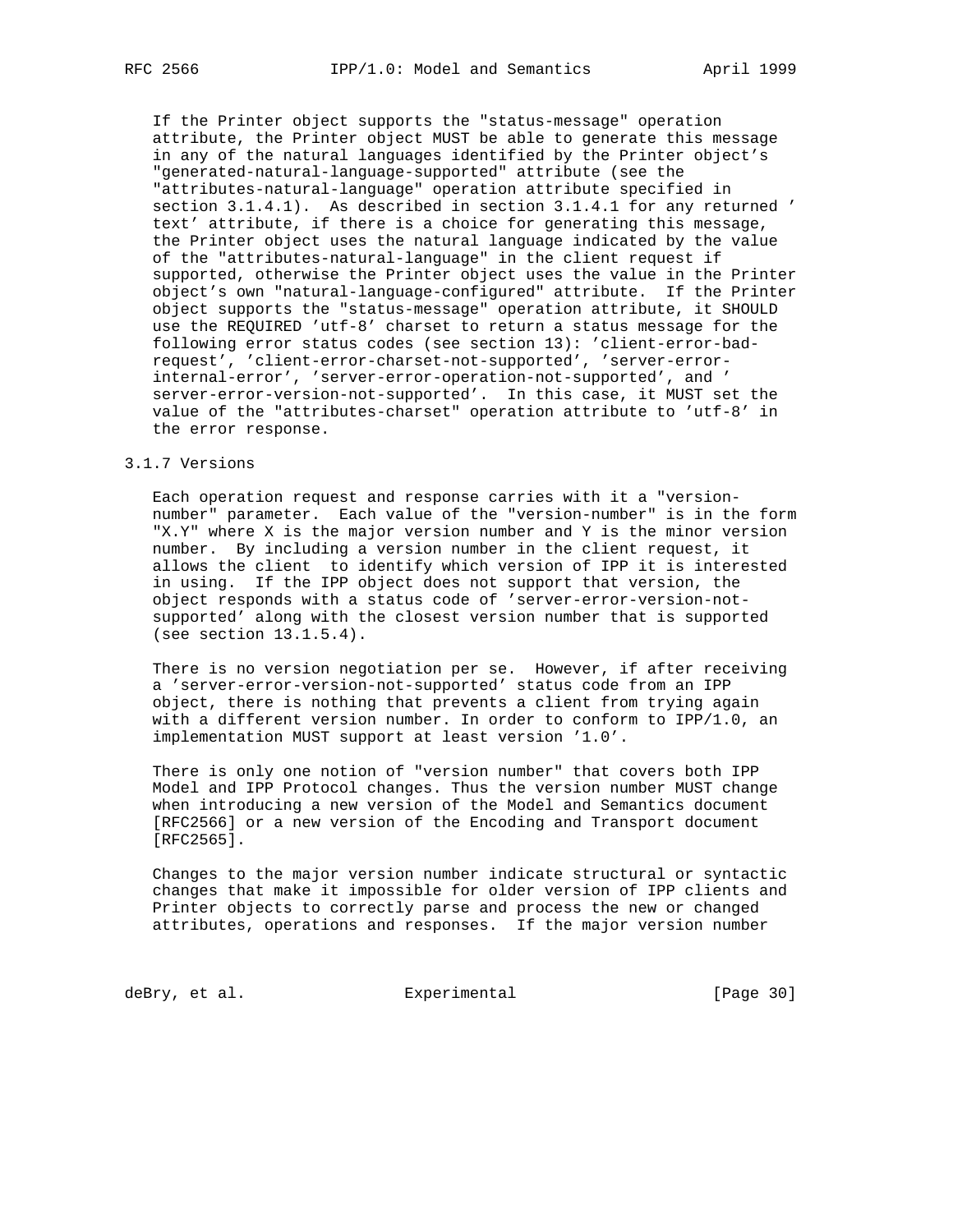changes, the minor version numbers is set to zero. As an example, adding the "ipp-attribute-fidelity" attribute (if it had not been part of version '1.0'), would have required a change to the major version number. Items that might affect the changing of the major version number include any changes to the Model and Semantics document [RFC2566] or the Encoding and Transport [RFC2565] itself, such as:

- reordering of ordered attributes or attribute sets
- changes to the syntax of existing attributes
- changing Operation or Job Template attributes from OPTIONAL to REQUIRED and vice versa
- adding REQUIRED (for an IPP object to support) operation attributes
- adding REQUIRED (for an IPP object to support) operation attribute groups
- adding values to existing operation attributes
- adding REQUIRED operations

 Changes to the minor version number indicate the addition of new features, attributes and attribute values that may not be understood by all IPP objects, but which can be ignored if not understood. Items that might affect the changing of the minor version number include any changes to the model objects and attributes but not the encoding and transport rules [RFC2565] (except adding attribute syntaxes). Examples of such changes are:

- grouping all extensions not included in a previous version into a new version
- adding new attribute values
- adding new object attributes
- adding OPTIONAL (for an IPP object to support) operation attributes (i.e., those attributes that an IPP object can ignore without confusing clients)
- adding OPTIONAL (for an IPP object to support) operation attribute groups (i.e., those attributes that an IPP object can ignore without confusing clients)
- adding new attribute syntaxes
- adding OPTIONAL operations
- changing Job Description attributes or Printer Description attributes from OPTIONAL to REQUIRED or vice versa.

 The encoding of the "operation-id", the "version-number", the "status-code", and the "request-id" MUST NOT change over any version number (either major or minor). This rule guarantees that all future versions will be backwards compatible with all previous versions (at least for checking the "operation-id", the "version-number", and the "request-id"). In addition, any protocol elements (attributes, error

deBry, et al. Subsection Experimental CPage 31]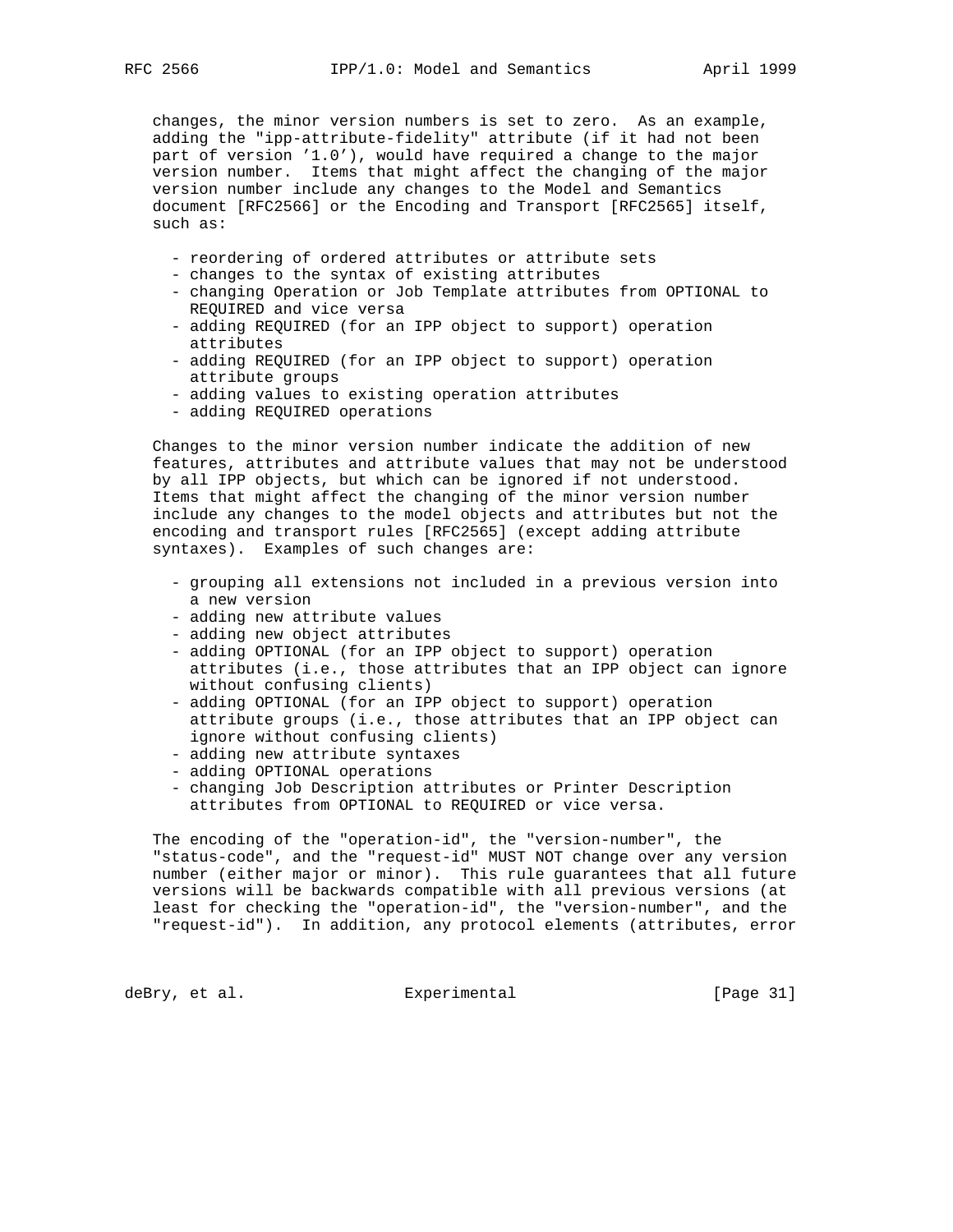codes, tags, etc.) that are not carried forward from one version to the next are deprecated so that they can never be reused with new semantics.

 Implementations that support a certain major version NEED NOT support ALL previous versions. As each new major version is defined (through the release of a new specification), that major version will specify which previous major versions MUST be supported in compliant implementations.

3.1.8 Job Creation Operations

 In order to "submit a print job" and create a new Job object, a client issues a create request. A create request is any one of following three operation requests:

- The Print-Job Request: A client that wants to submit a print job with only a single document uses the Print-Job operation. The operation allows for the client to "push" the document data to the Printer object by including the document data in the request itself.
- The Print-URI Request: A client that wants to submit a print job with only a single document (where the Printer object "pulls" the document data instead of the client "pushing" the data to the Printer object) uses the Print-URI operation. In this case, the client includes in the request only a URI reference to the document data (not the document data itself).
- The Create-Job Request: A client that wants to submit a print job with multiple documents uses the Create-Job operation. This operation is followed by an arbitrary number of Send-Document and/or Send-URI operations (each creating another document for the newly create Job object). The Send-Document operation includes the document data in the request (the client "pushes" the document data to the printer), and the Send-URI operation includes only a URI reference to the document data in the request (the Printer "pulls" the document data from the referenced location). The last Send-Document or Send-URI request for a given Job object includes a "last-document" operation attribute set to 'true' indicating that this is the last request.

 Throughout this model specification, the term "create request" is used to refer to any of these three operation requests.

 A Create-Job operation followed by only one Send-Document operation is semantically equivalent to a Print-Job operation, however, for performance reasons, the client SHOULD use the Print-Job operation

deBry, et al. Subsection Experimental Contracts [Page 32]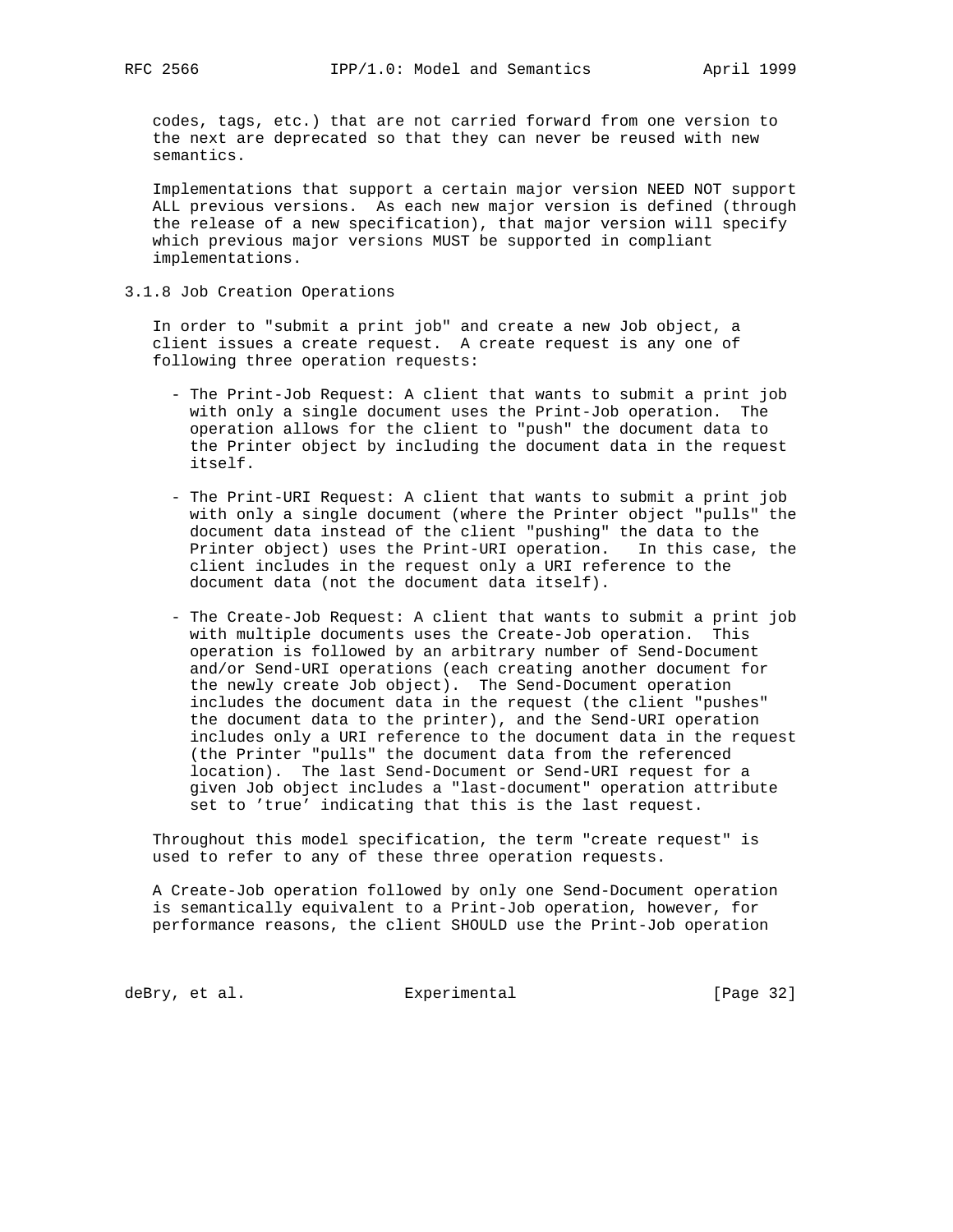for all single document jobs. Also, Print-Job is a REQUIRED operation (all implementations MUST support it) whereas Create-Job is an OPTIONAL operation, hence some implementations might not support it.

 Job submission time is the point in time when a client issues a create request. The initial state of every Job object is the ' pending' or 'pending-held' state. Later, the Printer object begins processing the print job. At this point in time, the Job object's state moves to 'processing'. This is known as job processing time. There are validation checks that must be done at job submission time and others that must be performed at job processing time.

 At job submission time and at the time a Validate-Job operation is received, the Printer MUST do the following:

- 1. Process the client supplied attributes and either accept or reject the request
- 2. Validate the syntax of and support for the scheme of any client supplied URI

 At job submission time the Printer object MUST validate whether or not the supplied attributes, attribute syntaxes, and values are supported by matching them with the Printer object's corresponding "xxx-supported" attributes. See section 3.2.1.2 for details. [ipp iig] presents suggested steps for an IPP object to either accept or reject any request and additional steps for processing create requests.

 At job submission time the Printer object NEED NOT perform the validation checks reserved for job processing time such as:

- 1. Validating the document data
- 2. Validating the actual contents of any client supplied URI (resolve the reference and follow the link to the document data)

 At job submission time, these additional job processing time validation checks are essentially useless, since they require actually parsing and interpreting the document data, are not guaranteed to be 100% accurate, and MUST be done, yet again, at job processing time. Also, in the case of a URI, checking for availability at job submission time does not guarantee availability at job processing time. In addition, at job processing time, the Printer object might discover any of the following conditions that were not detectable at job submission time:

- runtime errors in the document data,
- nested document data that is in an unsupported format,

deBry, et al. Subsectimental Experimental [Page 33]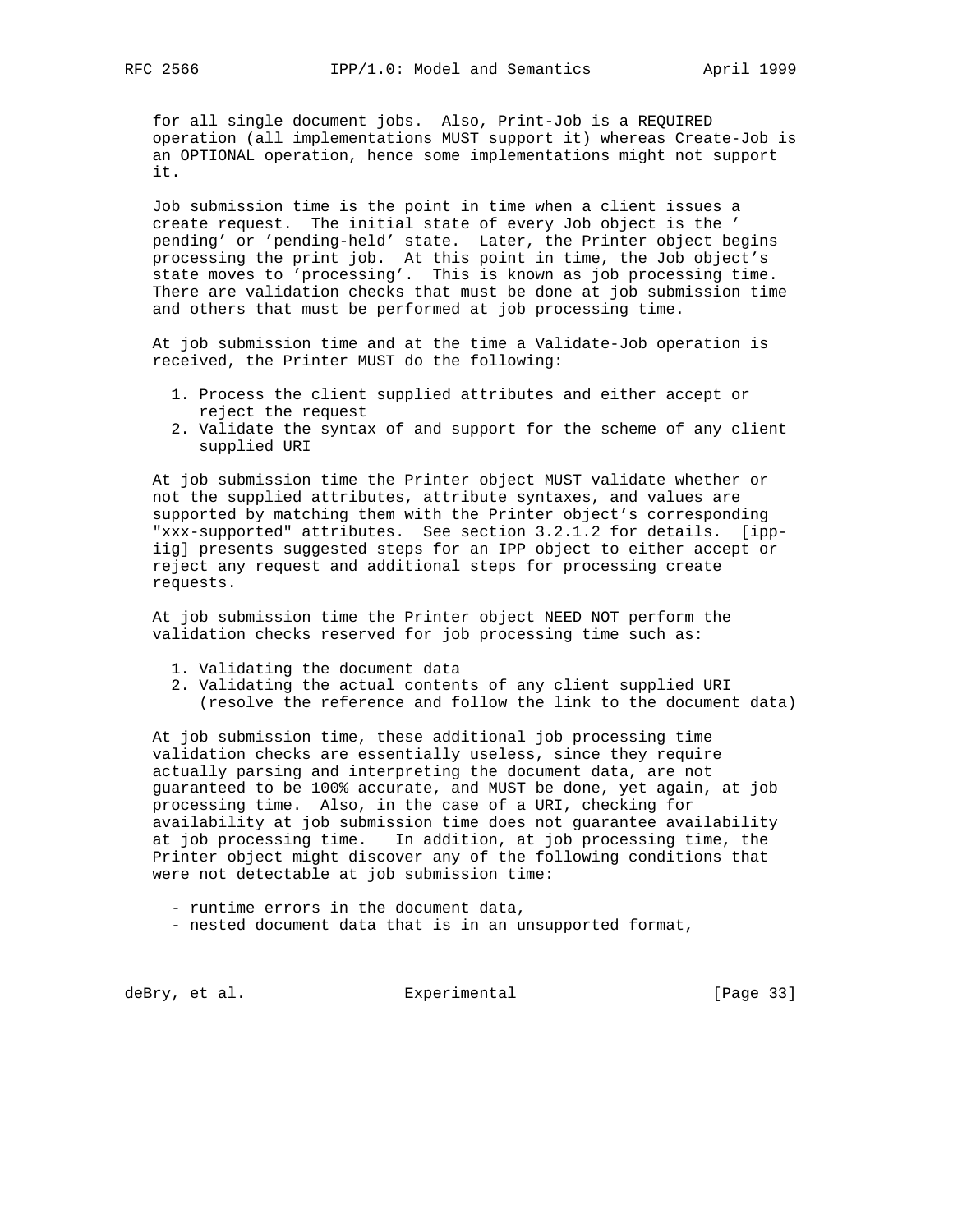- the URI reference is no longer valid (i.e., the server hosting the document might be down), or
- any other job processing error

 At job processing time, since the Printer object has already responded with a successful status code in the response to the create request, if the Printer object detects an error, the Printer object is unable to inform the end user of the error with an operation status code. In this case, the Printer, depending on the error, can set the "job-state", "job-state-reasons", or "job-state-message" attributes to the appropriate value(s) so that later queries can report the correct job status.

 Note: Asynchronous notification of events is outside the scope of IPP/1.0.

3.2 Printer Operations

 All Printer operations are directed at Printer objects. A client MUST always supply the "printer-uri" operation attribute in order to identify the correct target of the operation.

3.2.1 Print-Job Operation

 This REQUIRED operation allows a client to submit a print job with only one document and supply the document data (rather than just a reference to the data). See Section 15 for the suggested steps for processing create operations and their Operation and Job Template attributes.

3.2.1.1 Print-Job Request

 The following groups of attributes are supplied as part of the Print-Job Request:

Group 1: Operation Attributes

 Natural Language and Character Set: The "attributes-charset" and "attributes-natural-language" attributes as described in section 3.1.4.1. The Printer object MUST copy these values to the corresponding Job Description attributes described in sections 4.3.23 and 4.3.24.

#### Target:

 The "printer-uri" (uri) operation attribute which is the target for this operation as described in section 3.1.5.

deBry, et al. Subsectimental Experimental [Page 34]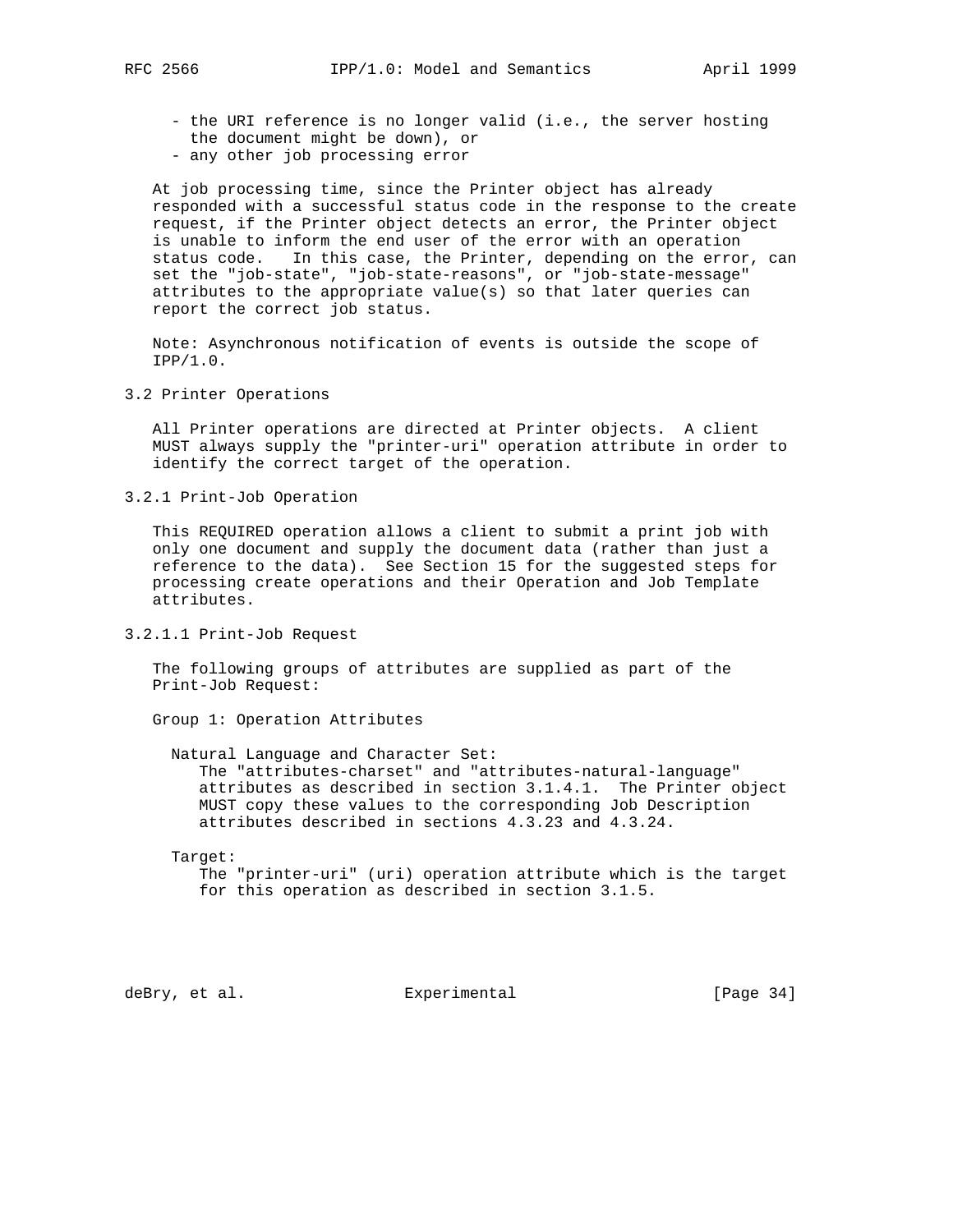## Requesting User Name:

 The "requesting-user-name" (name(MAX)) attribute SHOULD be supplied by the client as described in section 8.3.

"job-name" (name(MAX)):

 The client OPTIONALLY supplies this attribute. The Printer object MUST support this attribute. It contains the client supplied Job name. If this attribute is supplied by the client, its value is used for the "job-name" attribute of the newly created Job object. The client MAY automatically include any information that will help the end-user distinguish amongst his/her jobs, such as the name of the application program along with information from the document, such as the document name, document subject, or source file name. If this attribute is not supplied by the client, the Printer generates a name to use in the "job-name" attribute of the newly created Job object (see Section 4.3.5).

"ipp-attribute-fidelity" (boolean):

 The client OPTIONALLY supplies this attribute. The Printer object MUST support this attribute. The value 'true' indicates that total fidelity to client supplied Job Template attributes and values is required, else the Printer object MUST reject the Print-Job request. The value 'false' indicates that a reasonable attempt to print the Job object is acceptable and the Printer object MUST accept the Print-job request. If not supplied, the Printer object assumes the value is 'false'. All Printer objects MUST support both types of job processing. See section 15 for a full description of "ipp-attribute-fidelity" and its relationship to other attributes, especially the Printer object's "pdl-override-supported" attribute.

"document-name" (name(MAX)):

 The client OPTIONALLY supplies this attribute. The Printer object MUST support this attribute. It contains the client supplied document name. The document name MAY be different than the Job name. Typically, the client software automatically supplies the document name on behalf of the end user by using a file name or an application generated name. If this attribute is supplied, its value can be used in a manner defined by each implementation. Examples include: printed along with the Job (job start sheet, page adornments, etc.), used by accounting or resource tracking management tools, or even stored along with the document as a document level attribute. IPP/1.0 does not support the concept of document level attributes.

deBry, et al. Subsectimental Experimental [Page 35]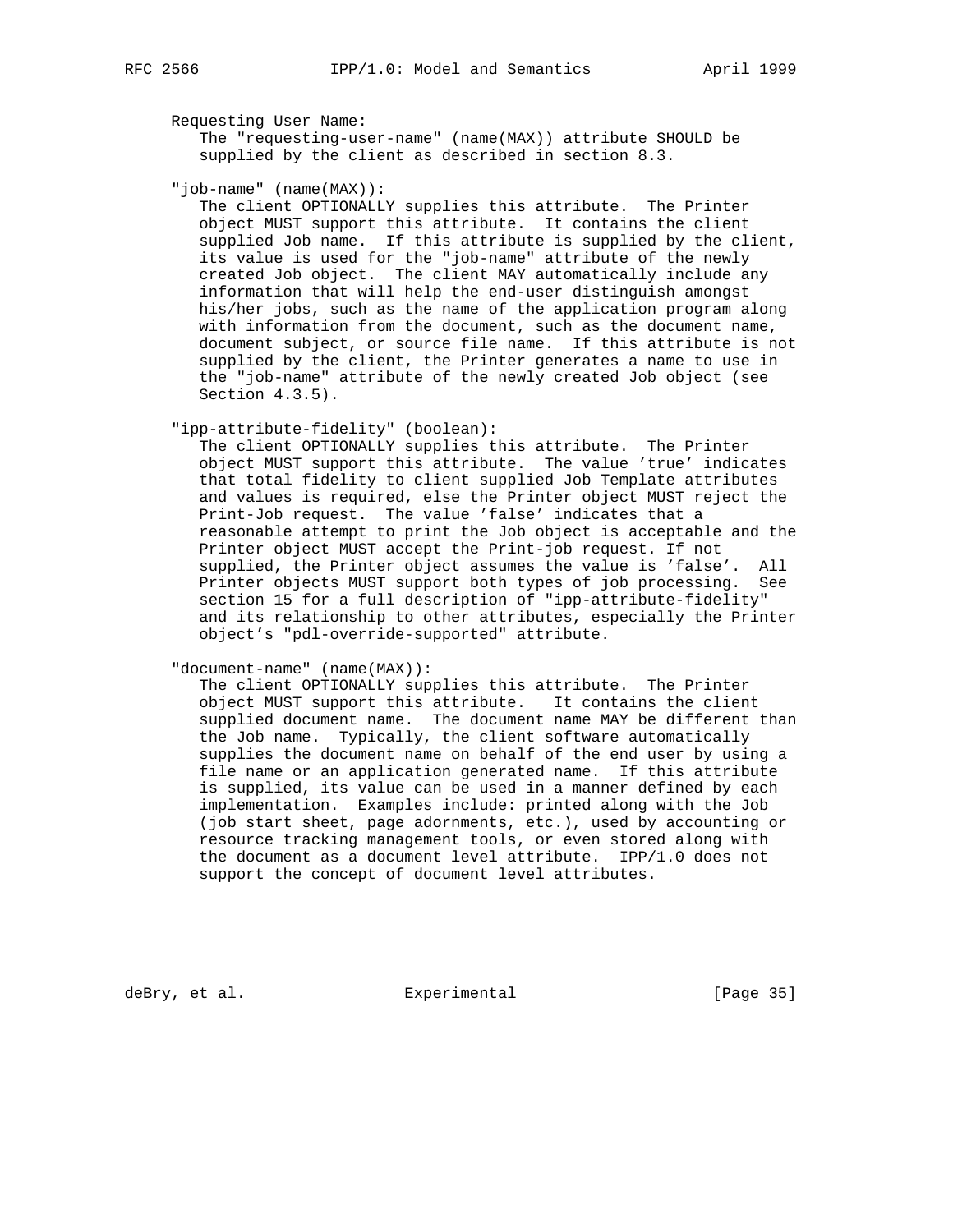"document-format" (mimeMediaType) :

 The client OPTIONALLY supplies this attribute. The Printer object MUST support this attribute. The value of this attribute identifies the format of the supplied document data. If the client does not supply this attribute, the Printer object assumes that the document data is in the format defined by the Printer object's "document-format-default" attribute. If the client supplies this attribute, but the value is not supported by the Printer object, i.e., the value is not one of the values of the Printer object's "document-format-supported" attribute, the Printer object MUST reject the request and return the ' client-error-document-format-not-supported' status code.

"document-natural-language" (naturalLanguage):

 The client OPTIONALLY supplies this attribute. The Printer object OPTIONALLY supports this attribute. This attribute specifies the natural language of the document for those document-formats that require a specification of the natural language in order to image the document unambiguously. There are no particular values required for the Printer object to support.

## "compression" (type3 keyword)

 The client OPTIONALLY supplies this attribute. The Printer object OPTIONALLY supports this attribute and the "compression supported" attribute (see section 4.4.29). The client supplied "compression" operation attribute identifies the compression algorithm used on the document data. If the client omits this attribute, the Printer object MUST assume that the data is not compressed. If the client supplies the attribute and the Printer object supports the attribute, the Printer object uses the corresponding decompression algorithm on the document data. If the client supplies this attribute, but the value is not supported by the Printer object, i.e., the value is not one of the values of the Printer object's "compression-supported" attribute, the Printer object MUST copy the attribute and its value to the Unsupported Attributes response group, reject the request, and return the 'client-error-attributes-or-values-not supported' status code.

"job-k-octets" (integer(0:MAX))

 The client OPTIONALLY supplies this attribute. The Printer object OPTIONALLY supports this attribute and the "job-k octets-supported" attribute (see section 4.4.30). The client supplied "job-k-octets" operation attribute identifies the total size of the document(s) in K octets being submitted (see section 4.3.17 for the complete semantics). If the client supplies the

deBry, et al. Subsection Experimental Contracts [Page 36]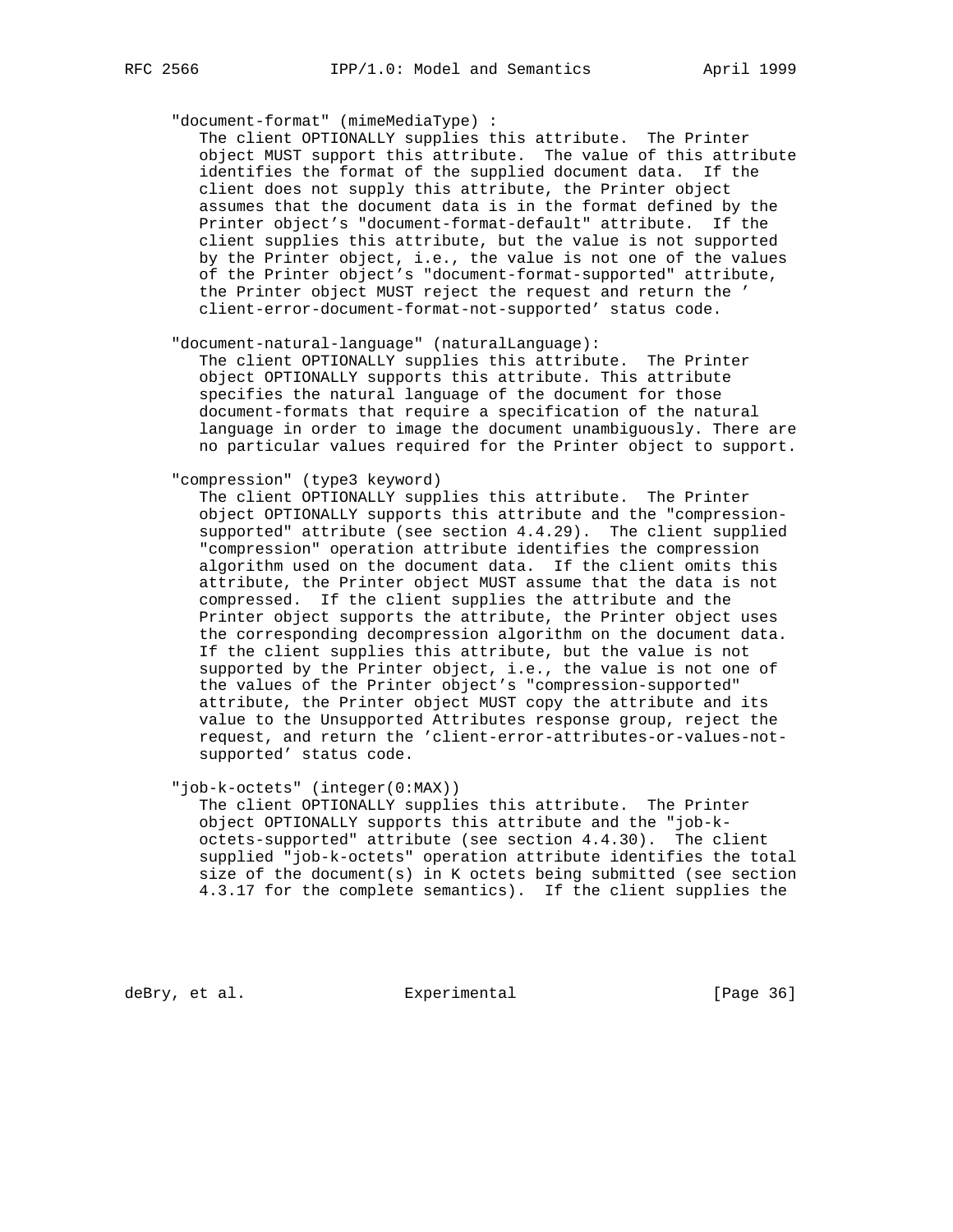attribute and the Printer object supports the attribute, the value of the attribute is used to populate the Job object's "job-k-octets" Job Description attribute.

 Note: For this attribute and the following two attributes ("job-impressions", and "job-media-sheets"), if the client supplies the attribute, but the Printer object does not support the attribute, the Printer object ignores the client-supplied value. If the client supplies the attribute and the Printer supports the attribute, and the value is within the range of the corresponding Printer object's "xxx-supported" attribute, the Printer object MUST use the value to populate the Job object's "xxx" attribute. If the client supplies the attribute and the Printer supports the attribute, but the value is outside the range of the corresponding Printer object's "xxx-supported" attribute, the Printer object MUST copy the attribute and its value to the Unsupported Attributes response group, reject the request, and return the 'client-error-attributes-or-values-not supported' status code. If the client does not supply the attribute, the Printer object MAY choose to populate the corresponding Job object attribute depending on whether the Printer object supports the attribute and is able to calculate or discern the correct value.

"job-impressions" (integer(0:MAX))

 The client OPTIONALLY supplies this attribute. The Printer object OPTIONALLY supports this attribute and the "job impressions-supported" attribute (see section 4.4.31). The client supplied "job-impressions" operation attribute identifies the total size in number of impressions of the document(s) being submitted (see section 4.3.18 for the complete semantics).

See note under "job-k-octets".

"job-media-sheets" (integer(0:MAX))

 The client OPTIONALLY supplies this attribute. The Printer object OPTIONALLY supports this attribute and the "job-media sheets-supported" attribute (see section 4.4.32). The client supplied "job-media-sheets" operation attribute identifies the total number of media sheets to be produced for this job (see section 4.3.19 for the complete semantics).

See note under "job-k-octets".

deBry, et al. Subsectimental Experimental [Page 37]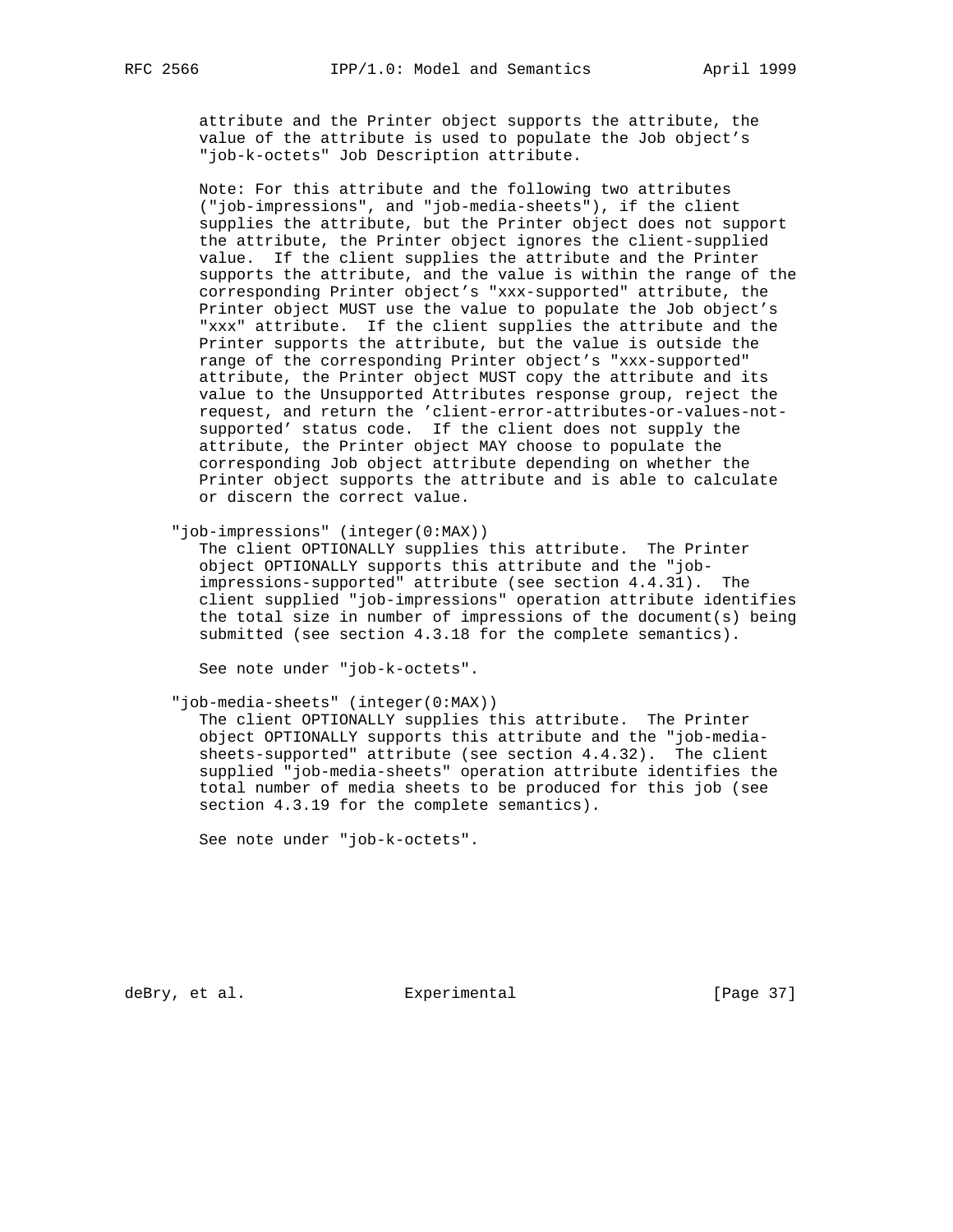Group 2: Job Template Attributes

 The client OPTIONALLY supplies a set of Job Template attributes as defined in section 4.2. If the client is not supplying any Job Template attributes in the request, the client SHOULD omit Group 2 rather than sending an empty group. However, a Printer object MUST be able to accept an empty group.

Group 3: Document Content

The client MUST supply the document data to be processed.

 Note: In addition to the MANDATORY parameters required for every operation request, the simplest Print-Job Request consists of just the "attributes-charset" and "attributes-natural-language" operation attributes; the "printer-uri" target operation attribute; the Document Content and nothing else. In this simple case, the Printer object:

- creates a new Job object (the Job object contains a single document),
- stores a generated Job name in the "job-name" attribute in the natural language and charset requested (see Section 3.1.4.1) (if those are supported, otherwise using the Printer object's default natural language and charset), and
- at job processing time, uses its corresponding default value attributes for the supported Job Template attributes that were not supplied by the client as IPP attribute or embedded instructions in the document data.
- 3.2.1.2 Print-Job Response

 The Printer object MUST return to the client the following sets of attributes as part of the Print-Job Response:

Group 1: Operation Attributes

Status Message:

 In addition to the REQUIRED status code returned in every response, the response OPTIONALLY includes a "status-message" (text) operation attribute as described in sections 14 and 3.1.6. If the client supplies unsupported or conflicting Job Template attributes or values, the Printer object MUST reject or accept the Print-Job request depending on the whether the client supplied a 'true' or 'false' value for the "ipp-attribute fidelity" operation attribute. See the Implementer's Guide [ipp-iig] for a complete description of the suggested steps for processing a create request.

deBry, et al. Subsection Experimental Contracts [Page 38]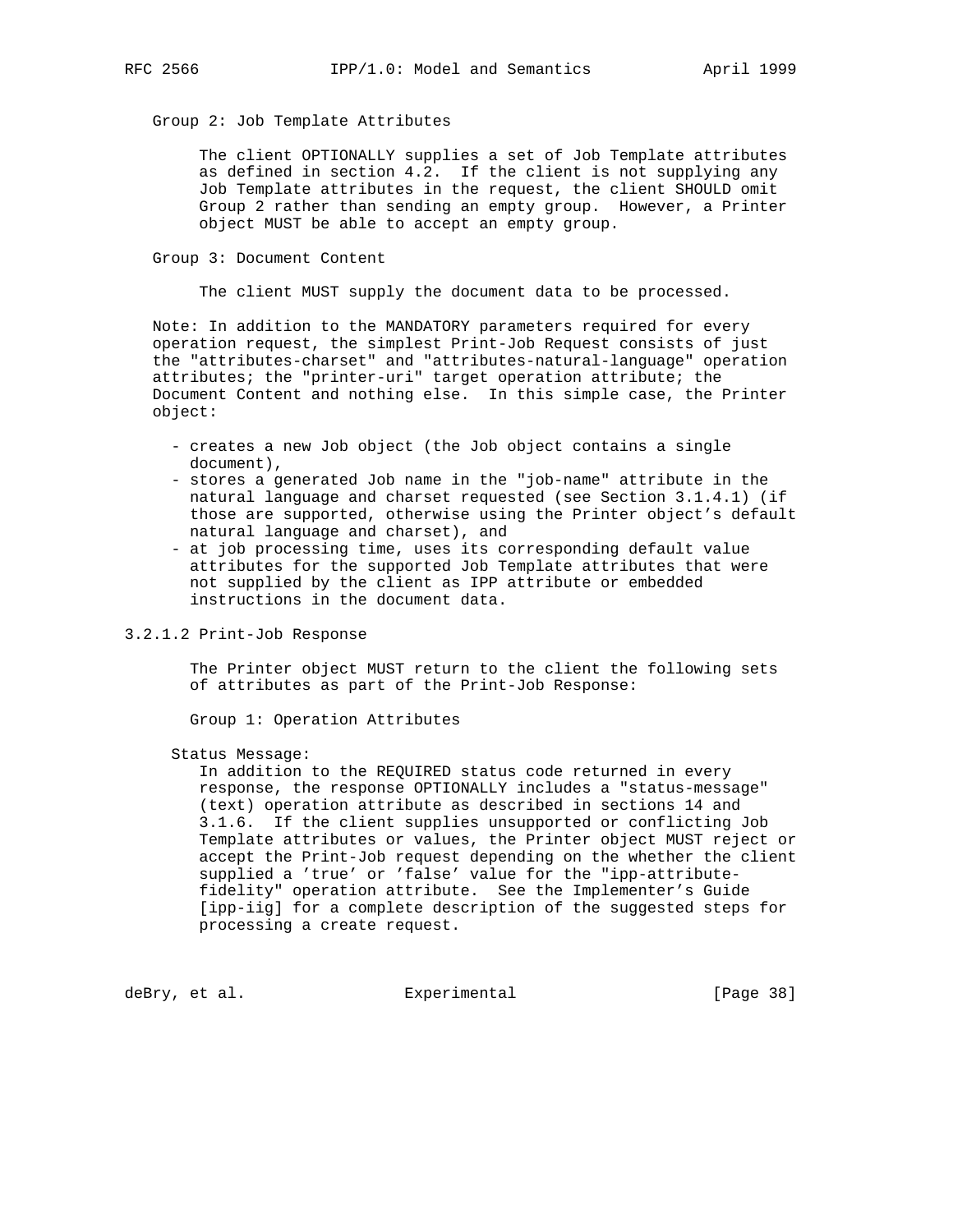Natural Language and Character Set: The "attributes-charset" and "attributes-natural-language" attributes as described in section 3.1.4.2.

Group 2: Unsupported Attributes

 This is a set of Operation and Job Template attributes supplied by the client (in the request) that are not supported by the Printer object or that conflict with one another (see the Implementer's Guide [ipp-iig]). If the Printer object is not returning any Unsupported Attributes in the response, the Printer object SHOULD omit Group 2 rather than sending an empty group. However, a client MUST be able to accept an empty group.

Unsupported attributes fall into three categories:

- 1. The Printer object does not support the supplied attribute (no matter what the attribute syntax or value).
- 2. The Printer object does support the attribute, but does not support some or all of the particular attribute syntaxes or values supplied by the client (i.e., the Printer object does not have those attribute syntaxes or values in its corresponding "xxx-supported" attribute).
- 3. The Printer object does support the attributes and values supplied, but the particular values are in conflict with one another, because they violate a constraint, such as not being able to staple transparencies.

 In the case of an unsupported attribute name, the Printer object returns the client-supplied attribute with a substituted "out of-band" value of 'unsupported' indicating no support for the attribute itself (see the beginning of section 4.1).

 In the case of a supported attribute with one or more unsupported attribute syntaxes or values, the Printer object simply returns the client-supplied attribute with the unsupported attribute syntaxes or values as supplied by the client. This indicates support for the attribute, but no support for that particular attribute syntax or value. If the client supplies a multi-valued attribute with more than one value and the Printer object supports the attribute but only supports a subset of the client-supplied attribute syntaxes or values, the Printer object MUST return only those attribute syntaxes or values that are unsupported.

 In the case of two (or more) supported attribute values that are in conflict with one another (although each is supported independently, the values conflict when requested together

deBry, et al. Subsection Experimental Contracts [Page 39]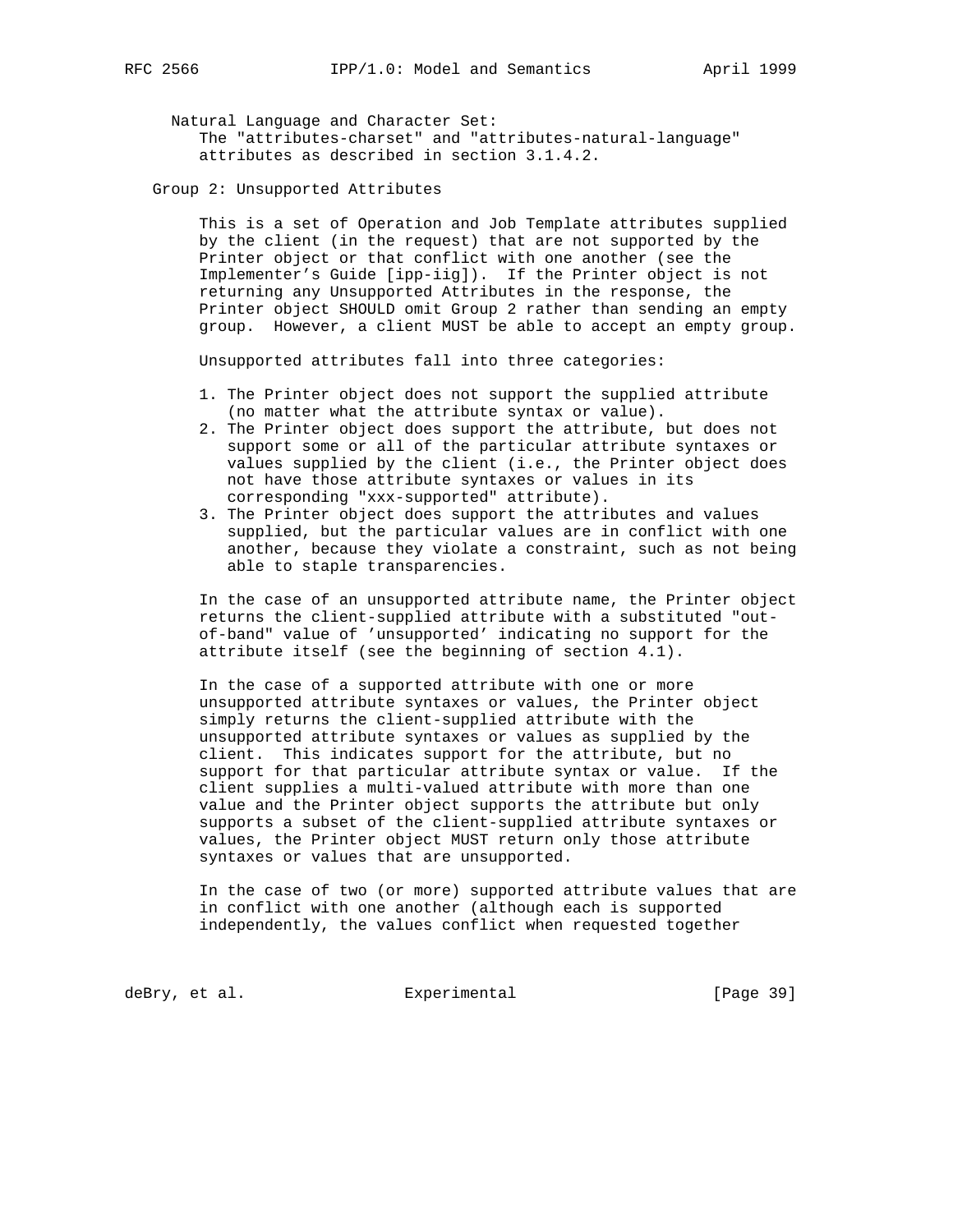within the same job), the Printer object MUST return all the values that it ignores or substitutes to resolve the conflict, but not any of the values that it is still using. The choice for exactly how to resolve the conflict is implementation dependent. See The Implementer's Guide [ipp-iig] for an example.

 In these three cases, the value of the "ipp-attribute-fidelity" supplied by the client does not affect what the Printer object returns. The value of "ipp-attribute-fidelity" only affects whether the Print-Job operation is accepted or rejected. If the job is accepted, the client may query the job using the Get- Job-Attributes operation requesting the unsupported attributes that were returned in the create response to see which attributes were ignored (not stored on the Job object) and which attributes were stored with other (substituted) values.

Group 3: Job Object Attributes

"job-uri" (uri):

 The Printer object MUST return the Job object's URI by returning the contents of the REQUIRED "job-uri" Job object attribute. The client uses the Job object's URI when directing operations at the Job object. The Printer object always uses its configured security policy when creating the new URI. However, if the Printer object supports more than one URI, the Printer object also uses information about which URI was used in the Print-Job Request to generated the new URI so that the new URI references the correct access channel. In other words, if the Print-Job Request comes in over a secure channel, the Printer object MUST generate a Job URI that uses the secure channel as well.

"job-id" (integer(1:MAX)):

 The Printer object MUST return the Job object's Job ID by returning the REQUIRED "job-id" Job object attribute. The client uses this "job-id" attribute in conjunction with the "printer-uri" attribute used in the Print-Job Request when directing Job operations at the Printer object.

"job-state":

 The Printer object MUST return the Job object's REQUIRED "job state" attribute. The value of this attribute (along with the value of the next attribute "job-state-reasons") is taken from a "snapshot" of the new Job object at some meaningful point in time (implementation defined) between when the Printer object receives the Print-Job Request and when the Printer object returns the response.

deBry, et al. Subsection Experimental CPage 40]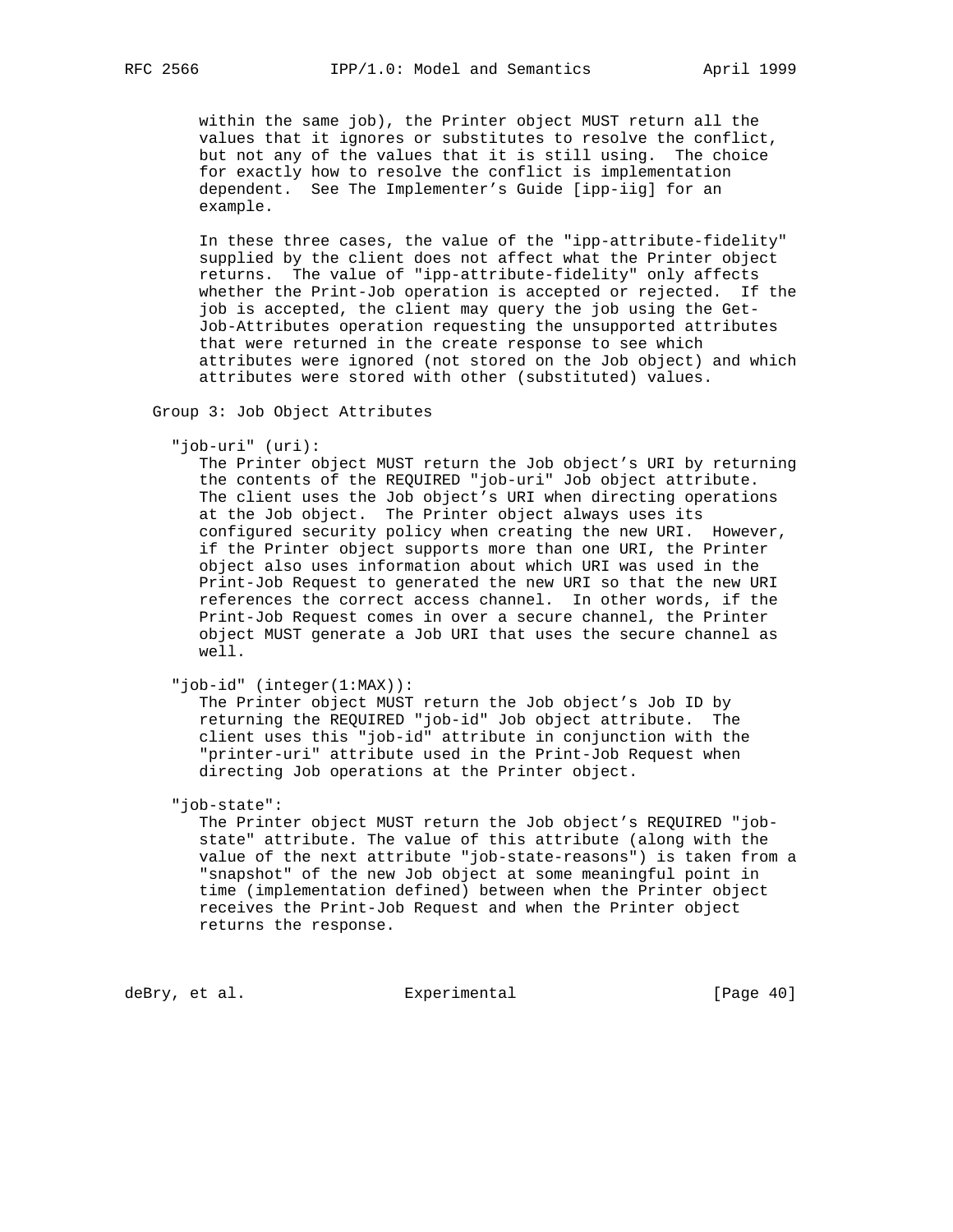"job-state-reasons":

 The Printer object OPTIONALLY returns the Job object's OPTIONAL "job-state-reasons" attribute. If the Printer object supports this attribute then it MUST be returned in the response. If this attribute is not returned in the response, the client can assume that the "job-state-reasons" attribute is not supported and will not be returned in a subsequent Job object query.

"job-state-message":

 The Printer object OPTIONALLY returns the Job object's OPTIONAL "job-state-message" attribute. If the Printer object supports this attribute then it MUST be returned in the response. If this attribute is not returned in the response, the client can assume that the "job-state-message" attribute is not supported and will not be returned in a subsequent Job object query.

"number-of-intervening-jobs":

 The Printer object OPTIONALLY returns the Job object's OPTIONAL "number-of-intervening-jobs" attribute. If the Printer object supports this attribute then it MUST be returned in the response. If this attribute is not returned in the response, the client can assume that the "number-of-intervening-jobs" attribute is not supported and will not be returned in a subsequent Job object query.

 Note: Since any printer state information which affects a job's state is reflected in the "job-state" and "job-state-reasons" attributes, it is sufficient to return only these attributes and no specific printer status attributes.

 Note: In addition to the MANDATORY parameters required for every operation response, the simplest response consists of the just the "attributes-charset" and "attributes-natural-language" operation attributes and the "job-uri", "job-id", and "job-state" Job Object Attributes. In this simplest case, the status code is "successful ok" and there is no "status-message" operation attribute.

3.2.2 Print-URI Operation

 This OPTIONAL operation is identical to the Print-Job operation (section 3.2.1) except that a client supplies a URI reference to the document data using the "document-uri" (uri) operation attribute (in Group 1) rather than including the document data itself. Before returning the response, the Printer MUST validate that the Printer supports the retrieval method (e.g., http, ftp, etc.) implied by the URI, and MUST check for valid URI syntax. If the client-supplied URI scheme is not supported, i.e. the value is not in the Printer object's "referenced-uri-scheme-supported" attribute, the Printer

deBry, et al. <br>Experimental [Page 41]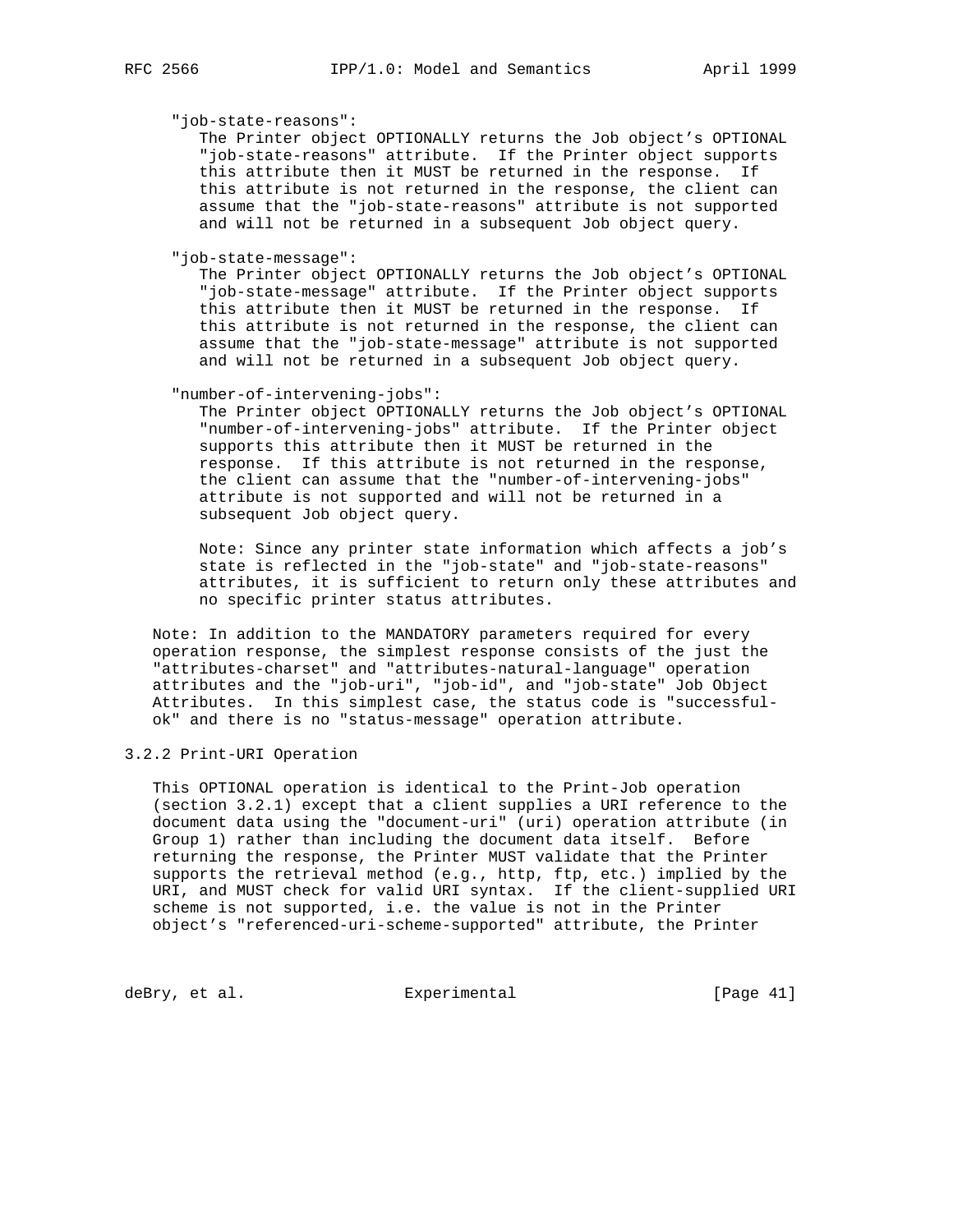object MUST reject the request and return the 'client-error-uri scheme-not-supported' status code. See The Implementer's Guide [ipp-iig] for suggested additional checks. The Printer NEED NOT follow the reference and validate the contents of the reference.

 If the Printer object supports this operation, it MUST support the "reference-uri-schemes-supported" Printer attribute (see section 4.4.24).

 It is up to the IPP object to interpret the URI and subsequently "pull" the document from the source referenced by the URI string.

3.2.3 Validate-Job Operation

 This REQUIRED operation is similar to the Print-Job operation (section 3.2.1) except that a client supplies no document data and the Printer allocates no resources (i.e., it does not create a new Job object). This operation is used only to verify capabilities of a printer object against whatever attributes are supplied by the client in the Validate-Job request. By using the Validate-Job operation a client can validate that an identical Print-Job operation (with the document data) would be accepted. The Validate-Job operation also performs the same security negotiation as the Print-Job operation (see section 8), so that a client can check that the client and Printer object security requirements can be met before performing a Print-Job operation.

 Note: The Validate-Job operation does not accept a "document-uri" attribute in order to allow a client to check that the same Print-URI operation will be accepted, since the client doesn't send the data with the Print-URI operation. The client SHOULD just issue the Print-URI request.

 The Printer object returns the same status codes, Operation Attributes (Group 1) and Unsupported Attributes (Group 2) as the Print-Job operation. However, no Job Object Attributes (Group 3) are returned, since no Job object is created.

#### 3.2.4 Create-Job Operation

 This OPTIONAL operation is similar to the Print-Job operation (section 3.2.1) except that in the Create-Job request, a client does not supply document data or any reference to document data. Also, the client does not supply any of the "document-name", "document format", "compression", or "document-natural-language" operation attributes. This operation is followed by one or more Send-Document or Send-URI operations. In each of those operation requests, the

deBry, et al. Subsection Experimental Contracts [Page 42]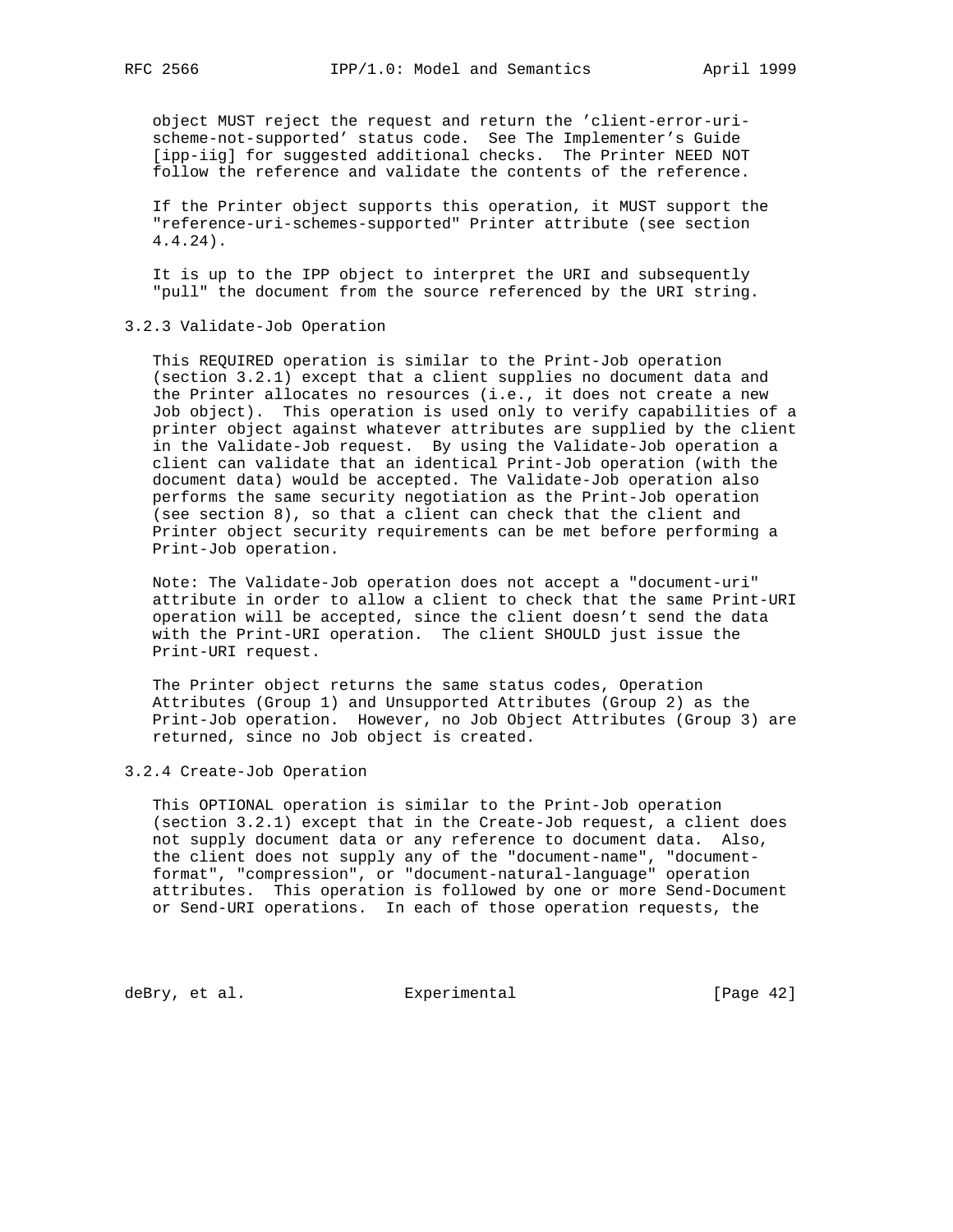client OPTIONALLY supplies the "document-name", "document-format", and "document-natural-language" attributes for each document in the multi-document Job object.

 If a Printer object supports the Create-Job operation, it MUST also support the Send-Document operation and also MAY support the Send-URI operation.

 If the Printer object supports this operation, it MUST support the "multiple-operation-time-out" Printer attribute (see section 4.4.28).

# 3.2.5 Get-Printer-Attributes Operation

 This REQUIRED operation allows a client to request the values of the attributes of a Printer object. In the request, the client supplies the set of Printer attribute names and/or attribute group names in which the requester is interested. In the response, the Printer object returns a corresponding attribute set with the appropriate attribute values filled in.

For Printer objects, the possible names of attribute groups are:

- 'job-template': all of the Job Template attributes that apply to a Printer object (the last two columns of the table in Section 4.2).
- 'printer-description': the attributes specified in Section 4.4.
- 'all': the special group 'all' that includes all supported attributes.

 Since a client MAY request specific attributes or named groups, there is a potential that there is some overlap. For example, if a client requests, 'printer-name' and 'all', the client is actually requesting the "printer-name" attribute twice: once by naming it explicitly, and once by inclusion in the 'all' group. In such cases, the Printer object NEED NOT return each attribute only once in the response even if it is requested multiple times. The client SHOULD NOT request the same attribute in multiple ways.

 It is NOT REQUIRED that a Printer object support all attributes belonging to a group (since some attributes are OPTIONAL). However, it is REQUIRED that each Printer object support all group names.

deBry, et al. Subsectimental Experimental [Page 43]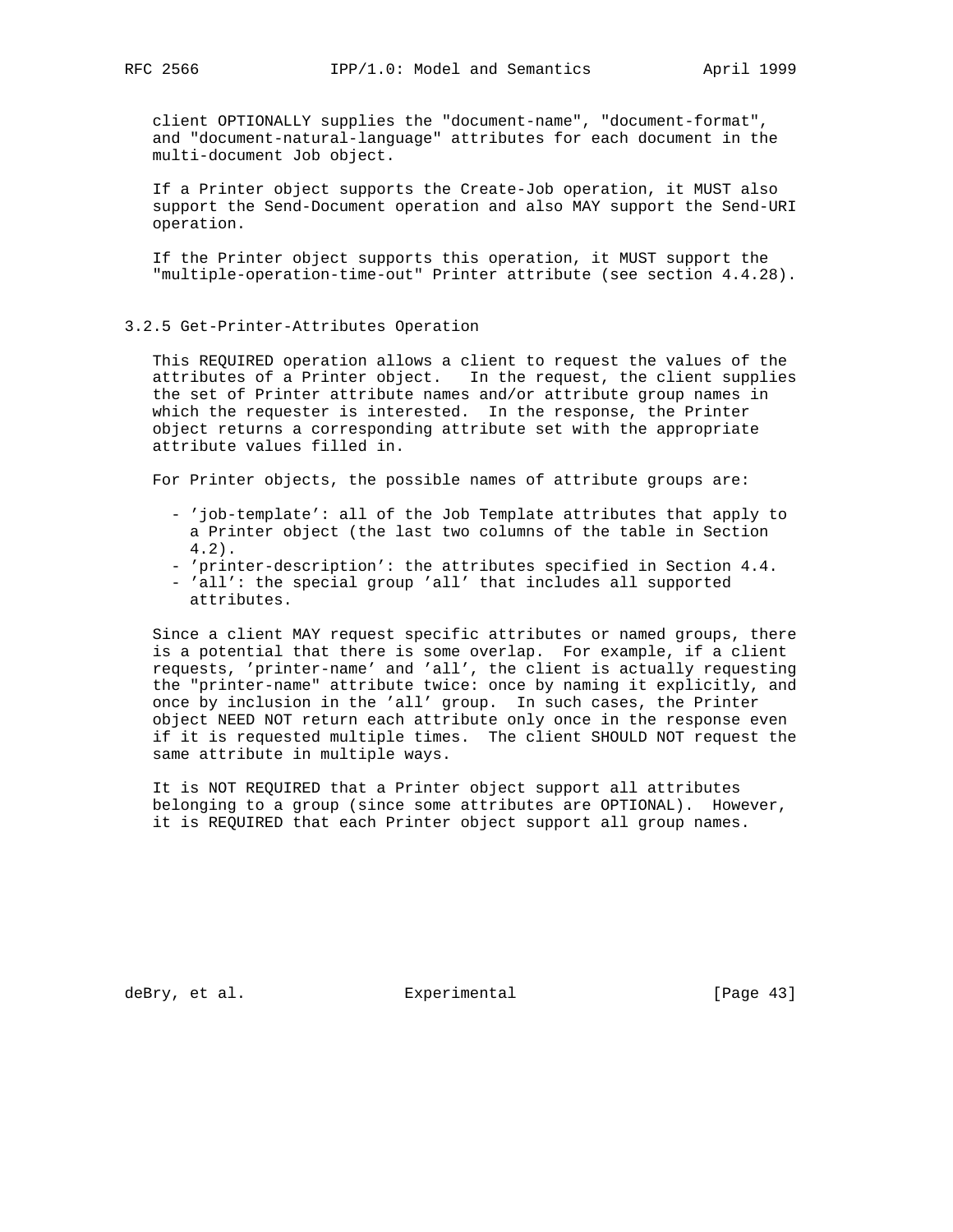# 3.2.5.1 Get-Printer-Attributes Request

 The following sets of attributes are part of the Get-Printer- Attributes Request:

Group 1: Operation Attributes

 Natural Language and Character Set: attributes-charset" and "attributes-natural-language" butes as described in section 3.1.4.1.

Target:

 The "printer-uri" (uri) operation attribute which is the target for this operation as described in section 3.1.5.

Requesting User Name:

 The "requesting-user-name" (name(MAX)) attribute SHOULD be supplied by the client as described in section 8.3.

"requested-attributes" (1setOf keyword) :

 The client OPTIONALLY supplies a set of attribute names and/or attribute group names in whose values the requester is interested. The Printer object MUST support this attribute. If the client omits this attribute, the Printer MUST respond as if this attribute had been supplied with a value of 'all'.

"document-format" (mimeMediaType) :

 The client OPTIONALLY supplies this attribute. The Printer object MUST support this attribute. This attribute is useful for a Printer object to determine the set of supported attribute values that relate to the requested document format. The Printer object MUST return the attributes and values that it uses to validate a job on a create or Validate-Job operation in which this document format is supplied. The Printer object SHOULD return only (1) those attributes that are supported for the specified format and (2) the attribute values that are supported for the specified document format. By specifying the document format, the client can get the Printer object to eliminate the attributes and values that are not supported for a specific document format. For example, a Printer object might have multiple interpreters to support both ' application/postscript' (for PostScript) and 'text/plain' (for text) documents. However, for only one of those interpreters might the Printer object be able to support "number-up" with values of '1', '2', and '4'. For the other interpreter it might be able to only support "number-up" with a value of '1'. Thus a

deBry, et al. Subsectimental Experimental [Page 44]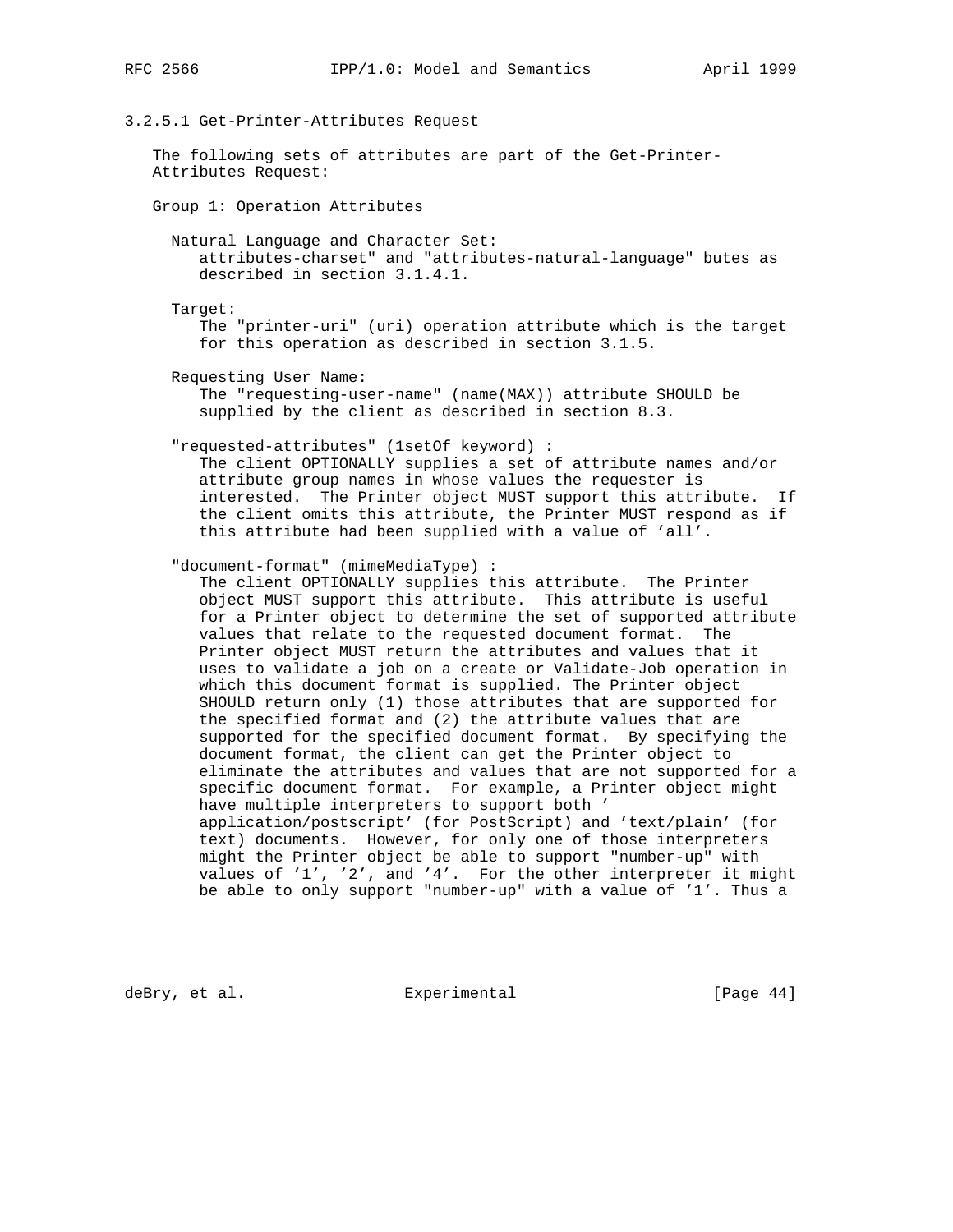client can use the Get-Printer-Attributes operation to obtain the attributes and values that will be used to accept/reject a create job operation.

 If the Printer object does not distinguish between different sets of supported values for each different document format when validating jobs in the create and Validate-Job operations, it MUST NOT distinguish between different document formats in the Get-Printer-Attributes operation. If the Printer object does distinguish between different sets of supported values for each different document format specified by the client, this specialization applies only to the following Printer object attributes:

- Printer attributes that are Job Template attributes ("xxx default" "xxx-supported", and "xxx-ready" in the Table in Section 4.2),
- "pdl-override-supported",
- "compression-supported",
- "job-k-octets-supported",
- "job-impressions-supported,
- "job-media-sheets-supported"
- "printer-driver-installer",
- "color-supported", and
- "reference-uri-schemes-supported"

 The values of all other Printer object attributes (including "document-format-supported") remain invariant with respect to the client supplied document format (except for new Printer description attribute as registered according to section 6.2).

 If the client omits this "document-format" operation attribute, the Printer object MUST respond as if the attribute had been supplied with the value of the Printer object's "document format-default" attribute. It is recommended that the client always supply a value for "document-format", since the Printer object's "document-format-default" may be 'application/octet stream', in which case the returned attributes and values are for the union of the document formats that the Printer can automatically sense. For more details, see the description of the 'mimeMediaType' attribute syntax in section 4.1.9.

 If the client supplies a value for the "document-format" Operation attribute that is not supported by the Printer, i.e., is not among the values of the Printer object's "document format-supported" attribute, the Printer object MUST reject the operation and return the 'client-error-document-format-not supported' status code.

deBry, et al. Subsectimental Experimental [Page 45]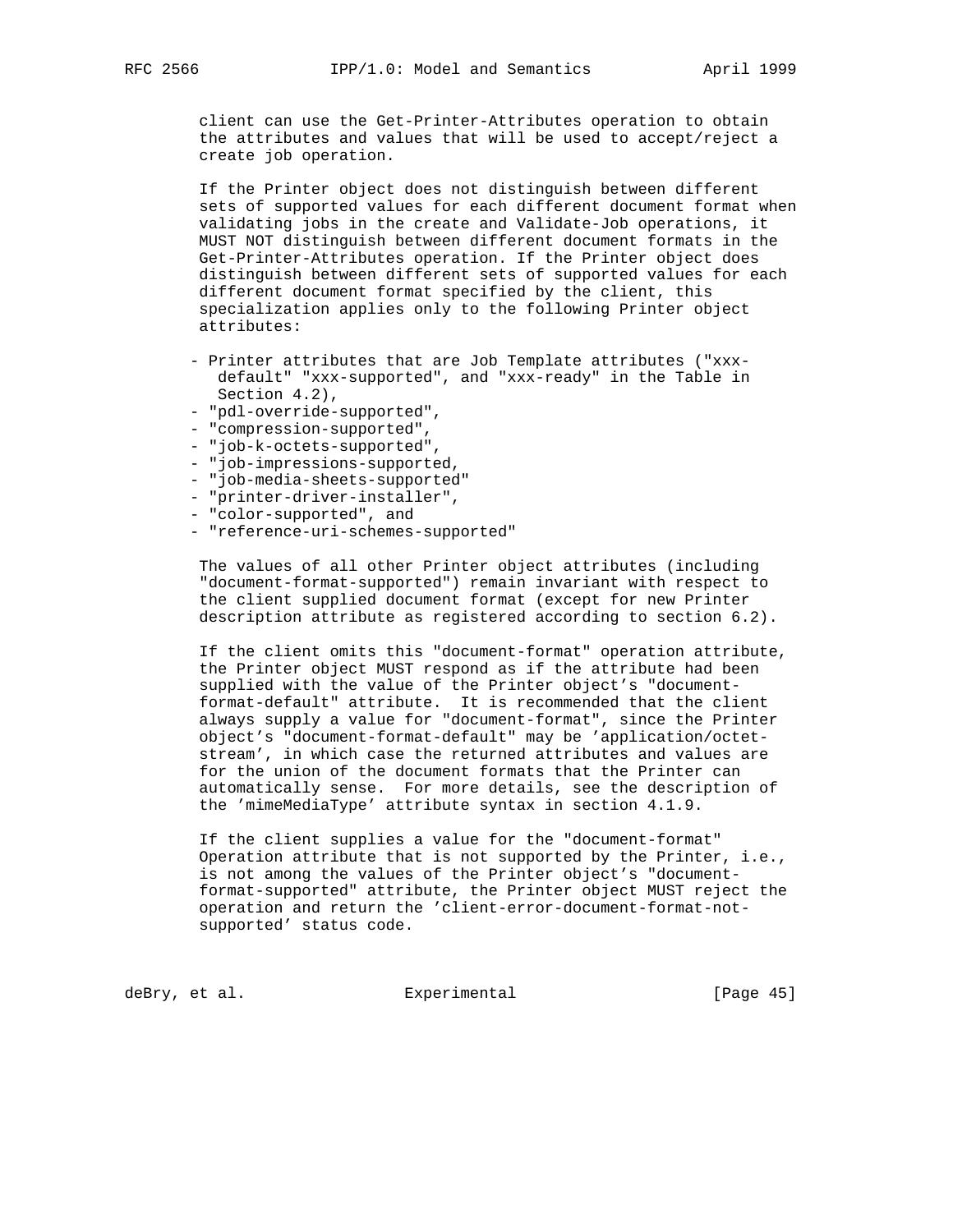# 3.2.5.2 Get-Printer-Attributes Response

 The Printer object returns the following sets of attributes as part of the Get-Printer-Attributes Response:

Group 1: Operation Attributes

Status Message:

 In addition to the REQUIRED status code returned in every response, the response OPTIONALLY includes a "status-message" (text) operation attribute as described in section 3.1.6.

 Natural Language and Character Set: The "attributes-charset" and "attributes-natural-language" attributes as described in section 3.1.4.2.

Group 2: Unsupported Attributes

 This is a set of Operation attributes supplied by the client (in the request) that are not supported by the Printer object or that conflict with one another (see sections 3.2.1.2 and 16). The response NEED NOT contain the "requested-attributes" operation attribute with any supplied values (attribute keywords) that were requested by the client but are not supported by the IPP object. If the Printer object is not returning any Unsupported Attributes in the response, the Printer object SHOULD omit Group 2 rather than sending an empty group. However, a client MUST be able to accept an empty group.

Group 3: Printer Object Attributes

 This is the set of requested attributes and their current values. The Printer object ignores (does not respond with) any requested attribute which is not supported. The Printer object MAY respond with a subset of the supported attributes and values, depending on the security policy in force. However, the Printer object MUST respond with the 'unknown' value for any supported attribute (including all REQUIRED attributes) for which the Printer object does not know the value. Also the Printer object MUST respond with the 'no-value' for any supported attribute (including all REQUIRED attributes) for which the system administrator has not configured a value. See the description of the "out-of-band" values in the beginning of Section 4.1.

deBry, et al. Subsectimental Experimental [Page 46]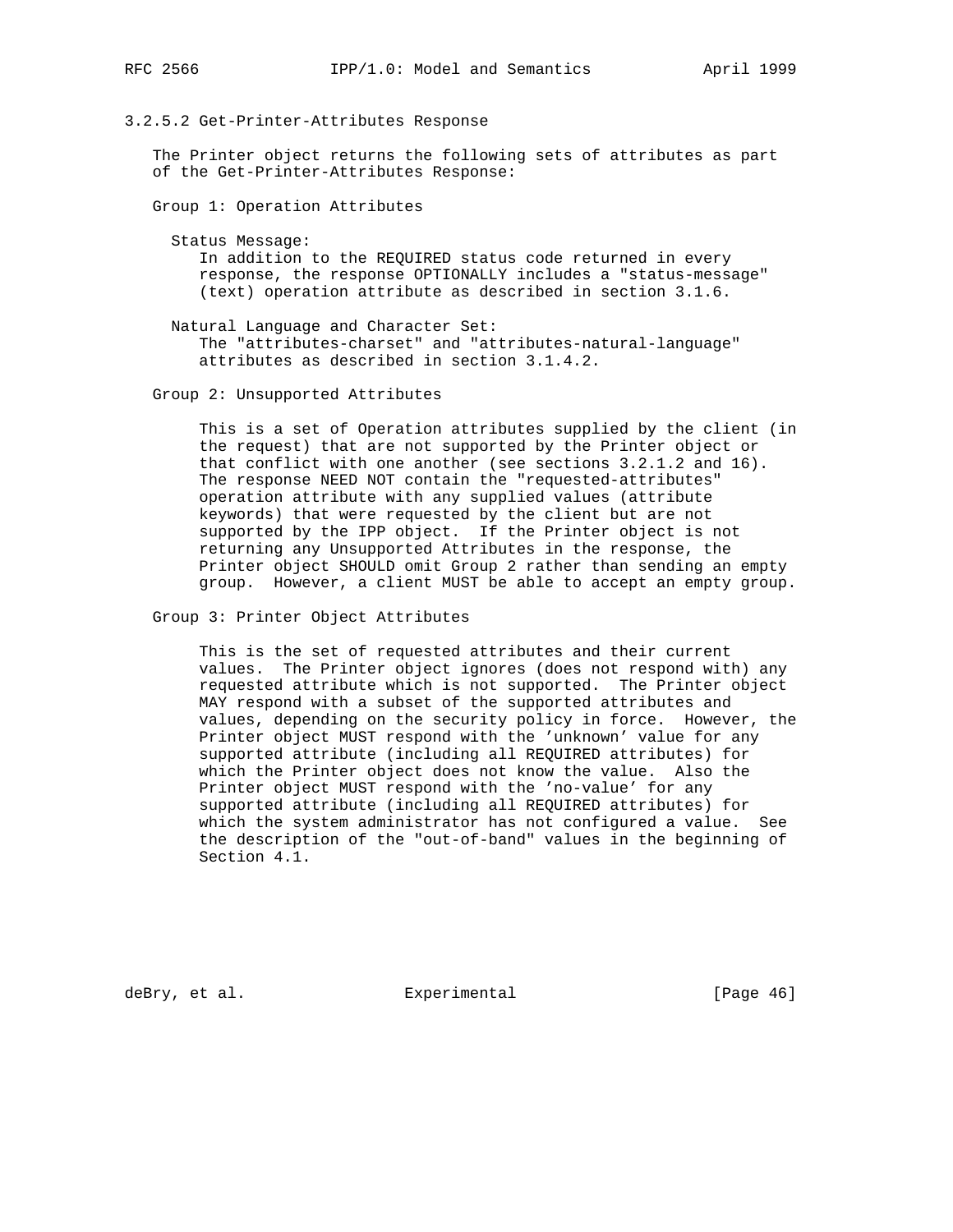# 3.2.6 Get-Jobs Operation

 This REQUIRED operation allows a client to retrieve the list of Job objects belonging to the target Printer object. The client may also supply a list of Job attribute names and/or attribute group names. A group of Job object attributes will be returned for each Job object that is returned.

 This operation is similar to the Get-Job-Attributes operation, except that this Get-Jobs operation returns attributes from possibly more than one object (see the description of Job attribute group names in section 3.3.4).

3.2.6.1 Get-Jobs Request

The client submits the Get-Jobs request to a Printer object.

The following groups of attributes are part of the Get-Jobs Request:

Group 1: Operation Attributes

 Natural Language and Character Set: The "attributes-charset" and "attributes-natural-language" attributes as described in section 3.1.4.1.

Target:

 The "printer-uri" (uri) operation attribute which is the target for this operation as described in section 3.1.5.

Requesting User Name:

 The "requesting-user-name" (name(MAX)) attribute SHOULD be supplied by the client as described in section 8.3.

"limit" (integer(1:MAX)):

 The client OPTIONALLY supplies this attribute. The Printer object MUST support this attribute. It is an integer value that indicates a limit to the number of Job objects returned. The limit is a "stateless limit" in that if the value supplied by the client is 'N', then only the first 'N' jobs are returned in the Get-Jobs Response. There is no mechanism to allow for the next 'M' jobs after the first 'N' jobs. If the client does not supply this attribute, the Printer object responds with all applicable jobs.

 "requested-attributes" (1setOf keyword): The client OPTIONALLY supplies this attribute. The Printer object MUST support this attribute. It is a set of Job attribute names and/or attribute groups names in whose values

deBry, et al. Subsectimental Experimental [Page 47]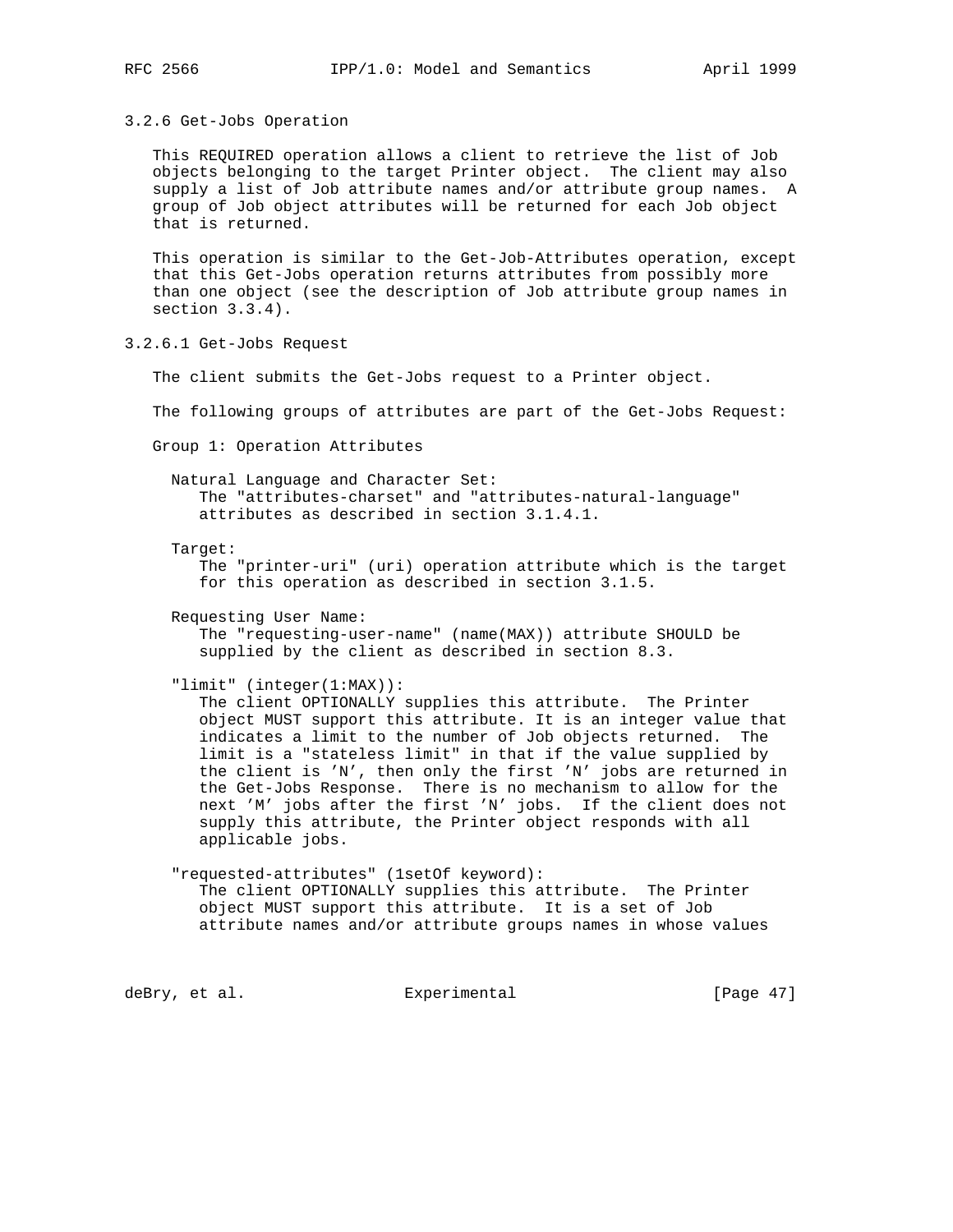the requester is interested. This set of attributes is returned for each Job object that is returned. The allowed attribute group names are the same as those defined in the Get-Job- Attributes operation in section 3.3.4. If the client does not supply this attribute, the Printer MUST respond as if the client had supplied this attribute with two values: 'job-uri' and ' job-id'.

"which-jobs" (type2 keyword):

 The client OPTIONALLY supplies this attribute. The Printer object MUST support this attribute. It indicates which Job objects MUST be returned by the Printer object. The values for this attribute are:

 'completed': This includes any Job object whose state is 'completed', 'canceled', or 'aborted'.

 'not-completed': This includes any Job object whose state is ' pending', 'processing', 'processing-stopped', or 'pending held'.

 A Printer object MUST support both values. However, if the mentation does not keep jobs in the 'completed', 'canceled', ' aborted' states, then it returns no jobs when the 'completed' value is supplied.

 If a client supplies some other value, the Printer object MUST copy the attribute and the unsupported value to the Unsupported Attributes response group, reject the request, and return the ' client-error-attributes-or-values-not-supported' status code.

 If the client does not supply this attribute, the Printer object MUST respond as if the client had supplied the attribute with a value of 'not-completed'.

"my-jobs" (boolean):

 The client OPTIONALLY supplies this attribute. The Printer object MUST support this attribute. It indicates whether all jobs or just the jobs submitted by the requesting user of this request MUST be returned by the Printer object. If the client does not supply this attribute, the Printer object MUST respond as if the client had supplied the attribute with a value of ' false', i.e., all jobs. The means for authenticating the requesting user and matching the jobs is described in section 8.

deBry, et al. Subsectimental Experimental [Page 48]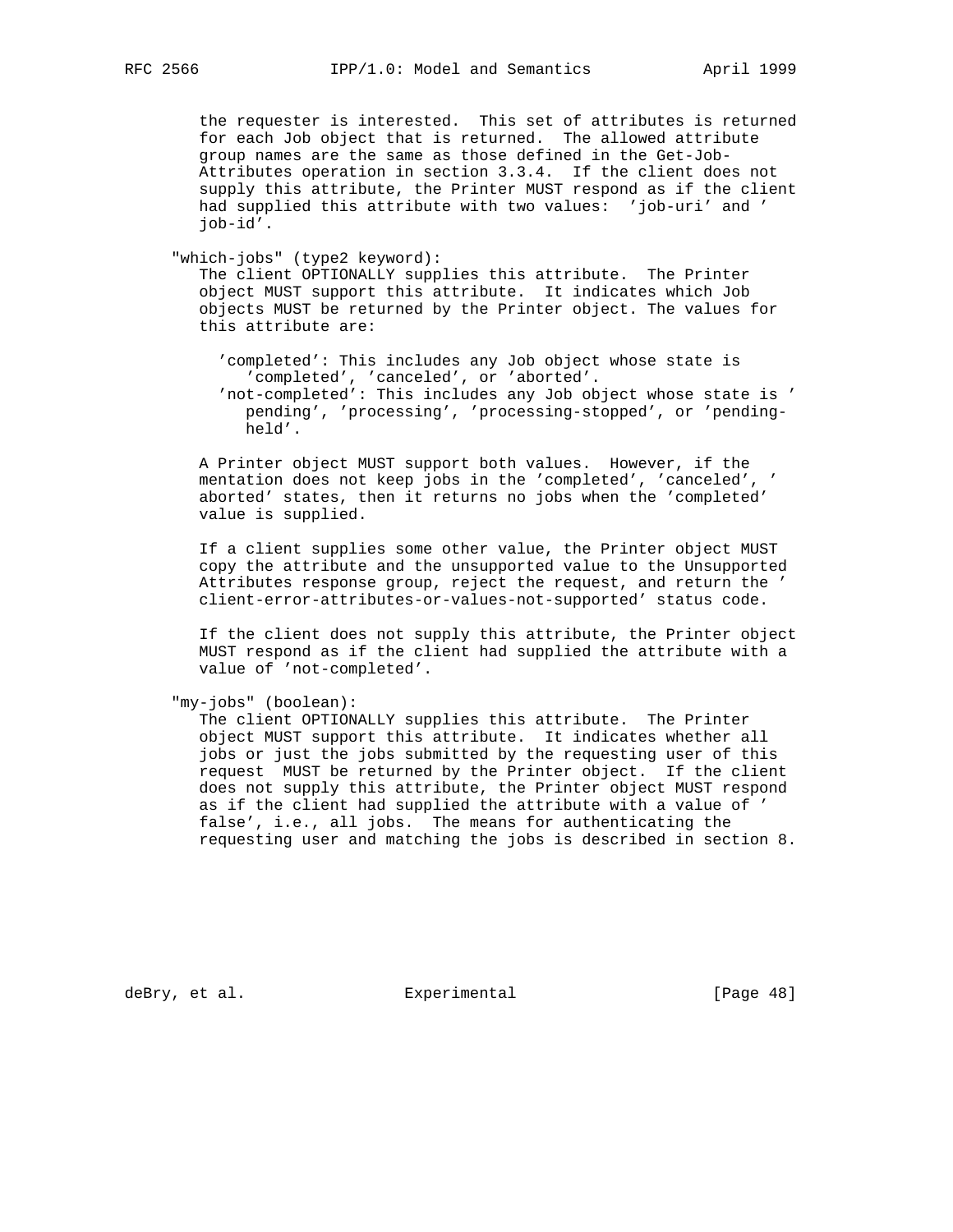#### 3.2.6.2 Get-Jobs Response

 The Printer object returns all of the Job objects that match the criteria as defined by the attribute values supplied by the client in the request. It is possible that no Job objects are returned since there may literally be no Job objects at the Printer, or there may be no Job objects that match the criteria supplied by the client. If the client requests any Job attributes at all, there is a set of Job Object Attributes returned for each Job object.

Group 1: Operation Attributes

Status Message:

 In addition to the REQUIRED status code returned in every response, the response OPTIONALLY includes a "status-message" (text) operation attribute as described in sections 14 and 3.1.6.

 Natural Language and Character Set: The "attributes-charset" and "attributes-natural-language" attributes as described in section 3.1.4.2.

Group 2: Unsupported Attributes

 This is a set of Operation attributes supplied by the client (in the request) that are not supported by the Printer object or that conflict with one another (see sections 3.2.1.2 and the Implementer's Guide [ipp-iig]). The response NEED NOT contain the "requested-attributes" operation attribute with any supplied values (attribute keywords) that were requested by the client but are not supported by the IPP object. If the Printer object is not returning any Unsupported Attributes in the response, the Printer object SHOULD omit Group 2 rather than sending an empty group. However, a client MUST be able to accept an empty group.

Groups 3 to N: Job Object Attributes

 The Printer object responds with one set of Job Object Attributes for each returned Job object. The Printer object ignores (does not respond with) any requested attribute or value which is not supported or which is restricted by the security policy in force, including whether the requesting user is the user that submitted the job (job originating user) or not (see section 8). However, the Printer object MUST respond with the ' unknown' value for any supported attribute (including all REQUIRED attributes) for which the Printer object does not know

deBry, et al. Subsectimental Experimental [Page 49]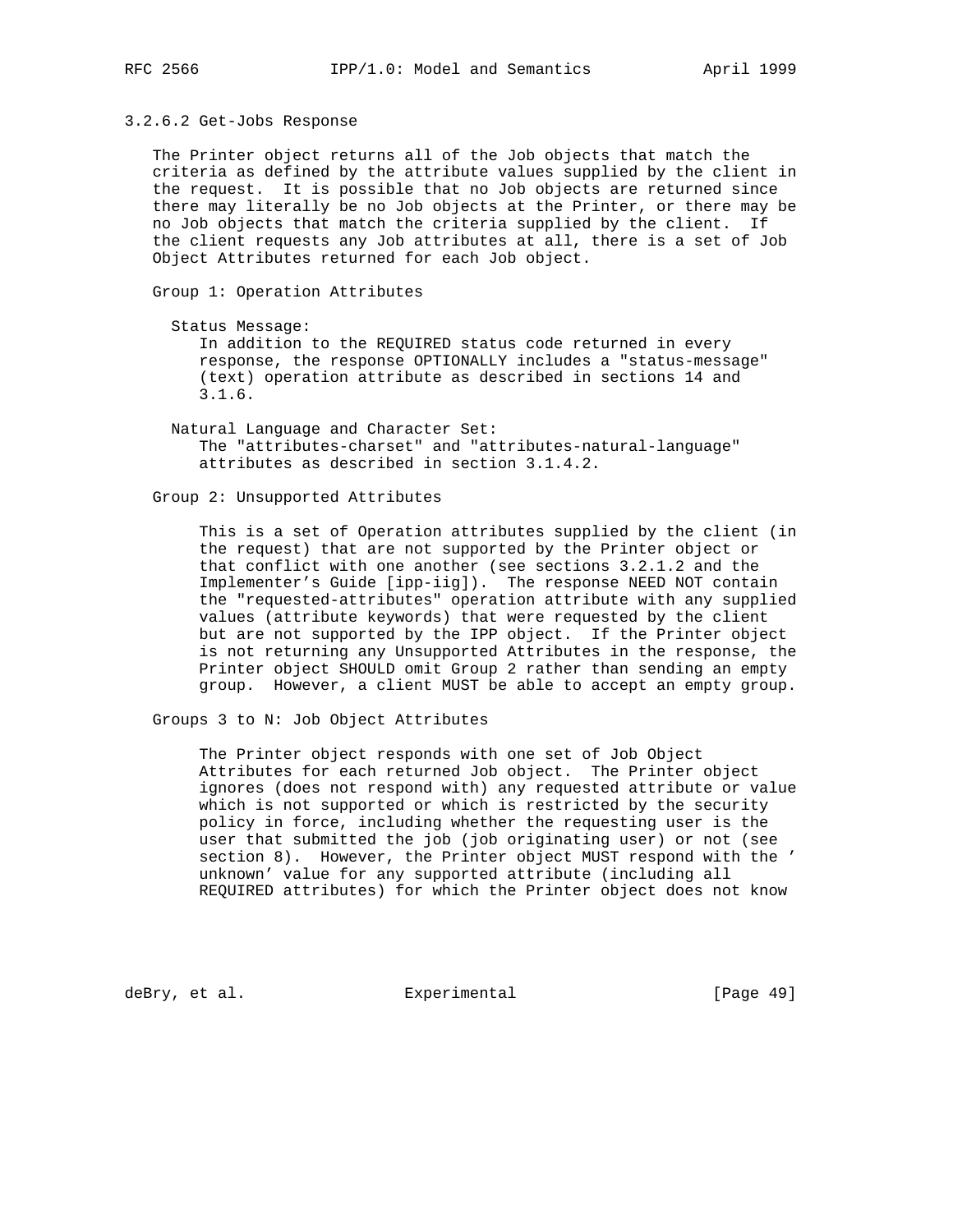the value, unless it would violate the security policy. See the description of the "out-of-band" values in the beginning of Section 4.1.

Jobs are returned in the following order:

- If the client requests all 'completed' Jobs (Jobs in the ' completed', 'aborted', or 'canceled' states), then the Jobs are returned newest to oldest (with respect to actual completion time)
- If the client requests all 'not-completed' Jobs (Jobs in the 'pending', 'processing', 'pending-held', and 'processing stopped' states), then Jobs are returned in relative chronological order of expected time to complete (based on whatever scheduling algorithm is configured for the Printer object).

# 3.3 Job Operations

 All Job operations are directed at Job objects. A client MUST always supply some means of identifying the Job object in order to identify the correct target of the operation. That job identification MAY either be a single Job URI or a combination of a Printer URI with a Job ID. The IPP object implementation MUST support both forms of identification for every job.

#### 3.3.1 Send-Document Operation

 This OPTIONAL operation allows a client to create a multi-document Job object that is initially "empty" (contains no documents). In the Create-Job response, the Printer object returns the Job object's URI (the "job-uri" attribute) and the Job object's 32-bit identifier (the "job-id" attribute). For each new document that the client desires to add, the client uses a Send-Document operation. Each Send- Document Request contains the entire stream of document data for one document.

 Since the Create-Job and the send operations (Send-Document or Send- URI operations) that follow could occur over an arbitrarily long period of time for a particular job, a client MUST send another send operation within an IPP Printer defined minimum time interval after the receipt of the previous request for the job. If a Printer object supports multiple document jobs, the Printer object MUST support the "multiple-operation-time-out" attribute (see section 4.4.28). This attribute indicates the minimum number of seconds the Printer object will wait for the next send operation before taking some recovery action.

deBry, et al. Subsection Experimental Contracts [Page 50]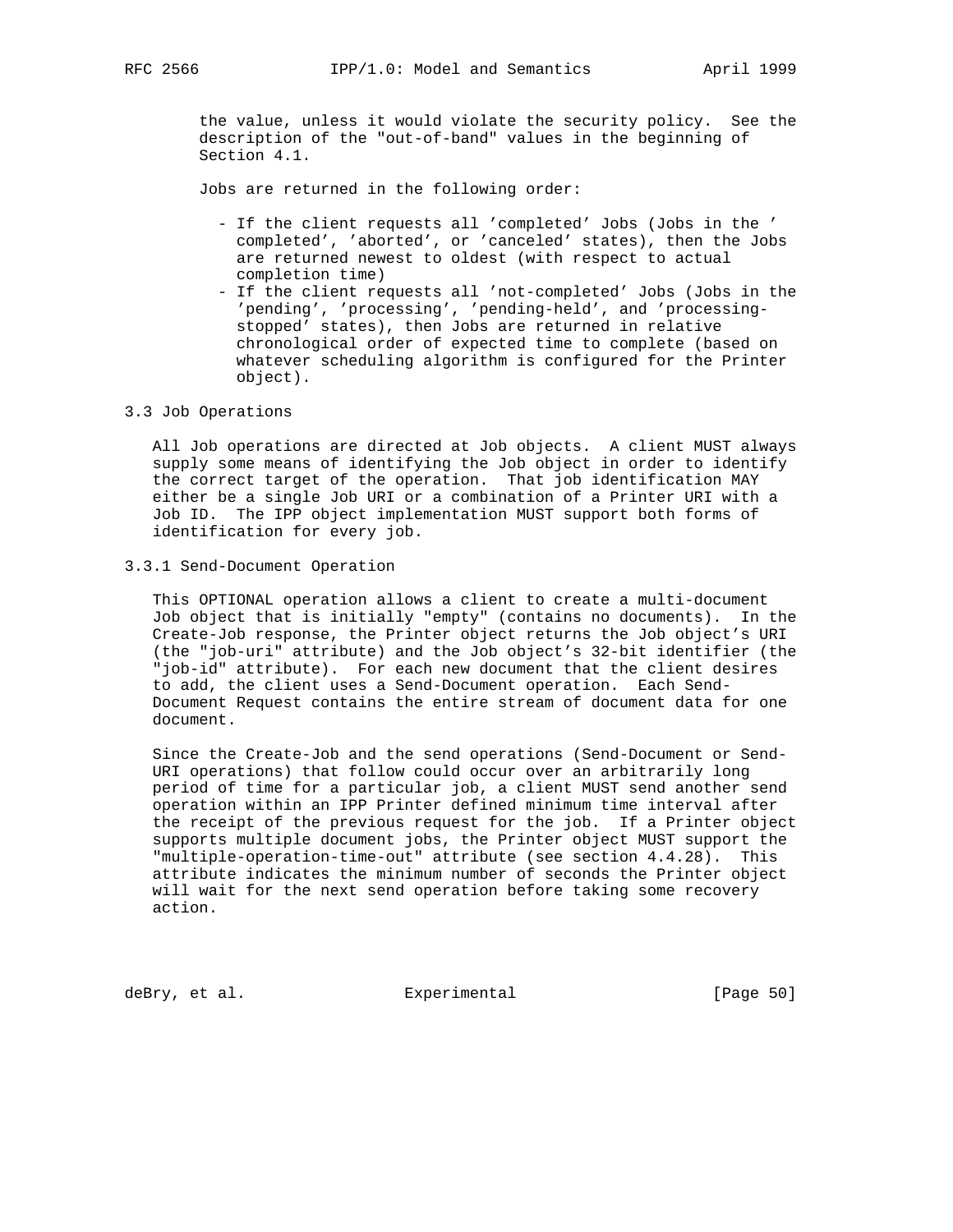An IPP object MUST recover from an errant client that does not supply a send operation, sometime after the minimum time interval specified by the Printer object's "multiple-operation-time-out" attribute. Such recovery MAY include any of the following or other recovery actions:

- 1. Assume that the Job is an invalid job, start the process of changing the job state to 'aborted', add the 'aborted-by-system' value to the job's "job-state-reasons" attribute (see section 4.3.8), if supported, and clean up all resources associated with the Job. In this case, if another send operation is finally received, the Printer responds with an "client-error-not possible" or "client-error-not-found" depending on whether or not the Job object is still around when the send operation finally arrives.
- 2. Assume that the last send operation received was in fact the last document (as if the "last-document" flag had been set to ' true'), close the Job object, and proceed to process it (i.e., move the Job's state to 'pending').
- 3. Assume that the last send operation received was in fact the last document, close the Job, but move it to the 'pending-held' and add the 'submission-interrupted' value to the job's "job state-reasons" attribute (see section 4.3.8), if supported. This action allows the user or an operator to determine whether to continue processing the Job by moving it back to the ' pending' state or to cancel the job.

 Each implementation is free to decide the "best" action to take depending on local policy, whether any documents have been added, whether the implementation spools jobs or not, and/or any other piece of information available to it. If the choice is to abort the Job object, it is possible that the Job object may already have been processed to the point that some media sheet pages have been printed.

3.3.1.1 Send-Document Request

The following attribute sets are part of the Send-Document Request:

Group 1: Operation Attributes

 Natural Language and Character Set: The "attributes-charset" and "attributes-natural-language" attributes as described in section 3.1.4.1.

deBry, et al. Subsectimental Experimental [Page 51]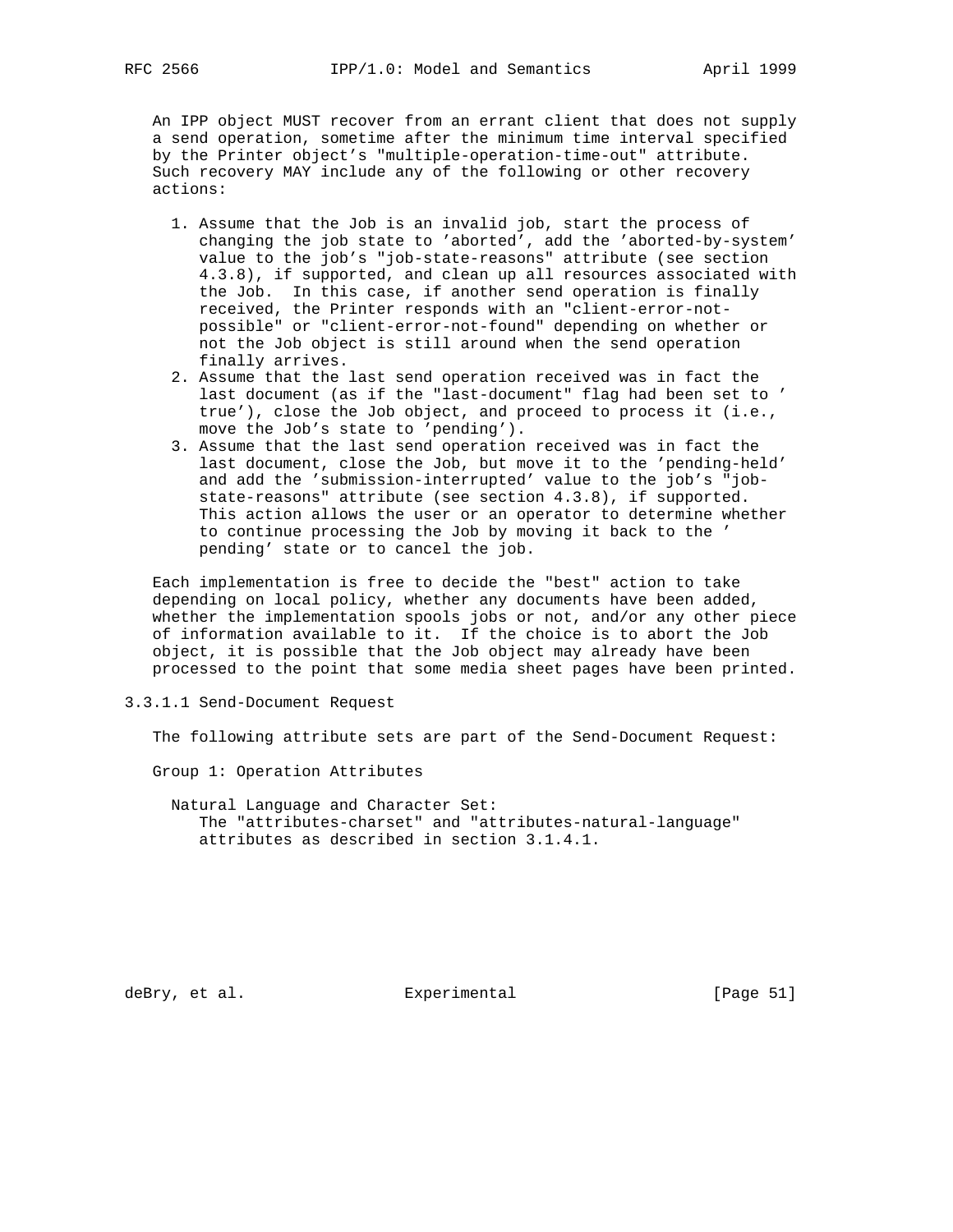Target:

 Either (1) the "printer-uri" (uri) plus "job-id" (integer(1:MAX))or (2) the "job-uri" (uri) operation attribute(s) which define the target for this operation as described in section 3.1.5.

Requesting User Name:

 "requesting-user-name" (name(MAX)) attribute SHOULD be supplied by the client as described in section 8.3.

"document-name" (name(MAX)):

 The client OPTIONALLY supplies this attribute. The Printer object MUST support this attribute. It contains the client supplied document name. The document name MAY be different than the Job name. It might be helpful, but NEED NOT be unique across multiple documents in the same Job. Typically, the client software automatically supplies the document name on behalf of the end user by using a file name or an application generated name. See the description of the "document-name" operation attribute in the Print-Job Request (section 3.2.1.1) for more information about this attribute

"document-format" (mimeMediaType):

 The client OPTIONALLY supplies this attribute. The Printer object MUST support this attribute. The value of this attribute identifies the format of the supplied document data. If the client does not supply this attribute, the Printer object assumes that the document data is in the format defined by the Printer object's "document-format-default" attribute. If the client supplies this attribute, but the value is not supported by the Printer object, i.e., the value is not one of the values of the Printer object's "document-format-supported" attribute, the Printer object MUST reject the request and return the ' client-error-document-format-not-supported' status code.

"document-natural-language" (naturalLanguage):

 The client OPTIONALLY supplies this attribute. The Printer object OPTIONALLY supports this attribute. This attribute specifies the natural language of the document for those document-formats that require a specification of the natural language in order to image the document unambiguously. There are no particular values required for the Printer object to support.

 "compression" (type3 keyword) The client OPTIONALLY supplies this attribute. The Printer object OPTIONALLY supports this attribute and the "compression supported" attribute (see section 4.4.29). The client supplied

deBry, et al. Subsectimental Experimental [Page 52]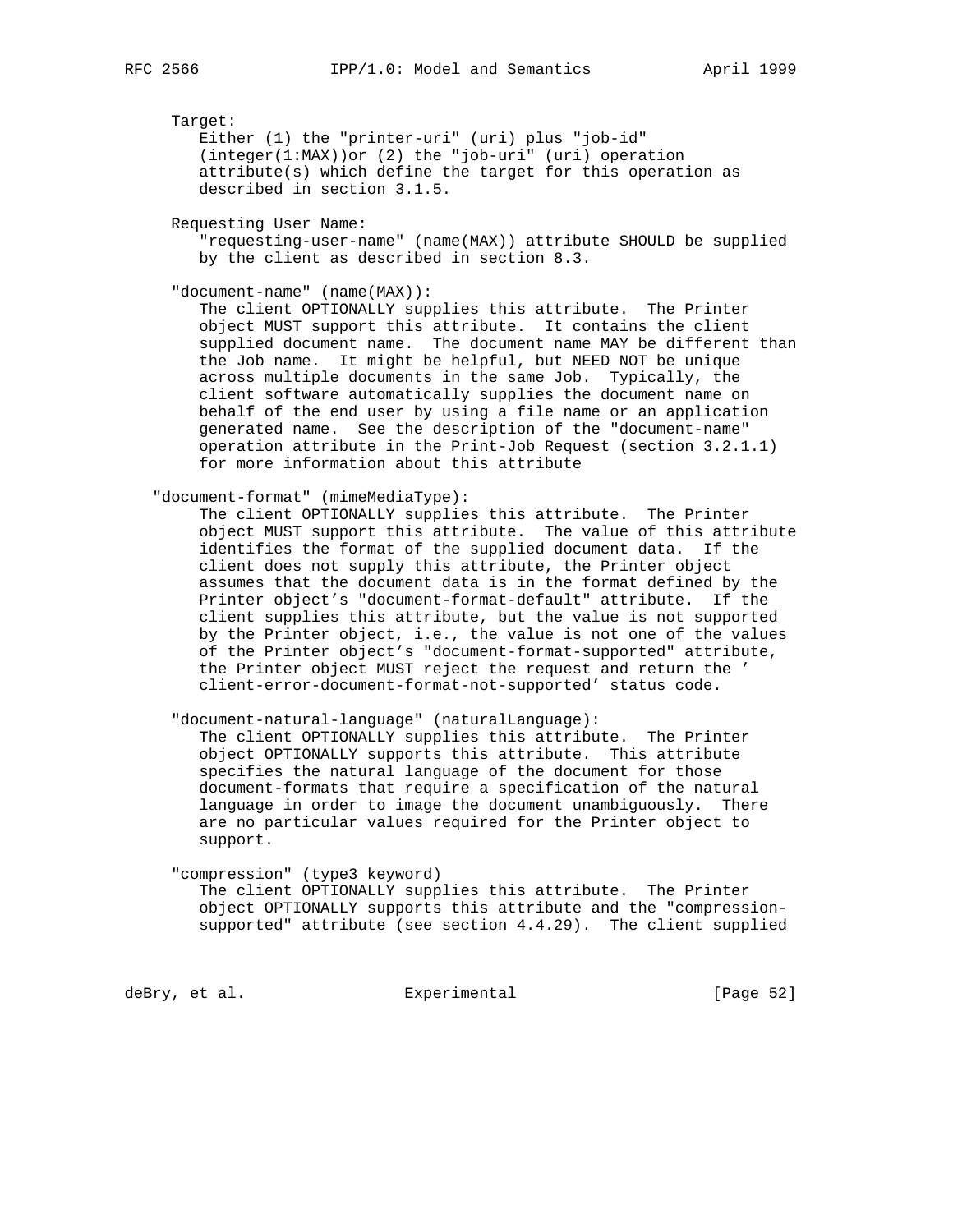"compression" operation attribute identifies the compression algorithm used on the document data. If the client omits this attribute, the Printer object MUST assume that the data is not compressed. If the client supplies the attribute and the Printer object supports the attribute, the Printer object MUST use the corresponding decompression algorithm on the document data. If the client supplies this attribute, but the value is not supported by the Printer object, i.e., the value is not one of the values of the Printer object's "compression-supported" attribute, the Printer object MUST copy the attribute and its value to the Unsupported Attributes response group, reject the request, and return the 'client-error-attributes-or-values-not supported' status code.

"last-document" (boolean):

 The client MUST supply this attribute. The Printer object MUST support this attribute. It is a boolean flag that is set to ' true' if this is the last document for the Job, 'false' otherwise.

Group 2: Document Content

 The client MUST supply the document data if the "last-document" flag is set to 'false'. However, since a client might not know that the previous document sent with a Send-Document (or Send- URI) operation was the last document (i.e., the "last-document" attribute was set to 'false'), it is legal to send a Send- Document request with no document data where the "last-document" flag is set to 'true'. Such a request MUST NOT increment the value of the Job object's "number-of-documents" attribute, since no real document was added to the job.

3.3.1.2 Send-Document Response

 The following sets of attributes are part of the Send-Document Response:

Group 1: Operation Attributes

Status Message:

 In addition to the REQUIRED status code returned in every response, the response OPTIONALLY includes a "status-message" (text) operation attribute as described in sections 14 and 3.1.6.

 Natural Language and Character Set: The "attributes-charset" and "attributes-natural-language" attributes as described in section 3.1.4.2.

deBry, et al. Subsectimental Experimental [Page 53]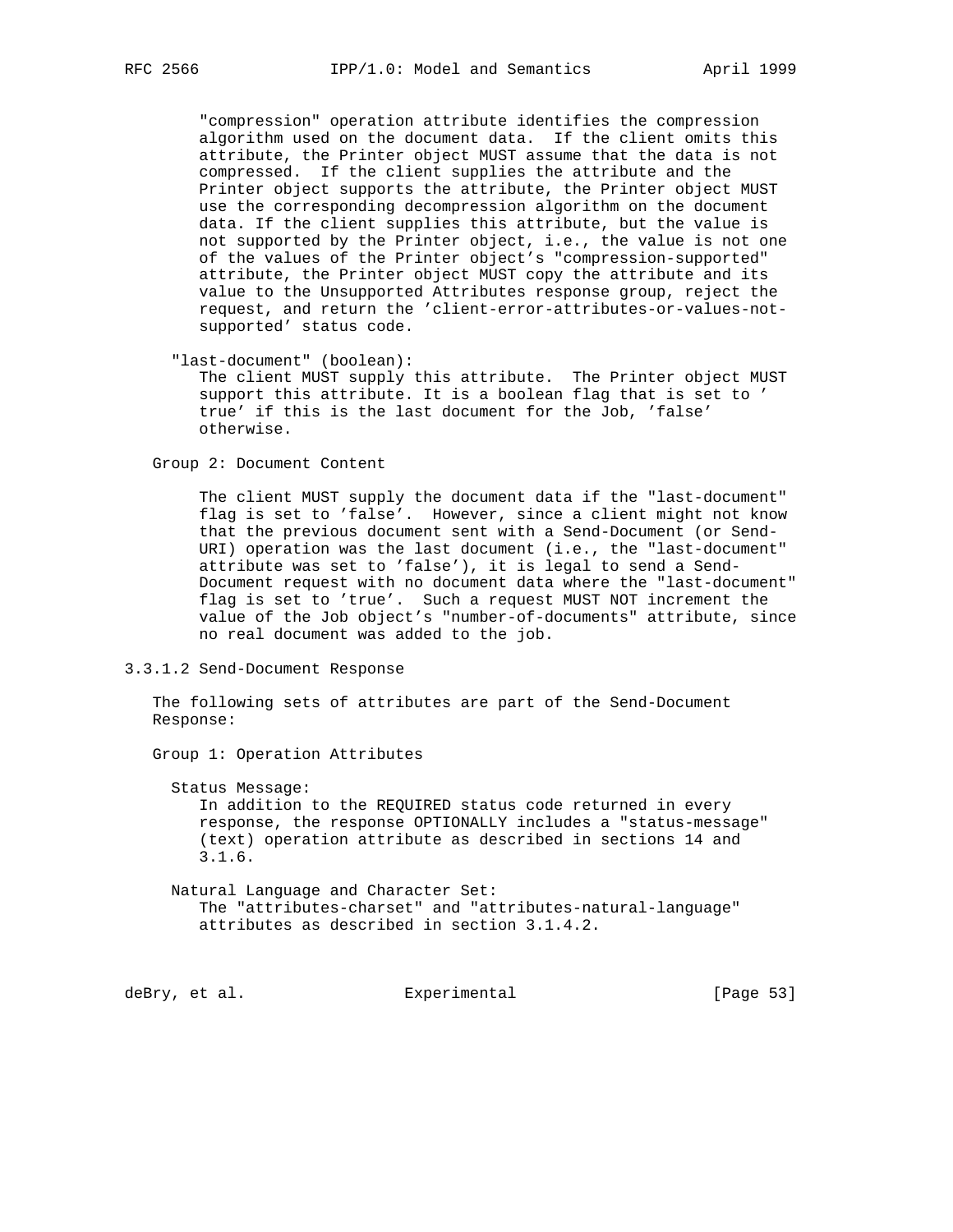Group 2: Unsupported Attributes

 This is a set of Operation attributes supplied by the client (in the request) that are not supported by the Printer object or that conflict with one another (see sections 3.2.1.2 and the Implementer's Guide [ipp-iig]). If the Printer object is not returning any Unsupported Attributes in the response, the Printer object SHOULD omit Group 2 rather than sending an empty group. However, a client MUST be able to accept an empty group.

Group 3: Job Object Attributes

 This is the same set of attributes as described in the Print-Job response (see section 3.2.1.2).

3.3.2 Send-URI Operation

 This OPTIONAL operation is identical to the Send-Document operation (see section 3.3.1) except that a client MUST supply a URI reference ("document-uri" operation attribute) rather than the document data itself. If a Printer object supports this operation, clients can use both Send-URI or Send-Document operations to add new documents to an existing multi-document Job object. However, if a client needs to indicate that the previous Send-URI or Send-Document was the last document, the client MUST use the Send-Document operation with no document data and the "last-document" flag set to 'true' (rather than using a Send-URI operation with no "document-uri" operation attribute).

 If a Printer object supports this operation, it MUST also support the Print-URI operation (see section 3.2.2).

 The Printer object MUST validate the syntax and URI scheme of the supplied URI before returning a response, just as in the Print-URI operation.

3.3.3 Cancel-Job Operation

 This REQUIRED operation allows a client to cancel a Print Job from the time the job is created up to the time it is completed, canceled, or aborted. Since a Job might already be printing by the time a Cancel-Job is received, some media sheet pages might be printed before the job is actually terminated.

3.3.3.1 Cancel-Job Request

 The following groups of attributes are part of the Cancel-Job Request:

deBry, et al. Subsectimental Experimental [Page 54]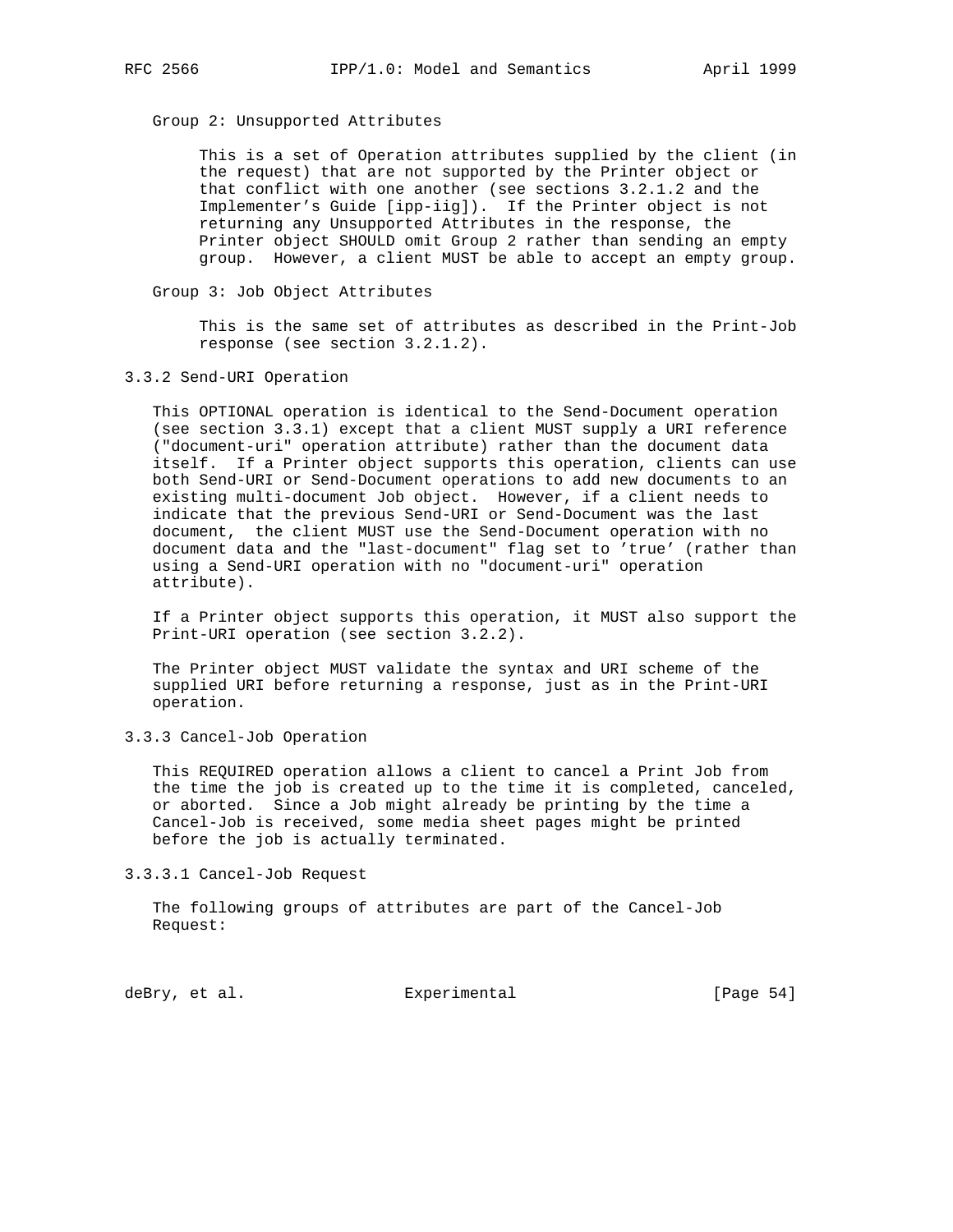Group 1: Operation Attributes Natural Language and Character Set: The "attributes-charset" and "attributes-natural-language" attributes as described in section 3.1.4.1. Target: Either (1) the "printer-uri" (uri) plus "job-id" (integer(1:MAX))or (2) the "job-uri" (uri) operation attribute(s) which define the target for this operation as described in section 3.1.5. Requesting User Name: The "requesting-user-name" (name(MAX)) attribute SHOULD be supplied by the client as described in section 8.3. "message" (text(127)): The client OPTIONALLY supplies this attribute. The Printer object OPTIONALLY supports this attribute. It is a message to the operator. This "message" attribute is not the same as the "job-message-from-operator" attribute. That attribute is used to report a message from the operator to the end user that queries that attribute. This "message" operation attribute is used to send a message from the client to the operator along with the operation request. It is an implementation decision of how or where to display this message to the operator (if at

3.3.3.2 Cancel-Job Response

all).

The following sets of attributes are part of the Cancel-Job Response:

Group 1: Operation Attributes

Status Message:

 In addition to the REQUIRED status code returned in every response, the response OPTIONALLY includes a "status-message" (text) operation attribute as described in sections 14 and 3.1.6.

 If the job is already in the 'completed', 'aborted', or ' canceled' state, or the 'process-to-stop-point' value is set in the Job's "job-state-reasons" attribute, the Printer object MUST reject the request and return the 'client-error-not-possible' error status code.

deBry, et al. Subsectimental Experimental [Page 55]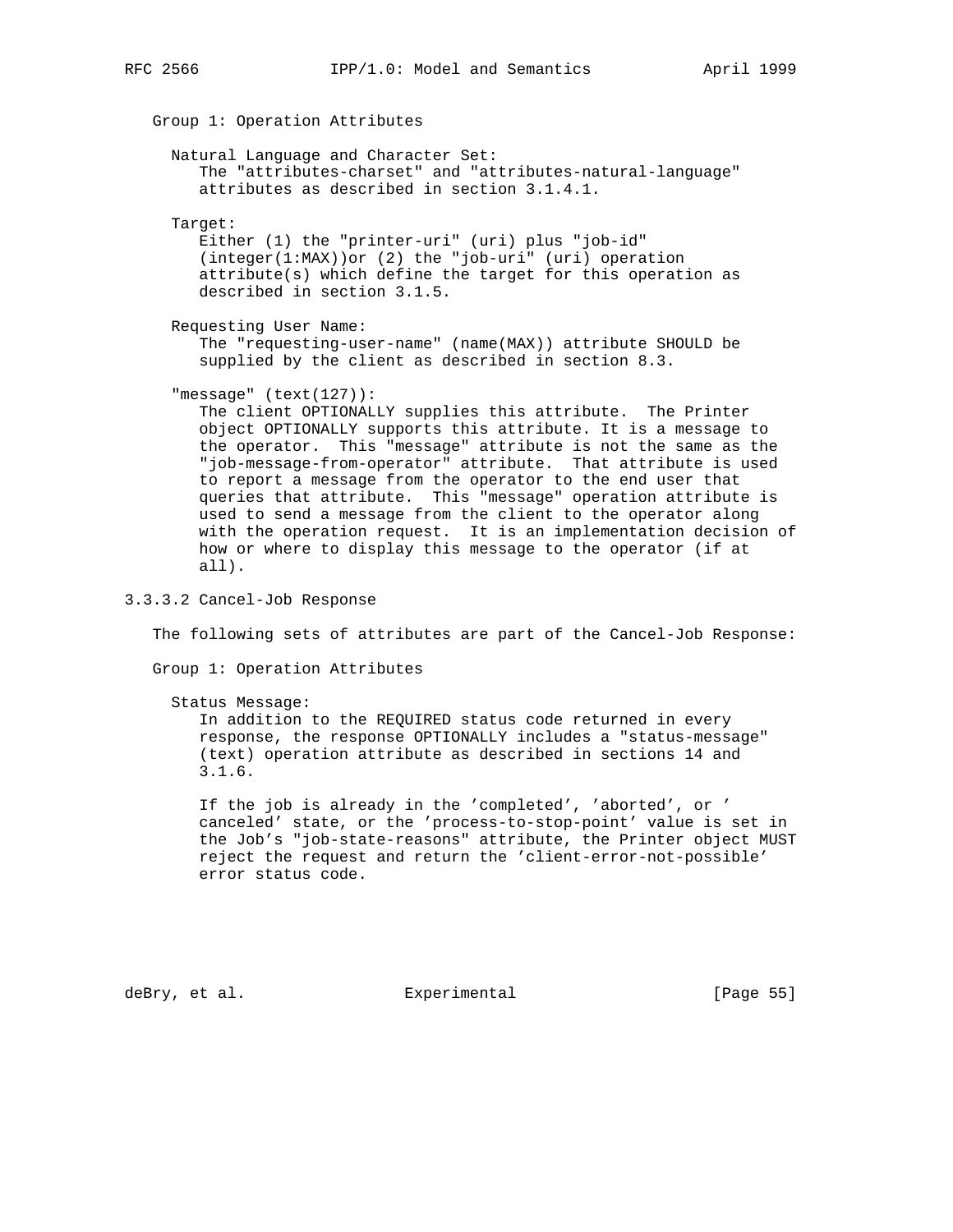Natural Language and Character Set: The "attributes-charset" and "attributes-natural-language" attributes as described in section 3.1.4.2.

Group 2: Unsupported Attributes

 This is a set of Operation attributes supplied by the client (in the request) that are not supported by the Printer object or that conflict with one another (see section 3.2.1.2 and the Implementer's Guide [ipp-iig]). If the Printer object is not returning any Unsupported Attributes in the response, the Printer object SHOULD omit Group 2 rather than sending an empty group. However, a client MUST be able to accept an empty group.

 Once a successful response has been sent, the implementation guarantees that the Job will eventually end up in the 'canceled' state. Between the time of the Cancel-Job operation is accepted and when the job enters the 'canceled' job-state (see section 4.3.7), the "job-state-reasons" attribute SHOULD contain the 'processing-to stop-point' value which indicates to later queries that although the Job might still be 'processing', it will eventually end up in the ' canceled' state, not the 'completed' state.

3.3.4 Get-Job-Attributes Operation

 This REQUIRED operation allows a client to request the values of attributes of a Job object and it is almost identical to the Get- Printer-Attributes operation (see section 3.2.5). The only differences are that the operation is directed at a Job object rather than a Printer object, there is no "document-format" operation attribute used when querying a Job object, and the returned attribute group is a set of Job object attributes rather than a set of Printer object attributes.

For Jobs, the possible names of attribute groups are:

- 'job-template': all of the Job Template attributes that apply to a Job object (the first column of the table in Section 4.2).
- 'job-description': all of the Job Description attributes specified in Section 4.3.
- 'all': the special group 'all' that includes all supported attributes.

 Since a client MAY request specific attributes or named groups, there is a potential that there is some overlap. For example, if a client requests, 'job-name' and 'job-description', the client is actually requesting the "job-name" attribute once by naming it explicitly, and once by inclusion in the 'job-description' group. In such cases, the

deBry, et al. Subsection Experimental Contracts [Page 56]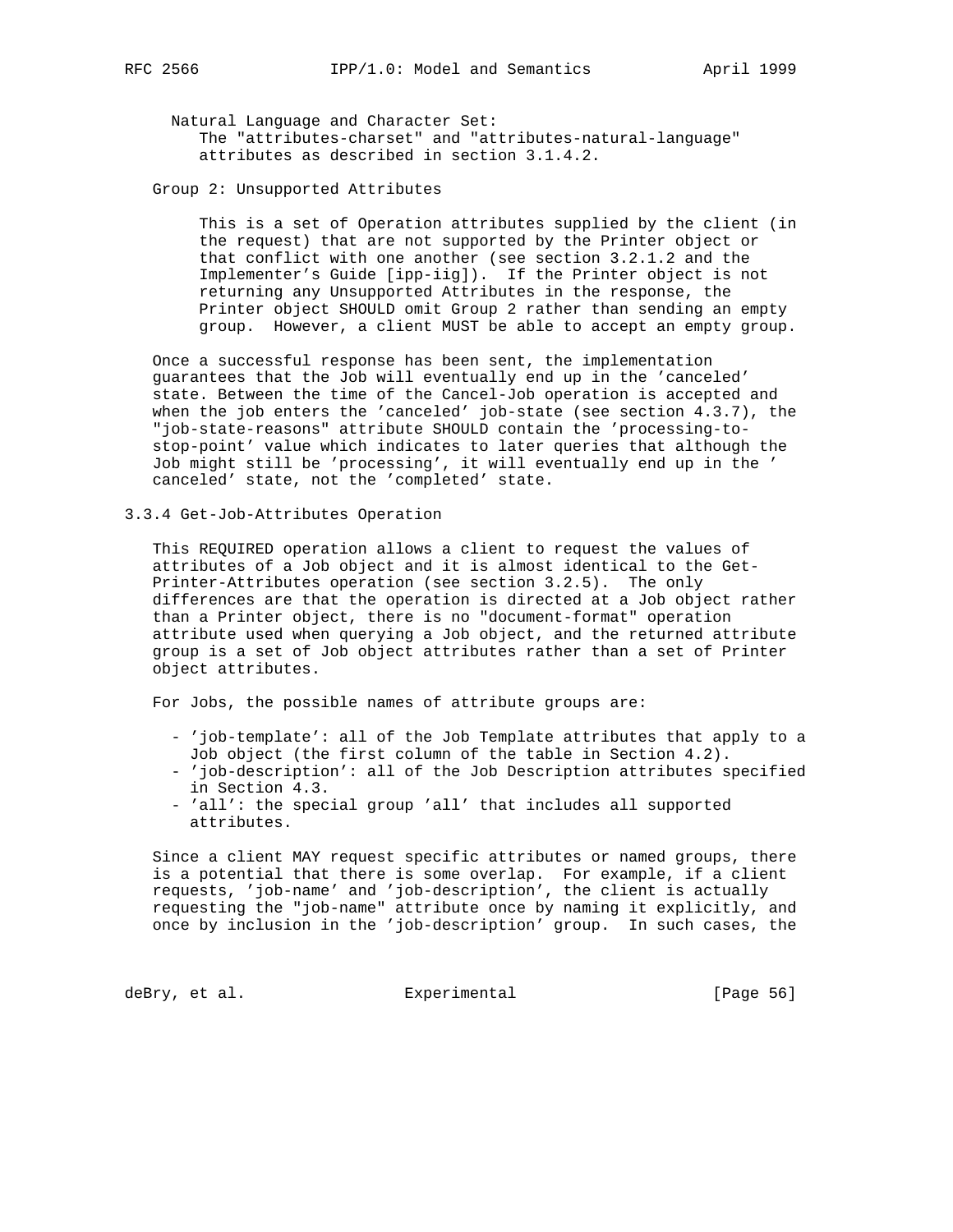Printer object NEED NOT return the attribute only once in the response even if it is requested multiple times. The client SHOULD NOT request the same attribute in multiple ways.

 It is NOT REQUIRED that a Job object support all attributes belonging to a group (since some attributes are OPTIONAL). However it is REQUIRED that each Job object support all group names.

3.3.4.1 Get-Job-Attributes Request

 The following groups of attributes are part of the Get-Job-Attributes Request when the request is directed at a Job object:

Group 1: Operation Attributes

 Natural Language and Character Set: The "attributes-charset" and "attributes-natural-language" attributes as described in section 3.1.4.1.

Target:

 Either (1) the "printer-uri" (uri) plus "job-id" (integer(1:MAX)) or (2) the "job-uri" (uri) operation attribute(s) which define the target for this operation as described in section 3.1.5.

Requesting User Name:

 The "requesting-user-name" (name(MAX)) attribute SHOULD be supplied by the client as described in section 8.3.

"requested-attributes" (1setOf keyword) :

 The client OPTIONALLY supplies this attribute. The IPP object MUST support this attribute. It is a set of attribute names and/or attribute group names in whose values the requester is interested. If the client omits this attribute, the IPP object MUST respond as if this attribute had been supplied with a value of 'all'.

3.3.4.2 Get-Job-Attributes Response

 The Printer object returns the following sets of attributes as part of the Get-Job-Attributes Response:

deBry, et al. Subsectimental Experimental [Page 57]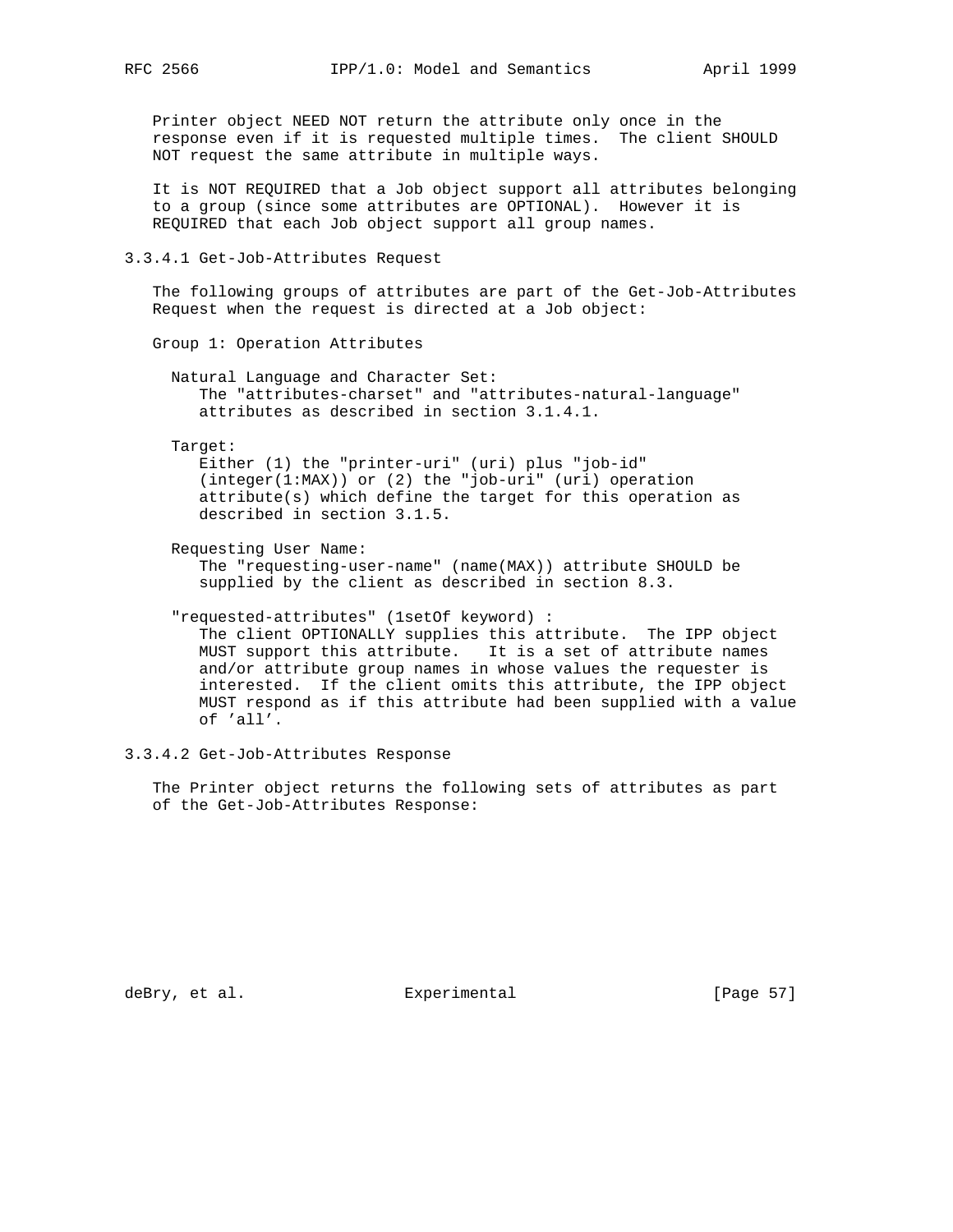Group 1: Operation Attributes

Status Message:

 In addition to the REQUIRED status code returned in every response, the response OPTIONALLY includes a "status-message" (text) operation attribute as described in sections 14 and 3.1.6.

Natural Language and Character Set:

 The "attributes-charset" and "attributes-natural-language" attributes as described in section 3.1.4.2. The "attributes natural-language" MAY be the natural language of the Job object, rather than the one requested.

Group 2: Unsupported Attributes

 This is a set of Operation attributes supplied by the client (in the request) that are not supported by the Printer object or that conflict with one another (see sections 3.2.1.2 and the Implementer's Guide [ipp-iig]). The response NEED NOT contain the "requested-attributes" operation attribute with any supplied values (attribute keywords) that were requested by the client but are not supported by the IPP object. If the Printer object is not returning any Unsupported Attributes in the response, the Printer object SHOULD omit Group 2 rather than sending an empty group. However, a client MUST be able to accept an empty group.

Group 3: Job Object Attributes

 This is the set of requested attributes and their current values. The IPP object ignores (does not respond with) any requested attribute or value which is not supported or which is restricted by the security policy in force, including whether the requesting user is the user that submitted the job (job originating user) or not (see section 8). However, the IPP object MUST respond with the 'unknown' value for any supported attribute (including all RED butes) for which the IPP object does not know the value, s it would violate the security policy. See the description e "out-of-band" values in the beginning of Section 4.1.

# 4. Object Attributes

 This section describes the attributes with their corresponding attribute syntaxes and values that are part of the IPP model. The sections below show the objects and their associated attributes which are included within the scope of this protocol. Many of these attributes are derived from other relevant specifications:

deBry, et al. Subsection Experimental CPage 58]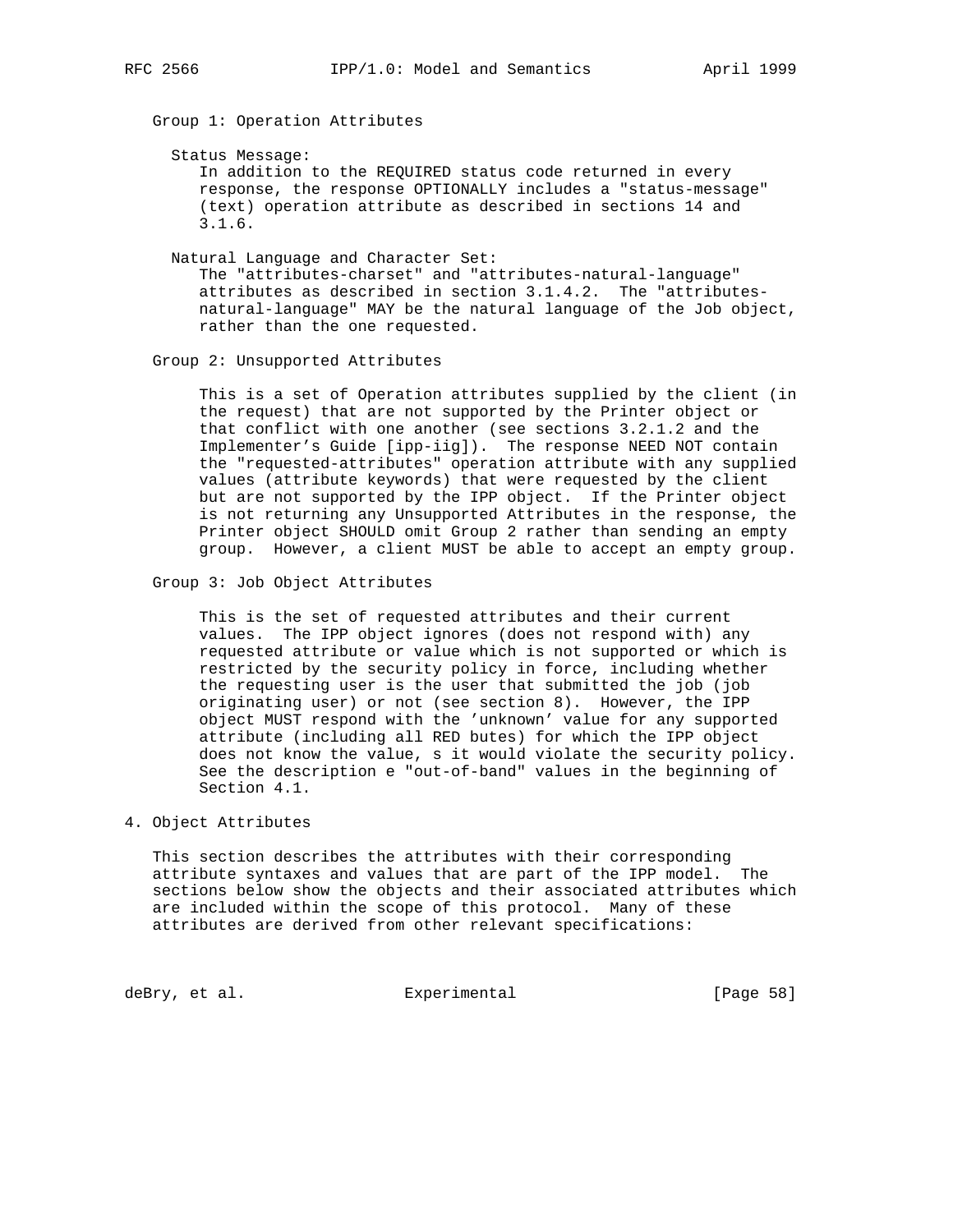- Document Printing Application (DPA) [ISO10175] - RFC 1759 Printer MIB [RFC1759]

 Each attribute is uniquely identified in this document using a "keyword" (see section 12.2.1) which is the name of the attribute. The keyword is included in the section header describing that attribute.

 Note: Not only are keywords used to identify attributes, but one of the attribute syntaxes described below is "keyword" so that some attributes have keyword values. Therefore, these attributes are defined as having an attribute syntax that is a set of keywords.

#### 4.1 Attribute Syntaxes

 This section defines the basic attribute syntax types that all clients and IPP objects MUST be able to accept in responses and accept in requests, respectively. Each attribute description in sections 3 and 4 includes the name of attribute syntax(es) in the heading (in parentheses). A conforming implementation of an attribute MUST include the semantics of the attribute syntax(es) so identified. Section 6.3 describes how the protocol can be extended with new attribute syntaxes.

 The attribute syntaxes are specified in the following sub-sections, where the sub-section heading is the keyword name of the attribute syntax inside the single quotes. In operation requests and responses each attribute value MUST be represented as one of the attribute syntaxes specified in the sub-section heading for the attribute. In addition, the value of an attribute in a response (but not in a request) MAY be one of the "out-of-band" values. Standard "out-of-band" values are:

 'unknown': The attribute is supported by the IPP object, but the value is unknown to the IPP object for some reason. 'unsupported': The attribute is unsupported by the IPP object. This value MUST be returned only as the value of an attribute in the Unsupported Attributes Group.

 'no-value': The attribute is supported by the Printer object, but the system administrator has not yet configured a value.

 The Encoding and Transport specification [RFC2565] defines mechanisms for passing "out-of-band" values. All attributes in a request MUST have one or more values as defined in Sections 4.2 to 4.4. Thus clients MUST NOT supply attributes with "out-of-band" values. All attribute in a response MUST have one or more values as defined in Sections 4.2 to 4.4 or a single "out-of-band" value.

deBry, et al. Subsectimental Experimental [Page 59]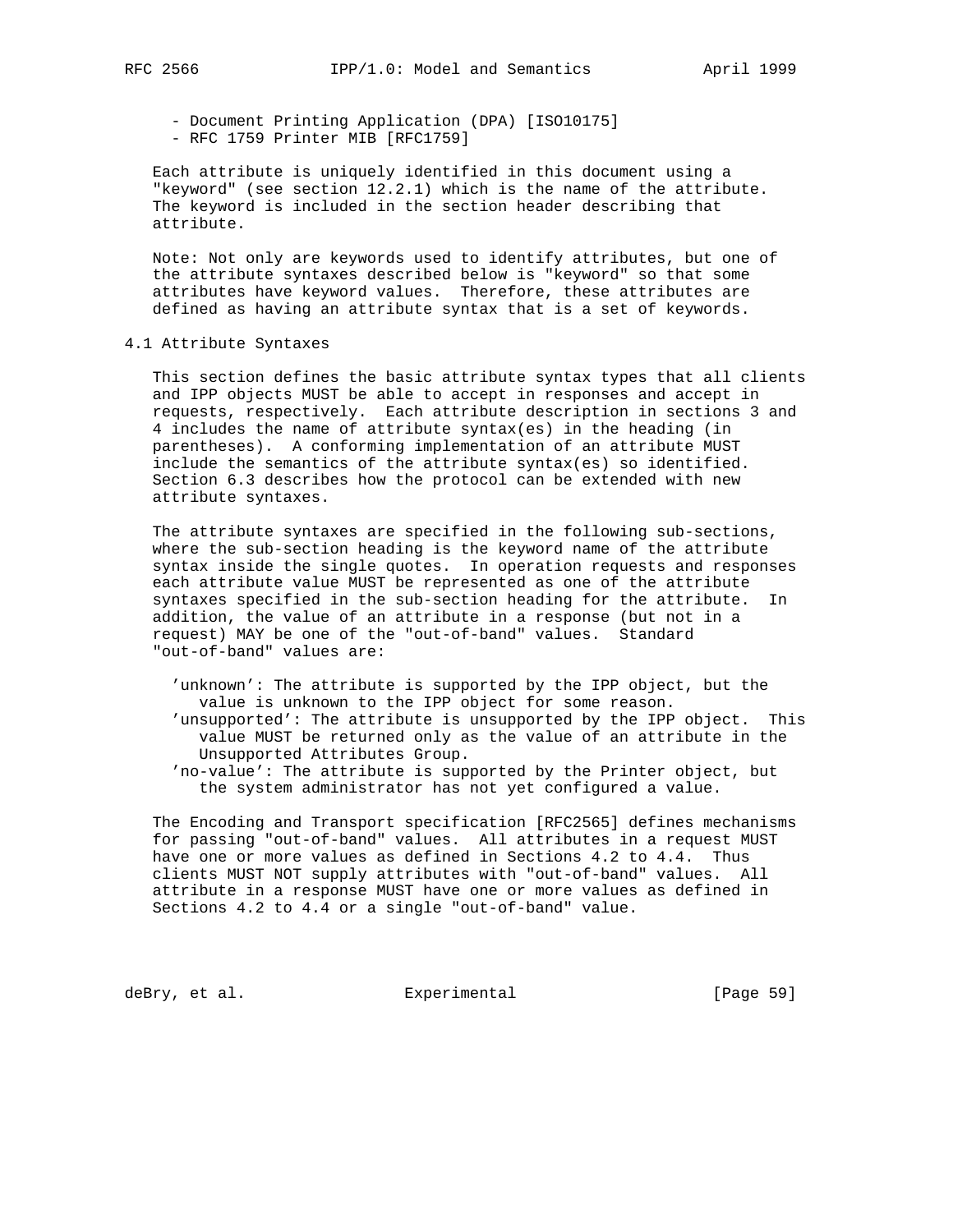Most attributes are defined to have a single attribute syntax. However, a few attributes (e.g., "job-sheet", "media", "job-hold until") are defined to have several attribute syntaxes, depending on the value. These multiple attribute syntaxes are separated by the "|" character in the sub-section heading to indicate the choice. Since each value MUST be tagged as to its attribute syntax in the

 protocol, a single-valued attribute instance may have any one of its attribute syntaxes and a multi-valued attribute instance may have a mixture of its defined attribute syntaxes.

# 4.1.1 'text'

 A text attribute is an attribute whose value is a sequence of zero or more characters encoded in a maximum of 1023 ('MAX') octets. MAX is the maximum length for each value of any text attribute. However, if an attribute will always contain values whose maximum length is much less than MAX, the definition of that attribute will include a qualifier that defines the maximum length for values of that attribute. For example: the "printer-location" attribute is specified as "printer-location (text(127))". In this case, text values for "printer-location" MUST NOT exceed 127 octets; if supplied with a longer text string via some external interface (other than the protocol), implementations are free to truncate to this shorter length limitation.

 In this specification, all text attributes are defined using the ' text' syntax. However, 'text' is used only for brevity; the formal interpretation of 'text' is: 'textWithoutLanguage | textWithLanguage'. That is, for any attribute defined in this specification using the 'text' attribute syntax, all IPP objects and clients MUST support both the 'textWithoutLanguage' and ' textWithLanguage' attribute syntaxes. However, in actual usage and protocol execution, objects and clients accept and return only one of the two syntax per attribute. The syntax 'text' never appears "on the-wire".

 Both 'textWithoutLanguage' and 'textWithLanguage' are needed to support the real world needs of interoperability between sites and systems that use different natural languages as the basis for human communication. Generally, one natural language applies to all text attributes in a given request or response. The language is indicated by the "attributes-natural-language" operation attribute defined in section 3.1.4 or "attributes-natural-language" job attribute defined in section 4.3.24, and there is no need to identify the natural language for each text string on a value-by-value basis. In these cases, the attribute syntax 'textWithoutLanguage' is used for text attributes. In other cases, the client needs to supply or the

deBry, et al. Subsection Experimental Contract (Page 60)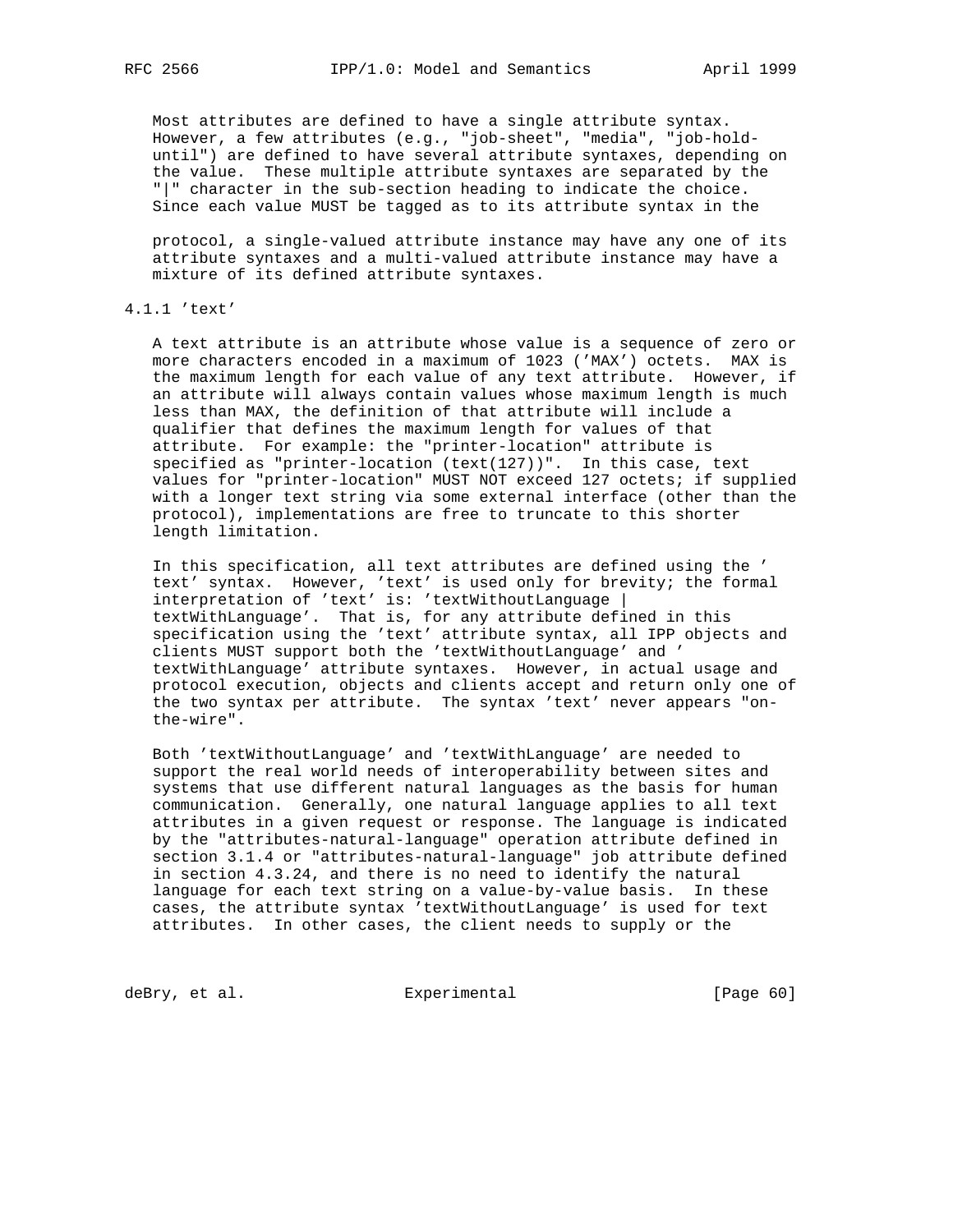Printer object needs to return a text value in a natural language that is different from the rest of the text values in the request or response. In these cases, the client or Printer object uses the attribute syntax 'textWithLanguage' for text attributes (this is the Natural Language Override mechanism described in section 3.1.4).

 The 'textWithoutLanguage' and 'textWithLanguage' attribute syntaxes are described in more detail in the following sections.

# 4.1.1.1 'textWithoutLanguage'

 The 'textWithoutLanguage' syntax indicates a value that is sequence of zero or more characters. Text strings are encoded using the rules of some charset. The Printer object MUST support the UTF-8 charset [RFC2279] and MAY support additional charsets to represent 'text' values, provided that the charsets are registered with IANA [IANA- CS]. See Section 4.1.7 for the specification of the 'charset' attribute syntax, including restricted semantics and examples of charsets.

# 4.1.1.2 'textWithLanguage'

 The 'textWithLanguage' attribute syntax is a compound attribute syntax consisting of two parts: a 'textWithoutLanguage' part plus an additional 'naturalLanguage' (see section 4.1.8) part that overrides the natural language in force. The 'naturalLanguage' part explicitly identifies the natural language that applies to the text part of that value and that value alone. For any give text attribute, the ' textWithoutLanguage' part is limited to the maximum length defined for that attribute, but the 'naturalLanguage' part is always limited to 63 octets. Using the 'textWithLanguage' attribute syntax rather than the normal 'textWithoutLanguage' syntax is the so-called Natural Language Override mechanism and MUST be supported by all IPP objects and clients.

 If the attribute is multi-valued (1setOf text), then the ' textWithLanguage' attribute syntax MUST be used to explicitly specify each attribute value whose natural language needs to be overridden. Other values in a multi-valued 'text' attribute in a request or a response revert to the natural language of the operation attribute.

 In a create request, the Printer object MUST accept and store with the Job object any natural language in the "attributes-natural language" operation attribute, whether the Printer object supports that natural language or not. Furthermore, the Printer object MUST accept and store any 'textWithLanguage' attribute value, whether the

deBry, et al. Subsection Experimental Contracts [Page 61]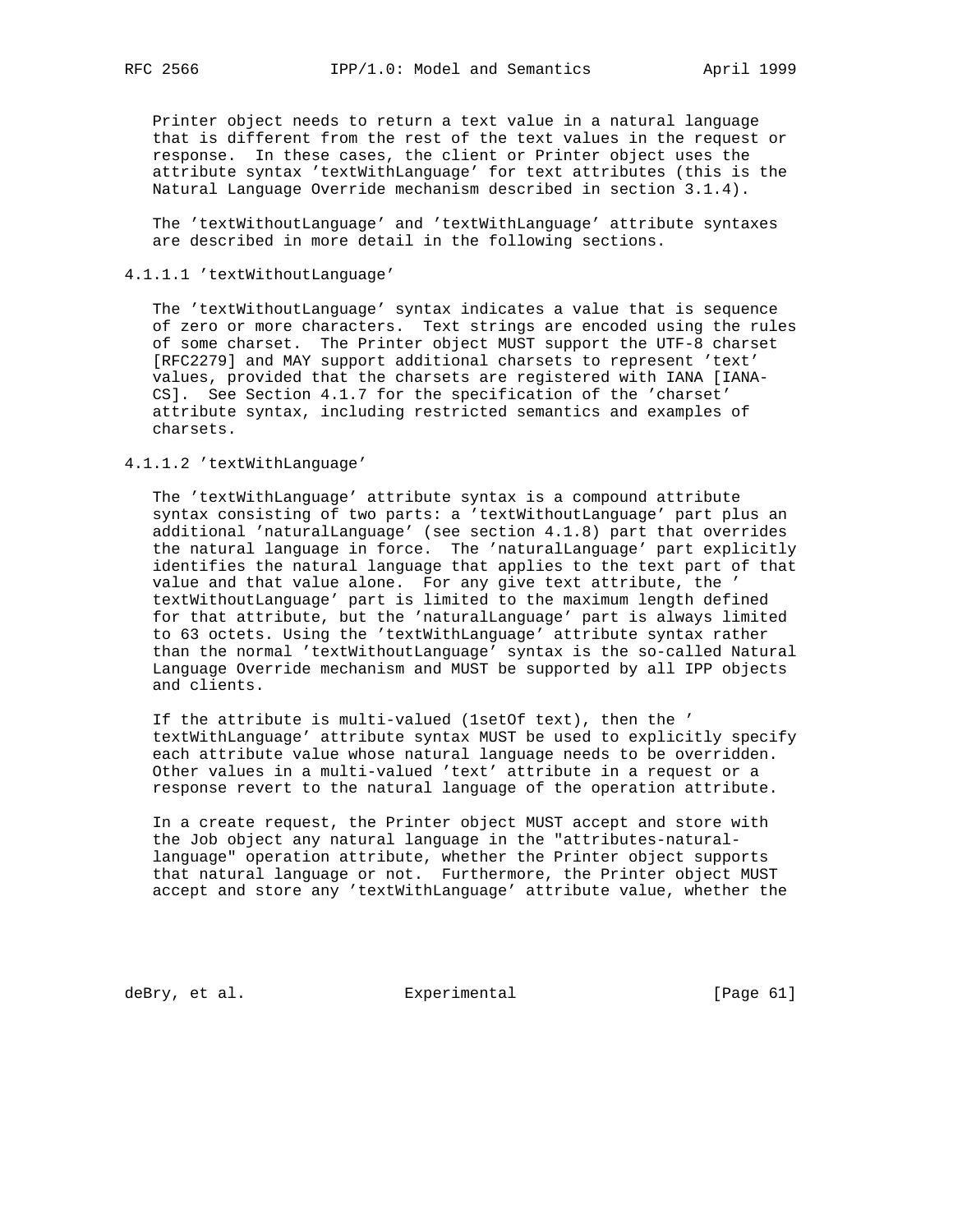Printer object supports that natural language or not. These requirements are independent of the value of the "ipp-attribute fidelity" operation attribute that the client MAY supply.

 Example: If the client supplies the "attributes-natural-language" operation attribute with the value: 'en' indicating English, but the value of the "job-name" attribute is in French, the client MUST use the 'textWithLanguage' attribute syntax with the following two values:

 'fr': Natural Language Override indicating French 'Rapport Mensuel': the job name in French

 See the Encoding and Transport document [RFC2565] for a detailed example of the 'textWithLanguage' attribute syntax.

4.1.2 'name'

 This syntax type is used for user-friendly strings, such as a Printer name, that, for humans, are more meaningful than identifiers. Names are never translated from one natural language to another. The ' name' attribute syntax is essentially the same as 'text', including the REQUIRED support of UTF-8 except that the sequence of characters is limited so that its encoded form MUST NOT exceed 255 (MAX) octets.

 Also like 'text', 'name' is really an abbreviated notation for either 'nameWithoutLanguage' or 'nameWithLanguage'. That is, all IPP objects and clients MUST support both the 'nameWithoutLanguage' and ' nameWithLanguage' attribute syntaxes. However, in actual usage and protocol execution, objects and clients accept and return only one of the two syntax per attribute. The syntax 'name' never appears "on the-wire".

 Note: Only the 'text' and 'name' attribute syntaxes permit the Natural Language Override mechanism.

 Some attributes are defined as 'type3 keyword | name'. These attributes support values that are either type3 keywords or names. This dual-syntax mechanism enables a site administrator to extend these attributes to legally include values that are locally defined by the site administrator. Such names are not registered with IANA.

4.1.2.1 'nameWithoutLanguage'

 The 'nameWithoutLanguage' syntax indicates a value that is sequence of zero or more characters so that its encoded form does not exceed MAX octets.

deBry, et al. Subsectimental Experimental [Page 62]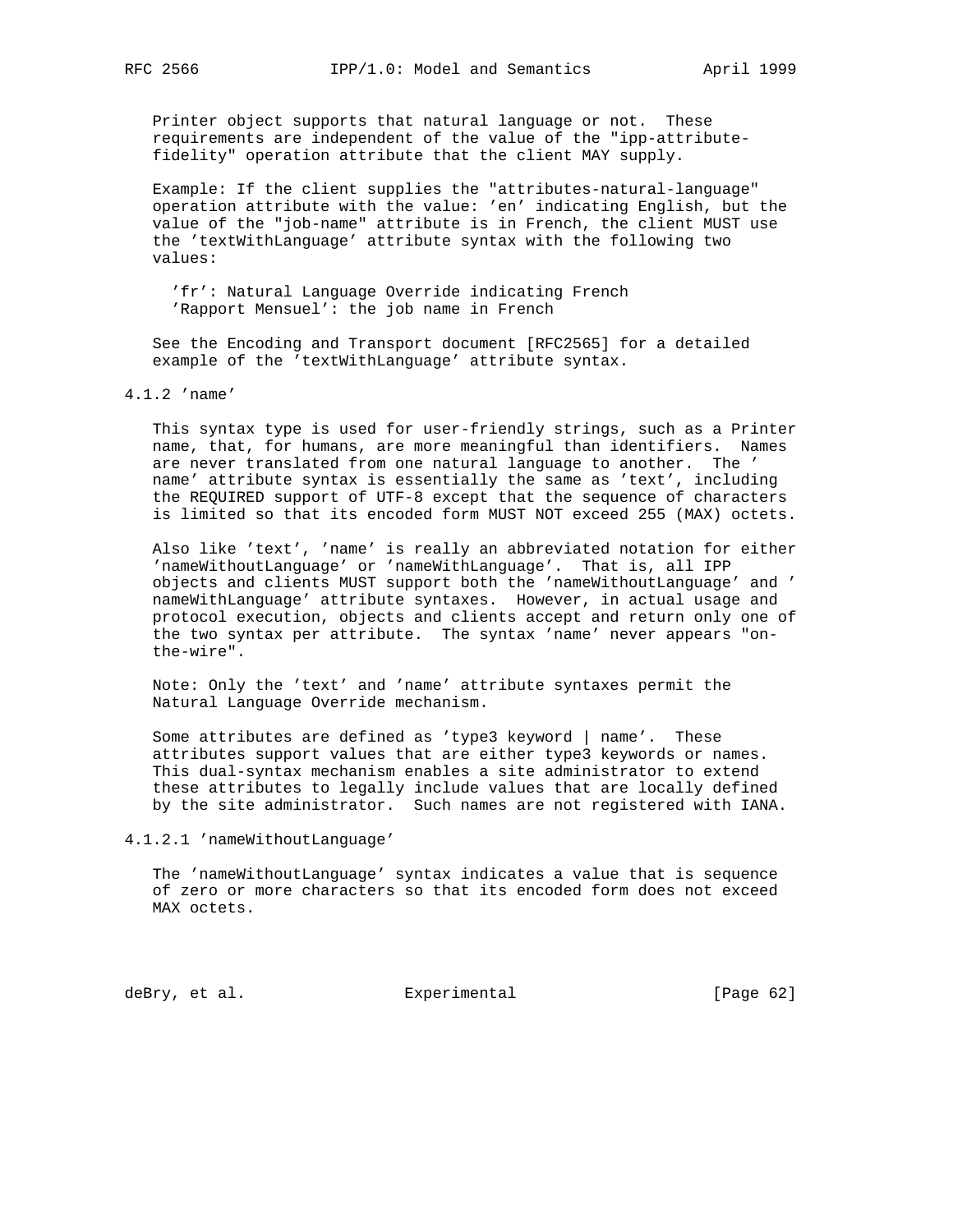4.1.2.2 'nameWithLanguage'

 The 'nameWithLanguage' attribute syntax is a compound attribute syntax consisting of two parts: a 'nameWithoutLanguage' part plus an additional 'naturalLanguage' (see section 4.1.8) part that overrides the natural language in force. The 'naturalLanguage' part explicitly identifies the natural language that applies to that name value and that name value alone.

 The 'nameWithLanguage' attribute syntax behaves the same as the ' textWithLanguage' syntax. If a name is in a language that is different than the rest of the object or operation, then this ' nameWithLanguage' syntax is used rather than the generic ' nameWithoutLanguage' syntax.

 Example: If the client supplies the "attributes-natural-language" operation attribute with the value: 'en' indicating English, but the "printer-name" attribute is in German, the client MUST use the ' nameWithLanguage' attribute syntax as follows:

 'de': Natural Language Override indicating German 'Farbdrucker': the Printer name in German

4.1.2.3 Matching 'name' attribute values

 For purposes of matching two 'name' attribute values for equality, such as in job validation (where a client-supplied value for attribute "xxx" is checked to see if the value is among the values of the Printer object's corresponding "xxx-supported" attribute), the following match rules apply:

1. 'keyword' values never match 'name' values.

 2. 'name' (nameWithoutLanguage and nameWithLanguage) values match if (1) the name parts match and (2) the Associated Natural-Language parts (see section 3.1.4.1) match. The matching rules are:

 a. the name parts match if the two names are identical character by character, except it is RECOMMENDED that case be ignored. For example: 'Ajax-letter-head-white' MUST match 'Ajax-letter-head-white' and SHOULD match 'ajax letter-head-white' and 'AJAX-LETTER-HEAD-WHITE'.

 b. the Associated Natural-Language parts match if the shorter of the two meets the syntactic requirements of RFC 1766 [RFC1766] and matches byte for byte with the longer. For example, 'en' matches 'en', 'en-us' and 'en-gb', but

deBry, et al. Subsection Experimental Contracts [Page 63]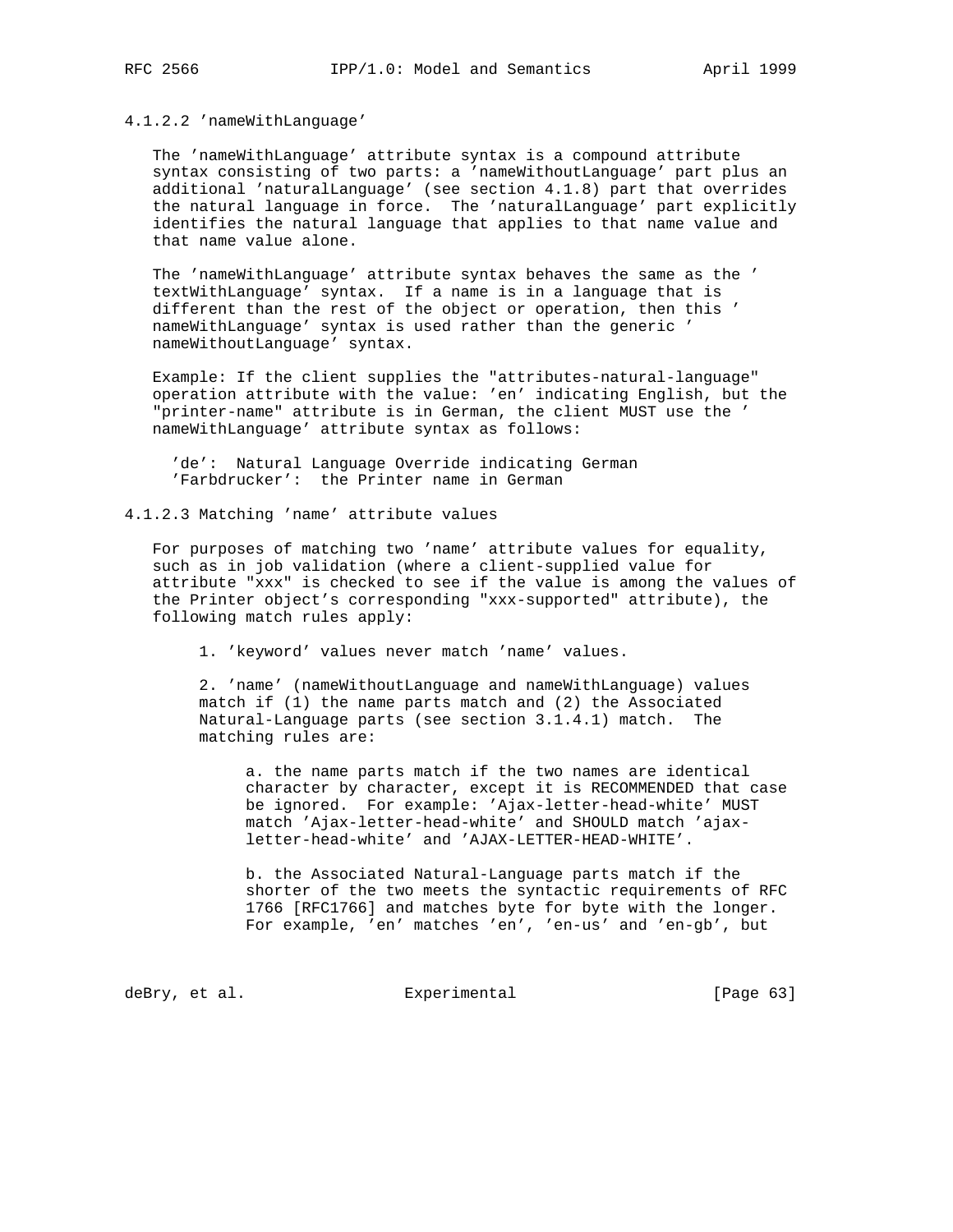matches neither 'fr' nor 'e'.

# 4.1.3 'keyword'

 The 'keyword' attribute syntax is a sequence of characters, length: 1 to 255, containing only the US-ASCII [ASCII] encoded values for lowercase letters ("a" - "z"), digits ("0" - "9"), hyphen ("-"), dot ("."), and underscore ("\_"). The first character MUST be a lowercase letter. Furthermore, keywords MUST be in U.S. English.

 This syntax type is used for enumerating semantic identifiers of entities in the abstract protocol, i.e., entities identified in this document. Keywords are used as attribute names or values of attributes. Unlike 'text' and 'name' attribute values, 'keyword' values MUST NOT use the Natural Language Override mechanism, since they MUST always be US-ASCII and U.S. English.

 Keywords are for use in the protocol. A user interface will likely provide a mapping between protocol keywords and displayable user friendly words and phrases which are localized to the natural language of the user. While the keywords specified in this document MAY be displayed to users whose natural language is U.S. English, they MAY be mapped to other U.S. English words for U.S. English users, since the user interface is outside the scope of this document.

 In the definition for each attribute of this syntax type, the full set of defined keyword values for that attribute are listed.

 When a keyword is used to represent an attribute (its name), it MUST be unique within the full scope of all IPP objects and attributes. When a keyword is used to represent a value of an attribute, it MUST be unique just within the scope of that attribute. That is, the same keyword MUST NOT be used for two different values within the same attribute to mean two different semantic ideas. However, the same keyword MAY be used across two or more attributes, representing different semantic ideas for each attribute. Section 6.1 describes how the protocol can be extended with new keyword values. Examples of attribute name keywords:

 "job-name" "attributes-charset"

 Note: This document uses "type1", "type2", and "type3" prefixes to the "keyword" basic syntax to indicate different levels of review for extensions (see section 6.1).

deBry, et al. Subsectimental Experimental [Page 64]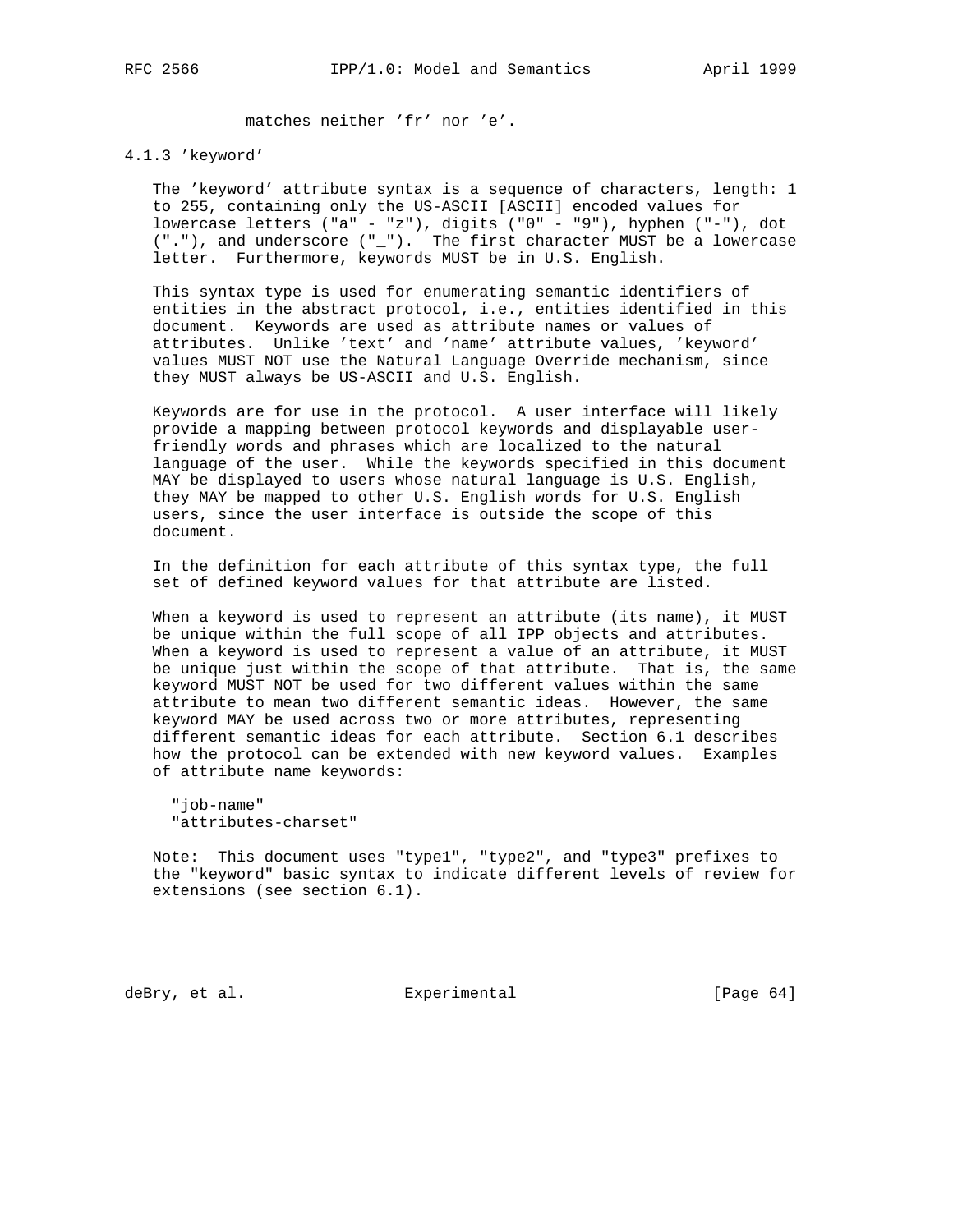# 4.1.4 'enum'

 The 'enum' attribute syntax is an enumerated integer value that is in the range from 1 to 2\*\*31 - 1 (MAX). Each value has an associated ' keyword' name. In the definition for each attribute of this syntax type, the full set of possible values for that attribute are listed. This syntax type is used for attributes for which there are enum values assigned by other standards, such as SNMP MIBs. A number of attribute enum values in this specification are also used for corresponding attributes in other standards [RFC1759]. This syntax type is not used for attributes to which the system administrator may assign values. Section 6.1 describes how the protocol can be extended with new enum values.

 Enum values are for use in the protocol. A user interface will provide a mapping between protocol enum values and displayable user friendly words and phrases which are localized to the natural language of the user. While the enum symbols specified in this document MAY be displayed to users whose natural language is U.S. English, they MAY be mapped to other U.S. English words for U.S. English users, since the user interface is outside the scope of this document.

 Note: SNMP MIBs use '2' for 'unknown' which corresponds to the IPP "out-of-band" value 'unknown'. See the description of the "out-of band" values at the beginning of Section 4.1. Therefore, attributes of type 'enum' start at '3'.

 Note: This document uses "type1", "type2", and "type3" prefixes to the "enum" basic syntax to indicate different levels of review for extensions (see section 6.1).

# 4.1.5 'uri'

 The 'uri' attribute syntax is any valid Uniform Resource Identifier or URI [RFC2396]. Most often, URIs are simply Uniform Resource Locators or URLs. The maximum length of URIs used as values of IPP attributes is 1023 octets. Although most other IPP attribute syntax types allow for only lower-cased values, this attribute syntax type conforms to the case-sensitive and case-insensitive rules specified in [RFC2396].

# 4.1.6 'uriScheme'

 The 'uriScheme' attribute syntax is a sequence of characters representing a URI scheme according to RFC 2396 [RFC2396]. Though RFC 2396 requires that the values be case-insensitive, IPP requires

deBry, et al. Subsectimental Experimental [Page 65]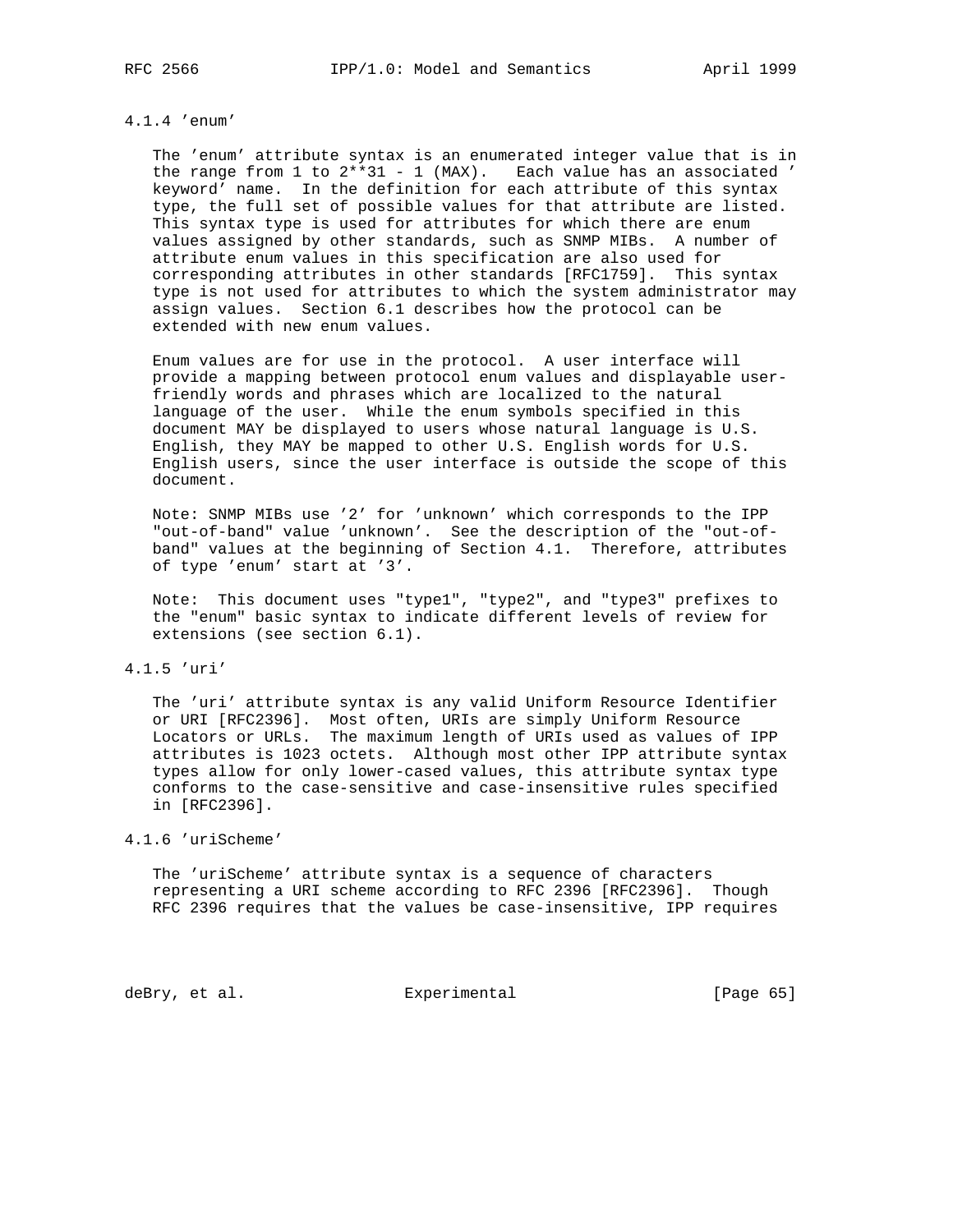all lower case values in IPP attributes to simplify comparing by IPP clients and Printer objects. Standard values for this syntax type are the following keywords:

 'http': for HTTP schemed URIs (e.g., "http:...") 'https': for use with HTTPS schemed URIs (e.g., "https:...") (not on IETF standards track) 'ftp': for FTP schemed URIs (e.g., "ftp:...") 'mailto': for SMTP schemed URIs (e.g., "mailto:...") 'file': for file schemed URIs (e.g., "file:...")

 A Printer object MAY support any URI 'scheme' that has been registered with IANA [IANA-MT]. The maximum length of URI 'scheme' values used to represent IPP attribute values is 63 octets.

4.1.7 'charset'

 The 'charset' attribute syntax is a standard identifier for a charset. A charset is a coded character set and encoding scheme. Charsets are used for labeling certain document contents and 'text' and 'name' attribute values. The syntax and semantics of this attribute syntax are specified in RFC 2046 [RFC2046] and contained in the IANA character-set Registry [IANA-CS] according to the IANA procedures [RFC2278]. Though RFC 2046 requires that the values be case-insensitive US-ASCII, IPP requires all lower case values in IPP attributes to simplify comparing by IPP clients and Printer objects. When a character-set in the IANA registry has more than one name (alias), the name labeled as "(preferred MIME name)", if present, MUST be used.

 The maximum length of 'charset' values used to represent IPP attribute values is 63 octets.

Some examples are:

 'utf-8': ISO 10646 Universal Multiple-Octet Coded Character Set (UCS) represented as the UTF-8 [RFC2279] transfer encoding scheme in which US-ASCII is a subset charset.

 'us-ascii': 7-bit American Standard Code for Information Interchange (ASCII), ANSI X3.4-1986 [ASCII]. That standard defines US-ASCII, but RFC 2045 [RFC2045] eliminates most of the control characters from conformant usage in MIME and IPP. 'iso-8859-1': 8-bit One-Byte Coded Character Set, Latin Alphabet Nr 1 [ISO8859-1]. That standard defines a coded character set that is used by Latin languages in the Western Hemisphere and Western Europe. US-ASCII is a subset charset.

deBry, et al. Subsectimental Experimental [Page 66]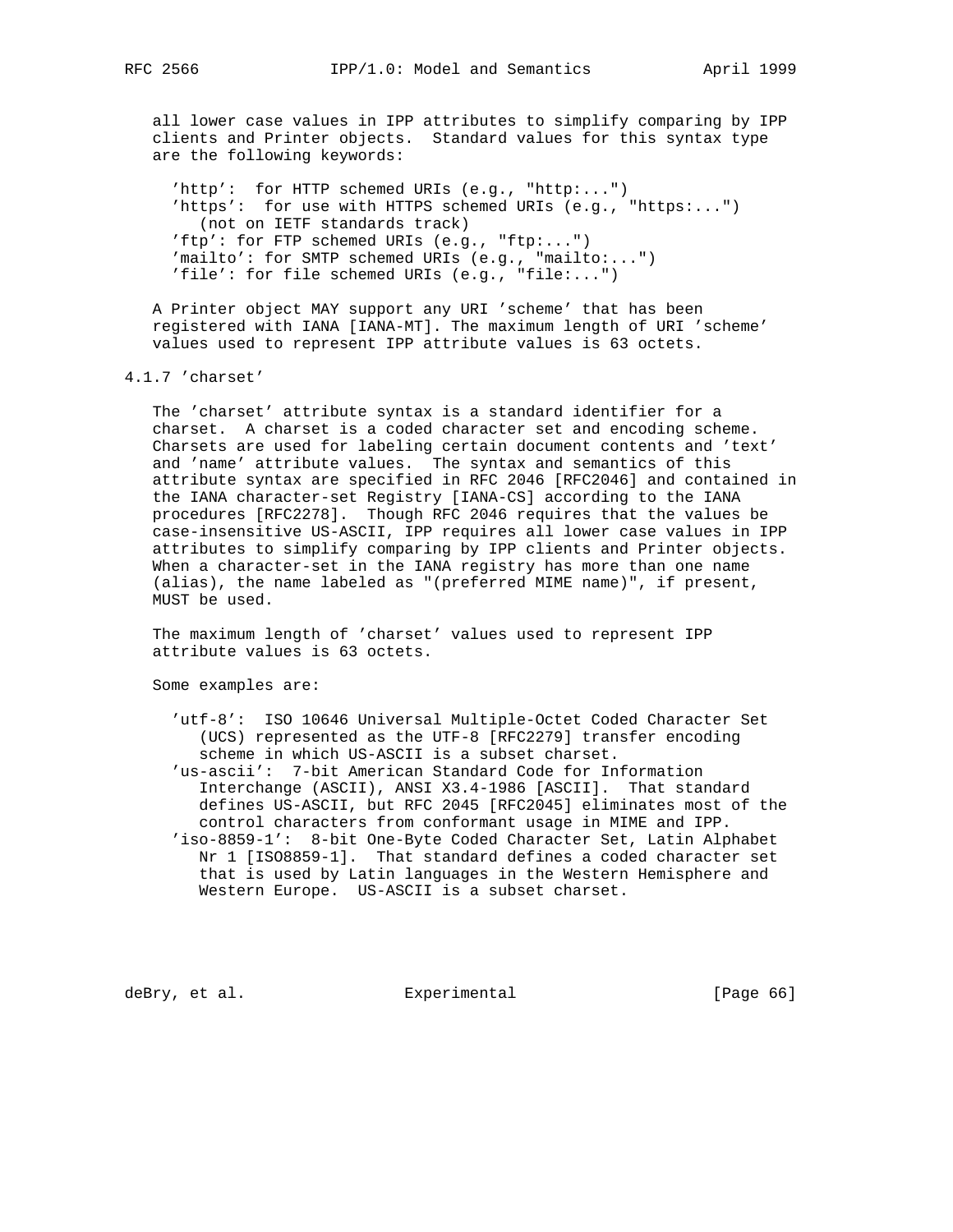'iso-10646-ucs-2': ISO 10646 Universal Multiple-Octet Coded Character Set (UCS) represented as two octets (UCS-2), with the high order octet of each pair coming first (so-called Big Endian integer).

 Some attribute descriptions MAY place additional requirements on charset values that may be used, such as REQUIRED values that MUST be supported or additional restrictions, such as requiring that the charset have US-ASCII as a subset charset.

# 4.1.8 'naturalLanguage'

 The 'naturalLanguage' attribute syntax is a standard identifier for a natural language and optionally a country. The values for this syntax type are defined by RFC 1766 [RFC1766]. Though RFC 1766 requires that the values be case-insensitive US-ASCII, IPP requires all lower case to simplify comparing by IPP clients and Printer objects. Examples include:

 'en': for English 'en-us': for US English 'fr': for French 'de': for German

 The maximum length of 'naturalLanguage' values used to represent IPP attribute values is 63 octets.

# 4.1.9 'mimeMediaType'

 The 'mimeMediaType' attribute syntax is the Internet Media Type (sometimes called MIME type) as defined by RFC 2046 [RFC2046] and registered according to the procedures of RFC 2048 [RFC2048] for identifying a document format. The value MAY include a charset parameter, depending on the specification of the Media Type in the IANA Registry [IANA-MT]. Although most other IPP syntax types allow for only lower-cased values, this syntax type allows for mixed-case values which are case-insensitive.

Examples are:

 'text/html': An HTML document 'text/plain': A plain text document in US-ASCII (RFC 2046 indicates that in the absence of the charset parameter MUST mean US-ASCII rather than simply unspecified) [RFC2046]. 'text/plain; charset=US-ASCII': A plain text document in US-ASCII [52, 56]. 'text/plain; charset=ISO-8859-1': A plain text document in ISO 8859-1 (Latin 1) [ISO8859-1].

deBry, et al. Subsectimental Experimental [Page 67]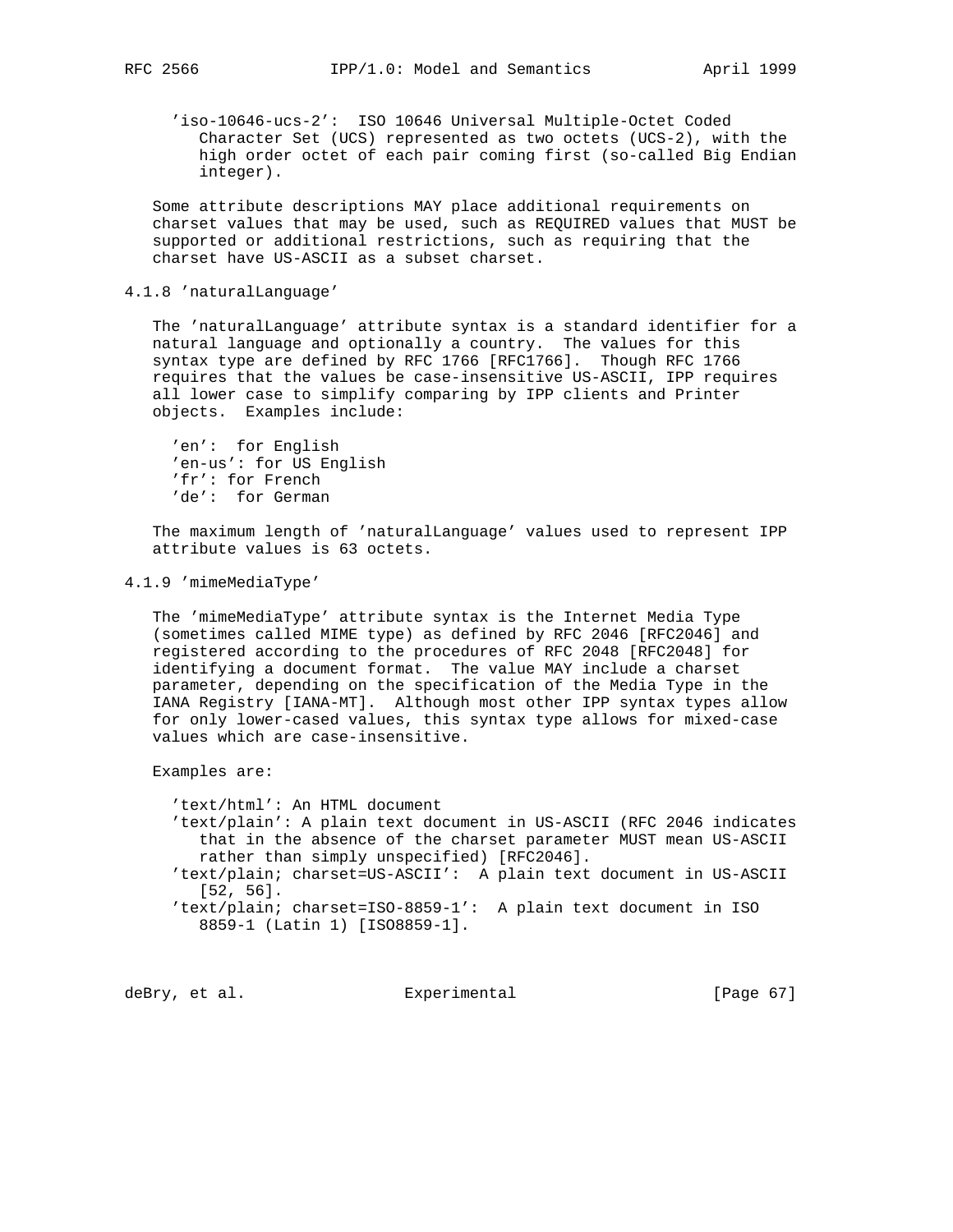'text/plain; charset=utf-8': A plain text document in ISO 10646 represented as UTF-8 [RFC2279] 'text/plain, charset=iso-10646-ucs-2': A plain text document in ISO 10646 represented in two octets (UCS-2) [ISO10646-1] 'application/postscript': A PostScript document [RFC2046] 'application/vnd.hp-PCL': A PCL document [IANA-MT] (charset escape sequence embedded in the document data) 'application/octet-stream': Auto-sense - see below

 One special type is 'application/octet-stream'. If the Printer object supports this value, the Printer object MUST be capable of auto-sensing the format of the document data. If the Printer object's default value attribute "document-format-default" is set to 'application/octet-stream', the Printer object not only supports auto-sensing of the document format, but will depend on the result of applying its auto-sensing when the client does not supply the "document-format" attribute. If the client supplies a document format value, the Printer MUST rely on the supplied attribute, rather than trust its auto-sensing algorithm. To summarize:

- 1. If the client does not supply a document format value, the Printer MUST rely on its default value setting (which may be ' application/octet-stream' indicating an auto-sensing mechanism).
- 2. If the client supplies a value other than 'application/octet stream', the client is supplying valid information about the format of the document data and the Printer object MUST trust the client supplied value more than the outcome of applying an automatic format detection mechanism. For example, the client may be requesting the printing of a PostScript file as a ' text/plain' document. The Printer object MUST print a text representation of the PostScript commands rather than interpret the stream of PostScript commands and print the result.
- 3. If the client supplies a value of 'application/octet-stream', the client is indicating that the Printer object MUST use its auto-sensing mechanism on the client supplied document data whether auto-sensing is the Printer object's default or not.

 Note: Since the auto-sensing algorithm is probabilistic, if the client requests both auto-sensing ("document-format" set to ' application/octet-stream') and true fidelity ("ipp-attribute fidelity" set to 'true'), the Printer object might not be able to guarantee exactly what the end user intended (the auto-sensing algorithm might mistake one document format for another ), but it is able to guarantee that its auto-sensing mechanism be used.

 The maximum length of a 'mimeMediaType' value to represent IPP attribute values is 255 octets.

deBry, et al. Subsectimental Experimental [Page 68]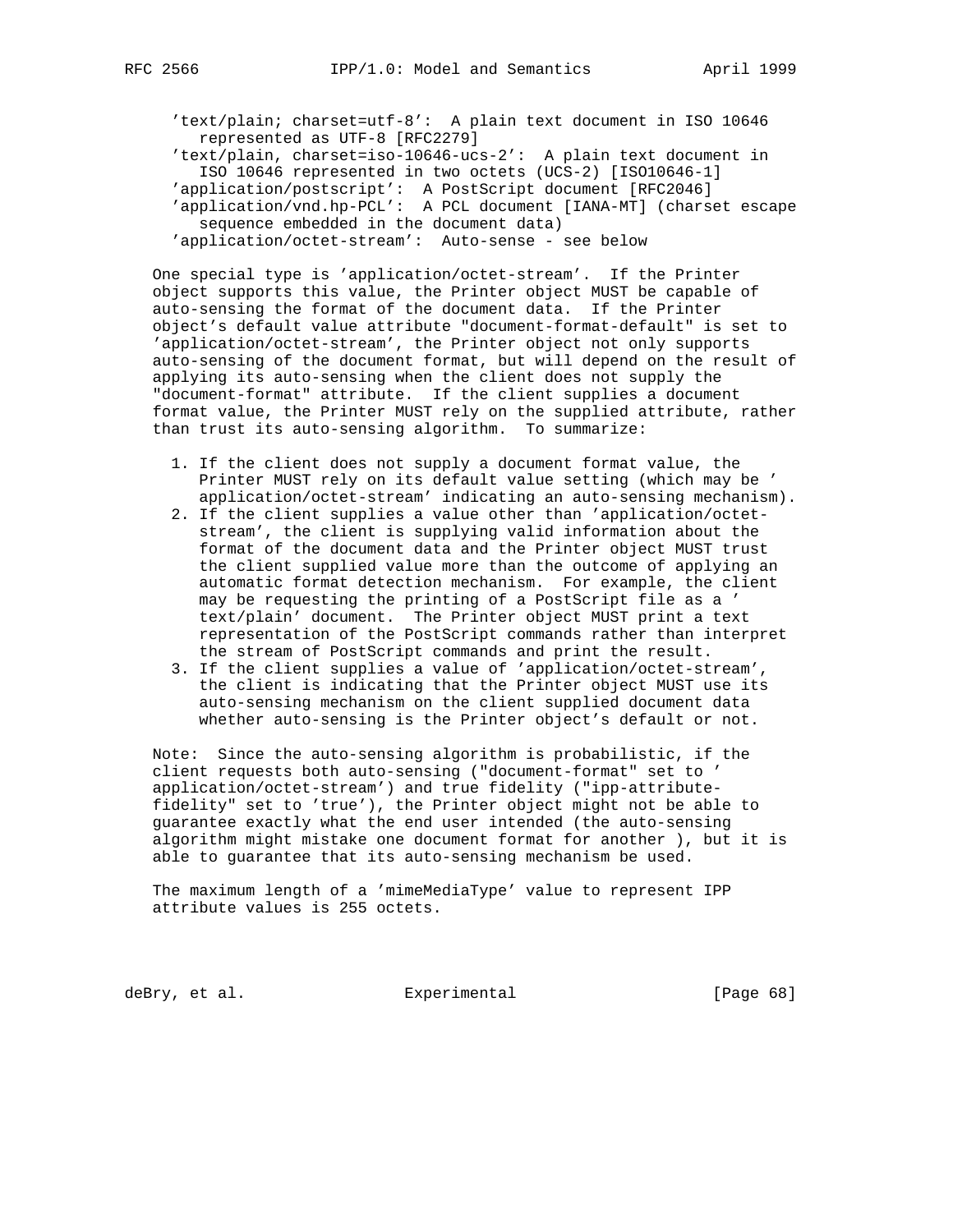#### 4.1.10 'octetString'

 The 'octetString' attribute syntax is a sequence of octets encoded in a maximum of 1023 octets which is indicated in sub-section headers using the notation: octetString(MAX). This syntax type is used for opaque data.

# 4.1.11 'boolean'

 The 'boolean' attribute syntax has only two values: 'true' and ' false'.

# 4.1.12 'integer'

 The 'integer' attribute syntax is an integer value that is in the range from  $-2***31$  (MIN) to  $2***31 - 1$  (MAX). Each individual attribute may specify the range constraint explicitly in sub-section headers if the range is different from the full range of possible integer values. For example: job-priority (integer(1:100)) for the "job-priority" attribute. However, the enforcement of that additional constraint is up to the IPP objects, not the protocol.

# 4.1.13 'rangeOfInteger'

 The 'rangeOfInteger' attribute syntax is an ordered pair of integers that defines an inclusive range of integer values. The first integer specifies the lower bound and the second specifies the upper bound. If a range constraint is specified in the header description for an attribute in this document whose attribute syntax is 'rangeOfInteger' (i.e., 'X:Y' indicating X as a minimum value and Y as a maximum value), then the constraint applies to both integers.

# 4.1.14 'dateTime'

 The 'dateTime' attribute syntax is a standard, fixed length, 11 octet representation of the "DateAndTime" syntax as defined in RFC 2579 [RFC2579]. RFC 2579 also identifies an 8 octet representation of a "DateAndTime" value, but IPP objects MUST use the 11 octet representation. A user interface will provide a mapping between protocol dateTime values and displayable user-friendly words or presentation values and phrases which are localized to the natural language and date format of the user.

# 4.1.15 'resolution'

 The 'resolution' attribute syntax specifies a two-dimensional resolution in the indicated units. It consists of 3 values: a cross feed direction resolution (positive integer value), a feed direction

deBry, et al. Subsection Experimental Contract (Page 69)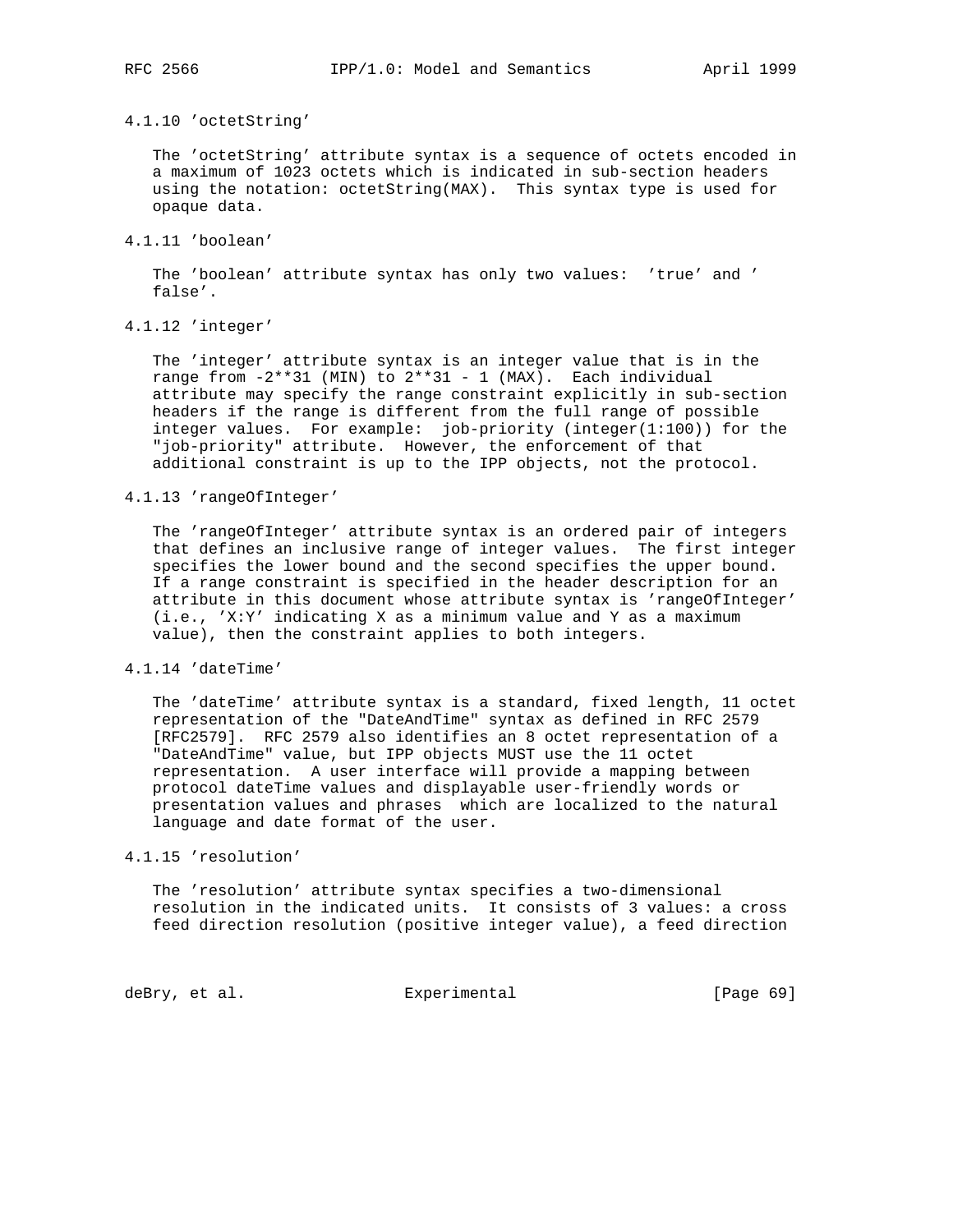resolution (positive integer value), and a units value. The semantics of these three components are taken from the Printer MIB [RFC1759] suggested values. That is, the cross feed direction component resolution component is the same as the prtMarkerAddressabilityXFeedDir object in the Printer MIB, the feed direction component resolution component is the same as the prtMarkerAddressabilityFeedDir in the Printer MIB, and the units component is the same as the prtMarkerAddressabilityUnit object in the Printer MIB (namely, '3' indicates dots per inch and '4' indicates dots per centimeter). All three values MUST be present even if the first two values are the same. Example: '300', '600', ' 3' indicates a 300 dpi cross-feed direction resolution, a 600 dpi feed direction resolution, since a '3' indicates dots per inch (dpi).

4.1.16 '1setOf X'

 The '1setOf X' attribute syntax is 1 or more values of attribute syntax type X. This syntax type is used for multi-valued attributes. The syntax type is called '1setOf' rather than just 'setOf' as a reminder that the set of values MUST NOT be empty (i.e., a set of size 0). Sets are normally unordered. However each attribute description of this type may specify that the values MUST be in a certain order for that attribute.

4.2 Job Template Attributes

 Job Template attributes describe job processing behavior. Support for Job Template attributes by a Printer object is OPTIONAL (see section 13.2.3 for a description of support for OPTIONAL attributes). Also, clients OPTIONALLY supply Job Template attributes in create requests.

 Job Template attributes conform to the following rules. For each Job Template attribute called "xxx":

 1. If the Printer object supports "xxx" then it MUST support both a "xxx-default" attribute (unless there is a "No" in the table below) and a "xxx-supported" attribute. If the Printer object doesn't support "xxx", then it MUST support neither an "xxx default" attribute nor an "xxx-supported" attribute, and it MUST treat an attribute "xxx" supplied by a client as unsupported. An attribute "xxx" may be supported for some document formats and not supported for other document formats. For example, it is expected that a Printer object would only support "orientation-requested" for some document formats (such as ' text/plain' or 'text/html') but not others (such as ' application/postscript').

deBry, et al. Subsectimental Experimental [Page 70]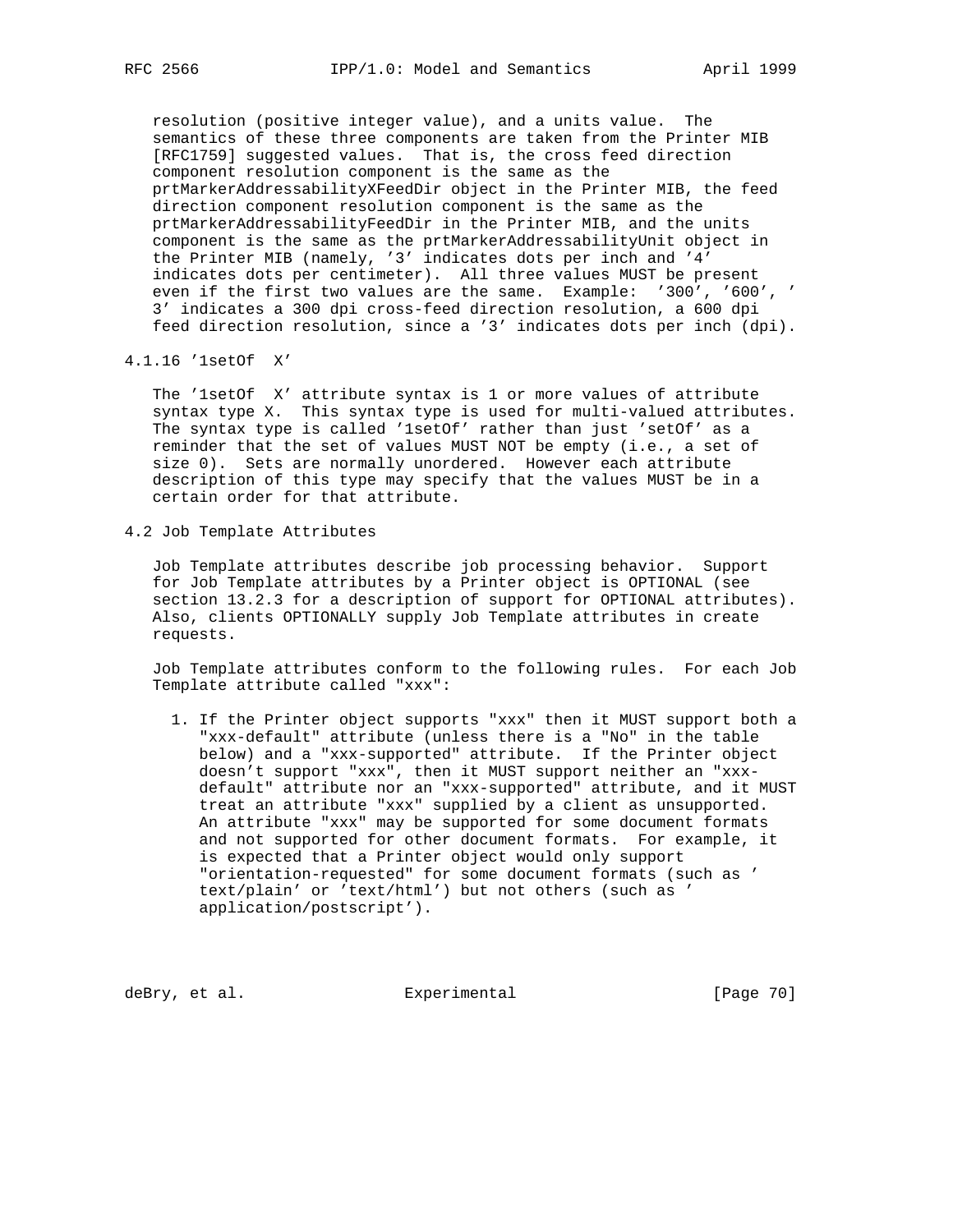2. "xxx" is OPTIONALLY supplied by the client in a create request. If "xxx" is supplied, the client is indicating a desired job processing behavior for this Job. When "xxx" is not supplied, the client is indicating that the Printer object apply its default job processing behavior at job processing time if the document content does not contain an embedded instruction indicating an xxx-related behavior.

 Note: Since an administrator MAY change the default value attribute after a Job object has been submitted but before it has been processed, the default value used by the Printer object at job processing time may be different that the default value in effect at job submission time.

 3. The "xxx-supported" attribute is a Printer object attribute that describes which job processing behaviors are supported by that Printer object. A client can query the Printer object to find out what xxx-related behaviors are supported by inspecting the returned values of the "xxx-supported" attribute.

 Note: The "xxx" in each "xxx-supported" attribute name is singular, even though an "xxx-supported" attribute usually has more than one value, such as "job-sheet-supported", unless the "xxx" Job Template attribute is plural, such as "finishings" or "sides". In such cases the "xxx-supported" attribute names are: "finishings-supported" and "sides-supported".

 4. The "xxx-default" default value attribute describes what will be done at job processing time when no other job processing information is supplied by the client (either explicitly as an IPP attribute in the create request or implicitly as an embedded instruction within the document data).

 If an application wishes to present an end user with a list of supported values from which to choose, the application SHOULD query the Printer object for its supported value attributes. The application SHOULD also query the default value attributes. If the application then limits selectable values to only those value that are supported, the application can guarantee that the values supplied by the client in the create request all fall within the set of supported values at the Printer. When querying the Printer, the client MAY enumerate each attribute by name in the Get-Printer- Attributes Request, or the client MAY just name the "job-template" group in order to get the complete set of supported attributes (both supported and default attributes).

deBry, et al. <br>Experimental [Page 71]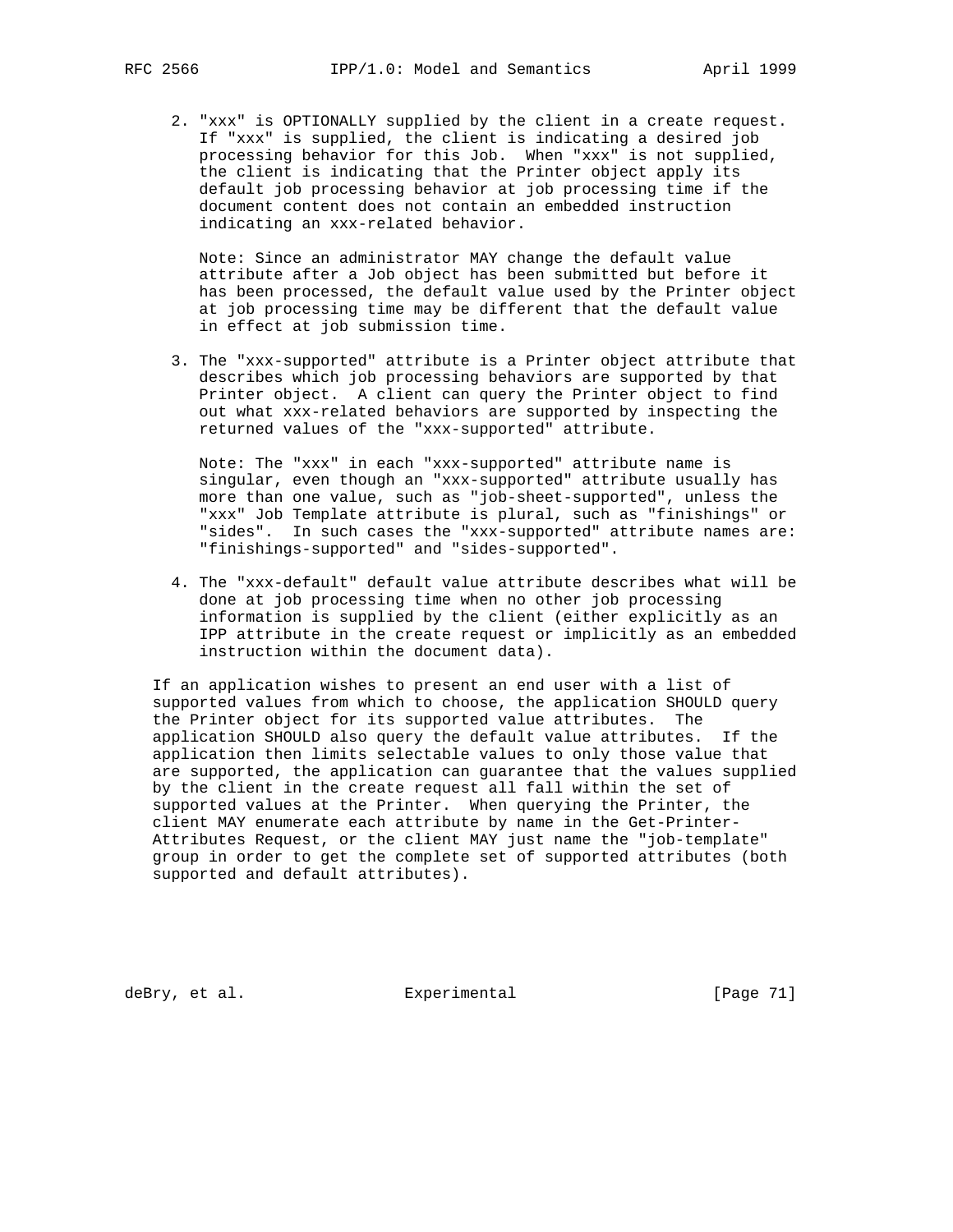The "finishings" attribute is an example of a Job Template attribute. It can take on a set of values such as 'staple', 'punch', and/or ' cover'. A client can query the Printer object for the "finishings supported" attribute and the "finishings-default" attribute. The supported attribute contains a set of supported values. The default value attribute contains the finishing value(s) that will be used for a new Job if the client does not supply a "finishings" attribute in the create request and the document data does not contain any corresponding finishing instructions. If the client does supply the "finishings" attribute in the create request, the IPP object validates the value or values to make sure that they are a subset of the supported values identified in the Printer object's "finishings supported" attribute. See section 3.2.1.2.

 The table below summarizes the names and relationships for all Job Template attributes. The first column of the table (labeled "Job Attribute") shows the name and syntax for each Job Template attribute in the Job object. These are the attributes that can optionally be supplied by the client in a create request. The last two columns (labeled "Printer: Default Value Attribute" and "Printer: Supported Values Attribute") shows the name and syntax for each Job Template attribute in the Printer object (the default value attribute and the supported values attribute). A "No" in the table means the Printer MUST NOT support the attribute (that is, the attribute is simply not applicable). For brevity in the table, the 'text' and 'name' entries do not show the maximum length for each attribute.

| Job Attribute                                     | Printer: Default Value<br>Attribute                       | Printer: Supported<br>Values Attribute                                  |
|---------------------------------------------------|-----------------------------------------------------------|-------------------------------------------------------------------------|
| job-priority<br>(integer 1:100)                   | job-priority-default<br>(integer 1:100)                   | job-priority-supported<br>(integer 1:100)                               |
| iob-hold-until<br>(type3 keyword<br>name)         | -iob-hold-until-<br>default<br>(type3 keyword<br>name)    | -iob-hold-until<br>supported<br>$(1$ set $Of$<br>type3 keyword<br>name) |
| job-sheets<br>(type3 keyword<br>name)             | job-sheets-default<br>(type3 keyword<br>name)             | job-sheets-supported<br>(1setOf<br>type3 keyword<br>name)               |
| multiple-document-<br>handling<br>(type2 keyword) | multiple-document-<br>handling-default<br>(type2 keyword) | multiple-document-<br>handling-supported<br>(1setOf type2 keyword)      |

deBry, et al. Subsectimental Experimental [Page 72]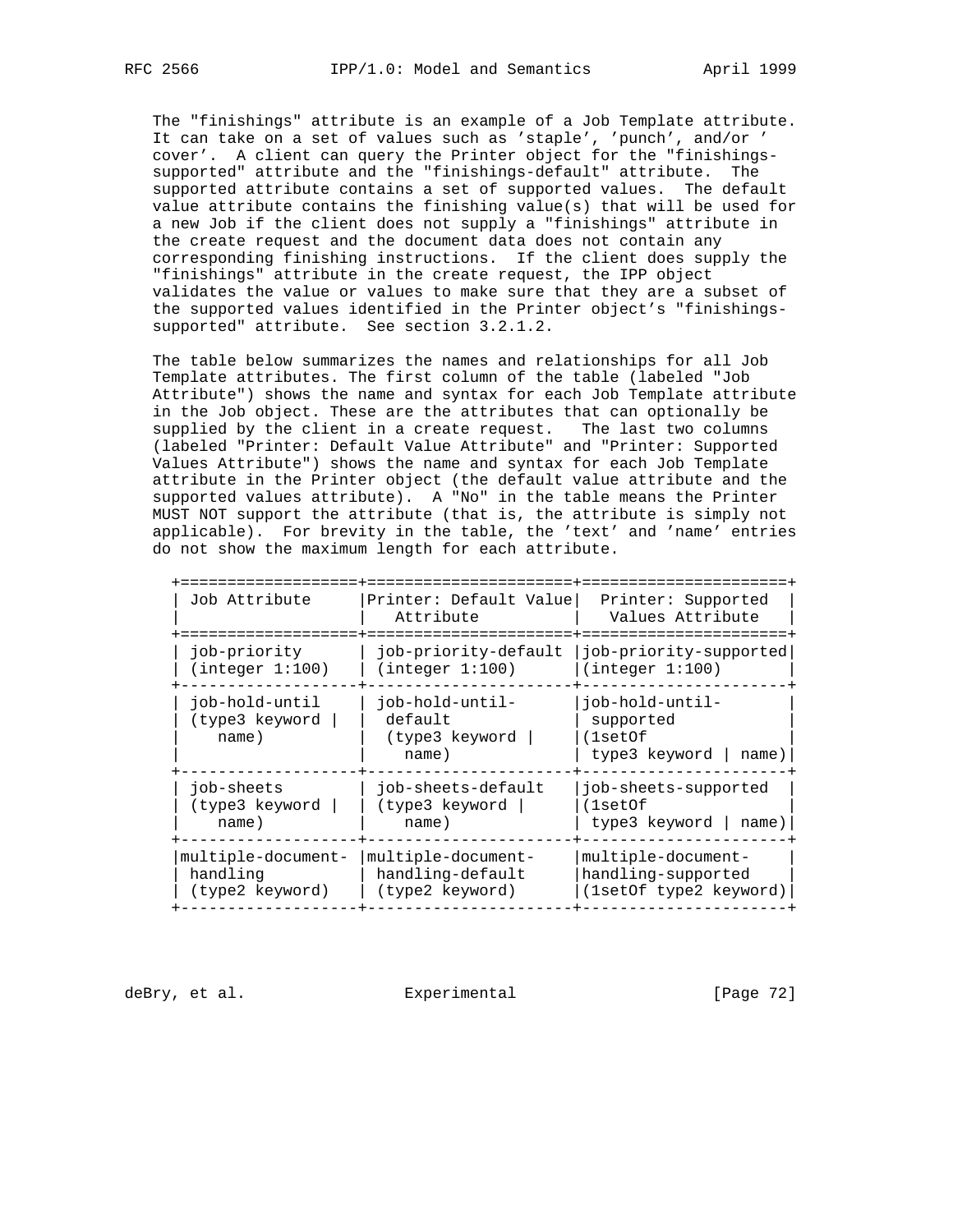| Job Attribute                                           | Printer: Default Value<br>Attribute                             | Printer: Supported<br>Values Attribute<br>===========                                                    |
|---------------------------------------------------------|-----------------------------------------------------------------|----------------------------------------------------------------------------------------------------------|
| copies<br>(integer (1:MAX))                             | copies-default<br>(integer (1:MAX))                             | copies-supported<br>(rangeOfInteger<br>$(1:MAX)$ )                                                       |
| finishings                                              | finishings-default<br>(1setOf type2 enum)   (1setOf type2 enum) | finishings-supported<br>(1setOf type2 enum)                                                              |
| page-ranges<br>(1setOf<br>rangeOfInteger<br>$(1:MAX)$ ) | Nο                                                              | page-ranges-<br>supported (boolean)                                                                      |
| sides<br>(type2 keyword)                                | sides-default<br>(type2 keyword)                                | sides-supported<br>(1setOf type2 keyword)                                                                |
| number-up<br>(integer (1:MAX))                          | number-up-default<br>(integer (1:MAX))                          | number-up-supported<br>(1setOf integer<br>(1:MAX)<br>rangeOfInteger<br>$(1:MAX)$ )                       |
| orientation-<br>requested<br>(type2 enum)               | default<br>(type2 enum)                                         | orientation-requested- orientation-requested-<br>supported<br>(1setOf type2 enum)                        |
| media<br>(type3 keyword<br>name)                        | media-default<br>(type3 keyword<br>name)                        | media-supported<br>(1setOf<br>type3 keyword<br>name)<br>media-ready<br>(1setOf<br>type3 keyword<br>name) |
| printer-resolution<br>(resolution)                      | printer-resolution-<br>default<br>(resolution)                  | printer-resolution-<br>supported<br>(1setOf resolution)                                                  |
| print-quality<br>(type2 enum)                           | print-quality-default<br>(type2 enum)                           | print-quality-<br>supported<br>(1setOf type2 enum)                                                       |
|                                                         |                                                                 |                                                                                                          |

deBry, et al.  $\qquad \qquad$  Experimental  $\qquad \qquad$  [Page 73]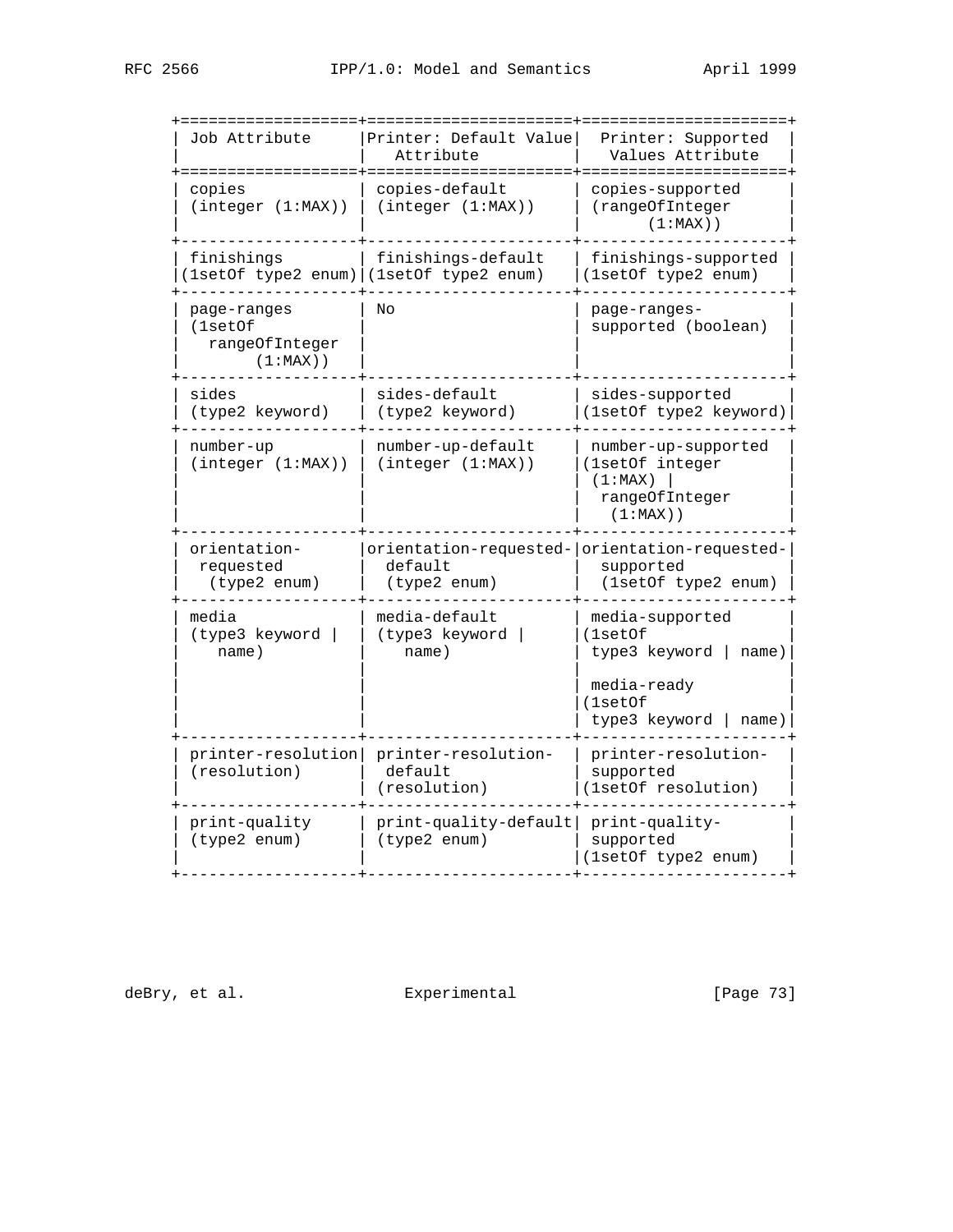4.2.1 job-priority (integer(1:100))

 This attribute specifies a priority for scheduling the Job. A higher value specifies a higher priority. The value 1 indicates the lowest possible priority. The value 100 indicates the highest possible priority. Among those jobs that are ready to print, a Printer MUST print all jobs with a priority value of n before printing those with a priority value of n-1 for all n.

 If the Printer object supports this attribute, it MUST always support the full range from 1 to 100. No administrative restrictions are permitted. This way an end-user can always make full use of the entire range with any Printer object. If privileged jobs are implemented outside IPP/1.0, they MUST have priorities higher than 100, rather than restricting the range available to end-users.

 If the client does not supply this attribute and this attribute is supported by the Printer object, the Printer object MUST use the value of the Printer object's "job-priority-default" at job submission time (unlike most Job Template attributes that are used if necessary at job processing time).

The syntax for the "job-priority-supported" is also integer(1:100). This single integer value indicates the number of priority levels supported. The Printer object MUST take the value supplied by the client and map it to the closest integer in a sequence of n integers values that are evenly distributed over the range from 1 to 100 using the formula:

roundToNearestInt((100x+50)/n)

 where n is the value of "job-priority-supported" and x ranges from 0 through n-1.

 For example, if n=1 the sequence of values is 50; if n=2, the sequence of values is: 25 and 75; if  $n = 3$ , the sequence of values is:  $17$ , 50 and  $83$ ; if n = 10, the sequence of values is: 5, 15, 25, 35, 45, 55, 65, 75, 85, and 95; if n = 100, the sequence of values is: 1, 2, 3, . 100.

 If the value of the Printer object's "job-priority-supported" is 10 and the client supplies values in the range 1 to 10, the Printer object maps them to 5, in the range 11 to 20, the Printer object maps them to 15, etc.

deBry, et al. Subsectimental Experimental [Page 74]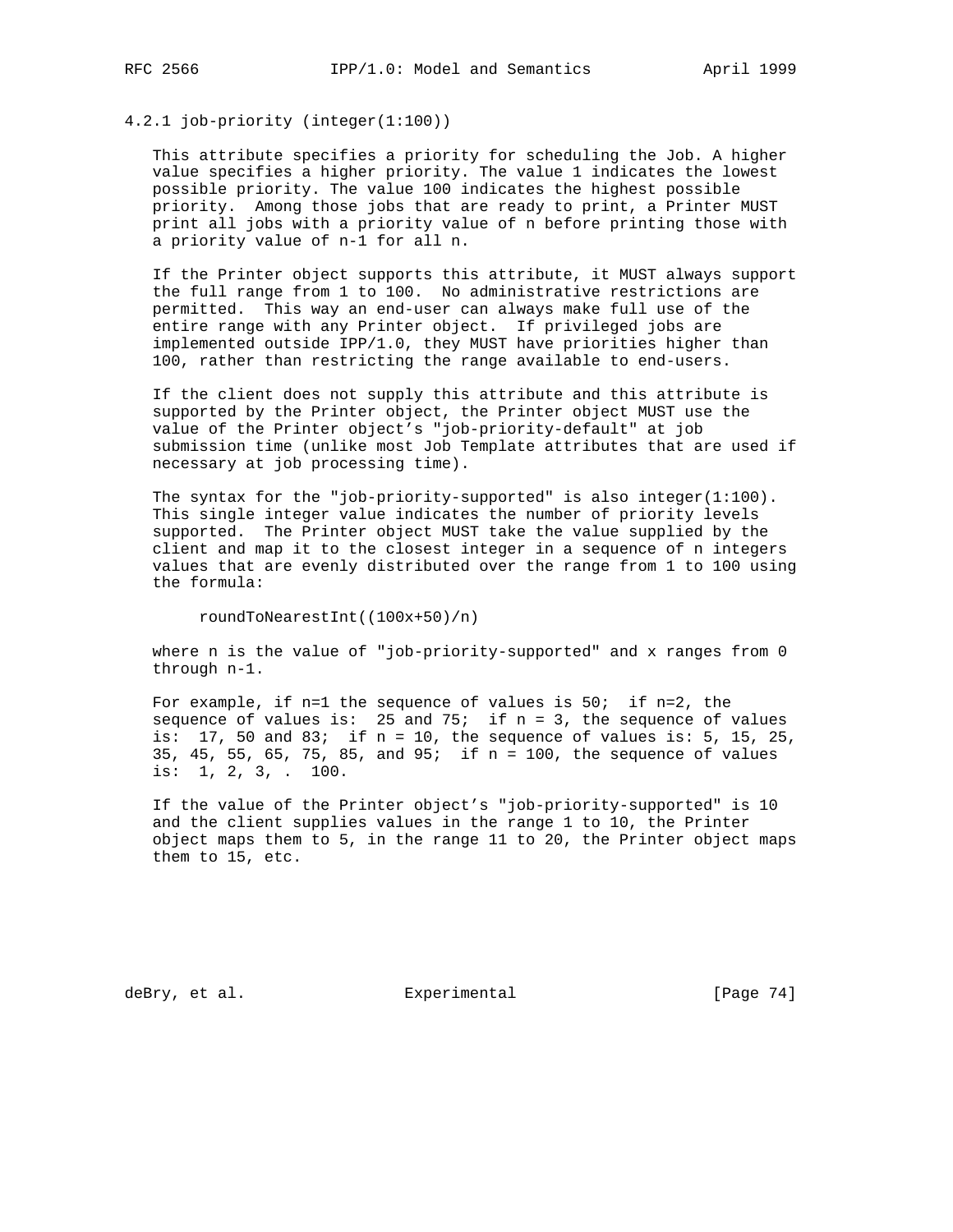# 4.2.2 job-hold-until (type3 keyword | name (MAX))

 This attribute specifies the named time period during which the Job MUST become a candidate for printing.

Standard keyword values for named time periods are:

 'no-hold': immediately, if there are not other reasons to hold the job 'day-time': during the day 'evening': evening 'night': night 'weekend': weekend 'second-shift': second-shift (after close of business) 'third-shift': third-shift (after midnight)

 An administrator MUST associate allowable print times with a named time period (by means outside IPP/1.0). An administrator is encouraged to pick names that suggest the type of time period. An administrator MAY define additional values using the 'name' or ' keyword' attribute syntax, depending on implementation.

 If the value of this attribute specifies a time period that is in the future, the Printer MUST add the 'job-hold-until-specified' value to the job's "job-state-reasons" attribute, move the job to the ' pending-held' state, and MUST NOT schedule the job for printing until the specified time-period arrives. When the specified time period arrives, the Printer MUST remove the 'job-hold-until-specified' value from the job's "job-state-reason" attribute and, if there are no other job state reasons that keep the job in the 'pending-held' state, the Printer MUST consider the job as a candidate for processing by moving the job to the 'pending' state.

 If this job attribute value is the named value 'no-hold', or the specified time period has already started, the job MUST be a candidate for processing immediately.

 If the client does not supply this attribute and this attribute is supported by the Printer object, the Printer object MUST use the value of the Printer object's "job-hold-until-default" at job submission time (unlike most Job Template attributes that are used if necessary at job processing time).

4.2.3 job-sheets (type3 keyword | name(MAX))

 This attribute determines which job start/end sheet(s), if any, MUST be printed with a job.

deBry, et al. Subsectimental Experimental [Page 75]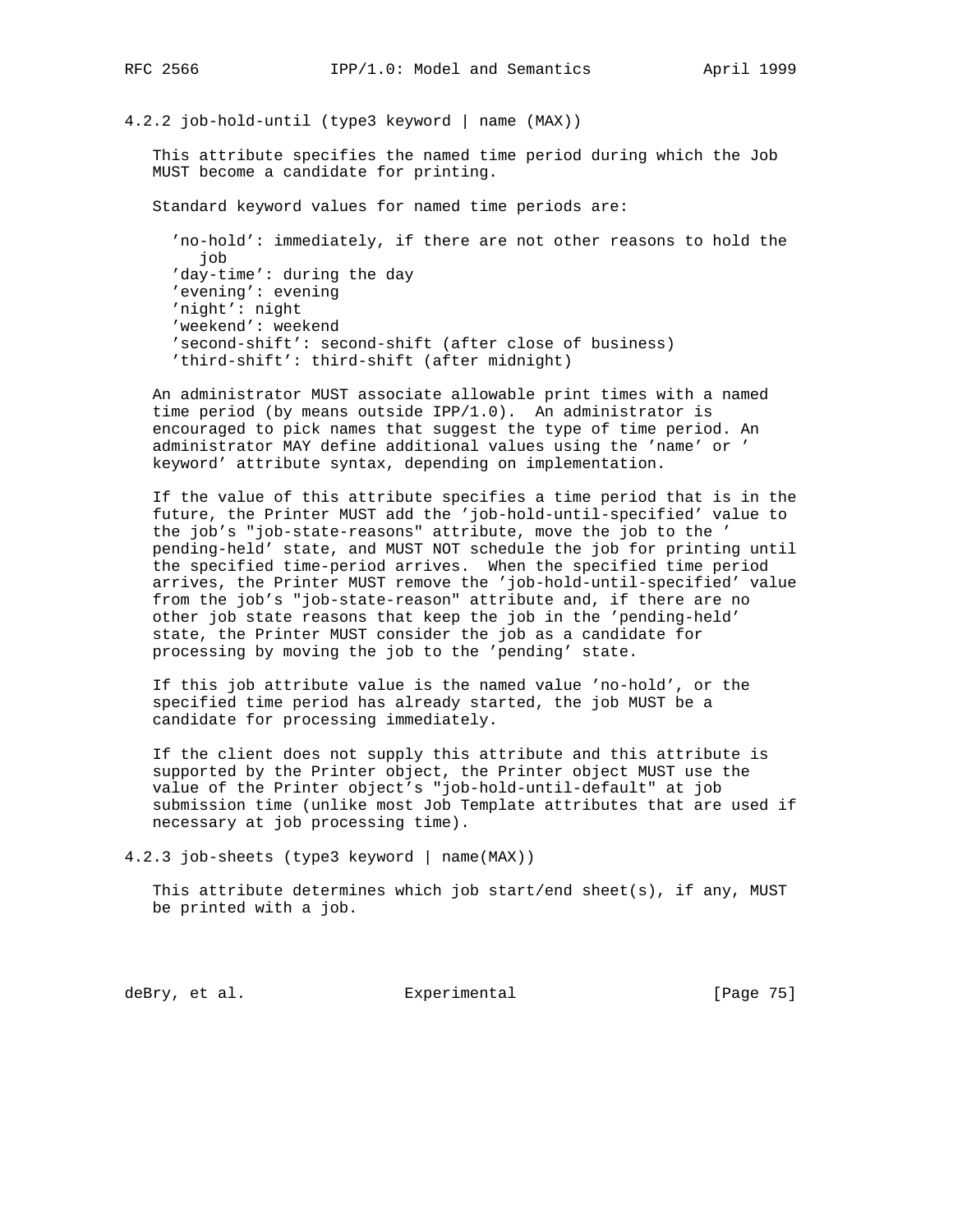Standard keyword values are:

 'none': no job sheet is printed 'standard': one or more site specific standard job sheets are printed, e.g. a single start sheet or both start and end sheet is printed

 An administrator MAY define additional values using the 'name' or ' keyword' attribute syntax, depending on implementation.

 Note: The effect of this attribute on jobs with multiple documents MAY be affected by the "multiple-document-handling" job attribute (section 4.2.4), depending on the job sheet semantics.

4.2.4 multiple-document-handling (type2 keyword)

 This attribute is relevant only if a job consists of two or more documents. The attribute controls finishing operations and the placement of one or more print-stream pages into impressions and onto media sheets. When the value of the "copies" attribute exceeds 1, it also controls the order in which the copies that result from processing the documents are produced. For the purposes of this explanations, if "a" represents an instance of document data, then the result of processing the data in document "a" is a sequence of media sheets represented by "a(\*)".

Standard keyword values are:

 'single-document': If a Job object has multiple documents, say, the document data is called a and b, then the result of processing all the document data (a and then b) MUST be treated as a single sequence of media sheets for finishing operations; that is, finishing would be performed on the concatenation of the sequences  $a(*)$ ,  $b(*)$ . The Printer object MUST NOT force the data in each document instance to be formatted onto a new print stream page, nor to start a new impression on a new media sheet. If more than one copy is made, the ordering of the sets of media sheets resulting from processing the document data MUST be  $a(*)$ ,  $b(*)$ ,  $a(*)$ ,  $b(*)$ , ..., and the Printer object MUST force each copy  $(a(*)$ ,  $b(*)$ ) to start on a new media sheet.

 'separate-documents-uncollated-copies': If a Job object has multiple documents, say, the document data is called a and b, then the result of processing the data in each document instance MUST be treated as a single sequence of media sheets for finishing operations; that is, the sets  $a(*)$  and  $b(*)$  would each be finished separately. The Printer object MUST force each copy of the result of processing the data in a single document to start on a new media sheet. If more than one copy is made, the

deBry, et al. Subsectimental Experimental [Page 76]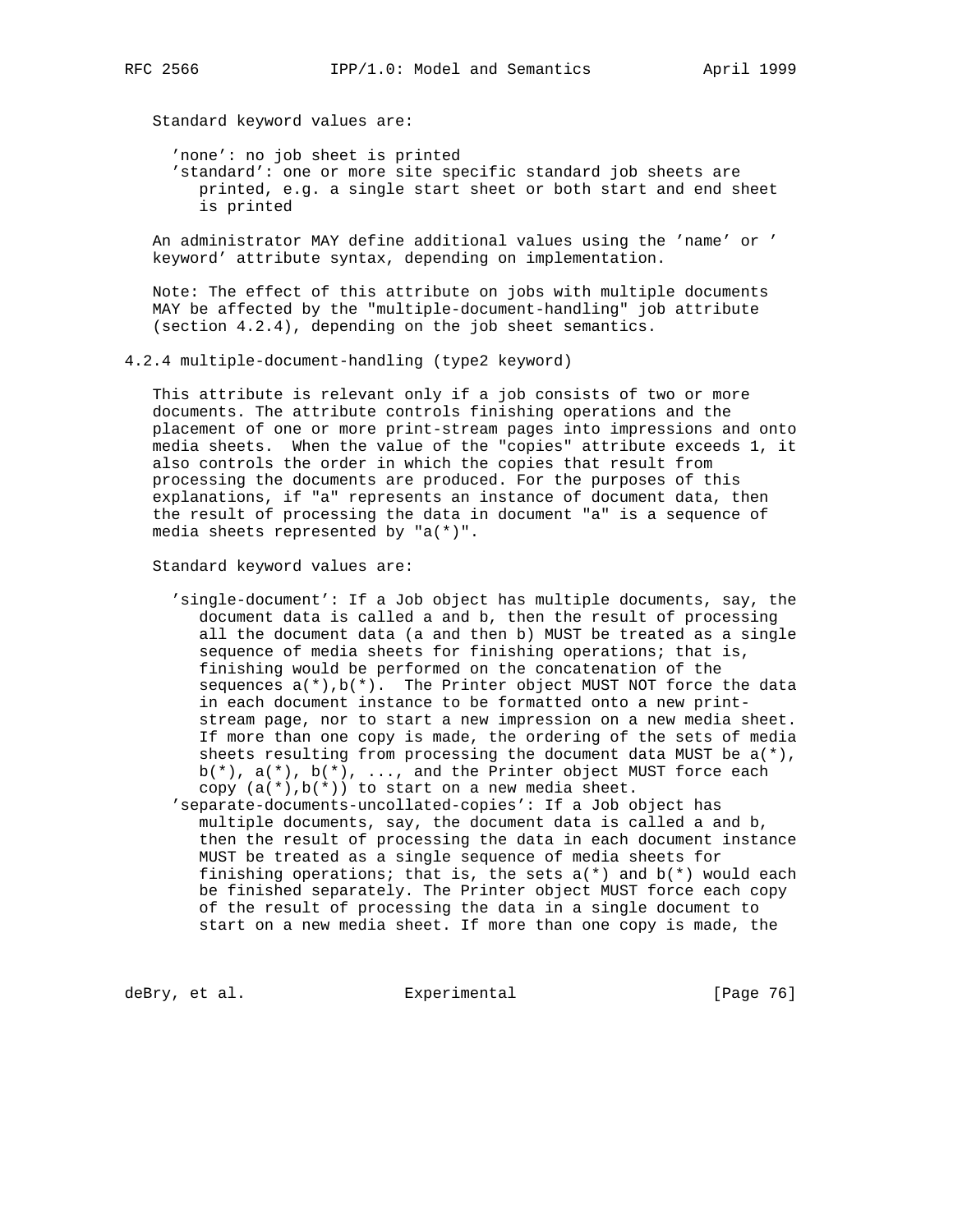ordering of the sets of media sheets resulting from processing the document data MUST be  $a(*)$ ,  $a(*)$ ,  $\dots$ ,  $b(*)$ ,  $b(*)$   $\dots$ . 'separate-documents-collated-copies': If a Job object has multiple documents, say, the document data is called a and b, then the result of processing the data in each document instance MUST be treated as a single sequence of media sheets for finishing operations; that is, the sets  $a(*)$  and  $b(*)$  would each be finished separately. The Printer object MUST force each copy of the result of processing the data in a single document to start on a new media sheet. If more than one copy is made, the ordering of the sets of media sheets resulting from processing the document data MUST be  $a(*)$ ,  $b(*)$ ,  $a(*)$ ,  $b(*)$ , ... . 'single-document-new-sheet': Same as 'single-document', except

 that the Printer object MUST ensure that the first impression of each document instance in the job is placed on a new media sheet. This value allows multiple documents to be stapled together with a single staple where each document starts on a new sheet.

 The 'single-document' value is the same as 'separate-documents collated-copies' with respect to ordering of print-stream pages, but not media sheet generation, since 'single-document' will put the first page of the next document on the back side of a sheet if an odd number of pages have been produced so far for the job, while ' separate-documents-collated-copies' always forces the next document or document copy on to a new sheet. In addition, if the "finishings" attribute specifies 'staple', then with 'single-document', documents a and b are stapled together as a single document with no regard to new sheets, with 'single-document-new-sheet', documents a and b are stapled together as a single document, but document b starts on a new sheet, but with 'separate-documents-uncollated-copies' and ' separate-documents-collated-copies', documents a and b are stapled separately.

 Note: None of these values provide means to produce uncollated sheets within a document, i.e., where multiple copies of sheet n are produced before sheet n+1 of the same document.

 The relationship of this attribute and the other attributes that control document processing is described in section 15.3.

4.2.5 copies (integer(1:MAX))

This attribute specifies the number of copies to be printed.

 On many devices the supported number of collated copies will be limited by the number of physical output bins on the device, and may be different from the number of uncollated copies which can be

deBry, et al. Subsection Experimental Contracts [Page 77]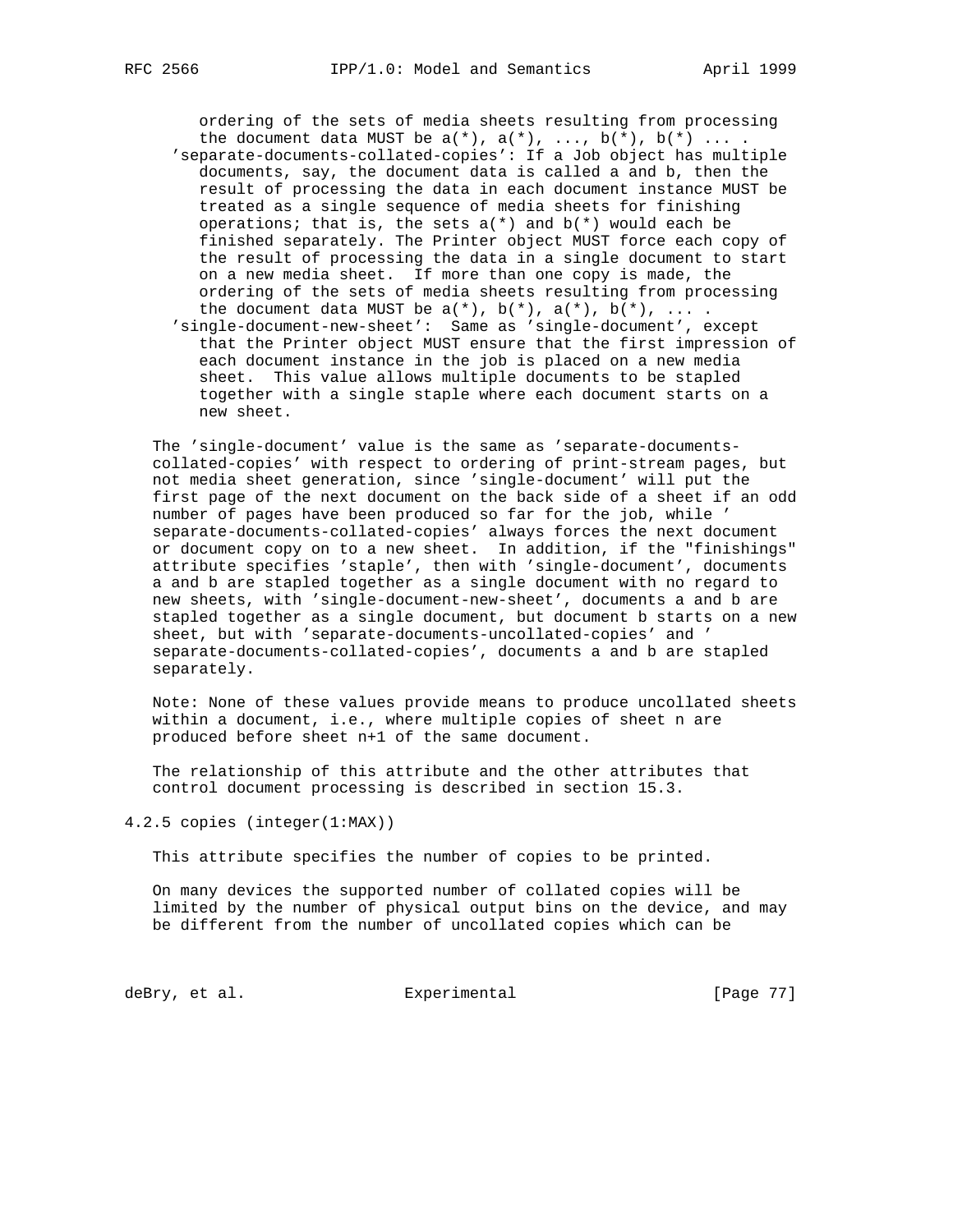supported.

 Note: The effect of this attribute on jobs with multiple documents is controlled by the "multiple-document-handling" job attribute (section 4.2.4) and the relationship of this attribute and the other attributes that control document processing is described in section 15.3.

4.2.6 finishings (1setOf type2 enum)

 This attribute identifies the finishing operations that the Printer uses for each copy of each printed document in the Job. For Jobs with multiple documents, the "multiple-document-handling" attribute determines what constitutes a "copy" for purposes of finishing.

Standard enum values are:

Value Symbolic Name and Description

'3' 'none': Perform no finishing<br>'4' 'staple': Bind the document(

- $'$ staple': Bind the document(s) with one or more staples. The exact number and placement of the staples is site-defined.<br>5' vunch': This value''
- 'punch': This value indicates that holes are required in the finished document. The exact number and placement of the holes is site-defined The punch specification MAY be satisfied (in a site- and implementation specific manner) either by drilling/punching, or by substituting pre-drilled media.
- '6' 'cover': This value is specified when it is desired to select a non-printed (or pre-printed) cover for the document. This does not supplant the specification of a printed cover (on cover stock medium) by the document itself.
- '7' 'bind': This value indicates that a binding is to be applied to the document; the type and placement of the binding is site-defined."

 Note: The effect of this attribute on jobs with multiple documents is controlled by the "multiple-document-handling" job attribute (section 4.2.4) and the relationship of this attribute and the other attributes that control document processing is described in section 15.3.

 If the client supplies a value of 'none' along with any other combination of values, it is the same as if only that other combination of values had been supplied (that is the 'none' value has no effect).

deBry, et al. Subsectimental Experimental [Page 78]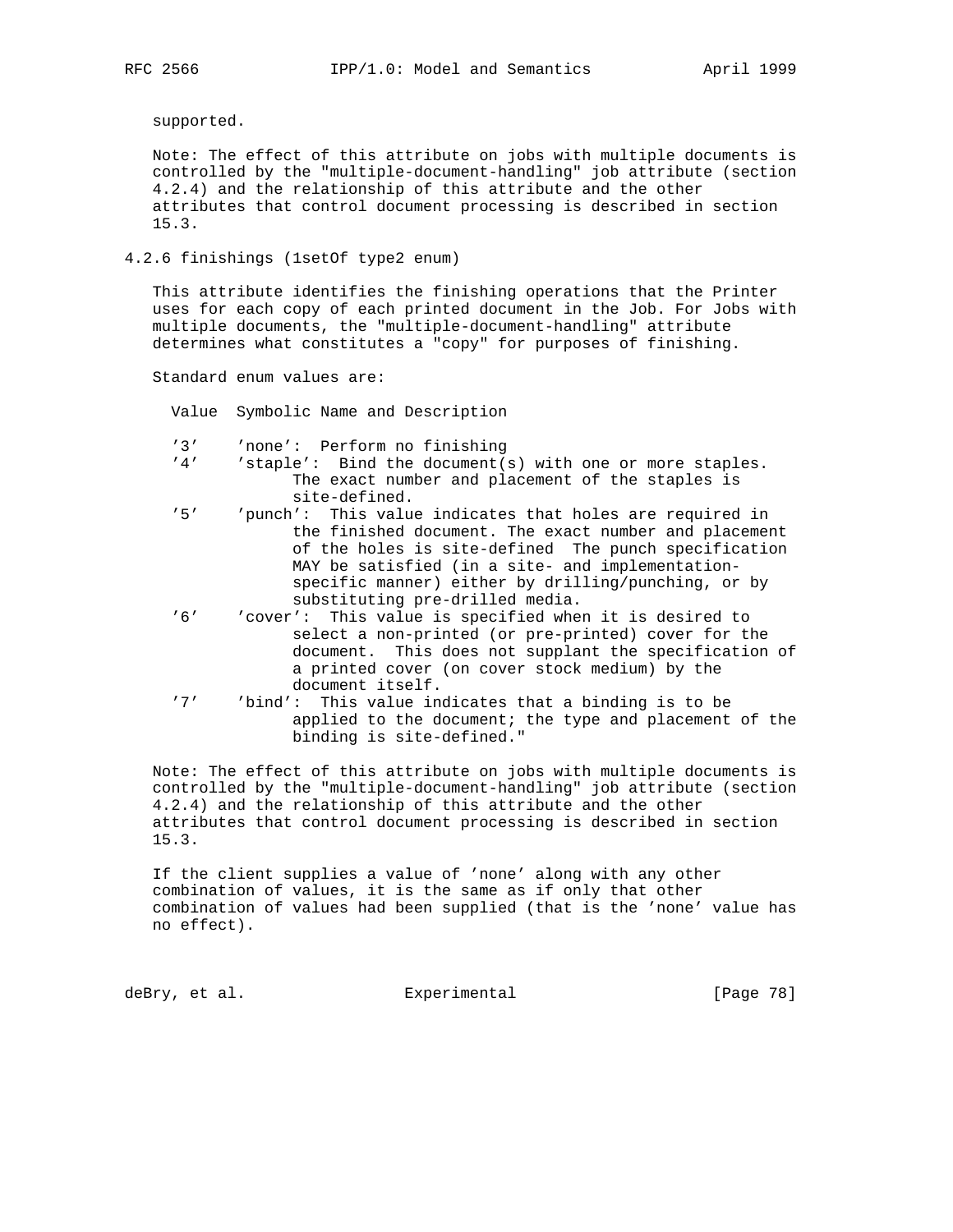## 4.2.7 page-ranges (1setOf rangeOfInteger (1:MAX))

 This attribute identifies the range(s) of print-stream pages that the Printer object uses for each copy of each document which are to be printed. Nothing is printed for any pages identified that do not exist in the document(s). Ranges MUST be in ascending order, for example: 1-3, 5-7, 15-19 and MUST NOT overlap, so that a non-spooling Printer object can process the job in a single pass. If the ranges are not ascending or are overlapping, the IPP object MUST reject the request and return the 'client-error-bad-request' status code. The attribute is associated with print-stream pages not application numbered pages (for example, the page numbers found in the headers and or footers for certain word processing applications).

 For Jobs with multiple documents, the "multiple-document-handling" attribute determines what constitutes a "copy" for purposes of the specified page range(s). When "multiple-document-handling" is ' single-document', the Printer object MUST apply each supplied page range once to the concatenation of the print-stream pages. For example, if there are 8 documents of 10 pages each, the page-range ' 41:60' prints the pages in the 5th and 6th documents as a single document and none of the pages of the other documents are printed. When "multiple-document-handling" is 'separate-documents-uncollated copies' or 'separate-documents-collated-copies', the Printer object MUST apply each supplied page range repeatedly to each document copy. For the same job, the page-range '1:3, 10:10' would print the first 3 pages and the 10th page of each of the 8 documents in the Job, as 8 separate documents.

 In most cases, the exact pages to be printed will be generated by a device driver and this attribute would not be required. However, when printing an archived document which has already been formatted, the end user may elect to print just a subset of the pages contained in the document. In this case, if page-range = n.m is specified, the first page to be printed will be page n. All subsequent pages of the document will be printed through and including page m.

 "page-ranges-supported" is a boolean value indicating whether or not the printer is capable of supporting the printing of page ranges. This capability may differ from one PDL to another. There is no "page-ranges-default" attribute. If the "page-ranges" attribute is not supplied by the client, all pages of the document will be printed.

deBry, et al. Subsectimental Experimental [Page 79]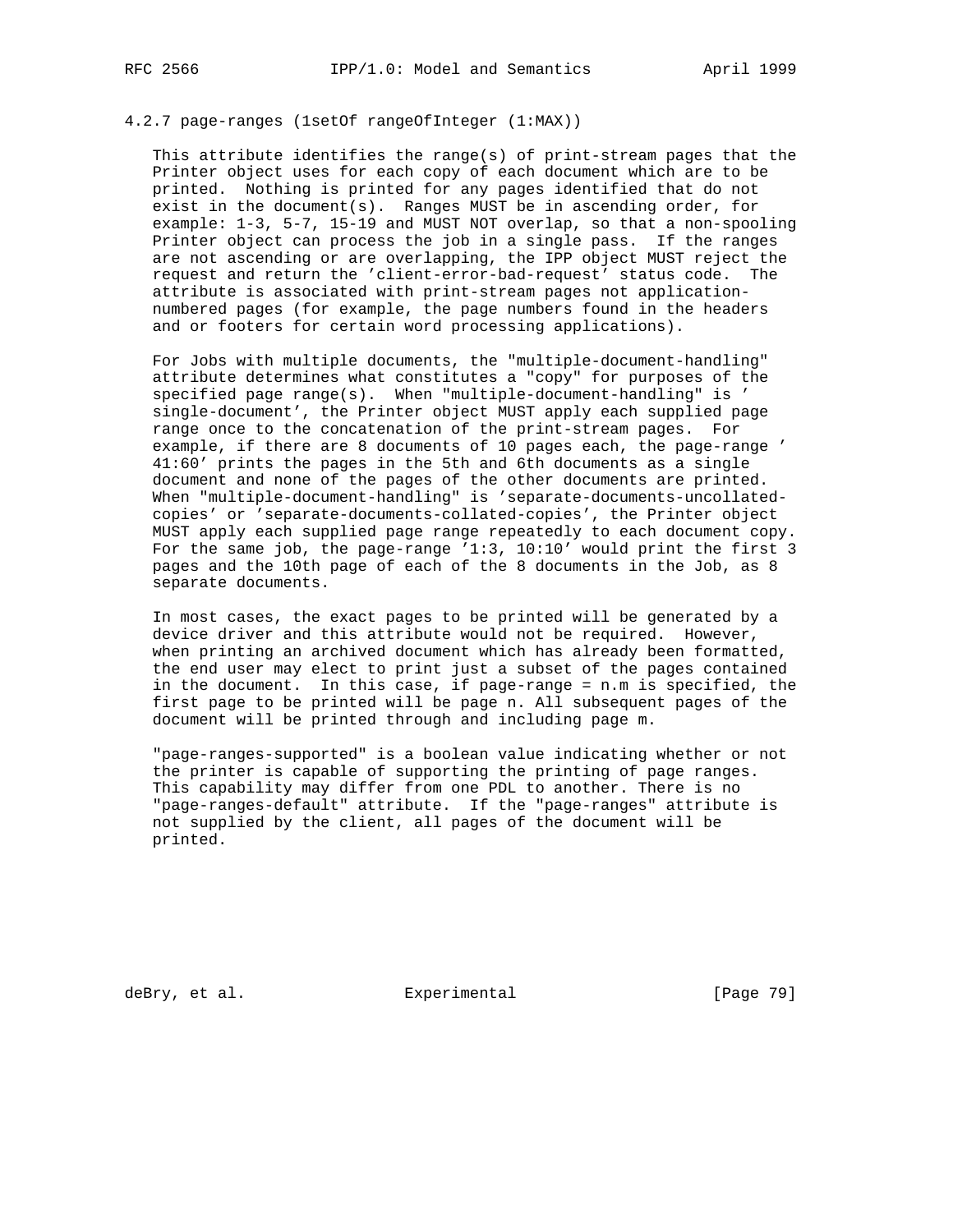Note: The effect of this attribute on jobs with multiple documents is controlled by the "multiple-document-handling" job attribute (section 4.2.4) and the relationship of this attribute and the other attributes that control document processing is described in section 15.3.

4.2.8 sides (type2 keyword)

 This attribute specifies how print-stream pages are to be imposed upon the sides of an instance of a selected medium, i.e., an impression.

The standard keyword values are:

- 'one-sided': imposes each consecutive print-stream page upon the same side of consecutive media sheets.
- 'two-sided-long-edge': imposes each consecutive pair of print stream pages upon front and back sides of consecutive media sheets, such that the orientation of each pair of print-stream pages on the medium would be correct for the reader as if for binding on the long edge. This imposition is sometimes called ' duplex' or 'head-to-head'.
- 'two-sided-short-edge': imposes each consecutive pair of print stream pages upon front and back sides of consecutive media sheets, such that the orientation of each pair of print-stream pages on the medium would be correct for the reader as if for binding on the short edge. This imposition is sometimes called 'tumble' or 'head-to-toe'.

 'two-sided-long-edge', 'two-sided-short-edge', 'tumble', and 'duplex' all work the same for portrait or landscape. However 'head-to-toe' is 'tumble' in portrait but 'duplex' in landscape. 'head-to-head' also switches between 'duplex' and 'tumble' when using portrait and landscape modes.

 Note: The effect of this attribute on jobs with multiple documents is controlled by the "multiple-document-handling" job attribute (section 4.2.4) and the relationship of this attribute and the other attributes that control document processing is described in section 15.3.

4.2.9 number-up (integer(1:MAX))

 This attribute specifies the number of print-stream pages to impose upon a single side of an instance of a selected medium. For example, if the value is:

deBry, et al. Subsectimental Experimental [Page 80]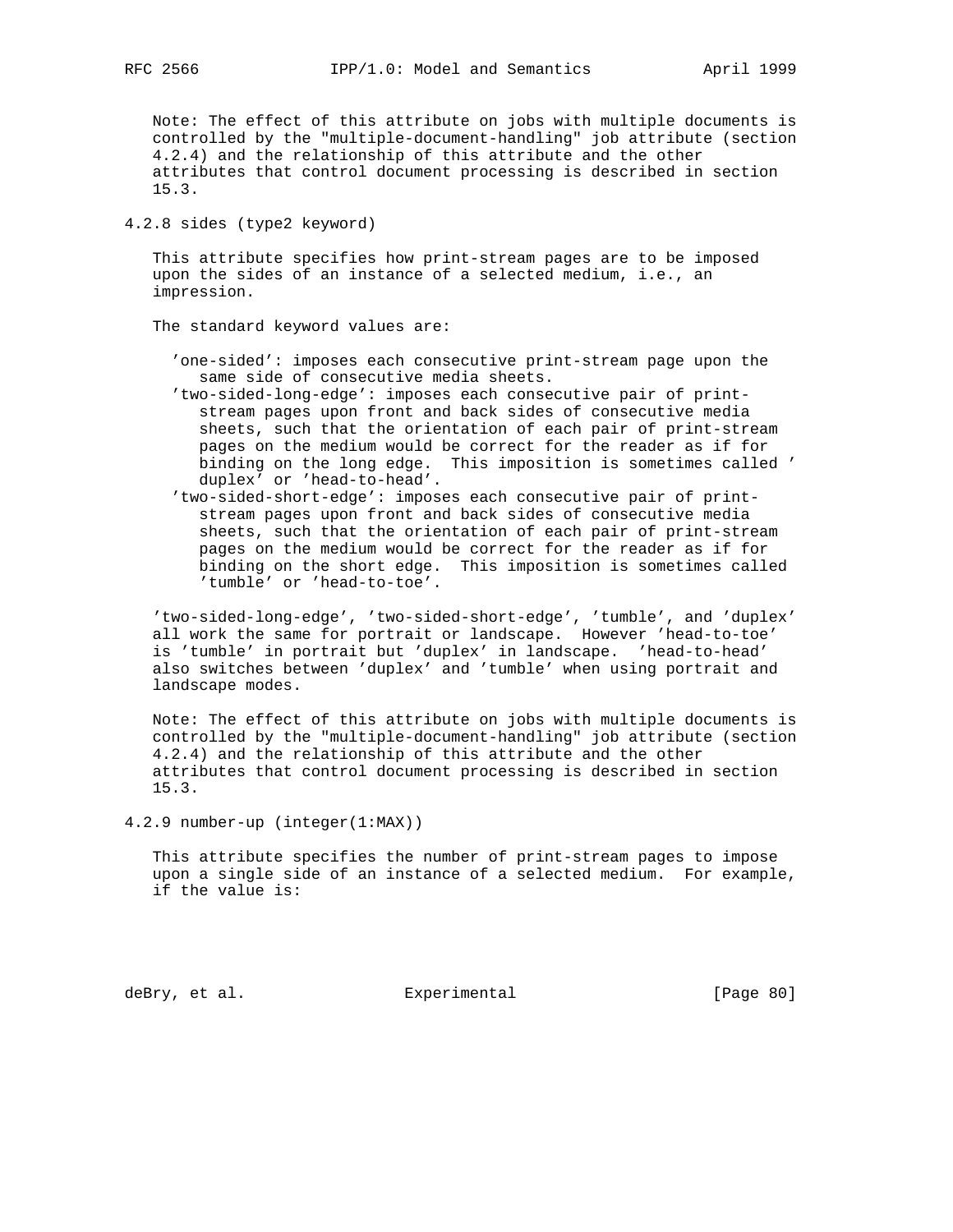|                 | Value Description                                                                                                                                                     |
|-----------------|-----------------------------------------------------------------------------------------------------------------------------------------------------------------------|
| 11 <sup>1</sup> | the Printer MUST place one print-stream page on a single<br>side of an instance of the selected medium (MAY add<br>some sort of translation, scaling, or rotation).   |
| '2'             | the Printer MUST place two print-stream pages on a single<br>side of an instance of the selected medium (MAY add<br>some sort of translation, scaling, or rotation).  |
| '4'             | the Printer MUST place four print-stream pages on a single<br>side of an instance of the selected medium (MAY add<br>some sort of translation, scaling, or rotation). |

 This attribute primarily controls the translation, scaling and rotation of print-stream pages.

 Note: The effect of this attribute on jobs with multiple documents is controlled by the "multiple-document-handling" job attribute (section 4.2.4) and the relationship of this attribute and the other attributes that control document processing is described in section 15.3.

4.2.10 orientation-requested (type2 enum)

 This attribute indicates the desired orientation for printed print stream pages; it does not describe the orientation of the client supplied print-stream pages.

 For some document formats (such as 'application/postscript'), the desired orientation of the print-stream pages is specified within the document data. This information is generated by a device driver prior to the submission of the print job. Other document formats (such as 'text/plain') do not include the notion of desired orientation within the document data. In the latter case it is possible for the Printer object to bind the desired orientation to the document data after it has been submitted. It is expected that a Printer object would only support "orientations-requested" for some document formats (e.g., 'text/plain' or 'text/html') but not others (e.g., 'application/postscript'). This is no different than any other Job Template attribute since section 4.2, item 1, points out that a Printer object may support or not support any Job Template attribute based on the document format supplied by the client. However, a special mention is made here since it is very likely that a Printer object will support "orientation-requested" for only a subset of the supported document formats.

deBry, et al. Subsection Experimental Contracts [Page 81]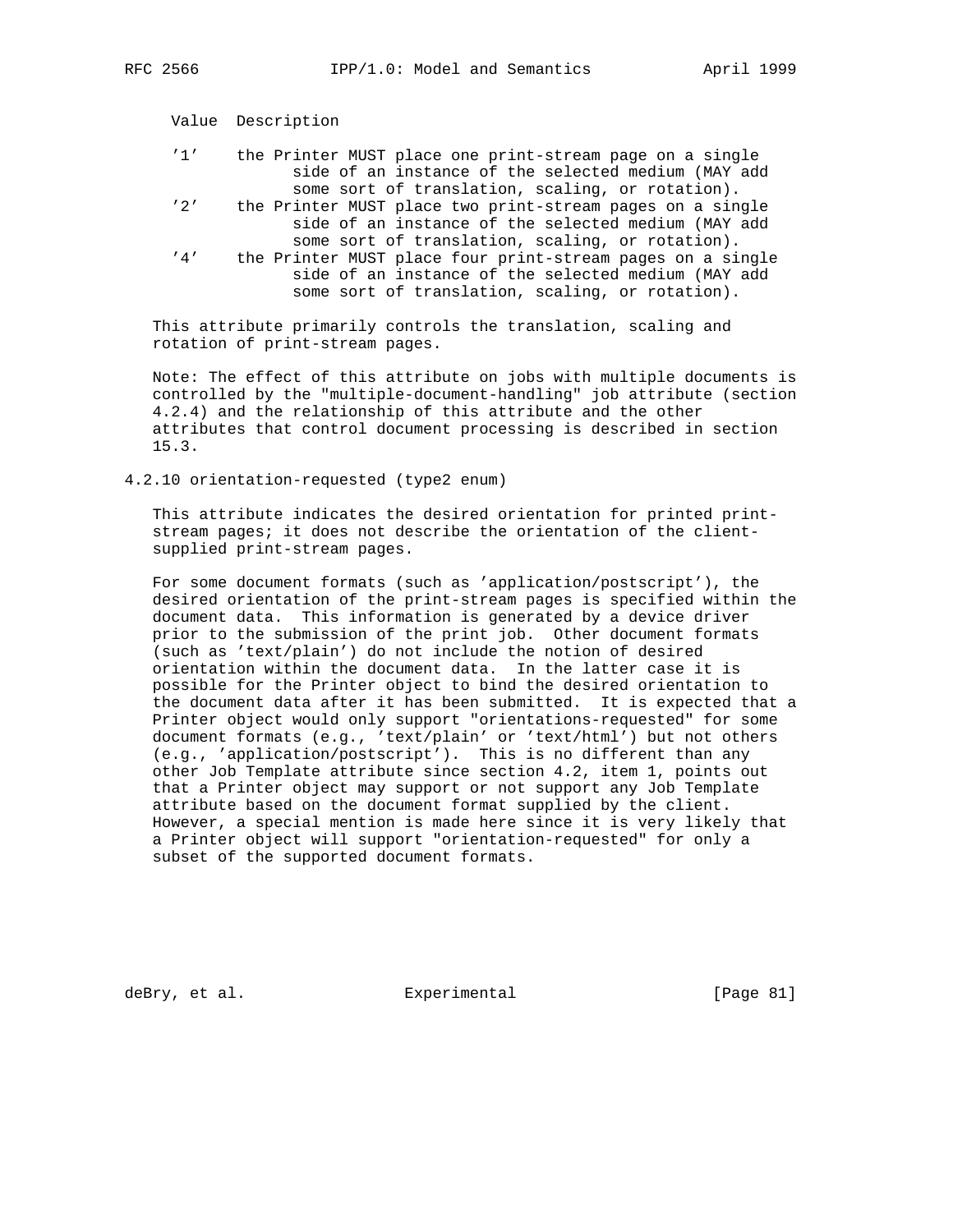Standard enum values are:

Value Symbolic Name and Description

- '3' 'portrait': The content will be imaged across the short edge of the medium.<br>'4' 'landscape': The content
- 'landscape': The content will be imaged across the long edge of the medium. Landscape is defined to be a rotation of the print-stream page to be imaged by +90 degrees with respect to the medium (i.e. anti clockwise) from the portrait orientation. Note: The +90 direction was chosen because simple finishing on the long edge is the same edge whether portrait or landscape
- '5' 'reverse-landscape': The content will be imaged across the long edge of the medium. Reverse-landscape is defined to be a rotation of the print-stream page to be imaged by - 90 degrees with respect to the medium (i.e. clockwise) from the portrait orientation. Note: The ' reverse-landscape' value was added because some applications rotate landscape -90 degrees from portrait, rather than +90 degrees.
- '6' 'reverse-portrait': The content will be imaged across the short edge of the medium. Reverse-portrait is defined to be a rotation of the print-stream page to be imaged by 180 degrees with respect to the medium from the portrait orientation. Note: The 'reverse-portrait' value was added for use with the "finishings" attribute in cases where the opposite edge is desired for finishing a portrait document on simple finishing devices that have only one finishing position. Thus a 'text'/plain' portrait document can be stapled "on the right" by a simple finishing device as is common use with some middle eastern languages such as Hebrew.

 Note: The effect of this attribute on jobs with multiple documents is controlled by the "multiple-document-handling" job attribute (section 4.2.4) and the relationship of this attribute and the other attributes that control document processing is described in section 15.3.

4.2.11 media (type3 keyword | name(MAX))

 This attribute identifies the medium that the Printer uses for all impressions of the Job.

 The values for "media" include medium-names, medium-sizes, input trays and electronic forms so that one attribute specifies the media.

deBry, et al. Experimental [Page 82]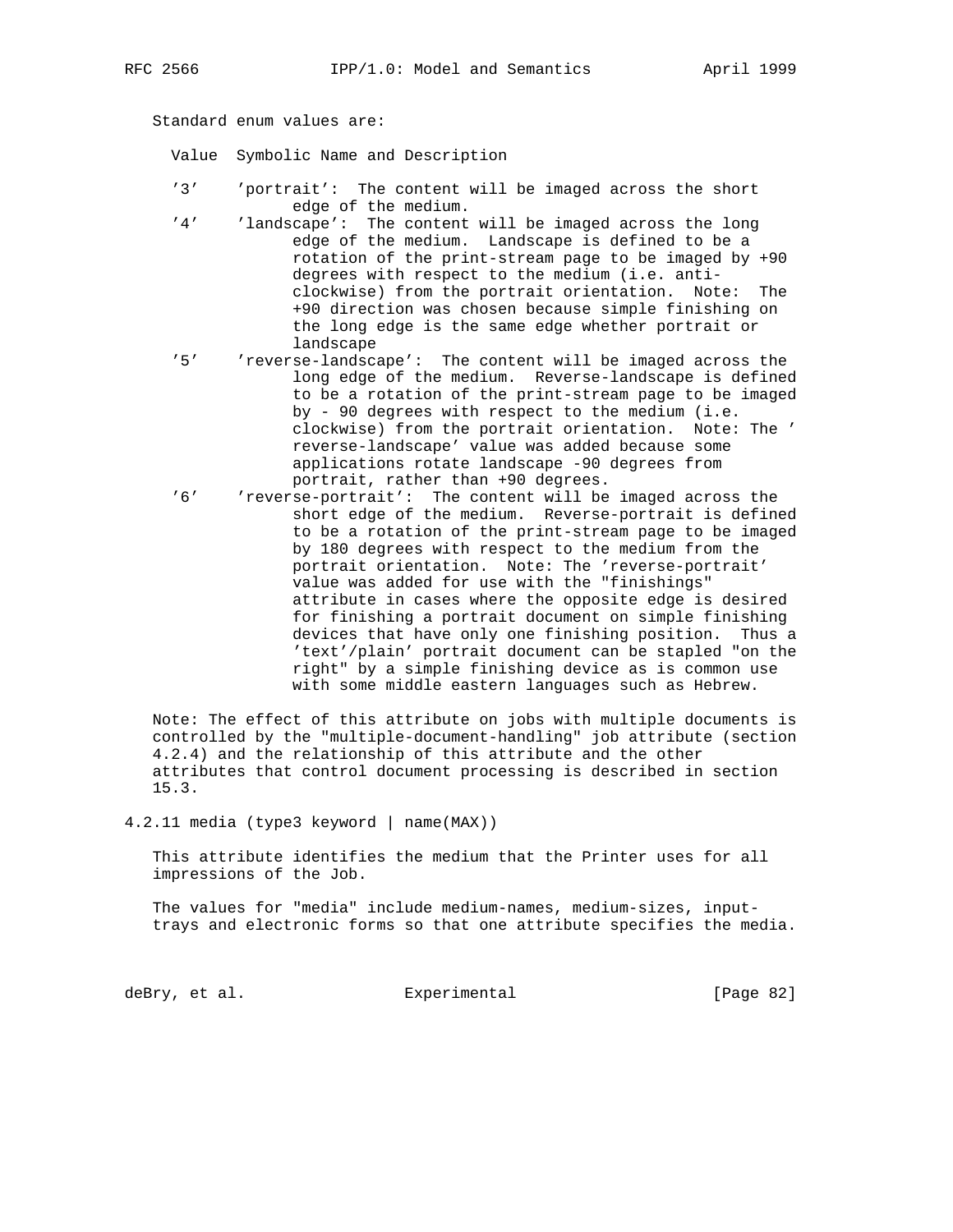If a Printer object supports a medium name as a value of this attribute, such a medium name implicitly selects an input-tray that contains the specified medium. If a Printer object supports a medium size as a value of this attribute, such a medium size implicitly selects a medium name that in turn implicitly selects an input-tray that contains the medium with the specified size. If a Printer object supports an input-tray as the value of this attribute, such an input-tray implicitly selects the medium that is in that input-tray at the time the job prints. This case includes manual-feed input trays. If a Printer object supports an electronic form as the value of this attribute, such an electronic form implicitly selects a medium-name that in turn implicitly selects an input-tray that contains the medium specified by the electronic form. The electronic form also implicitly selects an image that the Printer MUST merge with the document data as its prints each page.

 Standard keyword values are (taken from ISO DPA and the Printer MIB) and are listed in section 14. An administrator MAY define additional values using the 'name' or 'keyword' attribute syntax, depending on implementation.

 There is also an additional Printer attribute named "media-ready" which differs from "media-supported" in that legal values only include the subset of "media-supported" values that are physically loaded and ready for printing with no operator intervention required. If an IPP object supports "media-supported", it NEED NOT support "media-ready".

 The relationship of this attribute and the other attributes that control document processing is described in section 15.3.

4.2.12 printer-resolution (resolution)

 This attribute identifies the resolution that Printer uses for the Job.

4.2.13 print-quality (type2 enum)

 This attribute specifies the print quality that the Printer uses for the Job.

The standard enum values are:

Value Symbolic Name and Description

'3' 'draft': lowest quality available on the printer

'4' 'normal': normal or intermediate quality on the printer

'5' 'high': highest quality available on the printer

deBry, et al. Subsectimental Experimental [Page 83]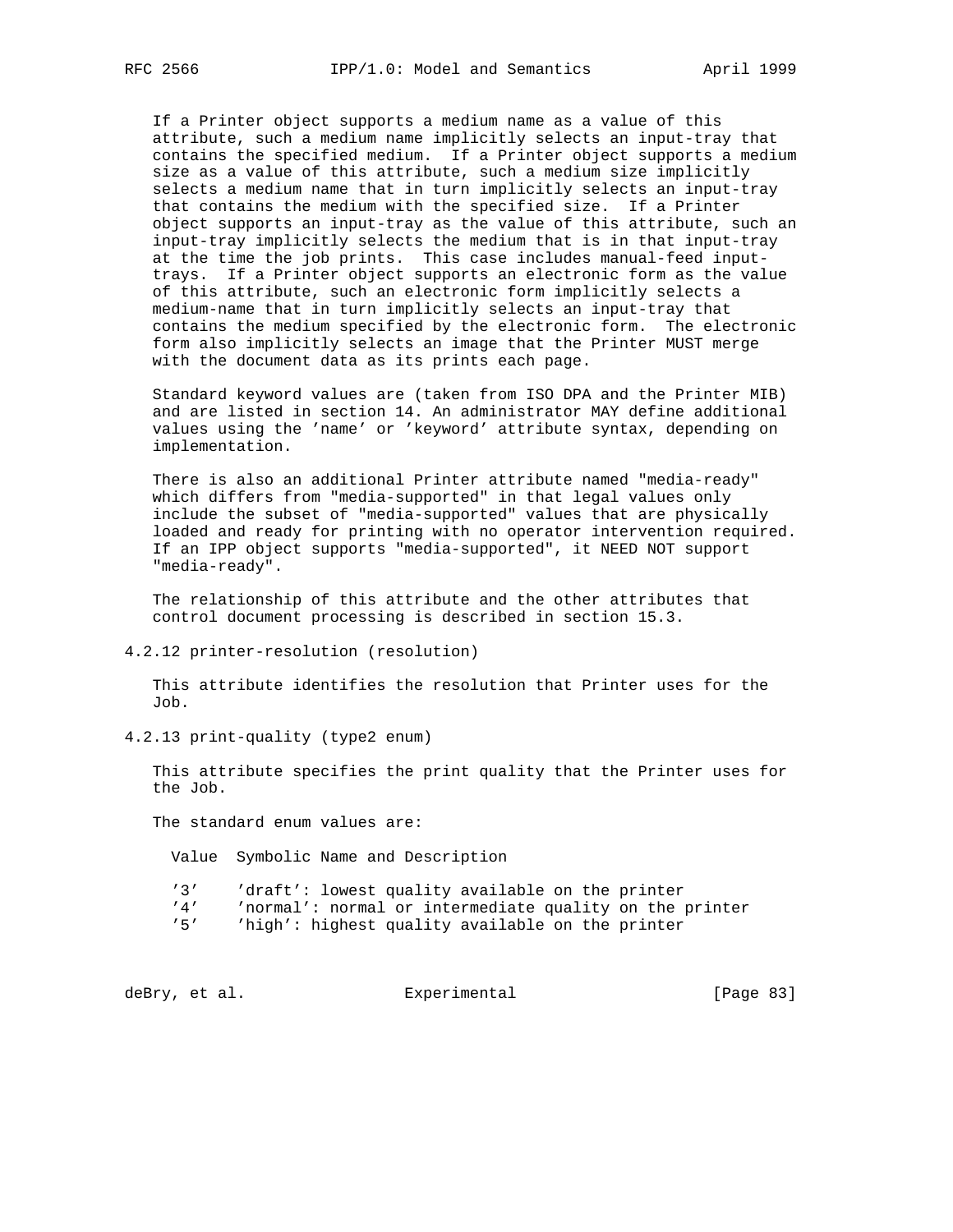# 4.3 Job Description Attributes

 The attributes in this section form the attribute group called "job description". The following table summarizes these attributes. The third column indicates whether the attribute is a REQUIRED attribute that MUST be supported by Printer objects. If it is not indicated as REQUIRED, then it is OPTIONAL. The maximum size in octets for 'text' and 'name' attributes is indicated in parenthesizes.

| Attribute                  | Syntax               | REQUIRED? |
|----------------------------|----------------------|-----------|
| job-uri                    | uri                  | REQUIRED  |
| job-id                     | integer(1:MAX)       | REQUIRED  |
| job-printer-uri            | uri                  | REQUIRED  |
| job-more-info              | uri                  |           |
| job-name                   | name (MAX)           | REQUIRED  |
| job-originating-user-name  | name (MAX)           | REQUIRED  |
| job-state                  | type1 enum           | REQUIRED  |
| job-state-reasons          | 1setOf type2 keyword |           |
| job-state-message          | text (MAX)           |           |
| number-of-documents        | integer (0:MAX)      |           |
| output-device-assigned     | name (127)           |           |
| time-at-creation           | integer (0:MAX)      |           |
| time-at-processing         | integer (0:MAX)      |           |
| time-at-completed          | integer (0:MAX)      |           |
| number-of-intervening-jobs | integer (0:MAX)      |           |
| job-message-from-operator  | text (127)           |           |
| job-k-octets               | integer (0:MAX)      |           |
| job-impressions            | integer (0:MAX)      |           |
|                            |                      |           |

deBry, et al. <br>Experimental [Page 84]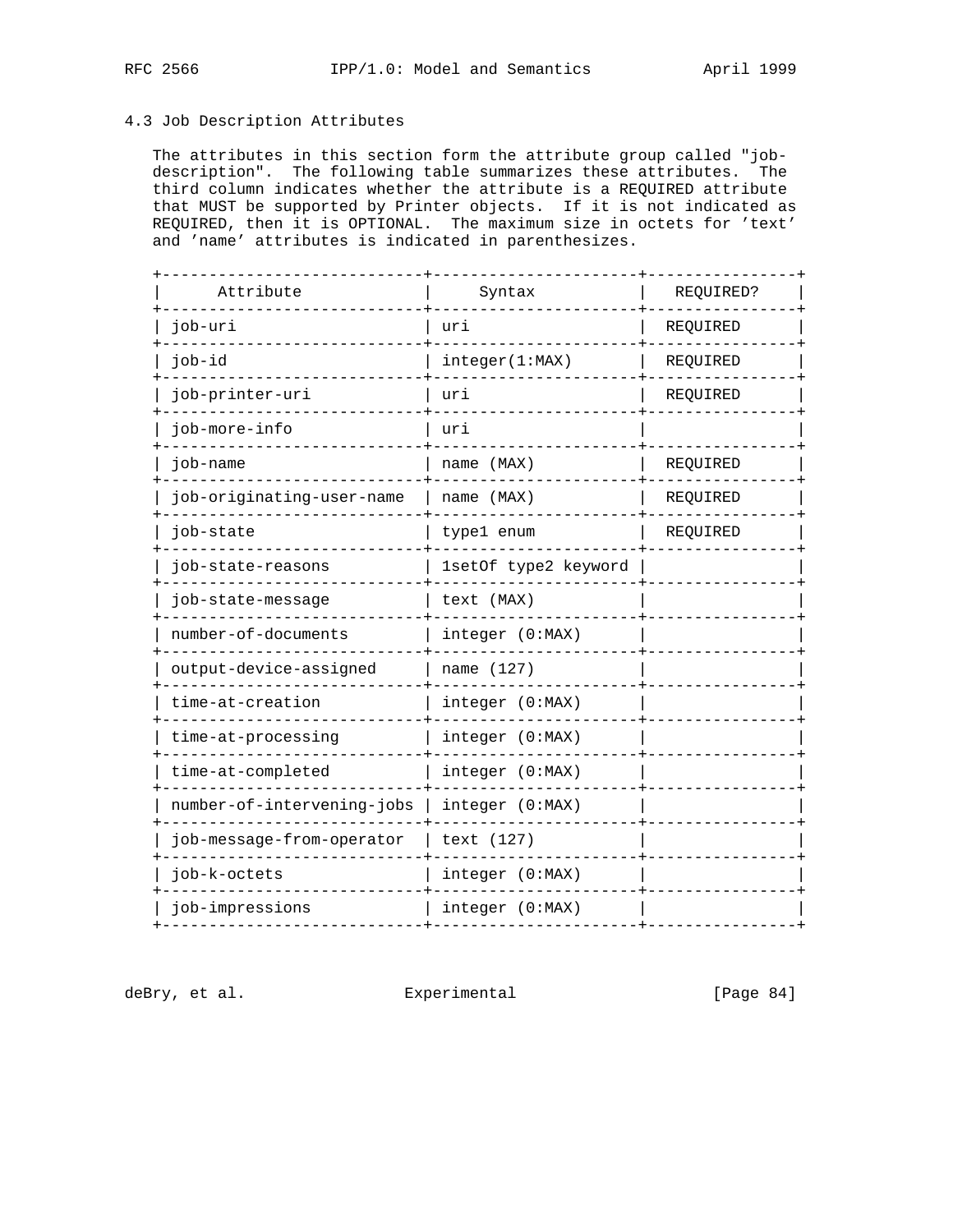| Attribute                                         | Syntax          | REOUIRED? |  |
|---------------------------------------------------|-----------------|-----------|--|
| iob-media-sheets                                  | integer (0:MAX) |           |  |
| iob-k-octets-processed                            | integer (0:MAX) |           |  |
| iob-impressions-completed                         | integer (0:MAX) |           |  |
| $job$ -media-sheets-completed   integer $(0:MAX)$ |                 |           |  |
| attributes-charset                                | charset         | REOUIRED  |  |
| attributes-natural-language naturalLanguage       |                 | REOUIRED  |  |
|                                                   |                 |           |  |

## 4.3.1 job-uri (uri)

 This REQUIRED attribute contains the URI for the job. The Printer object, on receipt of a new job, generates a URI which identifies the new Job. The Printer object returns the value of the "job-uri" attribute as part of the response to a create request. The precise format of a Job URI is implementation dependent. If the Printer object supports more than one URI and there is some relationship between the newly formed Job URI and the Printer object's URI, the Printer object uses the Printer URI supplied by the client in the create request. For example, if the create request comes in over a secure channel, the new Job URI MUST use the same secure channel. This can be guaranteed because the Printer object is responsible for generating the Job URI and the Printer object is aware of its security configuration and policy as well as the Printer URI used in the create request.

 For a description of this attribute and its relationship to "job-id" and "job-printer-uri" attribute, see the discussion in section 2.4 on "Object Identity".

4.3.2 job-id (integer(1:MAX))

 This REQUIRED attribute contains the ID of the job. The Printer, on receipt of a new job, generates an ID which identifies the new Job on that Printer. The Printer returns the value of the "job-id" attribute as part of the response to a create request. The 0 value is not included to allow for compatibility with SNMP index values which also cannot be 0.

deBry, et al. Subsection Experimental Contracts [Page 85]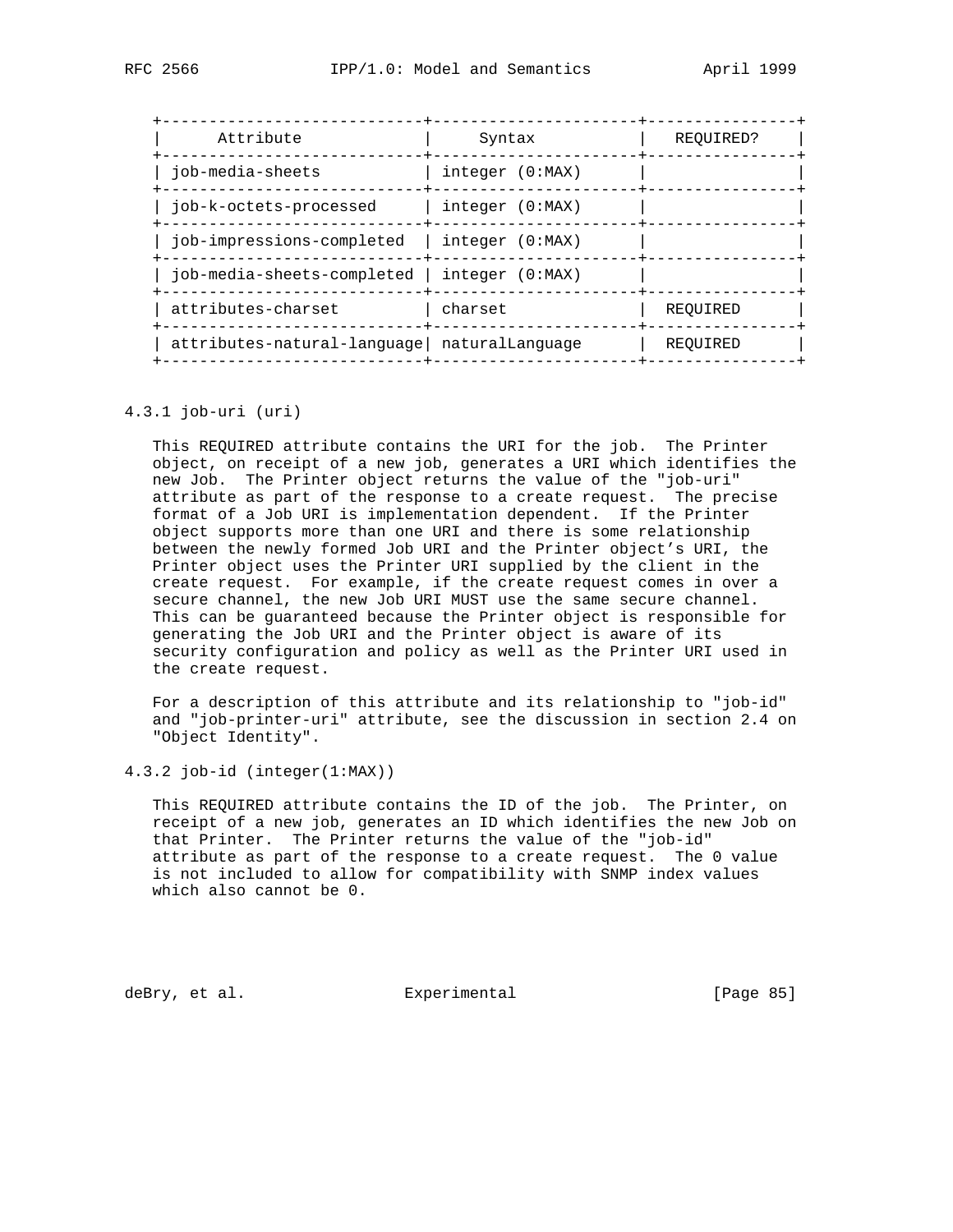For a description of this attribute and its relationship to "job-uri" and "job-printer-uri" attribute, see the discussion in section 2.4 on "Object Identity".

4.3.3 job-printer-uri (uri)

 This REQUIRED attribute identifies the Printer object that created this Job object. When a Printer object creates a Job object, it populates this attribute with the Printer object URI that was used in the create request. This attribute permits a client to identify the Printer object that created this Job object when only the Job object's URI is available to the client. The client queries the creating Printer object to determine which languages, charsets, operations, are supported for this Job.

 For a description of this attribute and its relationship to "job-uri" and "job-id" attribute, see the discussion in section 2.4 on "Object Identity".

4.3.4 job-more-info (uri)

 Similar to "printer-more-info", this attribute contains the URI referencing some resource with more information about this Job object, perhaps an HTML page containing information about the Job.

4.3.5 job-name (name(MAX))

 This REQUIRED attribute is the name of the job. It is a name that is more user friendly than the "job-uri" attribute value. It does not need to be unique between Jobs. The Job's "job-name" attribute is set to the value supplied by the client in the "job-name" operation attribute in the create request (see Section  $3.2.1.1$ ). If, however, the "job-name" operation attribute is not supplied by the client in the create request, the Printer object, on creation of the Job, MUST generate a name. The printer SHOULD generate the value of the Job's "job-name" attribute from the first of the following sources that produces a value: 1) the "document-name" operation attribute of the first (or only) document, 2) the "document-URI" attribute of the first (or only) document, or 3) any other piece of Job specific and/or Document Content information.

4.3.6 job-originating-user-name (name(MAX))

 This REQUIRED attribute contains the name of the end user that submitted the print job. The Printer object sets this attribute to the most authenticated printable name that it can obtain from the authentication service over which the IPP operation was received.

deBry, et al. Subsectimental Experimental [Page 86]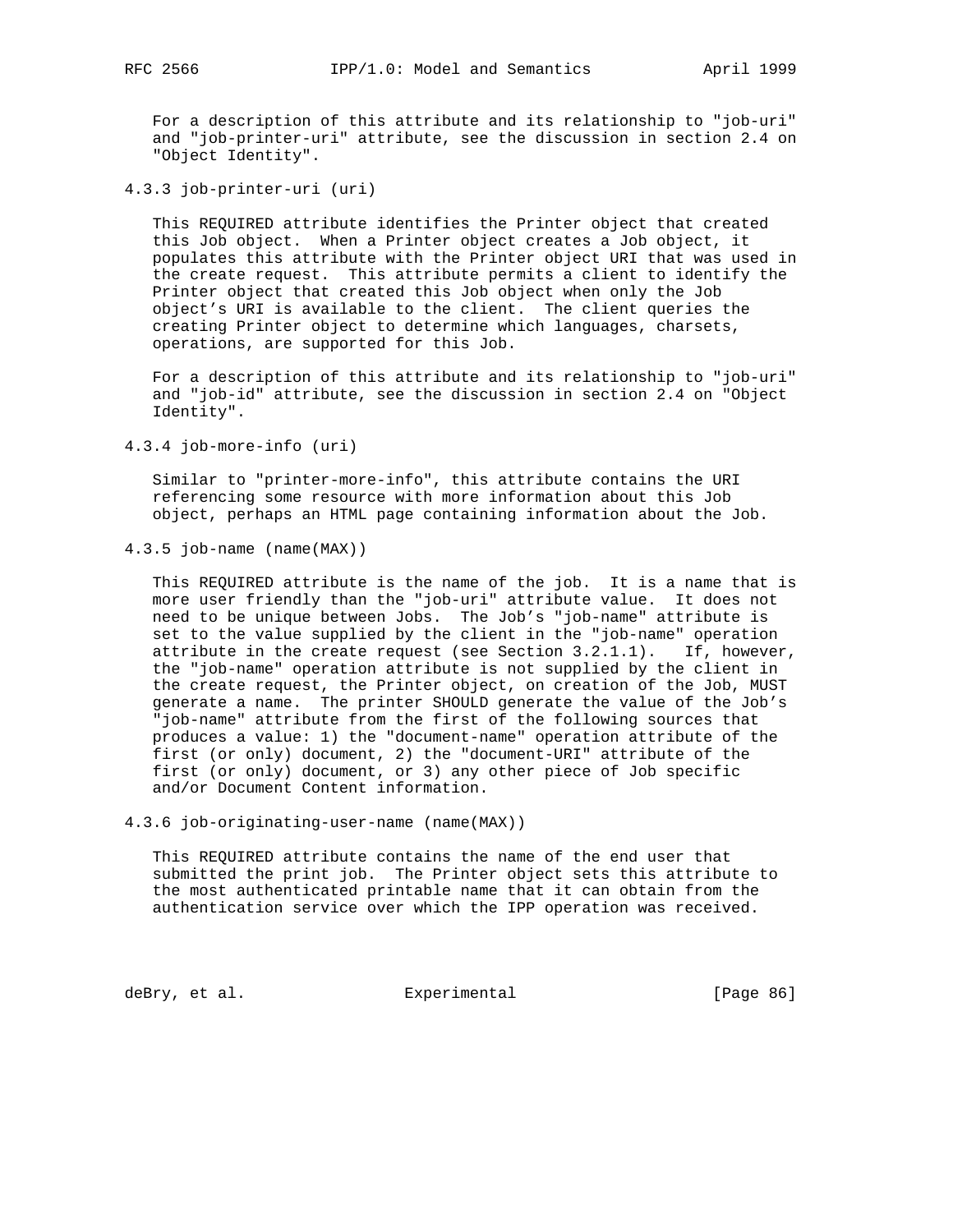Only if such is not available, does the Printer object use the value supplied by the client in the "requesting-user-name" operation attribute of the create operation (see Section 8).

 Note: The Printer object needs to keep an internal originating user id of some form, typically as a credential of a principal, with the Job object. Since such an internal attribute is implementation dependent and not of interest to clients, it is not specified as a Job Description attribute. This originating user id is used for authorization checks (if any) on all subsequent operation.

4.3.7 job-state (type1 enum)

 This REQUIRED attribute identifies the current state of the job. Even though the IPP protocol defines eight values for job states, implementations only need to support those states which are appropriate for the particular implementation. In other words, a Printer supports only those job states implemented by the output device and available to the Printer object implementation.

Standard enum values are:

Values Symbolic Name and Description

- '3' 'pending': The job is a candidate to start processing, but is not yet processing.
- '4' 'pending-held': The job is not a candidate for processing for any number of reasons but will return to the ' pending' state as soon as the reasons are no longer present. The job's "job-state-reason" attribute MUST indicate why the job is no longer a candidate for processing.
- '5' 'processing': One or more of:

 1. the job is using, or is attempting to use, one or more purely software processes that are analyzing, creating, or interpreting a PDL, etc., 2. the job is using, or is attempting to use, one or more hardware devices that are interpreting a PDL, making marks on a medium, and/or performing finishing, such as stapling, etc., 3. the Printer object has made the job ready for printing, but the output device is not yet printing it, either because the job hasn't reached the output

deBry, et al. Subsectimental Experimental [Page 87]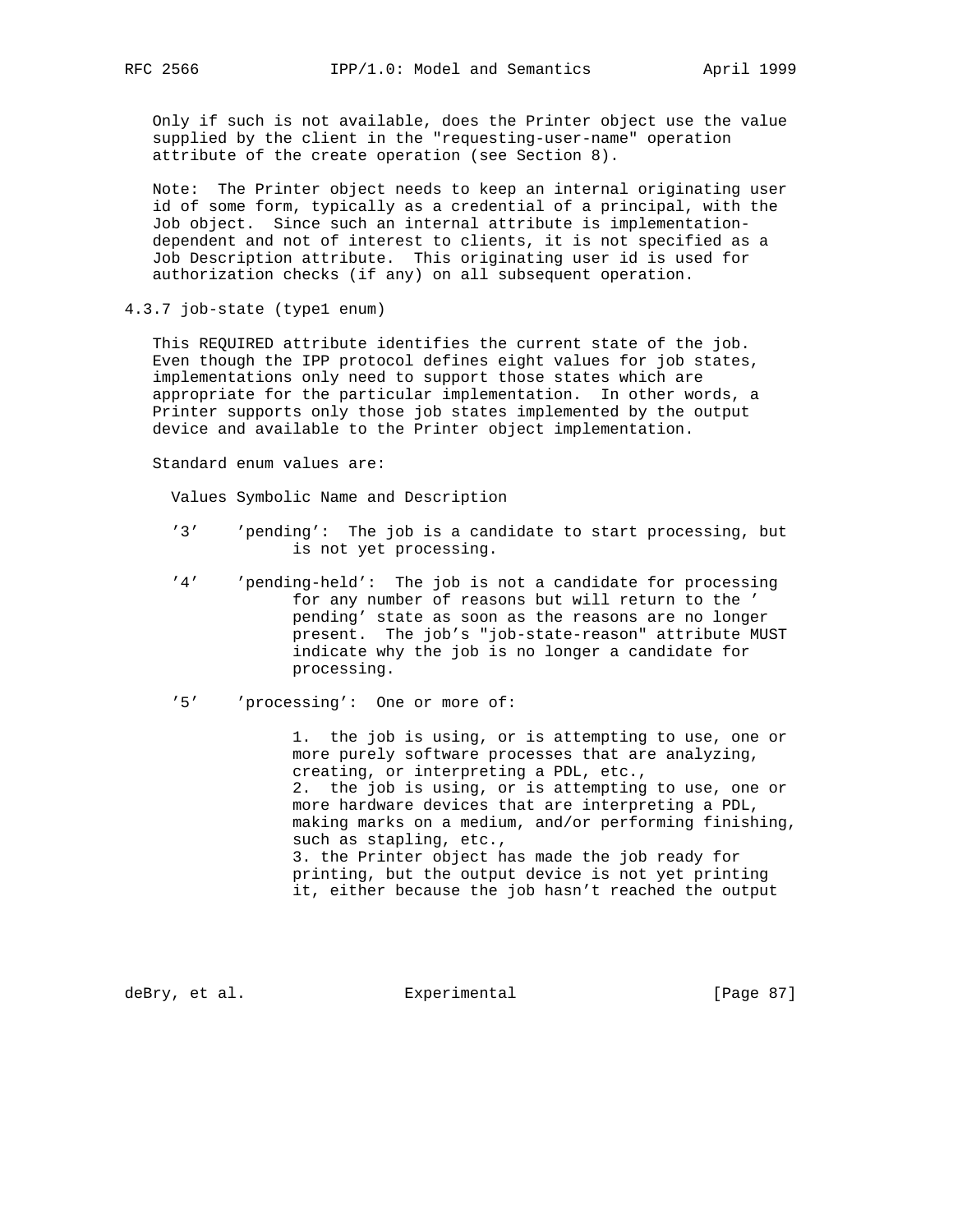device or because the job is queued in the output device or some other spooler, awaiting the output device to print it.

 When the job is in the 'processing' state, the entire job state includes the detailed status represented in the printer's "printer-state", "printer-state reasons", and "printer-state-message" attributes.

 Implementations MAY, though they NEED NOT, include additional values in the job's "job-state-reasons" attribute to indicate the progress of the job, such as adding the 'job-printing' value to indicate when the output device is actually making marks on paper and/or the 'processing-to-stop-point' value to indicate that the IPP object is in the process of canceling or aborting the job. Most implementations won't bother with this nuance.

 '6' 'processing-stopped': The job has stopped while processing for any number of reasons and will return to the ' processing' state as soon as the reasons are no longer present.

> The job's "job-state-reason" attribute MAY indicate why the job has stopped processing. For example, if the output device is stopped, the 'printer-stopped' value MAY be included in the job's "job-state-reasons" attribute.

> Note: When an output device is stopped, the device usually indicates its condition in human readable form locally at the device. A client can obtain more complete device status remotely by querying the Printer object's "printer-state", "printer-state reasons" and "printer-state-message" attributes.

 '7' 'canceled': The job has been canceled by a Cancel-Job operation and the Printer object has completed canceling the job and all job status attributes have reached their final values for the job. While the Printer object is canceling the job, the job remains in its current state, but the job's "job-state reasons" attribute SHOULD contain the 'processing-to stop-point' value and one of the 'canceled-by-user', ' canceled-by-operator', or 'canceled-at-device' value.

deBry, et al.  $\Box$  Experimental [Page 88]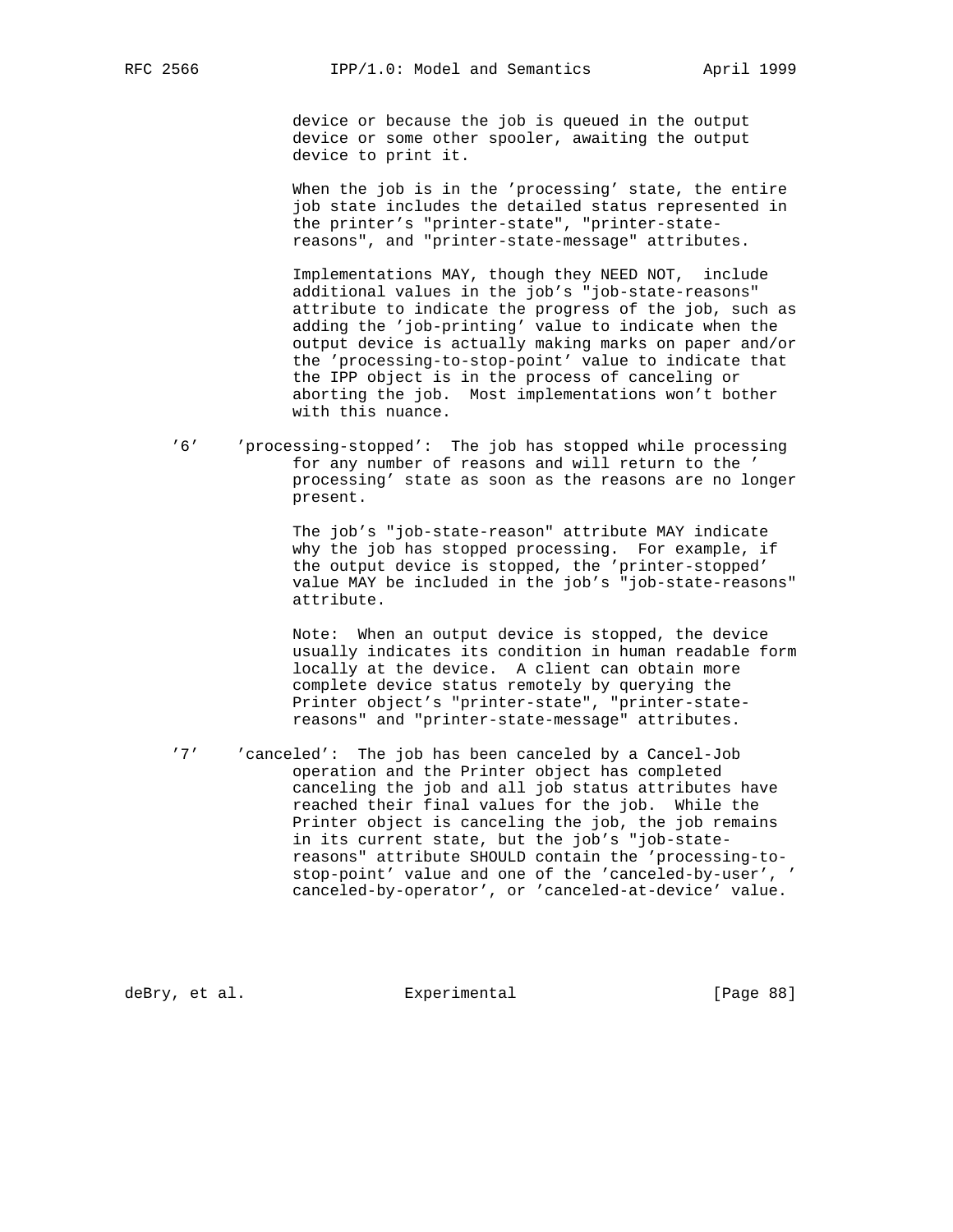When the job moves to the 'canceled' state, the ' processing-to-stop-point' value, if present, MUST be removed, but the 'canceled-by-xxx', if present, MUST remain.

- '8' 'aborted': The job has been aborted by the system, usually while the job was in the 'processing' or 'processing stopped' state and the Printer has completed aborting the job and all job status attributes have reached their final values for the job. While the Printer object is aborting the job, the job remains in its current state, but the job's "job-state-reasons" attribute SHOULD contain the 'processing-to-stop point' and 'aborted-by-system' values. When the job moves to the 'aborted' state, the 'processing-to stop-point' value, if present, MUST be removed, but the 'aborted-by-system' value, if present, MUST remain.
	- '9' 'completed': The job has completed successfully or with warnings or errors after processing and all of the job media sheets have been successfully stacked in the appropriate output bin(s) and all job status attributes have reached their final values for the job. The job's "job-state-reasons" attribute SHOULD contain one of: 'completed-successfully', ' completed-with-warnings', or 'completed-with-errors' values.

 The final value for this attribute MUST be one of: 'completed', ' canceled', or 'aborted' before the Printer removes the job altogether. The length of time that jobs remain in the 'canceled', ' aborted', and 'completed' states depends on implementation.

The following figure shows the normal job state transitions.

|       |                     |                                         |  | +----> canceled             |
|-------|---------------------|-----------------------------------------|--|-----------------------------|
|       |                     |                                         |  |                             |
|       |                     | $+\$ ----> pending --------> processing |  | ---------+------> completed |
|       | ᄉ                   |                                         |  |                             |
| --->+ |                     |                                         |  | +----> aborted              |
|       |                     |                                         |  |                             |
|       | +----> pending-held | processing-stopped ---+                 |  |                             |

 Normally a job progresses from left to right. Other state transitions are unlikely, but are not forbidden. Not shown are the transitions to the 'canceled' state from the 'pending', 'pending held', and 'processing-stopped' states.

deBry, et al. Subsectimental Experimental [Page 89]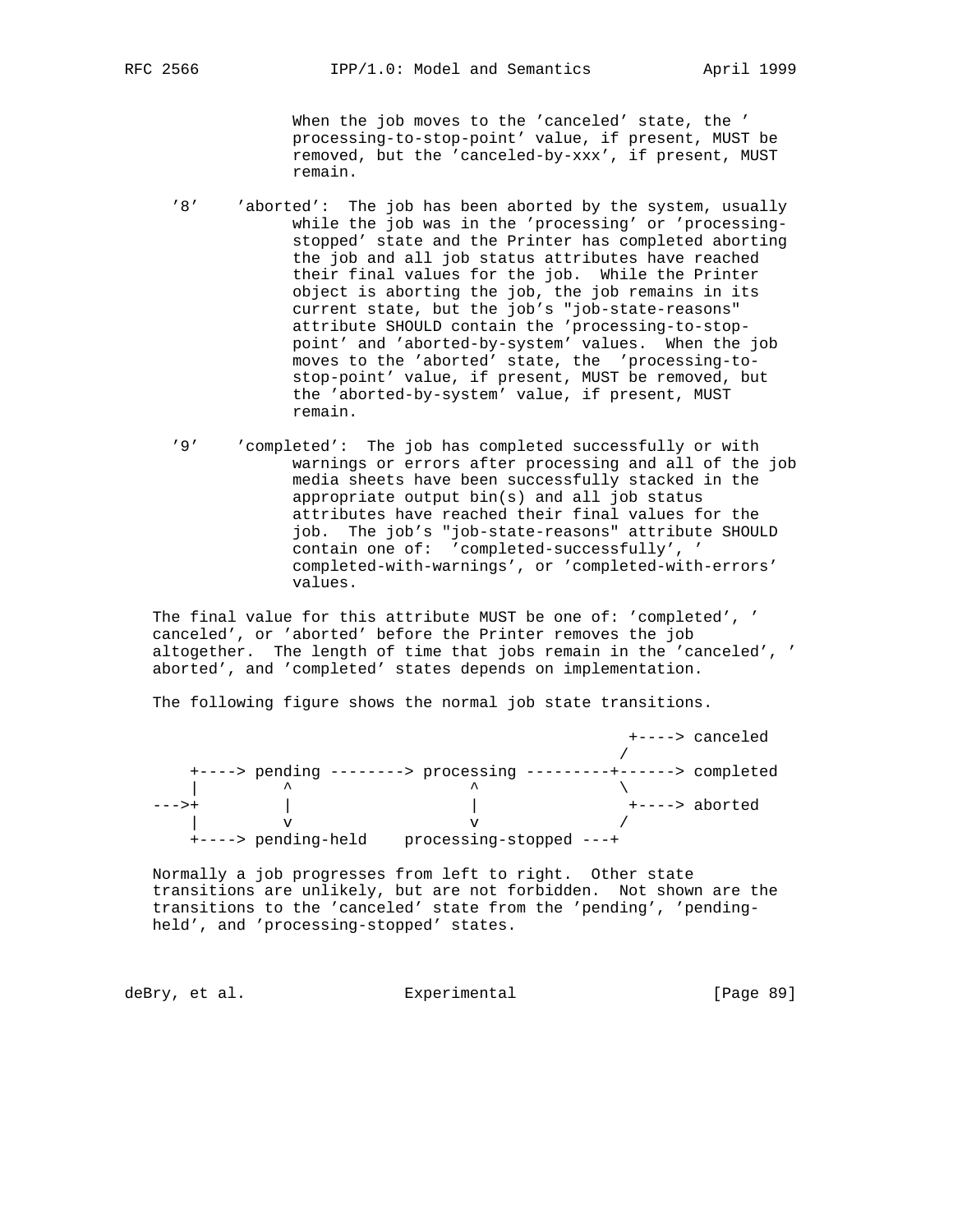Jobs reach one of the three terminal states: 'completed', 'canceled', or 'aborted', after the jobs have completed all activity, including stacking output media, after the jobs have completed all activity, and all job status attributes have reached their final values for the job.

 Note: As with all other IPP attributes, if the implementation can not determine the correct value for this attribute, it SHOULD respond with the out-of-band value 'unknown' (see section 4.1) rather than try to guess at some possibly incorrect value and give the end user the wrong impression about the state of the Job object. For example, if the implementation is just a gateway into some printing system that does not provide detailed status about the print job, the IPP Job object's state might literally be 'unknown'.

4.3.8 job-state-reasons (1setOf type2 keyword)

 This attribute provides additional information about the job's current state, i.e., information that augments the value of the job's "job-state" attribute.

 Implementation of these values is OPTIONAL, i.e., a Printer NEED NOT implement them, even if (1) the output device supports the functionality represented by the reason and (2) is available to the Printer object implementation. These values MAY be used with any job state or states for which the reason makes sense. Furthermore, when implemented, the Printer MUST return these values when the reason applies and MUST NOT return them when the reason no longer applies whether the value of the Job's "job-state" attribute changed or not. When the Job does not have any reasons for being in its current state, the value of the Job's "job-state-reasons" attribute MUST be ' none'.

 Note: While values cannot be added to the 'job-state' attribute without impacting deployed clients that take actions upon receiving "job-state" values, it is the intent that additional "job-state reasons" values can be defined and registered without impacting such deployed clients. In other words, the "job-state-reasons" attribute is intended to be extensible.

 The following standard keyword values are defined. For ease of understanding, the values are presented in the order in which the reasons are likely to occur (if implemented), starting with the ' job-incoming' value:

 'none': There are no reasons for the job's current state. 'job-incoming': The Create-Job operation has been accepted by the Printer, but the Printer is expecting additional Send-Document

deBry, et al. Subsection Experimental Contract (Page 90)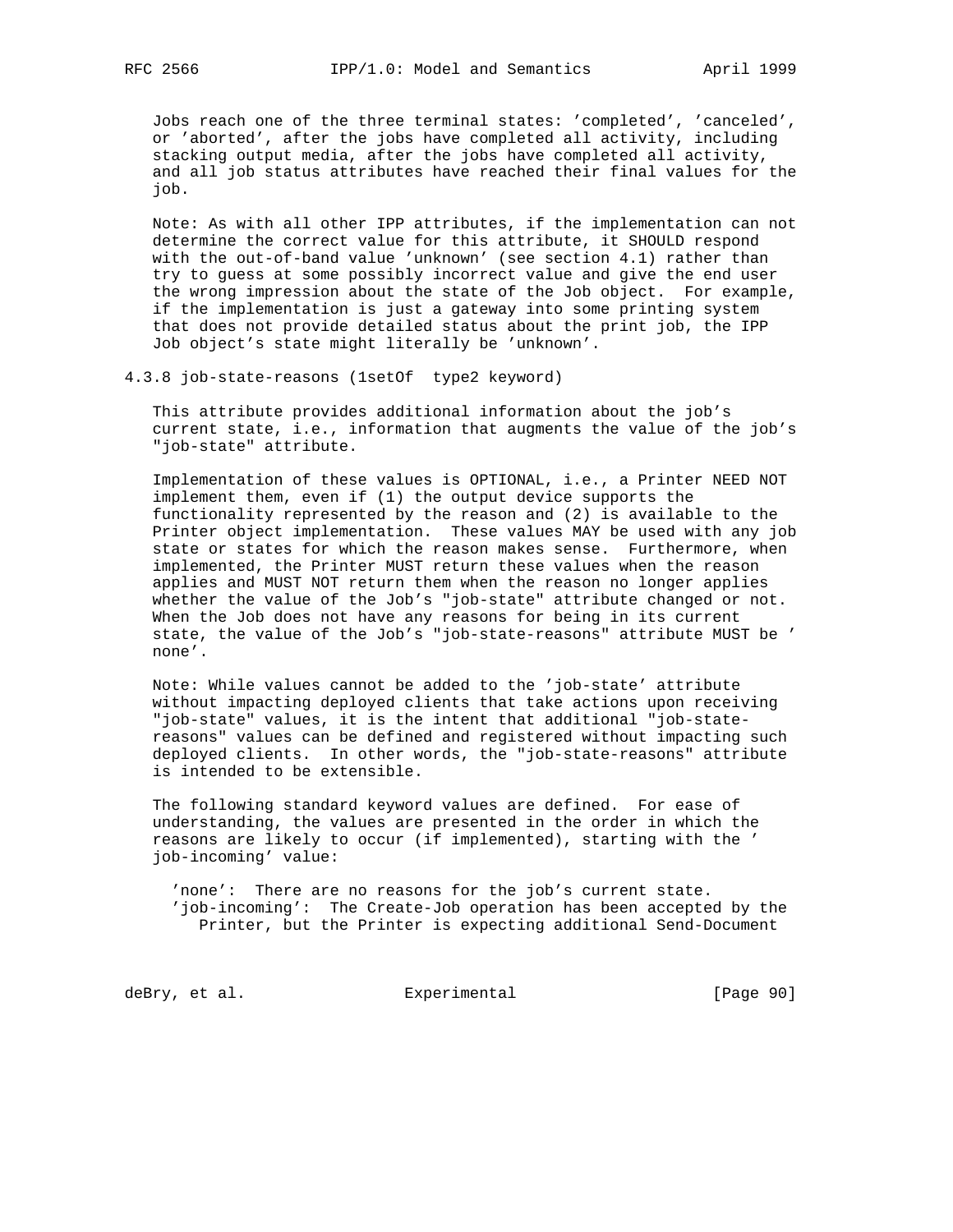and/or Send-URI operations and/or is accessing/accepting document data.

 'submission-interrupted': The job was not completely submitted for some unforeseen reason, such as: (1) the Printer has crashed before the job was closed by the client, (2) the Printer or the document transfer method has crashed in some non-recoverable way before the document data was entirely transferred to the Printer, (3) the client crashed or failed to close the job before the time-out period. See section 4.4.28.

 'job-outgoing': The Printer is transmitting the job to the output device.

 'job-hold-until-specified': The value of the job's "job-hold until" attribute was specified with a time period that is still in the future. The job MUST NOT be a candidate for processing until this reason is removed and there are no other reasons to hold the job.

 'resources-are-not-ready': At least one of the resources needed by the job, such as media, fonts, resource objects, etc., is not ready on any of the physical printer's for which the job is a candidate. This condition MAY be detected when the job is accepted, or subsequently while the job is pending or processing, depending on implementation. The job may remain in its current state or be moved to the 'pending-held' state, depending on implementation and/or job scheduling policy.

 'printer-stopped-partly': The value of the Printer's "printer state-reasons" attribute contains the value 'stopped-partly'. 'printer-stopped': The value of the Printer's "printer-state" attribute is 'stopped'.

 'job-interpreting': Job is in the 'processing' state, but more specifically, the Printer is interpreting the document data. 'job-queued': Job is in the 'processing' state, but more

specifically, the Printer has queued the document data.

 'job-transforming': Job is in the 'processing' state, but more specifically, the Printer is interpreting document data and producing another electronic representation.

 'job-printing': The output device is marking media. This value is useful for Printers which spend a great deal of time processing (1) when no marking is happening and then want to show that marking is now happening or (2) when the job is in the process of being canceled or aborted while the job remains in the ' processing' state, but the marking has not yet stopped so that impression or sheet counts are still increasing for the job.

 'job-canceled-by-user': The job was canceled by the owner of the job using the Cancel-Job request, i.e., by a user whose authenticated identity is the same as the value of the originating user that created the Job object, or by some other authorized end-user, such as a member of the job owner's security group.

deBry, et al. Subsection Experimental CPage 91]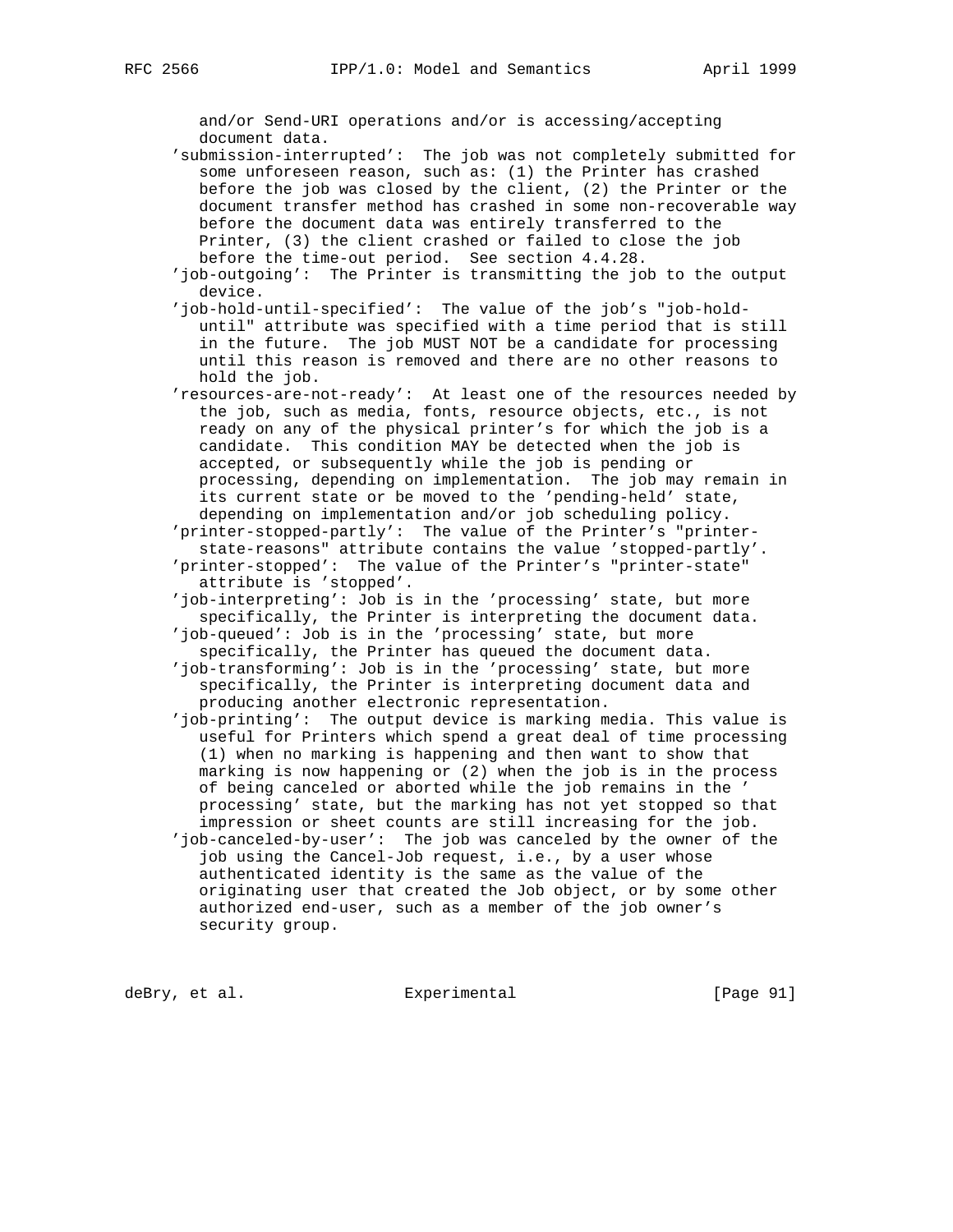- 'job-canceled-by-operator': The job was canceled by the operator using the Cancel-Job request, i.e., by a user who has been authenticated as having operator privileges (whether local or remote). If the security policy is to allow anyone to cancel anyone's job, then this value may be used when the job is canceled by other than the owner of the job. For such a security policy, in effect, everyone is an operator as far as canceling jobs with IPP is concerned.
- 'job-canceled-at-device': The job was canceled by an unidentified local user, i.e., a user at a console at the device.
- 'aborted-by-system': The job (1) is in the process of being aborted, (2) has been aborted by the system and placed in the ' aborted' state, or (3) has been aborted by the system and placed in the 'pending-held' state, so that a user or operator can manually try the job again.
- 'processing-to-stop-point': The requester has issued a Cancel-Job operation or the Printer object has aborted the job, but is still performing some actions on the job until a specified stop point occurs or job termination/cleanup is completed.

 This reason is recommended to be used in conjunction with the ' processing' job state to indicate that the Printer object is still performing some actions on the job while the job remains in the 'processing' state. After all the job's job description attributes have stopped incrementing, the Printer object moves the job from the 'processing' state to the 'canceled' or ' aborted' job states.

- 'service-off-line': The Printer is off-line and accepting no jobs. All 'pending' jobs are put into the 'pending-held' state. This situation could be true if the service's or document transform's input is impaired or broken.
- 'job-completed-successfully': The job completed successfully.
- 'job-completed-with-warnings': The job completed with warnings. 'job-completed-with-errors': The job completed with errors (and possibly warnings too).

#### 4.3.9 job-state-message (text(MAX))

 This attribute specifies information about the "job-state" and "job state-reasons" attributes in human readable text. If the Printer object supports this attribute, the Printer object MUST be able to generate this message in any of the natural languages identified by the Printer's "generated-natural-language-supported" attribute (see the "attributes-natural-language" operation attribute specified in Section 3.1.4.1).

deBry, et al. Subsectimental Experimental [Page 92]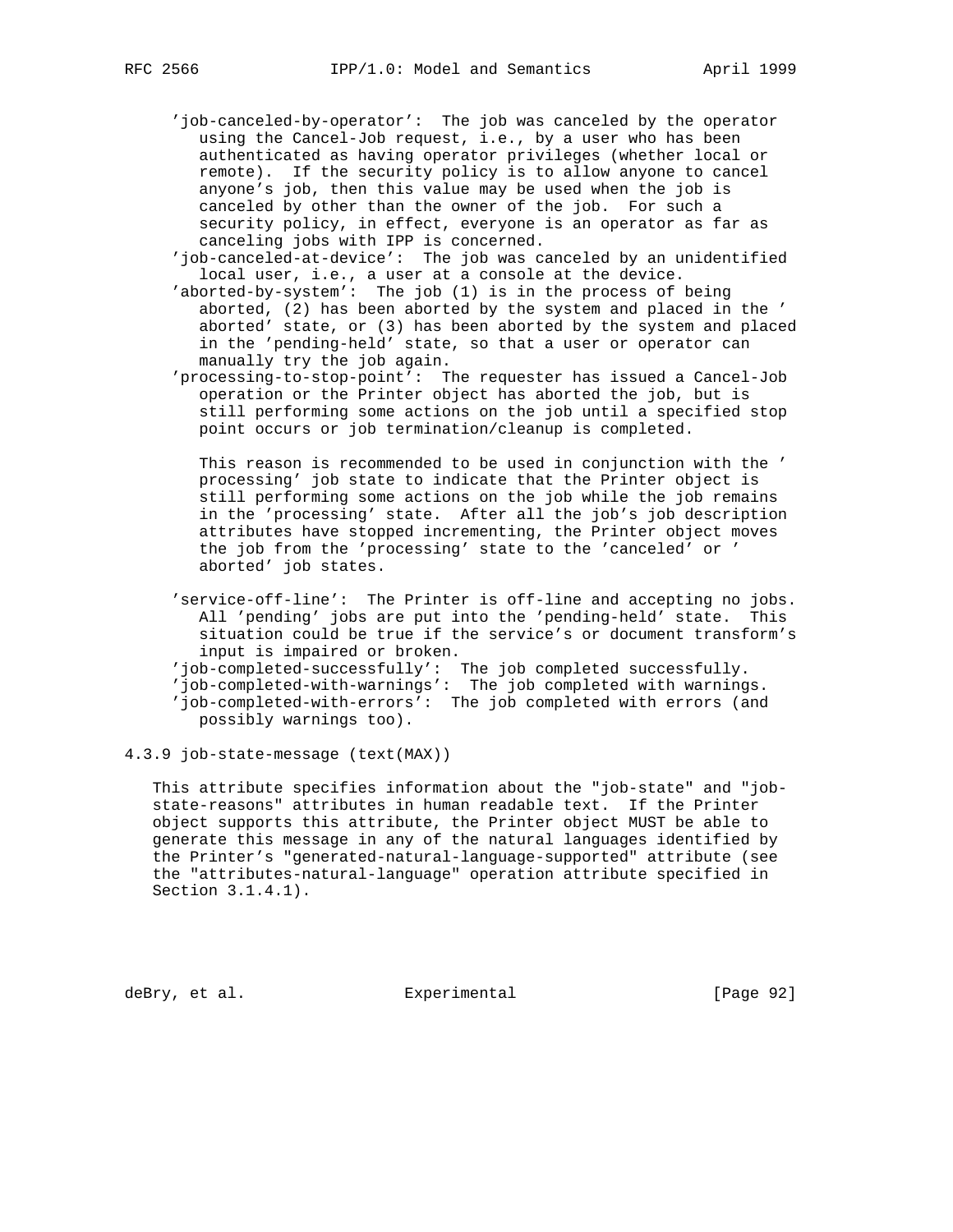Note: the value SHOULD NOT contain additional information not contained in the values of the "job-state" and "job-states-reasons" attributes, such as interpreter error information. Otherwise, application programs might attempt to parse the (localized text). For such additional information such as interpreter errors for application program consumption, a new attribute with keyword values, needs to be developed and registered.

4.3.10 number-of-documents (integer(0:MAX))

 This attribute indicates the number of documents in the job, i.e., the number of Send-Document, Send-URI, Print-Job, or Print-URI operations that the Printer has accepted for this job, regardless of whether the document data has reached the Printer object or not.

 Implementations supporting the OPTIONAL Create-Job/Send- Document/Send-URI operations SHOULD support this attribute so that clients can query the number of documents in each job.

4.3.11 output-device-assigned (name(127))

 This attribute identifies the output device to which the Printer object has assigned this job. If an output device implements an embedded Printer object, the Printer object NEED NOT set this attribute. If a print server implements a Printer object, the value MAY be empty (zero-length string) or not returned until the Printer object assigns an output device to the job. This attribute is particularly useful when a single Printer object support multiple devices (so called "fan-out").

4.3.12 time-at-creation (integer(0:MAX))

 This attribute indicates the point in time at which the Job object was created. In order to populate this attribute, the Printer object uses the value in its "printer-up-time" attribute at the time the Job object is created.

4.3.13 time-at-processing (integer(0:MAX))

 This attribute indicates the point in time at which the Job object began processing. In order to populate this attribute, the Printer object uses the value in its "printer-up-time" attribute at the time the Job object is moved into the 'processing' state for the first time.

deBry, et al. Subsection Experimental Contracts [Page 93]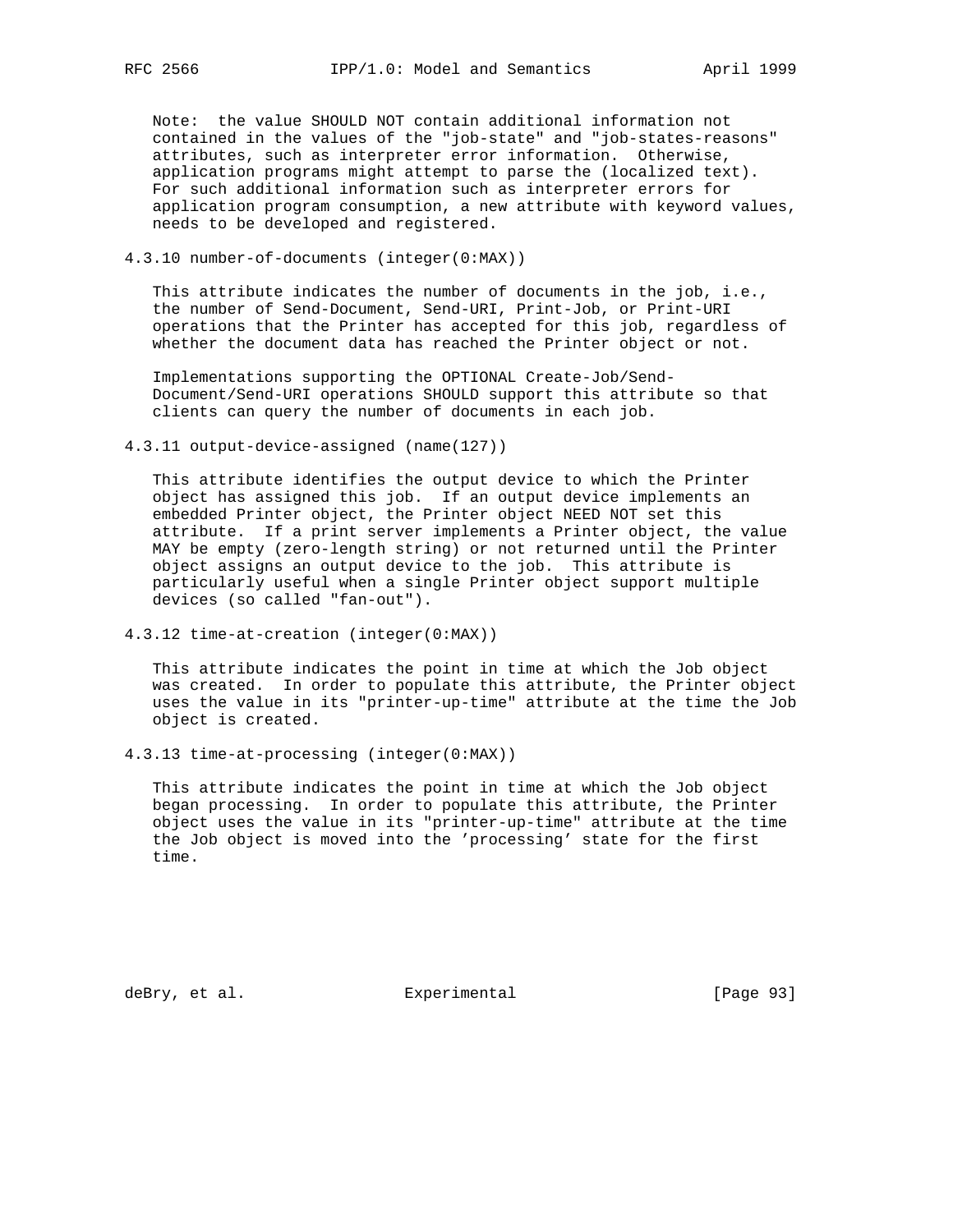4.3.14 time-at-completed (integer(0:MAX))

 This attribute indicates the point in time at which the Job object completed (or was cancelled or aborted). In order to populate this attribute, the Printer object uses the value in its "printer-up-time" attribute at the time the Job object is moved into the 'completed' or 'canceled' or 'aborted' state.

4.3.15 number-of-intervening-jobs (integer(0:MAX))

 This attribute indicates the number of jobs that are "ahead" of this job in the relative chronological order of expected time to complete (i.e., the current scheduled order). For efficiency, it is only necessary to calculate this value when an operation is performed that requests this attribute.

4.3.16 job-message-from-operator (text(127))

 This attribute provides a message from an operator, system administrator or "intelligent" process to indicate to the end user the reasons for modification or other management action taken on a job.

4.3.17 job-k-octets (integer(0:MAX))

This attribute specifies the total size of the document(s) in K octets, i.e., in units of 1024 octets requested to be processed in the job. The value MUST be rounded up, so that a job between 1 and 1024 octets MUST be indicated as being 1, 1025 to 2048 MUST be 2, etc.

 This value MUST NOT include the multiplicative factors contributed by the number of copies specified by the "copies" attribute, independent of whether the device can process multiple copies without making multiple passes over the job or document data and independent of whether the output is collated or not. Thus the value is independent of the implementation and indicates the size of the document(s) measured in K octets independent of the number of copies.

 This value MUST also not include the multiplicative factor due to a copies instruction embedded in the document data. If the document data actually includes replications of the document data, this value will include such replication. In other words, this value is always the size of the source document data, rather than a measure of the hardcopy output to be produced.

deBry, et al. Subsectimental Experimental [Page 94]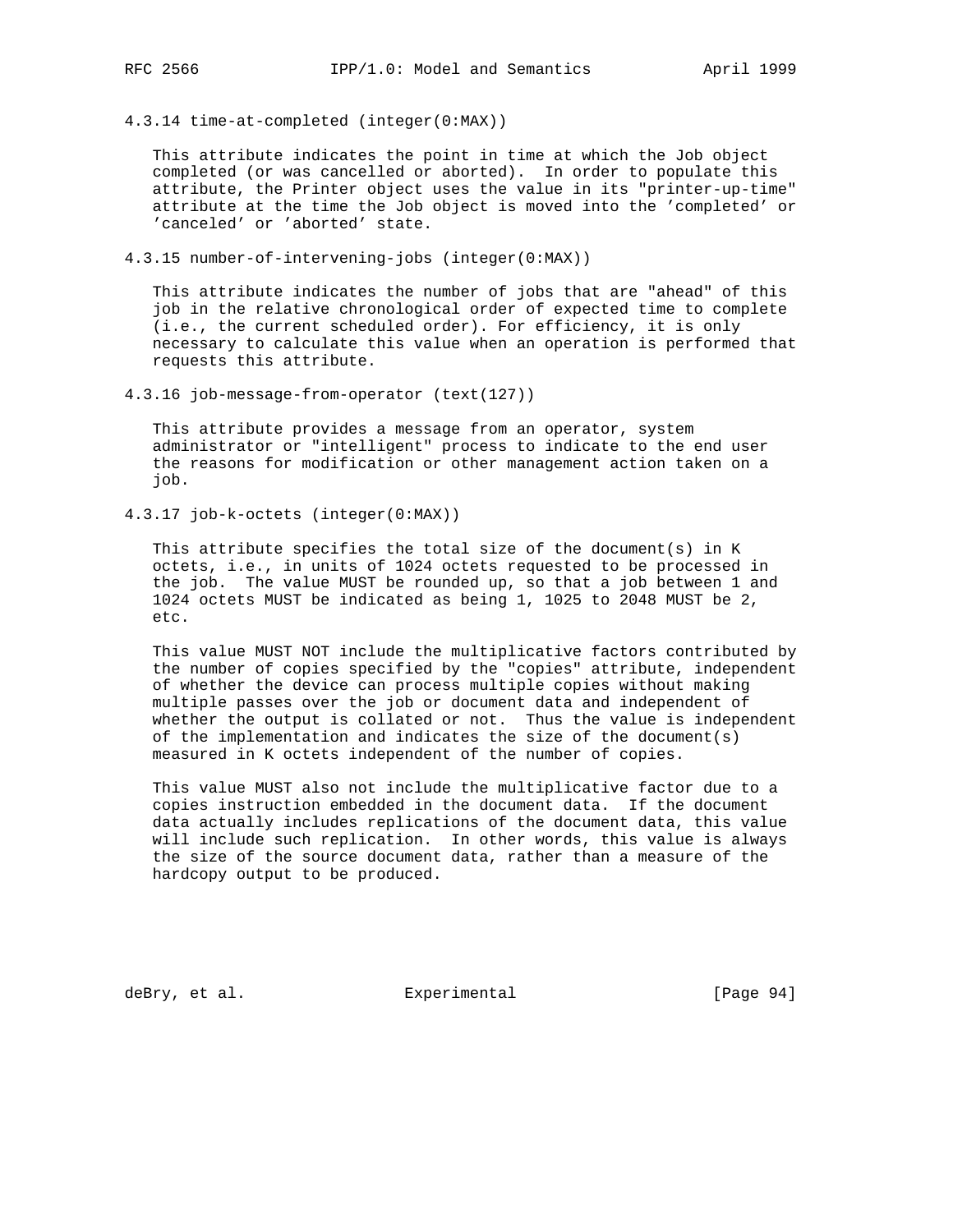Note: This attribute and the following two attributes ("job impressions" and "job-media-sheets") are not intended to be counters; they are intended to be useful routing and scheduling information if known. For these three attributes, the Printer object may try to compute the value if it is not supplied in the create request. Even if the client does supply a value for these three attributes in the create request, the Printer object MAY choose to change the value if the Printer object is able to compute a value which is more accurate than the client supplied value. The Printer object may be able to determine the correct value for these three attributes either right at job submission time or at any later point in time.

4.3.18 job-impressions (integer(0:MAX))

 This attribute specifies the total size in number of impressions of the document(s) being submitted (see the definition of impression in section 13.2.5).

 As with "job-k-octets", this value MUST NOT include the multiplicative factors contributed by the number of copies specified by the "copies" attribute, independent of whether the device can process multiple copies without making multiple passes over the job or document data and independent of whether the output is collated or not. Thus the value is independent of the implementation and reflects the size of the document(s) measured in impressions independent of the number of copies.

 As with "job-k-octets", this value MUST also not include the multiplicative factor due to a copies instruction embedded in the document data. If the document data actually includes replications of the document data, this value will include such replication. In other words, this value is always the number of impressions in the source document data, rather than a measure of the number of impressions to be produced by the job.

 See the Note in the "job-k-octets" attribute that also applies to this attribute.

4.3.19 job-media-sheets (integer(0:MAX))

 This attribute specifies the total number of media sheets to be produced for this job.

 Unlike the "job-k-octets" and the "job-impressions" attributes, this value MUST include the multiplicative factors contributed by the number of copies specified by the "copies" attribute and a 'number of copies' instruction embedded in the document data, if any. This difference allows the system administrator to control the lower and

deBry, et al. Subsection Experimental Contracts [Page 95]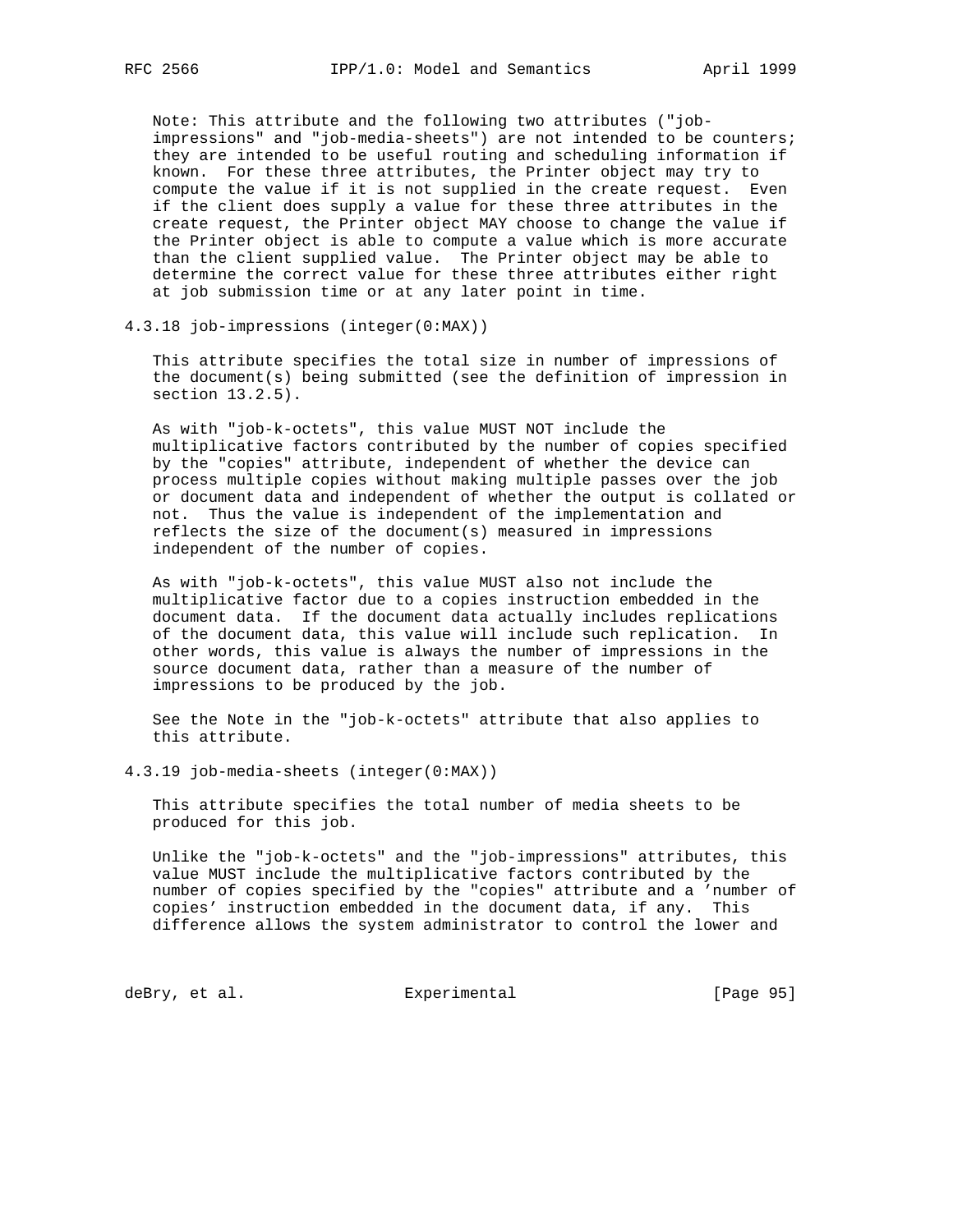upper bounds of both (1) the size of the document(s) with "job-k octets-supported" and "job-impressions-supported" and (2) the size of the job with "job-media-sheets-supported".

 See the Note in the "job-k-octets" attribute that also applies to this attribute.

4.3.20 job-k-octets-processed (integer(0:MAX))

 This attribute specifies the total number of octets processed in K octets, i.e., in units of 1024 octets so far. The value MUST be rounded up, so that a job between 1 and 1024 octets inclusive MUST be indicated as being 1, 1025 to 2048 inclusive MUST be 2, etc.

 For implementations where multiple copies are produced by the interpreter with only a single pass over the data, the final value MUST be equal to the value of the "job-k-octets" attribute. For implementations where multiple copies are produced by the interpreter by processing the data for each copy, the final value MUST be a multiple of the value of the "job-k-octets" attribute.

 Note: This attribute and the following two attributes ("job impressions-completed" and "job-sheets-completed") are intended to be counters. That is, the value for a job that has not started processing MUST be 0. When the job's "job-state" is 'processing' or 'processing-stopped', this value is intended to contain the amount of the job that has been processed to the time at which the attributes are requested.

4.3.21 job-impressions-completed (integer(0:MAX))

 This job attribute specifies the number of impressions completed for the job so far. For printing devices, the impressions completed includes interpreting, marking, and stacking the output.

 See the note in "job-k-octets-processed" which also applies to this attribute.

4.3.22 job-media-sheets-completed (integer(0:MAX))

 This job attribute specifies the media-sheets completed marking and stacking for the entire job so far whether those sheets have been processed on one side or on both.

 See the note in "job-k-octets-processed" which also applies to this attribute.

deBry, et al. Subsectimental Experimental [Page 96]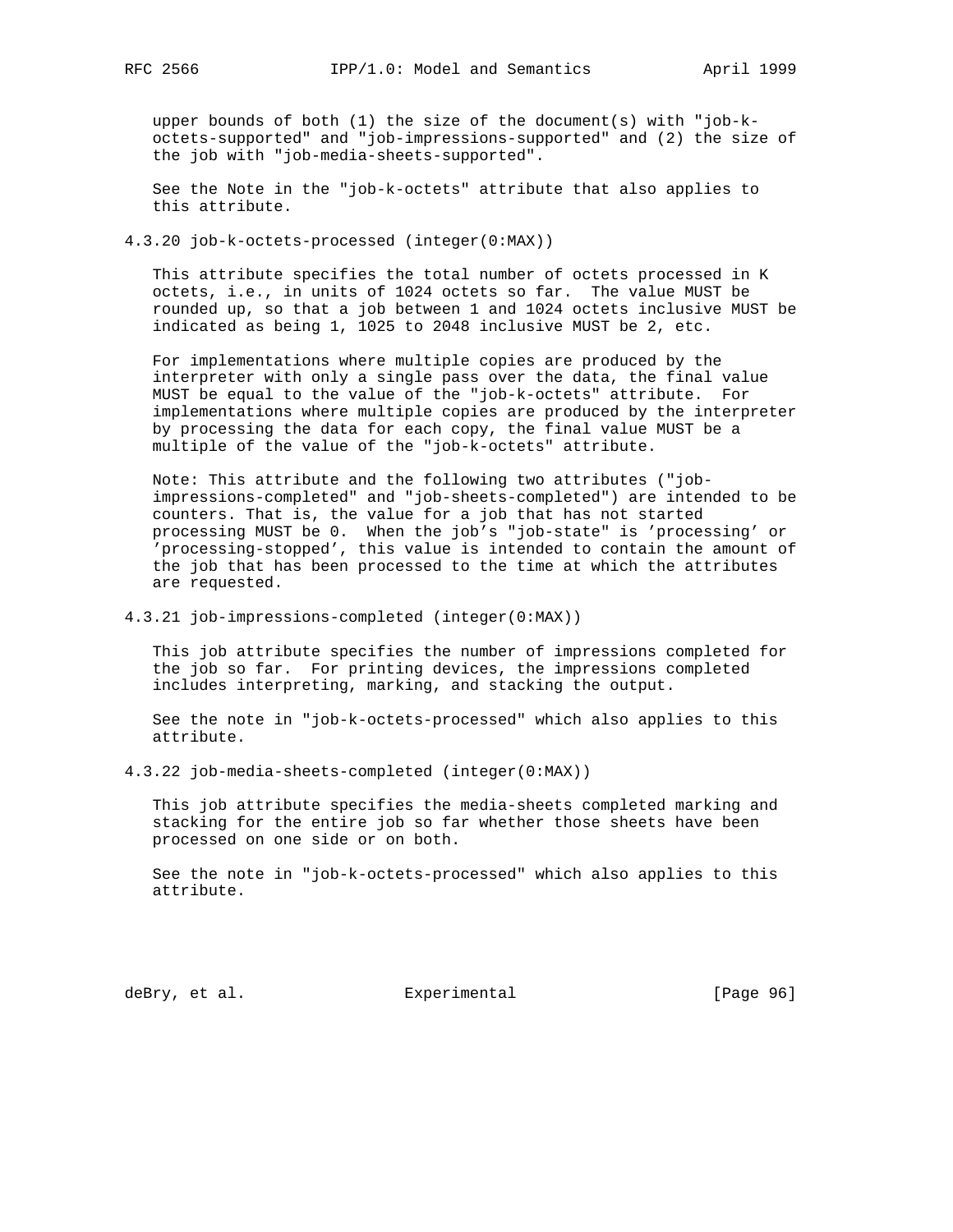4.3.23 attributes-charset (charset)

 This REQUIRED attribute is populated using the value in the client supplied "attributes-charset" attribute in the create request. It identifies the charset (coded character set and encoding method) used by any Job attributes with attribute syntax 'text' and 'name' that were supplied by the client in the create request. See Section 3.1.4 for a complete description of the "attributes-charset" operation attribute.

 This attribute does not indicate the charset in which the 'text' and 'name' values are stored internally in the Job object. The internal charset is implementation-defined. The IPP object MUST convert from whatever the internal charset is to that being requested in an operation as specified in Section 3.1.4.

4.3.24 attributes-natural-language (naturalLanguage)

 This REQUIRED attribute is populated using the value in the client supplied "attributes-natural-language" attribute in the create request. It identifies the natural language used for any Job attributes with attribute syntax 'text' and 'name' that were supplied by the client in the create request. See Section 3.1.4 for a complete description of the "attributes-natural-language" operation attribute. See Sections 4.1.1.2 and 4.1.2.2 for how a Natural Language Override may be supplied explicitly for each 'text' and ' name' attribute value that differs from the value identified by the "attributes-natural-language" attribute.

4.4 Printer Description Attributes

 These attributes form the attribute group called "printer description". The following table summarizes these attributes, their syntax, and whether or not they are REQUIRED for a Printer object to support. If they are not indicated as REQUIRED, they are OPTIONAL. The maximum size in octets for 'text' and 'name' attributes is indicated in parenthesizes.

 Note: How these attributes are set by an Administrator is outside the scope of this specification.

deBry, et al. Subsectimental Experimental [Page 97]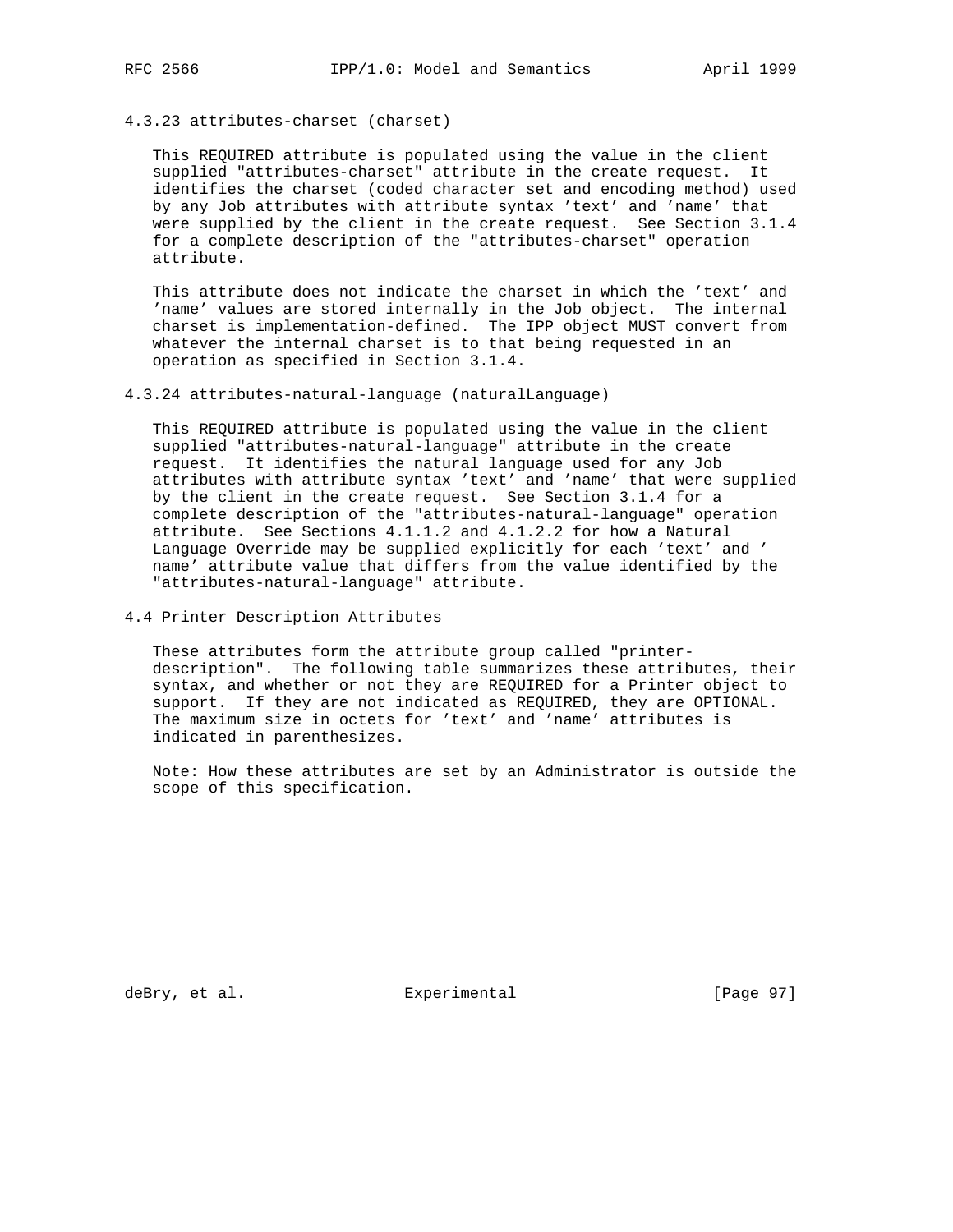| Attribute                                | Syntax                    | REQUIRED?   |
|------------------------------------------|---------------------------|-------------|
| printer-uri-supported                    | lsetOf uri                | REQUIRED    |
| uri-security-supported                   | 1setOf type2 keyword      | REQUIRED    |
| printer-name                             | name (127)                | REQUIRED    |
| printer-location                         | text (127)                |             |
| printer-info                             | text (127)                |             |
| printer-more-info                        | uri                       |             |
| printer-driver-installer                 | uri                       |             |
| printer-make-and-model                   | text (127)                |             |
| printer-more-info-<br>manufacturer       | uri                       |             |
| printer-state                            | type1 enum                | REQUIRED    |
| printer-state-reasons                    | 1setOf type2 keyword      |             |
| printer-state-message                    | text (MAX)                |             |
| operations-supported                     | 1setOf type2 enum         | REQUIRED    |
| charset-configured                       | charset                   | REQUIRED    |
| charset-supported                        | 1setOf charset            | REQUIRED    |
| natural-language-configured              | naturalLanquaqe           | REOUIRED    |
| generated-natural-language-<br>supported | lsetOf<br>naturalLanguage | REQUIRED    |
| document-format-default                  | mimeMediaType             | REQUIRED    |
| document-format-<br>supported            | 1setOf<br>mimeMediaType   | REQUIRED    |
| printer-is-accepting-jobs                | boolean                   | REQUIRED    |
| queued-job-count                         | integer (0:MAX)           | RECOMMENDED |
|                                          |                           |             |

deBry, et al. <br>Experimental [Page 98]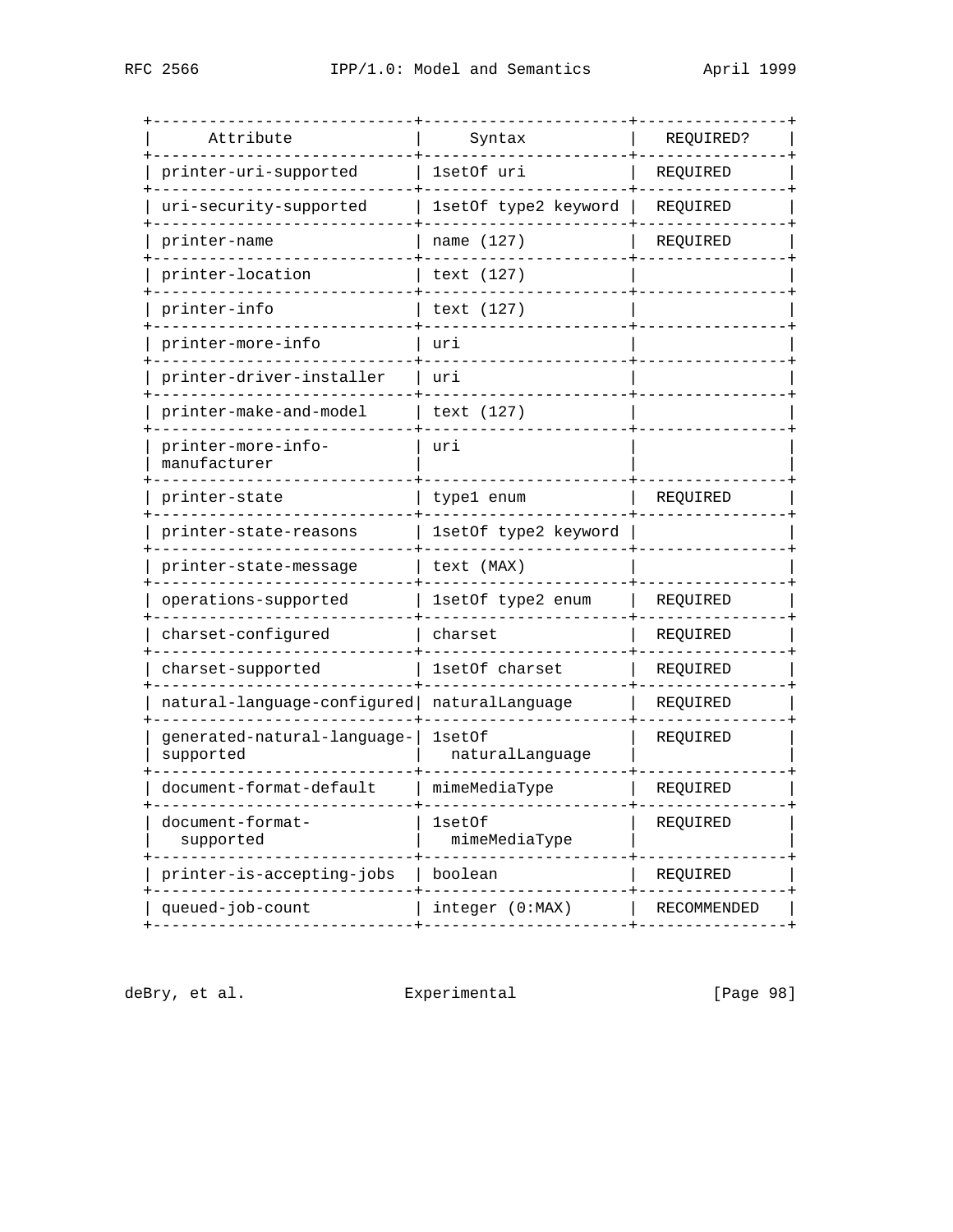| Attribute                                   | Syntax                    | REQUIRED? |  |
|---------------------------------------------|---------------------------|-----------|--|
| printer-message-from-<br>operator           | text (127)                |           |  |
| color-supported                             | boolean                   |           |  |
| reference-uri-schemes-<br>supported         | 1setOf uriScheme          |           |  |
| pdl-override-supported                      | type2 keyword             | REQUIRED  |  |
| printer-up-time                             | integer (1:MAX)           | REQUIRED  |  |
| printer-current-time                        | dateTime                  |           |  |
| multiple-operation-time-out integer (1:MAX) |                           |           |  |
| compression-supported                       | 1setOf type3 keyword      |           |  |
| job-k-octets-supported                      | rangeOfInteger<br>(0:MAX) |           |  |
| job-impressions-supported                   | rangeOfInteger<br>(0:MAX) |           |  |
| job-media-sheets-supported                  | rangeOfInteger<br>(0:MAX) |           |  |
|                                             |                           |           |  |

4.4.1 printer-uri-supported (1setOf uri)

 This REQUIRED Printer attribute contains at least one URI for the Printer object. It OPTIONALLY contains more than one URI for the Printer object. An administrator determines a Printer object's URI(s) and configures this attribute to contain those URIs by some means outside the scope of IPP/1.0. The precise format of this URI is implementation dependent and depends on the protocol. See the next section for a description "uri-security-supported" which is the REQUIRED companion attribute to this "printer-uri-supported" attribute. See section 2.4 on Printer object identity and section 8.2 on security and URIs for more information.

deBry, et al. Subsectimental Experimental (Page 99)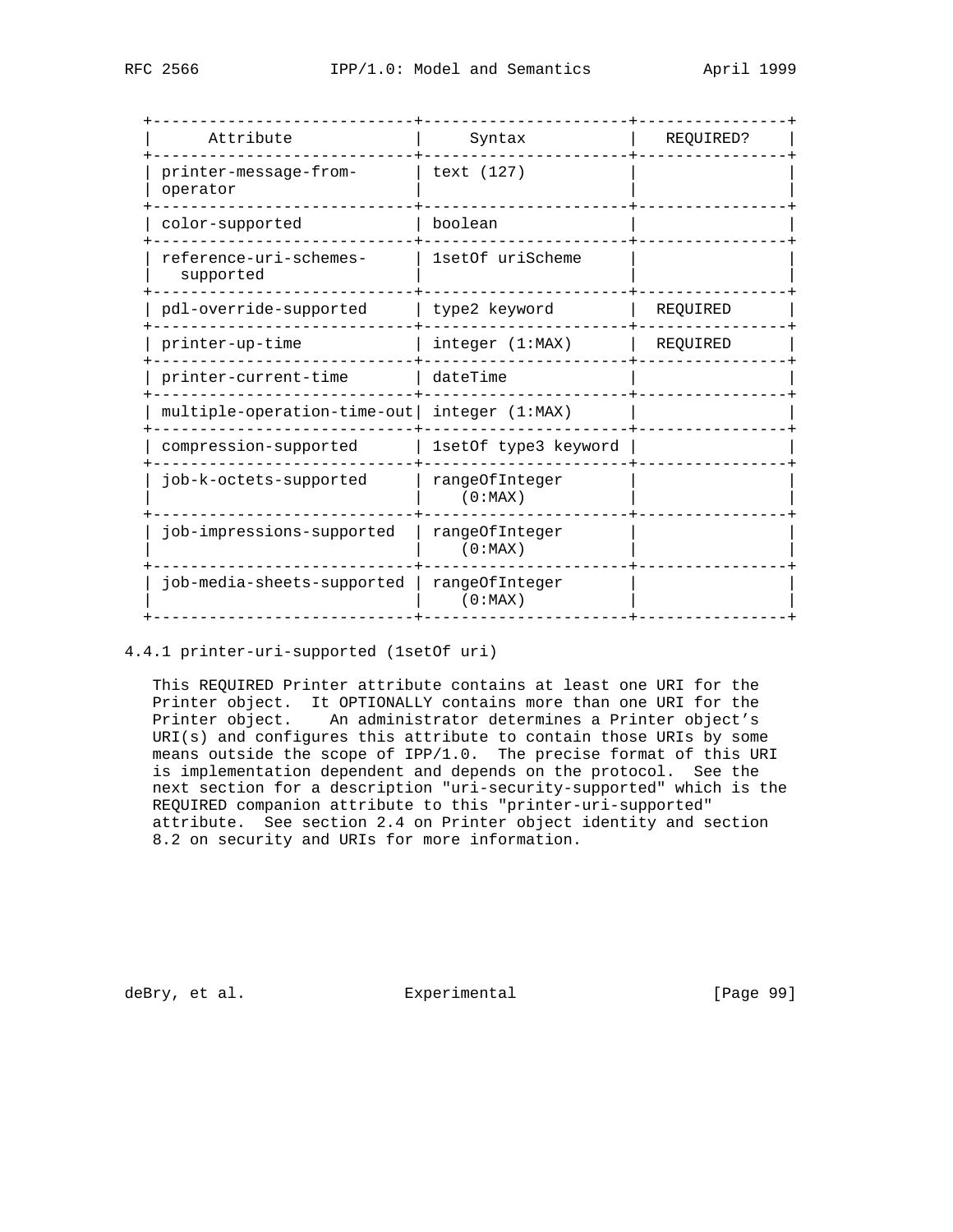4.4.2 uri-security-supported (1setOf type2 keyword)

 This REQUIRED Printer attribute MUST have the same cardinality (contain the same number of values) as the "printer-uri-supported" attribute. This attribute identifies the security mechanisms used for each URI listed in the "printer-uri-supported" attribute. The "i th" value in "uri-security-supported" corresponds to the "i th" value in "printer-uri-supported" and it describes the security mechanisms used for accessing the Printer object via that URI. The following standard values are defined:

 'none': There are no secure communication channel protocols in use for the given URI.

 'ssl3': SSL3 [SSL] is the secure communications channel protocol in use for the given URI.

 Consider the following example. For a single Printer object, an administrator configures the "printer-uri-supported" and "uri security-supported" attributes as follows:

 "printer-uri-supported": 'http://acme.com/open-use-printer', ' http://acme.com/restricted-use-printer', ' http://acme.com/private-printer' "uri-security-supported": 'none', 'none', 'ssl3'

In this case, one Printer object has three URIs.

- For the first URI, 'http://acme.com/open-use-printer', the value 'none' in "uri-security-supported" indicates that there is no secure channel protocol configured to run under HTTP. The name implies that there is no Basic or Digest authentication being used, but it is up to the client to determine that while using HTTP underneath the IPP application protocol.
- For the second URI, 'http://acme.com/restricted-use-printer', the value 'none' in "uri-security-supported" indicates that there is no secure channel protocol configured to run under HTTP. In this case, although the name does imply that there is some sort of Basic or Digest authentication being used within HTTP, it is up to the client to determine that while using HTTP and by processing any '401 Unauthorized' HTTP error messages.
- For the third URI, 'http://acme.com/private-printer', the value ' ssl3' in "uri-security-supported" indicates that SSL3 is being used to secure the channel. The client SHOULD be prepared to use SSL3 framing to negotiate an acceptable ciphersuite to use while communicating with the Printer object. In this case, the name implies the use of a secure communications channel, but the fact is made explicit by the presence of the 'ssl3' value in

deBry, et al.  $\qquad \qquad$  Experimental  $\qquad \qquad$  [Page 100]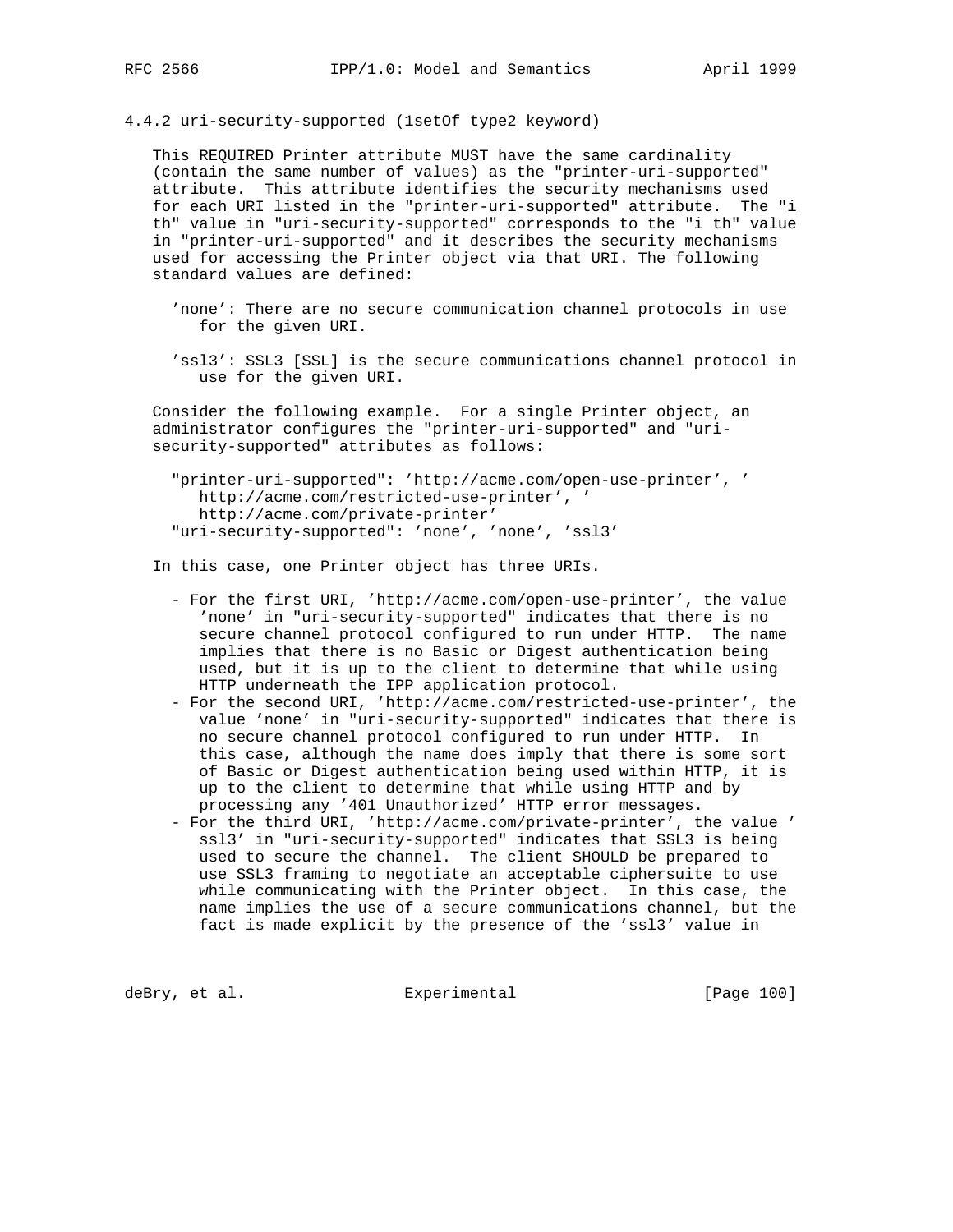"uri-security-supported". The client does not need to resort to understanding which security it must use by following naming conventions or by parsing the URI to determine which security mechanisms are implied.

 It is expected that many IPP Printer objects will be configured to support only one channel (either configured to use SSL3 access or not), and will therefore only ever have one URI listed in the "printer-uri-supported" attribute. No matter the configuration of the Printer object (whether it has only one URI or more than one URI), a client MUST supply only one URI in the target "printer-uri" operation attribute.

4.4.3 printer-name (name(127))

 This REQUIRED Printer attribute contains the name of the Printer object. It is a name that is more end-user friendly than a URI. An administrator determines a printer's name and sets this attribute to that name. This name may be the last part of the printer's URI or it may be unrelated. In non-US-English locales, a name may contain characters that are not allowed in a URI.

4.4.4 printer-location (text(127))

 This Printer attribute identifies the location of the device. This could include things like: "in Room 123A, second floor of building XYZ".

4.4.5 printer-info (text(127))

 This Printer attribute identifies the descriptive information about this Printer object. This could include things like: "This printer can be used for printing color transparencies for HR presentations", or "Out of courtesy for others, please print only small (1-5 page) jobs at this printer", or even "This printer is going away on July 1, 1997, please find a new printer".

4.4.6 printer-more-info (uri)

 This Printer attribute contains a URI used to obtain more information about this specific Printer object. For example, this could be an HTTP type URI referencing an HTML page accessible to a Web Browser. The information obtained from this URI is intended for end user consumption. Features outside the scope of IPP can be accessed from this URI. The information is intended to be specific to this printer instance and site specific services (e.g. job pricing, services offered, end user assistance). The device manufacturer may initially populate this attribute.

deBry, et al. Subsection Experimental Contract (Page 101)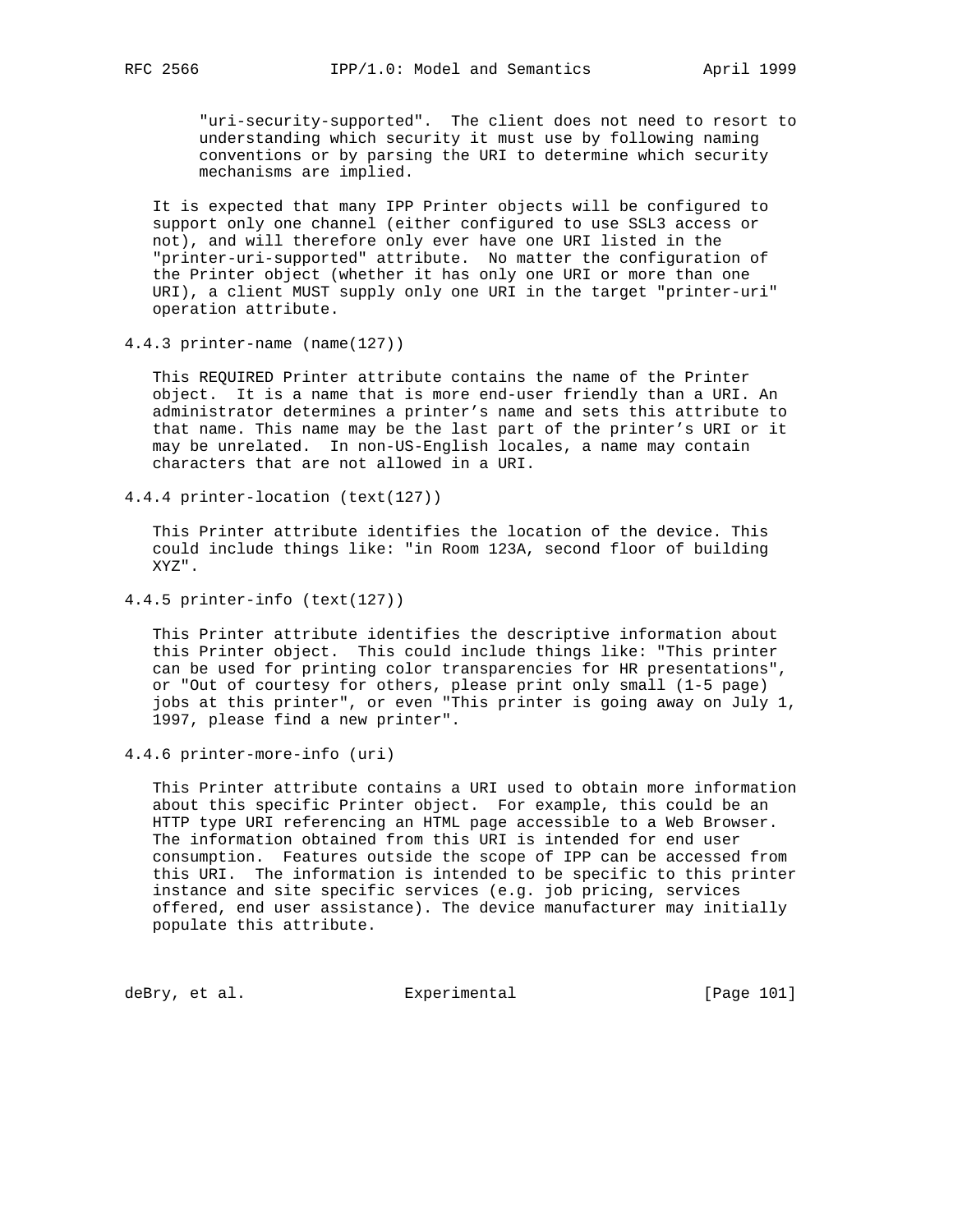4.4.7 printer-driver-installer (uri)

 This Printer attribute contains a URI to use to locate the driver installer for this Printer object. This attribute is intended for consumption by automata. The mechanics of print driver installation is outside the scope of IPP. The device manufacturer may initially populate this attribute.

4.4.8 printer-make-and-model (text(127))

 This Printer attribute identifies the make and model of the device. The device manufacturer may initially populate this attribute.

4.4.9 printer-more-info-manufacturer (uri)

 This Printer attribute contains a URI used to obtain more information about this type of device. The information obtained from this URI is intended for end user consumption. Features outside the scope of IPP can be accessed from this URI (e.g., latest firmware, upgrades, print drivers, optional features available, details on color support). The information is intended to be germane to this printer without regard to site specific modifications or services. The device manufacturer may initially populate this attribute.

4.4.10 printer-state (type1 enum)

 This REQUIRED Printer attribute identifies the current state of the device. The "printer-state reasons" attribute augments the "printer-state" attribute to give more detailed information about the Printer in the given printer state.

 A Printer object need only update this attribute before responding to an operation which requests the attribute; the Printer object NEED NOT update this attribute continually, since asynchronous event notification is not part of IPP/1.0. A Printer NEED NOT implement all values if they are not applicable to a given implementation.

The following standard enum values are defined:

Value Symbolic Name and Description

 '3' 'idle': If a Printer receives a job (whose required resources are ready) while in this state, such a job MUST transit into the 'processing' state immediately. If the "printer-state-reasons" attribute contains any reasons, they MUST be reasons that would not prevent a job from transiting into the 'processing' state immediately, e.g., 'toner-low'. Note: if a Printer

deBry, et al. Subsectimental Experimental (Page 102)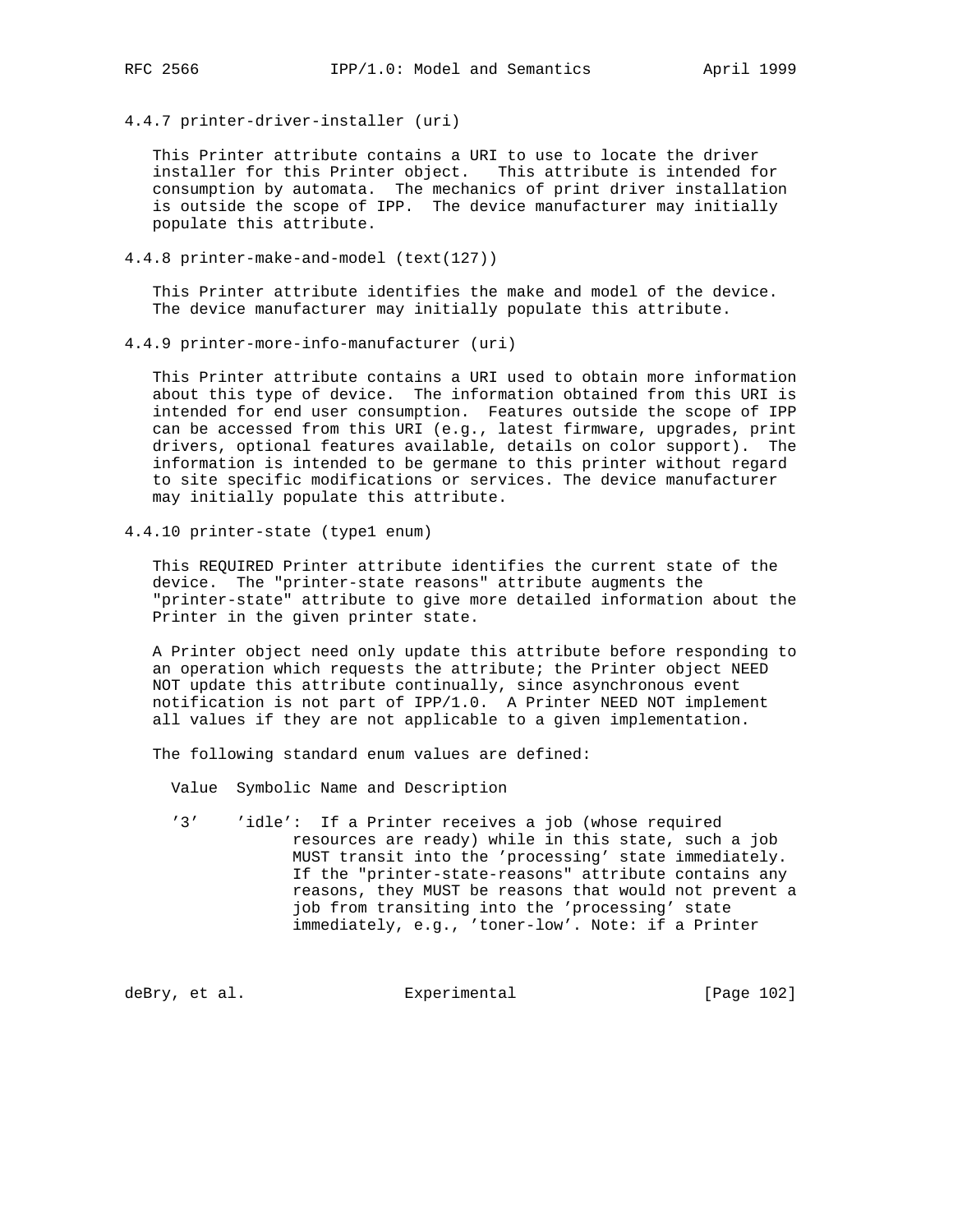controls more than one output device, the above definition implies that a Printer is 'idle' if at least one output device is idle.

- '4' 'processing': If a Printer receives a job (whose required resources are ready) while in this state, such a job MUST transit into the 'pending' state immediately. Such a job MUST transit into the 'processing' state only after jobs ahead of it complete. If the "printer-state-reasons" attribute contains any reasons, they MUST be reasons that do not prevent the current job from printing, e.g. 'toner-low'. Note: if a Printer controls more than one output device, the above definition implies that a Printer is ' processing' if at least one output device is processing, and none is idle.
	- '5' 'stopped': If a Printer receives a job (whose required resources are ready) while in this state, such a job MUST transit into the 'pending' state immediately. Such a job MUST transit into the 'processing' state only after some human fixes the problem that stopped the printer and after jobs ahead of it complete processing. If supported, the "printer-state-reasons" attribute MUST contain at least one reason, e.g. ' media-jam', which prevents it from either processing the current job or transitioning a 'pending' job to the 'processing' state.

 Note: if a Printer controls more than one output device, the above definition implies that a Printer is 'stopped' only if all output devices are stopped. Also, it is tempting to define 'stopped' as when a sufficient number of output devices are stopped and leave it to an implementation to define the sufficient number. But such a rule complicates the definition of 'stopped' and 'processing'. For example, with this alternate definition of 'stopped', a job can move from 'pending' to 'processing' without human intervention, even though the Printer is stopped.

4.4.11 printer-state-reasons (1setOf type2 keyword)

 This Printer attribute supplies additional detail about the device's state.

deBry, et al. Subsectimental Experimental [Page 103]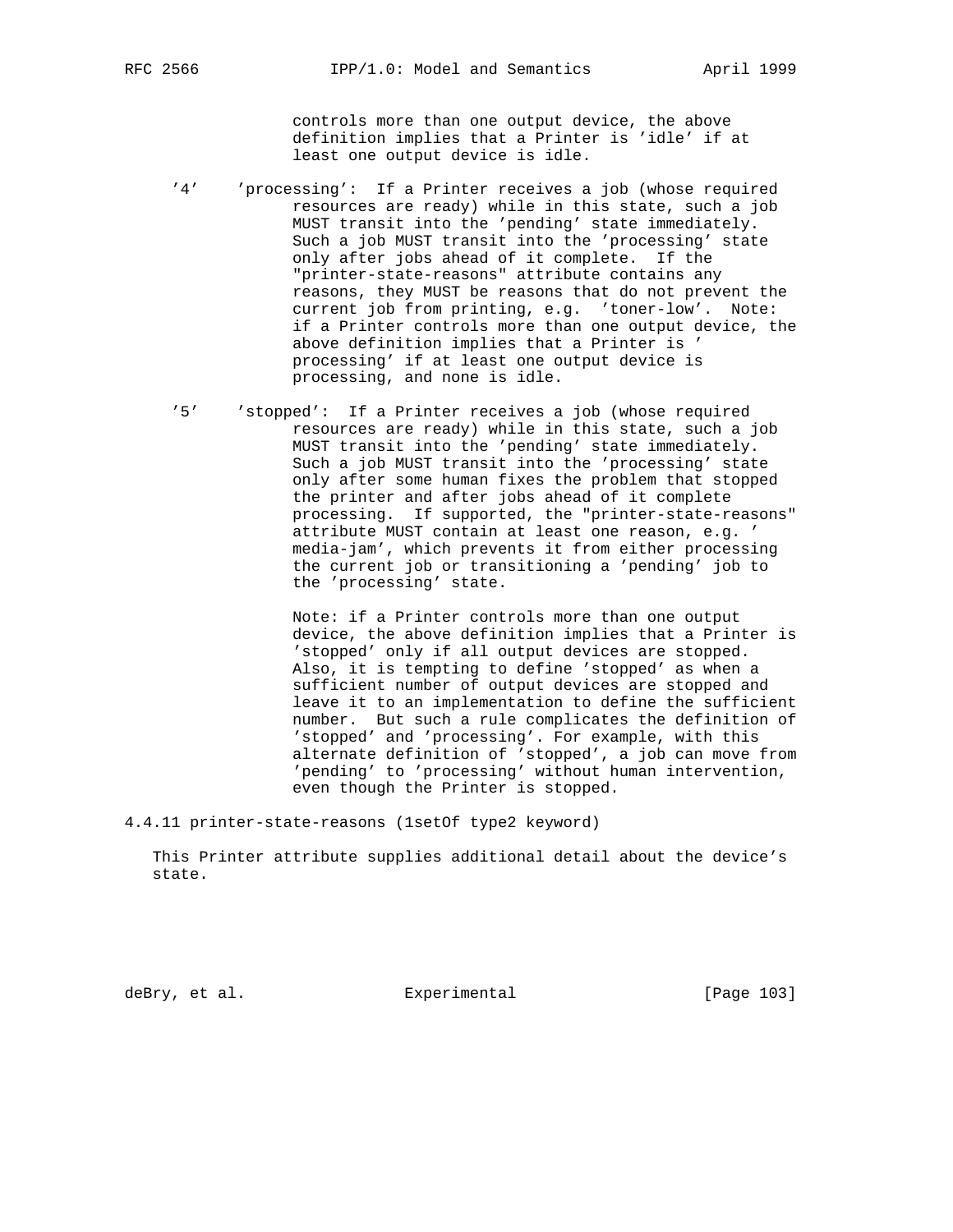Each keyword value MAY have a suffix to indicate its level of severity. The three levels are: report (least severe), warning, and error (most severe).

- '-report': This suffix indicates that the reason is a "report". An implementation may choose to omit some or all reports. Some reports specify finer granularity about the printer state; others serve as a precursor to a warning. A report MUST contain nothing that could affect the printed output.
- '-warning': This suffix indicates that the reason is a "warning". An implementation may choose to omit some or all warnings. Warnings serve as a precursor to an error. A warning MUST contain nothing that prevents a job from completing, though in some cases the output may be of lower quality.
- '-error': This suffix indicates that the reason is an "error". An implementation MUST include all errors. If this attribute contains one or more errors, printer MUST be in the stopped state.

 If the implementation does not add any one of the three suffixes, all parties MUST assume that the reason is an "error".

 If a Printer object controls more than one output device, each value of this attribute MAY apply to one or more of the output devices. An error on one output device that does not stop the Printer object as a whole MAY appear as a warning in the Printer's "printer-state-reasons attribute". If the "printer-state" for such a Printer has a value of 'stopped', then there MUST be an error reason among the values in the "printer-state-reasons" attribute.

The following standard keyword values are defined:

- 'other': The device has detected an error other than one listed in this document.
- 'none': There are not reasons. This state reason is semantically equivalent to "printer-state-reasons" without any value.
- 'media-needed': A tray has run out of media.
- 'media-jam': The device has a media jam.
- 'paused': Someone has paused the Printer object. In this state, a Printer MUST NOT produce printed output, but it MUST perform other operations requested by a client. If a Printer had been printing a job when the Printer was paused, the Printer MUST resume printing that job when the Printer is no longer paused and leave no evidence in the printed output of such a pause. 'shutdown': Someone has removed a Printer object from service, and the device may be powered down or physically removed. In this
	- state, a Printer object MUST NOT produce printed output, and unless the Printer object is realized by a print server that is

deBry, et al.  $\qquad \qquad$  Experimental  $\qquad \qquad$  [Page 104]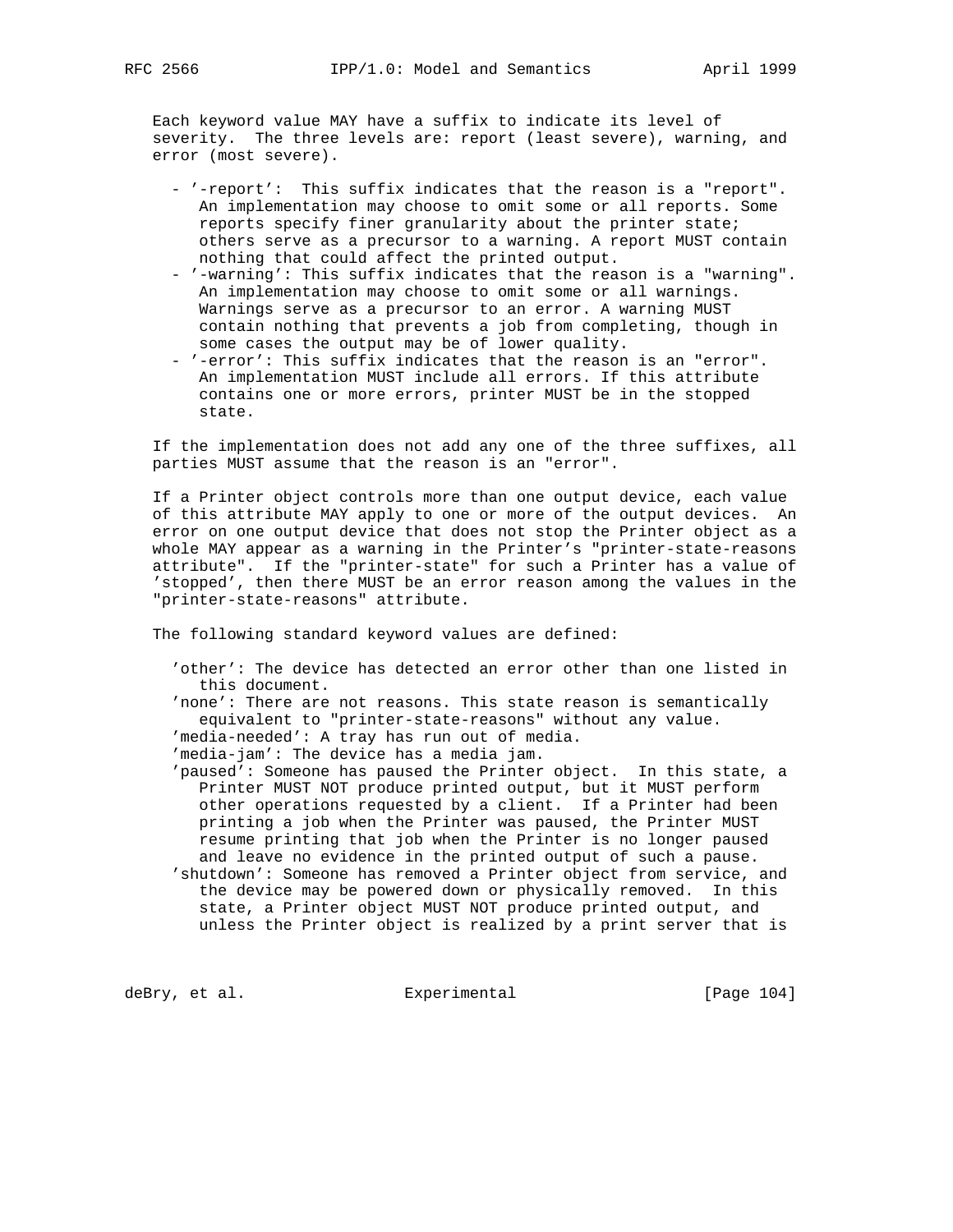still active, the Printer object MUST perform no other operations requested by a client, including returning this value. If a Printer object had been printing a job when it was shutdown, the Printer NEED NOT resume printing that job when the Printer is no longer shutdown. If the Printer resumes printing such a job, it may leave evidence in the printed output of such a shutdown, e.g. the part printed before the shutdown may be printed a second time after the shutdown.

 'connecting-to-device': The Printer object has scheduled a job on the output device and is in the process of connecting to a shared network output device (and might not be able to actually start printing the job for an arbitrarily long time depending on the usage of the output device by other servers on the network).

 'timed-out': The server was able to connect to the output device (or is always connected), but was unable to get a response from the output device.

 'stopping': The Printer object is in the process of stopping the device and will be stopped in a while. When the device is stopped, the Printer object will change the Printer object's state to 'stopped'. The 'stopping-warning' reason is never an error, even for a Printer with a single output device. When an output-device ceases accepting jobs, the Printer will have this reason while the output device completes printing.

 'stopped-partly': When a Printer object controls more than one output device, this reason indicates that one or more output devices are stopped. If the reason is a report, fewer than half of the output devices are stopped. If the reason is a warning, fewer than all of the output devices are stopped.

'toner-low': The device is low on toner.

'toner-empty': The device is out of toner.

 'spool-area-full': The limit of persistent storage allocated for spooling has been reached.

'cover-open': One or more covers on the device are open.

 'interlock-open': One or more interlock devices on the printer are unlocked.

'door-open': One or more doors on the device are open.

 'input-tray-missing': One or more input trays are not in the device.

'media-low': At least one input tray is low on media.

'media-empty': At least one input tray is empty.

 'output-tray-missing': One or more output trays are not in the device

 'output-area-almost-full': One or more output area is almost full (e.g. tray, stacker, collator).

 'output-area-full': One or more output area is full. (e.g. tray, stacker, collator)

 'marker-supply-low': The device is low on at least one marker supply. (e.g. toner, ink, ribbon)

deBry, et al. Subsectimental Experimental (Page 105)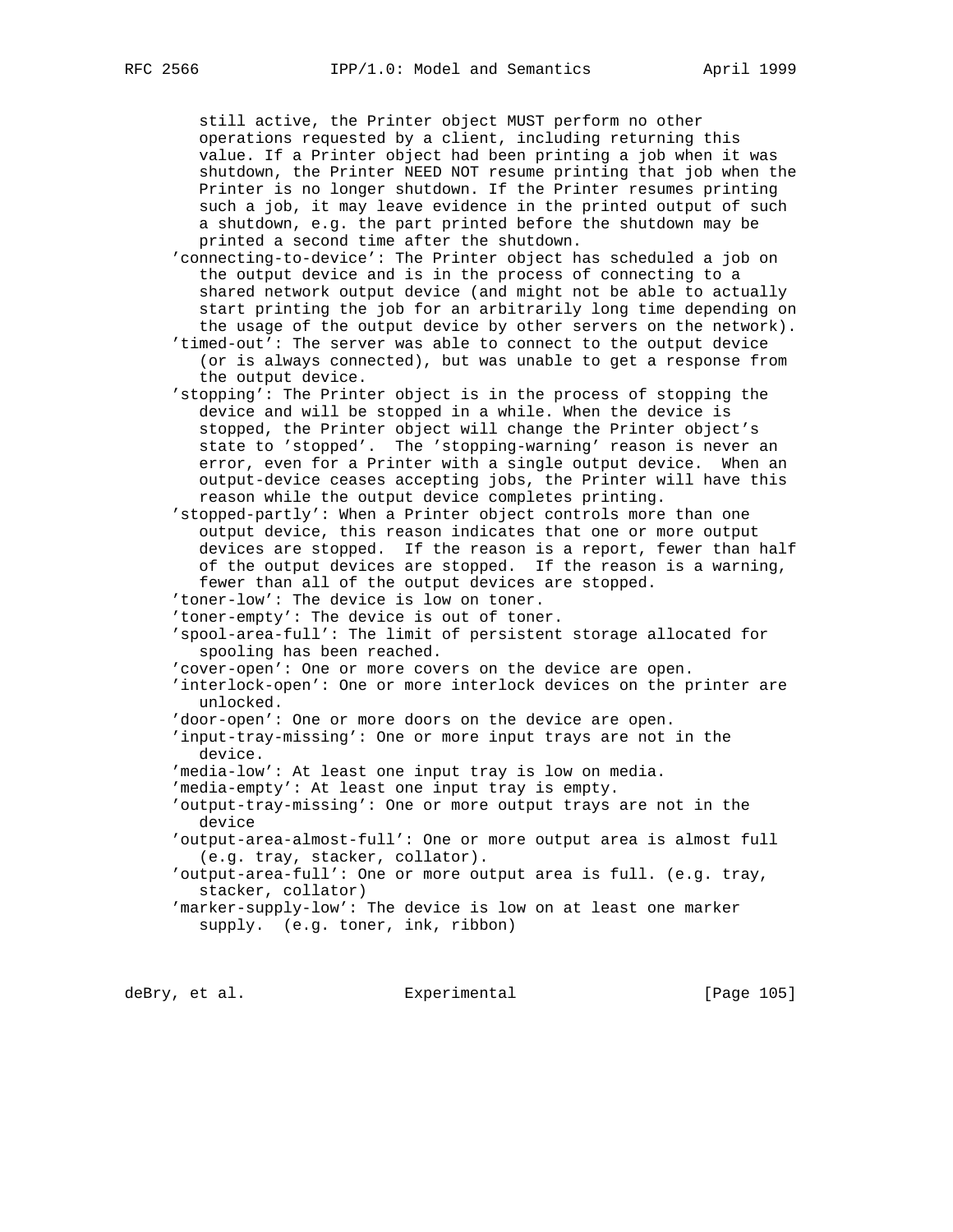'marker-supply-empty: The device is out of at least one marker supply. (e.g. toner, ink, ribbon) 'marker-waste-almost-full': The device marker supply waste receptacle is almost full. 'marker-waste-full': The device marker supply waste receptacle is full. 'fuser-over-temp': The fuser temperature is above normal. 'fuser-under-temp': The fuser temperature is below normal. 'opc-near-eol': The optical photo conductor is near end of life. 'opc-life-over': The optical photo conductor is no longer functioning. 'developer-low': The device is low on developer. 'developer-empty: The device is out of developer. 'interpreter-resource-unavailable': An interpreter resource is

unavailable (i.e. font, form)

### 4.4.12 printer-state-message (text(MAX))

 This Printer attribute specifies the additional information about the printer state and printer state reasons in human readable text. If the Printer object supports this attribute, the Printer object MUST be able to generate this message in any of the natural languages identified by the Printer's "generated-natural-language-supported" attribute (see the "attributes-natural-language" operation attribute specified in Section 3.1.4.1).

4.4.13 operations-supported (1setOf type2 enum)

 This REQUIRED Printer attribute specifies the set of supported operations for this Printer object and contained Job objects. All 32-bit enum values for this attribute MUST NOT exceed 0x8FFF, since these values are passed in two octets in each Protocol request [RFC2565].

 The following standard enum and "operation-id" (see section 3.1.2) values are defined:

| Value           | Operation Name     |
|-----------------|--------------------|
|                 |                    |
| $0 \times 0000$ | reserved, not used |
| 0x0001          | reserved, not used |
| $0 \times 0002$ | Print-Job          |
| $0 \times 0003$ | Print-URI          |
| $0 \times 0004$ | Validate-Job       |
| $0 \times 0005$ | Create-Job         |
| $0 \times 0006$ | Send-Document      |
| $0 \times 0007$ | Send-URI           |
|                 |                    |

deBry, et al. Subsectimental Experimental [Page 106]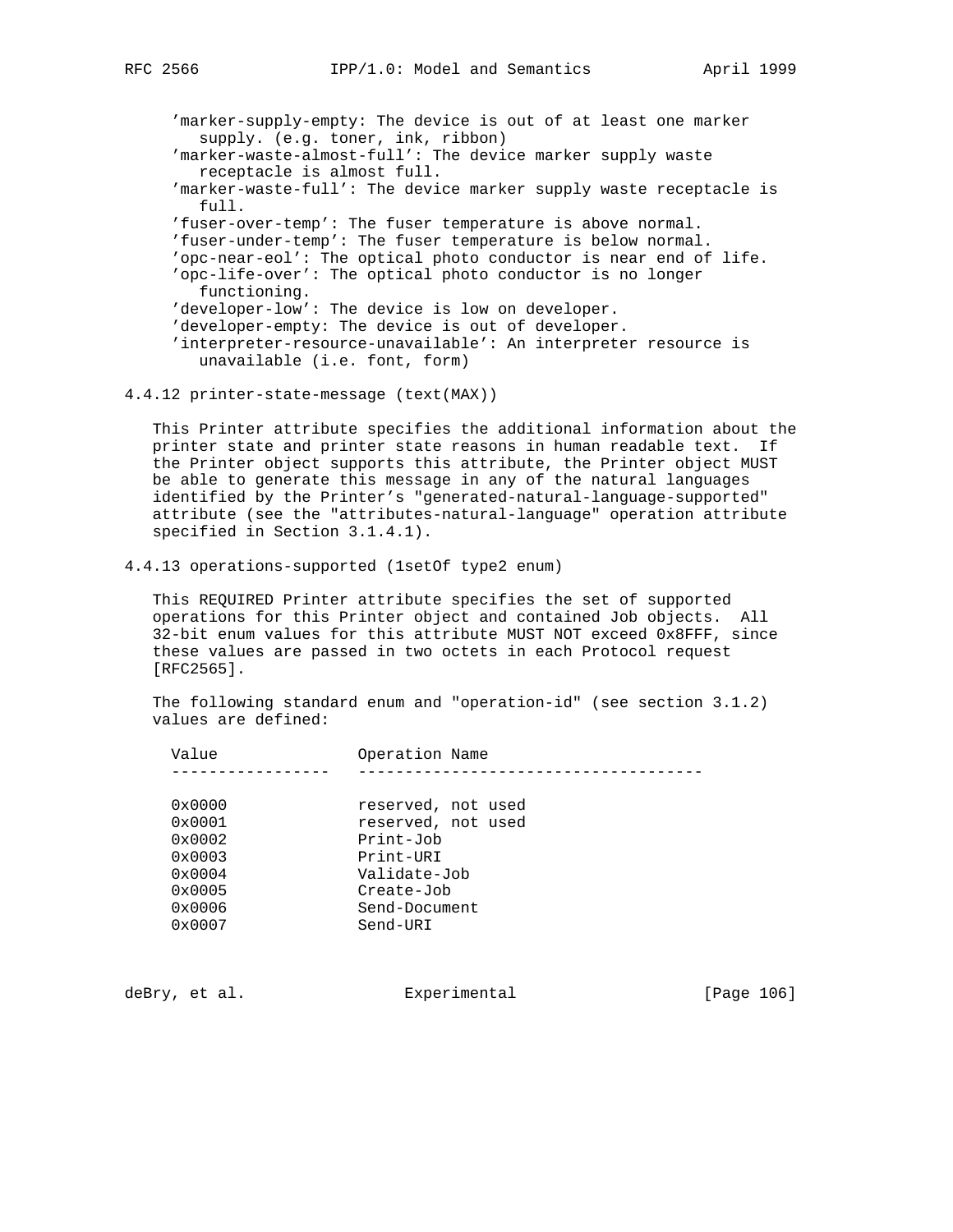| 0x0008           | Cancel-Job                      |
|------------------|---------------------------------|
| 0x0009           | Get-Job-Attributes              |
| 0x000A           | Get-Jobs                        |
| $0 \times 000B$  | Get-Printer-Attributes          |
| $0x000C-0x3FFF$  | reserved for future operations  |
| $0x4000-0x8$ FFF | reserved for private extensions |

 This allows for certain vendors to implement private extensions that are guaranteed to not conflict with future registered extensions. However, there is no guarantee that two or more private extensions will not conflict.

#### 4.4.14 charset-configured (charset)

 This REQUIRED Printer attribute identifies the charset that the Printer object has been configured to represent 'text' and 'name' Printer attributes that are set by the operator, system administrator, or manufacturer, i.e., for "printer-name" (name), "printer-location" (text), "printer-info" (text), and "printer-make and-model" (text). Therefore, the value of the Printer object's "charset-configured" attribute MUST also be among the values of the Printer object's "charset-supported" attribute.

4.4.15 charset-supported (1setOf charset)

 This REQUIRED Printer attribute identifies the set of charsets that the Printer and contained Job objects support in attributes with attribute syntax 'text' and 'name'. At least the value 'utf-8' MUST be present, since IPP objects MUST support the UTF-8 [RFC2279] charset. If a Printer object supports a charset, it means that for all attributes of syntax 'text' and 'name' the IPP object MUST (1) accept the charset in requests and return the charset in responses as needed.

 If more charsets than UTF-8 are supported, the IPP object MUST perform charset conversion between the charsets as described in Section 3.2.1.2.

4.4.16 natural-language-configured (naturalLanguage)

 This REQUIRED Printer attribute identifies the natural language that the Printer object has been configured to represent 'text' and 'name' Printer attributes that are set by the operator, system administrator, or manufacturer, i.e., for "printer-name" (name), "printer-location" (text), "printer-info" (text), and "printer-make and-model" (text). When returning these Printer attributes, the Printer object MAY return them in the configured natural language specified by this attribute, instead of the natural language

deBry, et al. Subsectimental Experimental (Page 107)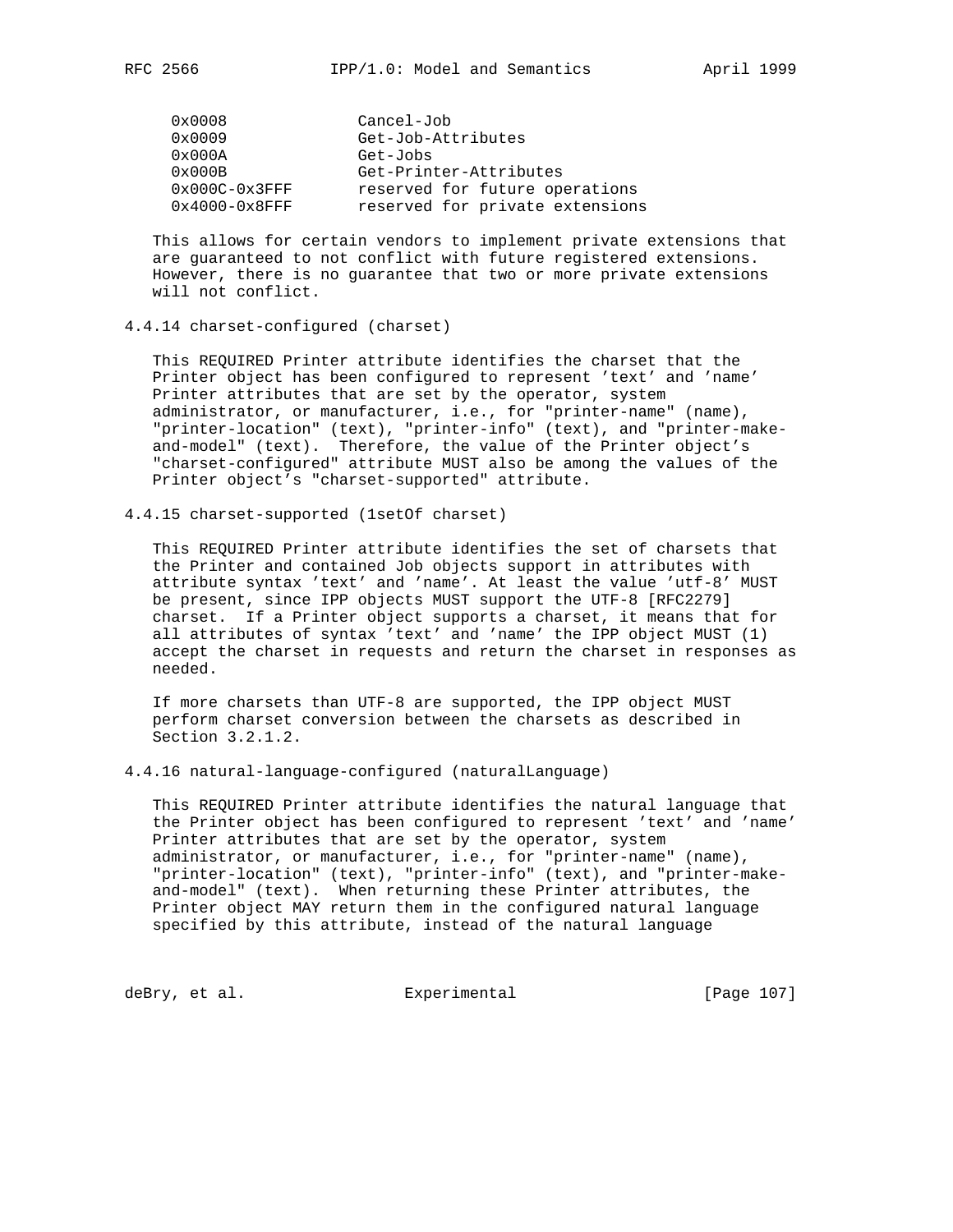requested by the client in the "attributes-natural-language" operation attribute. See Section 3.1.4.1 for the specification of the OPTIONAL multiple natural language support. Therefore, the value of the Printer object's "natural-language-configured" attribute MUST also be among the values of the Printer object's "generated-natural language-supported" attribute.

## 4.4.17 generated-natural-language-supported (1setOf naturalLanguage)

 This REQUIRED Printer attribute identifies the natural language(s) that the Printer object and contained Job objects support in attributes with attribute syntax 'text' and 'name'. The natural language(s) supported depends on implementation and/or configuration. Unlike charsets, IPP objects MUST accept requests with any natural language or any Natural Language Override whether the natural language is supported or not.

 If a Printer object supports a natural language, it means that for any of the attributes for which the Printer or Job object generates messages, i.e., for the "job-state-message" and "printer-state message" attributes and Operation Messages (see Section 3.1.5) in operation responses, the Printer and Job objects MUST be able to generate messages in any of the Printer's supported natural languages. See section 3.1.4 for the specification of 'text' and ' name' attributes in operation requests and responses.

 Note: A Printer object that supports multiple natural languages, often has separate catalogs of messages, one for each natural language supported.

4.4.18 document-format-default (mimeMediaType)

 This REQUIRED Printer attribute identifies the document format that the Printer object has been configured to assume if the client does not supply a "document-format" operation attribute in any of the operation requests that supply document data. The standard values for this attribute are Internet Media types (sometimes called MIME types). For further details see the description of the ' mimeMediaType' attribute syntax in Section 4.1.9.

4.4.19 document-format-supported (1setOf mimeMediaType)

 This REQUIRED Printer attribute identifies the set of document formats that the Printer object and contained Job objects can support. For further details see the description of the ' mimeMediaType' attribute syntax in Section 4.1.9.

4.4.20 printer-is-accepting-jobs (boolean)

deBry, et al. Subsection Experimental Contract (Page 108)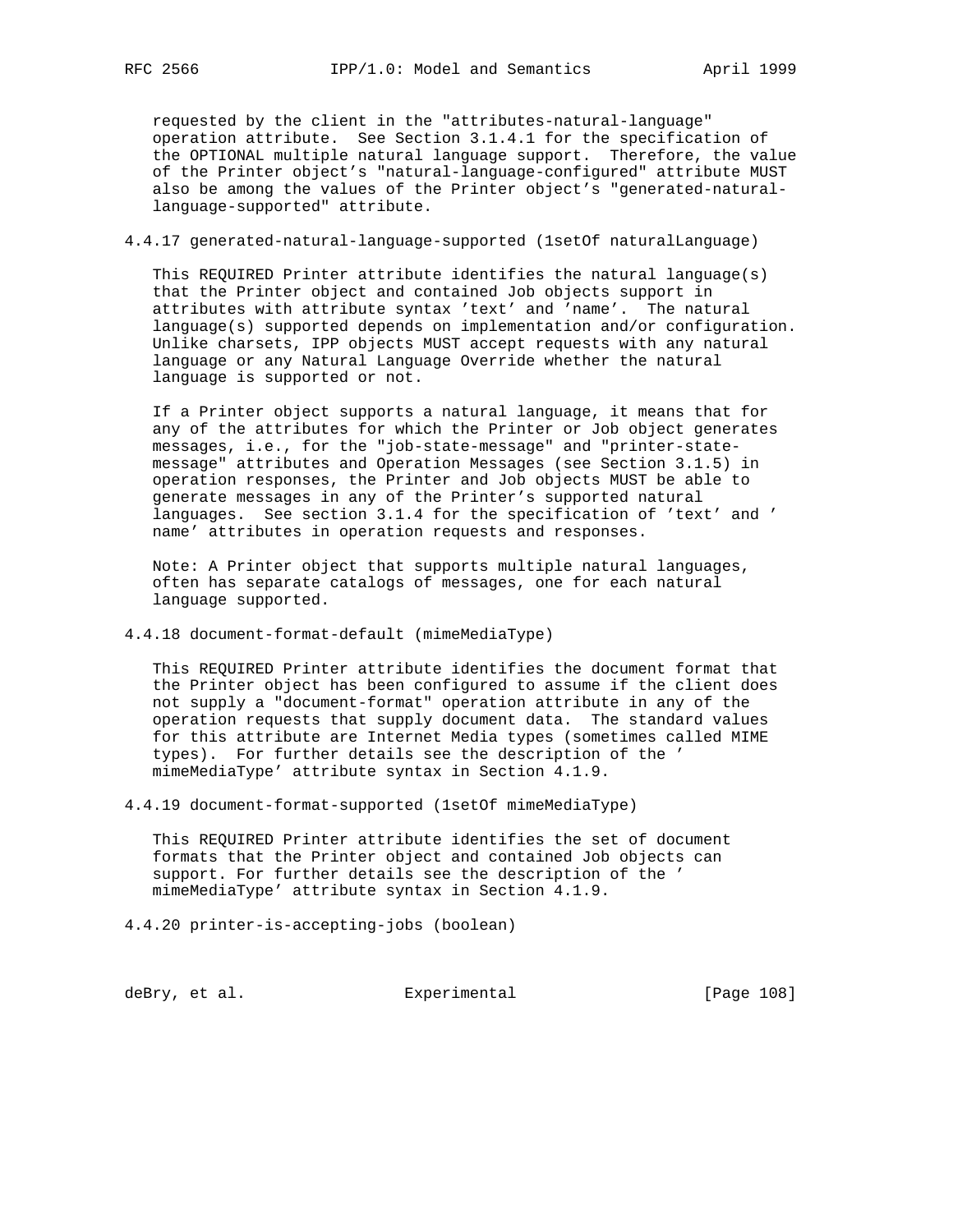This REQUIRED Printer attribute indicates whether the printer is currently able to accept jobs, i.e., is accepting Print-Job, Print-

 URI, and Create-Job requests. If the value is 'true', the printer is accepting jobs. If the value is 'false', the Printer object is currently rejecting any jobs submitted to it. In this case, the Printer object returns the 'server-error-not-accepting-jobs' status code.

 Note: This value is independent of the "printer-state" and "printer state-reasons" attributes because its value does not affect the current job; rather it affects future jobs. This attribute may cause the Printer to reject jobs when the "printer-state" is 'idle' or it may cause the Printer object to accepts jobs when the "printer-state" is 'stopped'.

4.4.21 queued-job-count (integer(0:MAX))

 This RECOMMENDED Printer attribute contains a count of the number of jobs that are either 'pending', 'processing', 'pending-held', or ' processing-stopped' and is set by the Printer object.

4.4.22 printer-message-from-operator (text(127))

 This Printer attribute provides a message from an operator, system administrator or "intelligent" process to indicate to the end user information or status of the printer, such as why it is unavailable or when it is expected to be available.

4.4.23 color-supported (boolean)

 This Printer attribute identifies whether the device is capable of any type of color printing at all, including highlight color. All document instructions having to do with color are embedded within the document PDL (none are external IPP attributes in IPP/1.0).

 Note: end-users are able to determine the nature and details of the color support by querying the "printer-more-info-manufacturer" Printer attribute.

4.4.24 reference-uri-schemes-supported (1setOf uriScheme)

 This Printer attribute specifies which URI schemes are supported for use in the "document-uri" operation attribute of the Print-URI or Send-URI operation. If a Printer object supports these optional operations, it MUST support the "reference-uri-schemes-supported" Printer attribute with at least the following schemed URI value:

'ftp': The Printer object will use an FTP 'get' operation as

deBry, et al. Subsection Experimental Figure 2009 [Page 109]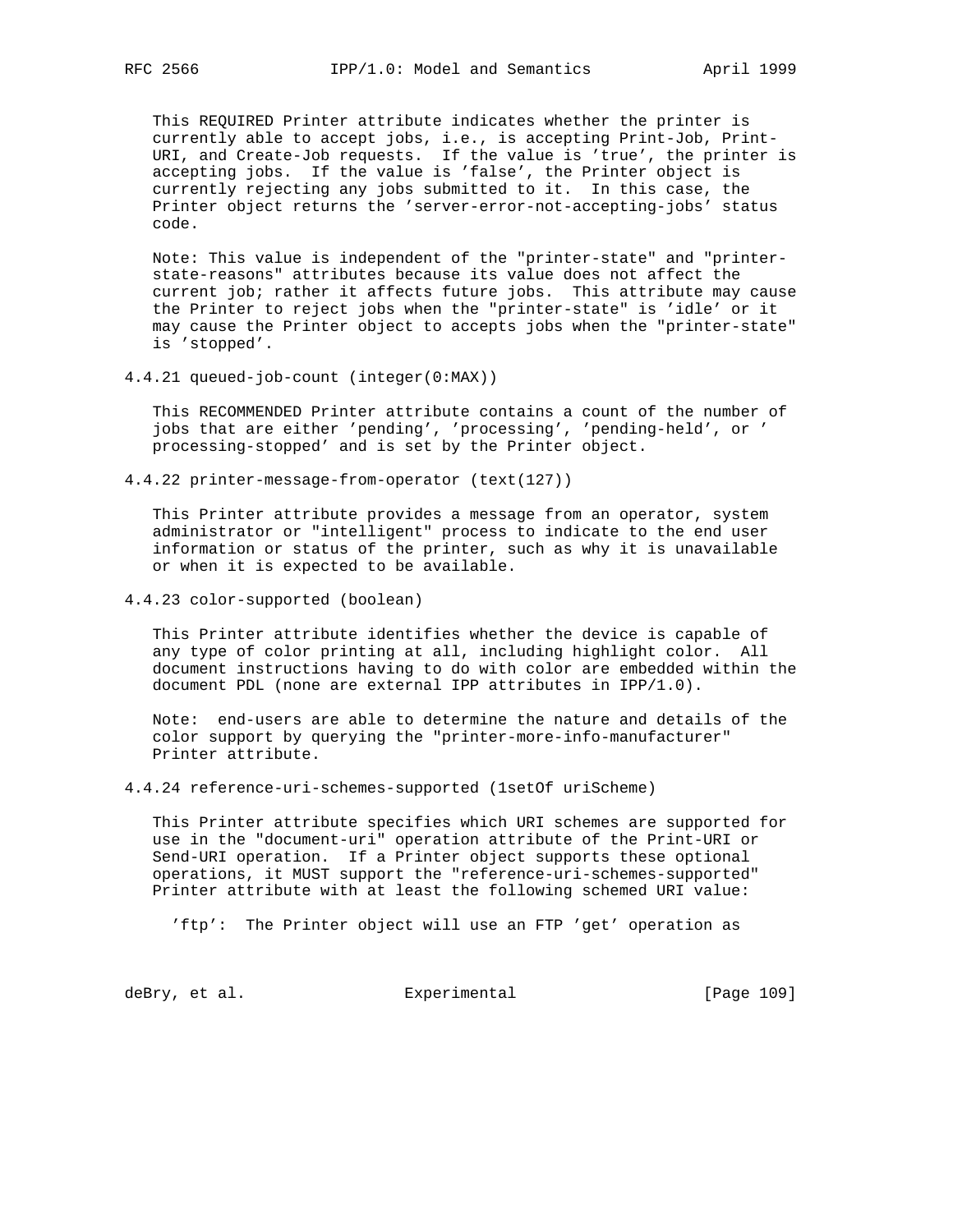defined in RFC 2228 [RFC2228] using FTP URLs as defined by [RFC2396] and[RFC2316].

 The Printer object MAY OPTIONALLY support other URI schemes (see section  $4.1.6$ ).

4.4.25 pdl-override-supported (type2 keyword)

 This REQUIRED Printer attribute expresses the ability for a particular Printer implementation to either attempt to override document data instructions with IPP attributes or not.

This attribute takes on the following values:

- 'attempted': This value indicates that the Printer object attempts to make the IPP attribute values take precedence over embedded instructions in the document data, however there is no guarantee.
- 'not-attempted': This value indicates that the Printer object makes no attempt to make the IPP attribute values take precedence over embedded instructions in the document data.

 Section 15 contains a full description of how this attribute interacts with and affects other IPP attributes, especially the "ipp-attribute-fidelity" attribute.

4.4.26 printer-up-time (integer(1:MAX))

 This REQUIRED Printer attribute indicates the amount of time (in seconds) that this instance of this Printer implementation has been up and running. This value is used to populate the Job attributes "time-at-creation", "time-at-processing", and "time-at-completed". These time values are all measured in seconds and all have meaning only relative to this attribute, "printer-up-time". The value is a monotonically increasing value starting from 1 when the Printer object is started-up (initialized, booted, etc.).

 If the Printer object goes down at some value 'n', and comes back up, the implementation MAY:

- 1. Know how long it has been down, and resume at some value greater than 'n', or
- 2. Restart from 1.

 In the first case, the Printer SHOULD not tweak any existing related Job attributes ("time-at-creation", "time-at-processing", and "time at-completed"). In the second case, the Printer object SHOULD reset

deBry, et al. <br>Experimental [Page 110]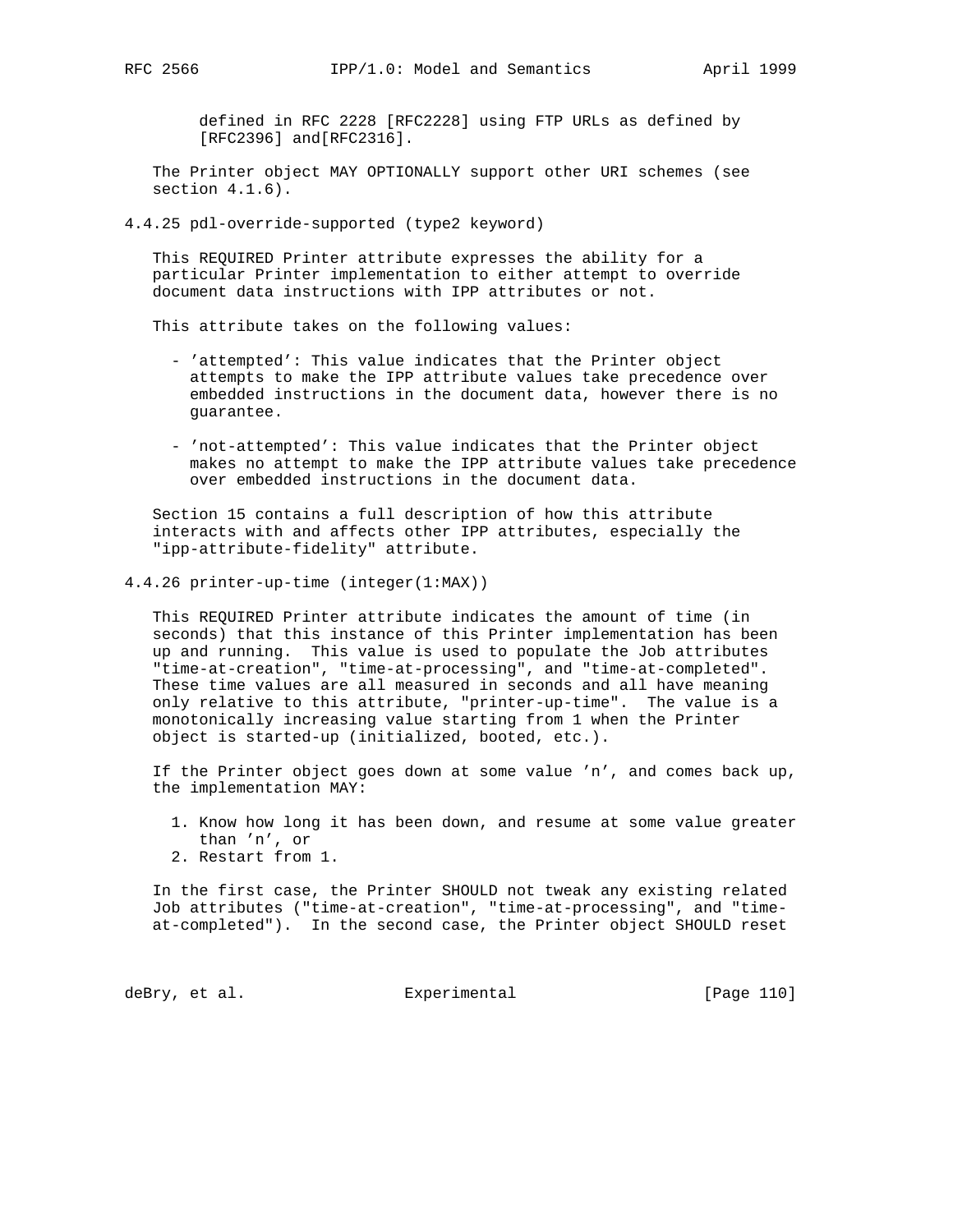those attributes to 0. If a client queries a time-related Job attribute and finds the value to be 0, the client MUST assume that the Job was submitted in some life other than the Printer's current life.

4.4.27 printer-current-time (dateTime)

 This Printer attribute indicates the current absolute wall-clock time. If an implementation supports this attribute, then a client could calculate the absolute wall-clock time each Job's "time-at creation", "time-at-processing", and "time-at-completed" attributes by using both "printer-up-time" and this attribute, "printer current-time". If an implementation does not support this attribute, a client can only calculate the relative time of certain events based on the REQUIRED "printer-up-time" attribute.

4.4.28 multiple-operation-time-out (integer(1:MAX))

 This Printer attributes identifies the minimum time (in seconds) that the Printer object waits for additional Send-Document or Send-URI operations to follow a still-open multi-document Job object before taking any recovery actions, such as the ones indicated in section 3.3.1.

 It is RECOMMENDED that vendors supply a value for this attribute that is between 60 and 240 seconds. An implementation MAY allow a system administrator to set this attribute. If so, the system administrator MAY be able to set values outside this range.

4.4.29 compression-supported (1setOf type3 keyword)

 This Printer attribute identifies the set of supported compression algorithms for document data. Compression only applies to the document data; compression does not apply to the encoding of the IPP operation itself. The supported values are used to validate the client supplied "compression" operation attributes in Print-Job, Send-Document, and Send-URI requests.

Standard values are :

 'none': no compression is used. 'deflate': ZIP public domain inflate/deflate) compression technology 'gzip' GNU zip compression technology described in RFC 1952 [RFC1952]. 'compress': UNIX compression technology

4.4.30 job-k-octets-supported (rangeOfInteger(0:MAX))

deBry, et al. Subsection Experimental Contract (Page 111)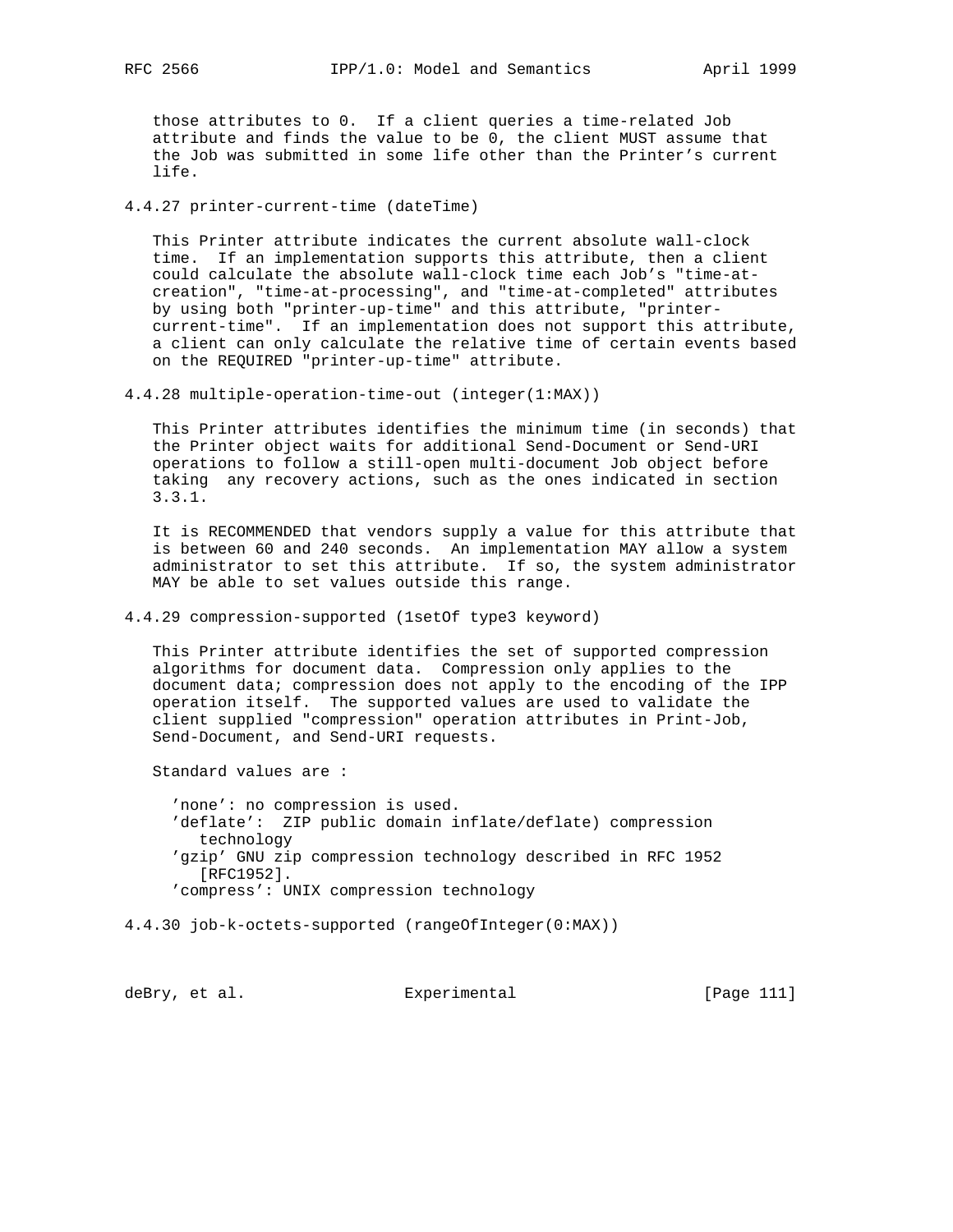This Printer attribute specifies the upper and lower bounds of total sizes of jobs in K octets, i.e., in units of 1024 octets. The supported values are used to validate the client supplied "job-k octets" operation attributes in create requests. The corresponding job description attribute "job-k-octets" is defined in section 4.3.17.

4.4.31 job-impressions-supported (rangeOfInteger(0:MAX))

 This Printer attribute specifies the upper and lower bounds for the number of impressions per job. The supported values are used to validate the client supplied "job-impressions" operation attributes in create requests. The corresponding job description attribute "job-impressions" is defined in section 4.3.18.

4.4.32 job-media-sheets-supported (rangeOfInteger(0:MAX))

 This Printer attribute specifies the upper and lower bounds for the number of media sheets per job. The supported values are used to validate the client supplied "job-media-sheets" operation attributes in create requests. The corresponding Job attribute "job-media sheets" is defined in section 4.3.19.

5. Conformance

 This section describes conformance issues and requirements. This document introduces model entities such as objects, operations, attributes, attribute syntaxes, and attribute values. These conformance sections describe the conformance requirements which apply to these model entities.

5.1 Client Conformance Requirements

 A conforming client MUST support all REQUIRED operations as defined in this document. For each attribute included in an operation request, a conforming client MUST supply a value whose type and value syntax conforms to the requirements of the Model document as specified in Sections 3 and 4. A conforming client MAY supply any registered extensions and/or private extensions in an operation request, as long as they meet the requirements in Section 6.

 Otherwise, there are no conformance requirements placed on the user interfaces provided by IPP clients or their applications. For example, one application might not allow an end user to submit multiple documents per job, while another does. One application might first query a Printer object in order to supply a graphical user interface (GUI) dialogue box with supported and default values whereas a different implementation might not.

deBry, et al. Subsection Experimental Contracts [Page 112]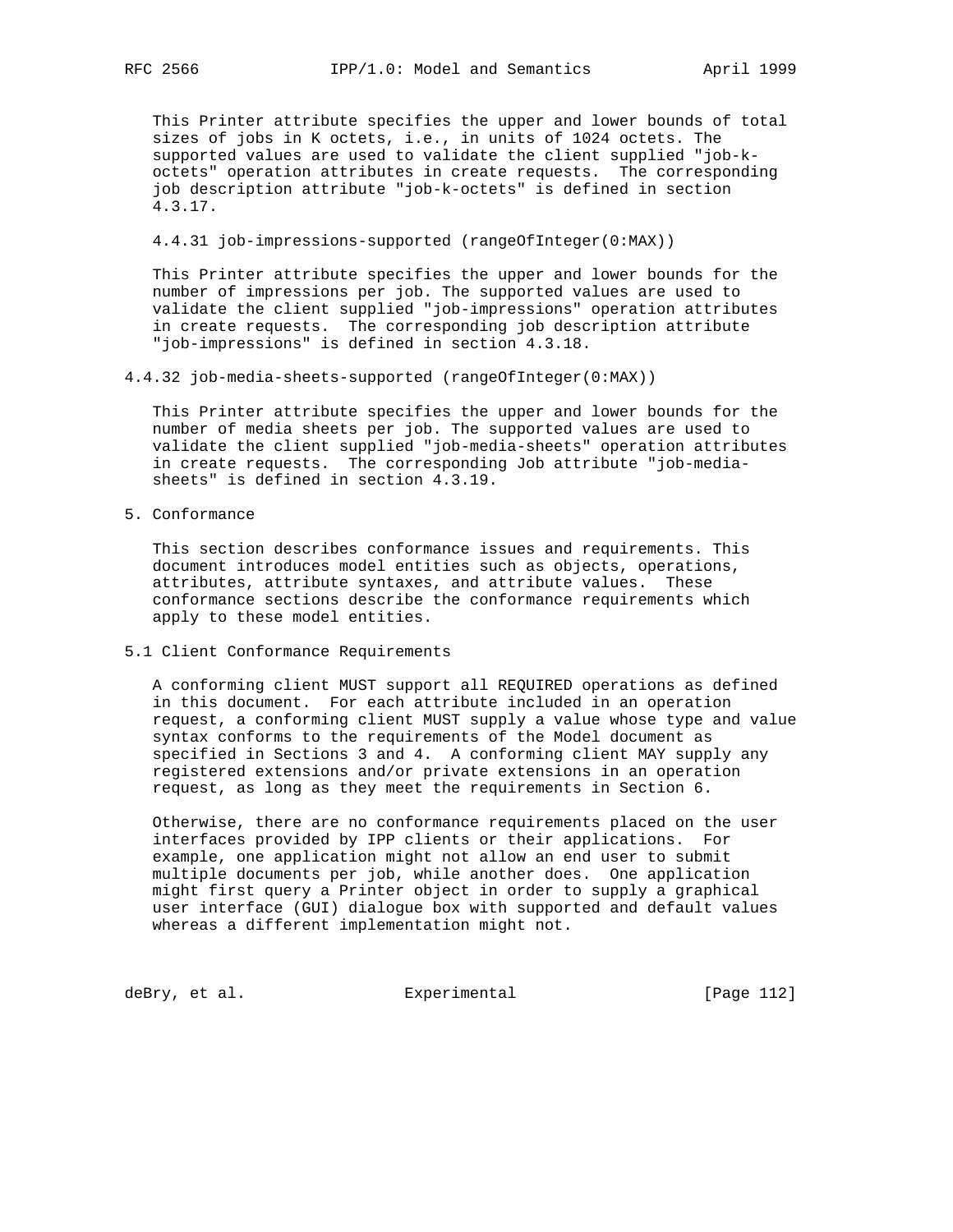When sending a request, an IPP client NEED NOT supply any attributes that are indicated as OPTIONALLY supplied by the client.

 A client MUST be able to accept any of the attribute syntaxes defined in Section 4.1, including their full range, that may be returned to it in a response from a Printer object. In particular for each attribute that the client supports whose attribute syntax is 'text', the client MUST accept and process both the 'textWithoutLanguage' and 'textWithLanguage' forms. Similarly, for each attribute that the client supports whose attribute syntax is 'name', the client MUST accept and process both the 'nameWithoutLanguage' and ' nameWithLanguage' forms. For presentation purposes, truncation of long attribute values is not recommended. A recommended approach would be for the client implementation to allow the user to scroll through long attribute values.

 A query response may contain attribute groups, attributes, and values that the client does not expect. Therefore, a client implementation MUST gracefully handle such responses and not refuse to inter-operate with a conforming Printer that is returning extended registered or private attributes and/or attribute values that conform to Section 6. Clients may choose to ignore any parameters, attributes, or values that they do not understand.

5.2 IPP Object Conformance Requirements

 This section specifies the conformance requirements for conforming implementations with respect to objects, operations, and attributes.

5.2.1 Objects

 Conforming implementations MUST implement all of the model objects as defined in this specification in the indicated sections:

 Section 2.1 - Printer Object Section 2.2 - Job Object

### 5.2.2 Operations

 Conforming IPP object implementations MUST implement all of the REQUIRED model operations, including REQUIRED responses, as defined in this specification in the indicated sections:

| For a Printer object:           |          |
|---------------------------------|----------|
| Print-Job (section $3.2.1$ )    | REOUIRED |
| Print-URI (section 3.2.2)       | OPTIONAL |
| Validate-Job (section 3.2.3)    | REOUIRED |
| $Create-Job$ (section $3.2.4$ ) | OPTIONAL |

deBry, et al. Subsectimental Experimental [Page 113]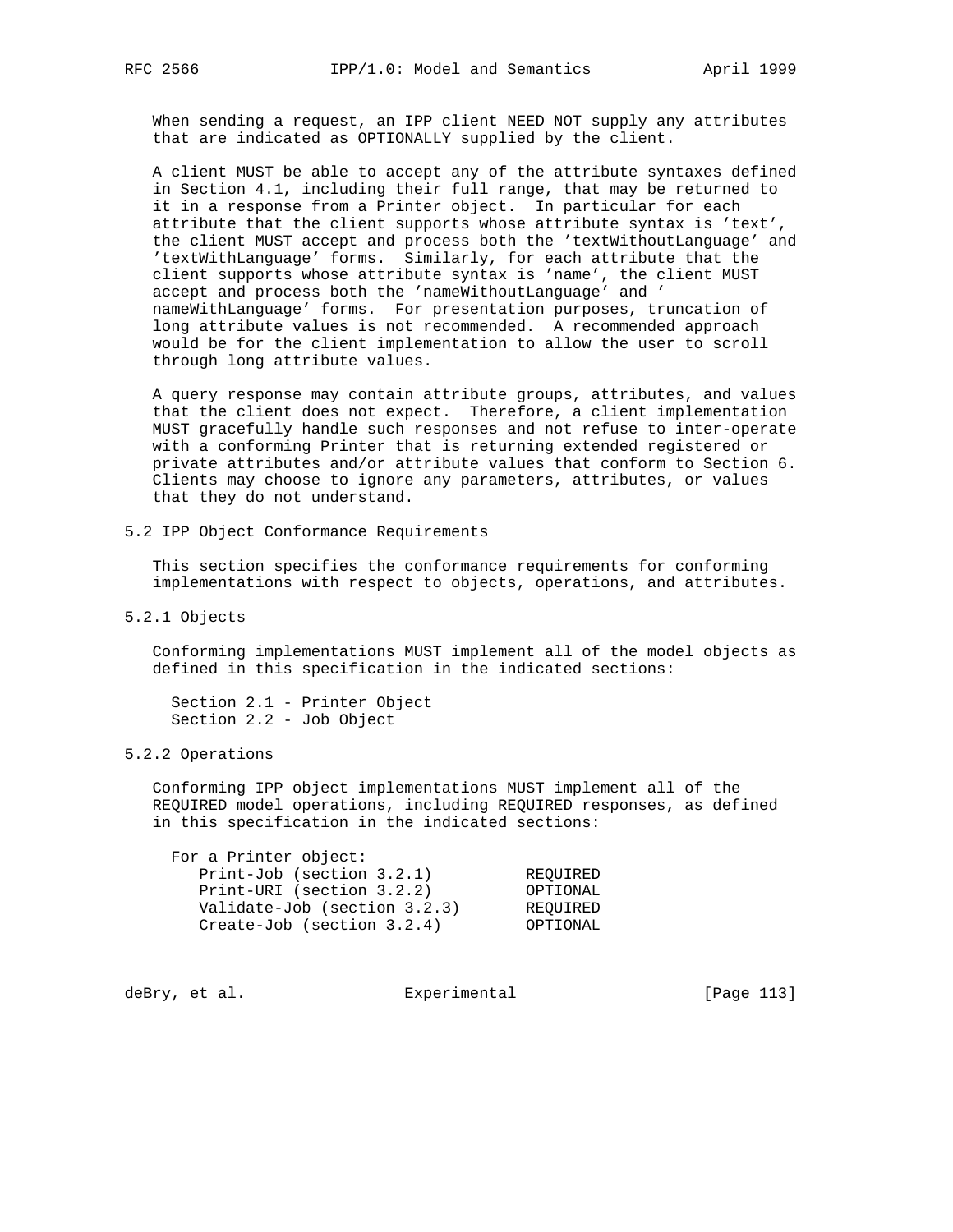Get-Printer-Attributes (section 3.2.5) REQUIRED Get-Jobs (section 3.2.6) REQUIRED

| For a Job object:                           |          |
|---------------------------------------------|----------|
| Send-Document (section 3.3.1)               | OPTIONAL |
| Send-URI (section 3.3.2)                    | OPTIONAL |
| Cancel-Job (section 3.3.3)                  | REOUIRED |
| Get-Job-Attributes (section 3.3.4) REOUIRED |          |

 Conforming IPP objects MUST support all REQUIRED operation attributes and all values of such attributes if so indicated in the description. Conforming IPP objects MUST ignore all unsupported or unknown operation attributes or operation attribute groups received in a request, but MUST reject a request that contains a supported operation attribute that contains an unsupported value.

 The following section on object attributes specifies the support required for object attributes.

5.2.3 IPP Object Attributes

 Conforming IPP objects MUST support all of the REQUIRED object attributes, as defined in this specification in the indicated sections.

 If an object supports an attribute, it MUST support only those values specified in this document or through the extension mechanism described in section 5.2.4. It MAY support any non-empty subset of these values. That is, it MUST support at least one of the specified values and at most all of them.

5.2.4 Extensions

 A conforming IPP object MAY support registered extensions and private extensions, as long as they meet the requirements specified in Section 6.

 For each attribute included in an operation response, a conforming IPP object MUST return a value whose type and value syntax conforms to the requirement of the Model document as specified in Sections 3 and 4.

deBry, et al. Subsectimental Experimental [Page 114]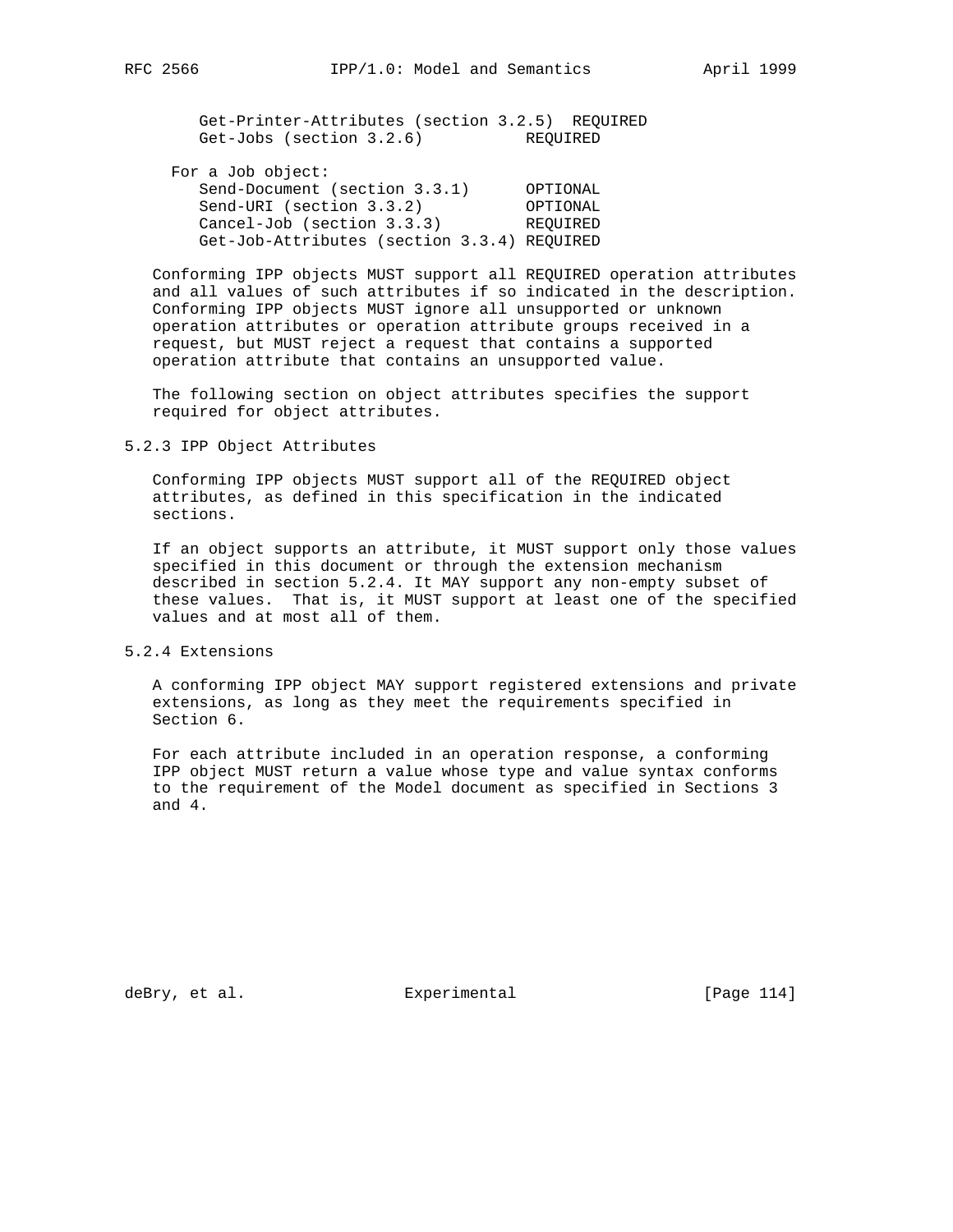## 5.2.5 Attribute Syntaxes

 An IPP object MUST be able to accept any of the attribute syntaxes defined in Section 4.1, including their full range, in any operation in which a client may supply attributes or the system administrator may configure attributes (by means outside the scope of IPP/1.0). In particular for each attribute that the IPP object supports whose attribute syntax is 'text', the IPP object MUST accept and process both the 'textWithoutLanguage' and 'textWithLanguage' forms. Similarly, for each attribute that the IPP object supports whose attribute syntax is 'name', the IPP object MUST accept and process both the 'nameWithoutLanguage' and 'nameWithLanguage' forms. Furthermore, an IPP object MUST return attributes to the client in operation responses that conform to the syntax specified in Section 4.1, including their full range if supplied previously by a client.

## 5.3 Charset and Natural Language Requirements

 All clients and IPP objects MUST support the 'utf-8' charset as defined in section 4.1.7.

 IPP objects MUST be able to accept any client request which correctly uses the "attributes-natural-language" operation attribute or the Natural Language Override mechanism on any individual attribute whether or not the natural language is supported by the IPP object. If an IPP object supports a natural language, then it MUST be able to translate (perhaps by table lookup) all generated 'text' or 'name' attribute values into one of the supported languages (see section 3.1.4). That is, the IPP object that supports a natural language NEED NOT be a general purpose translator of any arbitrary 'text' or ' name' value supplied by the client into that natural language. However, the object MUST be able to translate (automatically generate) any of its own attribute values and messages into that natural language.

## 5.4 Security Conformance Requirements

 Conforming IPP Printer objects MAY support Secure Socket Layer Version 3 (SSL3) [SSL] access, support access without SSL3 or support both means of access.

 Conforming IPP clients SHOULD support SSL3 access and non-SSL3 access. Note: This client requirement to support both means that conforming IPP clients will be able to inter-operate with any IPP Printer object.

deBry, et al. Subsection Experimental Experimental [Page 115]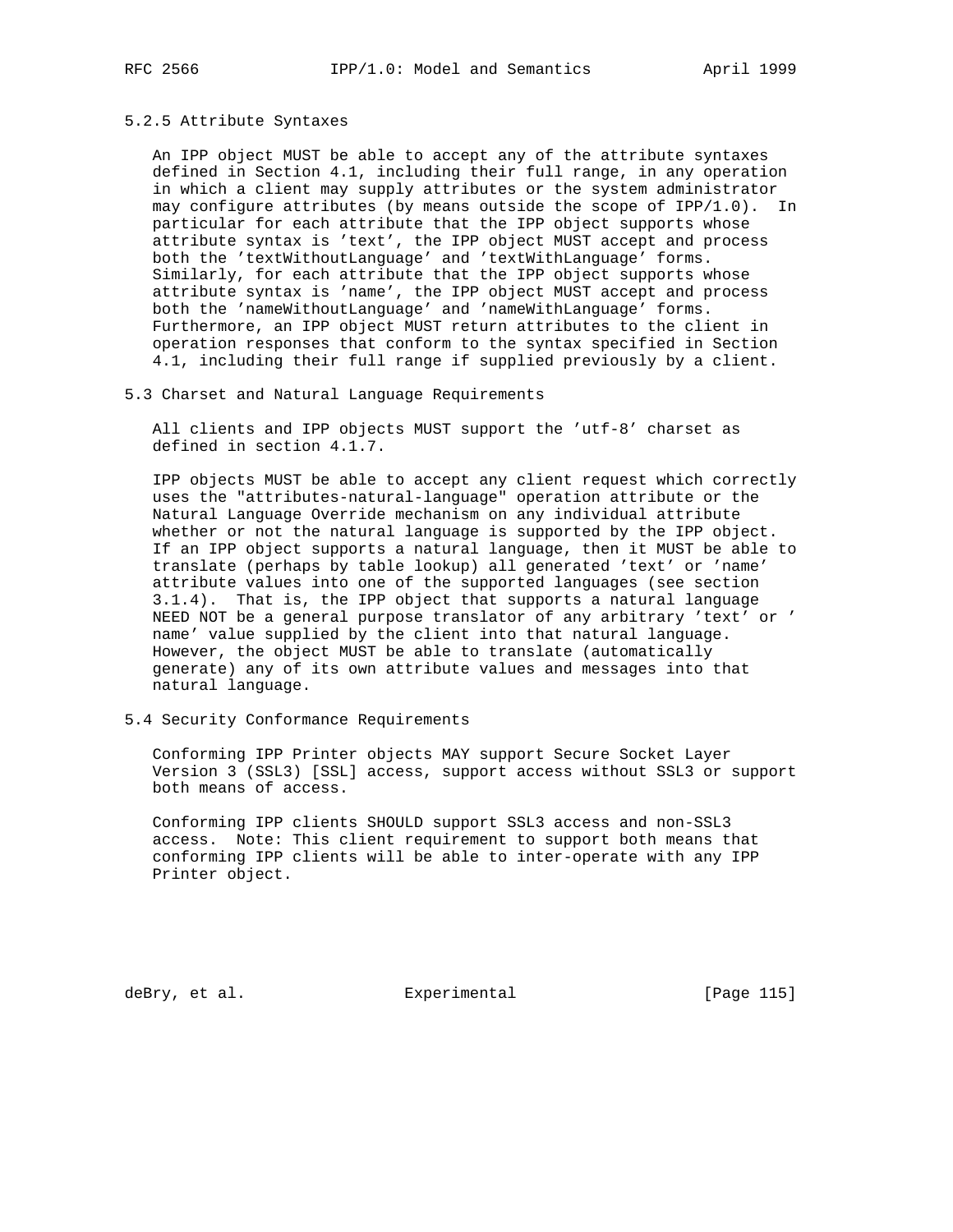For a detailed discussion of security considerations and the IPP application security profile required for SSL3 support, see section 8.

6. IANA Considerations (registered and private extensions)

 This section describes how IPP can be extended to allow the following registered and private extensions to IPP:

- 1. keyword attribute values
- 2. enum attribute values
- 3. attributes
- 4. attribute syntaxes
- 5. operations
- 6. attribute groups
- 7. status codes

 Extensions registered for use with IPP/1.0 are OPTIONAL for client and IPP object conformance to the IPP/1.0 Model specification.

 These extension procedures are aligned with the guidelines as set forth by the IESG [RFC2434]. Section 11 describes how to propose new registrations for consideration. IANA will reject registration proposals that leave out required information or do not follow the appropriate format described in Section 11. IPP/1.0 may also be extended by an appropriate RFC that specifies any of the above extensions.

6.1 Typed 'keyword' and 'enum' Extensions

 IPP allows for 'keyword' and 'enum' extensions (see sections 4.1.2.3 and 4.1.4). This document uses prefixes to the 'keyword' and 'enum' basic attribute syntax type in order to communicate extra information to the reader through its name. This extra information is not represented in the protocol because it is unimportant to a client or Printer object. The list below describes the prefixes and their meaning.

- "type1": The IPP specification must be revised to add a new keyword or a new enum. No private keywords or enums are allowed.
- "type2": Implementers can, at any time, add new keyword or enum values by proposing the complete specification to IANA:

iana@iana.org

deBry, et al. Subsectimental Experimental [Page 116]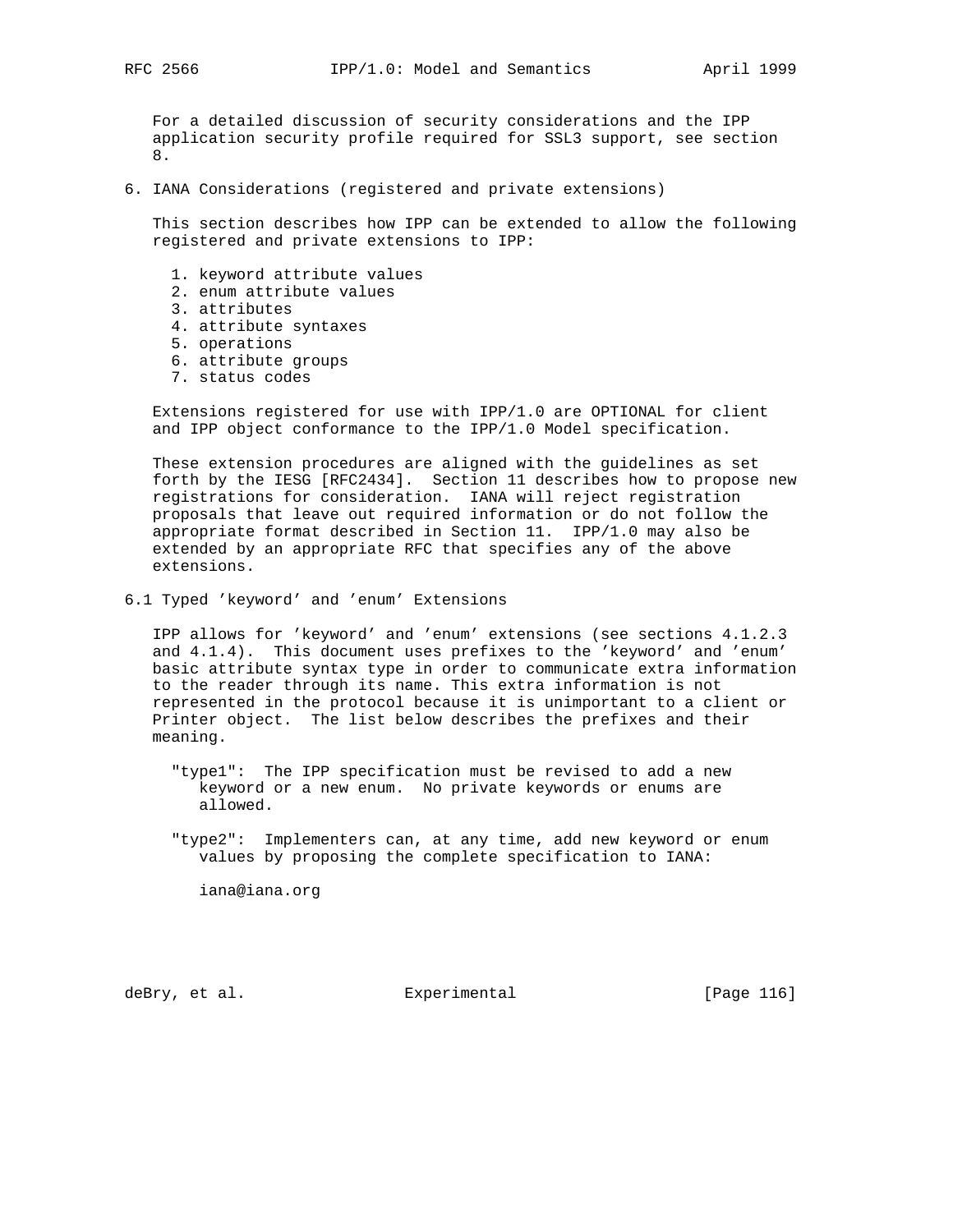IANA will forward the registration proposal to the IPP Designated Expert who will review the proposal with a mailing list that the Designated Expert keeps for this purpose. Initially, that list will be the mailing list used by the IPP WG:

ipp@pwg.org

 even after the IPP WG is disbanded as permitted by [RFC2434]. The IPP Designated Expert is appointed by the IESG Area Director responsible for IPP, according to [RFC2434].

 When a type2 keyword or enum is approved, the IPP Designated Expert becomes the point of contact for any future maintenance that might be required for that registration.

 "type3": Implementers can, at any time, add new keyword and enum values by submitting the complete specification to IANA as for type2 who will forward the proposal to the IPP Designated Expert. While no additional technical review is required, the IPP Designated Expert may, at his/her discretion, forward the proposal to the same mailing list as for type2 registrations for advice and comment.

 When a type3 keyword or enum is approved by the IPP Designated Expert, the original proposer becomes the point of contact for any future maintenance that might be required for that registration.

 For type2 and type3 keywords, the proposer includes the name of the keyword in the registration proposal and the name is part of the technical review.

 After type2 and type3 enums specifications are approved, the IPP Designated Expert in consultation with IANA assigns the next available enum number for each enum value.

 IANA will publish approved type2 and type3 keyword and enum attributes value registration specifications in:

ftp.isi.edu/iana/assignments/ipp/attribute-values/xxx/yyy.txt

 where xxx is the attribute name that specifies the initial values and yyy.txt is a descriptive file name that contains one or more enums or keywords approved at the same time. For example, if several additional enums for stapling are approved for use with the

deBry, et al. Subsectimental Experimental (Page 117)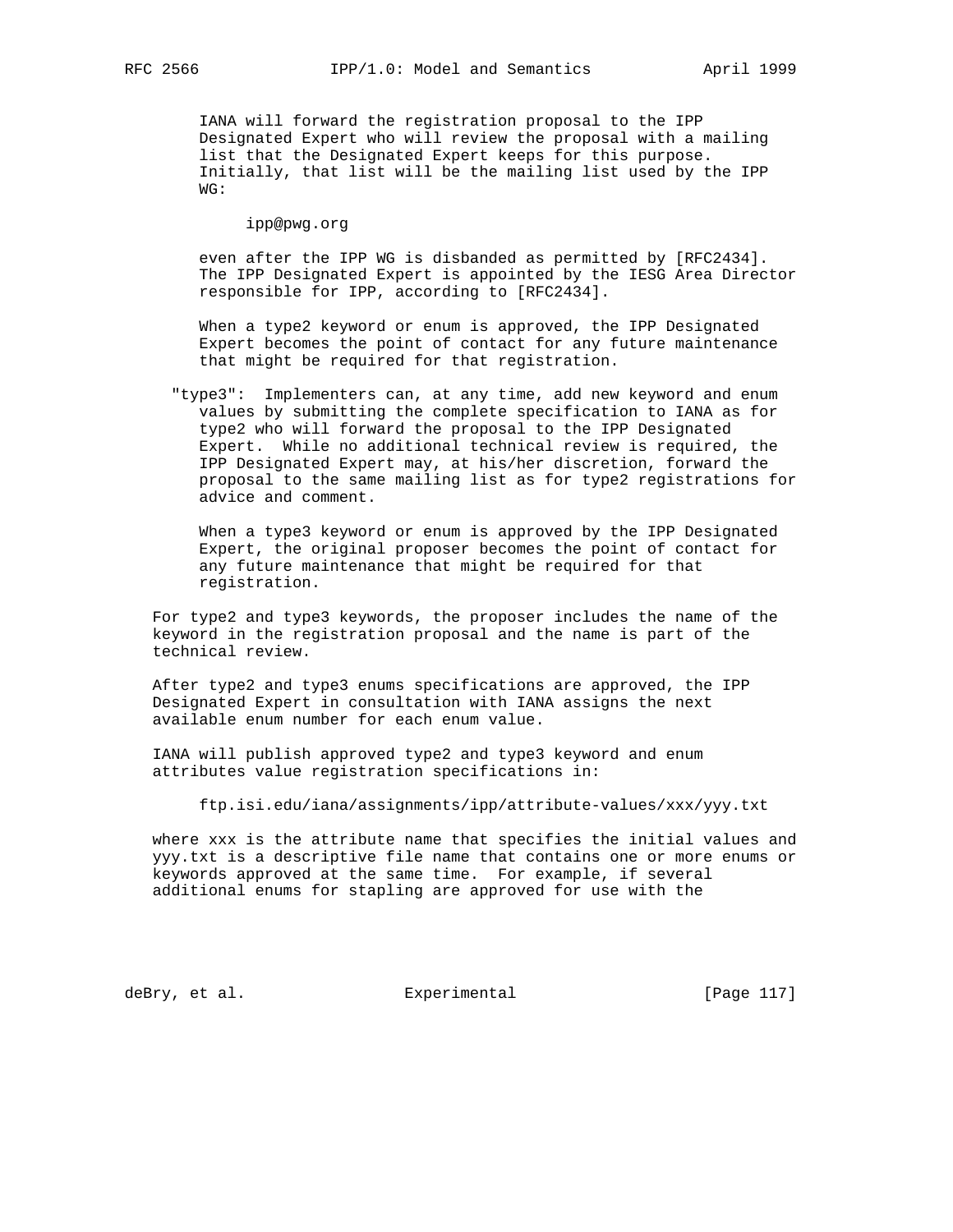"finishings" attribute (and "finishings-default" and "finishings supported" attributes), IANA will publish the additional values in the file:

 ftp.isi.edu/iana/assignments/ipp/attribute values/finishings/stapling.txt

 Note: Some attributes are defined to be: 'type3 keywords' | 'name' which allows for attribute values to be extended by a site administrator with administrator defined names. Such names are not registered with IANA.

 By definition, each of the three types above assert some sort of registry or review process in order for extensions to be considered valid. Each higher numbered level (1, 2, 3) tends to be decreasingly less stringent than the previous level. Therefore, any typeN value MAY be registered using a process for some typeM where M is less than N, however such registration is NOT REQUIRED. For example, a type3 value MAY be registered in a type 1 manner (by being included in a future version of an IPP specification), however, it is NOT REQUIRED.

 This specification defines keyword and enum values for all of the above types, including type3 keywords.

 For private (unregistered) keyword extensions, implementers SHOULD use keywords with a suitable distinguishing prefix, such as "xxx-" where xxx is the (lowercase) fully qualified company name registered with IANA for use in domain names [RFC1035]. For example, if the company XYZ Corp. had obtained the domain name "XYZ.com", then a private keyword 'abc' would be: 'xyz.com-abc'.

 Note: RFC 1035 [RFC1035] indicates that while upper and lower case letters are allowed in domain names, no significance is attached to the case. That is, two names with the same spelling but different case are to be treated as if identical. Also, the labels in a domain name must follow the rules for ARPANET host names: They must start with a letter, end with a letter or digit, and have as interior characters only letters, digits, and hyphen. Labels must be 63 characters or less. Labels are separated by the "." character.

 For private (unregistered) enum extension, implementers MUST use values in the reserved integer range which is 2\*\*30 to 2\*\*31-1.

deBry, et al. Subsection Experimental Contracts [Page 118]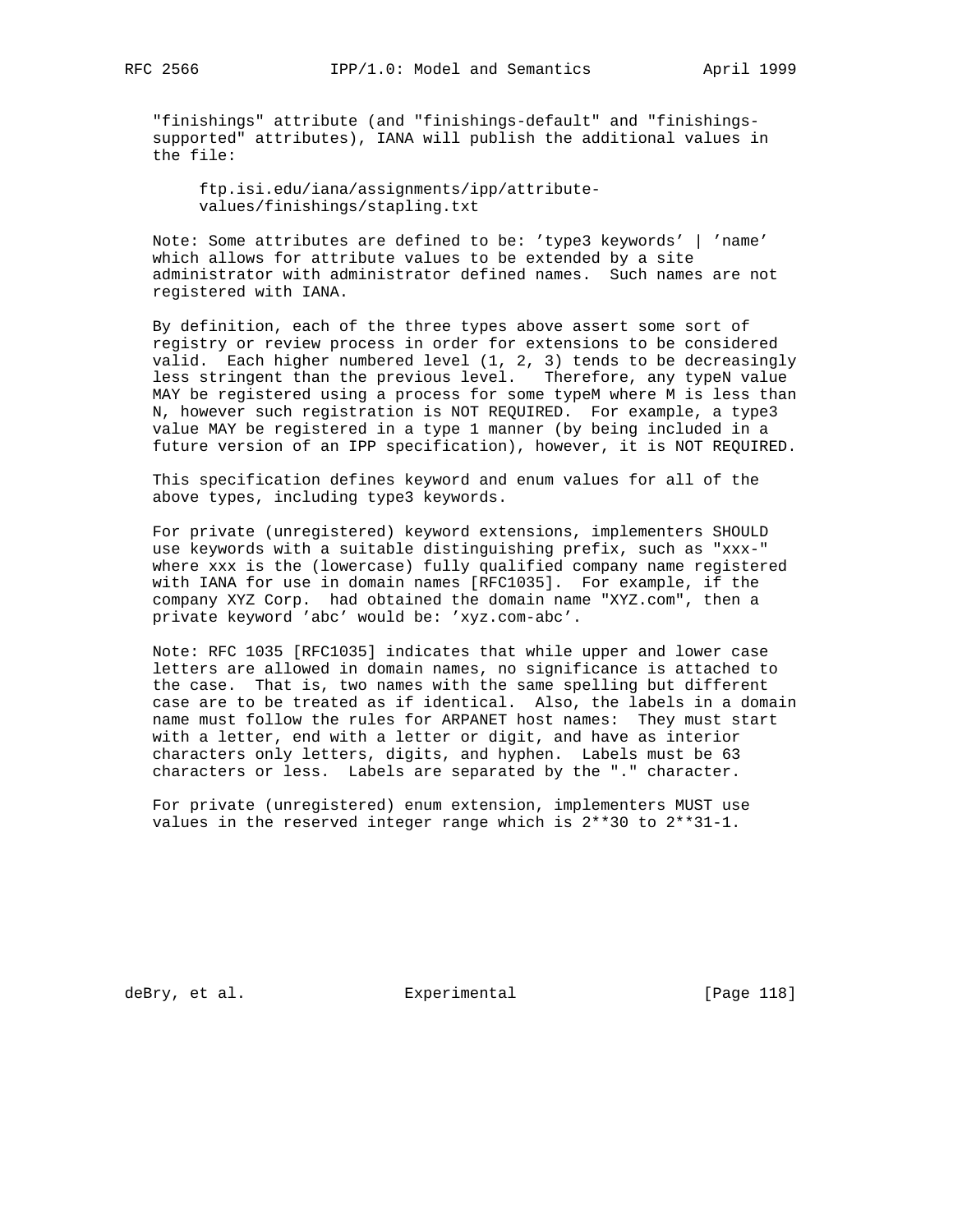# 6.2 Attribute Extensibility

 Attribute names are type2 keywords. Therefore, new attributes may be registered and have the same status as attributes in this document by following the type2 extension rules. For private (unregistered) attribute extensions, implementers SHOULD use keywords with a suitable distinguishing prefix as described in Section 6.1.

 IANA will publish approved attribute registration specifications as separate files:

ftp.isi.edu/iana/assignments/ipp/attributes/xxx-yyy.txt

where "xxx-yyy" is the new attribute name.

 If a new Printer object attribute is defined and its values can be affected by a specific document format, its specification needs to contain the following sentence:

 "The value of this attribute returned in a Get-Printer-Attributes response MAY depend on the "document-format" attribute supplied (see Section 3.2.5.1)."

 If the specification does not, then its value in the Get-Printer- Attributes response MUST NOT depend on the "document-format" supplied in the request. When a new Job Template attribute is registered, the value of the Printer attributes MAY vary with "document-format" supplied in the request without the specification having to indicate so.

## 6.3 Attribute Syntax Extensibility

 Attribute syntaxes are like type2 enums. Therefore, new attribute syntaxes may be registered and have the same status as attribute syntaxes in this document by following the type2 extension rules described in Section 6.1. The value codes that identify each of the attribute syntaxes are assigned in the Encoding and Transport specification [RFC2565], including a designated range for private, experimental use.

 For attribute syntaxes, the IPP Designated Expert in consultation with IANA assigns the next attribute syntax code in the appropriate range as specified in [RFC2565]. IANA will publish approved attribute syntax registration specifications as separate files:

ftp.isi.edu/iana/assignments/ipp/attribute-syntaxes/xxx-yyy.txt

where 'xxx-yyy' is the new attribute syntax name.

deBry, et al. Subsectimental Experimental (Page 119)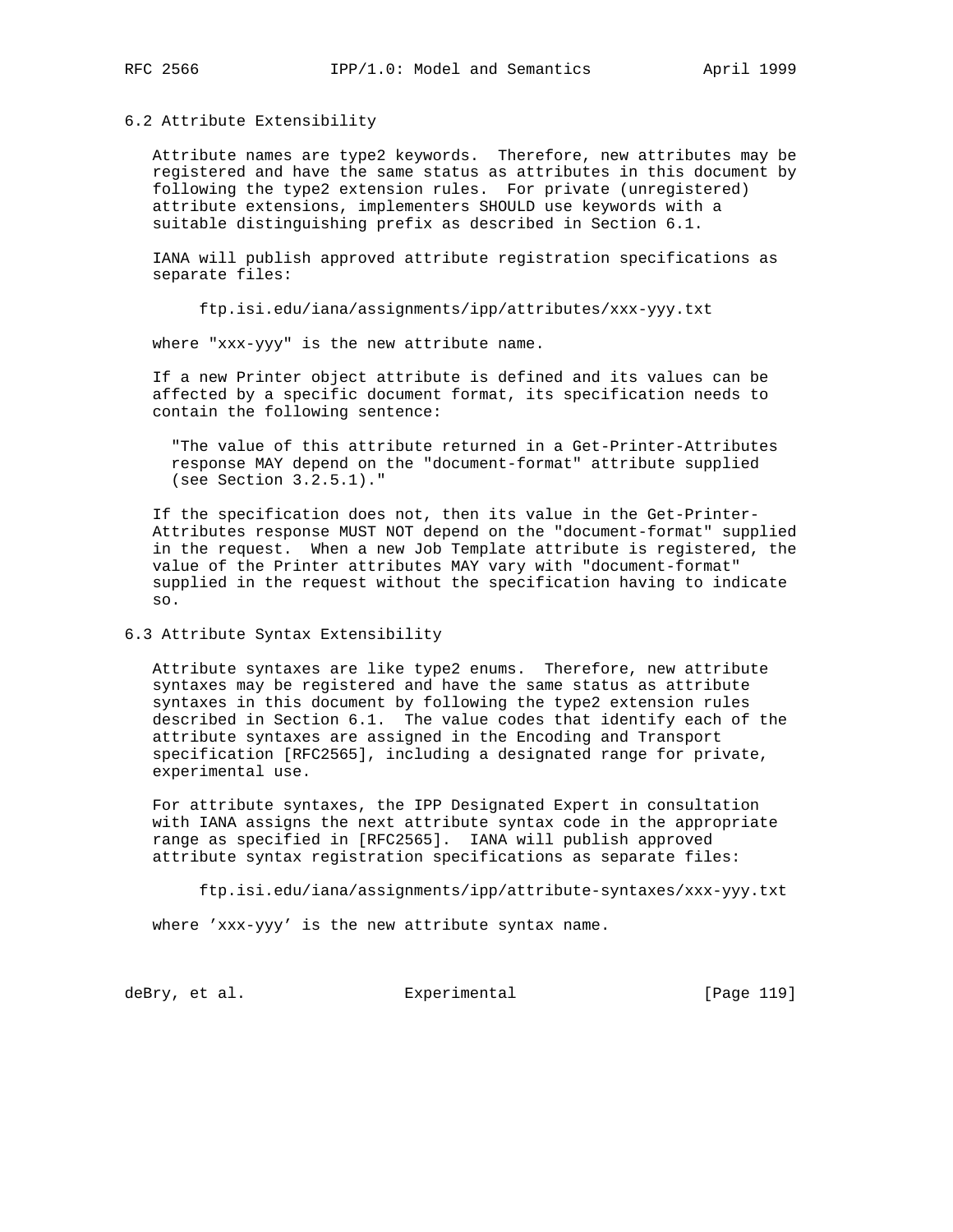### 6.4 Operation Extensibility

 Operations may also be registered following the type2 procedures described in Section 6.1, though major new operations will usually be done by a new standards track RFC that augments this document. For private (unregistered) operation extensions, implementers MUST use the range for the "operation-id" in requests specified in Section 4.4.13 "operations-supported" Printer attribute.

 For operations, the IPP Designated Expert in consultation with IANA assigns the next operation-id code as specified in Section 4.4.13. IANA will publish approved operation registration specifications as separate files:

ftp.isi.edu/iana/assignments/ipp/operations/Xxx-Yyy.txt

where "Xxx-Yyy" is the new operation name.

6.5 Attribute Groups

 Attribute groups passed in requests and responses may be registered following the type2 procedures described in Section 6.1. The tags that identify each of the attribute groups are assigned in [RFC2565].

 For attribute groups, the IPP Designated Expert in consultation with IANA assigns the next attribute group tag code in the appropriate range as specified in [RFC2565]. IANA will publish approved attribute group registration specifications as separate files:

 ftp.isi.edu/iana/assignments/ipp/attribute-group-tags/xxx-yyy tag.txt

where 'xxx-yyy-tag' is the new attribute group tag name.

## 6.6 Status Code Extensibility

 Operation status codes may also be registered following the type2 procedures described in Section 6.1. The values for status codes are allocated in ranges as specified in Section 13 for each status code class:

 "informational" - Request received, continuing process "successful" - The action was successfully received, understood, and accepted "redirection" - Further action must be taken in order to complete the request "client-error" - The request contains bad syntax or cannot be fulfilled

deBry, et al. Subsection Experimental Contract (Page 120)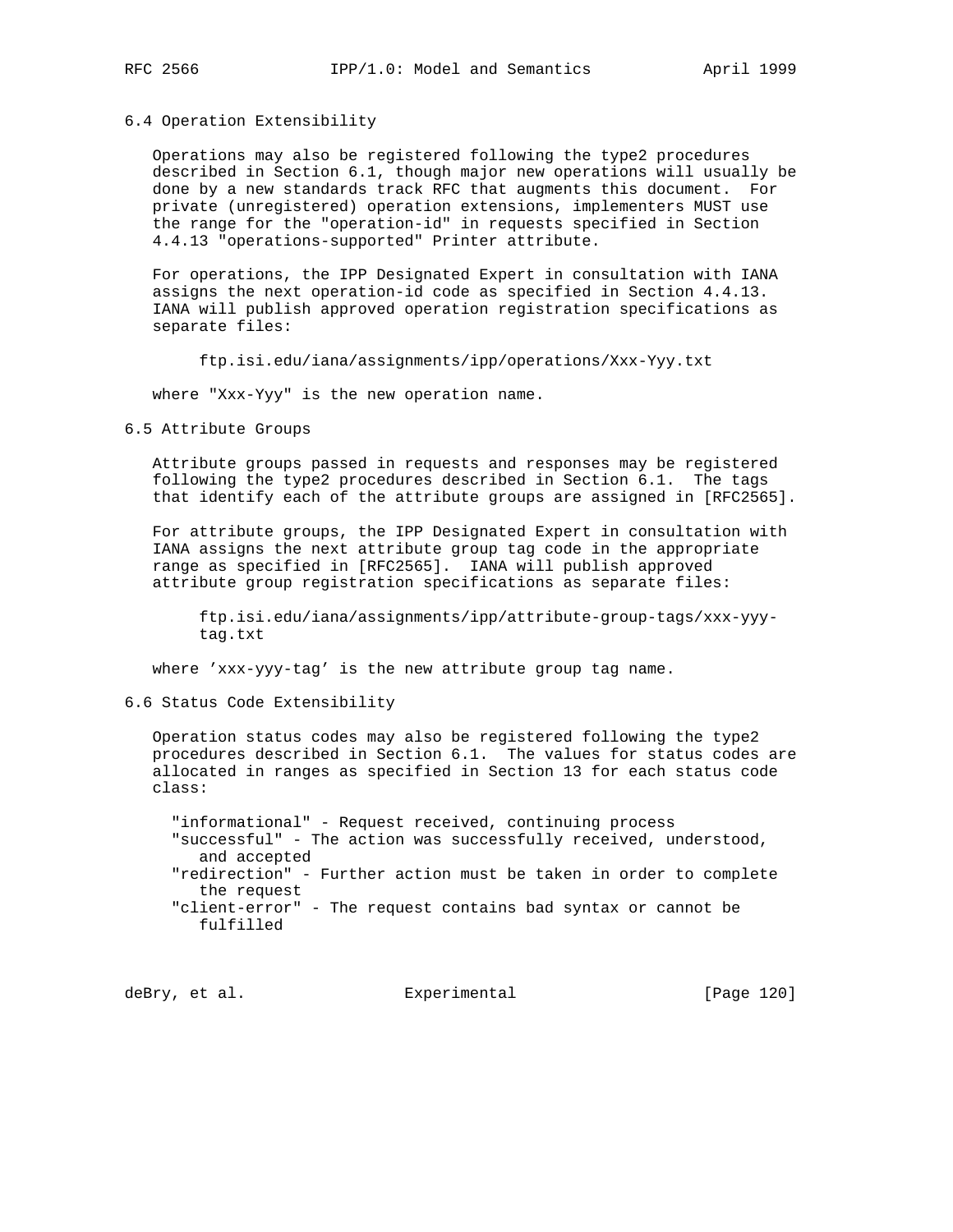"server-error" - The IPP object failed to fulfill an apparently valid request

 For private (unregistered) operation status code extensions, implementers MUST use the top of each range as specified in Section 13.

 For operation status codes, the IPP Designated Expert in consultation with IANA assigns the next status code in the appropriate class range as specified in Section 13. IANA will publish approved status code registration specifications as separate files:

ftp.isi.edu/iana/assignments/ipp/status-codes/xxx-yyy.txt

where "xxx-yyy" is the new operation status code keyword.

6.7 Registration of MIME types/sub-types for document-formats

 The "document-format" attribute's syntax is 'mimeMediaType'. This means that valid values are Internet Media Types (see Section 4.1.9). RFC 2045 [RFC2045] defines the syntax for valid Internet media types. IANA is the registry for all Internet media types.

6.8 Registration of charsets for use in 'charset' attribute values

 The "attributes-charset" attribute's syntax is 'charset'. This means that valid values are charsets names. When a charset in the IANA registry has more than one name (alias), the name labeled as "(preferred MIME name)", if present, MUST be used (see Section 4.1.7). IANA is the registry for charsets following the procedures of [RFC2278].

7. Internationalization Considerations

 Some of the attributes have values that are text strings and names which are intended for human understanding rather than machine understanding (see the 'text' and 'name' attribute syntaxes in Sections 4.1.1 and 4.1.2).

In each operation request, the client

- identifies the charset and natural language of the request which affects each supplied 'text' and 'name' attribute value, and
- requests the charset and natural language for attributes returned by the IPP object in operation responses (as described in Section 3.1.4.1).

deBry, et al. Subsectimental Experimental [Page 121]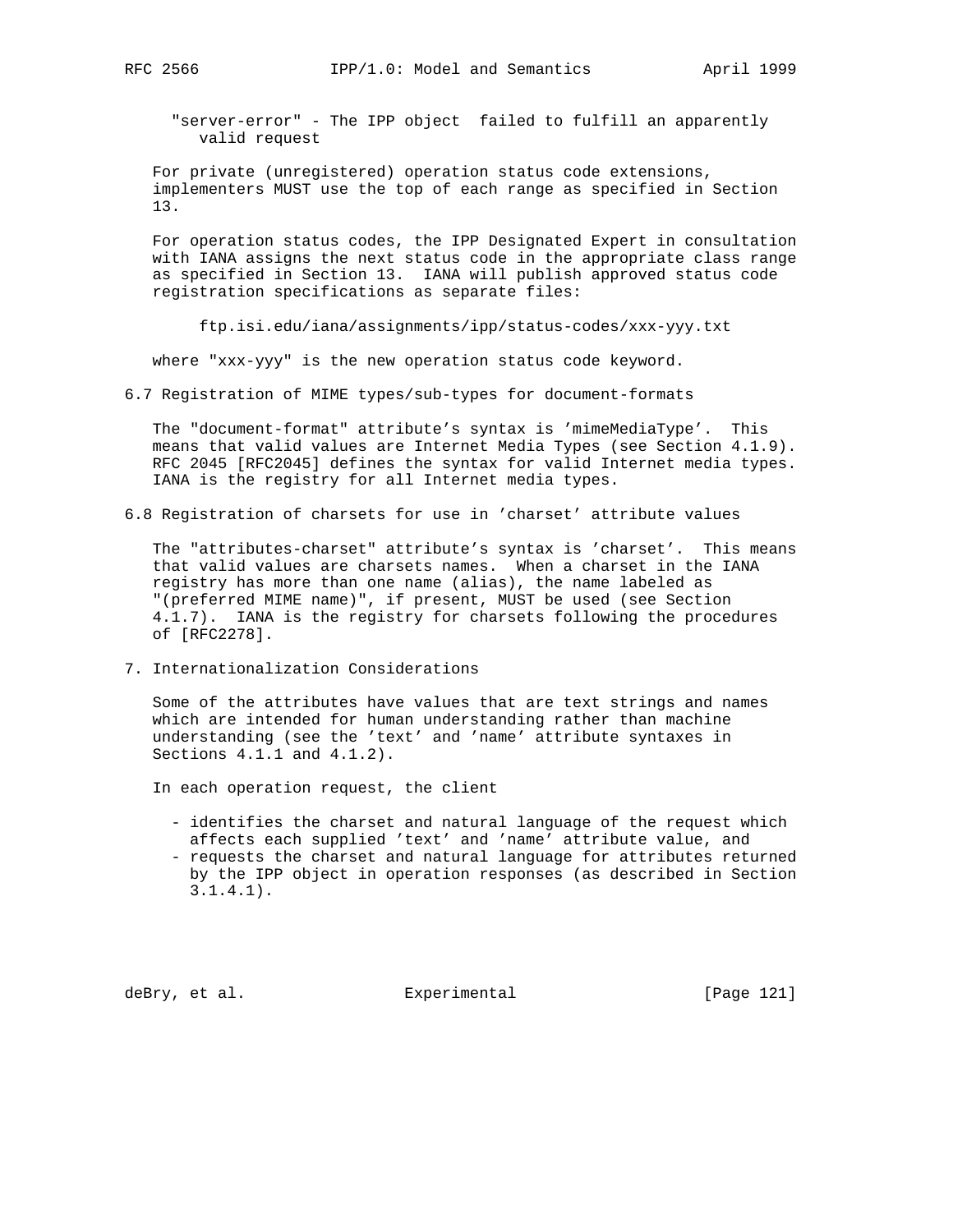In addition, the client MAY separately and individually identify the Natural Language Override of a supplied 'text' or 'name' attribute using the 'textWithLanguage' and 'nameWithLanguage' technique described section 4.1.1.2 and 4.1.2.2 respectively.

 All IPP objects MUST support the UTF-8 [RFC2279] charset in all ' text' and 'name' attributes supported. If an IPP object supports more than the UTF-8 charset, the object MUST convert between them in order to return the requested charset to the client according to Section 3.1.4.2. If an IPP object supports more than one natural language, the object SHOULD return 'text' and 'name' values in the natural language requested where those values are generated by the Printer (see Section 3.1.4.1).

 For Printers that support multiple charsets and/or multiple natural languages in 'text' and 'name' attributes, different jobs may have been submitted in differing charsets and/or natural languages. All responses MUST be returned in the charset requested by the client. However, the Get-Jobs operation uses the 'textWithLanguage' and ' nameWithLanguage' mechanism to identify the differing natural languages with each job attribute returned.

 The Printer object also has configured charset and natural language attributes. The client can query the Printer object to determine the list of charsets and natural languages supported by the Printer object and what the Printer object's configured values are. See the "charset-configured", "charset-supported", "natural-language configured", and "generated-natural-language-supported" Printer description attributes for more details.

 The "charset-supported" attributed identifies the supported charsets. If a charset is supported, the IPP object MUST be capable of converting to and from that charset into any other supported charset. In many cases, an IPP object will support only one charset and it MUST be the UTF-8 charset.

 The "charset-configured" attribute identifies the one supported charset which is the native charset given the current configuration of the IPP object (administrator defined).

 The "generated-natural-language-supported" attribute identifies the set of supported natural languages for generated messages; it is not related to the set of natural languages that must be accepted for client supplied 'text' and 'name' attributes. For client supplied ' text' and 'name' attributes, an IPP object MUST accept ALL supplied natural languages. Just because a Printer object is currently

deBry, et al. Subsection Experimental Figure 2012 [Page 122]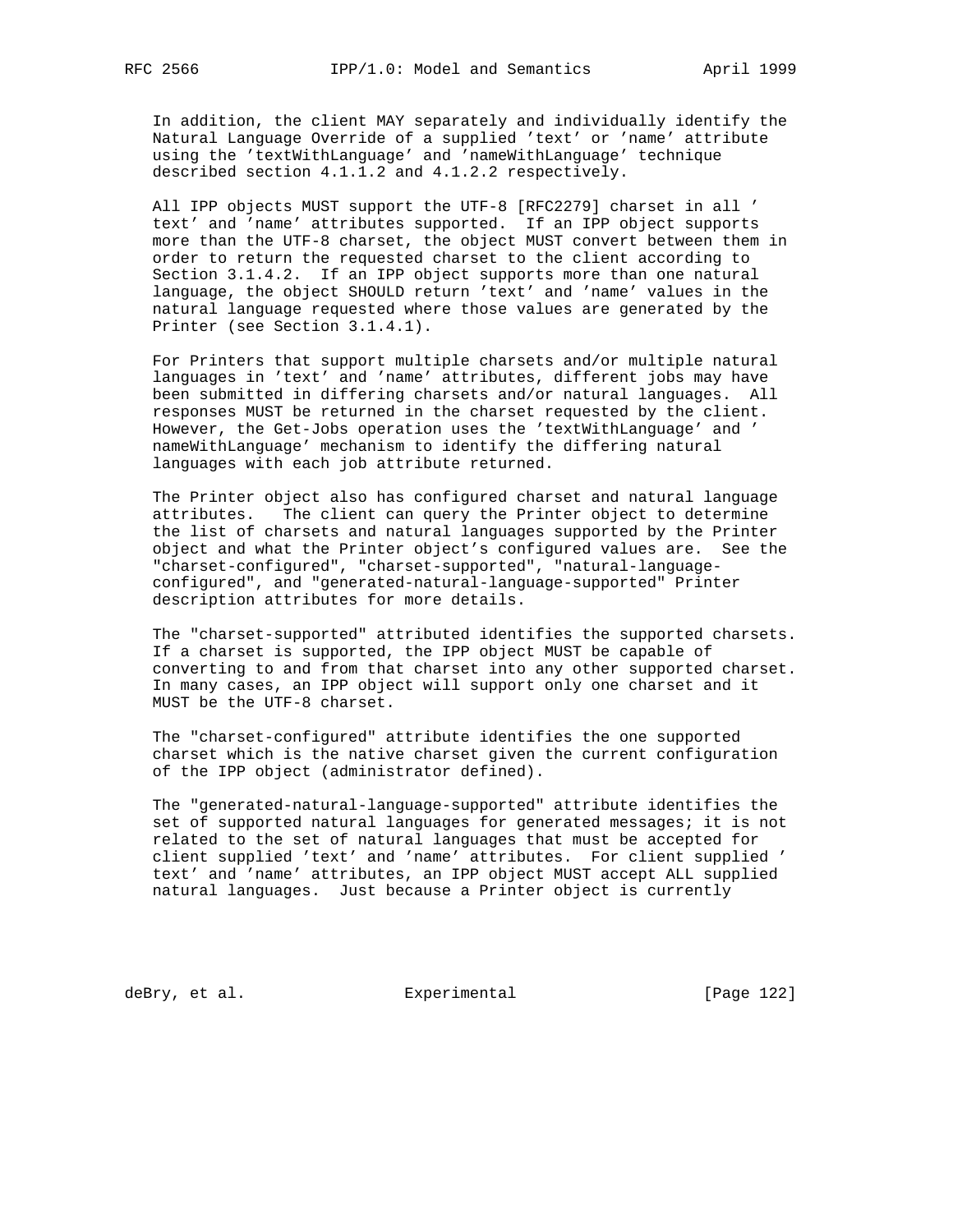configured to support 'en-us' natural language does not mean that the Printer object should reject a job if the client supplies a job name that is in 'fr-ca'.

 The "natural-language-configured" attribute identifies the one supported natural language for generated messages which is the native natural language given the current configuration of the IPP object (administrator defined).

 Attributes of type 'text' and 'name' are populated from different sources. These attributes can be categorized into following groups (depending on the source of the attribute):

- 1. Some attributes are supplied by the client (e.g., the client supplied "job-name", "document-name", and "requesting-user-name" operation attributes along with the corresponding Job object's "job-name" and "job-originating-user-name" attributes). The IPP object MUST accept these attributes in any natural language no matter what the set of supported languages for generated messages
- 2. Some attributes are supplied by the system administrator (e.g., the Printer object's "printer-name" and "printer-location" attributes). These too can be in any natural language. If the natural language for these attributes is different than what a client requests, then they must be reported using the Natural Language Override mechanism.
- 3. Some attributes are supplied by the device manufacturer (e.g., the Printer object's "printer-make-and-model" attribute). These too can be in any natural language. If the natural language for these attributes is different than what a client requests, then they must be reported using the Natural Language Override mechanism.
- 4. Some attributes are supplied by the operator (e.g., the Job object's "job-message-from-operator" attribute). These too can be in any natural language. If the natural language for these attributes is different than what a client requests, then they must be reported using the Natural Language Override mechanism.
- 5. Some attributes are generated by the IPP object (e.g., the Job object's "job-state-message" attribute, the Printer object's "printer-state-message" attribute, and the "status-message" operation attribute). These attributes can only be in one of the "generated-natural-language-supported" natural languages. If a client requests some natural language for these attributes other than one of the supported values, the IPP object SHOULD respond using the value of the "natural-language-configured" attribute (using the Natural Language Override mechanism if needed).

deBry, et al. Subsectimental Experimental [Page 123]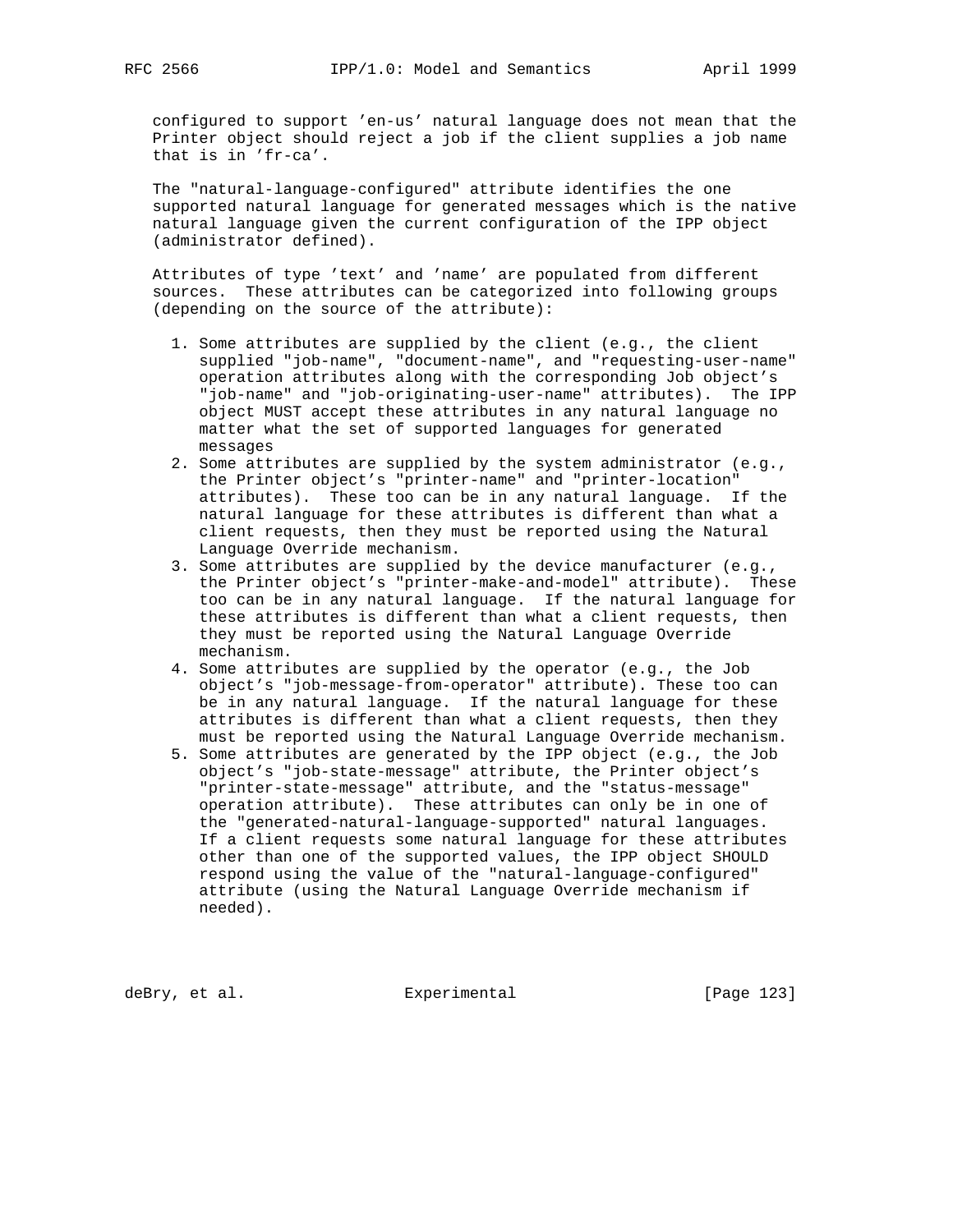The 'text' and 'name' attributes specified in this version of this document (additional ones will be registered according to the procedures in Section 6) are:

Attributes Source -------------------------- ---------- Operation Attributes job-name (name) client document-name (name) client requesting-user-name (name) client status-message Job or Printer object Job Template Attributes: job-hold-until) client matches administrator-configured (keyword | name job-hold-until-default client matches administrator-configured (keyword | name) job-hold-until-supported client matches administrator-configured (keyword | name) job-sheets client matches administrator-configured (keyword | name) job-sheets-default client matches administrator-configured (keyword | name) job-sheets-supported client matches administrator-configured (keyword | name) media client matches administrator-configured (keyword | name)<br>media-default client matches administrator-configured (keyword | name) media-supported client matches administrator-configured (keyword | name) media-ready client matches administrator-configured (keyword | name) Job Description Attributes: job-name (name) client or Printer object job-originating-user-name (name) Printer object job-state-message (text) Job or Printer object output-device-assigned (name(127)) administrator job-message-from-operator (text(127)) operator Printer Description Attributes: printer-name (name(127)) administrator printer-location (text(127)) administrator printer-info (text(127)) administrator printer-make-and-model (text(127)) administrator or manufacturer printer-state-message (text) Printer object printer-message-from-operator (text(127)) operator

deBry, et al. Subsectimental Experimental (Page 124)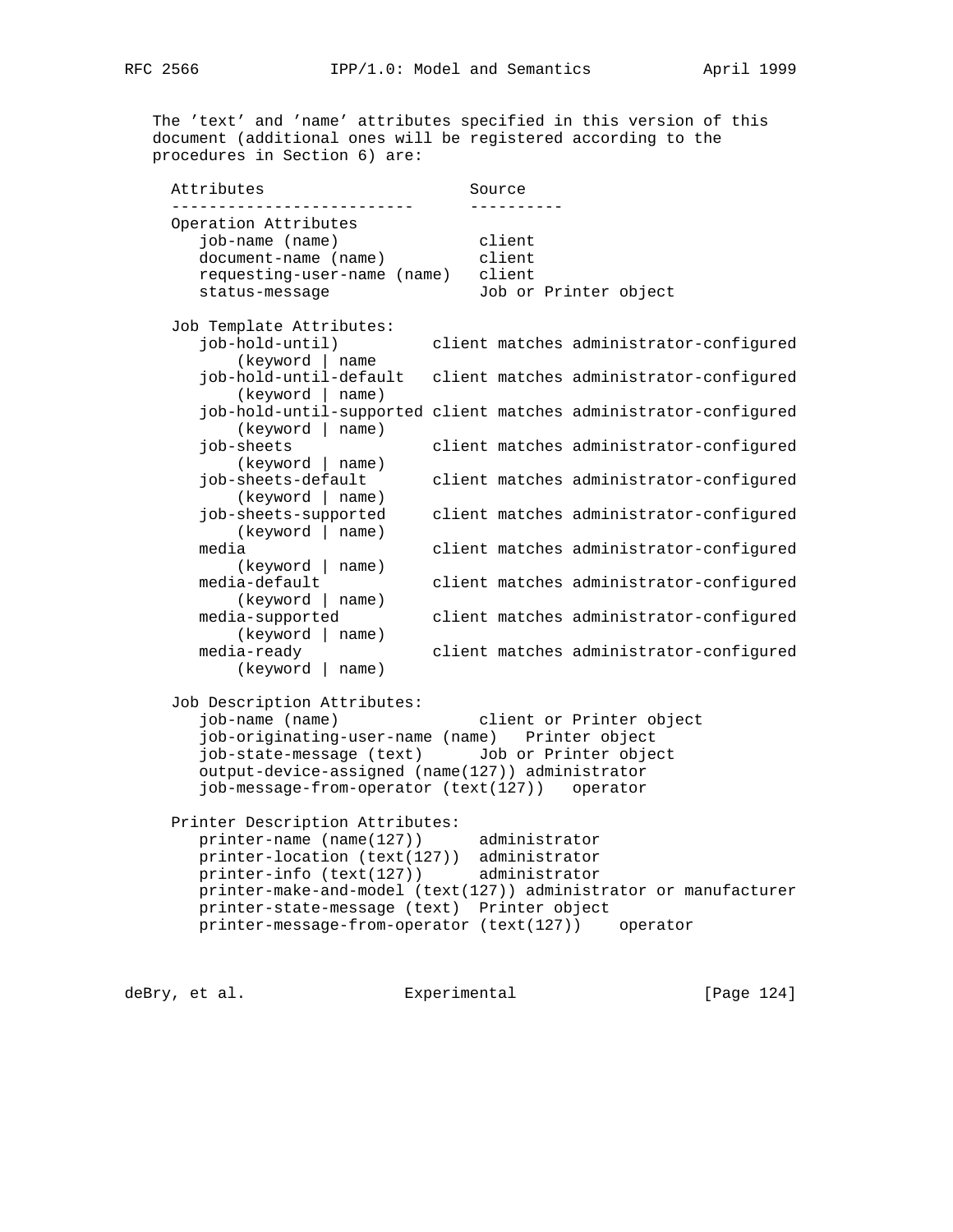#### 8. Security Considerations

 Some IPP objects MAY be deployed over protocol stacks that support Secure Socket Layer Version 3 (SSL3) [SSL]. Note: SSL3 is not an IETF standards track specification. Other IPP objects MAY be deployed over protocol stacks that do not support SSL3. Some IPP objects MAY be deployed over both types of protocol stacks. Those IPP objects that support SSL3, are capable of supporting mutual authentication as well as privacy of messages via multiple encryption schemes. An important point about security related information for SSL3 access to an IPP object, is that the security-related parameters (authentication, encryption keys, etc.) are "out-of-band" to the actual IPP protocol.

 An IPP object that does not support SSL3 MAY elect to support a transport layer that provides other security mechanisms. For example, in a mapping of IPP over HTTP/1.1 [RFC2565], if the IPP object does not support SSL3, HTTP still allows for client authentication using Digest Access Authentication (DAA) [RFC2069].

 It is difficult to anticipate the security risks that might exist in any given IPP environment. For example, if IPP is used within a given corporation over a private network, the risks of exposing document data may be low enough that the corporation will choose not to use encryption on that data. However, if the connection between the client and the IPP object is over a public network, the client may wish to protect the content of the information during transmission through the network with encryption.

 Furthermore, the value of the information being printed may vary from one IPP environment to the next. Printing payroll checks, for example, would have a different value than printing public information from a file. There is also the possibly of denial-of service attacks, but denial-of-service attacks against printing resources are not well understood and there is no published precedents regarding this scenario.

 Once the authenticated identity of the requester has been supplied to the IPP object, the object uses that identity to enforce any authorization policy that might be in place. For example, one site's policy might be that only the job owner is allowed to cancel a job. The details and mechanisms to set up a particular access control policy are not part of IPP/1.0, and must be established via some other type of administrative or access control framework. However, there are operation status codes that allow an IPP server to return information back to a client about any potential access control violations for an IPP object.

deBry, et al. Subsection Experimental Contract (Page 125)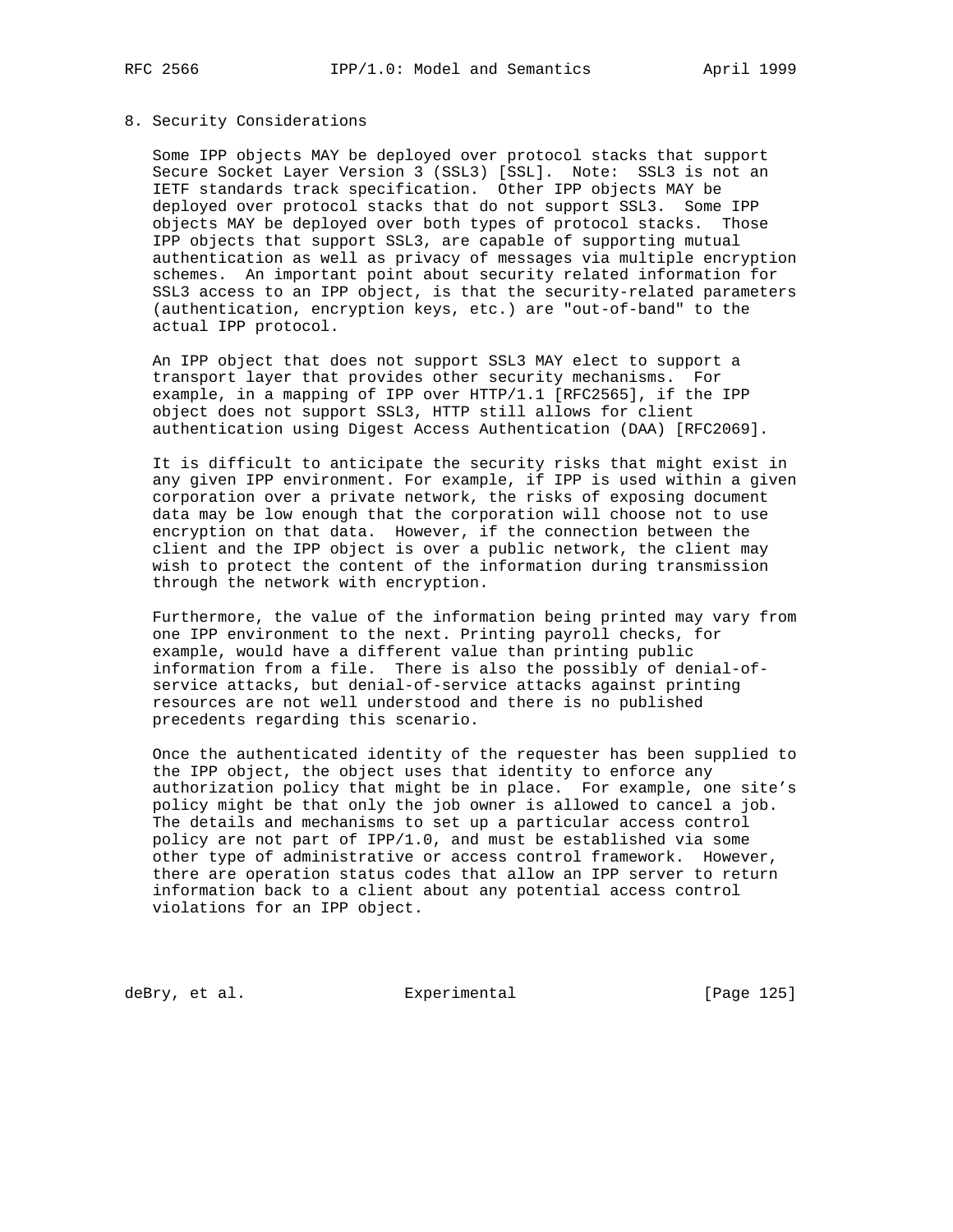During a create operation, the client's identity is recorded in the Job object in an implementation-defined attribute. This information can be used to verify a client's identity for subsequent operations on that Job object in order to enforce any access control policy that might be in effect. See section 8.3 below for more details.

 Since the security levels or the specific threats that any given IPP system administrator may be concerned with cannot be anticipated, IPP MUST be capable of operating with different security mechanisms and security policies as required by the individual installation. Security policies might vary from very strong, to very weak, to none at all, and corresponding security mechanisms will be required. SSL3 supports the type of negotiated levels of security required by most, if not all, potential IPP environments. IPP environments that require no security can elect to deploy IPP objects that do not utilize the optional SSL3 security mechanisms.

8.1 Security Scenarios

 The following sections describe specific security attacks for IPP environments. Where examples are provided they should be considered illustrative of the environment and not an exhaustive set. Not all of these environments will necessarily be addressed in initial implementations of IPP.

8.1.1 Client and Server in the Same Security Domain

 This environment is typical of internal networks where traditional office workers print the output of personal productivity applications on shared work-group printers, or where batch applications print their output on large production printers. Although the identity of the user may be trusted in this environment, a user might want to protect the content of a document against such attacks as eavesdropping, replaying or tampering.

8.1.2 Client and Server in Different Security Domains

 Examples of this environment include printing a document created by the client on a publicly available printer, such as at a commercial print shop; or printing a document remotely on a business associate's printer. This latter operation is functionally equivalent to sending the document to the business associate as a facsimile. Printing sensitive information on a Printer in a different security domain requires strong security measures. In this environment authentication of the printer is required as well as protection against unauthorized use of print resources. Since the document crosses security domains,

deBry, et al. Subsection Experimental Fage 126]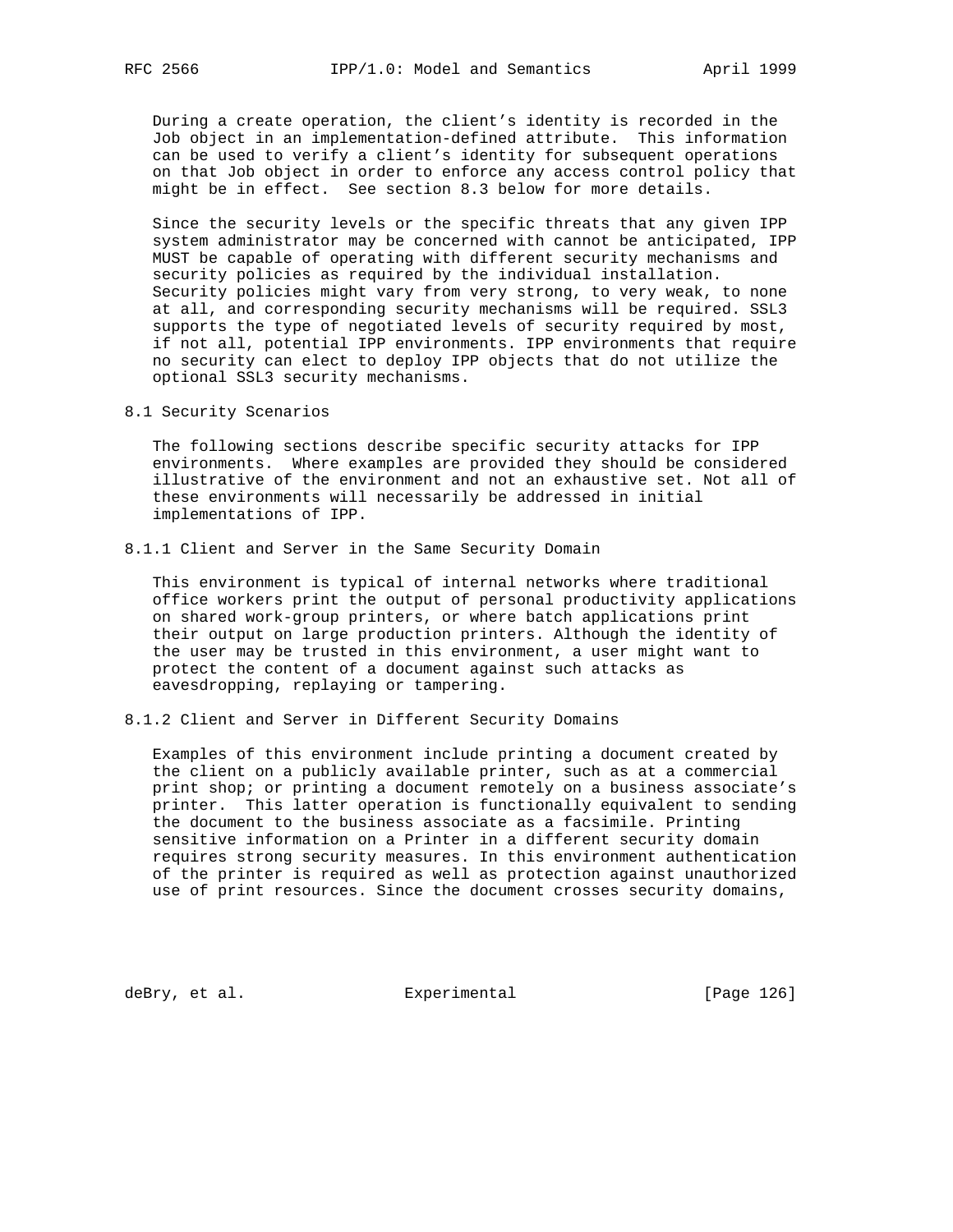protection against eavesdropping and document tampering are also required. It will also be important in this environment to protect Printers against "spamming" and malicious document content.

8.1.3 Print by Reference

 When the document is not stored on the client, printing can be done by reference. That is, the print request can contain a reference, or pointer, to the document instead of the actual document itself. Standard methods currently do not exist for remote entities to "assume" the credentials of a client for forwarding requests to a 3rd party. It is anticipated that Print-By-Reference will be used to access "public" documents and that sophisticated methods for authenticating "proxies" will not be specified for version 1 of IPP.

8.2 URIs for SSL3 and non-SSL3 Access

 As described earlier, an IPP object can support SSL3 access, non-SSL3 access, or both. The "printer-uri-supported" attribute contains the Printer object's URI(s). Its companion attribute, "uri-security supported", identifies the security mechanism used for each URI listed in the "printer-uri-supported" attribute. For each Printer operation request, a client MUST supply only one URI in the "printer-uri" operation attribute. In other words, even though the Printer supports more than one URI, the client only interacts with the Printer object using one if its URIs. This duality is not needed for Job objects, since the Printer objects is the factory for Job objects, and the Printer object will generate the correct URI for new Job objects depending on the Printer object's security configuration.

8.3 The "requesting-user-name" (name(MAX)) Operation Attribute

 Each operation MUST specify the user who is performing the operation in both of the following two ways:

- 1) via the REQUIRED "requesting-user-name" operation attribute that a client SHOULD supply in all operations. The client MUST obtain the value for this attribute from an environmental or network login name for the user, rather than allowing the user to supply any value. If the client does not supply a value for "requesting-user-name", the printer MUST assume that the client is supplying some anonymous name, such as "anonymous".
- 2) via an authentication mechanism of the underlying transport which may be configured to give no authentication information.

deBry, et al. Subsectimental Experimental (Page 127)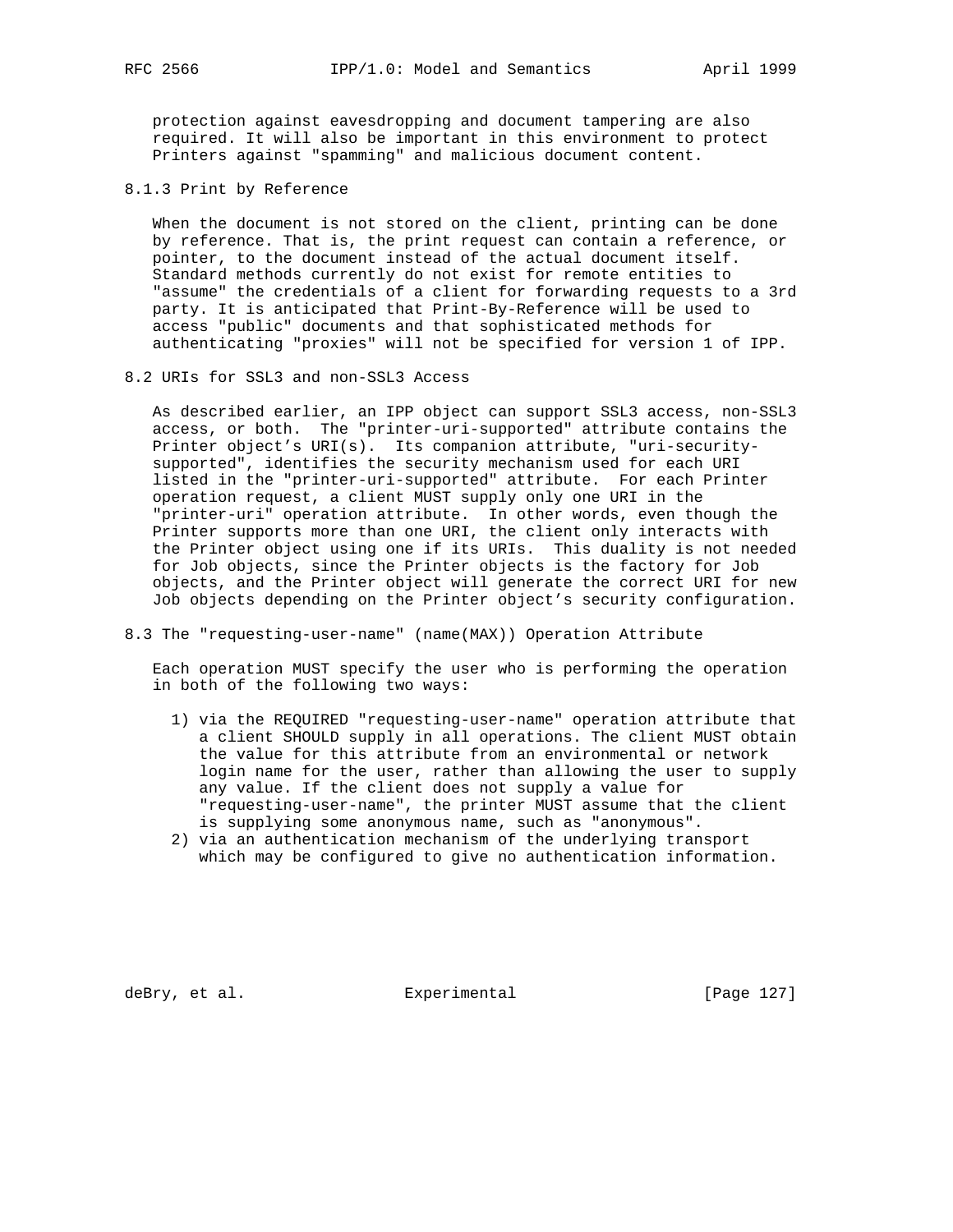There are six cases to consider:

- a) the authentication mechanism gives no information, and the client doesn't specify "requesting-user-name".
- b) the authentication mechanism gives no information, but the client specifies "requesting-user-name".
- c) the authentication mechanism specifies a user which has no human readable representation, and the client doesn't specify "requesting-user-name".
- d) the authentication mechanism specifies a user which has no human readable representation, but the client specifies "requesting user-name".
- e) the authentication mechanism specifies a user which has a human readable representation. The Printer object ignores the "requesting-user-name".
- f) the authentication mechanism specifies a user who is trusted and whose name means that the value of the "requesting-user-name", which MUST be present, is treated as the authenticated name.

 Note: Case "f" is intended for a tightly coupled gateway and server to work together so that the "user" name is able to be that of the gateway client and not that of the gateway. Because most, if not all, system vendors will initially implement IPP via a gateway into their existing print system, this mechanism is necessary unless the authentication mechanism allows a gateway (client) to act on behalf of some other client.

The user-name has two forms:

- one that is human readable: it is held in the REQUIRED "job originating-user-name" Job Description attribute which is set during the job creation operations. It is used for presentation only, such as returning in queries or printing on start sheets
- one for authorization: it is held in an undefined (by IPP) Job object attribute which is set by the job creation operation. It is used to authorize other operations, such as Send-Document, Send-URI, Cancel-Job, to determine the user when the "my-jobs" attribute is specified with Get-Jobs, and to limit what attributes and values to return with Get-Job-Attributes and Get- Jobs.

The human readable user name:

- is the value of the "requesting-user-name" for cases b, d and f.
- comes from the authentication mechanism for case e
- is some anonymous name, such as "anonymous" for cases a and c.

The user name used for authorization:

deBry, et al. Subsectimental Experimental (Page 128)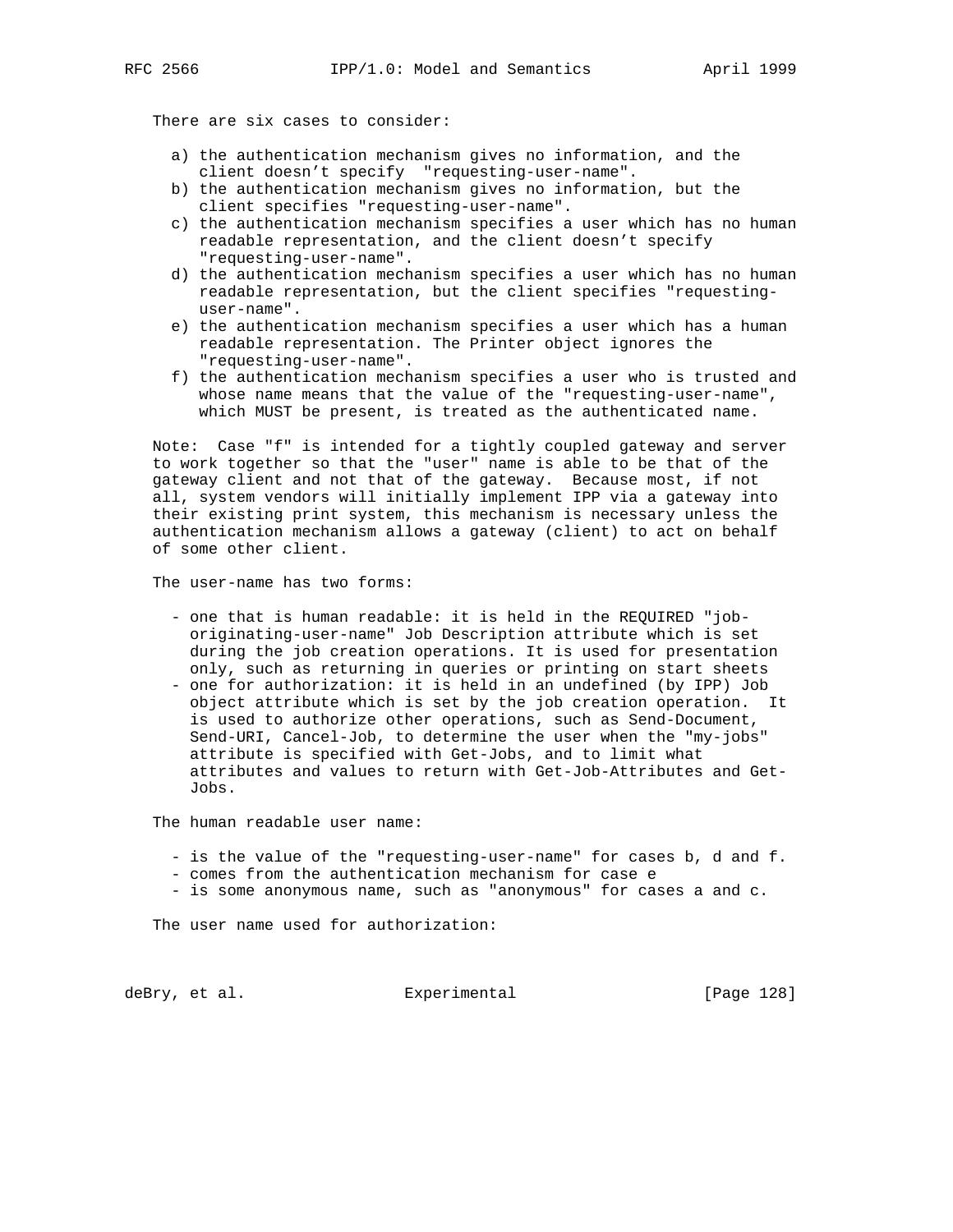- is the value of the "requesting-user-name" for cases b and f.
- comes from the authentication mechanism for cases c, d and e
- is some anonymous name, such as "anonymous" for case a.

 The essence of these rules for resolving conflicting sources of user-names is that a printer implementation is free to pick either source as long as it achieves consistent results. That is, if a user uses the same path for a series of requests, the requests MUST appear to come from the same user from the standpoint of both the human readable user name and the user name for authorization. This rule MUST continue to apply even if a request could be authenticated by two or more mechanisms. It doesn't matter which of several authentication mechanisms a Printer uses as long as it achieves consistent results. If a client uses more than one authentication mechanism, it is recommended that an administrator make all credentials resolve to the same user and user-name as much as possible.

8.4 Restricted Queries

 In many IPP operations, a client supplies a list of attributes to be returned in the response. For security reasons, an IPP object may be configured not to return all attributes (or all values) that a client requests. The job attributes returned MAY depend on whether the requesting user is the same as the user that submitted the job. The IPP object MAY even return none of the requested attributes. In such cases, the status returned is the same as if the object had returned all requested attributes. The client cannot tell by such a response whether the requested attribute was present or absent on the object.

#### 8.5 Queries on jobs submitted using non-IPP protocols

 If the device that an IPP Printer is representing is able to accept jobs using other job submission protocols in addition to IPP, it is RECOMMENDED that such an implementation at least allow such "foreign" jobs to be queried using Get-Jobs returning "job-id" and "job-uri" as 'unknown'. Such an implementation NEED NOT support all of the same IPP job attributes as for IPP jobs. The IPP object returns the ' unknown' out-of-band value for any requested attribute of a foreign job that is supported for IPP jobs, but not for foreign jobs.

 It is further RECOMMENDED, that the IPP Printer generate "job-id" and "job-uri" values for such "foreign jobs", if possible, so that they may be targets of other IPP operations, such as Get-Job-Attributes and Cancel-Job. Such an implementation also needs to deal with the problem of authentication of such foreign jobs. One approach would be to treat all such foreign jobs as belonging to users other than the user of the IPP client. Another approach would be for the

deBry, et al. Subsectimental Experimental (Page 129)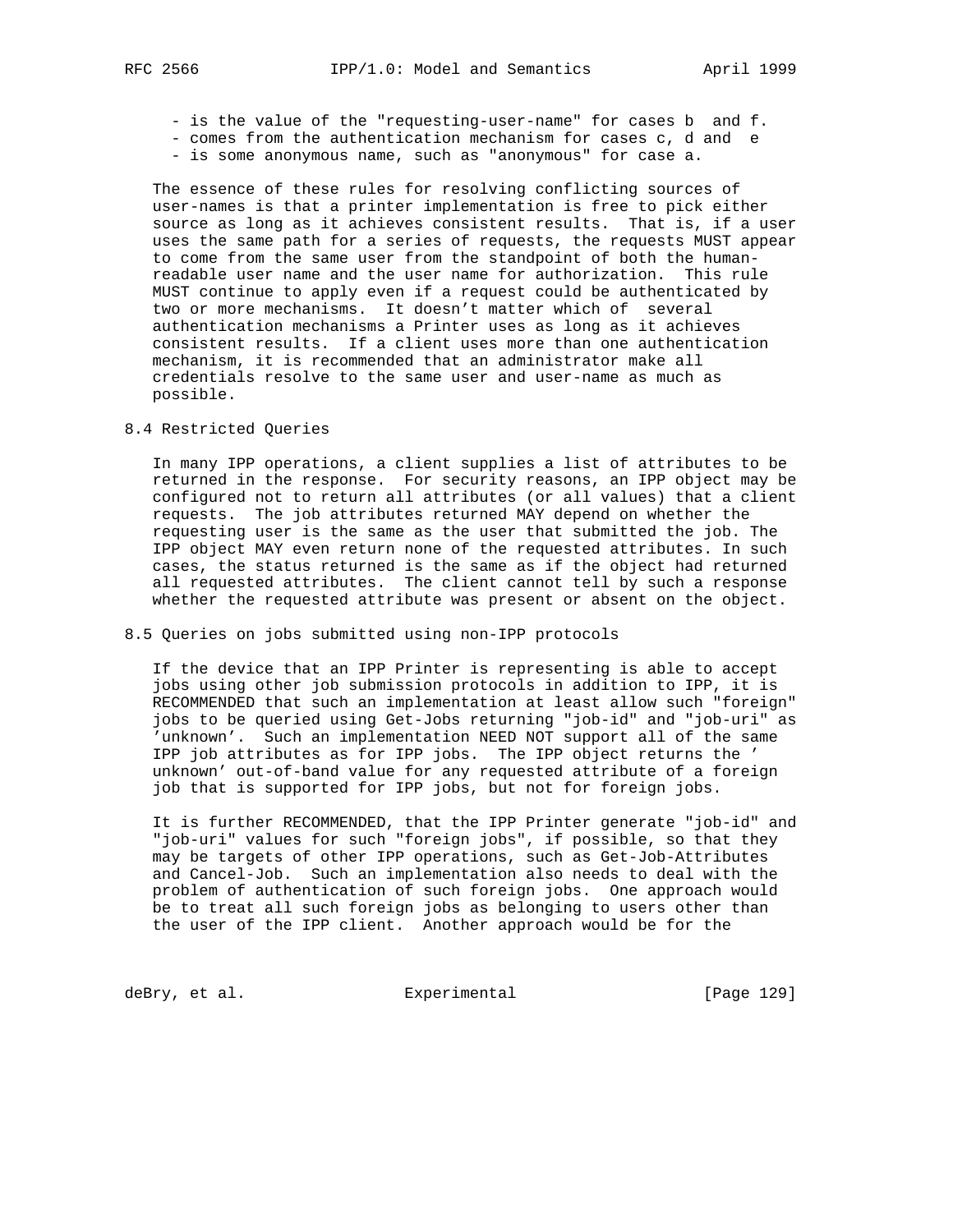foreign job to belong to 'anonymous'. Only if the IPP client has been authenticated as an operator or administrator of the IPP Printer object, could the foreign jobs be queried by an IPP request. Alternatively, if the security policy is to allow users to query other users' jobs, then the foreign jobs would also be visible to an end-user IPP client using Get-Jobs and Get-Job-Attributes.

## 8.6 IPP Security Application Profile for SSL3

 The IPP application profile for SSL3 follows the "Secure Socket Layer" requirement as documented in the SSL3 specification [SSL]. For interoperability, the SSL3 cipher suites are:

 SSL\_RSA\_WITH\_RC4\_128\_MD5 SSL\_RSA\_WITH\_3DES\_EDE\_CBC\_SHA SSL\_RSA\_WITH\_DES\_CBC\_SHA SSL\_RSA\_EXPORT\_WITH\_RC4\_40\_MD5 SSL\_RSA\_EXPORT\_WITH\_RC2\_CBC\_40\_MD5 SSL\_RSA\_WITH\_NULL\_MD5

 Client implementations MUST NOT assume any other cipher suites are supported by an IPP Printer object.

 If a conforming IPP object supports SSL3, it MUST implement and support the cipher suites listed above and MAY support additional cipher suites.

 A conforming IPP client SHOULD support SSL3 including the cipher suites listed above. A conforming IPP client MAY support additional cipher suites.

 It is possible that due to certain government export restrictions some non-compliant versions of this extension could be deployed. Implementations wishing to inter-operate with such non-compliant versions MAY offer the SSL\_RSA\_EXPORT\_WITH\_RC4\_40\_MD5 and SSL\_RSA\_EXPORT\_WITH\_RC2\_CBC\_40\_MD5 mechanisms. However, since 40 bit ciphers are known to be vulnerable to attack by current technology, any client which actives a 40 bit cipher MUST NOT indicate to the user that the connection is completely secure from eavesdropping.

deBry, et al. Subsectimental Experimental [Page 130]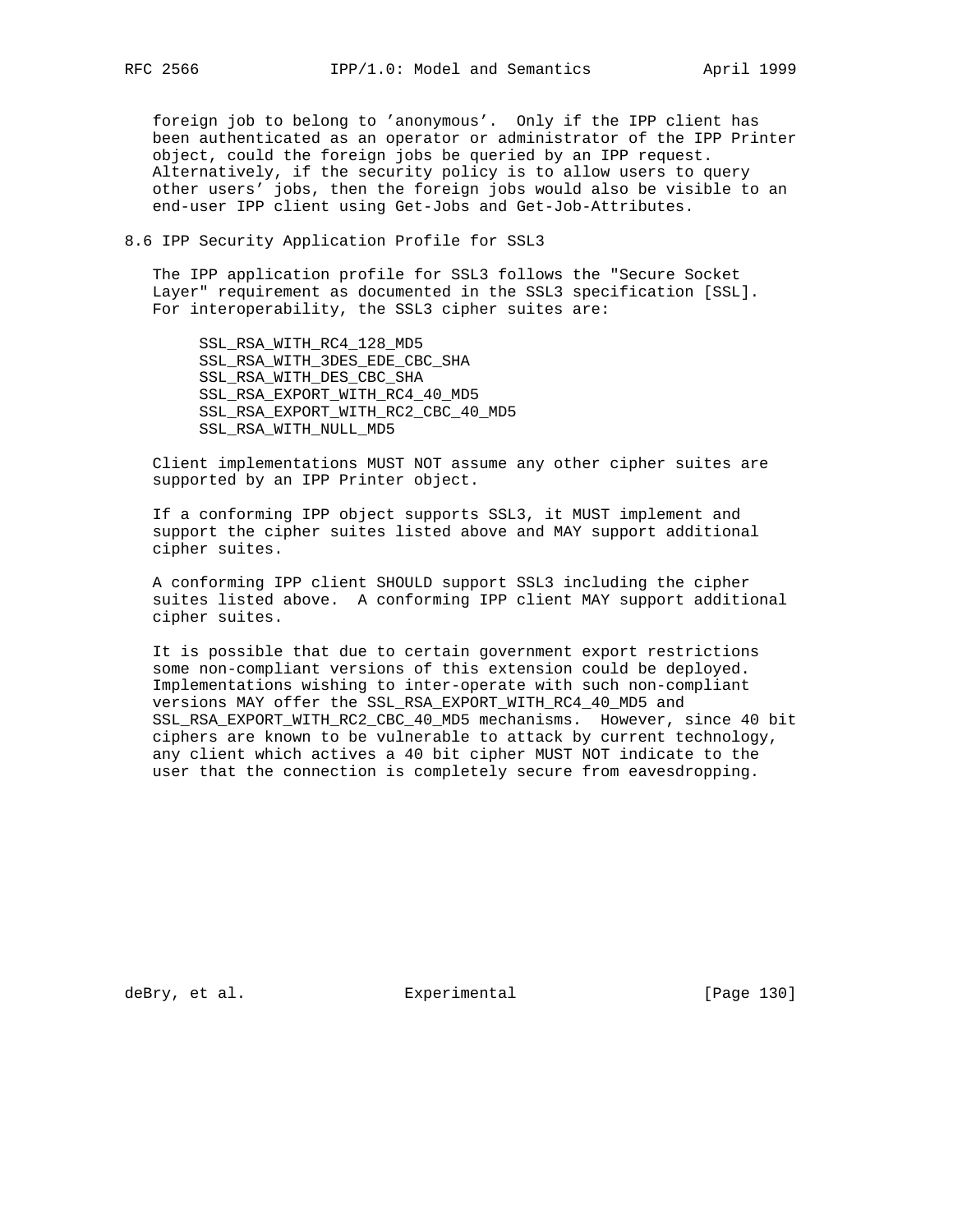# 9. References

- [ASCII] Coded Character Set 7-bit American Standard Code for Information Interchange (ASCII), ANSI X3.4-1986. This standard is the specification of the US-ASCII charset.
- [HTPP] J. Barnett, K. Carter, R. DeBry, "Initial Draft Hypertext Printing Protocol - HTPP/1.0", October 1996. ftp://ftp.pwg.org/pub/pwg/ipp/historic/htpp/ overview.ps.gz
- [IANA-CS] IANA Registry of Coded Character Sets: ftp://ftp.isi.edu/in-notes/iana/assignments/character sets
- [IANA-MT] IANA Registry of Media Types: ftp://ftp.isi.edu/in notes/iana/assignments/media-types/
- [ipp-iig] Hastings, T. and C. Manros, "Internet Printing Protocol/1.0: Implementer's Guide", Work in Progress.
- [ISO10646-1] ISO/IEC 10646-1:1993, "Information technology -- Universal Multiple-Octet Coded Character Set (UCS) - Part 1: Architecture and Basic Multilingual Plane, JTC1/SC2."
- [ISO8859-1] ISO/IEC 8859-1:1987, "Information technology -- 8-bit One-Byte Coded Character Set - Part 1: Latin Alphabet Nr 1", 1987, JTC1/SC2.
- [ISO10175] ISO/IEC 10175 Document Printing Application (DPA), June 1996.
- [LDPA] T. Hastings, S. Isaacson, M. MacKay, C. Manros, D. Taylor, P. Zehler, "LDPA - Lightweight Document Printing Application", October 1996, ftp://ftp.pwg.org/pub/pwg/ipp/historic/ldpa/ldpa8.pdf.gz
- [P1387.4] Kirk, M. (Editor), POSIX System Administration Part 4: Printing Interfaces, POSIX 1387.4 D8, 1994.
- [PSIS] Herriot, R. (editor), X/Open A Printing System Interoperability Specification (PSIS), August 1995.
- [PWG] Printer Working Group, http://www.pwg.org.
- [RFC1035] Mockapetris, P., "DOMAIN NAMES IMPLEMENTATION AND SPECIFICATION", STD 13, RFC 1035, November 1987.

deBry, et al. Experimental [Page 131]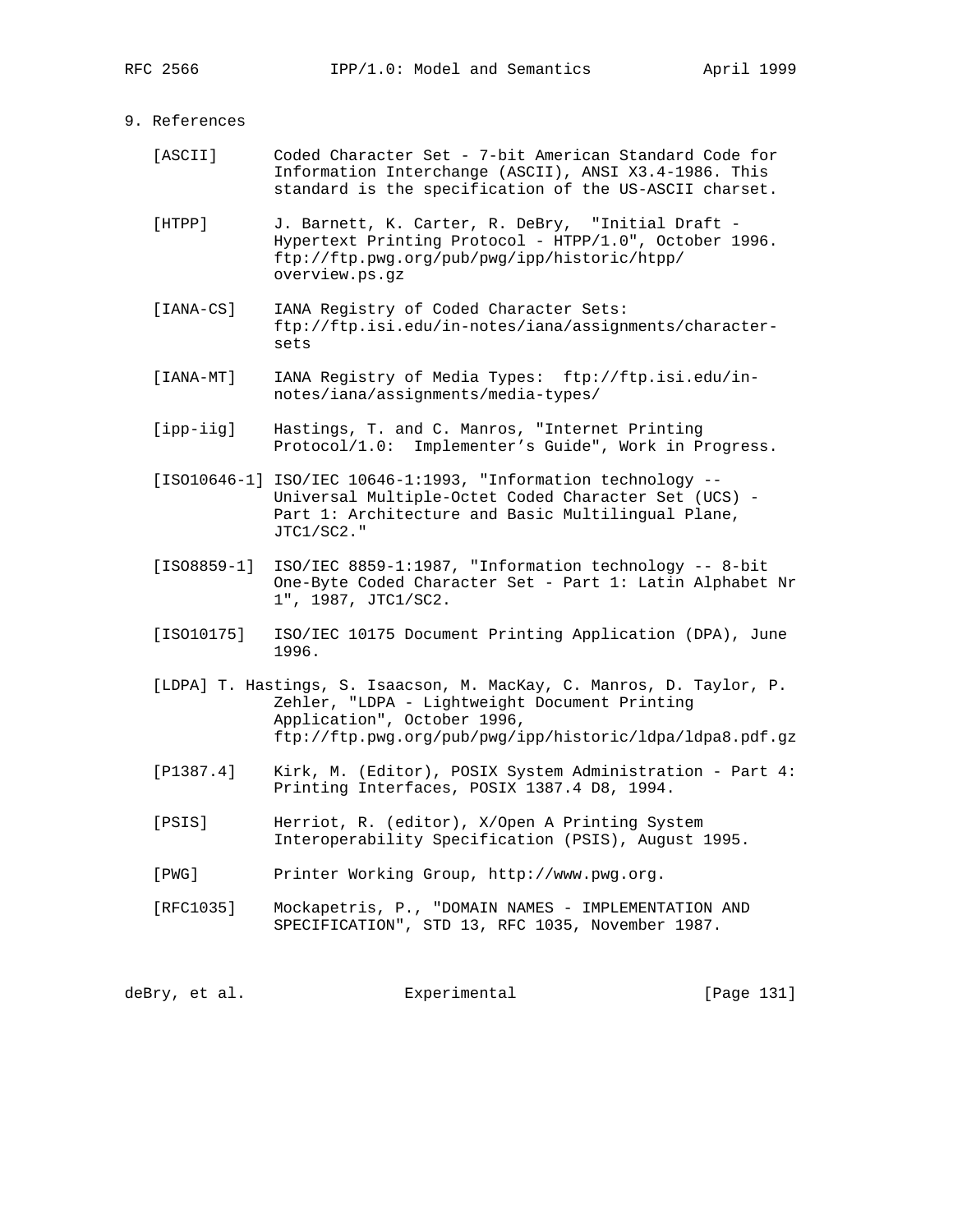- [RFC1759] Smith, R., Wright, F., Hastings, T., Zilles, S. and J. Gyllenskog, "Printer MIB", RFC 1759, March 1995.
- [RFC1766] Alvestrand, H., "Tags for the Identification of Languages", RFC 1766, March 1995.
- [RFC1179] McLaughlin, L. (Editor), "Line Printer Daemon Protocol", RFC 1179, August 1990.
- [RFC1952] Deutsch, P., "GZIP file format specification version 4.3", RFC 1952, May 1996.
- [RFC2045] Freed, N. and N. Borenstein, " Multipurpose Internet Mail Extensions (MIME) Part One: Format of Internet Message Bodies", RFC 2045, November 1996.
- [RFC2046] Freed, N. and N. Borenstein, "Multipurpose Internet Mail Extensions (MIME) Part Two: Media Types", RFC 2046, November 1996.
- [RFC2048] Freed, N., Klensin, J. and J. Postel, "Multipurpose Internet Mail Extension (MIME) Part Four: Registration Procedures", RFC 2048, November 1996.
- [RFC2068] Fielding, R., Gettys, J., Mogul, J., Frystyk, H. AND T. Berners-Lee, "Hypertext Transfer Protocol - HTTP/1.1", RFC 2068, January 1997.
- [RFC2069] Franks, J., Hallam-Baker, P., Hostetler, J., Leach, P., Luotonen, A., Sink, E. and L. Stewart, "An Extension to HTTP: Digest Access Authentication", RFC 2069, January 1997.
- [RFC2119] Bradner, S., "Key words for use in RFCs to Indicate Requirement Levels", BCP 14, RFC 2119, March 1997.
- [RFC2228] Horowitz, M. and S. Lunt, "FTP Security Extensions", RFC 2228, October 1997.
- [RFC2277] Alvestrand, H., "IETF Policy on Character Sets and Languages" RFC 2277, January 1998.
- [RFC2278] Freed, N. and J. Postel: "IANA Charset Registration Procedures", BCP 19, RFC 2278, January 1998.
- [RFC2279] Yergeau, F., "UTF-8, a transformation format of ISO 10646", RFC 2279, January 1998.

deBry, et al. Subsection Experimental Experimental [Page 132]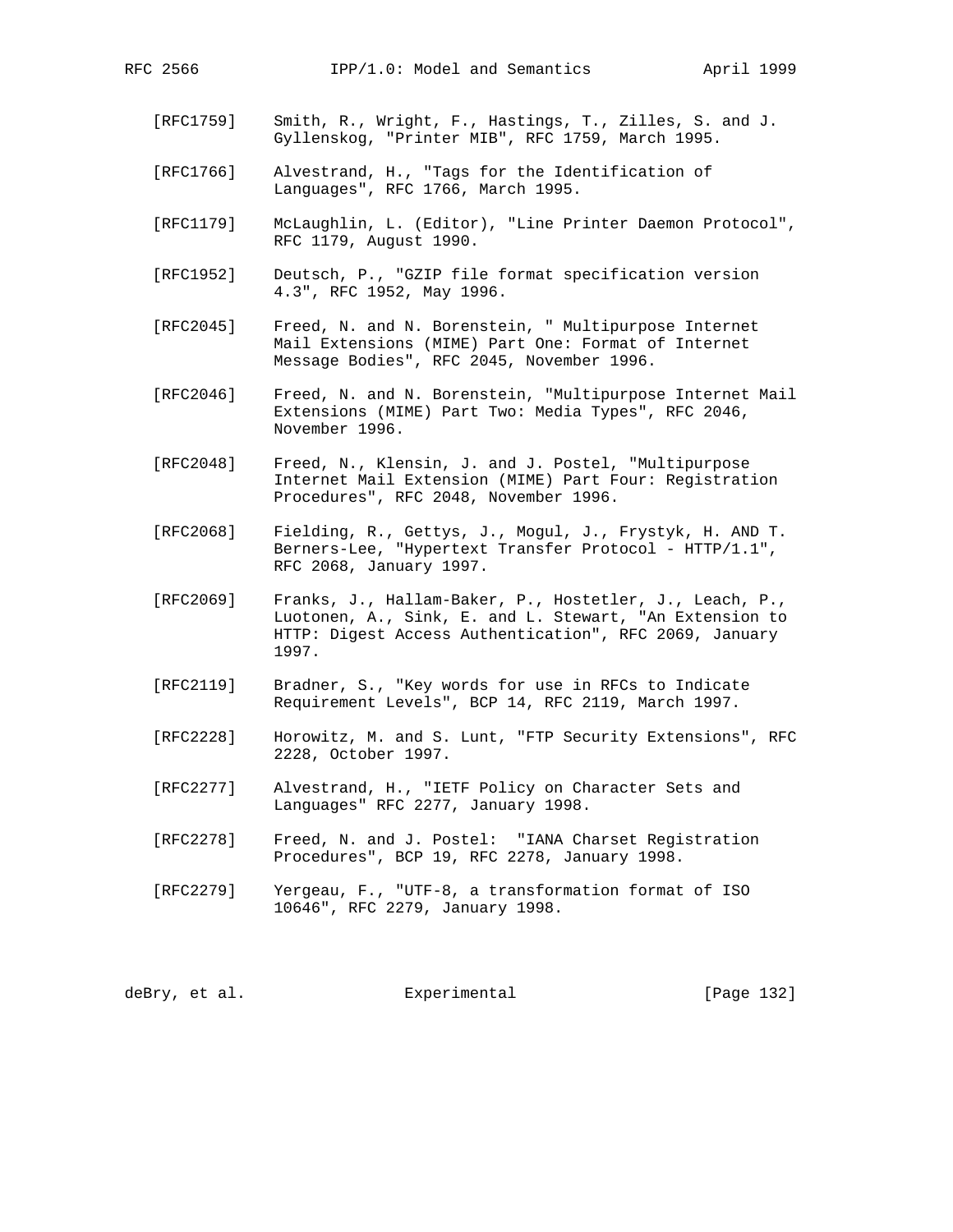- [RFC2316] Bellovin, S., "Report of the IAB Security Architecture Workshop", RFC 2316, April 1998.
- [RFC2396] Berners-Lee, T., Fielding, R. and L. Masinter, "Uniform Resource Identifiers (URI): Generic Syntax", RFC 2396, August 1998.
- [RFC2434] Narten, T. and H. Alvestrand, "Guidelines for Writing an IANA Considerations Section in RFCs", BCP 26, RFC 2434, October 1998.
- [RFC2565] Herriot, R., Butler, S., Moore, P. and R. Tuner "Internet Printing Protocol/1.0: Encoding and Transport", RFC 2565, April 1999.
- [RFC2567] Wright, D., "Design Goals for an Internet Printing Protocol", RFC 2567, April 1999.
- [RFC2568] Zilles, S., "Rationale for the Structure and Model and Protocol for the Internet Printing Protocol", RFC 2568, April 1999.
- [RFC2569] Herriot, R., Hastings, T., Jacobs, N. and J. Martin, "Mapping between LPD and IPP Protocols", RFC 2569, April 1999.
- [RFC2579] McCloghrie, K., Perkins, D. and J. Schoenwaelder, "Textual Conventions for SMIv2", STD 58, RFC 2579, April 1999.
- [SSL] Netscape, The SSL Protocol, Version 3, (Text version 3.02), November 1996.
- [SWP] P. Moore, B. Jahromi, S. Butler, "Simple Web Printing SWP/1.0", May 7, 1997, ftp://ftp.pwg.org/pub/pwg/ipp/new\_PRO/swp9705.pdf

deBry, et al. Subsectimental Experimental [Page 133]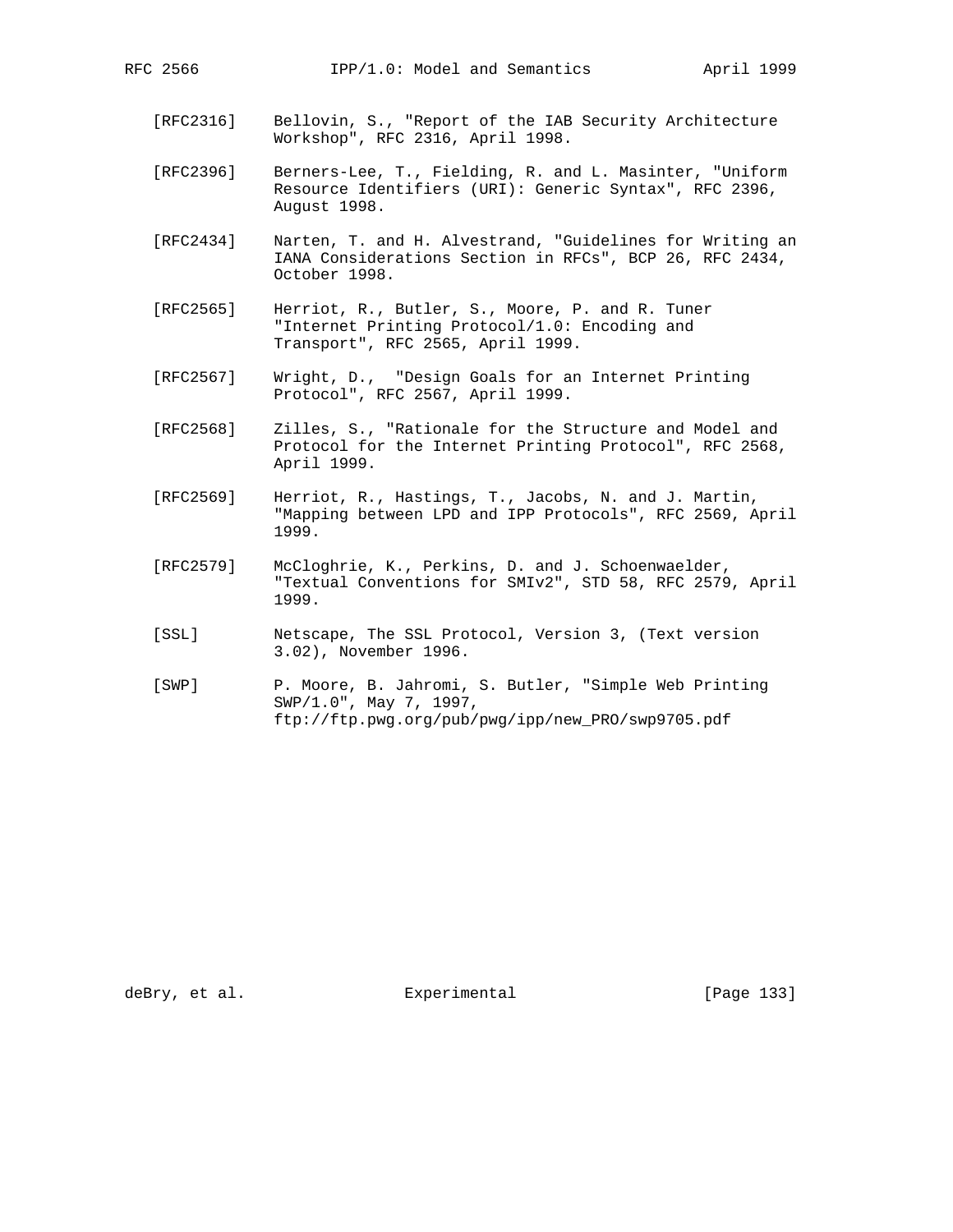10. Authors' Addresses Scott A. Isaacson (Editor) Novell, Inc. 122 E 1700 S Provo, UT 84606 Phone: 801-861-7366 Fax: 801-861-2517 EMail: sisaacson@novell.com Tom Hastings Xerox Corporation 737 Hawaii St. El Segundo, CA 90245 Phone: 310-333-6413 Fax: 310-333-5514 EMail: hastings@cp10.es.xerox.com Robert Herriot Xerox Corporation 3400 Hillview Ave., Bldg #1 Palo Alto, CA 94304 Phone: 650-813-7696 Fax: 650-813-6860 EMail: robert.herriot@pahv.xerox.com

 Roger deBry Utah Valley State College Orem, UT 84058

 Phone: (801) 222-8000 EMail: debryro@uvsc.edu

deBry, et al. Subsectimental Experimental [Page 134]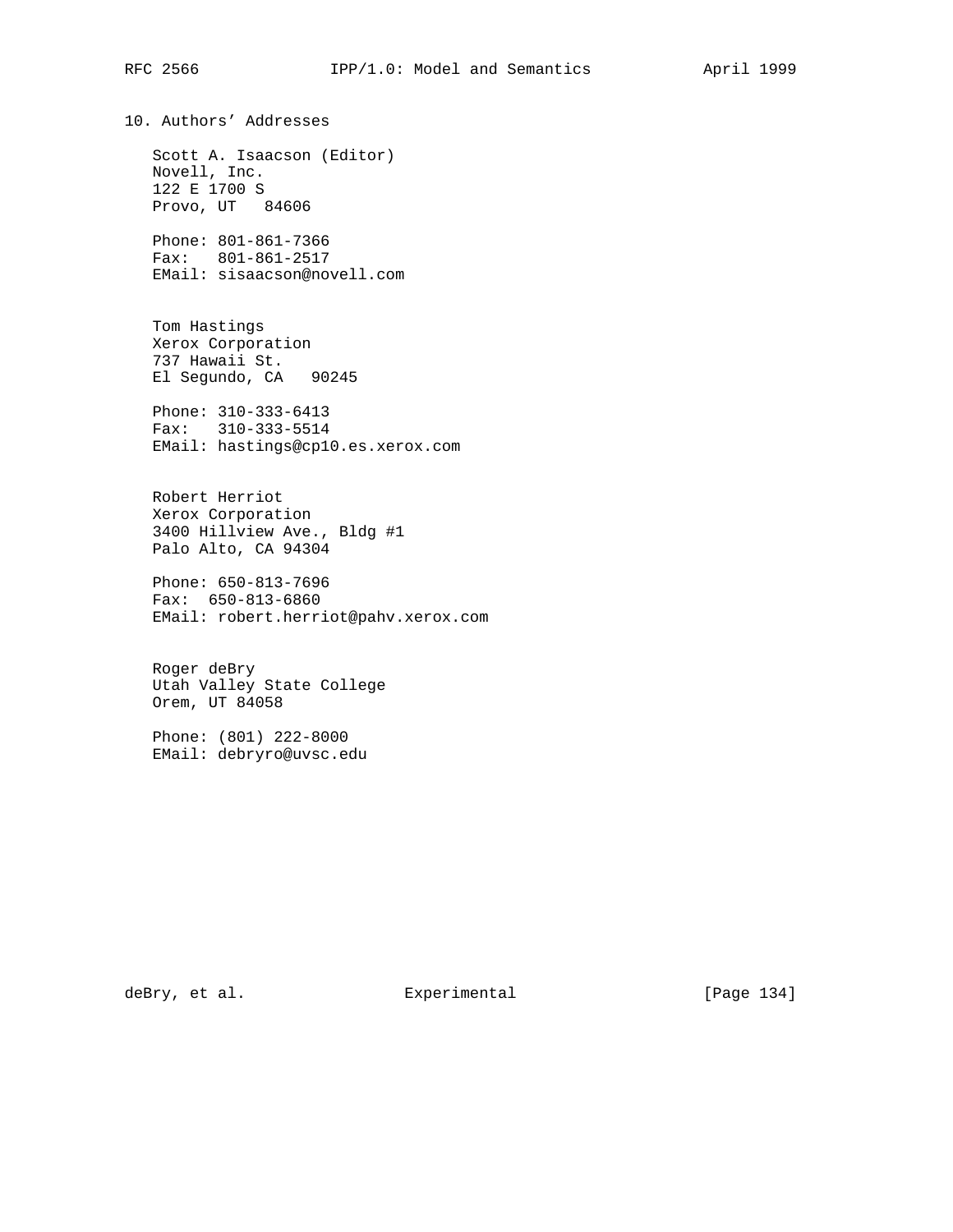Patrick Powell Astart Technologies 9475 Chesapeake Dr., Suite D San Diego, CA 95123

 Phone: (619) 874-6543 Fax: (619) 279-8424 EMail: papowell@astart.com

 IPP Mailing List: ipp@pwg.org IPP Mailing List Subscription: ipp-request@pwg.org IPP Web Page: http://www.pwg.org/ipp/

 Implementers of this specification are encouraged to join IPP Mailing List in order to participate in any discussions of clarification issues and review of registration proposals for additional attributes and values.

Other Participants:

 Chuck Adams - Tektronix Jeff Barnett - IBM Ron Bergman - Dataproducts Corp. Sylvan Butler - HP Keith Carter - IBM Corporation Jeff Copeland - QMS Andy Davidson - Tektronix Mabry Dozier - QMS Lee Farrell - Canon Information Systems Steve Gebert - IBM Babek Jahromi - Microsoft David Kellerman - Northlake Software Rick Landau - Digital Greg LeClair - Epson Harry Lewis - IBM Pete Loya - HP Ray Lutz - Cognisys Mike MacKay - Novell, Inc. Daniel Manchala - Xerox Carl-Uno Manros - Xerox Jay Martin - Underscore Larry Masinter - Xerox Stan McConnell - Xerox Ira McDonald - High North Inc. Paul Moore - Microsoft Tetsuya Morita - Ricoh Yuichi Niwa - Ricoh Pat Nogay - IBM

deBry, et al. Experimental [Page 135]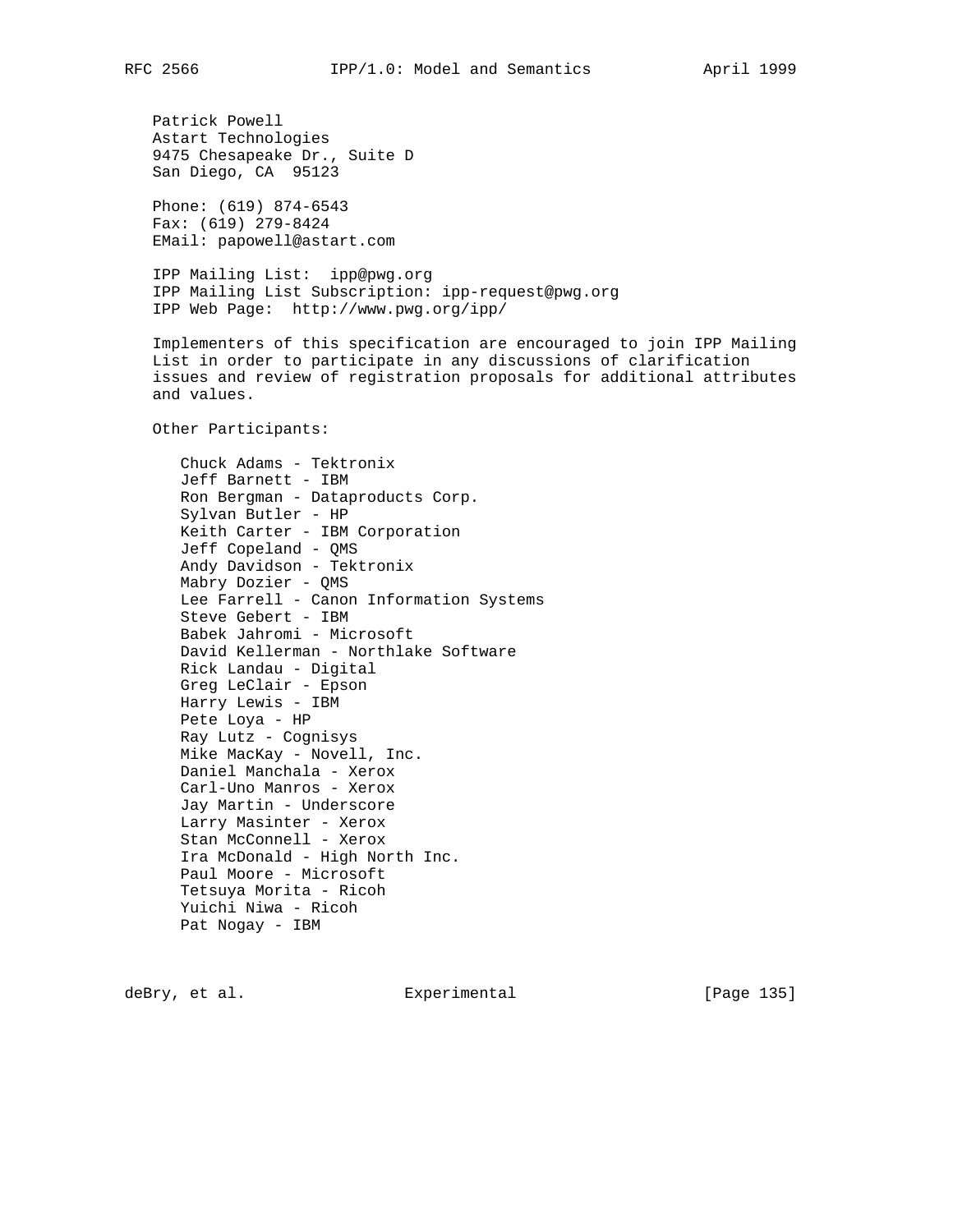Ron Norton - Printronics Bob Pentecost - HP Rob Rhoads - Intel Xavier Riley - Xerox David Roach - Unisys Stuart Rowley - Kyocera Hiroyuki Sato - Canon Bob Setterbo - Adobe Devon Taylor - Novell, Inc. Mike Timperman - Lexmark Randy Turner - Sharp Atsushi Yuki - Kyocera Rick Yardumian - Xerox Lloyd Young - Lexmark Bill Wagner - DPI Jim Walker - DAZEL Chris Wellens - Interworking Labs Rob Whittle - Novell, Inc. Don Wright - Lexmark Peter Zehler - Xerox Steve Zilles - Adobe

11. Formats for IPP Registration Proposals

 In order to propose an IPP extension for registration, the proposer must submit an application to IANA by email to "iana@iana.org" or by filling out the appropriate form on the IANA web pages (http://www.iana.org). This section specifies the required information and the formats for proposing registrations of extensions to IPP as provided in Section 6 for:

- 1. type2 'keyword' attribute values
- 2. type3 'keyword' attribute values
- 3. type2 'enum' attribute values
- 4. type3 'enum' attribute values
- 5. attributes
- 6. attribute syntaxes
- 7. operations
- 8. status codes

11.1 Type2 keyword attribute values registration

 Type of registration: type2 keyword attribute value Name of attribute to which this keyword specification is to be added: Proposed keyword name of this keyword value: Specification of this keyword value (follow the style of IPP Model Section 4.1.2.3): Name of proposer:

deBry, et al. Experimental [Page 136]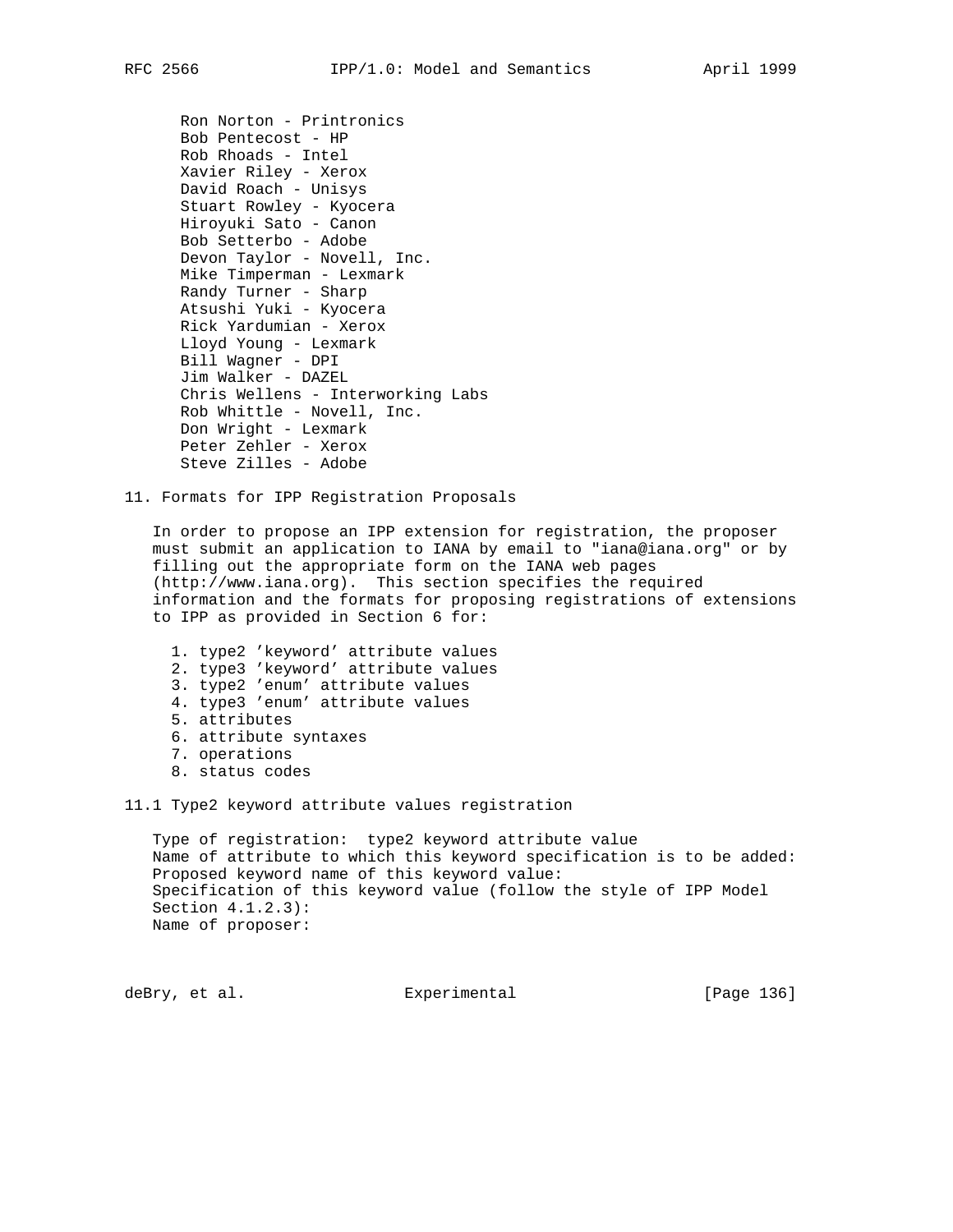Address of proposer: Email address of proposer:

 Note: For type2 keywords, the Designated Expert will be the point of contact for the approved registration specification, if any maintenance of the registration specification is needed.

11.2 Type3 keyword attribute values registration

 Type of registration: type3 keyword attribute value Name of attribute to which this keyword specification is to be added: Proposed keyword name of this keyword value: Specification of this keyword value (follow the style of IPP Model Section 4.1.2.3): Name of proposer: Address of proposer: Email address of proposer:

 Note: For type3 keywords, the proposer will be the point of contact for the approved registration specification, if any maintenance of the registration specification is needed.

11.3 Type2 enum attribute values registration

 Type of registration: type2 enum attribute value Name of attribute to which this enum specification is to be added: Keyword symbolic name of this enum value: Numeric value (to be assigned by the IPP Designated Expert in consultation with IANA): Specification of this enum value (follow the style of IPP Model Section 4.1.4): Name of proposer: Address of proposer: Email address of proposer:

 Note: For type2 enums, the Designated Expert will be the point of contact for the approved registration specification, if any maintenance of the registration specification is needed.

11.4 Type3 enum attribute values registration

 Type of registration: type3 enum attribute value Name of attribute to which this enum specification is to be added: Keyword symbolic name of this enum value: Numeric value (to be assigned by the IPP Designated Expert in consultation with IANA): Specification of this enum value (follow the style of IPP Model Section 4.1.4):

deBry, et al. Subsectimental Experimental [Page 137]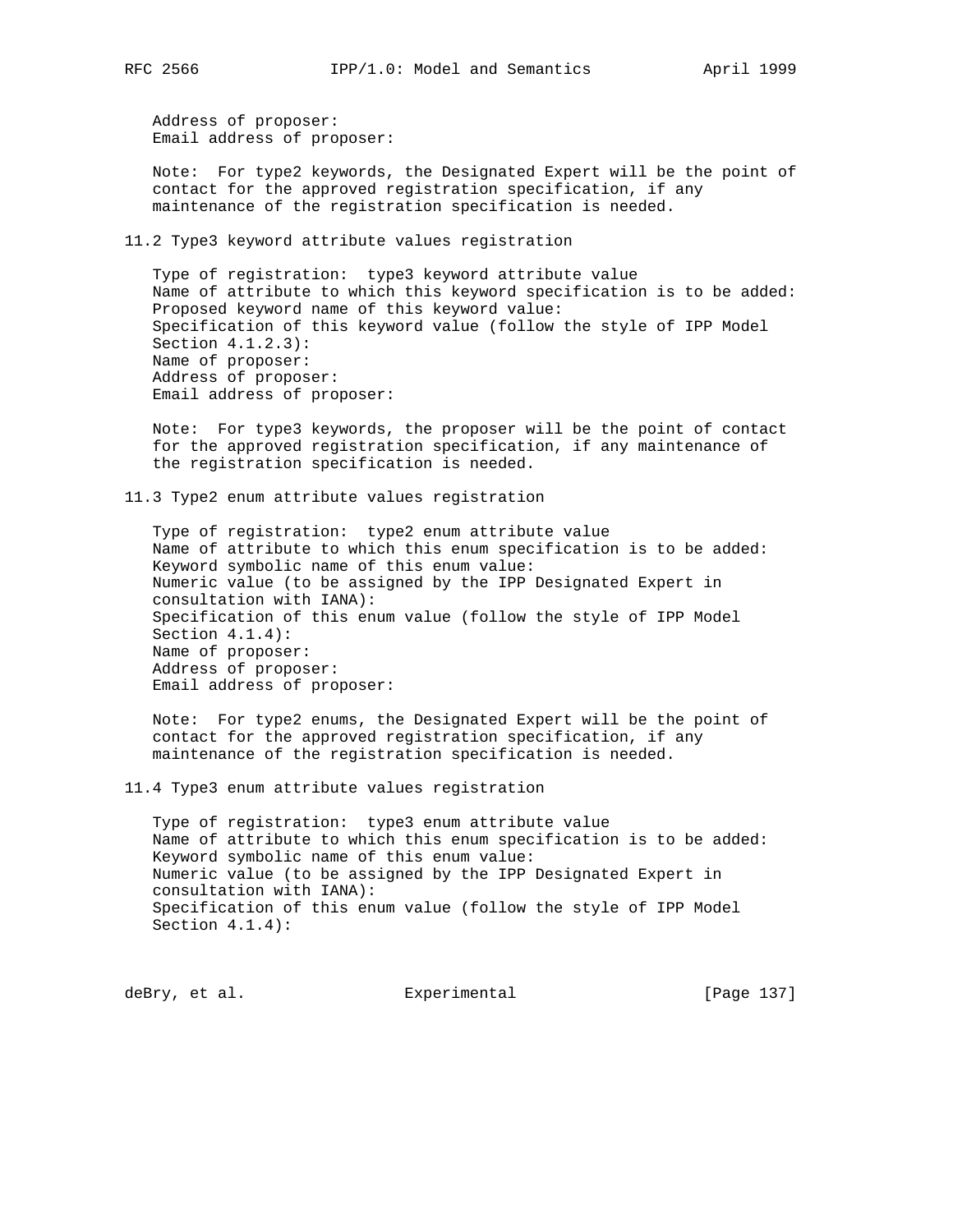Name of proposer: Address of proposer: Email address of proposer:

 Note: For type3 enums, the proposer will be the point of contact for the approved registration specification, if any maintenance of the registration specification is needed.

11.5 Attribute registration

 Type of registration: attribute Proposed keyword name of this attribute: Types of attribute (Operation, Job Template, Job Description, Printer Description): Operations to be used with if the attribute is an operation attribute: Object (Job, Printer, etc. if bound to an object): Attribute syntax(es) (include 1setOf and range as in Section 4.2): If attribute syntax is 'keyword' or 'enum', is it type2 or type3: If this is a Printer attribute, MAY the value returned depend on "document-format" (See Section 6.2): If this is a Job Template attribute, how does its specification depend on the value of the "multiple-document-handling" attribute: Specification of this attribute (follow the style of IPP Model Section 4.2): Name of proposer: Address of proposer: Email address of proposer:

 Note: For attributes, the IPP Designated Expert will be the point of contact for the approved registration specification, if any maintenance of the registration specification is needed.

# 11.6 Attribute Syntax registration

 Type of registration: attribute syntax Proposed name of this attribute syntax: Type of attribute syntax (integer, octetString, character-string, see [RFC2565]): Numeric value (to be assigned by the IPP Designated Expert in consultation with IANA): Specification of this attribute (follow the style of IPP Model Section 4.1): Name of proposer: Address of proposer: Email address of proposer:

deBry, et al. Subsection Experimental Contract (Page 138)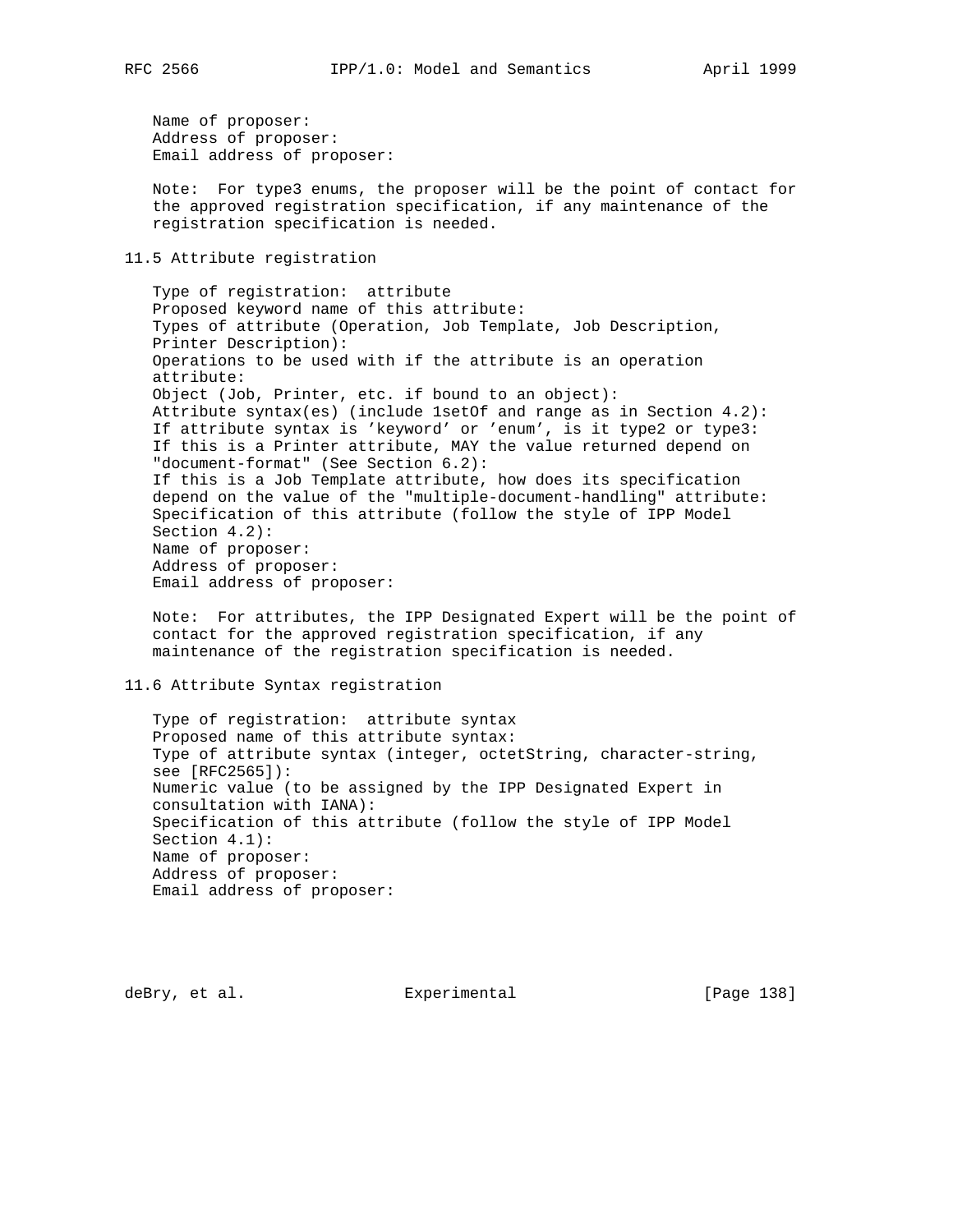Note: For attribute syntaxes, the IPP Designated Expert will be the point of contact for the approved registration specification, if any maintenance of the registration specification is needed.

11.7 Operation registration

 Type of registration: operation Proposed name of this operation: Numeric operation-id value (to be assigned by the IPP Designated Expert in consultation with IANA): Object Target (Job, Printer, etc. that operation is upon): Specification of this attribute (follow the style of IPP Model Section 3): Name of proposer: Address of proposer: Email address of proposer:

 Note: For operations, the IPP Designated Expert will be the point of contact for the approved registration specification, if any maintenance of the registration specification is needed.

11.8 Attribute Group registration

 Type of registration: attribute group Proposed name of this attribute group: Numeric tag according to [RFC2565] (to be assigned by the IPP Designated Expert in consultation with IANA): Operation requests and group number for each operation in which the attribute group occurs: Operation responses and group number for each operation in which the attribute group occurs: Specification of this attribute group (follow the style of IPP Model Section 3): Name of proposer: Address of proposer: Email address of proposer:

 Note: For attribute groups, the IPP Designated Expert will be the point of contact for the approved registration specification, if any maintenance of the registration specification is needed.

11.9 Status code registration

 Type of registration: status code Keyword symbolic name of this status code value: Numeric value (to be assigned by the IPP Designated Expert in consultation with IANA): Operations that this status code may be used with:

deBry, et al. Subsection Experimental Contract (Page 139)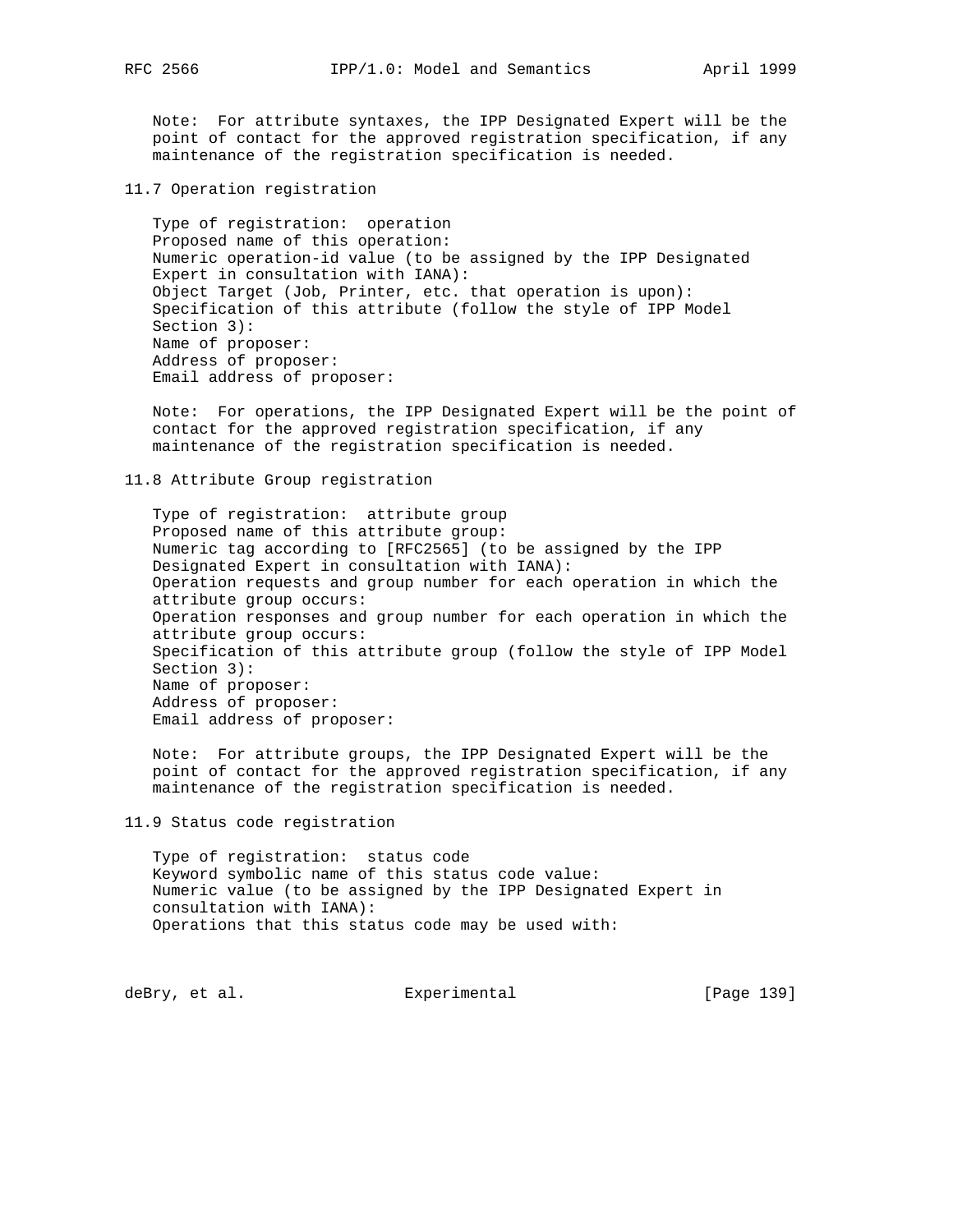Specification of this status code (follow the style of IPP Model Section 14 APPENDIX B: Status Codes and Suggested Status Code Messages): Name of proposer: Address of proposer: Email address of proposer:

 Note: For status codes, the Designated Expert will be the point of contact for the approved registration specification, if any maintenance of the registration specification is needed.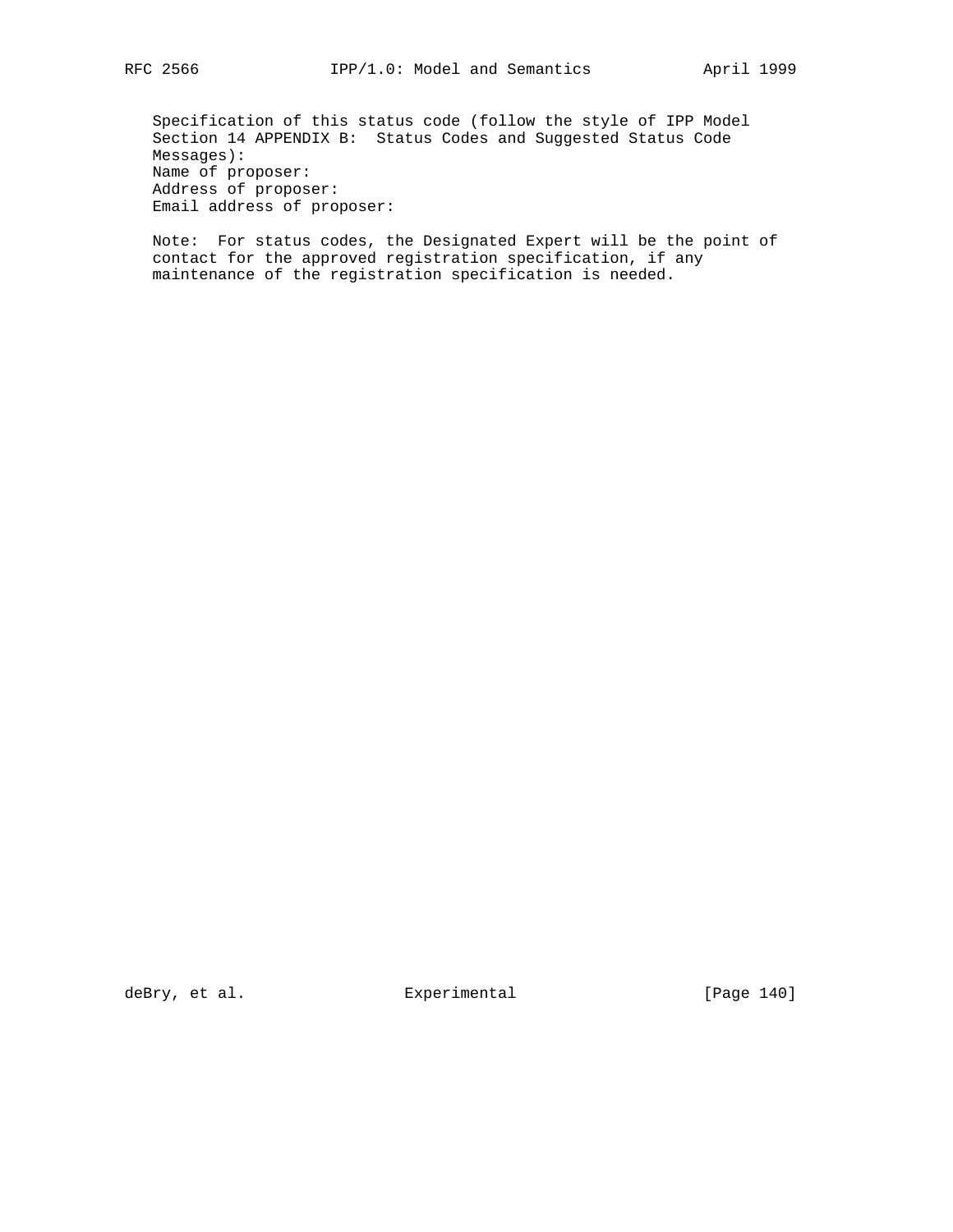# 12. APPENDIX A: Terminology

This specification uses the terminology defined in this section.

12.1 Conformance Terminology

 The key words "MUST", "MUST NOT", "REQUIRED", "SHOULD", "SHOULD NOT", "RECOMMENDED", "MAY", and "OPTIONAL" in this document are to be interpreted as described in RFC 2119 [RFC2119].

12.1.1 NEED NOT

 This term is not included in RFC 2119. The verb "NEED NOT" indicates an action that the subject of the sentence does not have to implement in order to claim conformance to the standard. The verb "NEED NOT" is used instead of "MAY NOT" since "MAY NOT" sounds like a prohibition.

- 12.2 Model Terminology
- 12.2.1 Keyword

 Keywords are used within this document as identifiers of semantic entities within the abstract model (see section 4.1.2.3). Attribute names, some attribute values, attribute syntaxes, and attribute group names are represented as keywords.

## 12.2.2 Attributes

 An attribute is an item of information that is associated with an instance of an IPP object. An attribute consists of an attribute name and one or more attribute values. Each attribute has a specific attribute syntax. All object attributes are defined in section 4 and all operation attributes are defined in section 3.

 Job Template Attributes are described in section 4.2. The client optionally supplies Job Template attributes in a create request (operation requests that create Job objects). The Printer object has associated attributes which define supported and default values for the Printer.

# 12.2.2.1 Attribute Name

 Each attribute is uniquely identified in this document by its attribute name. An attribute name is a keyword. The keyword attribute name is given in the section header describing that

deBry, et al. Subsectimental Experimental (Page 141)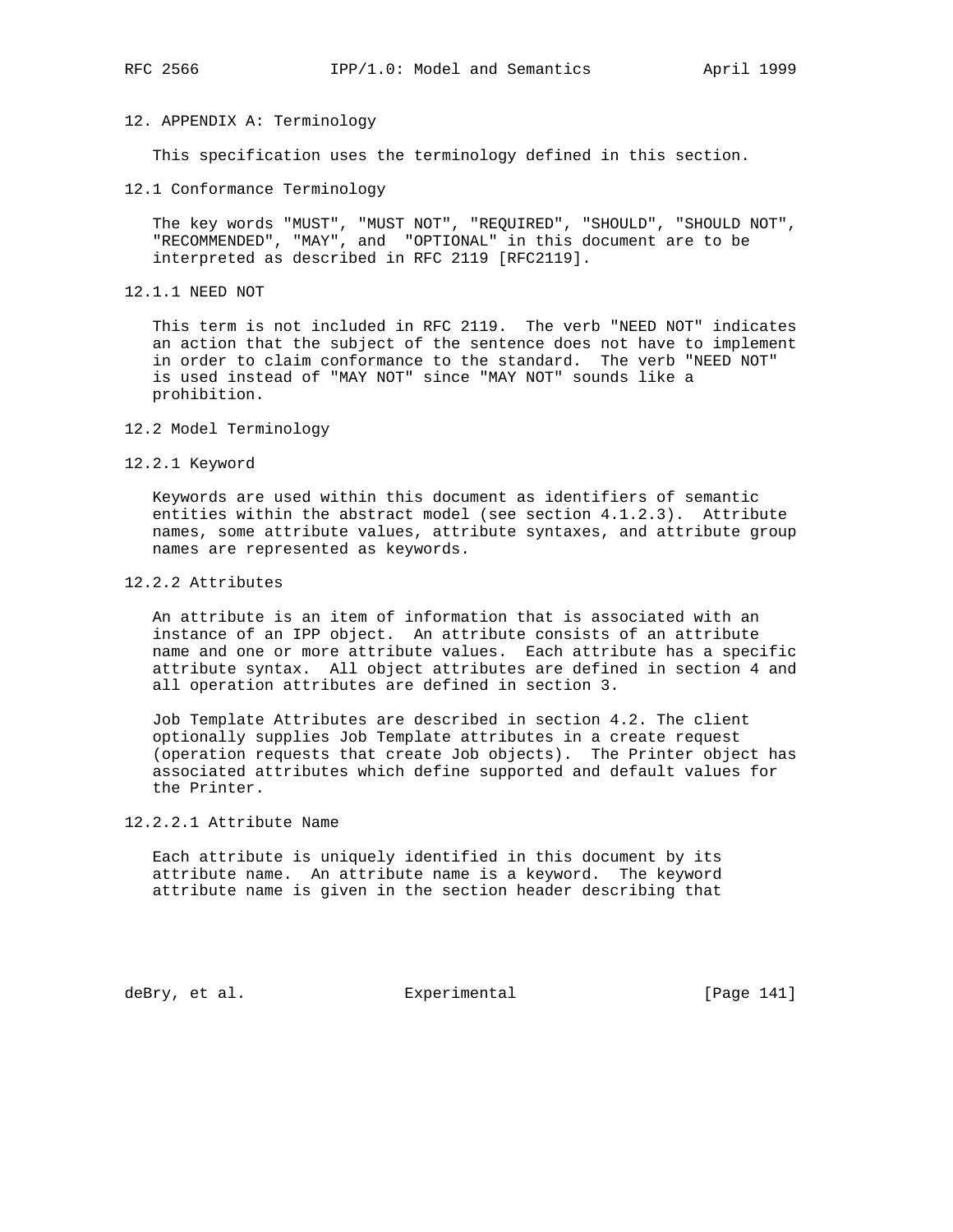attribute. In running text in this document, attribute names are indicated inside double quotation marks (") where the quotation marks are not part of the keyword itself.

12.2.2.2 Attribute Group Name

 Related attributes are grouped into named groups. The name of the group is a keyword. The group name may be used in place of naming all the attributes in the group explicitly. Attribute groups are defined in section 3.

12.2.2.3 Attribute Value

 Each attribute has one or more values. Attribute values are represented in the syntax type specified for that attribute. In running text in this document, attribute values are indicated inside single quotation marks ('), whether their attribute syntax is keyword, integer, text, etc. where the quotation marks are not part of the value itself.

#### 12.2.2.4 Attribute Syntax

 Each attribute is defined using an explicit syntax type. In this document, each syntax type is defined as a keyword with specific meaning. The Encoding and Transport document [RFC2565] indicates the actual "on-the-wire" encoding rules for each syntax type. Attribute syntax types are defined in section 4.1.

12.2.3 Supports

 By definition, a Printer object supports an attribute only if that Printer object responds with the corresponding attribute populated with some value(s) in a response to a query for that attribute. A Printer object supports an attribute value if the value is one of the Printer object's "supported values" attributes. The device behind a Printer object may exhibit a behavior that corresponds to some IPP attribute, but if the Printer object, when queried for that attribute, doesn't respond with the attribute, then as far as IPP is concerned, that implementation does not support that feature. If the Printer object's "xxx-supported" attribute is not populated with a particular value (even if that value is a legal value for that attribute), then that Printer object does not support that particular value.

 A conforming implementation MUST support all REQUIRED attributes. However, even for REQUIRED attributes, conformance to IPP does not mandate that all implementations support all possible values representing all possible job processing behaviors and features. For

deBry, et al. Subsection Experimental Contracts (Page 142)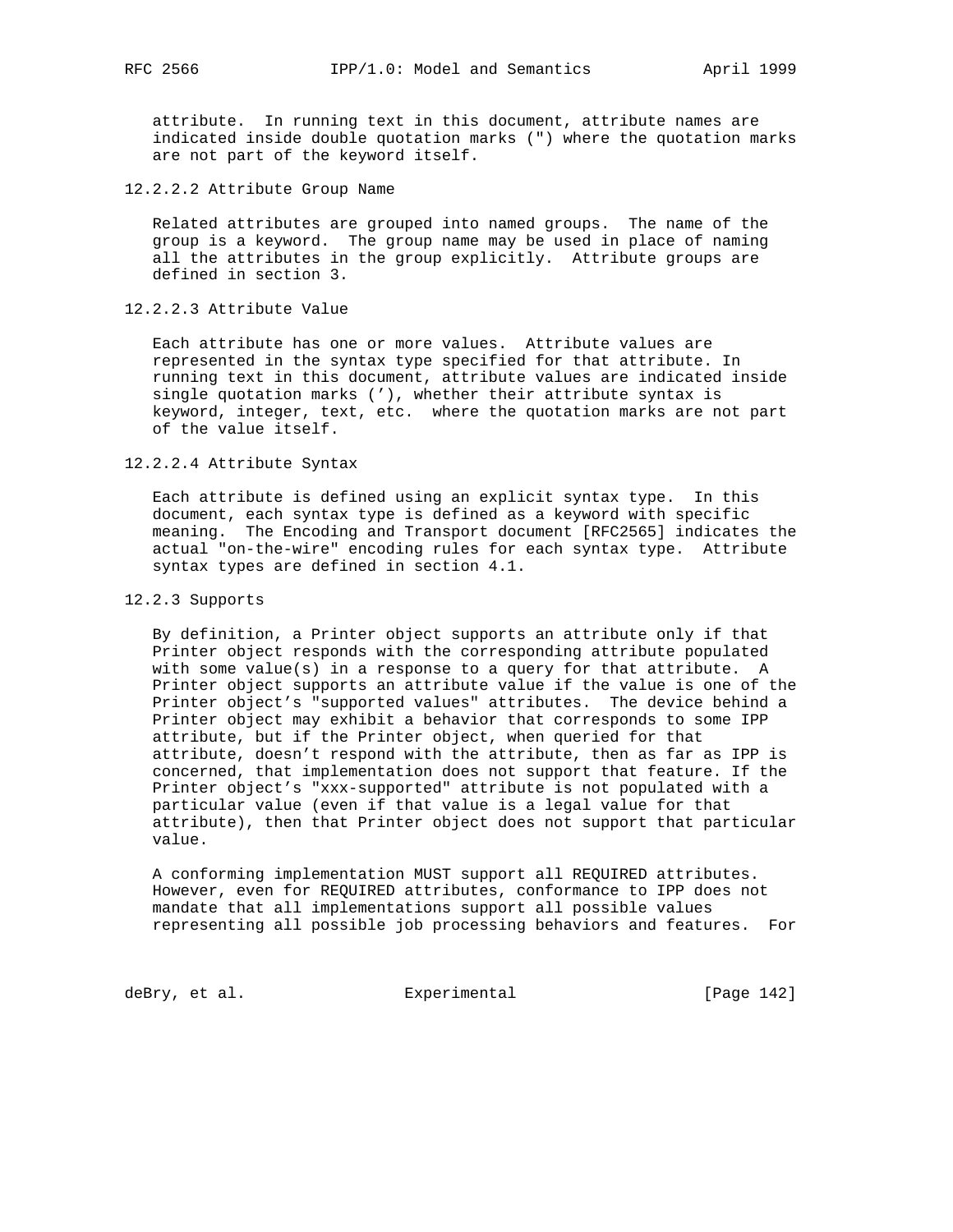example, if a given instance of a Printer supports only certain document formats, then that Printer responds with the "document format-supported" attribute populated with a set of values, possibly only one, taken from the entire set of possible values defined for that attribute. This limited set of values represents the Printer's set of supported document formats. Supporting an attribute and some set of values for that attribute enables IPP end users to be aware of and make use of those features associated with that attribute and those values. If an implementation chooses to not support an attribute or some specific value, then IPP end users would have no ability to make use of that feature within the context of IPP itself. However, due to existing practice and legacy systems which are not IPP aware, there might be some other mechanism outside the scope of IPP to control or request the "unsupported" feature (such as embedded instructions within the document data itself).

For example, consider the "finishings-supported" attribute.

- 1) If a Printer object is not physically capable of stapling, the "finishings-supported" attribute MUST NOT be populated with the value of 'staple'.
- 2) A Printer object is physically capable of stapling, however an implementation chooses not to support stapling in the IPP "finishings" attribute. In this case, 'staple' MUST NOT be a value in the "finishings-supported" Printer object attribute. Without support for the value 'staple', an IPP end user would have no means within the protocol itself to request that a Job be stapled. However, an existing document data formatter might be able to request that the document be stapled directly with an embedded instruction within the document data. In this case, the IPP implementation does not "support" stapling, however the end user is still able to have some control over the stapling of the completed job.
- 3) A Printer object is physically capable of stapling, and an implementation chooses to support stapling in the IPP "finishings" attribute. In this case, 'staple' MUST be a value in the "finishings-supported" Printer object attribute. Doing so, would enable end users to be aware of and make use of the stapling feature using IPP attributes.

 Even though support for Job Template attributes by a Printer object is OPTIONAL, it is RECOMMENDED that if the device behind a Printer object is capable of realizing any feature or function that corresponds to an IPP attribute and some associated value, then that implementation SHOULD support that IPP attribute and value.

deBry, et al. Subsection Experimental Contract (Page 143)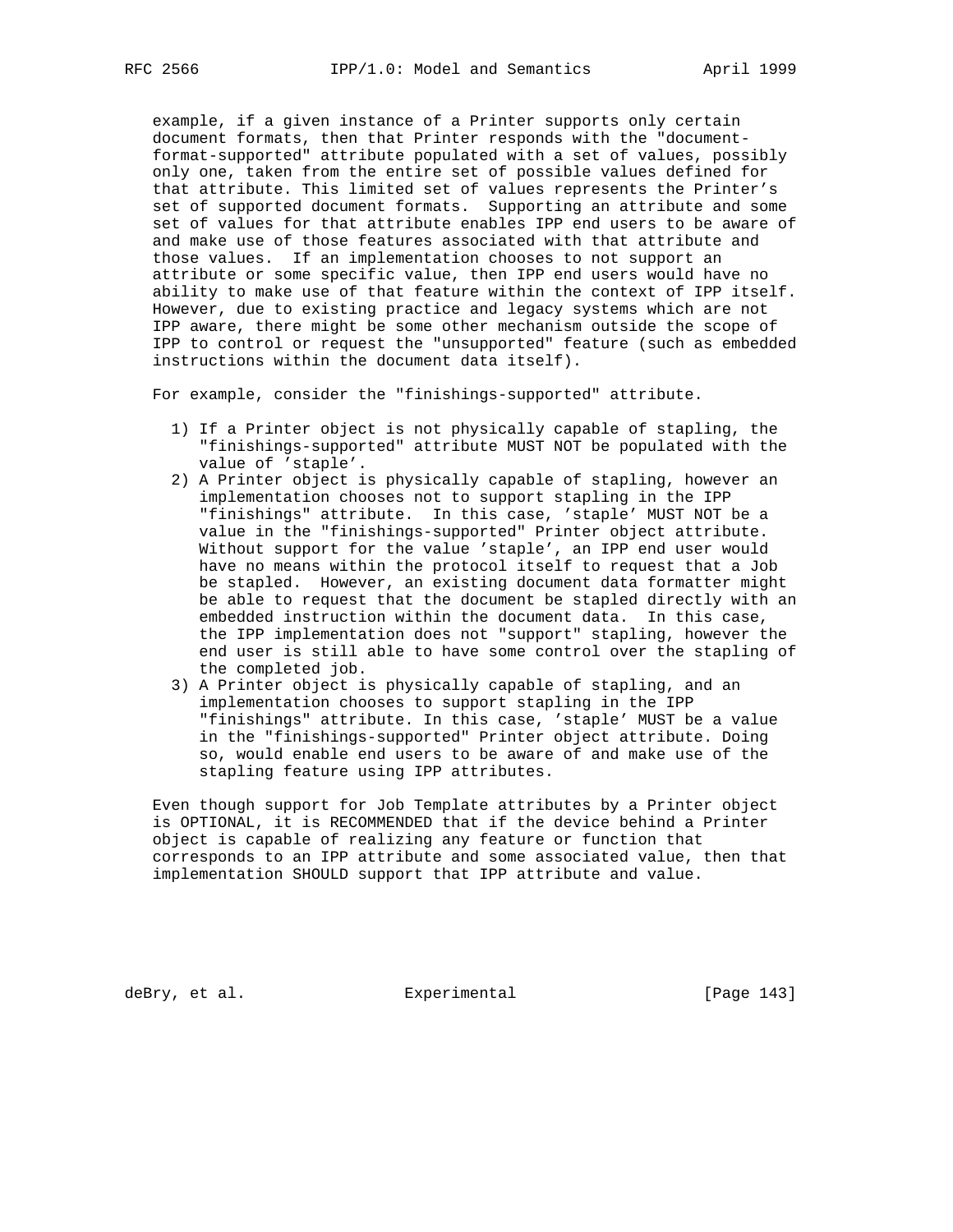The set of values in any of the supported value attributes is set (populated) by some administrative process or automatic sensing mechanism that is outside the scope of IPP. For administrative policy and control reasons, an administrator may choose to make only a subset of possible values visible to the end user. In this case, the real output device behind the IPP Printer abstraction may be capable of a certain feature, however an administrator is specifying that access to that feature not be exposed to the end user through the IPP protocol. Also, since a Printer object may represent a logical print device (not just a physical device) the actual process for supporting a value is undefined and left up to the implementation. However, if a Printer object supports a value, some manual human action may be needed to realize the semantic action associated with the value, but no end user action is required.

 For example, if one of the values in the "finishings-supported" attribute is 'staple', the actual process might be an automatic staple action by a physical device controlled by some command sent to the device. Or, the actual process of stapling might be a manual action by an operator at an operator attended Printer object.

 For another example of how supported attributes function, consider a system administrator who desires to control all print jobs so that no job sheets are printed in order to conserve paper. To force no job sheets, the system administrator sets the only supported value for the "job-sheets-supported" attribute to 'none'. In this case, if a client requests anything except 'none', the create request is rejected or the "job-sheets" value is ignored (depending on the value of "ipp-attribute-fidelity"). To force the use of job start/end sheets on all jobs, the administrator does not include the value ' none' in the "job-sheets-supported" attribute. In this case, if a client requests 'none', the create request is rejected or the "job sheets" value is ignored (again depending on the value of "ipp attribute-fidelity").

12.2.4 print-stream page

 A "print-stream page" is a page according to the definition of pages in the language used to express the document data.

12.2.5 impression

 An "impression" is the image (possibly many print-stream pages in different configurations) imposed onto a single media page.

deBry, et al. Subsectimental Experimental (Page 144)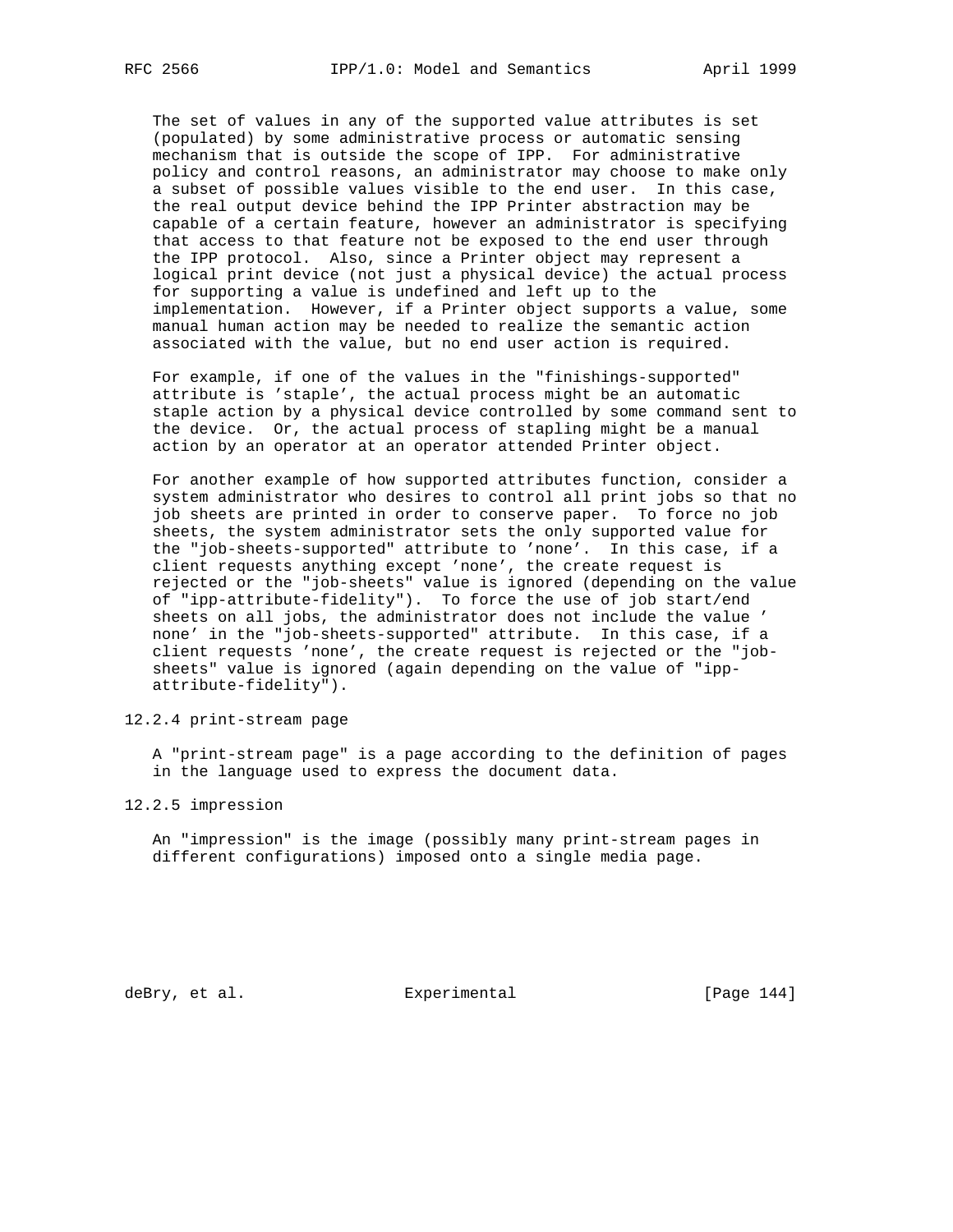13. APPENDIX B: Status Codes and Suggested Status Code Messages

 This section defines status code enum keywords and values that are used to provide semantic information on the results of an operation request. Each operation response MUST include a status code. The response MAY also contain a status message that provides a short textual description of the status. The status code is intended for use by automata, and the status message is intended for the human end user. Since the status message is an OPTIONAL component of the operation response, an IPP application (i.e., a browser, GUI, print driver or gateway) is NOT REQUIRED to examine or display the status message, since it MAY not be returned to the application.

 The prefix of the status keyword defines the class of response as follows:

"informational" - Request received, continuing process

- "successful" The action was successfully received, understood, and accepted
- "redirection" Further action must be taken in order to complete the request
- "client-error" The request contains bad syntax or cannot be fulfilled
- "server-error" The IPP object failed to fulfill an apparently valid request

 As with type2 enums, IPP status codes are extensible. IPP clients are NOT REQUIRED to understand the meaning of all registered status codes, though such understanding is obviously desirable. However, IPP clients MUST understand the class of any status code, as indicated by the prefix, and treat any unrecognized response as being equivalent to the first status code of that class, with the exception that an unrecognized response MUST NOT be cached. For example, if an unrecognized status code of "client-error-xxx-yyy" is received by the client, it can safely assume that there was something wrong with its request and treat the response as if it had received a "client error-bad-request" status code. In such cases, IPP applications SHOULD present the OPTIONAL message (if present) to the end user since the message is likely to contain human readable information which will help to explain the unusual status. The name of the enum is the suggested status message for US English.

 The status code values range from 0x0000 to 0x7FFF. The value ranges for each status code class are as follows:

 "successful" - 0x0000 to 0x00FF "informational" - 0x0100 to 0x01FF "redirection" - 0x0200 to 0x02FF

deBry, et al. Subsectimental Experimental (Page 145)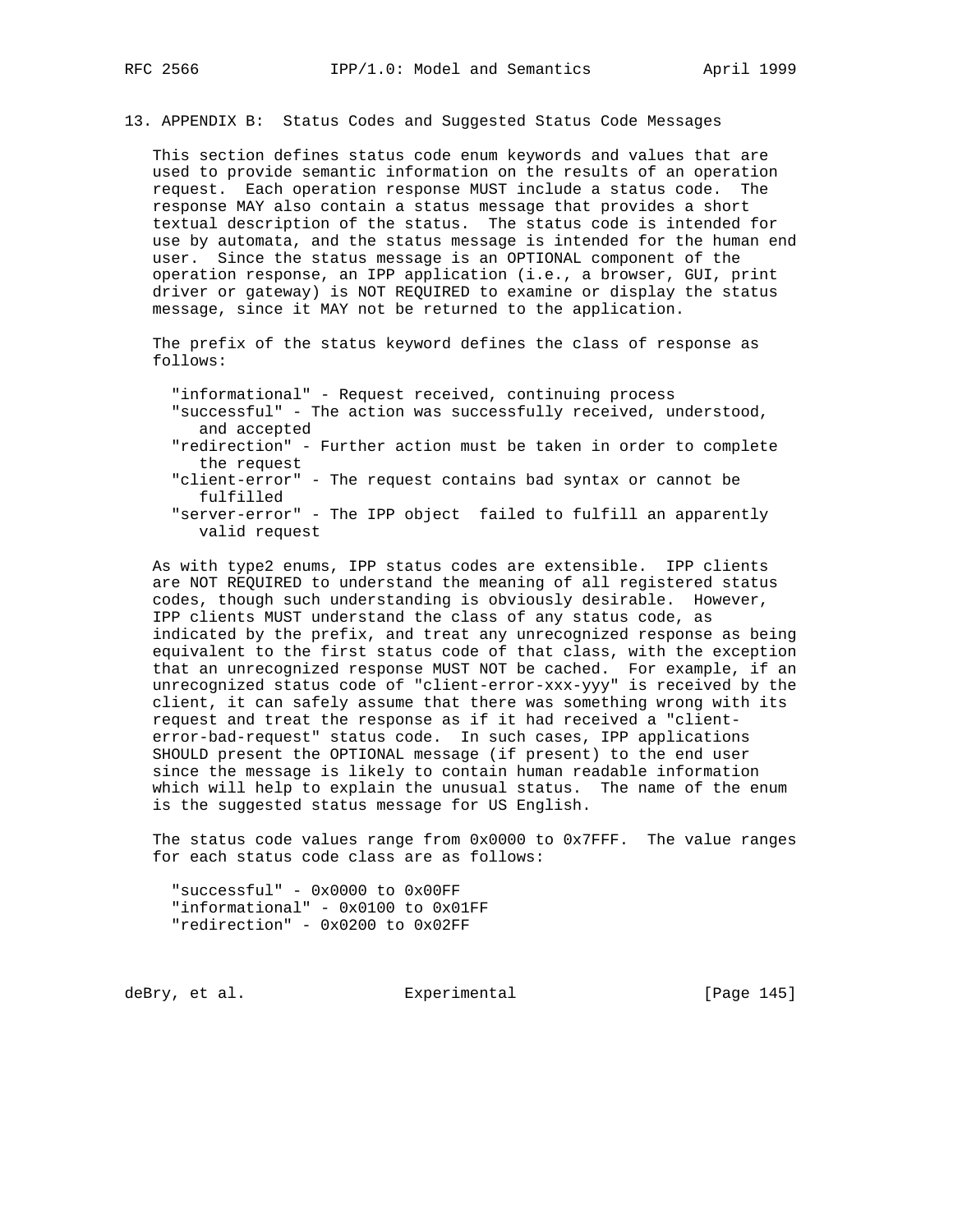"client-error" - 0x0400 to 0x04FF "server-error" - 0x0500 to 0x05FF

The top half (128 values) of each range (0x0n40 to 0x0nFF, for  $n = 0$  to 5) is reserved for private use within each status code class. Values 0x0600 to 0x7FFF are reserved for future assignment and MUST NOT be used.

13.1 Status Codes

 Each status code is described below. Section 13.1.5.9 contains a table that indicates which status codes apply to which operations. The Implementer's Guide [ipp-iig] describe the suggested steps for processing IPP attributes for all operations, including returning status codes.

13.1.1 Informational

 This class of status code indicates a provisional response and is to be used for informational purposes only.

There are no status codes defined in  $IPP/1.0$  for this class of status code.

13.1.2 Successful Status Codes

 This class of status code indicates that the client's request was successfully received, understood, and accepted.

13.1.2.1 successful-ok (0x0000)

 The request has succeeded and no request attributes were substituted or ignored. In the case of a response to a create request, the ' successful-ok' status code indicates that the request was successfully received and validated, and that the Job object has been created; it does not indicate that the job has been processed. The transition of the Job object into the 'completed' state is the only indicator that the job has been printed.

13.1.2.2 successful-ok-ignored-or-substituted-attributes (0x0001)

 The request has succeeded, but some supplied (1) attributes were ignored or (2) unsupported values were substituted with supported values or were ignored in order to perform the operation without rejecting it. Unsupported attributes, attribute syntaxes, or values MUST be returned in the Unsupported Attributes group of the response for all operations. There is an exception to this rule for the query operations: Get-Printer-Attributes, Get-Jobs, and Get-Job-Attributes

deBry, et al. Subsection Experimental Formula (Page 146)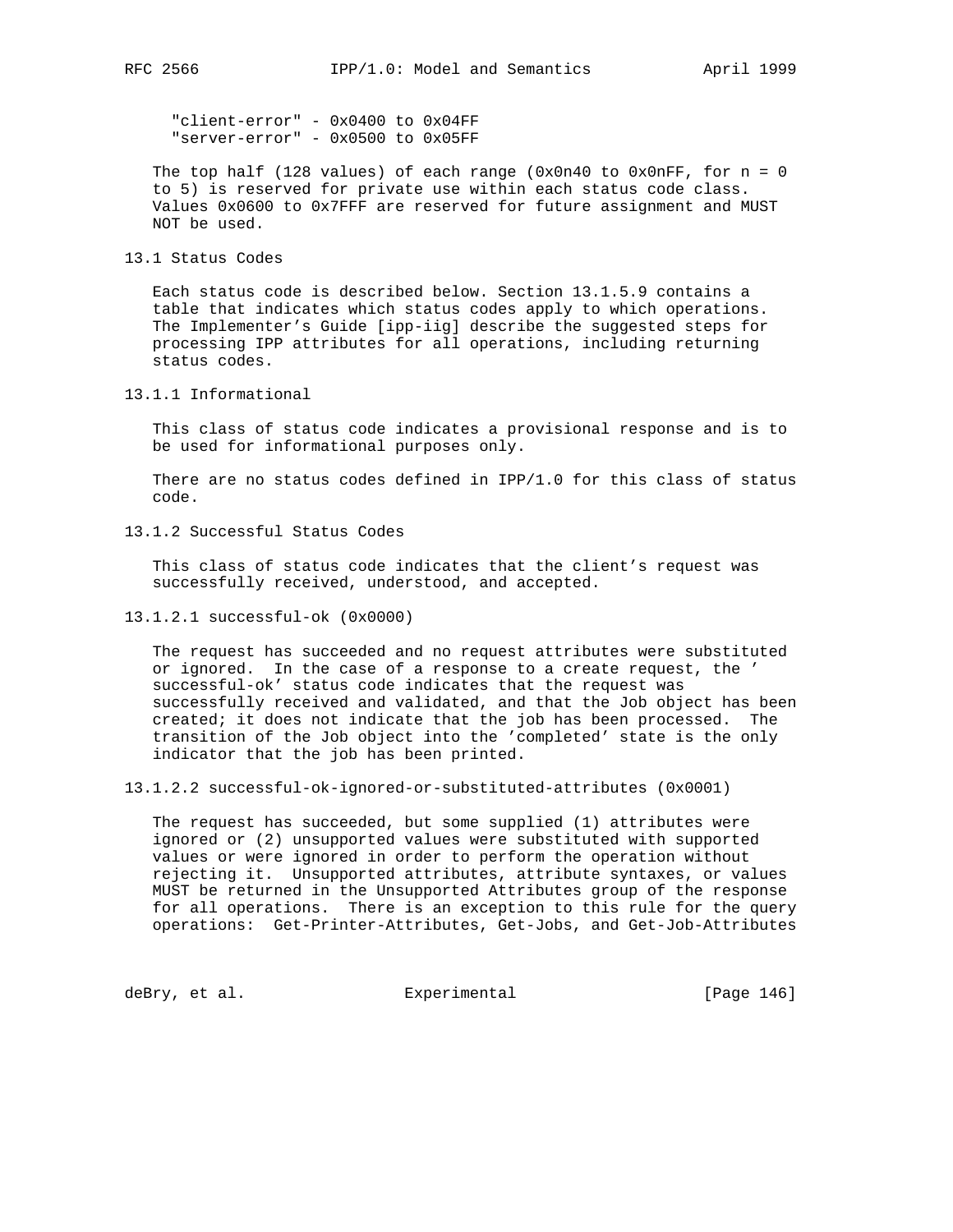for the "requested-attributes" operation attribute only. When the supplied values of the "requested-attributes" operation attribute are requesting attributes that are not supported, the IPP object MAY, but is NOT REQUIRED to, return the "requested-attributes" attribute in the Unsupported Attribute response group (with the unsupported values only). See section 3.2.1.2.

13.1.2.3 successful-ok-conflicting-attributes (0x0002)

 The request has succeeded, but some supplied attribute values conflicted with the values of other supplied attributes. These conflicting values were either (1) substituted with (supported) values or (2) the attributes were removed in order to process the job without rejecting it. Attributes or values which conflict with other attributes and have been substituted or ignored MUST be returned in the Unsupported Attributes group of the response for all operations as supplied by the client. See section 3.2.1.2.

13.1.3 Redirection Status Codes

 This class of status code indicates that further action needs to be taken to fulfill the request.

 There are no status codes defined in IPP/1.0 for this class of status code.

13.1.4 Client Error Status Codes

 This class of status code is intended for cases in which the client seems to have erred. The IPP object SHOULD return a message containing an explanation of the error situation and whether it is a temporary or permanent condition.

13.1.4.1 client-error-bad-request (0x0400)

 The request could not be understood by the IPP object due to malformed syntax (such as the value of a fixed length attribute whose length does not match the prescribed length for that attribute - see the Implementer's Guide [ipp-iig] ). The IPP application SHOULD NOT repeat the request without modifications.

13.1.4.2 client-error-forbidden (0x0401)

 The IPP object understood the request, but is refusing to fulfill it. Additional authentication information or authorization credentials will not help and the request SHOULD NOT be repeated. This status

deBry, et al.  $\qquad \qquad$  Experimental  $\qquad \qquad$  [Page 147]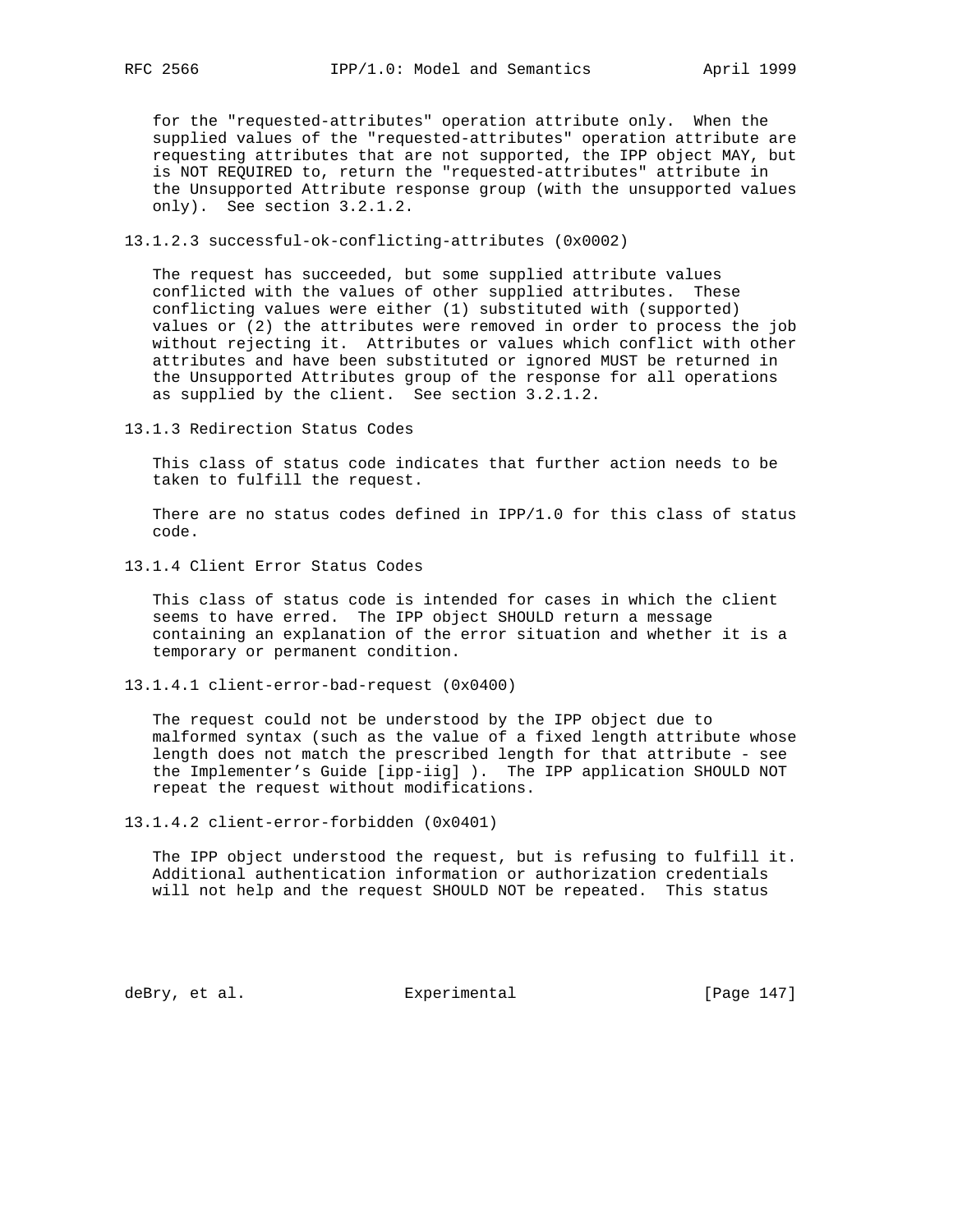code is commonly used when the IPP object does not wish to reveal exactly why the request has been refused or when no other response is applicable.

13.1.4.3 client-error-not-authenticated (0x0402)

 The request requires user authentication. The IPP client may repeat the request with suitable authentication information. If the request already included authentication information, then this status code indicates that authorization has been refused for those credentials. If this response contains the same challenge as the prior response, and the user agent has already attempted authentication at least once, then the response message may contain relevant diagnostic information. This status codes reveals more information than "client-error-forbidden".

13.1.4.4 client-error-not-authorized (0x0403)

 The requester is not authorized to perform the request. Additional authentication information or authorization credentials will not help and the request SHOULD NOT be repeated. This status code is used when the IPP object wishes to reveal that the authentication information is understandable, however, the requester is explicitly not authorized to perform the request. This status codes reveals more information than "client-error-forbidden" and "client-error not-authenticated".

13.1.4.5 client-error-not-possible (0x0404)

 This status code is used when the request is for something that can not happen. For example, there might be a request to cancel a job that has already been canceled or aborted by the system. The IPP client SHOULD NOT repeat the request.

13.1.4.6 client-error-timeout (0x0405)

 The client did not produce a request within the time that the IPP object was prepared to wait. For example, a client issued a Create- Job operation and then, after a long period of time, issued a Send- Document operation and this error status code was returned in response to the Send-Document request (see section 3.3.1). The IPP object might have been forced to clean up resources that had been held for the waiting additional Documents. The IPP object was forced to close the Job since the client took too long. The client SHOULD NOT repeat the request without modifications.

deBry, et al. Subsection Experimental Contract (Page 148)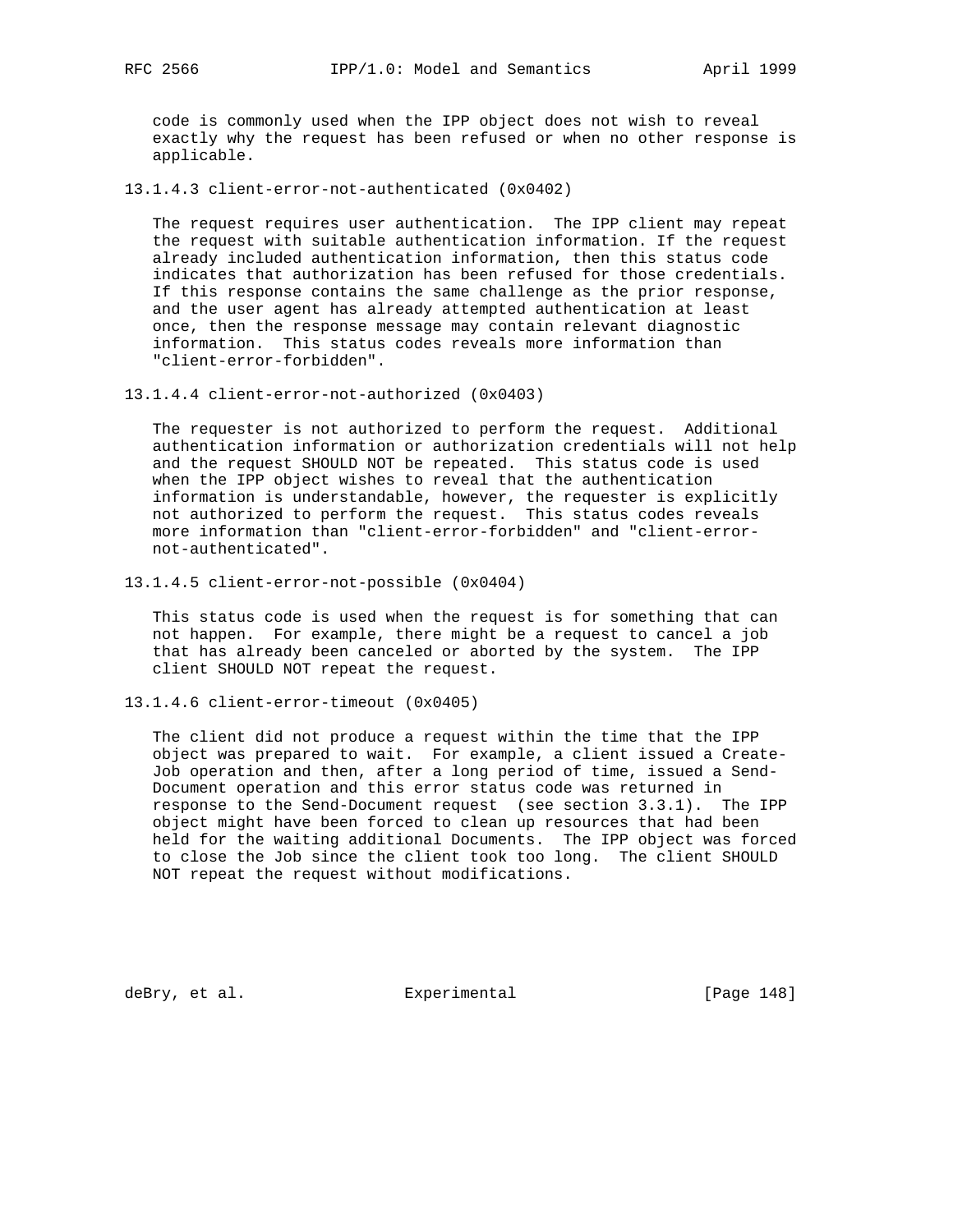13.1.4.7 client-error-not-found (0x0406)

 The IPP object has not found anything matching the request URI. No indication is given of whether the condition is temporary or permanent. For example, a client with an old reference to a Job (a URI) tries to cancel the Job, however in the mean time the Job might have been completed and all record of it at the Printer has been deleted. This status code, 'client-error-not-found' is returned indicating that the referenced Job can not be found. This error status code is also used when a client supplies a URI as a reference to the document data in either a Print-URI or Send-URI operation, but the document can not be found.

 In practice, an IPP application should avoid a not found situation by first querying and presenting a list of valid Printer URIs and Job URIs to the end-user.

13.1.4.8 client-error-gone (0x0407)

 The requested object is no longer available and no forwarding address is known. This condition should be considered permanent. Clients with link editing capabilities should delete references to the request URI after user approval. If the IPP object does not know or has no facility to determine, whether or not the condition is permanent, the status code "client-error-not-found" should be used instead.

 This response is primarily intended to assist the task of maintenance by notifying the recipient that the resource is intentionally unavailable and that the IPP object administrator desires that remote links to that resource be removed. It is not necessary to mark all permanently unavailable resources as "gone" or to keep the mark for any length of time -- that is left to the discretion of the IPP object administrator.

13.1.4.9 client-error-request-entity-too-large (0x0408)

 The IPP object is refusing to process a request because the request entity is larger than the IPP object is willing or able to process. An IPP Printer returns this status code when it limits the size of print jobs and it receives a print job that exceeds that limit or when the attributes are so many that their encoding causes the request entity to exceed IPP object capacity.

deBry, et al. Subsection Experimental Experimental [Page 149]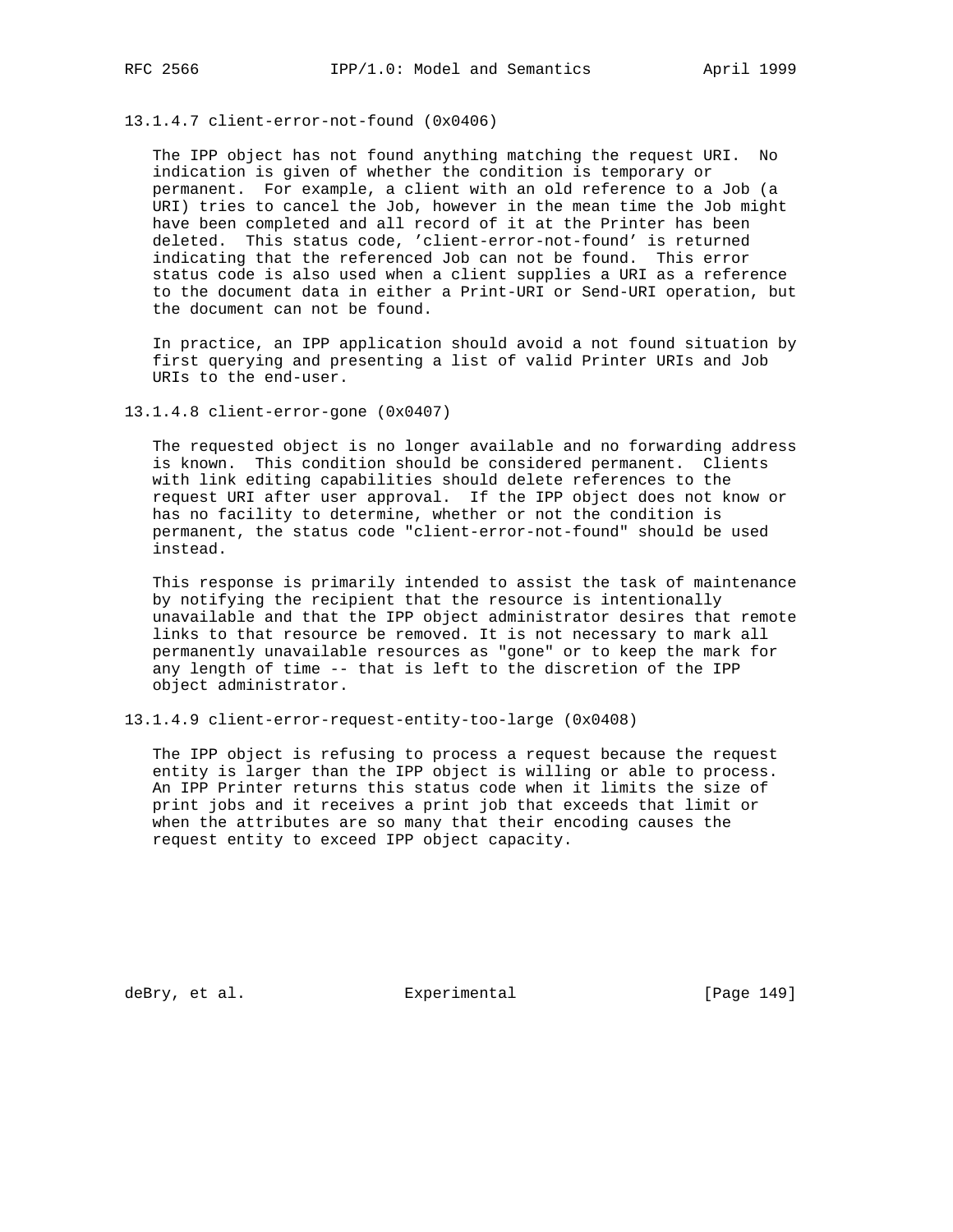13.1.4.10 client-error-request-value-too-long (0x0409)

 The IPP object is refusing to service the request because one or more of the client-supplied attributes has a variable length value that is longer than the maximum length specified for that attribute. The IPP object might not have sufficient resources (memory, buffers, etc.) to process (even temporarily), interpret, and/or ignore a value larger than the maximum length. Another use of this error code is when the IPP object supports the processing of a large value that is less than the maximum length, but during the processing of the request as a whole, the object may pass the value onto some other system component which is not able to accept the large value. For more details, see the Implementer's Guide [ipp-iig] .

 Note: For attribute values that are URIs, this rare condition is only likely to occur when a client has improperly submitted a request with long query information (e.g. an IPP application allows an end user to enter an invalid URI), when the client has descended into a URI "black hole" of redirection (e.g., a redirected URI prefix that points to a suffix of itself), or when the IPP object is under attack by a client attempting to exploit security holes present in some IPP objects using fixed-length buffers for reading or manipulating the Request-URI.

13.1.4.11 client-error-document-format-not-supported (0x040A)

 The IPP object is refusing to service the request because the document data is in a format, as specified in the "document-format" operation attribute, that is not supported by the Printer object. This error is returned independent of the client-supplied "ipp attribute-fidelity". The Printer object MUST return this status code, even if there are other attributes that are not supported as well, since this error is a bigger problem than with Job Template attributes.

13.1.4.12 client-error-attributes-or-values-not-supported (0x040B)

 In a create request, if the Printer object does not support one or more attributes, attribute syntaxes, or attribute values supplied in the request and the client supplied the "ipp-attributes-fidelity" operation attribute with the 'true' value, the Printer object MUST return this status code. For example, if the request indicates ' iso-a4' media, but that media type is not supported by the Printer object. Or, if the client supplies an optional attribute and the attribute itself is not even supported by the Printer. If the "ipp attribute-fidelity" attribute is 'false', the Printer MUST ignore or substitute values for unsupported attributes and values rather than reject the request and return this status code.

deBry, et al. Subsectimental Experimental (Page 150)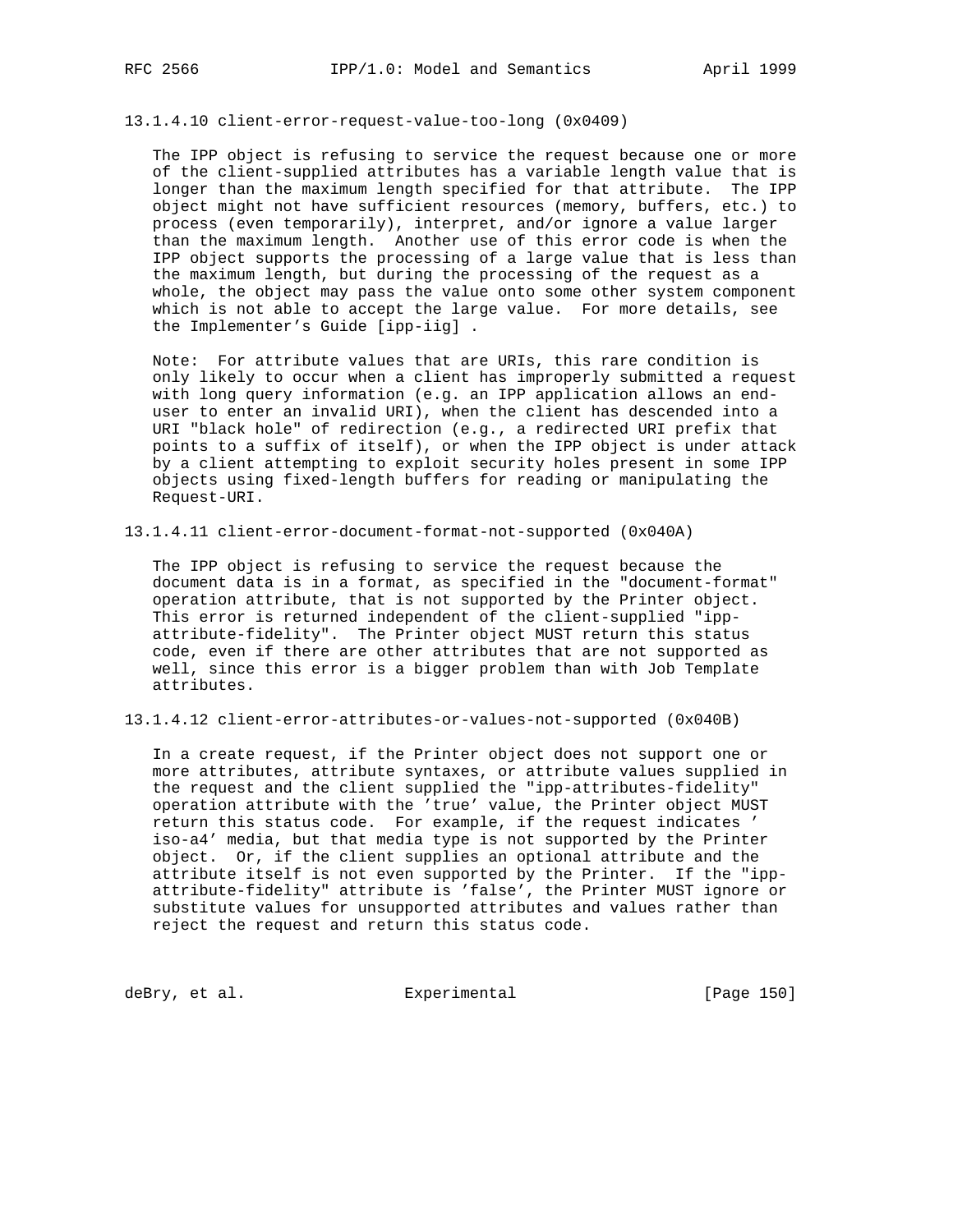For any operation where a client requests attributes (such as a Get- Jobs, Get-Printer-Attributes, or Get-Job-Attributes operation), if the IPP object does not support one or more of the requested attributes, the IPP object simply ignores the unsupported requested attributes and processes the request as if they had not been supplied, rather than returning this status code. In this case, the IPP object MUST return the 'successful-ok-ignored-or-substituted attributes' status code and MAY return the unsupported attributes as values of the "requested-attributes" in the Unsupported Attributes Group (see section 13.1.2.2).

13.1.4.13 client-error-uri-scheme-not-supported (0x040C)

 The type of the client supplied URI in a Print-URI or a Send-URI operation is not supported.

13.1.4.14 client-error-charset-not-supported (0x040D)

 For any operation, if the IPP Printer does not support the charset supplied by the client in the "attributes-charset" operation attribute, the Printer MUST reject the operation and return this status and any 'text' or 'name' attributes using the 'utf-8' charset (see Section 3.1.4.1).

13.1.4.15 client-error-conflicting-attributes (0x040E)

 The request is rejected because some attribute values conflicted with the values of other attributes which this specification does not permit to be substituted or ignored.

13.1.5 Server Error Status Codes

 This class of status codes indicates cases in which the IPP object is aware that it has erred or is incapable of performing the request. The IPP object SHOULD include a message containing an explanation of the error situation, and whether it is a temporary or permanent condition.

13.1.5.1 server-error-internal-error (0x0500)

 The IPP object encountered an unexpected condition that prevented it from fulfilling the request. This error status code differs from "server-error-temporary-error" in that it implies a more permanent type of internal error. It also differs from "server-error-device error" in that it implies an unexpected condition (unlike a paper-jam or out-of-toner problem which is undesirable but expected). This error status code indicates that probably some knowledgeable human intervention is required.

deBry, et al. Subsectimental Experimental (Page 151)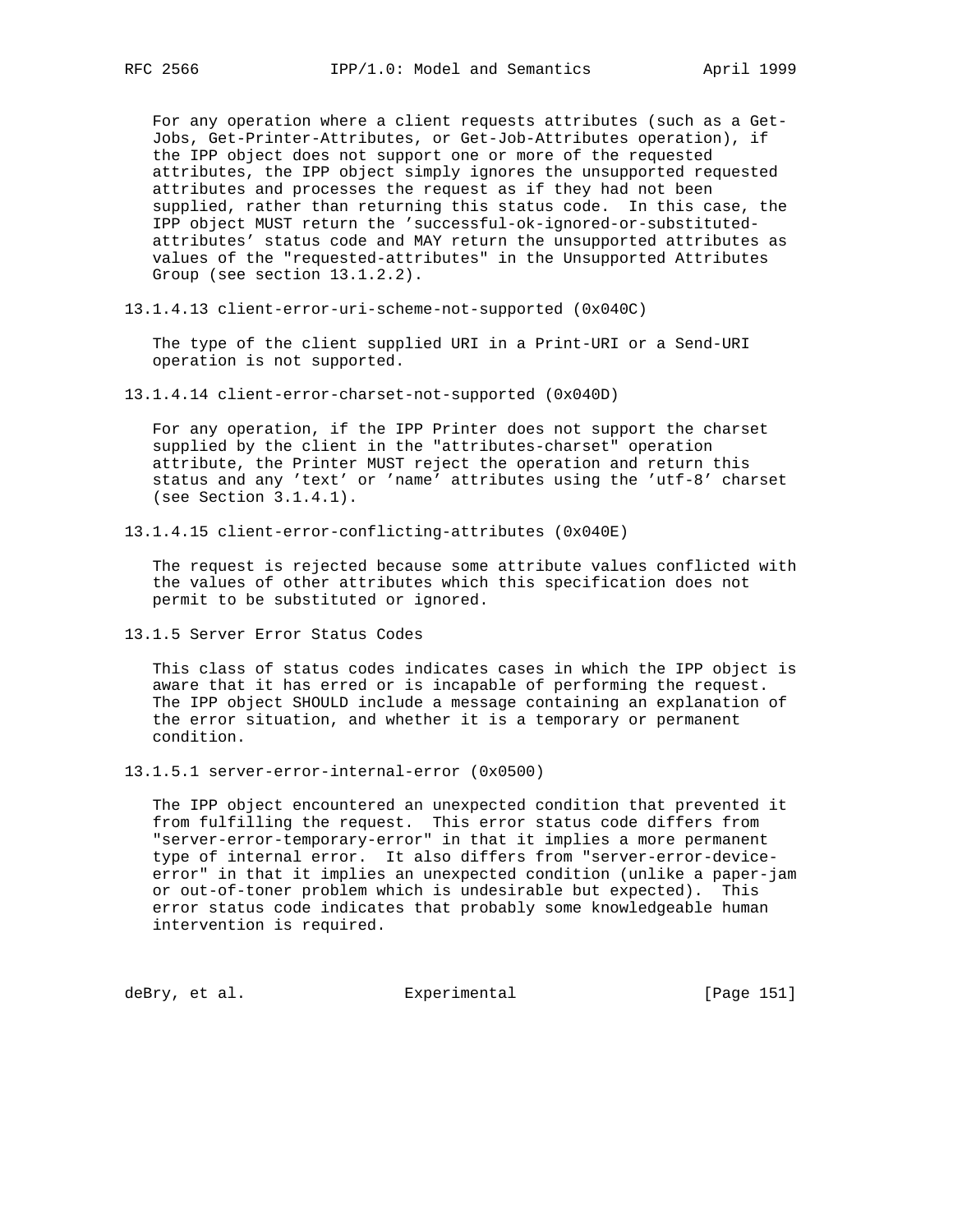13.1.5.2 server-error-operation-not-supported (0x0501)

 The IPP object does not support the functionality required to fulfill the request. This is the appropriate response when the IPP object does not recognize an operation or is not capable of supporting it.

13.1.5.3 server-error-service-unavailable (0x0502)

 The IPP object is currently unable to handle the request due to a temporary overloading or maintenance of the IPP object. The implication is that this is a temporary condition which will be alleviated after some delay. If known, the length of the delay may be indicated in the message. If no delay is given, the IPP application should handle the response as it would for a "server-error temporary-error" response. If the condition is more permanent, the error status codes "client-error-gone" or "client-error-not-found" could be used.

13.1.5.4 server-error-version-not-supported (0x0503)

 The IPP object does not support, or refuses to support, the IPP protocol version that was used in the request message. The IPP object is indicating that it is unable or unwilling to complete the request using the same version as supplied in the request other than with this error message. The response should contain a Message describing why that version is not supported and what other versions are supported by that IPP object.

 A conforming IPP/1.0 client MUST specify the valid version ('1.0') on each request. A conforming IPP/1.0 object MUST NOT return this status code to a conforming IPP/1.0 client. An IPP object MUST return this status code to a non-conforming IPP client. The response MUST identify in the "version-number" operation attribute the closest version number that the IPP object does support.

13.1.5.5 server-error-device-error (0x0504)

 A printer error, such as a paper jam, occurs while the IPP object processes a Print or Send operation. The response contains the true Job Status (the values of the "job-state" and "job-state-reasons" attributes). Additional information can be returned in the optional "job-state-message" attribute value or in the OPTIONAL status message that describes the error in more detail. This error status code is only returned in situations where the Printer is unable to accept the create request because of such a device error. For example, if the Printer is unable to spool, and can only accept one job at a time, the reason it might reject a create request is that the printer currently has a paper jam. In many cases however, where the Printer

deBry, et al. Subsection Experimental Contract (Page 152)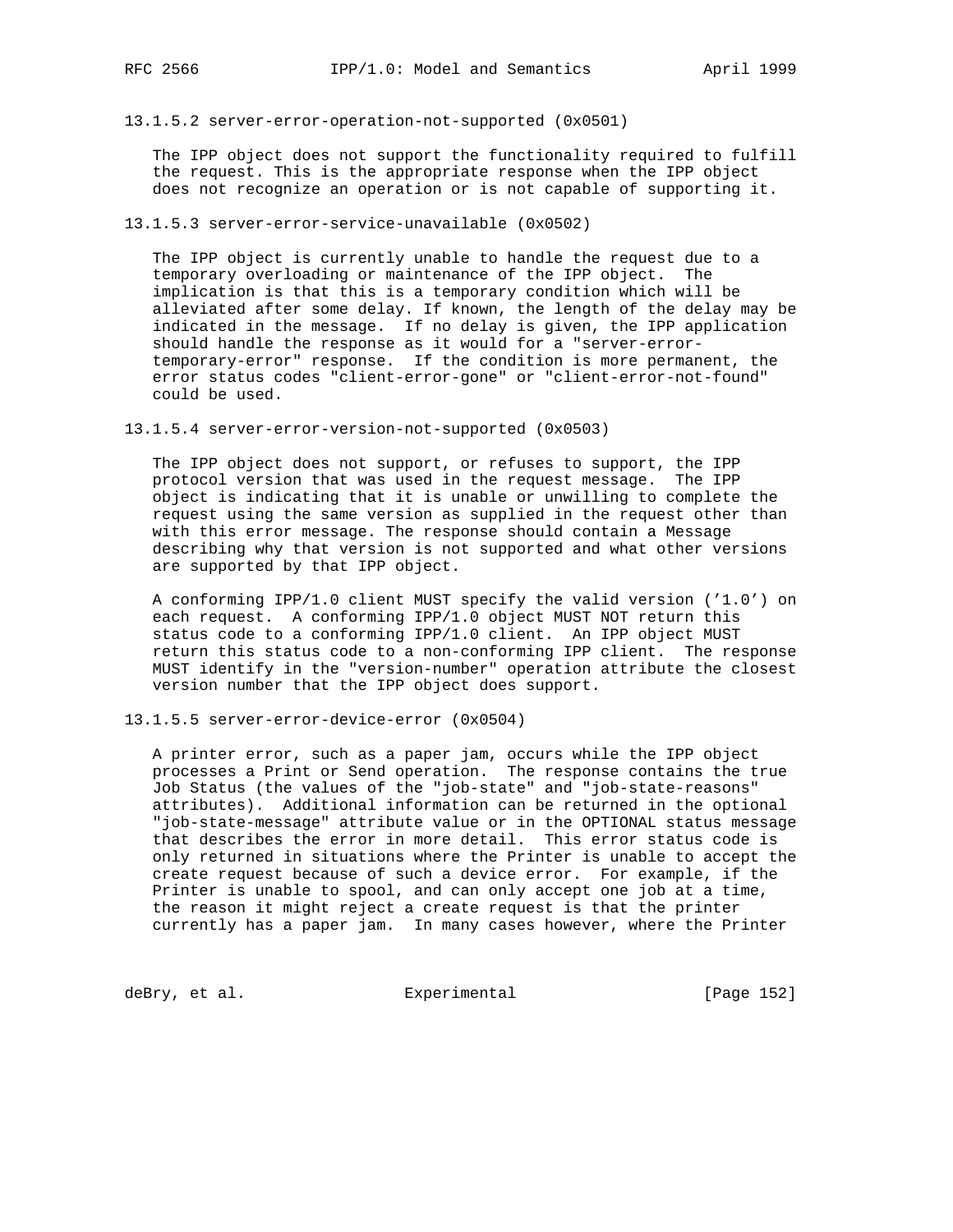object can accept the request even though the Printer has some error condition, the 'successful-ok' status code will be returned. In such a case, the client would look at the returned Job Object Attributes or later query the Printer to determine its state and state reasons.

13.1.5.6 server-error-temporary-error (0x0505)

 A temporary error such as a buffer full write error, a memory overflow (i.e. the document data exceeds the memory of the Printer), or a disk full condition, occurs while the IPP Printer processes an operation. The client MAY try the unmodified request again at some later point in time with an expectation that the temporary internal error condition may have been cleared. Alternatively, as an implementation option, a Printer object MAY delay the response until the temporary condition is cleared so that no error is returned.

13.1.5.7 server-error-not-accepting-jobs (0x0506)

 A temporary error indicating that the Printer is not currently accepting jobs, because the administrator has set the value of the Printer's "printer-is-not-accepting-jobs" attribute to 'false' (by means outside of IPP/1.0).

13.1.5.8 server-error-busy (0x0507)

 A temporary error indicating that the Printer is too busy processing jobs and/or other requests. The client SHOULD try the unmodified request again at some later point in time with an expectation that the temporary busy condition will have been cleared.

13.1.5.9 server-error-job-canceled (0x0508)

 An error indicating that the job has been canceled by an operator or the system while the client was transmitting the data to the IPP Printer. If a job-id and job-uri had been created, then they are returned in the Print-Job, Send-Document, or Send-URI response as usual; otherwise, no job-id and job-uri are returned in the response.

13.2 Status Codes for IPP Operations

 PJ = Print-Job, PU = Print-URI, CJ = Create-Job, SD = Send-Document SU = Send-URI, V = Validate-Job, GA = Get-Job-Attributes and Get-Printer-Attributes, GJ = Get-Jobs, C = Cancel-Job

deBry, et al. Subsection Experimental Experimental [Page 153]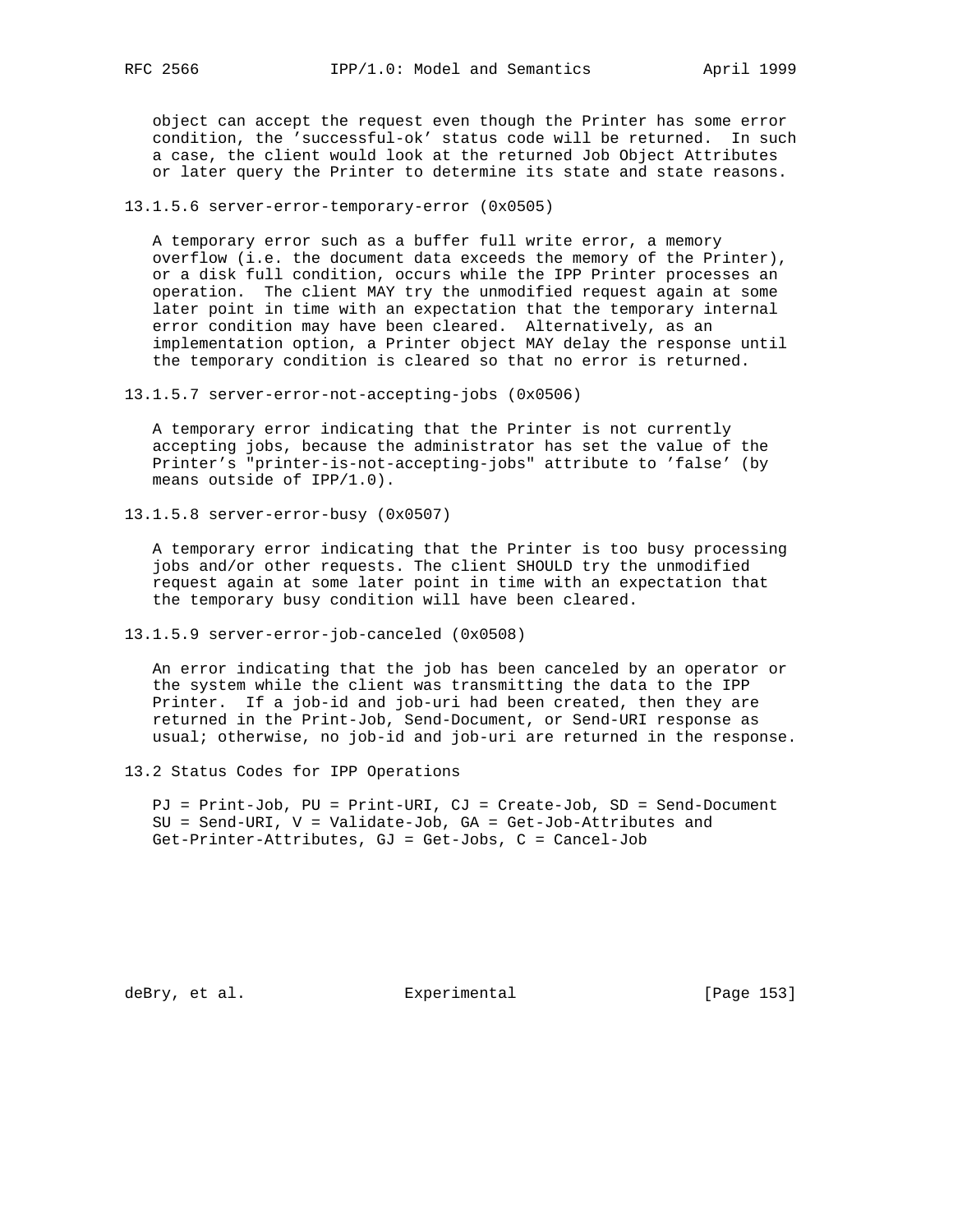|                                        |              | IPP Operations           |                                   |             |              |   |     |              |             |
|----------------------------------------|--------------|--------------------------|-----------------------------------|-------------|--------------|---|-----|--------------|-------------|
| IPP Status Keyword                     |              | PJ PU CJ SD SU V GA GJ C |                                   |             |              |   |     |              |             |
| ---------<br>successful-ok             | x            | X                        | $\qquad \qquad -$<br>$\mathbf{x}$ | $- -$<br>X  | $- -$<br>X   |   | x x | X            | X           |
| successful-ok-ignored-or-substituted-  | $\mathbf x$  | $\mathbf{x}$             | $\mathbf{x}$                      | $\mathbf x$ | $\mathbf{x}$ |   | x x | $\mathbf{x}$ | $\mathbf x$ |
| attributes                             |              |                          |                                   |             |              |   |     |              |             |
| successful-ok-conflicting-attributes   | $\mathbf x$  | $\mathbf x$              | x                                 | x           | X            |   | x x | x            | X           |
| client-error-bad-request               | $\mathbf{x}$ | $\mathbf x$              | x                                 | X           | X            |   | X X | x            | $\mathbf x$ |
| client-error-forbidden                 | $\mathbf x$  | $\mathbf x$              | x                                 | х           | X            |   | x x | x            | $\mathbf x$ |
| client-error-not-authenticated         | X            | $\mathbf x$              | $\mathbf{x}$                      | X           | $\mathbf{x}$ |   | X X | x            | X           |
| client-error-not-authorized            | X            | $\mathbf x$              | x                                 | X           | X            |   | x x | x            | X           |
| client-error-not-possible              | $\mathbf{x}$ | $\mathbf{x}$             | $\mathbf{x}$                      | $\mathbf x$ | $\mathbf{x}$ |   | x x | $\mathbf{x}$ | $\mathbf x$ |
| client-error-timeout                   |              |                          | x                                 | X           |              |   |     |              |             |
| client-error-not-found                 | $\mathbf x$  | $\mathbf x$              | $\mathbf{x}$                      | $\mathbf x$ | X            |   | x x | x            | X           |
| client-error-gone                      | X            | $\mathbf x$              | x                                 | x           | X            |   | X X | x            | X           |
| client-error-request-entity-too-large  | $\mathbf{x}$ | $\mathbf{x}$             | $\mathbf{x}$                      | $\mathbf x$ | $\mathbf{x}$ |   | x x | $\mathbf x$  | $\mathbf x$ |
| client-error-request-value-too-long    | $\mathbf x$  | $\mathbf x$              | x                                 | x           | X            |   | x x | X            | X           |
| client-error-document-format-not-      | $\mathbf x$  | $\mathbf x$              |                                   | $\mathbf x$ | $\mathbf{x}$ |   | x x |              |             |
| supported                              |              |                          |                                   |             |              |   |     |              |             |
| client-error-attributes-or-values-not- | x            | $\mathbf{x}$             | x                                 | x           | x            |   | x x | x            | x           |
| supported                              |              |                          |                                   |             |              |   |     |              |             |
| client-error-uri-scheme-not-supported  |              | X                        |                                   |             | x            |   |     |              |             |
| client-error-charset-not-supported     | x            | $\mathbf x$              | x                                 | x           | X            |   | x x | x            | X           |
| client-error-conflicting-attributes    | x            | X                        | X                                 | x           | x            |   | X X | x            | x           |
| server-error-internal-error            | $\mathbf x$  | $\mathbf x$              | x                                 | X           | X            |   | x x | x            | $\mathbf x$ |
| server-error-operation-not-supported   |              | $\mathbf x$              | x                                 | x           | x            |   |     |              |             |
| server-error-service-unavailable       | x            | X                        | x                                 | x           | X            |   | x x | х            | X           |
| server-error-version-not-supported     | x            | x                        | x                                 | x           | x            |   | x x | x            | x           |
| server-error-device-error              | X            | X                        | x                                 | x           | X            |   |     |              |             |
| server-error-temporary-error           | $\mathbf x$  | $\mathbf{x}$             | x                                 | X           | $\mathbf x$  |   |     |              |             |
| server-error-not-accepting-jobs        | x            | x                        | x                                 |             |              | х |     |              |             |
| server-error-busy                      | X            | X                        | x                                 | x           | x            |   | x x | x            | X           |
| server-error-job-canceled              | X            |                          |                                   | x           |              |   |     |              |             |

deBry, et al. <br>Experimental [Page 154]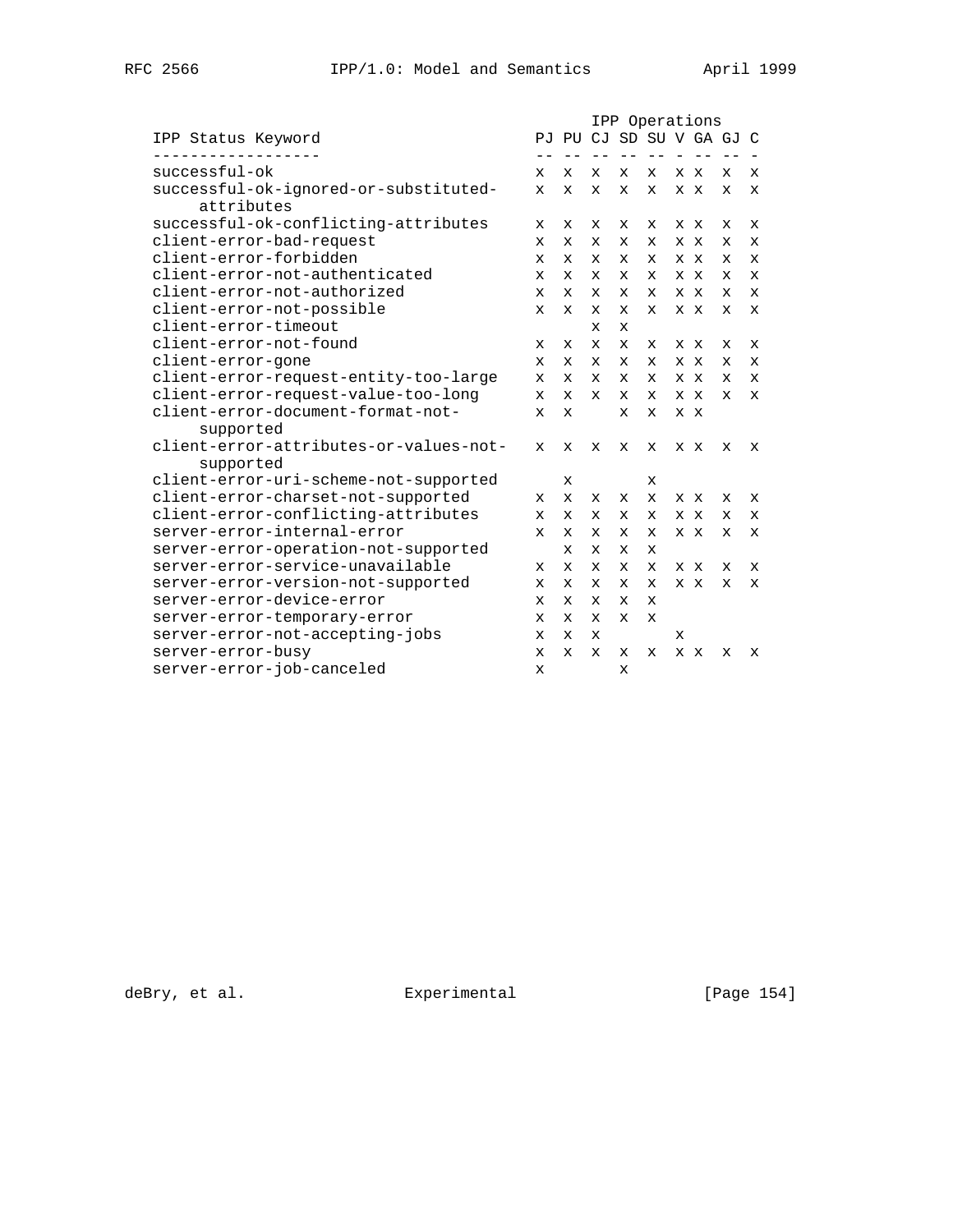# 14. APPENDIX C: "media" keyword values

Standard keyword values are taken from several sources.

 Standard values are defined (taken from DPA[ISO10175] and the Printer MIB[RFC1759]):

 'default': The default medium for the output device 'iso-a4-white': Specifies the ISO A4 white medium 'iso-a4-colored': Specifies the ISO A4 colored medium 'iso-a4-transparent' Specifies the ISO A4 transparent medium 'iso-a3-white': Specifies the ISO A3 white medium 'iso-a3-colored': Specifies the ISO A3 colored medium 'iso-a5-white': Specifies the ISO A5 white medium 'iso-a5-colored': Specifies the ISO A5 colored medium 'iso-b4-white': Specifies the ISO B4 white medium 'iso-b4-colored': Specifies the ISO B4 colored medium 'iso-b5-white': Specifies the ISO B5 white medium 'iso-b5-colored': Specifies the ISO B5 colored medium 'jis-b4-white': Specifies the JIS B4 white medium 'jis-b4-colored': Specifies the JIS B4 colored medium 'jis-b5-white': Specifies the JIS B5 white medium 'jis-b5-colored': Specifies the JIS B5 colored medium

The following standard values are defined for North American media:

 'na-letter-white': Specifies the North American letter white medium 'na-letter-colored': Specifies the North American letter colored medium 'na-letter-transparent': Specifies the North American letter

transparent medium

 'na-legal-white': Specifies the North American legal white medium 'na-legal-colored': Specifies the North American legal colored medium

The following standard values are defined for envelopes:

 'iso-b4-envelope': Specifies the ISO B4 envelope medium 'iso-b5-envelope': Specifies the ISO B5 envelope medium 'iso-c3-envelope': Specifies the ISO C3 envelope medium 'iso-c4-envelope': Specifies the ISO C4 envelope medium 'iso-c5-envelope': Specifies the ISO C5 envelope medium 'iso-c6-envelope': Specifies the ISO C6 envelope medium 'iso-designated-long-envelope': Specifies the ISO Designated Long envelope medium 'na-10x13-envelope': Specifies the North American 10x13 envelope medium

deBry, et al. Experimental [Page 155]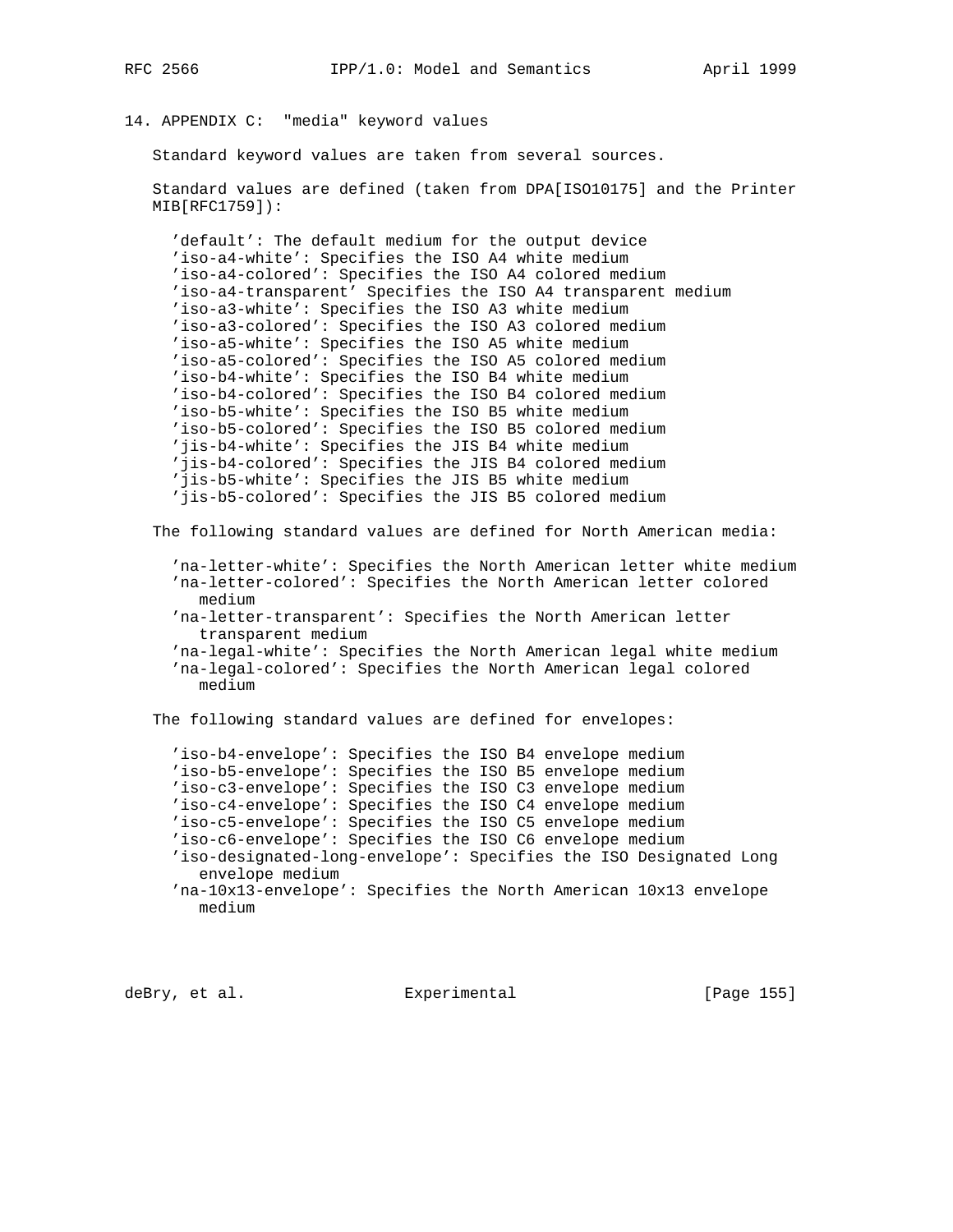```
 'na-9x12-envelope': Specifies the North American 9x12 envelope
  medium
'monarch-envelope': Specifies the Monarch envelope
'na-number-10-envelope': Specifies the North American number 10
  business envelope medium
'na-7x9-envelope': Specifies the North American 7x9 inch envelope
'na-9x11-envelope': Specifies the North American 9x11 inch envelope
'na-10x14-envelope': Specifies the North American 10x14 inch
  envelope
'na-number-9-envelope': Specifies the North American number 9
  business envelope
'na-6x9-envelope': Specifies the North American 6x9 inch envelope
'na-10x15-envelope': Specifies the North American 10x15 inch
  envelope
```
 The following standard values are defined for the less commonly used media (white-only):

 'executive-white': Specifies the white executive medium 'folio-white': Specifies the folio white medium 'invoice-white': Specifies the white invoice medium 'ledger-white': Specifies the white ledger medium 'quarto-white': Specified the white quarto medium 'iso-a0-white': Specifies the ISO A0 white medium 'iso-a1-white': Specifies the ISO A1 white medium 'iso-a2-white': Specifies the ISO A2 white medium 'iso-a6-white': Specifies the ISO A6 white medium 'iso-a7-white': Specifies the ISO A7 white medium 'iso-a8-white': Specifies the ISO A8 white medium 'iso-a9-white': Specifies the ISO A9 white medium 'iso-10-white': Specifies the ISO A10 white medium 'iso-b0-white': Specifies the ISO B0 white medium 'iso-b1-white': Specifies the ISO B1 white medium 'iso-b2-white': Specifies the ISO B2 white medium 'iso-b3-white': Specifies the ISO B3 white medium 'iso-b6-white': Specifies the ISO B6 white medium 'iso-b7-white': Specifies the ISO B7 white medium 'iso-b8-white': Specifies the ISO B8 white medium 'iso-b9-white': Specifies the ISO B9 white medium 'iso-b10-white': Specifies the ISO B10 white medium 'jis-b0-white': Specifies the JIS B0 white medium 'jis-b1-white': Specifies the JIS B1 white medium 'jis-b2-white': Specifies the JIS B2 white medium 'jis-b3-white': Specifies the JIS B3 white medium 'jis-b6-white': Specifies the JIS B6 white medium 'jis-b7-white': Specifies the JIS B7 white medium

deBry, et al. Experimental [Page 156]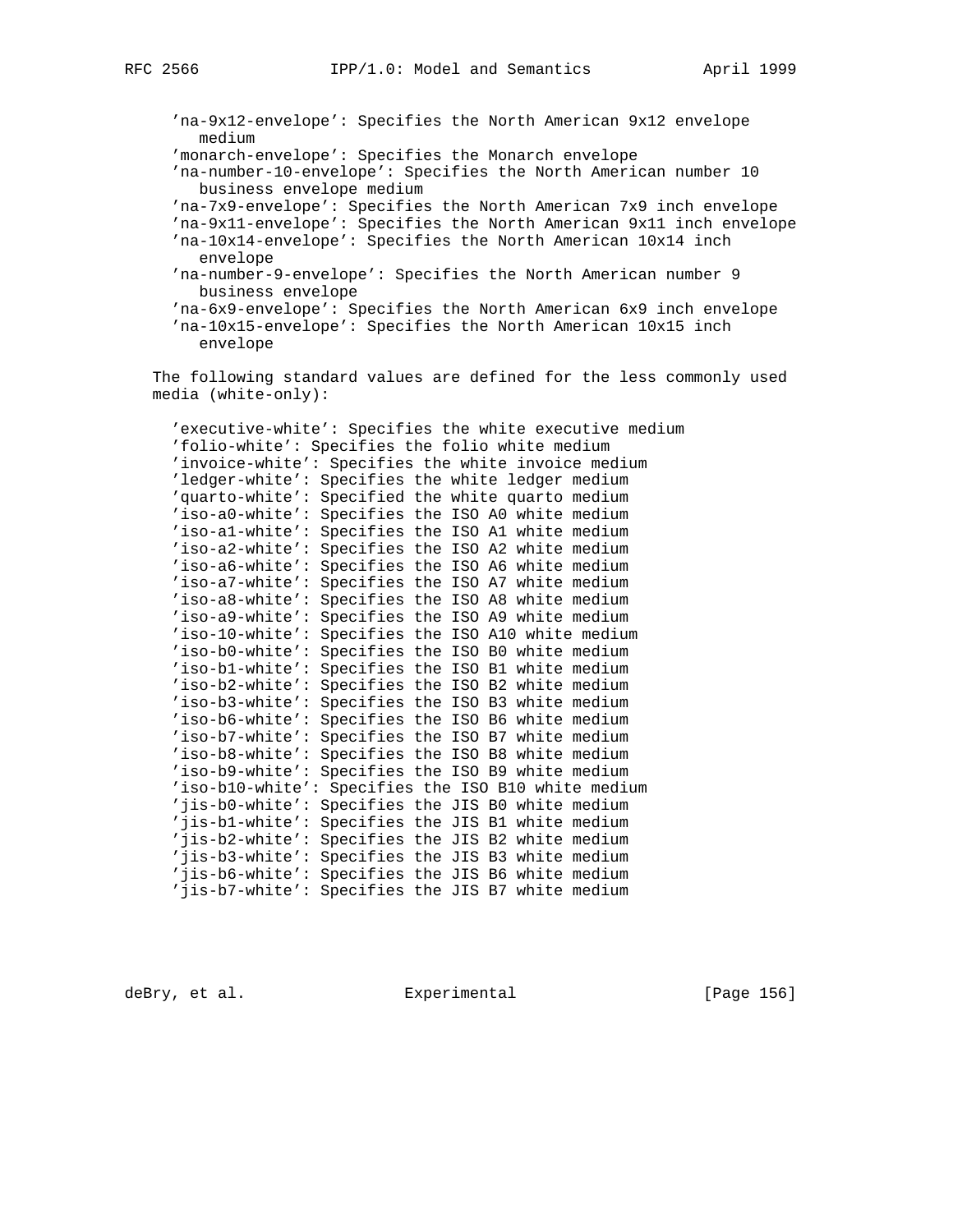'jis-b8-white': Specifies the JIS B8 white medium 'jis-b9-white': Specifies the JIS B9 white medium 'jis-b10-white': Specifies the JIS B10 white medium

The following standard values are defined for engineering media:

 'a': Specifies the engineering A size medium 'b': Specifies the engineering B size medium 'c': Specifies the engineering C size medium 'd': Specifies the engineering D size medium 'e': Specifies the engineering E size medium

 The following standard values are defined for input-trays (from ISO DPA and the Printer MIB):

 'top': The top input tray in the printer. 'middle': The middle input tray in the printer. 'bottom': The bottom input tray in the printer. 'envelope': The envelope input tray in the printer. 'manual': The manual feed input tray in the printer. 'large-capacity': The large capacity input tray in the printer. 'main': The main input tray 'side': The side input tray

 The following standard values are defined for media sizes (from ISO DPA):

 'iso-a0': Specifies the ISO A0 size: 841 mm by 1189 mm as defined in ISO 216 'iso-a1': Specifies the ISO A1 size: 594 mm by 841 mm as defined in ISO 216 'iso-a2': Specifies the ISO A2 size: 420 mm by 594 mm as defined in ISO 216 'iso-a3': Specifies the ISO A3 size: 297 mm by 420 mm as defined in ISO 216 'iso-a4': Specifies the ISO A4 size: 210 mm by 297 mm as defined in ISO 216 'iso-a5': Specifies the ISO A5 size: 148 mm by 210 mm as defined in ISO 216 'iso-a6': Specifies the ISO A6 size: 105 mm by 148 mm as defined in ISO 216 'iso-a7': Specifies the ISO A7 size: 74 mm by 105 mm as defined in ISO 216 'iso-a8': Specifies the ISO A8 size: 52 mm by 74 mm as defined in ISO 216

deBry, et al. Subsectimental Experimental [Page 157]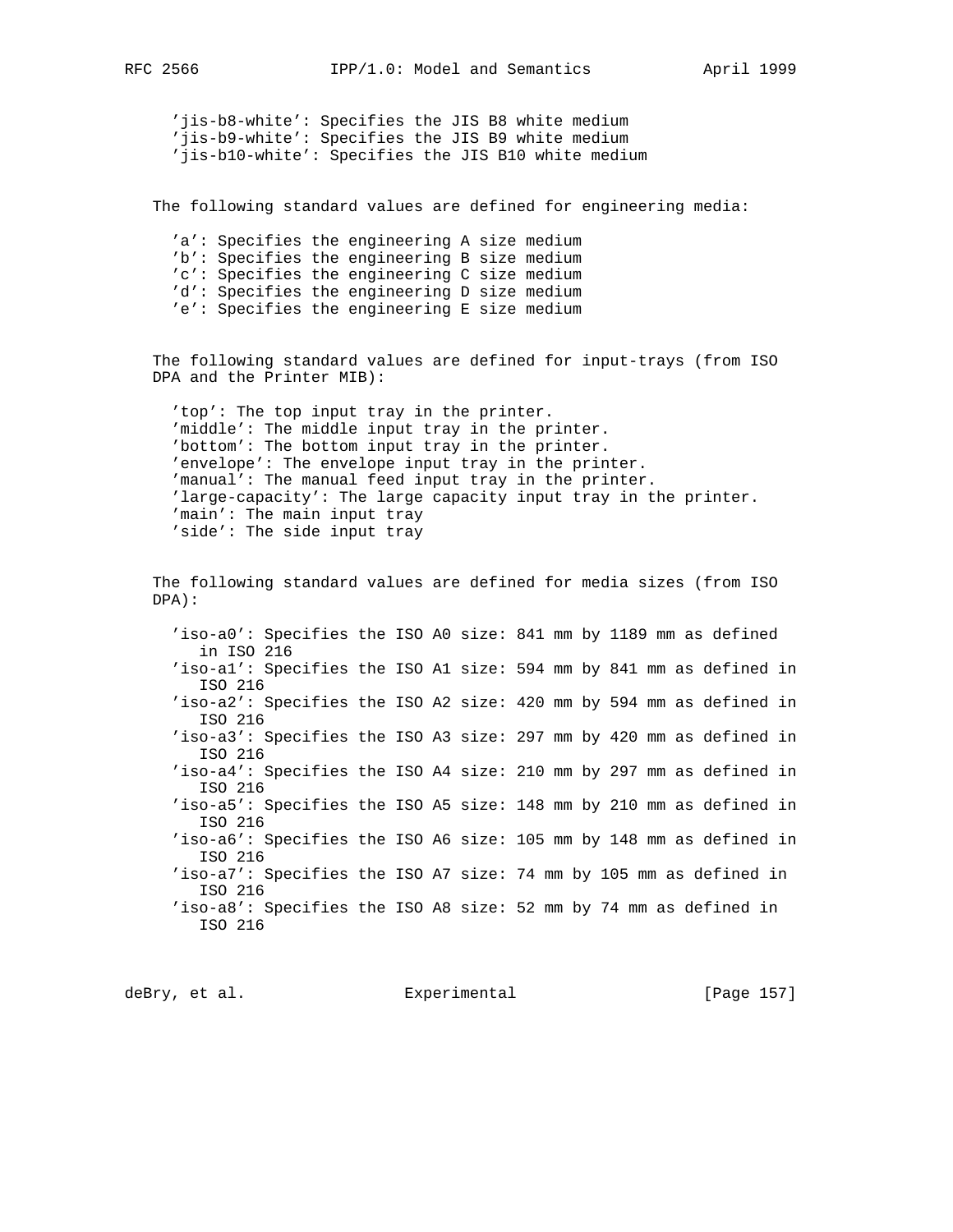'iso-a9': Specifies the ISO A9 size: 37 mm by 52 mm as defined in ISO 216 'iso-a10': Specifies the ISO A10 size: 26 mm by 37 mm as defined in ISO 216 'iso-b0': Specifies the ISO B0 size: 1000 mm by 1414 mm as defined in ISO 216 'iso-b1': Specifies the ISO B1 size: 707 mm by 1000 mm as defined in ISO 216 'iso-b2': Specifies the ISO B2 size: 500 mm by 707 mm as defined in ISO 216 'iso-b3': Specifies the ISO B3 size: 353 mm by 500 mm as defined in ISO 216 'iso-b4': Specifies the ISO B4 size: 250 mm by 353 mm as defined in ISO 216 'iso-b5': Specifies the ISO B5 size: 176 mm by 250 mm as defined in ISO 216 'iso-b6': Specifies the ISO B6 size: 125 mm by 176 mm as defined in ISO 216 'iso-b7': Specifies the ISO B7 size: 88 mm by 125 mm as defined in ISO 216 'iso-b8': Specifies the ISO B8 size: 62 mm by 88 mm as defined in ISO 216 'iso-b9': Specifies the ISO B9 size: 44 mm by 62 mm as defined in ISO 216 'iso-b10': Specifies the ISO B10 size: 31 mm by 44 mm as defined in ISO 216 'na-letter': Specifies the North American letter size: 8.5 inches by 11 inches 'na-legal': Specifies the North American legal size: 8.5 inches by 14 inches 'executive': Specifies the executive size (7.25 X 10.5 in) 'folio': Specifies the folio size (8.5 X 13 in) 'invoice': Specifies the invoice size (5.5 X 8.5 in) 'ledger': Specifies the ledger size (11 X 17 in) 'quarto': Specifies the quarto size (8.5 X 10.83 in) 'iso-c3': Specifies the ISO C3 size: 324 mm by 458 mm as defined in ISO 269 'iso-c4': Specifies the ISO C4 size: 229 mm by 324 mm as defined in ISO 269 'iso-c5': Specifies the ISO C5 size: 162 mm by 229 mm as defined in ISO 269 'iso-c6': Specifies the ISO C6 size: 114 mm by 162 mm as defined in ISO 269 'iso-designated-long': Specifies the ISO Designated Long size: 110 mm by 220 mm as defined in ISO 269 'na-10x13-envelope': Specifies the North American 10x13 size: 10 inches by 13 inches

deBry, et al.  $\qquad \qquad$  Experimental  $\qquad \qquad$  [Page 158]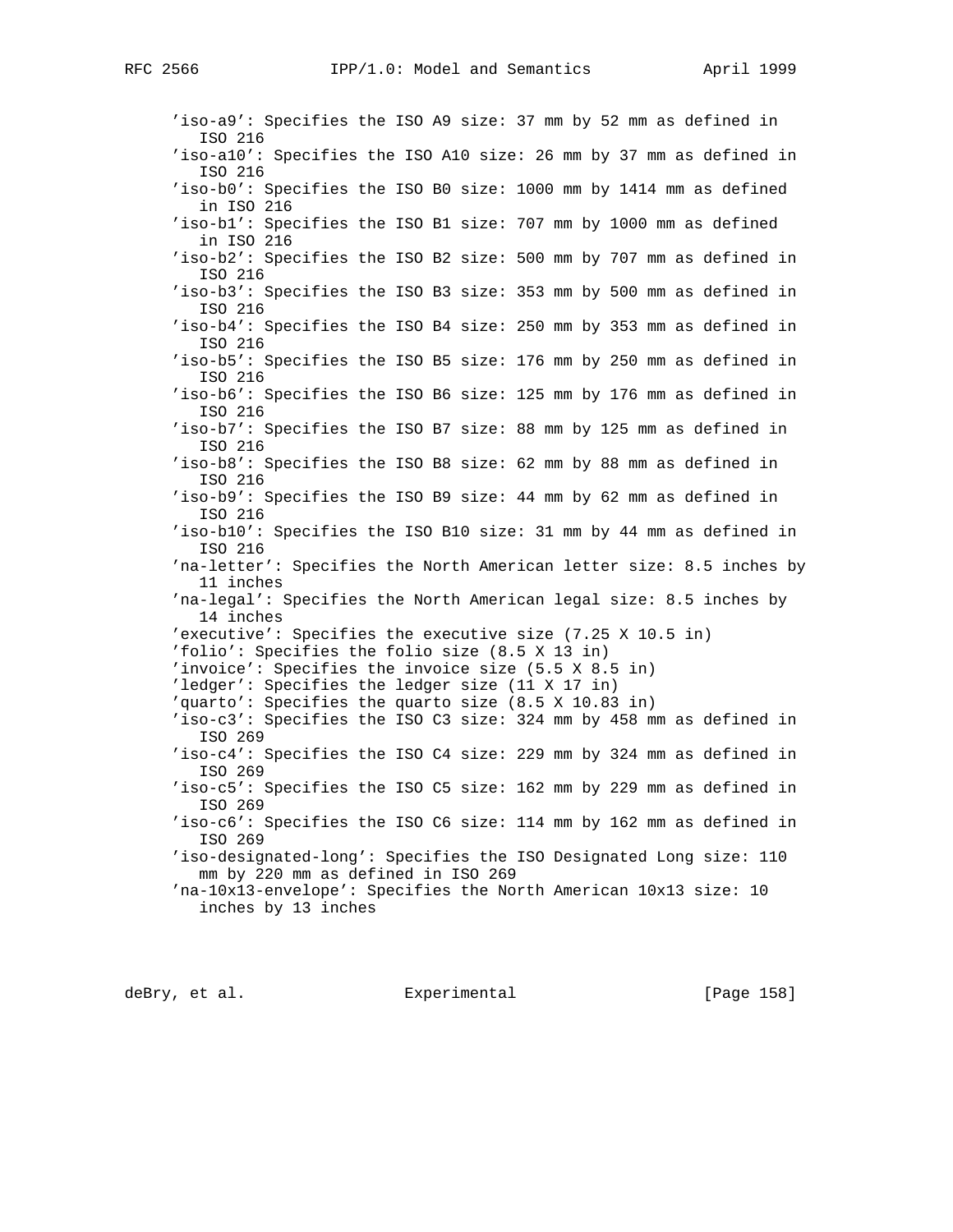'na-9x12-envelope': Specifies the North American 9x12 size: 9 inches by 12 inches 'na-number-10-envelope': Specifies the North American number 10 business envelope size: 4.125 inches by 9.5 inches 'na-7x9-envelope': Specifies the North American 7x9 inch envelope size 'na-9x11-envelope': Specifies the North American 9x11 inch envelope size 'na-10x14-envelope': Specifies the North American 10x14 inch envelope size 'na-number-9-envelope': Specifies the North American number 9 business envelope size 'na-6x9-envelope': Specifies the North American 6x9 envelope size 'na-10x15-envelope': Specifies the North American 10x15 envelope size 'monarch-envelope': Specifies the Monarch envelope size (3.87 x 7.5 in) 'jis-b0': Specifies the JIS B0 size: 1030mm x 1456mm 'jis-b1': Specifies the JIS B1 size: 728mm x 1030mm 'jis-b2': Specifies the JIS B2 size: 515mm x 728mm 'jis-b3': Specifies the JIS B3 size: 364mm x 515mm 'jis-b4': Specifies the JIS B4 size: 257mm x 364mm 'jis-b5': Specifies the JIS B5 size: 182mm x 257mm 'jis-b6': Specifies the JIS B6 size: 128mm x 182mm 'jis-b7': Specifies the JIS B7 size: 91mm x 128mm 'jis-b8': Specifies the JIS B8 size: 64mm x 91mm 'jis-b9': Specifies the JIS B9 size: 45mm x 64mm 'jis-b10': Specifies the JIS B10 size: 32mm x 45mm

deBry, et al. Experimental [Page 159]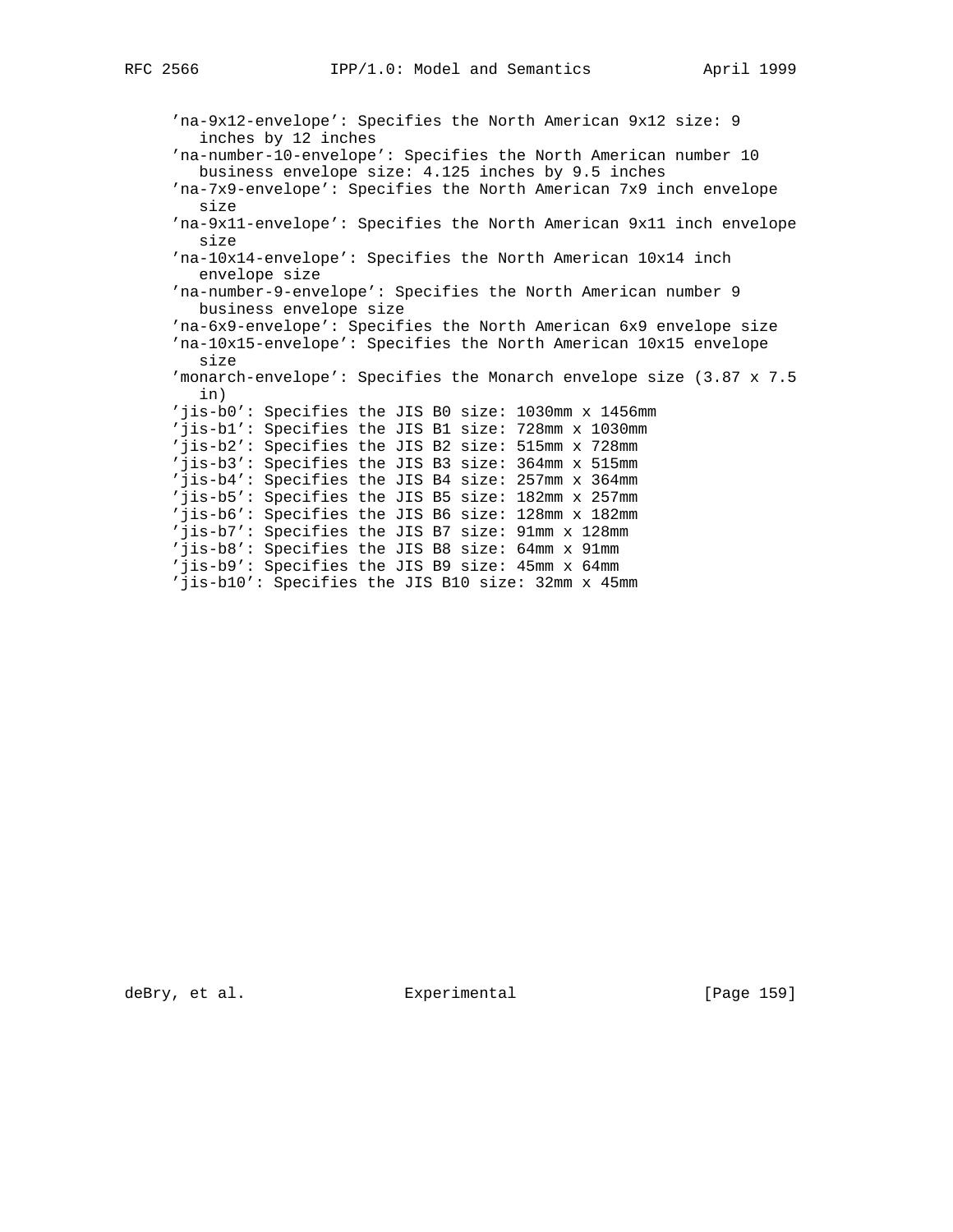### 15. APPENDIX D: Processing IPP Attributes

 When submitting a print job to a Printer object, the IPP model allows a client to supply operation and Job Template attributes along with the document data. These Job Template attributes in the create request affect the rendering, production and finishing of the documents in the job. Similar types of instructions may also be contained in the document to be printed, that is, embedded within the print data itself. In addition, the Printer has a set of attributes that describe what rendering and finishing options which are supported by that Printer. This model, which allows for flexibility and power, also introduces the potential that at job submission time, these client-supplied attributes may conflict with either:

- what the implementation is capable of realizing (i.e., what the Printer supports), as well as
- the instructions embedded within the print data itself.

 The following sections describe how these two types of conflicts are handled in the IPP model.

15.1 Fidelity

 If there is a conflict between what the client requests and what a Printer object supports, the client may request one of two possible conflict handling mechanisms:

- 1) either reject the job since the job can not be processed exactly as specified, or
- 2) allow the Printer to make any changes necessary to proceed with processing the Job the best it can.

 In the first case the client is indicating to the Printer object: "Print the job exactly as specified with no exceptions, and if that can't be done, don't even bother printing the job at all." In the second case, the client is indicating to the Printer object: "It is more important to make sure the job is printed rather than be processed exactly as specified; just make sure the job is printed even if client supplied attributes need to be changed or ignored."

 The IPP model accounts for this situation by introducing an "ipp attribute-fidelity" attribute.

 In a create request, "ipp-attribute-fidelity" is a boolean operation attribute that is OPTIONALLY supplied by the client. The value ' true' indicates that total fidelity to client supplied Job Template attributes and values is required. The client is requesting that the Job be printed exactly as specified, and if that is not possible then

deBry, et al.  $\qquad \qquad$  Experimental  $\qquad \qquad$  [Page 160]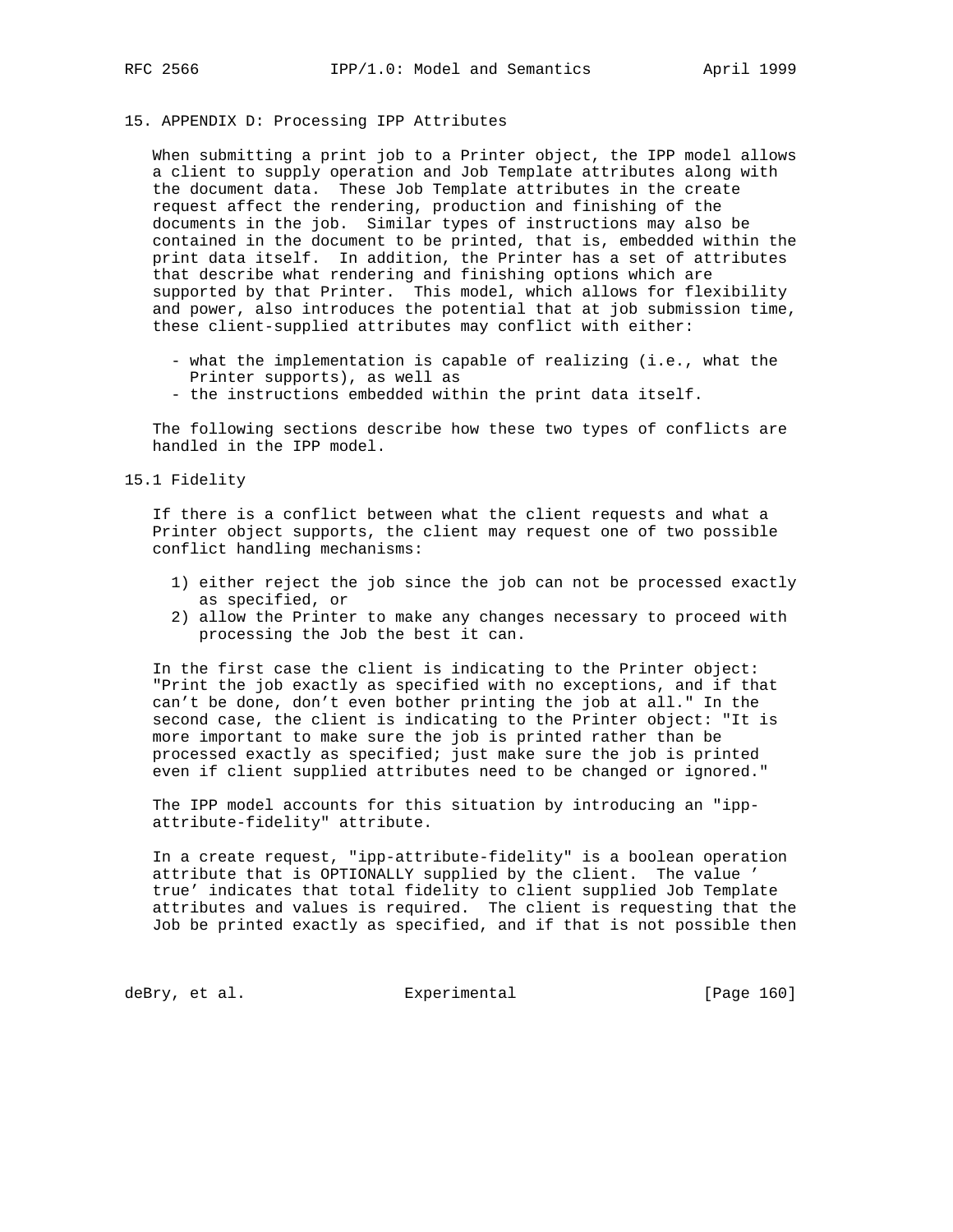the job MUST be rejected rather than processed incorrectly. The value 'false' indicates that a reasonable attempt to print the Job is acceptable. If a Printer does not support some of the client supplied Job Template attributes or values, the Printer MUST ignore them or substitute any supported value for unsupported values, respectively. The Printer may choose to substitute the default value associated with that attribute, or use some other supported value that is similar to the unsupported requested value. For example, if a client supplies a "media" value of 'na-letter', the Printer may choose to substitute 'iso-a4' rather than a default value of ' envelope'. If the client does not supply the "ipp-attribute-fidelity" attribute, the Printer assumes a value of 'false'.

 Each Printer implementation MUST support both types of "fidelity" printing (that is whether the client supplies a value of 'true' or ' false'):

- If the client supplies 'false' or does not supply the attribute, the Printer object MUST always accept the request by ignoring unsupported Job Template attributes and by substituting unsupported values of supported Job Template attributes with supported values.
- If the client supplies 'true', the Printer object MUST reject the request if the client supplies unsupported Job Template attributes.

 Since a client can always query a Printer to find out exactly what is and is not supported, "ipp-attribute-fidelity" set to 'false' is useful when:

- 1) The End-User uses a command line interface to request attributes that might not be supported.
- 2) In a GUI context, if the End User expects the job might be moved to another printer and prefers a sub-optimal result to nothing at all.
- 3) The End User just wants something reasonable in lieu of nothing at all.

15.2 Page Description Language (PDL) Override

 If there is a conflict between the value of an IPP Job Template attribute and a corresponding instruction in the document data, the value of the IPP attribute SHOULD take precedence over the document instruction. Consider the case where a previously formatted file of document data is sent to an IPP Printer. In this case, if the client supplies any attributes at job submission time, the client desires that those attributes override the embedded instructions. Consider the case were a previously formatted document has embedded in it

deBry, et al. Subsection Experimental Experimental [Page 161]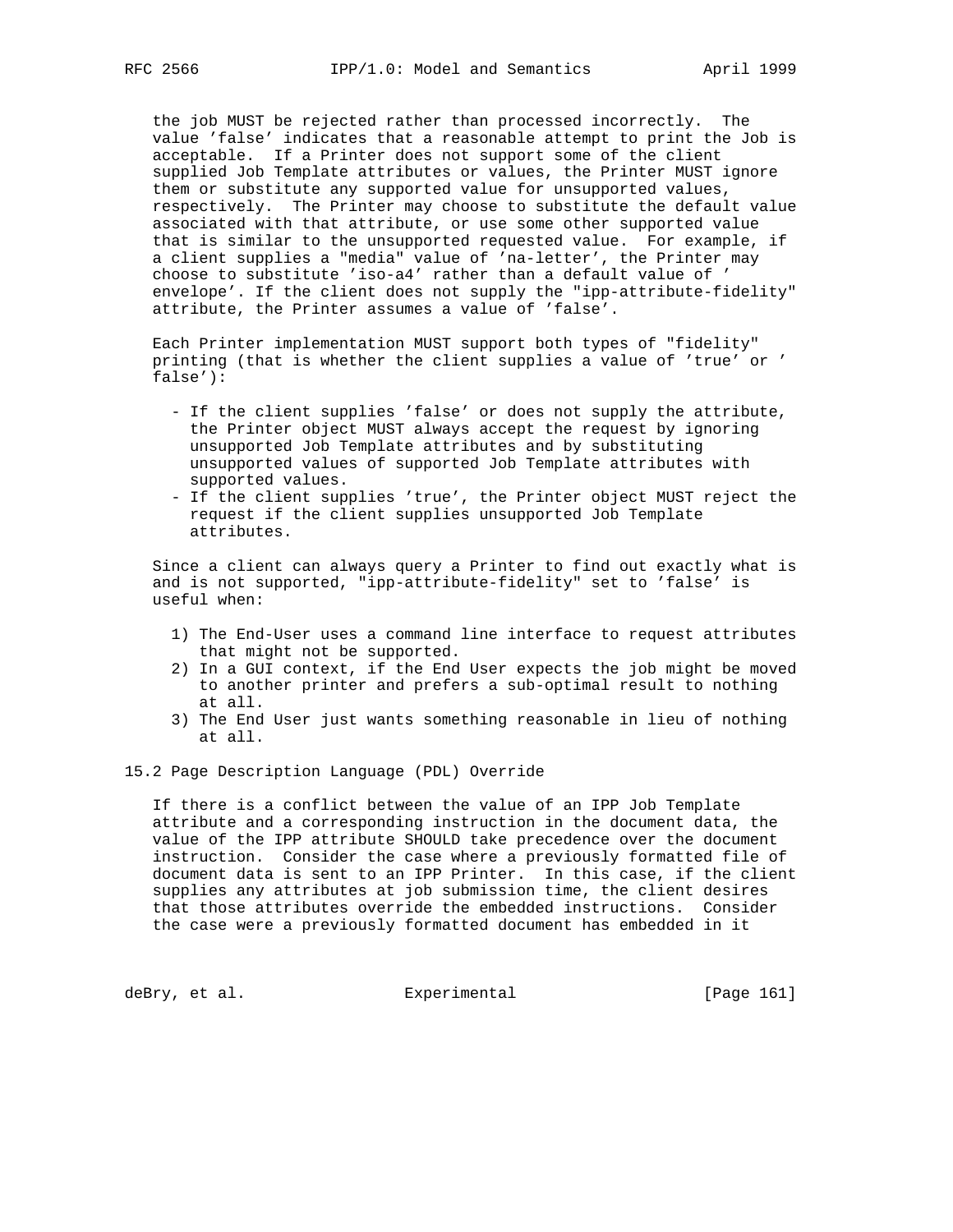commands to load 'iso-a4' media. However, the document is passed to an end user that only has access to a printer with 'na-letter' media loaded. That end user most likely wants to submit that document to an IPP Printer with the "media" Job Template attribute set to 'na letter'. The job submission attribute should take precedence over the embedded PDL instruction. However, until companies that supply document data interpreters allow a way for external IPP attributes to take precedence over embedded job production instructions, a Printer might not be able to support the semantics that IPP attributes override the embedded instructions.

 The IPP model accounts for this situation by introducing a "pdl override-supported" attribute that describes the Printer objects capabilities to override instructions embedded in the PDL data stream. The value of the "pdl-override-supported" attribute is configured by means outside IPP/1.0.

This REQUIRED Printer attribute takes on the following values:

- 'attempted': This value indicates that the Printer object attempts to make the IPP attribute values take precedence over embedded instructions in the document data, however there is no guarantee.
- 'not-attempted': This value indicates that the Printer object makes no attempt to make the IPP attribute values take precedence over embedded instructions in the document data.

 At job processing time, an implementation that supports the value of 'attempted' might do one of several different actions:

- 1) Generate an output device specific command sequence to realize the feature represented by the IPP attribute value.
- 2) Parse the document data itself and replace the conflicting embedded instruction with a new embedded instruction that matches the intent of the IPP attribute value.
- 3) Indicate to the Printer that external supplied attributes take precedence over embedded instructions and then pass the external IPP attribute values to the document data interpreter.
- 4) Anything else that allows for the semantics that IPP attributes override embedded document data instructions.

 Since 'attempted' does not offer any type of guarantee, even though a given Printer object might not do a very "good" job of attempting to ensure that IPP attributes take a higher precedence over instructions embedded in the document data, it would still be a conforming implementation.

deBry, et al. Subsectimental Experimental [Page 162]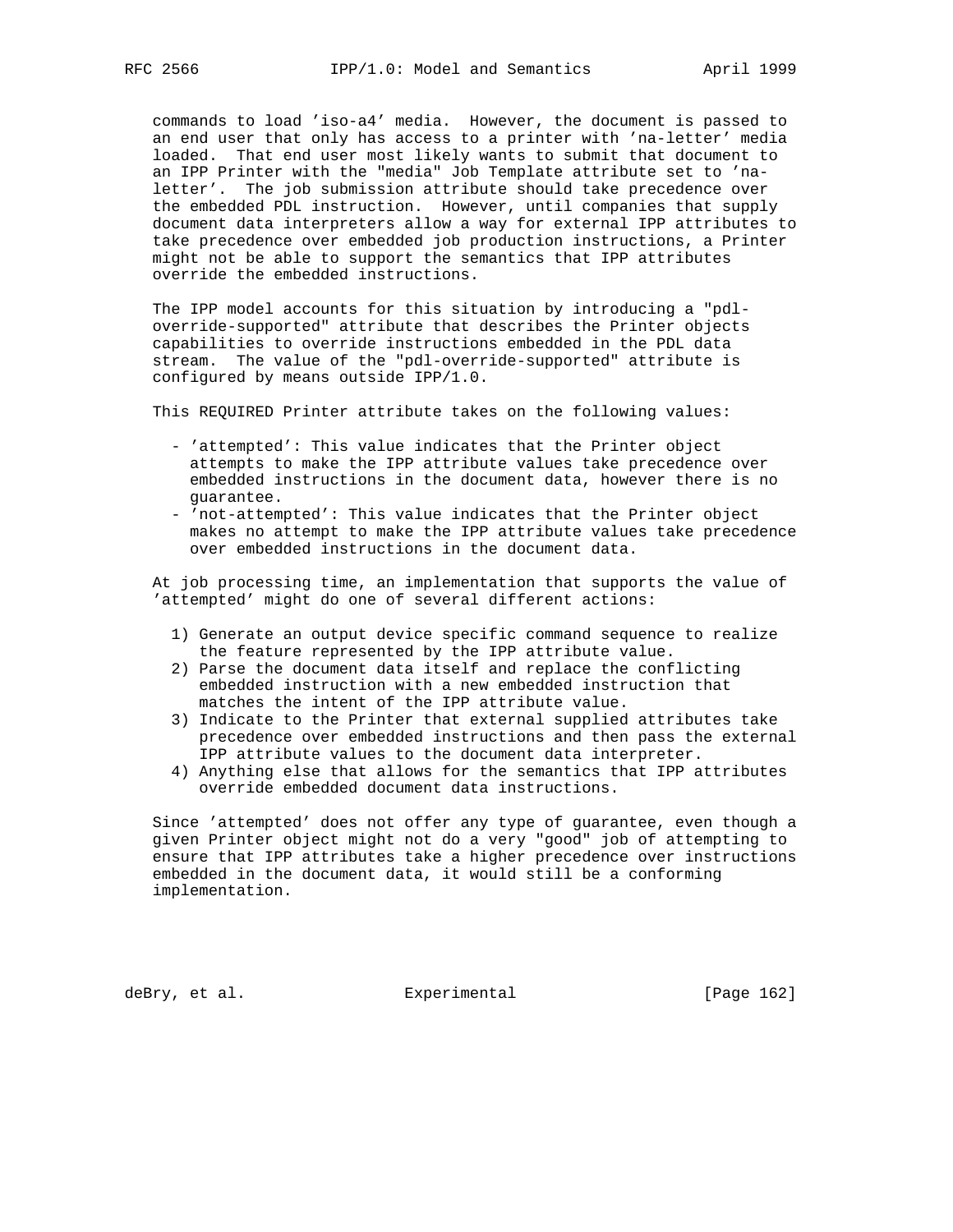At job processing time, an implementation that supports the value of 'not-attempted' might do one of the following actions:

- 1) Simply pre-pend the document data with the PDL instruction that corresponds to the client-supplied PDL attribute, such that if the document data also has the same PDL instruction, it will override what the Printer object pre-pended. In other words, this implementation is using the same implementation semantics for the client-supplied IPP attributes as for the Printer object defaults.
- 2) Parse the document data and replace the conflicting embedded instruction with a new embedded instruction that approximates, but does not match, the semantic intent of the IPP attribute value.

 Note: The "ipp-attribute-fidelity" attribute applies to the Printer's ability to either accept or reject other unsupported Job Template attributes. In other words, if "ipp-attribute-fidelity" is set to 'true', a Job is accepted if and only if the client supplied Job Template attributes and values are supported by the Printer. Whether these attributes actually affect the processing of the Job when the document data contains embedded instructions depends on the ability of the Printer to override the instructions embedded in the document data with the semantics of the IPP attributes. If the document data attributes can be overridden ("pdl-override-supported" set to 'attempted'), the Printer makes an attempt to use the IPP attributes when processing the Job. If the document data attributes can not be overridden ("pdl-override-supported" set to 'not attempted'), the Printer makes no attempt to override the embedded document data instructions with the IPP attributes when processing the Job, and hence, the IPP attributes may fail to affect the Job processing and output when the corresponding instruction is embedded in the document data.

15.3 Using Job Template Attributes During Document Processing.

 The Printer object uses some of the Job object's Job Template attributes during the processing of the document data associated with that job. These include, but are not limited to, "orientation", "number-up", "sides", "media", and "copies". The processing of each document in a Job Object MUST follow the steps below. These steps are intended only to identify when and how attributes are to be used in processing document data and any alternative steps that accomplishes the same effect can be used to implement this specification.

 1. Using the client supplied "document-format" attribute or some form of document format detection algorithm (if the value of "document- format" is not specific enough), determine whether or

deBry, et al. Subsectimental Experimental (Page 163)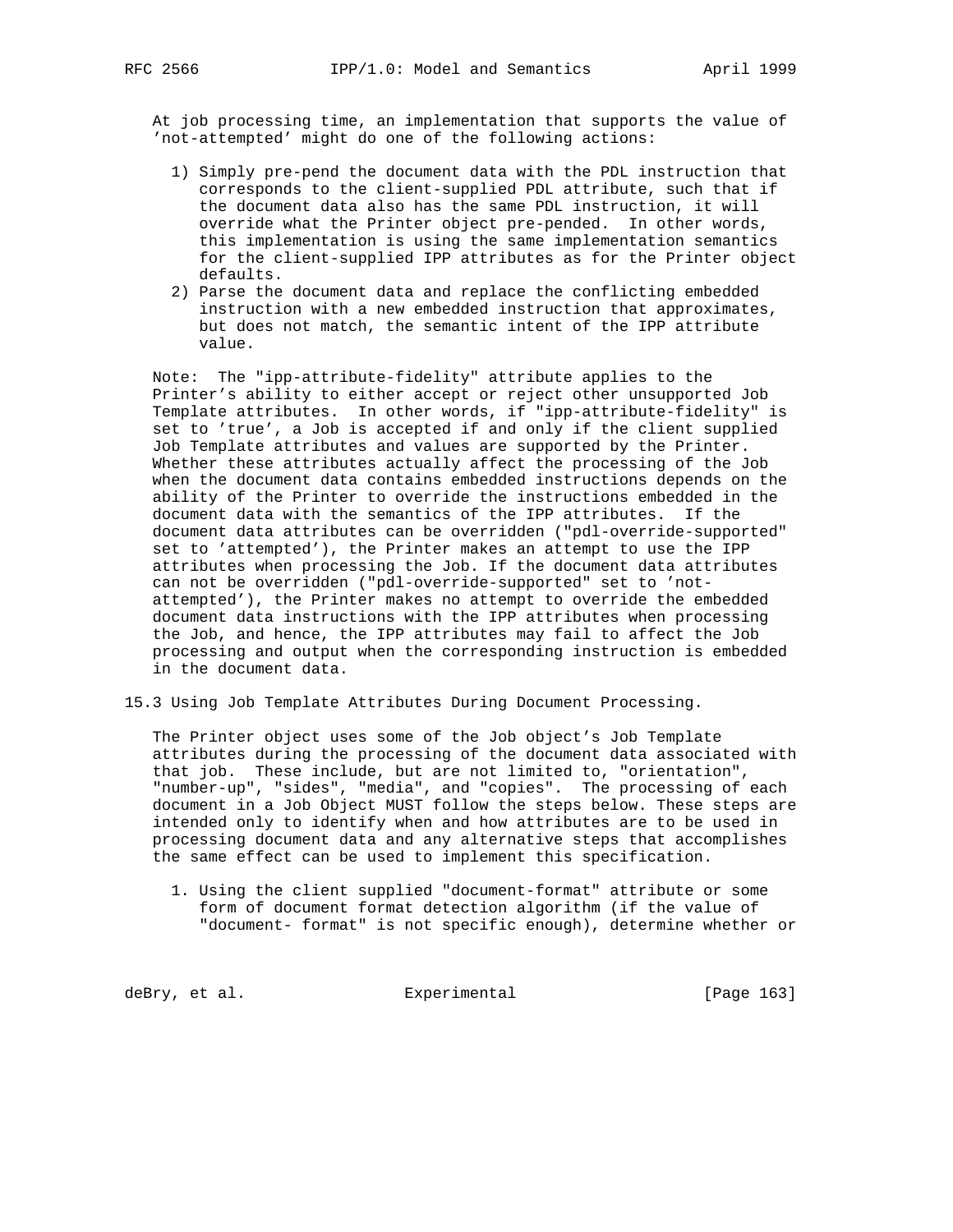not the document data has already been formatted for printing. If the document data has been formatted, then go to step 2. Otherwise, the document data MUST be formatted. The formatting detection algorithm is implementation defined and is not specified by this specification. The formatting of the document data uses the "orientation-requested" attribute to determine how the formatted print data should be placed on a print-stream page, see section 4.2.10 for the details.

- 2. The document data is in the form of a print-stream in a known media type. The "page-ranges" attribute is used to select, as specified in section 4.2.7, a sub-sequence of the pages in the print-stream that are to be processed and images.
- 3. The input to this step is a sequence of print-stream pages. This step is controlled by the "number-up" attribute. If the value of "number-up" is N, then during the processing of the print-stream pages, each N print-stream pages are positioned, as specified in section 4.2.9, to create a single impression. If a given document does not have N more print-stream pages, then the completion of the impression is controlled by the "multiple document-handling" attribute as described in section 4.2.4; when the value of this attribute is 'single-document' or 'single document-new-sheet', the print-stream pages of document data from subsequent documents is used to complete the impression.

 The size(scaling), position(translation) and rotation of the print-stream pages on the impression is implementation defined. Note that during this process the print-stream pages may be rendered to a form suitable for placing on the impression; this rendering is controlled by the values of the "printer resolution" and "print- quality" attributes as described in sections 4.2.12 and 4.2.13. In the case N=1, the impression is nearly the same as the print-stream page; the differences would only be in the size, position and rotation of the print-stream page and/or any decoration, such as a frame to the page, that is added by the implementation.

 4. The collection of impressions is placed, in sequence, onto sides of the media sheets. This placement is controlled by the "sides" attribute and the orientation of the print-stream page, as described in section 4.2.8. The orientation of the print-stream pages affects the orientation of the impression; for example, if "number-up" equals 2, then, typically, two portrait print-stream pages become one landscape impression. Note that the placement of impressions onto media sheets is also controlled by the "multiple-document-handling" attribute as described in section 4.2.4.

deBry, et al. Subsection Experimental Formula (Page 164)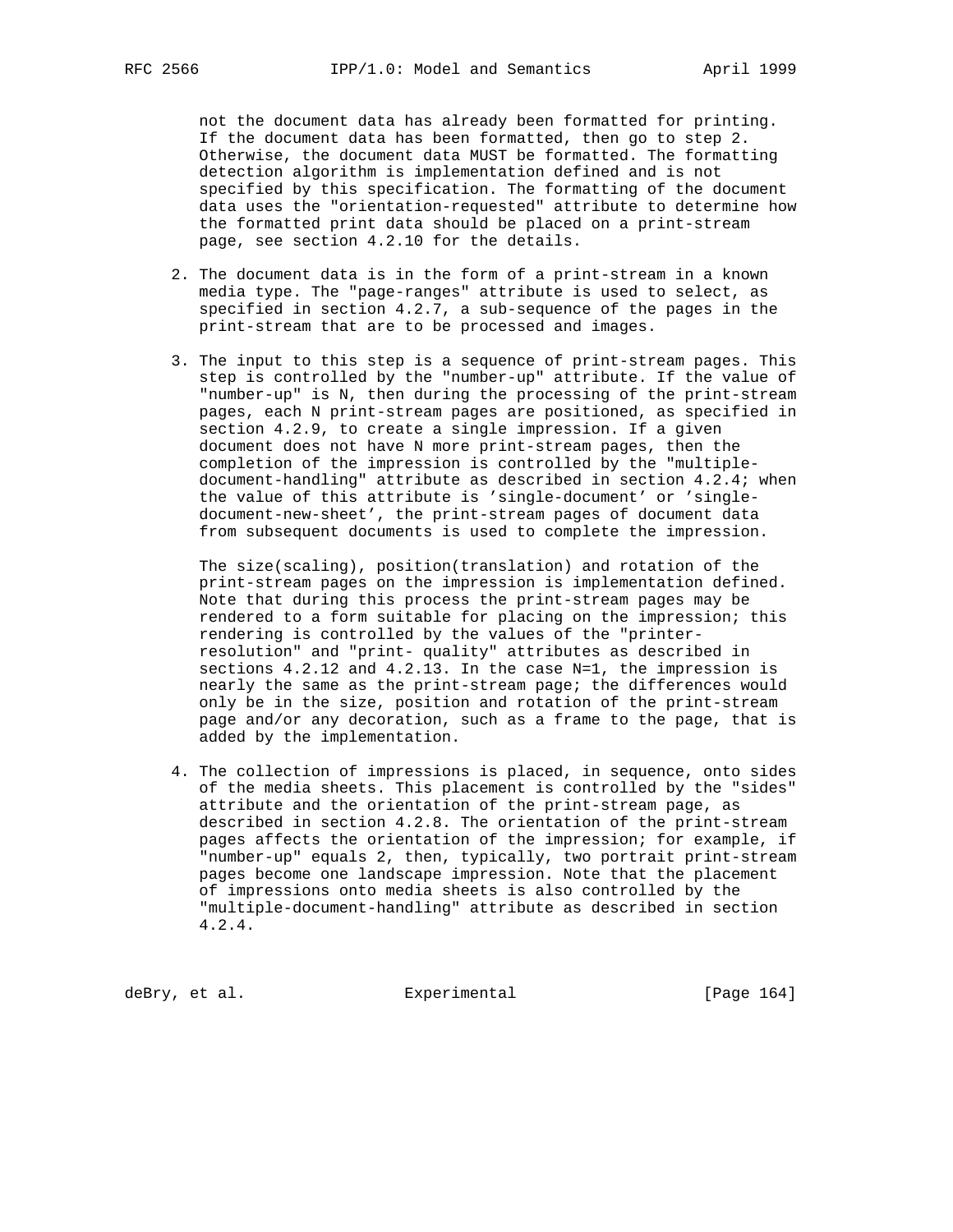- 
- 5. The "copies" and "multiple-document-handling" attributes are used to determine how many copies of each media instance are created and in what order. See sections 4.2.5 and 4.2.4 for the details.
	- 6. When the correct number of copies are created, the media instances are finished according to the values of the "finishings" attribute as described in 4.2.6. Note that sometimes finishing operations may require manual intervention to perform the finishing operations on the copies, especially uncollated copies. This specification allows any or all of the processing steps to be performed automatically or manually at the discretion of the Printer object.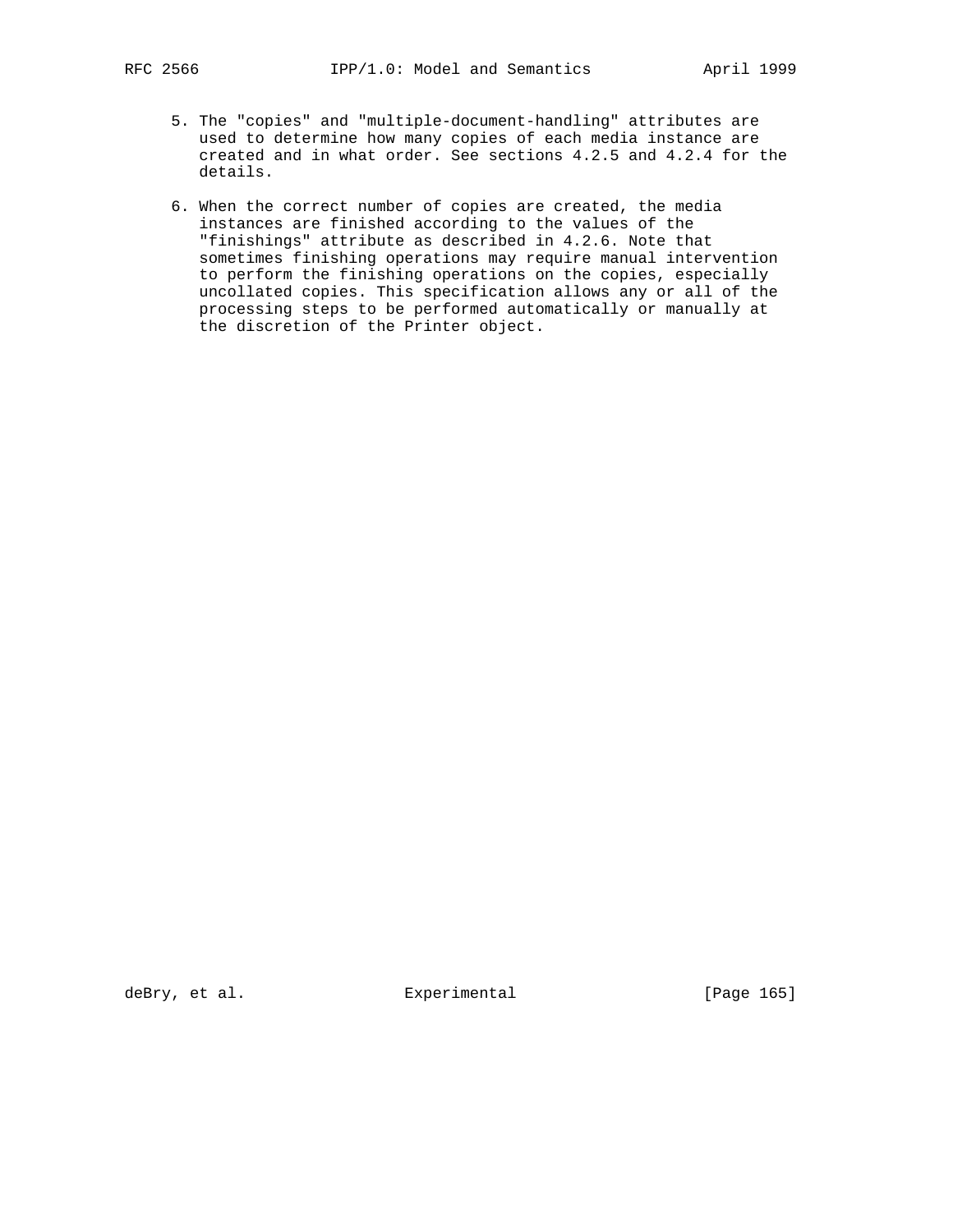## 16. APPENDIX E: Generic Directory Schema

 This section defines a generic schema for an entry in a directory service. A directory service is a means by which service users can locate service providers. In IPP environments, this means that IPP Printers can be registered (either automatically or with the help of an administrator) as entries of type printer in the directory using an implementation specific mechanism such as entry attributes, entry type fields, specific branches, etc. IPP clients can search or browse for entries of type printer. Clients use the directory service to find entries based on naming, organizational contexts, or filtered searches on attribute values of entries. For example, a client can find all printers in the "Local Department" context. Authentication and authorization are also often part of a directory service so that an administrator can place limits on end users so that they are only allowed to find entries to which they have certain access rights. IPP itself does not require any specific directory service protocol or provider.

 Note: Some directory implementations allow for the notion of "aliasing". That is, one directory entry object can appear as multiple directory entry object with different names for each object. In each case, each alias refers to the same directory entry object which refers to a single IPP Printer object.

 The generic schema is a subset of IPP Printer Job Template and Printer Description attributes (sections 4.2 and 4.4). These attributes are identified as either RECOMMENDED or OPTIONAL for the directory entry itself. This conformance labeling is NOT the same conformance labeling applied to the attributes of IPP Printers objects. The conformance labeling in this Appendix is intended to apply to directory templates and to IPP Printer implementations that subscribe by adding one or more entries to a directory. RECOMMENDED attributes SHOULD be associated with each directory entry. OPTIONAL attributes MAY be associated with the directory entry (if known or supported). In addition, all directory entry attributes SHOULD reflect the current attribute values for the corresponding Printer object.

 The names of attributes in directory schema and entries SHOULD be the same as the IPP Printer attribute names as shown.

 In order to bridge between the directory service and the IPP Printer object, one of the RECOMMENDED directory entry attributes is the Printer object's "printer-uri-supported" attribute. The IPP client queries the "printer-uri-supported" attribute in the directory entry

deBry, et al. Subsectimental Experimental (Page 166)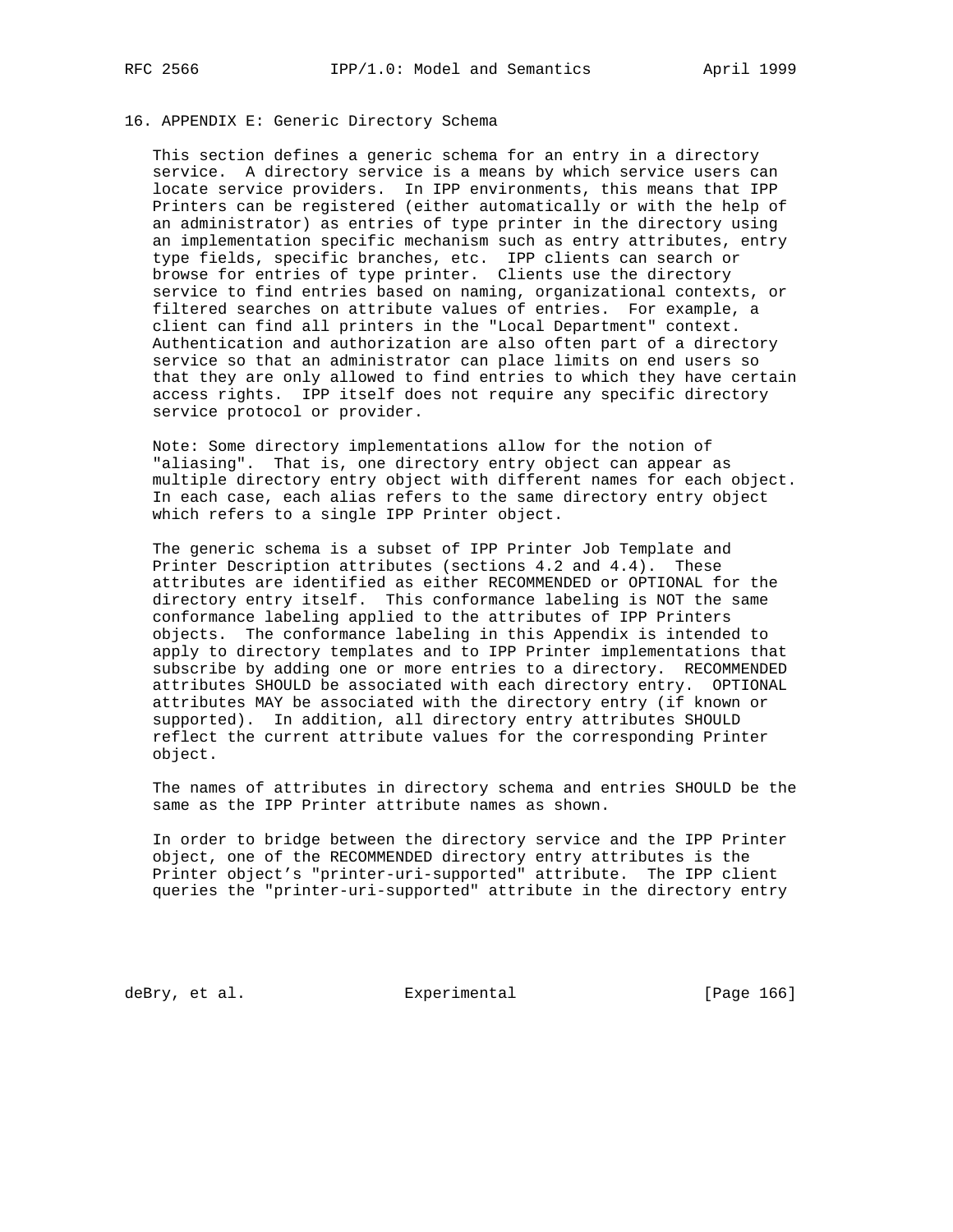and then addresses the IPP Printer object using one of its URIs. The "uri-security-supported" attribute identifies the protocol (if any) used to secure a channel.

 The following attributes define the generic schema for directory entries of type PRINTER:

| printer-uri-supported        | RECOMMENDED        | Section 4.4.1  |  |
|------------------------------|--------------------|----------------|--|
| uri-security-supported       | RECOMMENDED        | Section 4.4.2  |  |
| printer-name                 | <b>RECOMMENDED</b> | Section 4.4.3  |  |
| printer-location             | <b>RECOMMENDED</b> | Section 4.4.4  |  |
| printer-info                 | OPTIONAL           | Section 4.4.5  |  |
| printer-more-info            | OPTIONAL           | Section 4.4.6  |  |
| printer-make-and-model       | RECOMMENDED        | Section 4.4.8  |  |
| charset-supported            | OPTIONAL           | Section 4.4.15 |  |
| qenerated-natural-language-  |                    |                |  |
| supported                    | OPTIONAL           | Section 4.4.17 |  |
| document-format-supported    | RECOMMENDED        | Section 4.4.19 |  |
| color-supported              | RECOMMENDED        | Section 4.4.23 |  |
| finishings-supported         | OPTIONAL           | Section 4.2.6  |  |
| number-up-supported          | OPTIONAL           | Section 4.2.7  |  |
| sides-supported              | <b>RECOMMENDED</b> | Section 4.2.8  |  |
| media-supported              | <b>RECOMMENDED</b> | Section 4.2.11 |  |
| printer-resolution-supported | OPTIONAL           | Section 4.2.12 |  |
| print-quality-supported      | OPTIONAL           | Section 4.2.13 |  |
|                              |                    |                |  |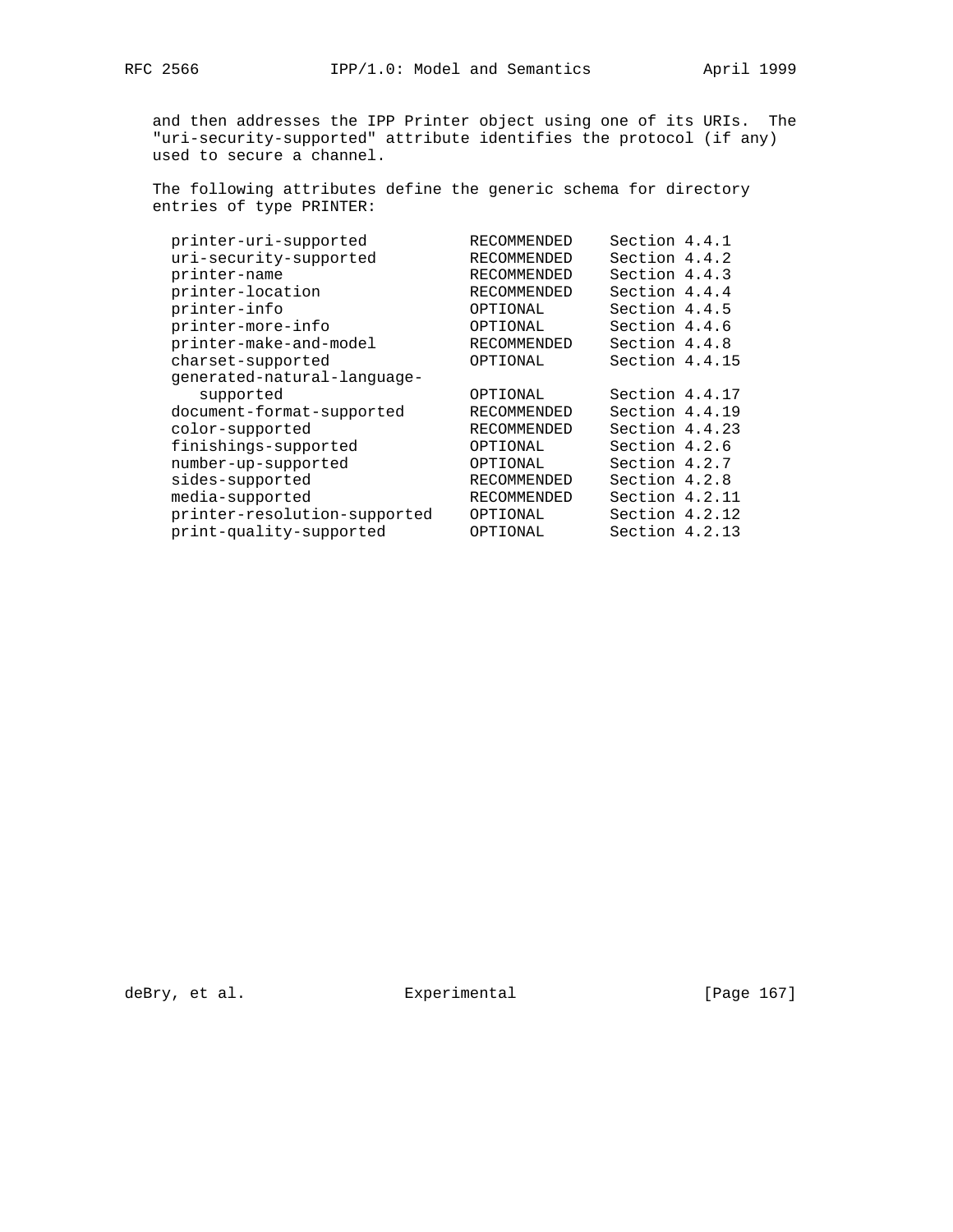17. APPENDIX F: Change History for the IPP Model and Semantics document

 The following substantive changes and major clarifications have been made to this document from the June 30, 1998 version based on the interoperability testing that took place September 23-25 1998 and subsequent mailing list and meeting discussions. They are listed in the order of occurrence in the document. These changes are the ones that might affect implementations. Clarifications that are unlikely to affect implementations are not listed. The issue numbers refer to the IPP Issues List which is available in the following directory:

ftp://ftp.pwg.org/pub/pwg/ipp/approved-clarifications/

- Section Description
- global Replaced TLS references with SSL3 references as agreed with our Area Director on 11/12/1998.
- global Removed the indications that some of these IPP documents are informational, since the intent is now to publish all IPP/1.0 documents as informational as agreed with our Area Director on 11/12/1998.

 3.1.2, Clarify that the IPP object SHOULD NOT validate the 16.3.3 range of the request-id being 1 to 2\*\*31-1, but accepts [now ipp- and returns any value. Clients MUST still keep in the iig] range 1 to 2\*\*31 though. If the request is terminated before the complete "request-id" is received, the IPP object rejects the request and returns a response with a "request-id" of 0 (Issue 1.36).

- 3.1.4.1, Clarified that when a client submits a request in a 13.1.4.14 charset that is not supported, the IPP object SHOULD return any 'text' or 'name' attributes in the 'utf-8' charset, if it returns any, since clients and IPP objects MUST support 'utf-8'. (Issue 1.19)
- 3.1.4.1 Clarified Section 3.1.4.1 Request Operation Attributes that a client MAY use the attribute level natural language override (text/nameWithLanguage) redundantly in a request. (Issue 1.46)
- 3.1.4.2 Clarified Section 3.1.4.2 Response Operation Attributes that an IPP object MAY use the attribute level natural language override (text/nameWithLanguage) redundantly in a response. (Issue 1.46)

deBry, et al. Subsectimental Experimental (Page 168)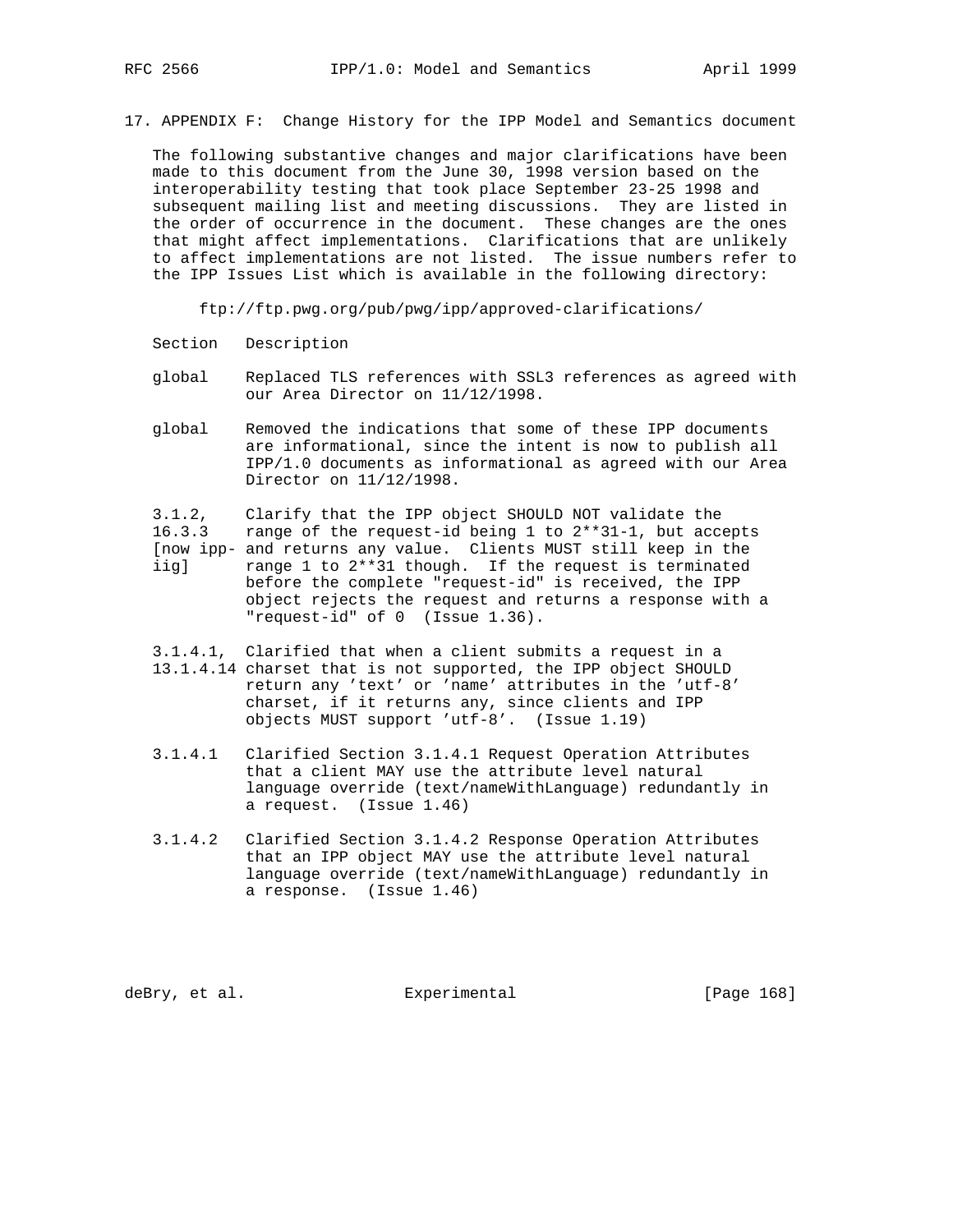- 3.1.6 Clarified section 3.1.6: If the Printer object supports the "status-message" operation attribute, it NEED NOT return a status message for the following error status codes: 'client-error-bad-request', 'client-error charset-not-supported', 'server-error-internal-error', 'server-error-operation-not-supported', and 'server error-version-not-supported'.
- 3.2.1.1 Clarified that if a client is not supplying any Job Template attributes in a request, the client SHOULD omit Group 2 rather than sending an empty group. However, a Printer object MUST be able to accept an empty group. This makes [RFC2566] agree with [RFC2565]. (Issue 1.16)

 3.2.1.2, Clarified that if an IPP object is not returning any 3.2.5.2, Unsupported Attributes in a response, the IPP object 3.2.6.2, SHOULD omit Group 2 rather than sending an empty group. 3.3.1.2, However, a client MUST be able to accept an empty group. 3.3.3.2, This makes [RFC2566] agree with [RFC2565]. (Issue 1.17) 3.3.4.2

 3.2.1.2, Clarified that an IPP object MUST treat an unsupported 13.1.2.2, attribute syntax supplied in a request in the same way 13.1.4.12 as an unsupported value. The IPP object MUST return the attribute, the attribute syntax, and the value in the Unsupported Attributes group. (Issue 1.26)

- 3.2.5.2, Clarified for Get-Printer-Attributes, Get-Jobs, and Get- 3.2.6.2, Job-Attributes that an IPP object MUST return 3.3.4.2, 'successful-ok-ignored-or-substituted-attributes' (0x1), 13.1.2.1, rather than 'successful-ok' (0x0), when a client 13.1.2.2, supplies unsupported attributes as values of the 13.1.4.12 'requested-attributes' operation attribute. (Issue 1.24) Also clarified that the response NEED NOT contain the "requested-attributes" operation attribute with any supplied values (attribute keywords) that were requested by the client but are not supported by the IPP object. (Issue 1.18) 3.2.6.2 Deleted the job-level natural language override (NLO) 4.1.1.2 from Section 3.2.6.2 Get-Jobs Response so that all
- 4.3.24 operation responses are the same with respect to NLO.
- (Issue 1.47)

deBry, et al. Subsectimental Experimental [Page 169]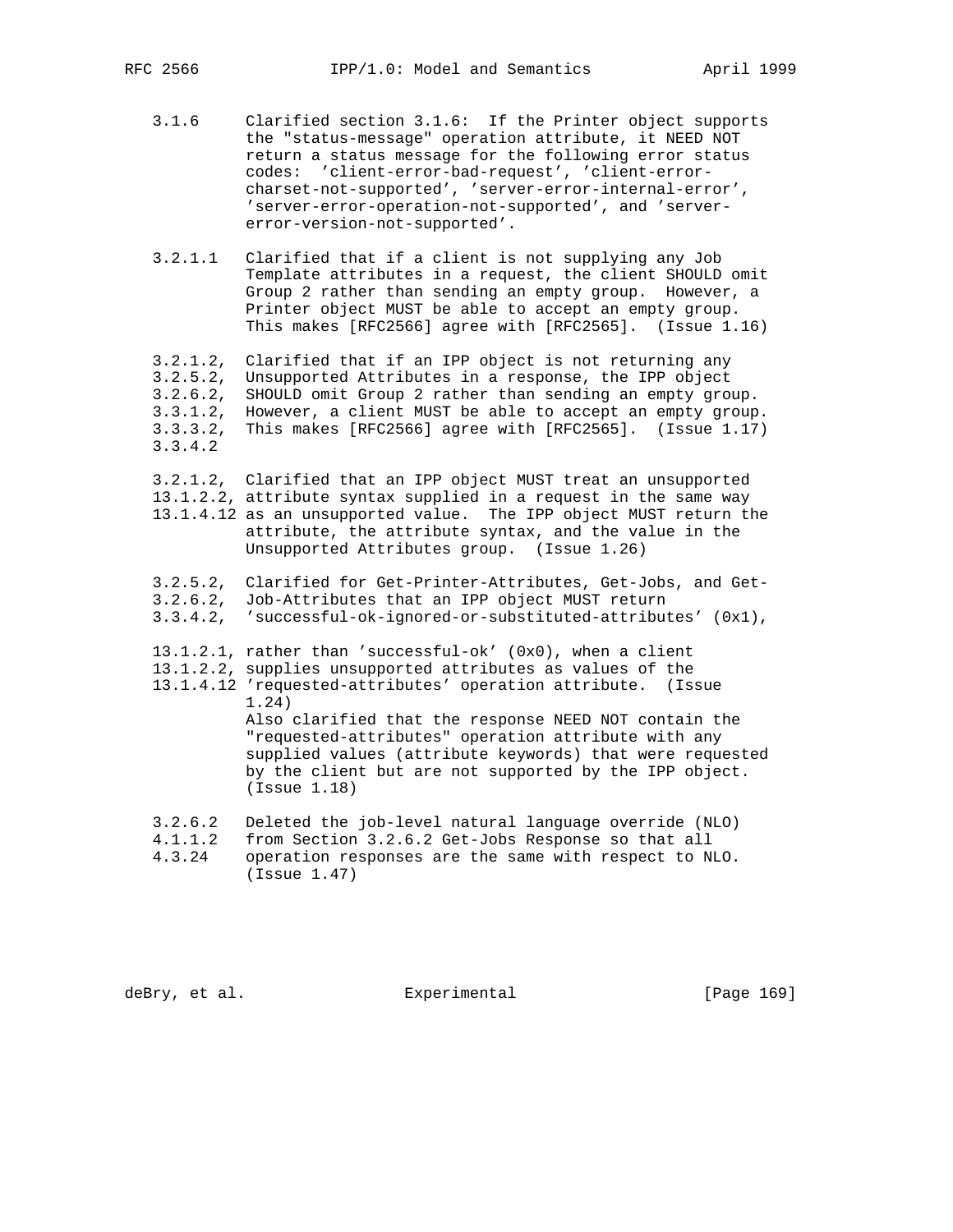- 3.3.1 Clarified that an IPP Printer that supports the Create- Job operation MUST handle the situation when a client does not supply Send-Document or Send-URI operations within a one- to four-minute time period. Also clarified that a client MUST send documents in a multi document job without undue or unbounded delay. (Issue 1.28)
- 3.3.3 Clarified that the IPP object MUST reject a Cancel-Job request if the job is in 'completed', 'canceled', or 'aborted' job states. (Issue 1.12)
- 4.1.2.3 Added this new sub-section: it specifies that nameWithoutLanguage plus the implicit natural language matches nameWithLanguage, if the values and natural languages are the same. Also added that keyword never matches nameWithLanguage or nameWithoutLanguage. Clarified that if both have countries, that the countries SHOULD match as well. If either do not, then the country field SHOULD be ignored. (Issues 1.33 and 1.34)
- 4.1.5 Clarified regarding the case-insensitivity of URLs to refer only to the RFCs that define them. (Issue 1.10)
- 4.1.11 Clarified that 'boolean' is not a full-sized integer. (Issue 1.38)
- 4.1.15 Clarified that 'resolution' is not three full-sized integers. (Issue 1.20)
- 4.2.\* Clarified that standard values are keywords or enums, not names. (Issue 1.49).
- 4.2.4 Added the 'single-document-new-sheet' value to Section 4.2.4 multiple-document-handling. (Issue 1.54)
- 4.4.18, Clarified that the "document-format-default" and 4.4.19 "document-format-supported" Printer Description attributes are REQUIRED to agree with the table. (Issue 1.4)
- 4.4.21 Changed "queued-job-count" from OPTIONAL to RECOMMENDED. (Issue 1.14)

deBry, et al. Subsectimental Experimental [Page 170]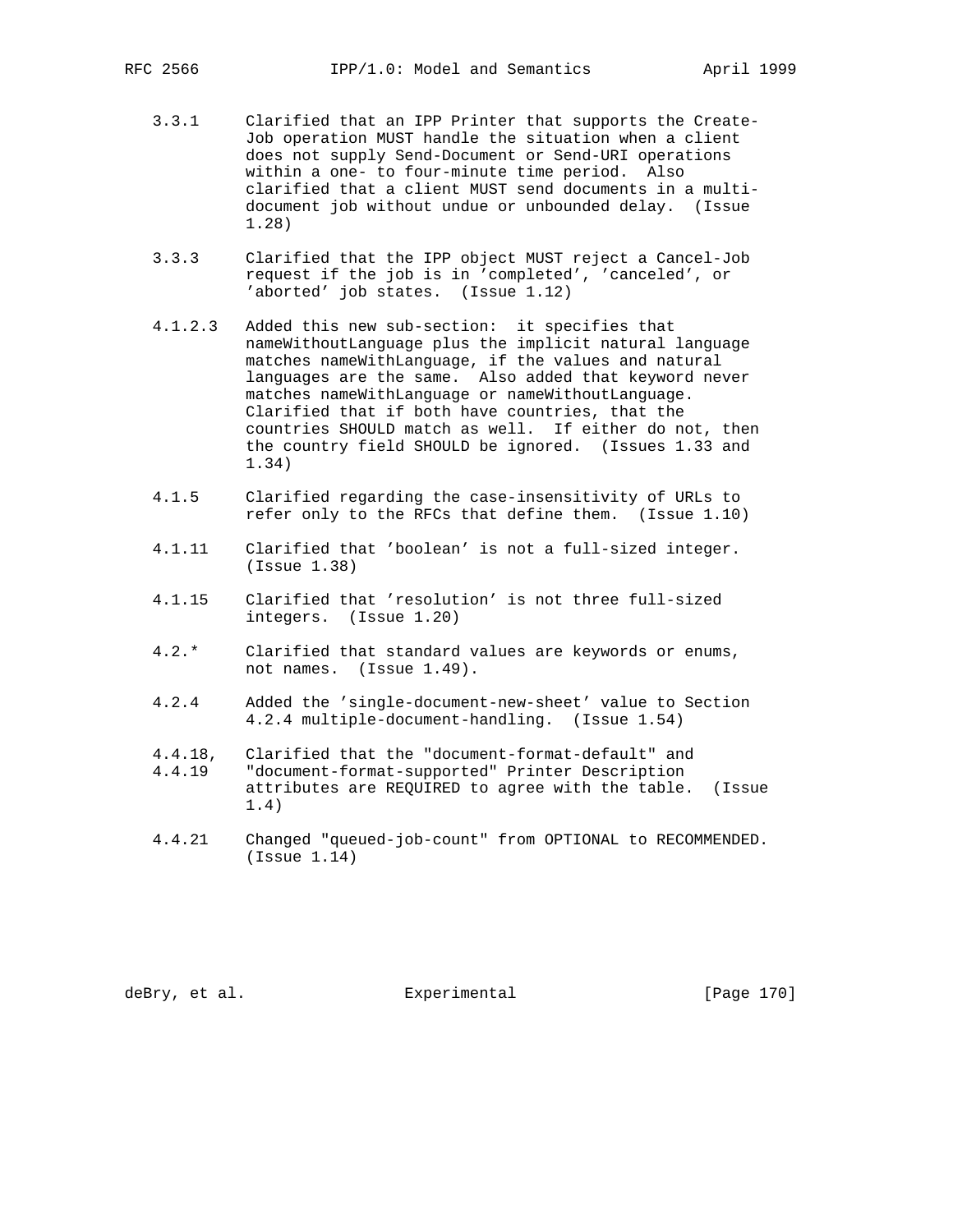- 4.4.28 Clarified that the implementation supplied value for the "multiple-operation-time-out" attribute SHOULD be between 30 and 240 seconds, though the implementation MAY allow the administrator to set values, and MAY allow values outside this range. (Issue 1.28)
- 5.1, Clarified Client Conformance that if a client supports 5.2.5 an attribute of 'text' attribute syntax, that it MUST support both the textWithoutLanguage and the textWithLanguage forms. Same for 'name' attribute syntax. Same for an IPP object (Issue 1.48)
- 6.5, Added new section to allow Attribute Groups to be 12.8 registered as extensions for being passed in operation requests and responses. (Issue 1.25)
- 7. Updated the table of text and name attributes to agree with Section 4.2.
- 8.5 Added a new section RECOMMENDING that the Get-Jobs SHOULD return non-IPP jobs whether or not assigning them a job-id and job-uri. Also RECOMMENDED generating, if possible, job-id and job-uri and supporting other IPP operations on foreign jobs as an implementer option. (Issue 1.32)
- 9. Updated document references.
- 13.1.4.14 Clarified 'client-error-charset-not-supported' that 'utf-8' must be used for any 'text' or 'name' attributes returned in the error response (Issue 1.19).
- 13.1.5.9 Added a new error code 'server-error-job-canceled' (0x0508) to be returned if a job is canceled by another client or aborted by the IPP object while the first client is still sending the document data. (Issue 1.29)
- 15.3, Moved these sections recommending operation processing
- 15.4 steps to the new Implementer's Guide (informational). There indicated that all of the error checks are not required, so an IPP object MAY be forgiving and accept non-conforming requests. However, a conforming client MUST supply requests that would pass all of the error checks indicated. (Issue 1.21)

deBry, et al. Subsectimental Experimental [Page 171]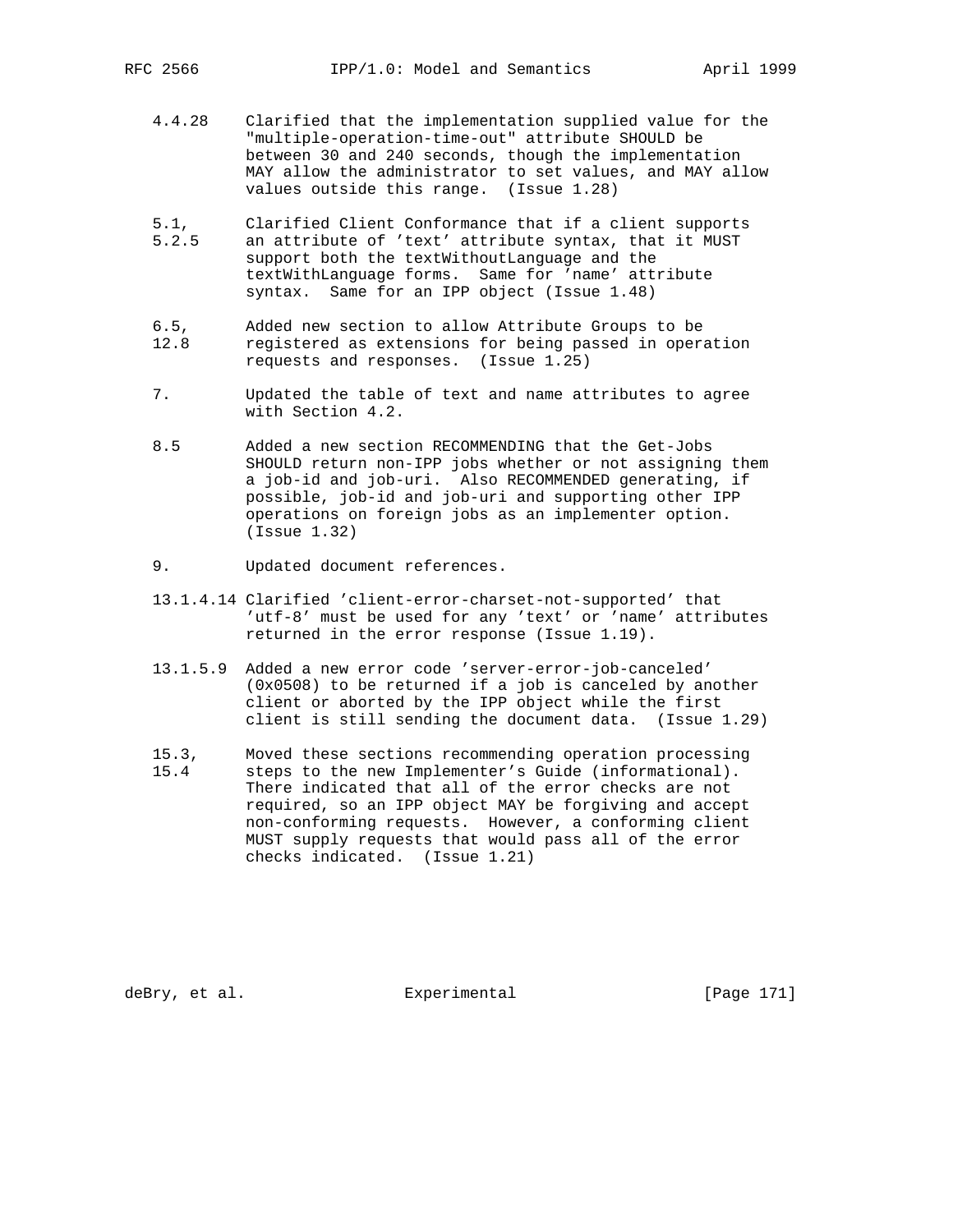- 
- 16 Changed directory schema attributes from REQUIRED to RECOMMENDED. Changed some of the OPTIONAL to RECOMMENDED to agree with the SLP template. Changed the "charset-supported" and "natural-language-supported" from REQUIRED to OPTIONAL. Recommended that the names be the same in a directory entry as the IPP attribute names. (Issue 1.53)